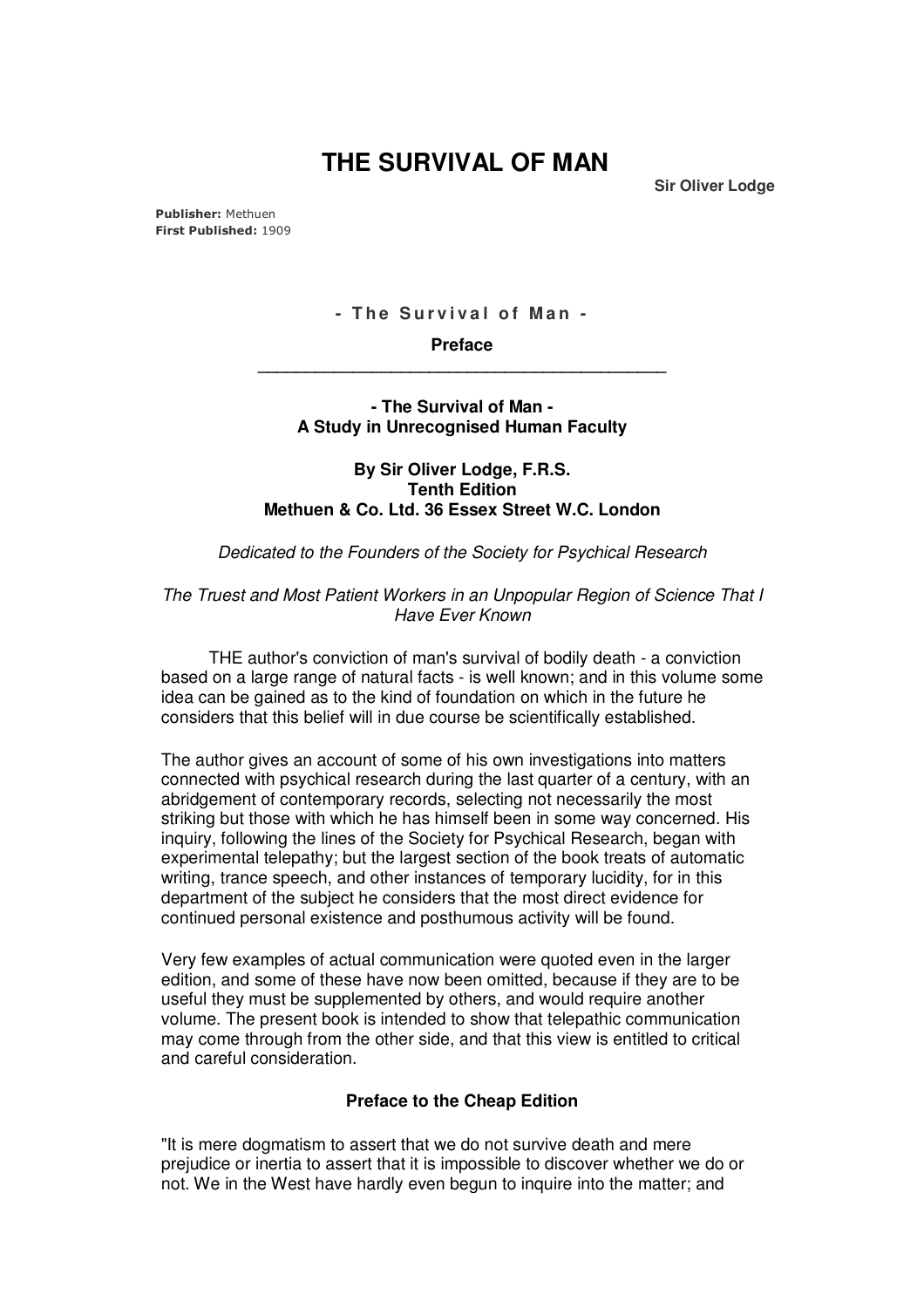scientific method and critical faculty were never devoted to it, so far as I am aware, previous to the foundation, some quarter of a century ago, of the Society for Psychical Research. . . "

"Alleged facts suggesting prima facie the survival of death. . . are now at last being systematically and deliberately explored by men and women of intelligence and good faith bent on ascertaining the truth. . ."

*"I am asking you to take seriously a branch of scientific inquiry which may have results more important than any other that is being pursued in our time."*

## *G. Lowes Dickinson*

*Ingersoll Lecture on Immortality, at Harvard, 1908*

*"And assuredly the religious implications of all these phenomena are worthy of any man's most serious thought. Those who most feel the importance of the ethical superstructure are at the same time most plainly bound to treat the establishment of the facts at the foundation as no mere personal search for a faith, to be dropped when private conviction has been attained, but as a serious, a continuous, public duty. And the more convinced they are that their faith is sound, the more ready should they be to face distrust and aversion, - to lay their account for a long struggle with the vis inertiae of the human spirit."*

*F. W. H. Myers, Human Personality, ii. 225*

**- S e c t i o n O n e -**

Aims and Objects of Psychical Research

**C h a p t e r 1**

#### **The Origin of the Society for Psychical Research \_\_\_\_\_\_\_\_\_\_\_\_\_\_\_\_\_\_\_\_\_\_\_\_\_\_\_\_\_\_\_\_\_\_\_\_\_\_\_\_\_\_\_**

PUZZLING and weird occurrences have been vouched for among all nations and in every age. It is possible to relegate a good many asserted occurrences to the domain of superstition, but it is not possible thus to eliminate all. Nor is it likely that in the present stage of natural knowledge we are acquainted with all the workings of the human spirit and have reduced them to such simplicity that everything capable of happening in the mental and psychical region is of a nature readily and familiarly to be understood by all. Yet there are many who seem practically to believe in this improbability; for although they are constrained from time to time to accept novel and surprising discoveries in biology, in chemistry, and in physical science generally, they seem tacitly to assume that these are the only parts of the universe in which fundamental discovery is possible, all the rest being too well known.

It is a simple faith, and does credit to the capacity for belief of those who hold itbelief unfounded upon knowledge, and tenable only in the teeth of a great mass of evidence to the contrary.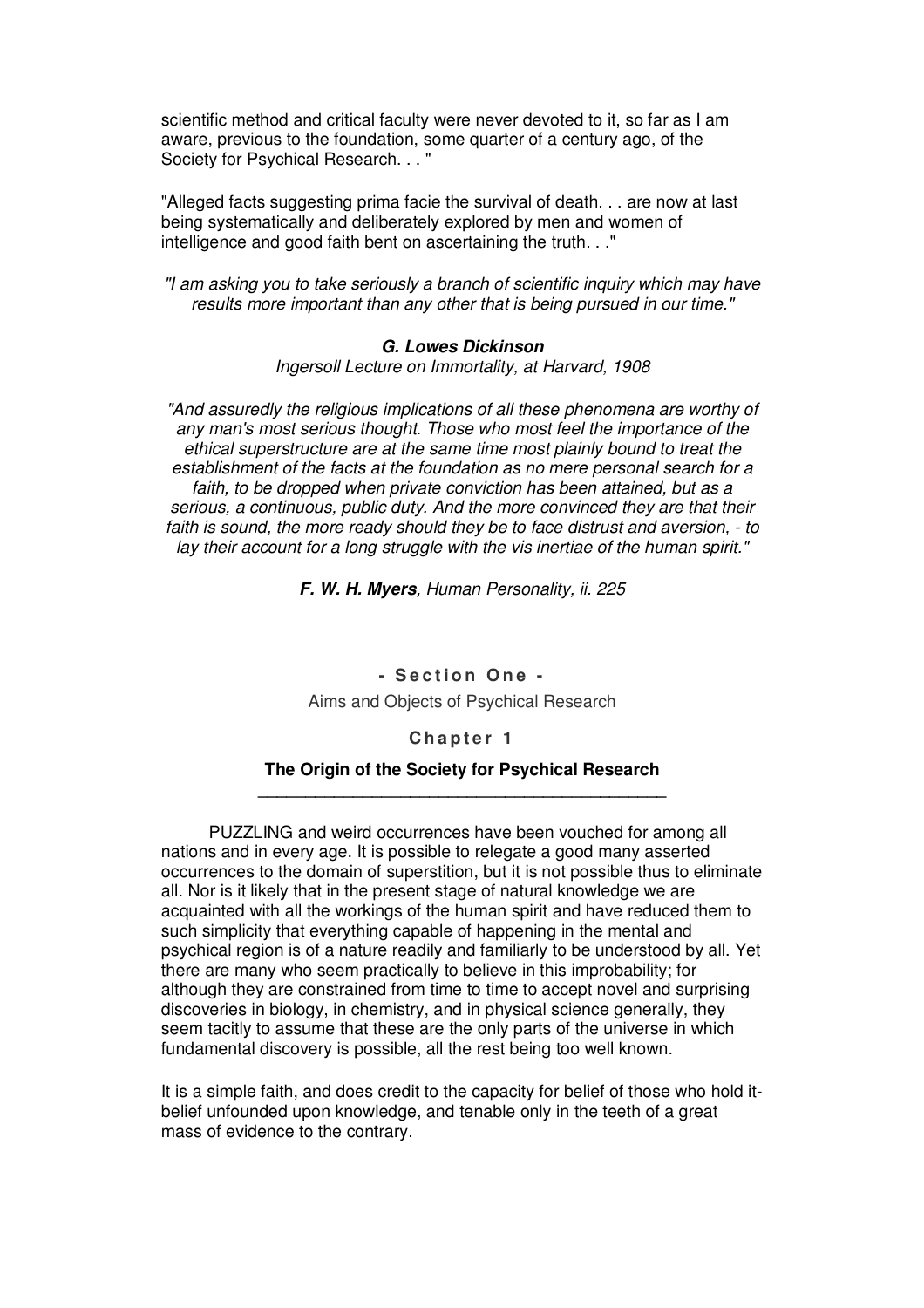#### **Aims and Objects**

It is not easy to unsettle minds thus fortified against the intrusion of unwelcome facts ; and their strong faith is probably a salutary safeguard against that unbalanced and comparatively dangerous condition called "open-mindedness," which is ready to learn and investigate anything not manifestly self contradictory and absurd. Without people of the solid, assured, self-satisfied order, the practical work of the world would not so efficiently be done.

But whatever may be thought of the subject by the majority of people at present, this book is intended to indicate the possibility that discoveries of the very first magnitude can still be made-are indeed in process of being made-by strictly scientific methods, in the region of psychology: discoveries quite comparable in importance with those which have been made during the last century in physics and biology, but discoveries whose opportunities for practical application and usefulness may similarly have to remain for some time in the hands of experts, since perhaps they cannot be miscellaneously absorbed or even apprehended by the multitude without danger.

It has been partly the necessity for caution-the dread of encouraging mere stupid superstition-that has instinctively delayed advance in these branches of inquiry, until the progress of education gave a reasonable chance of a sane and balanced and critical reception by a fairly considerable minority. But, within the last half century, assertions concerning psychological supernormalities have not only excited general attention, but have rather notably roused the interest of careful and responsible students, both in the domain of science and in that of letters.

Thirty-three years ago, in fact, a special society with distinguished membership was enrolled in London, with the object of inquiring into the truth of many of these assertions. It was founded by a few men of letters and of science who for some years had been acquainted with a number of strange apparent facts-facts so strange and unusual, and yet so widely believed in among a special coterie of ordinarily sane and sensible people, that it seemed to these pioneers highly desirable either to incorporate them properly into the province of ordered knowledge, or else to extrude them definitely as based upon nothing but credulity, imposture, and deceit.

The attempt was to be made in a serious and responsible spirit, a spirit of genuine "scepticism, "-that is to say, of critical examination and inquiry, not of dogmatic denial and assertion. No phenomenon was to be unhesitatingly rejected because at first sight incredible. No phenomenon was to be accepted which could not make its position good by crucial and repeated and convincing tests. Every class of asserted fact was to have the benefit of inquiry, none was to be given the benefit of any doubt. So long as doubt was reasonable, the phenomenon was to be kept at arm's length : to be criticised as possible, not to be embraced as true.

It is often cursorily imagined that an adequate supply of the critical and cautious spirit necessary in this investigation is a monopoly of professed men of science. It is not so. Trained students of literature - not to mention experts in philosophyhave shown themselves as careful, as exact, as critical, and as cautious, as any professed student of science. They have even displayed an excess of caution. They have acted as a curb and a restraint upon the more technically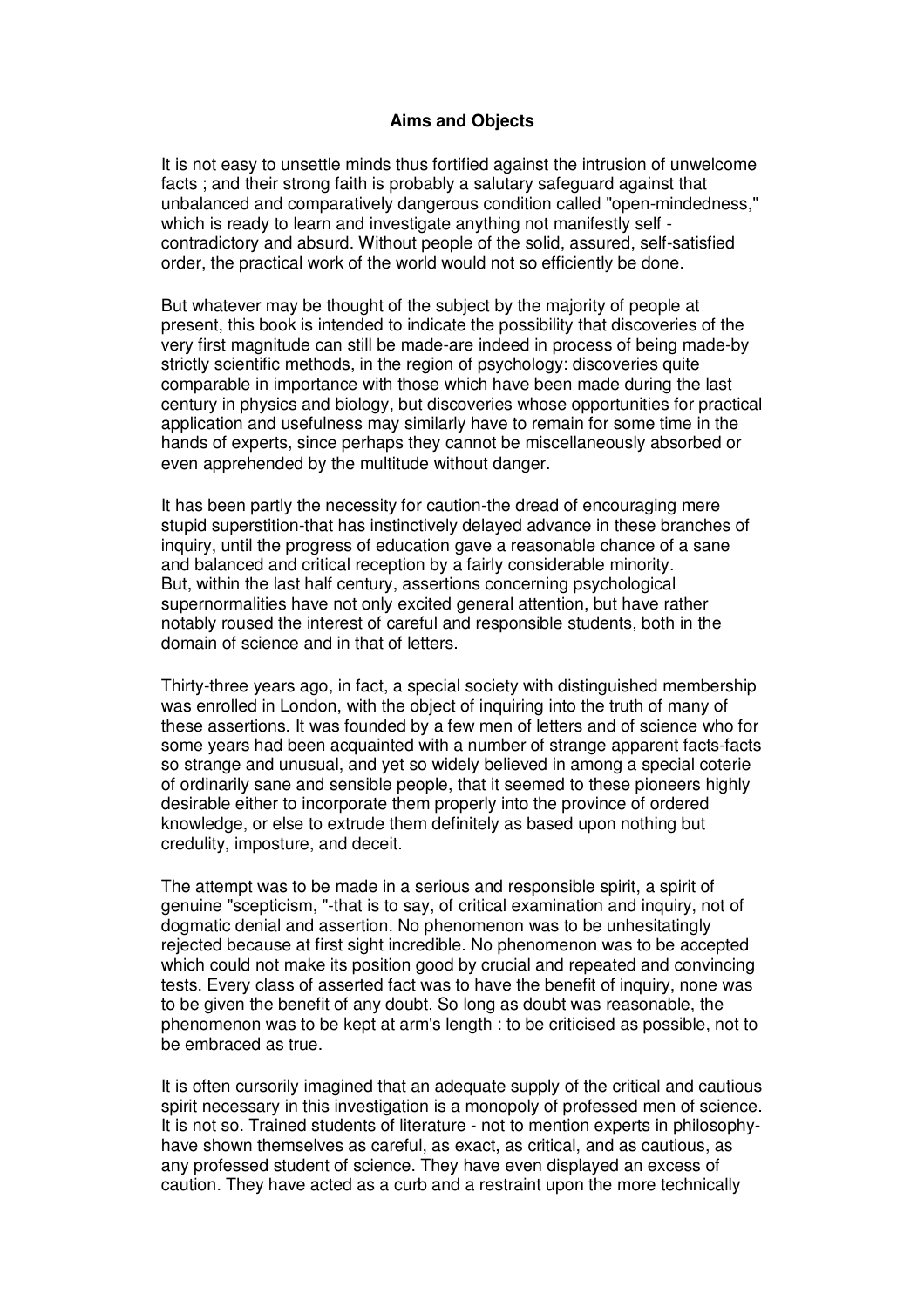scientific workers, who - presumably because their constant business is to deal at first hand with new phenomena of one kind or another - have been willing to accept a fresh variety of phenomenon upon evidence not much stronger than that to which they were already well accustomed. Whereas some of the men and women of letters associated with the society have been invariably extremely cautious, less ready to be led by obtrusive and plausible appearances, more suspicious of possibilities and even impossibilities of fraud, actually more inventive sometimes of other and quasi-normal methods of explaining inexplicable facts. Name no names, but from a student of science this testimony is due: and it is largely to the sceptical and extremely cautious wisdom of some representatives of letters and philosophy, as well as to their energy and enthusiasm for knowledge, that the present moderately respectable position of the subject in the estimation of educated people is due.

The first President was Professor Henry Sidgwick, and in his early Presidential addresses the following sentences occur:-

*"It is a scandal that a dispute as to the reality of these phenomena should still be going on, that so many competent witnesses should have declared their belief in them, that so many others should be profoundly interested in having the question determined, and yet that the educated world, as a body, should still be simply in the attitude of incredulity.*

Now the primary aim of our Society, the thing which we all unite to promote, whether as believers or nonbelievers, is to make a sustained and systematic attempt to remove this scandal in one way or another.

If any one asks me what I mean by, or how I define, sufficient scientific proof of thought-reading, clairvoyance, or the phenomena called Spiritualistic, I should ask to be allowed to evade the difficulties of determining in the abstract what constitutes adequate evidence. What I mean by sufficient evidence is evidence that will convince the scientific world, and for that we obviously require a good deal more than we have so far obtained. I do not mean that some effect in this direction has not been produced; if that were so we could not hope to do much. I think that something has been done; that the advocates of obstinate incredulity - I mean the incredulity that waives the whole affair aside as undeserving of any attention from rational beings - feel their case to be not prima facie so strong now as it was.

Thirty years ago it was thought that want of scientific culture was an adequate explanation of the vulgar belief in mesmerism and table-turning. Then, as one man of scientific repute after another came forward with the results of individual investigation, there was a quite ludicrous ingenuity exercised in finding reasons for discrediting his scientific culture. He was said to be an amateur, not a professional; or a specialist without adequate generality of view and training ; or a mere discoverer not acquainted with the strict methods of experimental research ; or he was not a Fellow of the Royal Society, or if he was it was by an unfortunate accident. We must not expect any decisive effect in the direction at which we primarily aim, on the common sense of mankind, from any single piece of evidence, however complete it has been made. Scientific incredulity has been so long in growing, and has so many and so strong roots, that we shall only kill it, if we are able to kill it at all as regards any of those questions, by burying it alive under a heap of facts. We must keep 'pegging away', as Lincoln said; we must accumulate fact upon fact, and add experiment upon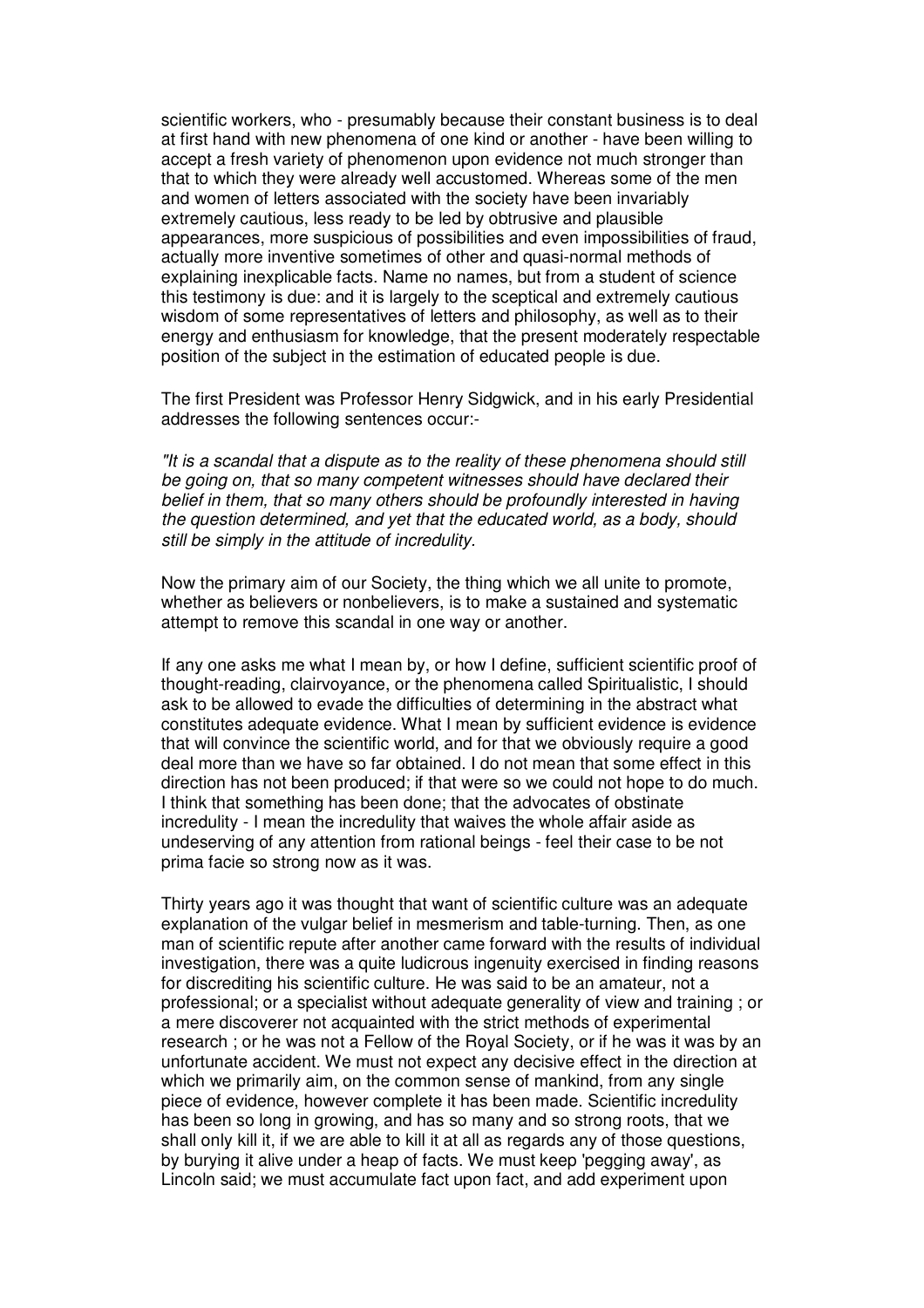experiment, and, I should say, not wrangle too much with incredulous outsiders about the conclusiveness of any one, but trust to the mass of evidence for conviction. The highest degree of demonstrative force that we can obtain out of any single record of investigation is, of course, limited by the trustworthiness of the investigator. We have done all that we can when the critic has nothing left to allege except that the investigator is in the trick. But when he has nothing else left to allege he will allege that.

#### *"We shall, I hope, make a point of bringing no evidence before the public until we have got it to this pitch of cogency."*

To many enthusiasts outside and to some of those inside the Society - who, through long acquaintance with the phenomena under investigation, were already thoroughly convinced of their genuine character - this attitude on the part of the founders and leaders of the Society for Psychical Research always seemed wrong-headed, and sometimes proved irritating to an almost unbearable degree. The hostility of the outside world and of orthodox science to the investigation, though at times fierce and scornful, and always significant and deserving of attention, has been mild, or at any rate intermittent, compared with the bitter and fairly continuous diatribes which at one time issued from the spiritualistic press against the slow and ponderous and hypercritical attitude of those responsible for the working of the Society.

It has been called a society for the suppression of facts, for the wholesale imputation of imposture, for the discouragement of the sensitive, and for the repudiation of every revelation of the kind which was said to be pressing itself upon humanity from the regions of light and knowledge.

Well, we have had to stand this buffeting, as well as the more ponderous blows inflicted by the other side; and it was hardly necessary to turn the cheek to the smiter, since in an attitude of face-forward progress the buffets were sure to come with fair impartiality ; greater frequency on the one side making up for greater strength on the other.

#### **Reply to Religious Critics**

There is a persistent class of objector, however, whose attacks are made more in sorrow than in anger, and whose earnest remonstrance's are thus sympathetically parried by the founders of the Society:-

*"One word in reference to another objection, which proceeds from a different quarter. There are not a few religious persons who see no reason to doubt our alleged facts, but who regard any experimental investigation of them as wrong, because they must be the work either of the devil or of familiar spirits, with whom the Bible forbids us to have dealings. . . What we should urge upon our religious friends is that their scruples have really no place in the present stage of our investigation, when the question before us is whether certain phenomena are to be referred to the agency of Spirits at all, even as a 'working hypothesis'. . .*

**Origin of the Society**

Many of us, I think, will be amply content if we can only bring this first stage of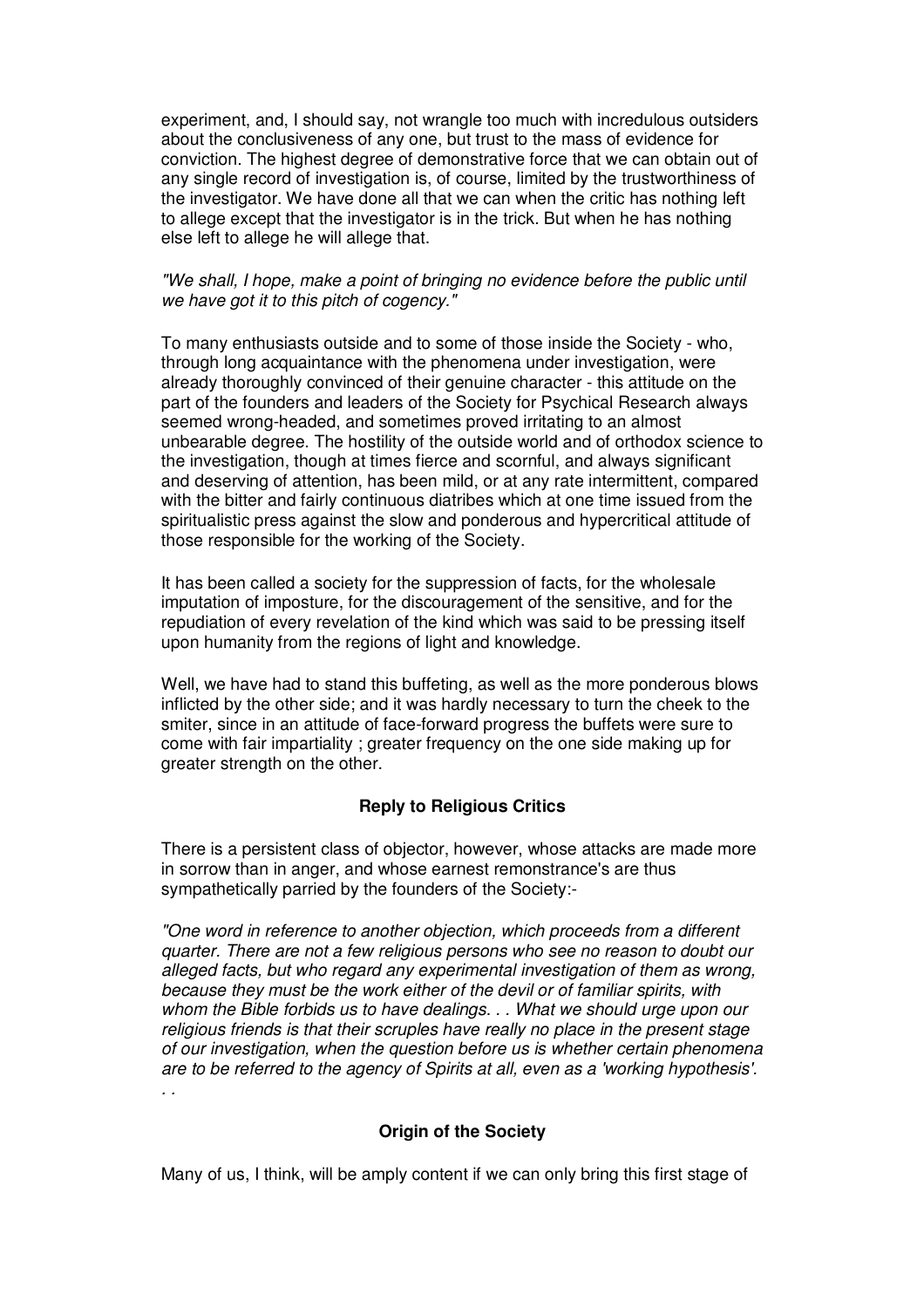our investigation to something like a satisfactory issue; we do not look further ahead; and we will leave it for those who may come after to deal with any moral problems that may possibly arise when this first stage is passed. "There are persons who believe themselves to have certain knowledge on the most important matters on which we are seeking evidence, who do not doubt that they have received communications from an unseen world of spirits, but who think that such communications should be kept as sacred mysteries and not exposed to be scrutinised in the mood of cold curiosity which they conceive to belong to science. Now we do not wish to appear intrusive; at the same time we are anxious not to lose through mere misunderstanding any good opportunities for investigation: and I therefore wish to assure such persons that we do not approach these matters in any light or trivial spirit, but with an everpresent sense of the vast importance of the issues involved, and with every desire to give reverence wherever reverence is found to be due. But we feel bound to begin by taking these experiences, however important and however obscure, as a part of the great aggregate which we call Nature; and we must ascertain carefully and systematically their import, their laws and causes, before we can rationally take up any definite attitude of mind with regard to them. The unknown or uncommon is not in itself an object of reverence; there is no sacredness in the mere limitations of our knowledge.

#### *"This, then, is what we mean by a scientific spirit that we approach the subject without prepossessions, but with a single-minded desire to bring within the realm of orderly and accepted knowledge what now appears as a chaos of individual beliefs."*

To prevent misconception, it must be expressly stated that Membership of the Society does not imply the acceptance of any particular explanation of the phenomena investigated, nor any belief as to the operation, in the physical world, of forces other than those recognised by Physical Science. All seriously interested people are welcome as members, provided they have no selfish or commercial ends to serve by seeking to join. Their interest, and in a minor degree their subscription, tend to promote the object we have in view. Moreover, they themselves have the benefit of a good consulting library in addition to becoming recipients of the Society's contemporary publications. Merely superstitious and emotional people would find themselves out of place at our meetings, but otherwise we do not seek to be exclusive. It is a kind of work to which any fair-minded and honest person can, as opportunity offers, contribute his or her share.

Members and Associates are asked to remember that the name of the Society is not The Psychical Society, nor any of the other popular appellations applied to it, but The Society for Psychical Research; its present home is 20, Hanover Square and its abbreviated designation the S.P.R.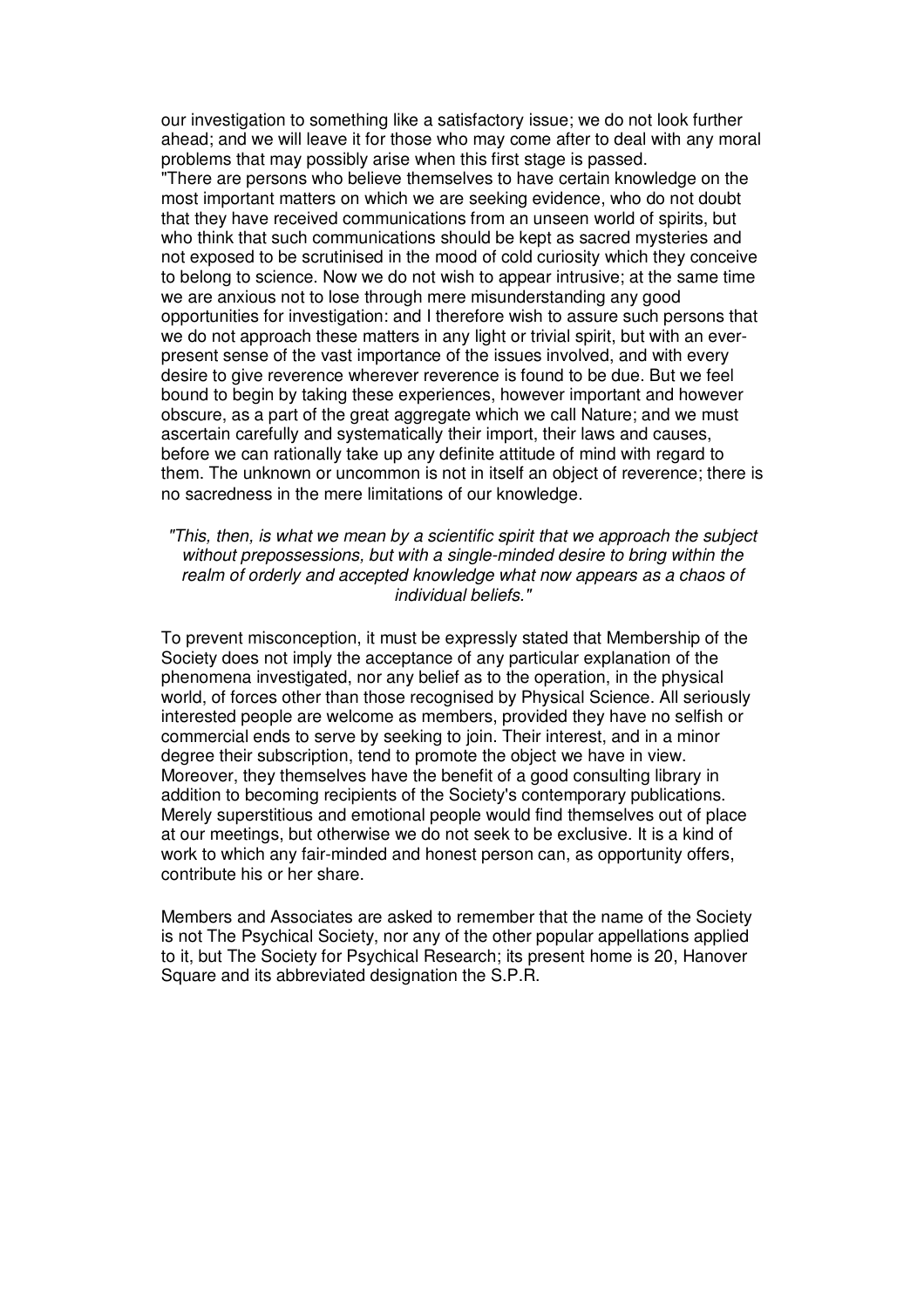## **- S e c t i o n O n e -**

Aims and Objects of Psychical Research

## **C h a p t e r 1**

### **The Origin of the Society for Psychical Research \_\_\_\_\_\_\_\_\_\_\_\_\_\_\_\_\_\_\_\_\_\_\_\_\_\_\_\_\_\_\_\_\_\_\_\_\_\_\_\_\_\_\_**

PUZZLING and weird occurrences have been vouched for among all nations and in every age. It is possible to relegate a good many asserted occurrences to the domain of superstition, but it is not possible thus to eliminate all. Nor is it likely that in the present stage of natural knowledge we are acquainted with all the workings of the human spirit and have reduced them to such simplicity that everything capable of happening in the mental and psychical region is of a nature readily and familiarly to be understood by all. Yet there are many who seem practically to believe in this improbability; for although they are constrained from time to time to accept novel and surprising discoveries in biology, in chemistry, and in physical science generally, they seem tacitly to assume that these are the only parts of the universe in which fundamental discovery is possible, all the rest being too well known.

It is a simple faith, and does credit to the capacity for belief of those who hold itbelief unfounded upon knowledge, and tenable only in the teeth of a great mass of evidence to the contrary.

## **Aims and Objects**

It is not easy to unsettle minds thus fortified against the intrusion of unwelcome facts ; and their strong faith is probably a salutary safeguard against that unbalanced and comparatively dangerous condition called "open-mindedness," which is ready to learn and investigate anything not manifestly self contradictory and absurd. Without people of the solid, assured, self-satisfied order, the practical work of the world would not so efficiently be done.

But whatever may be thought of the subject by the majority of people at present, this book is intended to indicate the possibility that discoveries of the very first magnitude can still be made-are indeed in process of being made-by strictly scientific methods, in the region of psychology: discoveries quite comparable in importance with those which have been made during the last century in physics and biology, but discoveries whose opportunities for practical application and usefulness may similarly have to remain for some time in the hands of experts, since perhaps they cannot be miscellaneously absorbed or even apprehended by the multitude without danger.

It has been partly the necessity for caution-the dread of encouraging mere stupid superstition-that has instinctively delayed advance in these branches of inquiry, until the progress of education gave a reasonable chance of a sane and balanced and critical reception by a fairly considerable minority. But, within the last half century, assertions concerning psychological supernormalities have not only excited general attention, but have rather notably roused the interest of careful and responsible students, both in the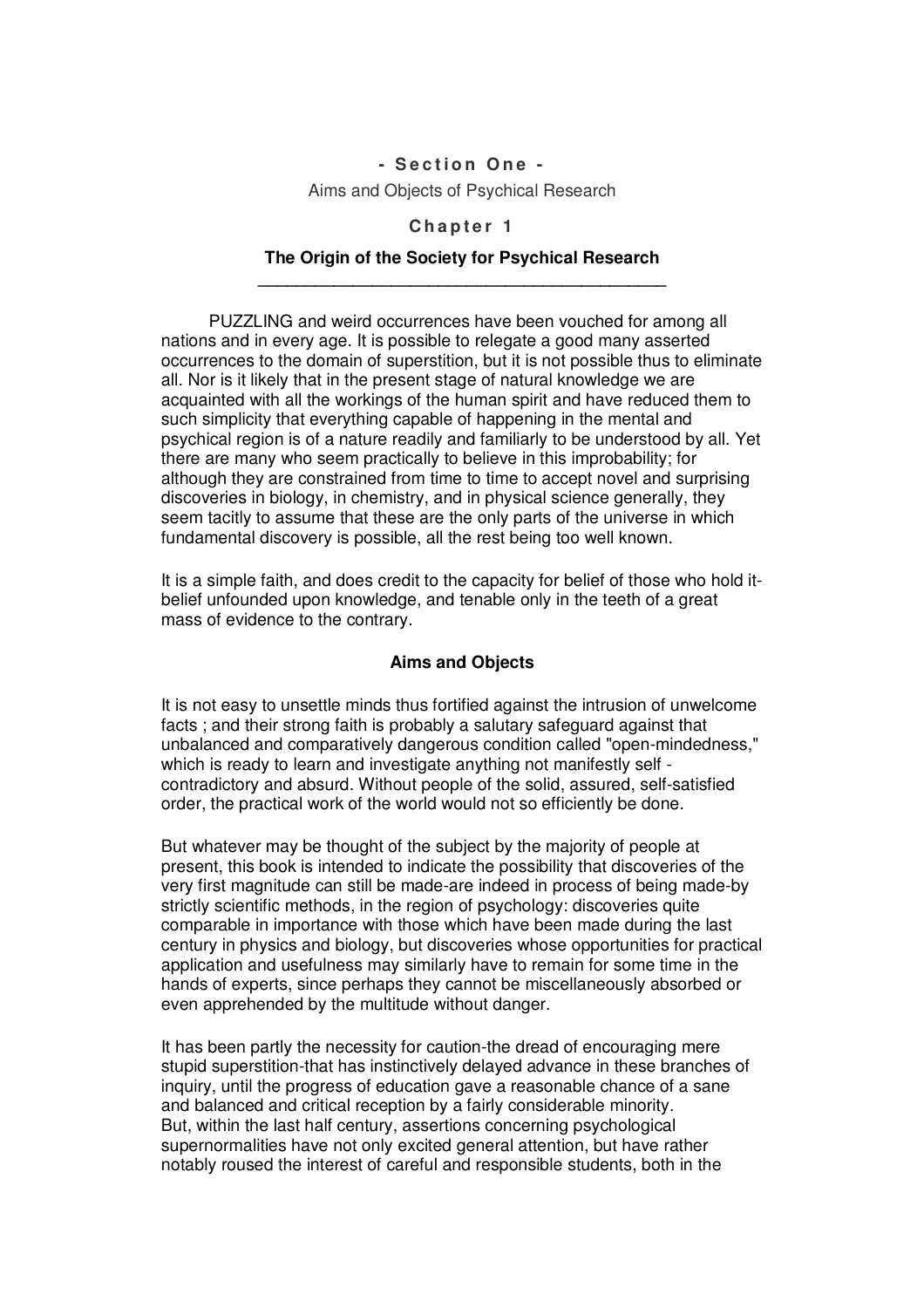domain of science and in that of letters.

Thirty-three years ago, in fact, a special society with distinguished membership was enrolled in London, with the object of inquiring into the truth of many of these assertions. It was founded by a few men of letters and of science who for some years had been acquainted with a number of strange apparent facts-facts so strange and unusual, and yet so widely believed in among a special coterie of ordinarily sane and sensible people, that it seemed to these pioneers highly desirable either to incorporate them properly into the province of ordered knowledge, or else to extrude them definitely as based upon nothing but credulity, imposture, and deceit.

The attempt was to be made in a serious and responsible spirit, a spirit of genuine "scepticism, "-that is to say, of critical examination and inquiry, not of dogmatic denial and assertion. No phenomenon was to be unhesitatingly rejected because at first sight incredible. No phenomenon was to be accepted which could not make its position good by crucial and repeated and convincing tests. Every class of asserted fact was to have the benefit of inquiry, none was to be given the benefit of any doubt. So long as doubt was reasonable, the phenomenon was to be kept at arm's length : to be criticised as possible, not to be embraced as true.

It is often cursorily imagined that an adequate supply of the critical and cautious spirit necessary in this investigation is a monopoly of professed men of science. It is not so. Trained students of literature - not to mention experts in philosophyhave shown themselves as careful, as exact, as critical, and as cautious, as any professed student of science. They have even displayed an excess of caution. They have acted as a curb and a restraint upon the more technically scientific workers, who - presumably because their constant business is to deal at first hand with new phenomena of one kind or another - have been willing to accept a fresh variety of phenomenon upon evidence not much stronger than that to which they were already well accustomed. Whereas some of the men and women of letters associated with the society have been invariably extremely cautious, less ready to be led by obtrusive and plausible appearances, more suspicious of possibilities and even impossibilities of fraud, actually more inventive sometimes of other and quasi-normal methods of explaining inexplicable facts. Name no names, but from a student of science this testimony is due: and it is largely to the sceptical and extremely cautious wisdom of some representatives of letters and philosophy, as well as to their energy and enthusiasm for knowledge, that the present moderately respectable position of the subject in the estimation of educated people is due.

The first President was Professor Henry Sidgwick, and in his early Presidential addresses the following sentences occur:-

*"It is a scandal that a dispute as to the reality of these phenomena should still be going on, that so many competent witnesses should have declared their belief in them, that so many others should be profoundly interested in having the question determined, and yet that the educated world, as a body, should still be simply in the attitude of incredulity.*

Now the primary aim of our Society, the thing which we all unite to promote, whether as believers or nonbelievers, is to make a sustained and systematic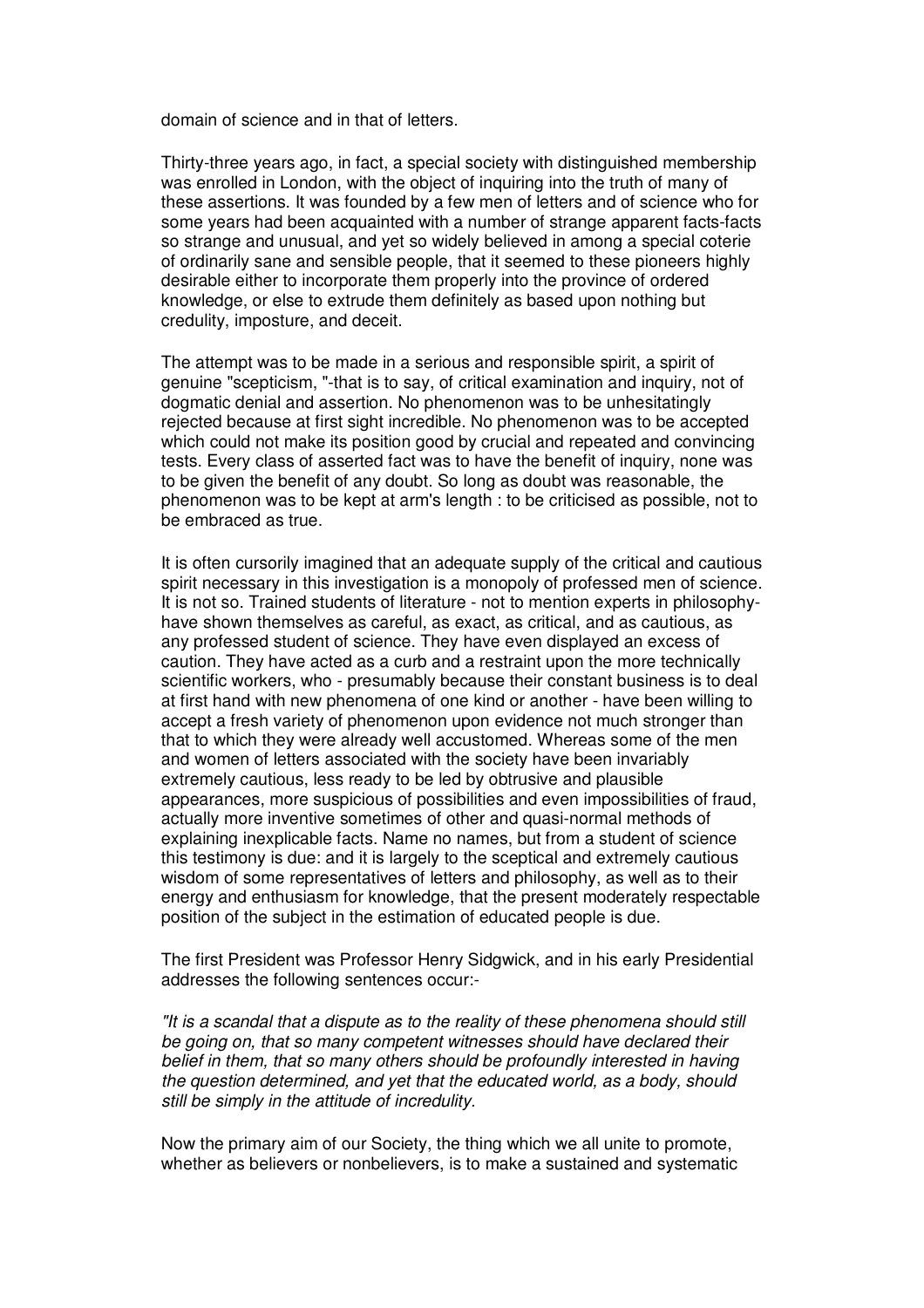attempt to remove this scandal in one way or another.

If any one asks me what I mean by, or how I define, sufficient scientific proof of thought-reading, clairvoyance, or the phenomena called Spiritualistic, I should ask to be allowed to evade the difficulties of determining in the abstract what constitutes adequate evidence. What I mean by sufficient evidence is evidence that will convince the scientific world, and for that we obviously require a good deal more than we have so far obtained. I do not mean that some effect in this direction has not been produced; if that were so we could not hope to do much. I think that something has been done; that the advocates of obstinate incredulity - I mean the incredulity that waives the whole affair aside as undeserving of any attention from rational beings - feel their case to be not prima facie so strong now as it was.

Thirty years ago it was thought that want of scientific culture was an adequate explanation of the vulgar belief in mesmerism and table-turning. Then, as one man of scientific repute after another came forward with the results of individual investigation, there was a quite ludicrous ingenuity exercised in finding reasons for discrediting his scientific culture. He was said to be an amateur, not a professional; or a specialist without adequate generality of view and training ; or a mere discoverer not acquainted with the strict methods of experimental research ; or he was not a Fellow of the Royal Society, or if he was it was by an unfortunate accident. We must not expect any decisive effect in the direction at which we primarily aim, on the common sense of mankind, from any single piece of evidence, however complete it has been made. Scientific incredulity has been so long in growing, and has so many and so strong roots, that we shall only kill it, if we are able to kill it at all as regards any of those questions, by burying it alive under a heap of facts. We must keep 'pegging away', as Lincoln said; we must accumulate fact upon fact, and add experiment upon experiment, and, I should say, not wrangle too much with incredulous outsiders about the conclusiveness of any one, but trust to the mass of evidence for conviction. The highest degree of demonstrative force that we can obtain out of any single record of investigation is, of course, limited by the trustworthiness of the investigator. We have done all that we can when the critic has nothing left to allege except that the investigator is in the trick. But when he has nothing else left to allege he will allege that.

#### *"We shall, I hope, make a point of bringing no evidence before the public until we have got it to this pitch of cogency."*

To many enthusiasts outside and to some of those inside the Society - who, through long acquaintance with the phenomena under investigation, were already thoroughly convinced of their genuine character - this attitude on the part of the founders and leaders of the Society for Psychical Research always seemed wrong-headed, and sometimes proved irritating to an almost unbearable degree. The hostility of the outside world and of orthodox science to the investigation, though at times fierce and scornful, and always significant and deserving of attention, has been mild, or at any rate intermittent, compared with the bitter and fairly continuous diatribes which at one time issued from the spiritualistic press against the slow and ponderous and hypercritical attitude of those responsible for the working of the Society.

It has been called a society for the suppression of facts, for the wholesale imputation of imposture, for the discouragement of the sensitive, and for the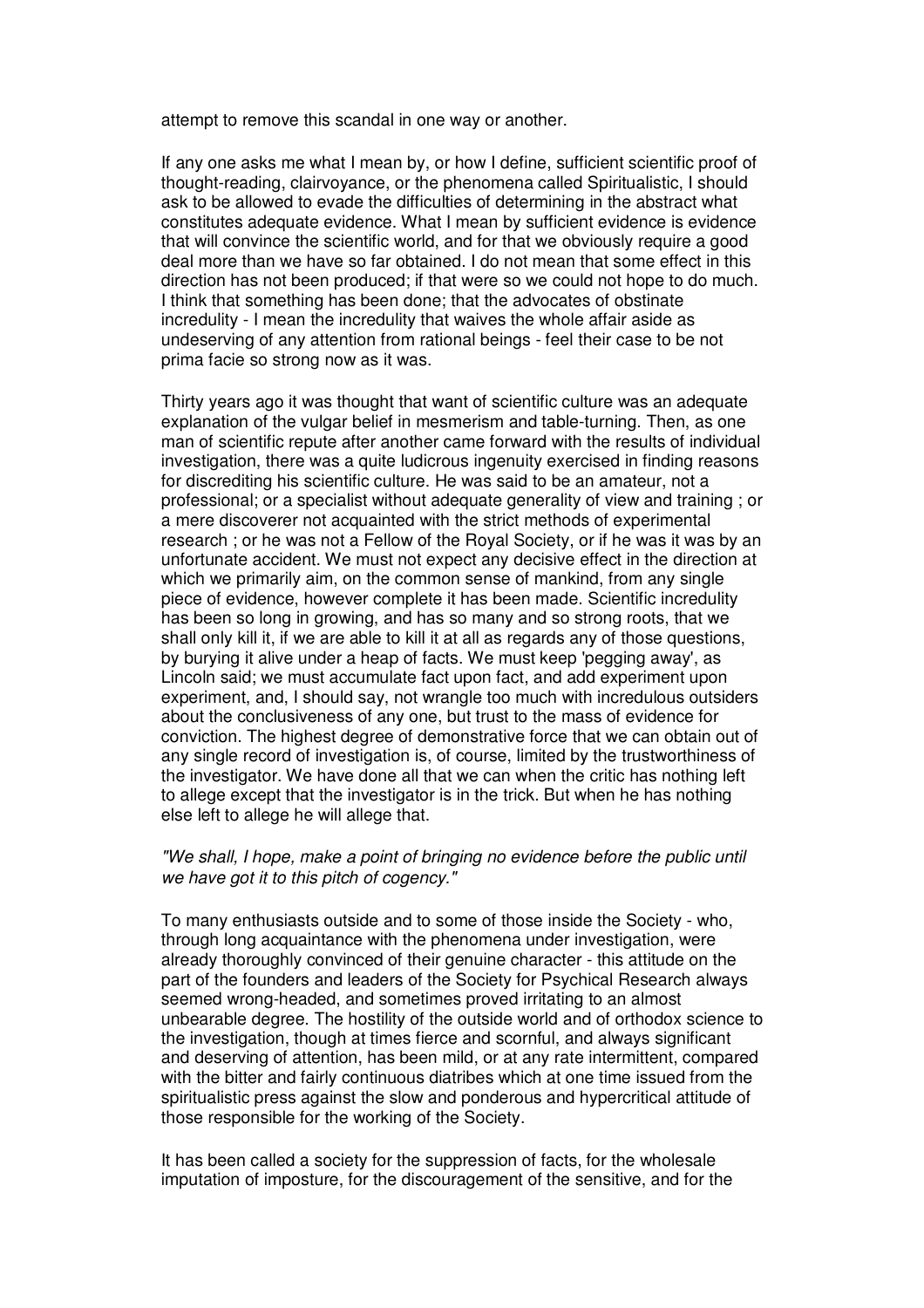repudiation of every revelation of the kind which was said to be pressing itself upon humanity from the regions of light and knowledge.

Well, we have had to stand this buffeting, as well as the more ponderous blows inflicted by the other side; and it was hardly necessary to turn the cheek to the smiter, since in an attitude of face-forward progress the buffets were sure to come with fair impartiality ; greater frequency on the one side making up for greater strength on the other.

#### **Reply to Religious Critics**

There is a persistent class of objector, however, whose attacks are made more in sorrow than in anger, and whose earnest remonstrance's are thus sympathetically parried by the founders of the Society:-

*"One word in reference to another objection, which proceeds from a different quarter. There are not a few religious persons who see no reason to doubt our alleged facts, but who regard any experimental investigation of them as wrong, because they must be the work either of the devil or of familiar spirits, with whom the Bible forbids us to have dealings. . . What we should urge upon our religious friends is that their scruples have really no place in the present stage of our investigation, when the question before us is whether certain phenomena are to be referred to the agency of Spirits at all, even as a 'working hypothesis'. . .*

#### **Origin of the Society**

Many of us, I think, will be amply content if we can only bring this first stage of our investigation to something like a satisfactory issue; we do not look further ahead; and we will leave it for those who may come after to deal with any moral problems that may possibly arise when this first stage is passed.

"There are persons who believe themselves to have certain knowledge on the most important matters on which we are seeking evidence, who do not doubt that they have received communications from an unseen world of spirits, but who think that such communications should be kept as sacred mysteries and not exposed to be scrutinised in the mood of cold curiosity which they conceive to belong to science. Now we do not wish to appear intrusive; at the same time we are anxious not to lose through mere misunderstanding any good opportunities for investigation: and I therefore wish to assure such persons that we do not approach these matters in any light or trivial spirit, but with an everpresent sense of the vast importance of the issues involved, and with every desire to give reverence wherever reverence is found to be due. But we feel bound to begin by taking these experiences, however important and however obscure, as a part of the great aggregate which we call Nature; and we must ascertain carefully and systematically their import, their laws and causes, before we can rationally take up any definite attitude of mind with regard to them. The unknown or uncommon is not in itself an object of reverence; there is no sacredness in the mere limitations of our knowledge.

*"This, then, is what we mean by a scientific spirit that we approach the subject without prepossessions, but with a single-minded desire to bring within the realm of orderly and accepted knowledge what now appears as a chaos of*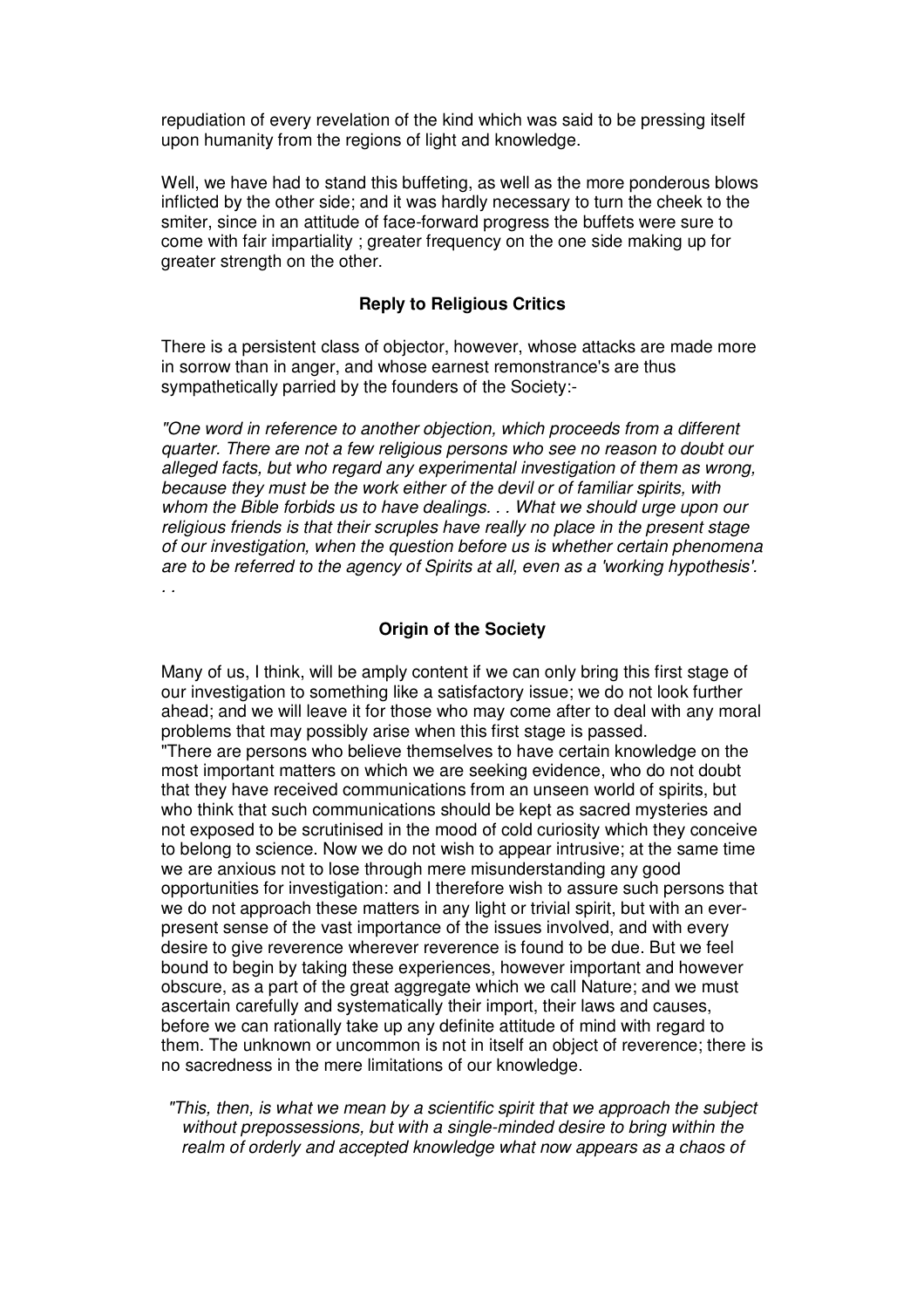#### *individual beliefs."*

To prevent misconception, it must be expressly stated that Membership of the Society does not imply the acceptance of any particular explanation of the phenomena investigated, nor any belief as to the operation, in the physical world, of forces other than those recognised by Physical Science. All seriously interested people are welcome as members, provided they have no selfish or commercial ends to serve by seeking to join. Their interest, and in a minor degree their subscription, tend to promote the object we have in view. Moreover, they themselves have the benefit of a good consulting library in addition to becoming recipients of the Society's contemporary publications. Merely superstitious and emotional people would find themselves out of place at our meetings, but otherwise we do not seek to be exclusive. It is a kind of work to which any fair-minded and honest person can, as opportunity offers, contribute his or her share.

Members and Associates are asked to remember that the name of the Society is not The Psychical Society, nor any of the other popular appellations applied to it, but The Society for Psychical Research; its present home is 20, Hanover Square and its abbreviated designation the S.P.R.

> **- S e c t i o n O n e -** Aims and Objects of Psychical Research

> > **C h a p t e r 2**

#### **Practical Work of the Society \_\_\_\_\_\_\_\_\_\_\_\_\_\_\_\_\_\_\_\_\_\_\_\_\_\_\_\_\_\_\_\_\_\_\_\_\_\_\_\_\_\_\_**

IN the three earliest years of the present century it fell to my lot to occupy the Presidential Chair of the Society for Psychical Research and to give an address each year. One of those addresses - the one for 1903 - dealt with the lines of profitable work which seemed at that time to be opening before us; and, since the general nature of our investigation is there referred to in a preliminary manner, it is useful to reproduce it here as an introduction to the more detailed records which follow.

Our primary aim is to be a Scientific Society, to conduct our researches and to record our results in an accurate and scientific manner, so as to set an example of careful work in regions where it has been the exception rather than the rule, and to be a trustworthy guide to the generation of workers who shall follow.

To be scientific does not mean to be infallible, but it means being clear and honest and as exact as we know how to be. In difficult investigations pioneers have always made some mistakes, they have no immediate criterion or infallible touchstone to distinguish the more true from the less true, but if they record their results with anxious care and scrupulous honesty and painstaking precision, their mistakes are only less valuable to the next generation than their partially true generalisations; and sometimes it turns out, after a century or so, that mistakes made by early pioneers were no such thorough errors as had been thought, that they had an element of truth in them all the time, as if discoverers were endowed with a kind of prophetic insight whereby they caught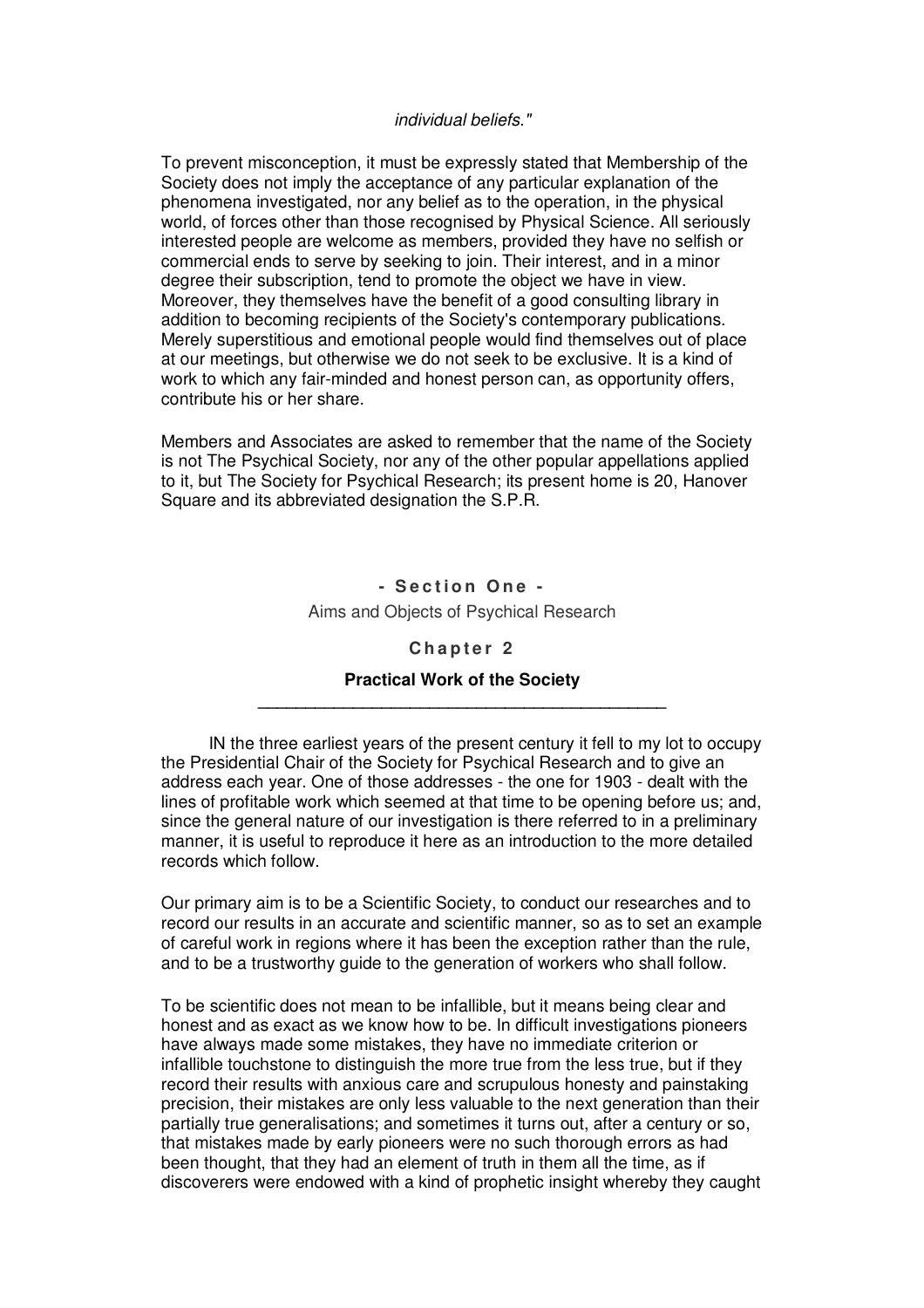a glimpse of theories and truths which it would take several generations of workers to disencumber and bring clearly to light.

Suppose, however, that their errors were real ones, the record of their work is just as important to future navigators as it is to have the rocks and shoals of a channel mapped out and buoyed. It is work which must be done. The great ship passing straight to its destination is enabled to attain this directness and speed by the combined labours of a multitude of workers, some obscure and forgotten, some distinguished and remembered, but few of them able to realise its stately passage. So it is also with every great erection, - much of the work is indirect and hidden;- the Forth Bridge stands upon piers sunk below the watermark by the painful and long continued labours of Italian workmen in "caissons" full of compressed and heated air.

The study of specifically Natural knowledge was fostered and promoted by the recognition in the reign of Charles II of a body of enthusiasts who, during the disturbed but hopeful era of the Commonwealth, had met together to discuss problems of scientific interest, and today The Royal Society is among the dignified institutions of our land, taking all branches of Natural Philosophy and Natural History - the Physical Sciences and the Biological Sciences - under its wing.

Us it does not recognise; but then neither does it recognise Mental and Moral Philosophy, or Ethics, or Psychology, or History, or any part of a great region of knowledge which has hitherto been regarded as outside the pale of the Natural Sciences.

It is for us to introduce our subjects within that pale, if it turns out that there they properly belong; and if not, it is for us to do pioneer work and take our place by the side of that group of Societies whose object is the recognition and promotion of work in the mental, the psychological, the philosophical direction, until the day for unification shall arrive.

Half knowledge sees divisions and emphasises barriers, delights in classification into genera and species, affixes labels, and studies things in groups. And all this work is of the utmost practical value and is essentially necessary. That the day will come when barriers shall be broken down, when species shall be found to shade off into one another, when continuity and not classification shall be the dominant feature, may be anticipated by all; but we have no power of hastening the day except by taking our place in the workshop and doing our assigned quota; still less do we gain any advantage by pretending that the day of unification has arrived while as yet its dawn is still in the future.

#### **Popular Mistrust of Science and its Remedy**

Our primary aim is to be a Scientific Society, doing pioneering and foundation work in a new and not yet incorporated plot on which future generations may build, and making as few mistakes as we can reasonably contrive by the exercise of great care. We are not a literary society though we have had men of letters among out guides and leaders ; and we are not a religious society, though some of the members take an interest in our subject because it seems to them to have a bearing on their religious convictions or hopes. I will say a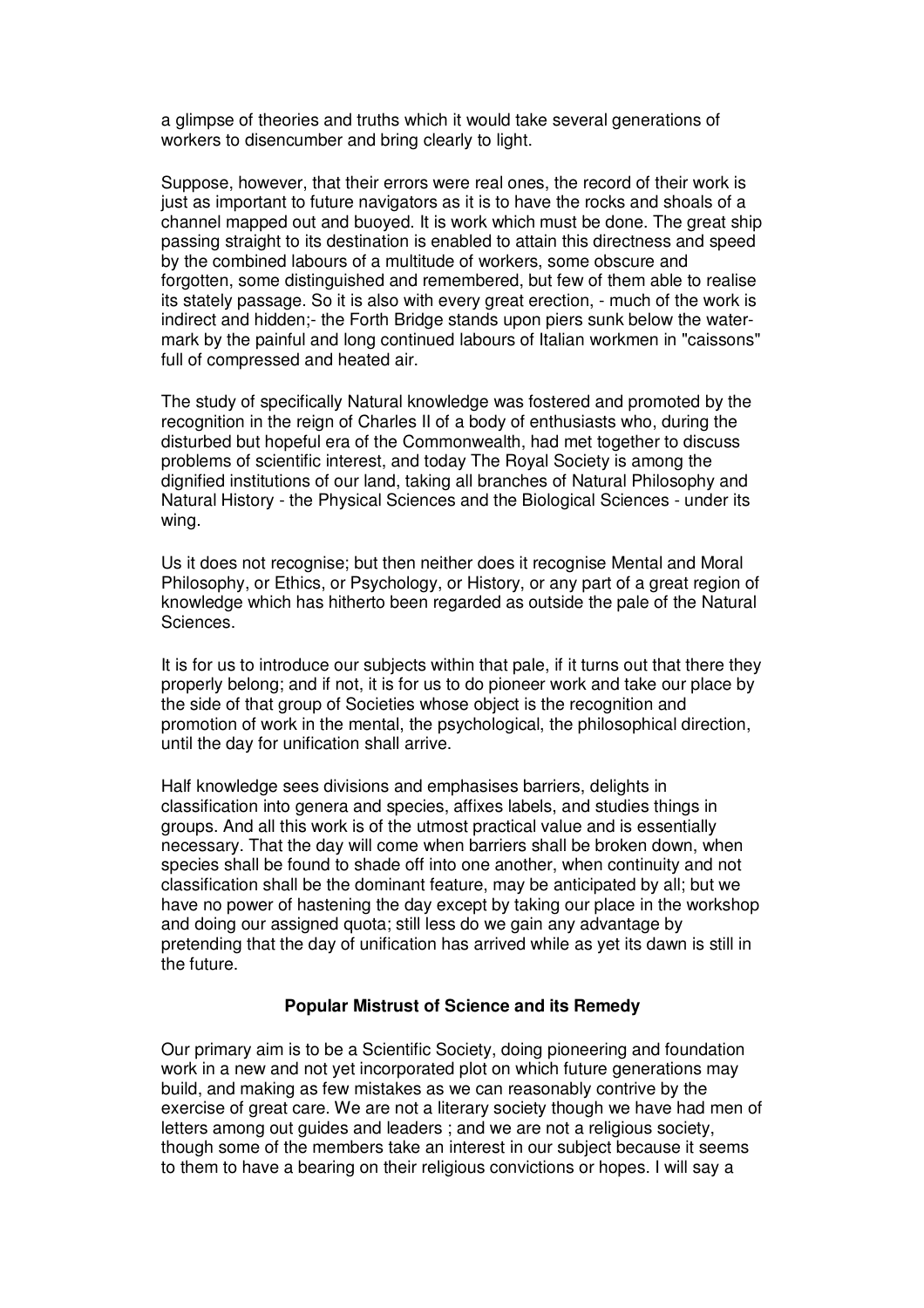few words on both these points.

First, our relations to literature.

The name of Francis Bacon is a household word in the history of English scientific ideas. I do not mean in the recent, and as it seems to me comic, aspect, that he wrote everything that was written in the Elizabethan era (a matter to which I wish to make no reference one way or the other, for it is completely off my path). But, before that hare was started, his name was weighty and familiar in the history of English scientific ideas; and it is instructive to ask why. Was he a man of Science? No. Did he make discoveries? No. Do scientific men trace back their ancestry to him? No. To Isaac Newton they trace it back, to Gilbert, to Roger Bacon, speaking for those in England; but of Francis Bacon they know next to nothing. Outside England all the world traces its scientific ancestry to Newton, to Descartes, to Galileo, to Kepler; but of Francis Bacon scientific men outside England have scarcely heard, save as a man of letters. Yet the progress of science owes much to him. All unconsciously scientific men owe to him a great debt. Why?

Because he perceived afar off the oncoming of the scientific wave, and because he was able, in language to which men would listen, to herald and welcome its advent.

Scientifically he was an amateur; but he was an enthusiast who, with splendid eloquence, with the fire of genius, and with great forensic skill, was able to impress his generation, and not his own generation alone, with some idea of the dignity and true place of science, and to make it possible for the early pioneers of the Royal Society to pursue their labours unimpeded by persecution, and to gain some sort of recognition even from general and aristocratic Society.

For remember that the term "science" was not always respectable. To early ears it sounded almost as the term witchcraft or magic sounds, it was a thing from which to warn young people; it led to atheism and to Tally other abominations. It was an unholy prying into the secrets of Nature which were meant to be hidden from our eyes; it was a thing against which the Church resolutely set its face, a thing for which it was ready if need be to torture or to bum those unlucky men of scientific genius who were born before their time. I mean no one Church in particular: I mean the religious world generally. Science was a thing allied to heresy, a thing to hold aloof from, to shudder at, and to attribute to the devil. All which treatment that great and eminent pioneer, Roger Bacon, experienced at the University of Oxford; because the time was not yet ripe.

How came it that a little later, in the days of the Stuarts, the atmosphere was so different from that prevalent in the days of the Plantagenets? Doubtless the age of Elizabeth, the patriotism aroused by the Armada and by the great discoveries in geography, had had their vivifying effect; and the same sort of originality of thought which did not scruple to arraign a king for high treason likewise ventured to set orthodoxy at defiance, and to experiment upon and investigate openly all manner of natural facts. But, in partial contradiction to the expressed opinion of some men of science, I am disposed to agree to a considerable extent with the popular British view that the result was largely due to the influence of the writings of Francis Bacon. He had accustomed scholars and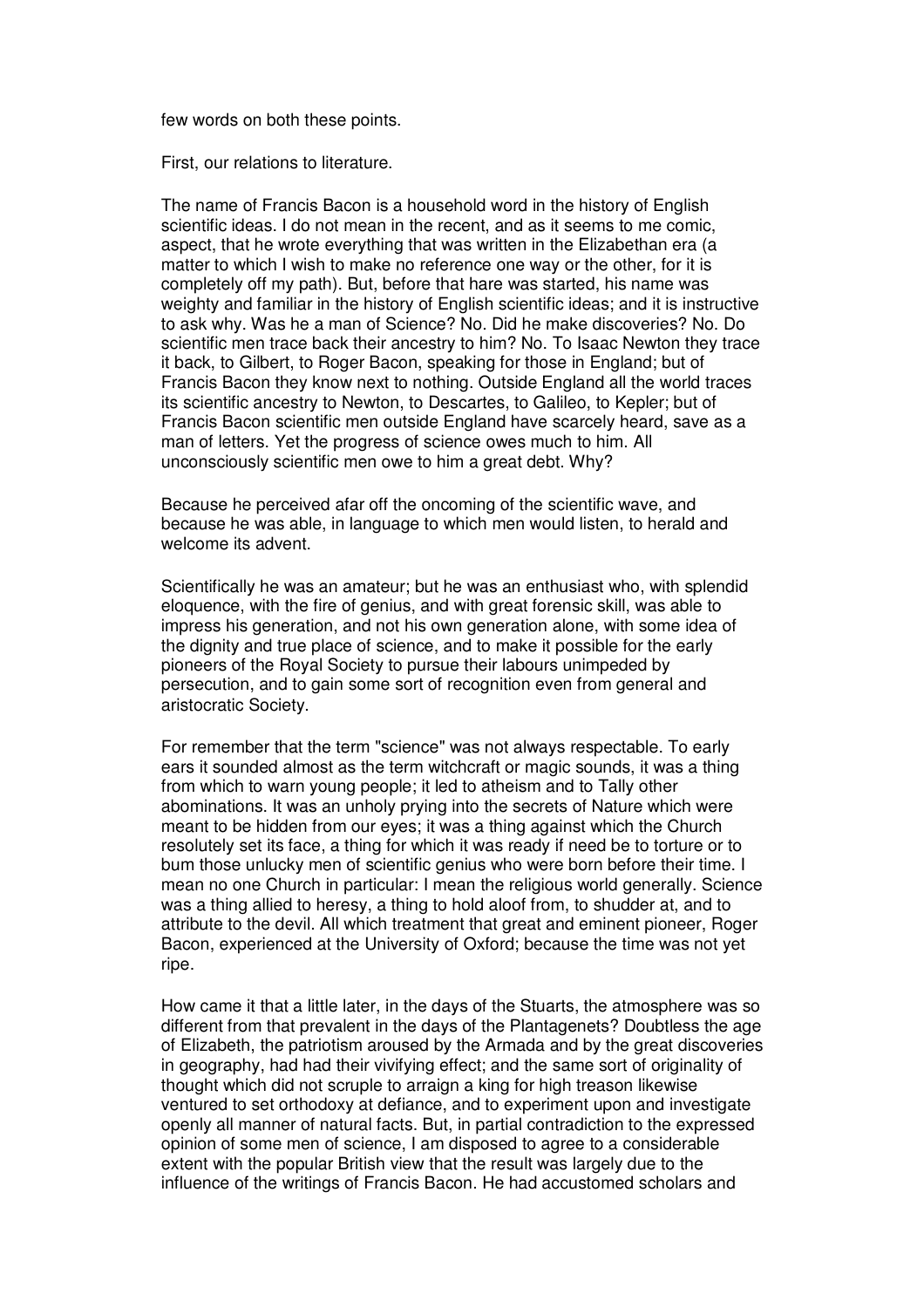literary men to the possibilities and prerogatives of scientific inquiry, he had emphasised the importance and the dignity of experiment, and it is to his writings that the rapid spread of scientific ideas, discovered as always by a few, became acceptable to and spread among the many.

Do not let us suppose, however, that the recognition of science was immediate and universal. Dislike of it, and mistrust of the consequences of scientific inquiryespecially in geology and anthropology, - persisted well into the Victorian era, and is not wholly extinct at the present day. Quite apart from antipathy to investigation into affairs of the mind - which is unpopular and mistrusted still, so that good people are still found who will attribute anything unusual to the devil, and warn young people from it, - there is some slight trace of lingering prejudice even against the orthodox sciences of Chemistry and Physics and Biology. They have achieved their foothold, they are regarded with respect - people do not disdain to make money by means of them when the opportunity is forthcoming - but they are not really liked. They are admitted to certain schools on sufferance, as an inferior grade of study suited to the backward and the ignorant; they are not regarded with affection and enthusiasm as revelations of Divine working, to be reverently studied, nor as subjects in which the youth of a nation may be wholesomely and solidly trained.

Very well, still more is the time not quite ripe for our subject; pioneers must expect hard knocks, the mind of a people can change only slowly. Until the mind of a people is changed, new truths born before their time must suffer the late of other untimely births; and the prophet who preaches them must expect to be mistaken for a useless fanatic, of whom every age has always had too many, and must be content to be literally or metaphorically put to death, as part of the process for the regeneration of the world.

The dislike and mistrust and disbelief in the validity or legitimacy of psychical inquiry is familiar: the dislike of the Natural Sciences is almost defunct. It survives, undoubtedly - they are not liked, though they are tolerated - and I am bound to say that part of the surviving dislike is due not alone to heredity and imbibed ideas, but to the hasty and intolerant and exuberant attitude of some men of science, who, knowing themselves to be reformers, - feeling that they have a grain of seed-corn to plant and water, - have not always been content to go about their business in a calm and conciliatory spirit, but have sought to hurry things on by a roughshod method of progression, which may indeed attain its ends, but gives some pain in the process, and perhaps achieves results less admirable than those which might have been attained by the exercise of a little patience, a little more perception of the point of view of others, a little more imagination, a little more of that recognition of the insignificance of trifles and of the transitory character of full-blown fashions which is called a sense of humour, a little cultivation of the historic sense. In a word, a little more general education.

But this is a digression. I admit the importance of Francis Bacon in the history of the development of the national recognition of the natural sciences in England; and I wish to suggest that in the history of the psychical sciences we too have had a Bacon, and one not long departed from us. It is possible that in F. W. H. Myers's two posthumous volumes we have a book which posterity will regard as a *Novum Organon*. History does not repeat itself, and I would not draw the parallel too close. It may be that posterity will regard Myers as much more than that, as a philosophic pioneer who has not only secured recognition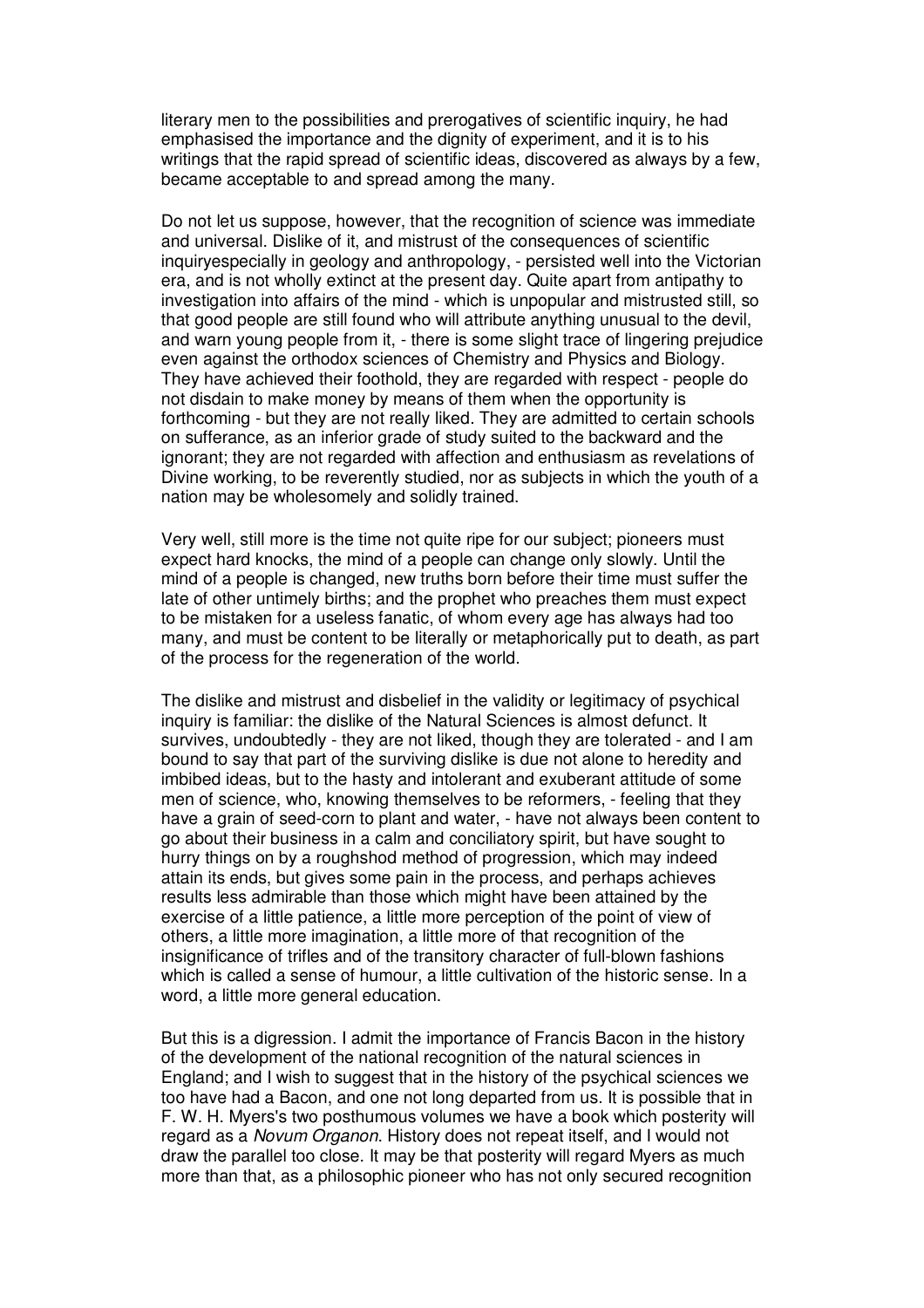for, but has himself formulated some of the philosophic unification of, a mass of obscure and barely recognised human faculty, - thereby throwing a light on the meaning of "personality" which may survive the test of time. It may be so, but that is for no one living to say. Posterity alone, by aid of the experience and further knowledge which time brings, is able to make a judgment of real value on such a topic as that. I will content myself with drawing attention to his comprehensive scheme of Vital Faculty now somewhat buried in the second volume of Human Personality, as section 926A, pages 505-554.

Meanwhile it is for us to see that time does bring this greater knowledge and experience. For time alone is impotent. Millions of years passed on this planet, during which the amount of knowledge acquired was small or nil. Up to the sixteenth century, even, scientific progress was, at the best, slow. Recently it has been rapid, - none too rapid, but rapid. The rate of advance depends upon the activities and energies of each generation, and upon the organisation and machinery which it has inherited from its immediate forbears.

The pioneers who created the S.P.R. have left it in trust with us to hand it on to future generations, an efficient and powerful machine for the spread of scientific truth, - an engine for the advancement of science in a direction overgrown with thickets of popular superstition, intermixed with sandy and barren tracts of resolute incredulity. We have to steer our narrow way between the Scylla of stony minds with no opening in our direction, and the Charybdis of easy and omnivorous acceptance of every straw and waif, whether of truth or falsehood, that may course with the currents of popular superstition.

Now I know that some few persons are impatient of such an investigation, and decline to see any need for it. They feel that if they have evidence enough to justify their own belief, further inquiry is superfluous. These have not the scientific spirit, they do not understand the meaning of "law." A fact isolated and alone, joined by no link to the general body of knowledge, is almost valueless. If what they believe is really a fact, they may depend upon it that it has its place in the cosmic scheme, a place which can be detected by human intelligence; and its whole bearing and meaning can gradually be made out.

Moreover, their attitude is selfish. Being satisfied themselves, they will help us no more. But real knowledge, like real wealth of any kind, cannot be wrapped up in a napkin; it pines for reproduction, for increase: "how am I straitened till it be accomplished". The missionary spirit, in some form or other, is associated with all true and worthy knowledge. Think of a man who, having made a discovery in Astronomy, - seen a new planet, or worked out a new law, - should keep it to himself and gloat over it in private. It would be inhuman and detestable miserliness; even in a thing like that, of no manifest importance to mankind. There would be some excuse for a man who lived so much in advance of his time that, like Galileo with his newly invented and applied telescope, he ran a danger of rebuffs and persecution for the publication of discoveries. But even so, it is his business to brave this and tell out what he knows; still more is it his business so to act upon the mind of his generation as to convert it gradually to the truth, and lead his fellows to accept what now they reject.

Those who believe themselves the repositories of any form of divine truth should realise their responsibility. They are bound in honour to take such steps as may wisely cause its perception and recognition by the mass of mankind.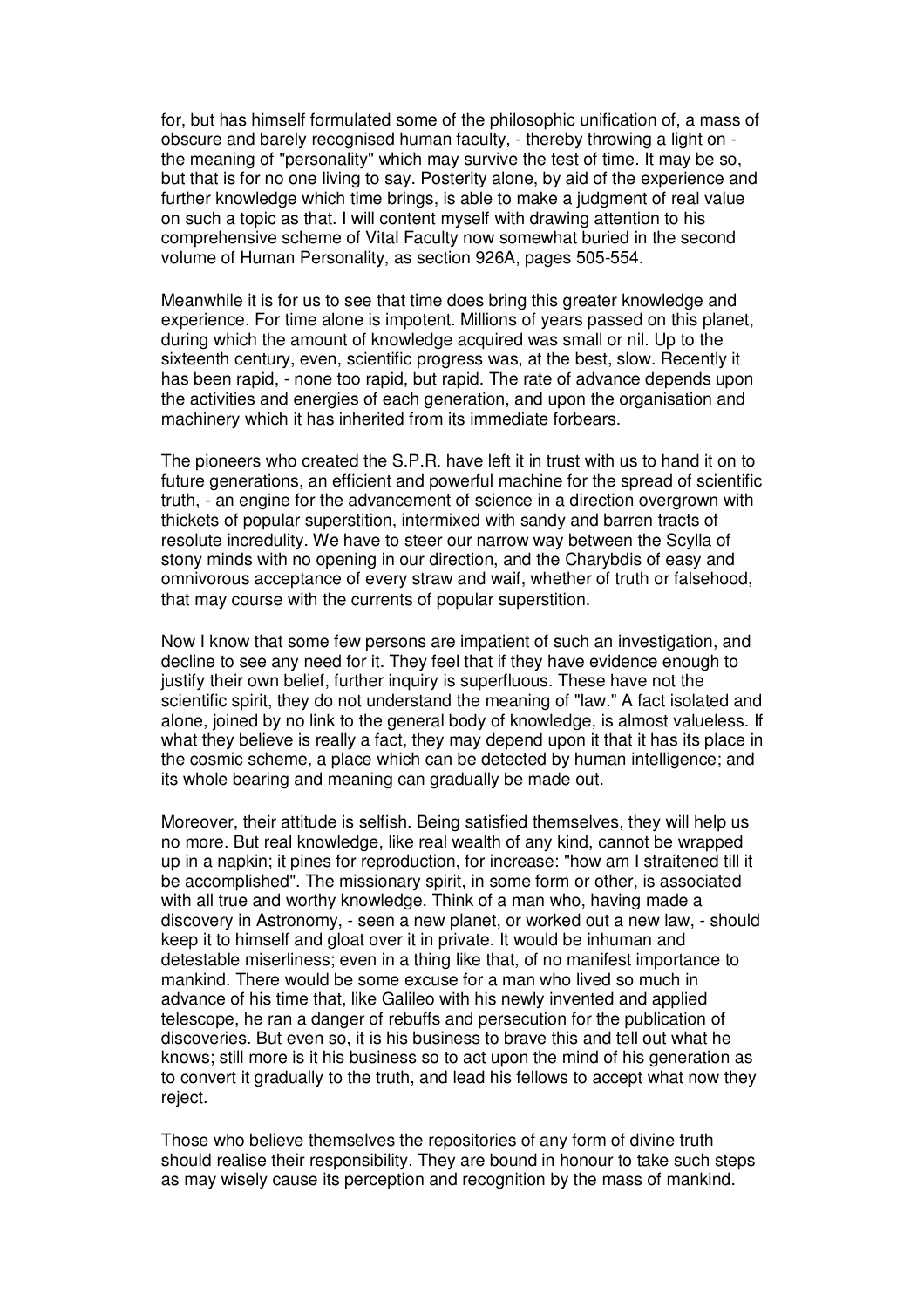They are not bound to harangue the crowd from the nearest platform : that might be the very way to retard progress and throw back the acceptance of their doctrine. The course to pursue may be much more indirect than that. The way may be hard and long, but to the possessor of worldly means it is far easier than to another. If the proper administration of his means can conduce to the progress of science, and to the acceptance by the mass of mankind of important and vivifying knowledge of which it is now ignorant, then surely the path lies plain.

#### **Argumentum As Dignitatem**

Still however there are persons who urge that a study of occult phenomena is beneath the dignity of science, and that nothing will be gained of any use to mankind by inquisitiveness regarding the unusual and the lawless, or by gravely attending to the freaks of the unconscious or semi-conscious mind.

But - as Myers and Gurney said long ago in Phantasms of the Living - it is needful to point out yet once more, how plausible the reasons for discouraging some novel research have often seemed to be, while yet the advance of knowledge has rapidly shown the futility and folly of such discouragement.

*"It was the Father of Science himself who was the first to circumscribe her activity. Socrates expressly excluded from the range of exact inquiry all such matters as the movements and nature of the sun and I moon. He wished - and as he expressed his wish it seemed to have all the cogency of absolute wisdom - that men's minds should be turned to the ethical and political problems which truly concerned them, - not wasted in speculation on things unknowable - things useless even could they be known.*

*"In a kindred spirit, though separated from Socrates by the whole result of that physical science which Socrates had deprecated, we find a great modern systematiser of human thought again endeavouring to direct the scientific impulse towards things serviceable to man; to divert it from things remote, un knowable, and useless if known (such as the fixed stars). What then, in Comte's view, are in fact the limits of man's actual home mid business? The bounds within which he may set himself to learn all lie can, assured that all will serve to inform his conscience and guide his life? It is the solar system which has become for the French philosopher what the street and marketplace of Athens were for the Greek."*

I need not say that Comte's prohibition has been altogether neglected. No frontier of scientific demarcation has been established between Neptune and Sirius, between Uranus and Aldebaran. Our knowledge of the fixed stars increases yearly; and it would be rash to maintain that human conduct is not already influenced by the conception thus gained of the unity and immensity of the heavens side " The criticisms which have met us from the orthodoxy sometimes of scientific, sometimes of religious orthodox have embodied, in modernised phraseology, nearly every well-worn form of timid protest, or obscurantist demurrer, with which the historians of science have been accustomed to give piquancy to their long tale of discovery and achievement." "Sometimes we are told that we are inviting the old theological spirit to encroach once more on the domain of Science; sometimes that we are endeavouring to lay the impious hands of Science upon the mysteries of Religion. Sometimes we are informed that competent savants have already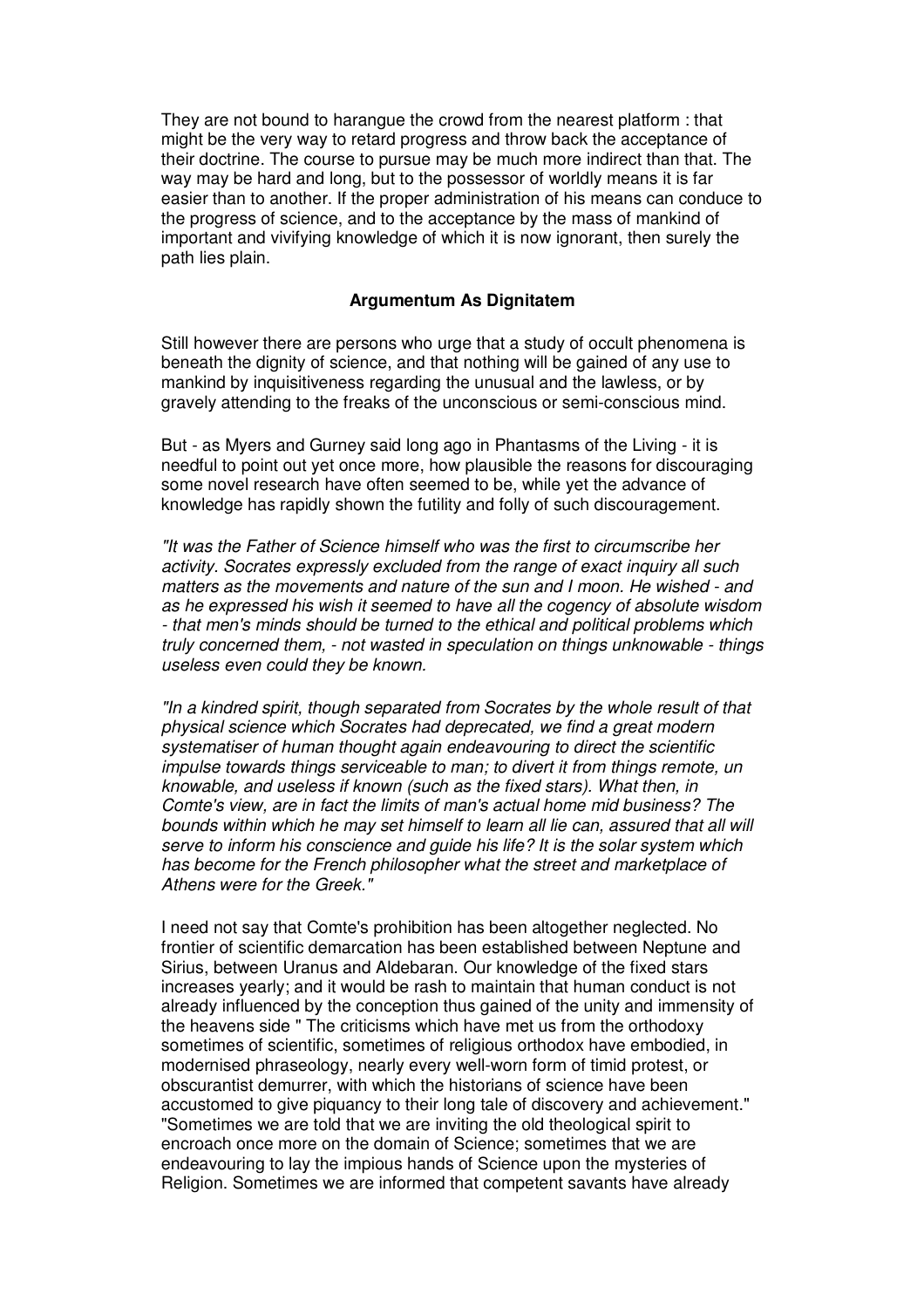fully explored the field which we propose for our investigation. Sometimes that no respectable man of science would condescend to meddle with such a reeking mass of fraud and hysteria. Sometimes we are pitied as laborious triflers who prove some infinitely small matter with mighty trouble and pains; sometimes we are derided as attempting the solution of gigantic problems by slight and superficial means."

## **Use of Continued Investigation**

But the question is reiterated, my investigate that of which we are sure? Why conduct experiments in, hypnotism or in telepathy? Why seek to confirm that of which we already have conviction? Why value well evidenced narratives of apparitions at times of death or catastrophe, when so many have already been collected in Phantasms of the Living, and when careful scrutiny has proved that they cannot be the result of chance coincidence? (See the, Report of Professor Sidgwick's Committee Proceedings S.P.R., vol. x., P. 394.) There is a quite definite answer to this question - an answer at which I have already hinted which I wish to commend to the consideration of those who feel this difficulty or ask this sort of question.

The business of Science is not belief but investigation. Belief is both the prelude to and the outcome of knowledge. If a fact or a theory has had a prima facie case made out for it, subsequent investigation is necessary to examine and extend it.

Effective knowledge concerning anything can only be the result of longcontinued investigation; belief in the possibility of a fact is only the very first step. Until there is some sort of tentative belief in the reasonable possibility of a fact there is no investigation -the scientific Priest and Levite have other business, and pass by on the other side. And small blame to them: they cannot stop to investigate everything that may be lying by the roadside. If they had been sure that it was fellow creature in legitimate distress they would have acted differently. Belief of a tentative kind will ensure investigation, not by all but by some of the scientific travellers along the road; but investigation is the prelude to action, and action is a long process. Some one must attend to the whole case and see it through. Others, more pressed for time, may find it easier to subscribe their "two pence" to an endowment fund, and so give indirect but valuable assistance.

The object of investigation is the ascertainment of law, and to this process there is no end. What, for instance, is the object of observing and recording earthquakes, and arranging delicate instruments to detect the slightest indication of earth tremor? Every one knows that earthquakes exist, there is no scepticism to overcome in their case; even people who have never experienced them are quite ready to believe in their occurrence. Investigation into earthquakes and the whole of the motile occurrences in the earth's crust, is not in the least for the purpose of confirming faith, but solely for the better understanding of the conditions and nature of the phenomena; in other words, for the ascertainment of law.

So it is in every branch of science. At first among new phenomena careful observation of fact is necessary, as when Tycho Brahe made measurements of the motion of the planets and accumulated a store of careful observations. Then came the era of hypothesis, and Kepler waded through guess after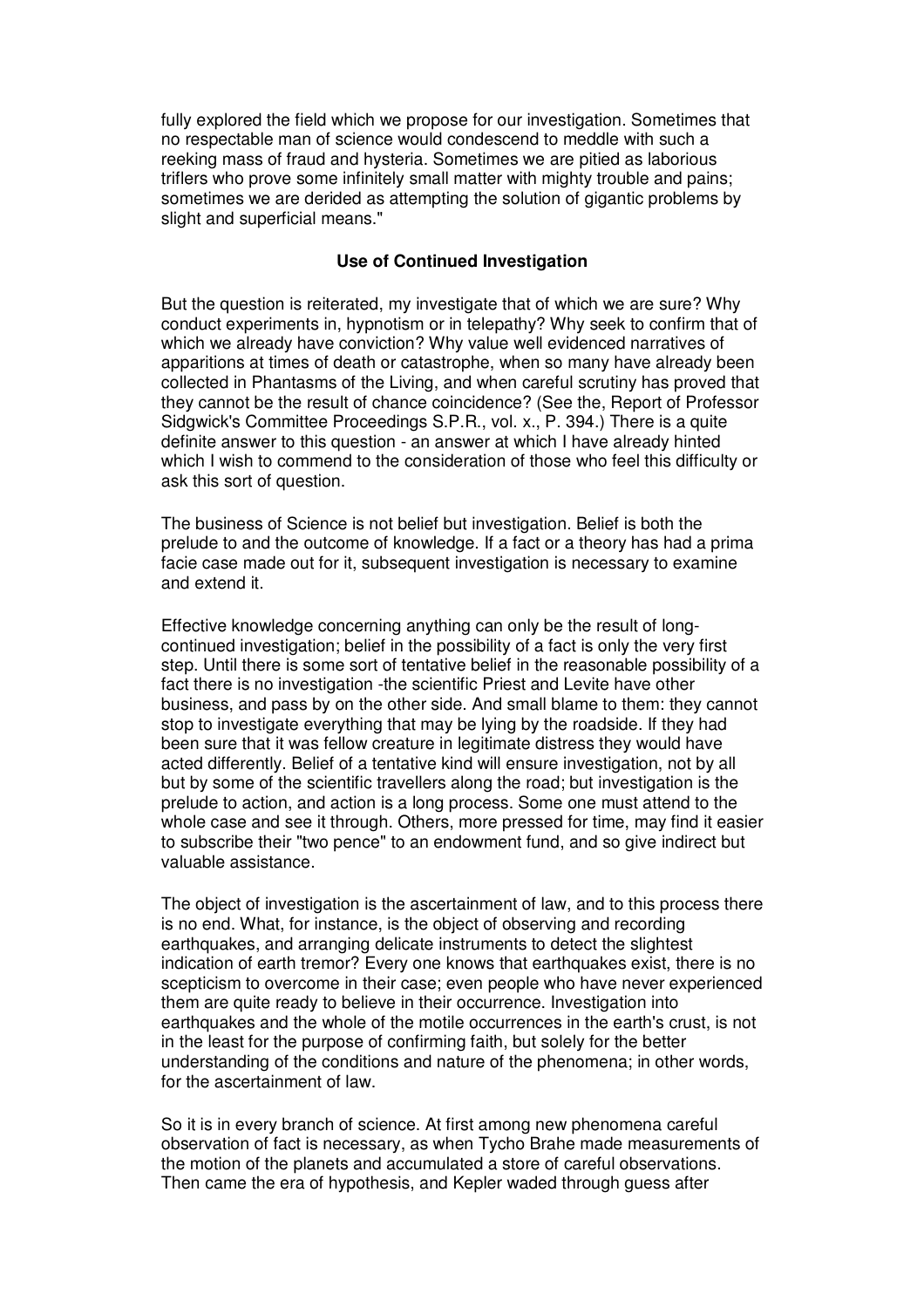guess, testing them pertinaciously to see if any one of them would fit all the facts: the result of his strenuous life-work being the three laws which for all time bear his name. And then came the majestic deductive epoch of Newton, welding the whole into one comprehensive system; subsequently to be enriched and extended by the labours of Lagrange and Laplace; after which the current of scientific inquiry was diverted for a time into other less adequately explored channels.

For not at all times is everything equally ripe for inquiry. There is a phase, or it maybe a fashion, even in Science. I spoke of geographical exploration as the feature of Elizabeth's time. Astronomical inquiry succeeded it. Optics and Chemistry were the dominating sciences of the early part of the nineteenth century, Heat and Geology of the middle, Electricity and Biology of the later portion. Not yet has our branch of psychology had its phase of popularity; nor am I anxious that it should be universally fashionable. It is a subject of special interest, and therefore perhaps of special danger. In that respect it is like other studies of the operations of mind, like a scientific enumeration of the phenomena of religion for instance, like the study of anything which in its early stages looks mysterious and incomprehensible. Training and some admixture of other studies are necessary for its healthy investigation. The day will come when the science will put off its foggy aspect, bewildering to the novice, and become easier for the less well-balanced and more ordinarily equipped explorer. At present it is like a mountain shrouded in mist, whose sides offer but little secure foothold, - where climbing, though possible, is difficult and dangerous.

The assuring of ourselves as to facts is one of our duties, and it is better to hesitate too long over a truth than to welcome an error, for a false gleam may lead us far astray unless it is soon detected.

Another of our duties is the making and testing of hypotheses, so as gradually to make a map of the district and be able to explain it to future travellers. We have to combine the labours of Tycho with those of Kepler, and thus prepare the way for a future Newton; who has not yet appeared above the psychical horizon.

His advent must depend upon how far we of this and the next few generations are faithful to our trust, how far we work ourselves, and by our pecuniary meant, enable others to work; and I call upon those who are simultaneously blessed with this world's goods and like wise inspired with confidence in the truth and value of mental and spiritual knowledge, to bethink themselves whether, either in their lifetime or by their wills, they cannot contribute to the world's progress in a beneficent way, so as to enable humanity to rise to a greater height of aspiration and even of religion; - as they will if they are enabled to start with a substantial foundation of solid scientific fact on which to erect their edifice of faith.

## **Hint to Investigators**

To return to the more immediate and special aspect of our work: one of the things I want to impress upon all readers, especially upon those who are gifted with a faculty for receiving impressions which are worth record - is that too much care cannot be expended in getting the record exact. Exact in every particular, especially as regards the matter of time. In recording a vision or an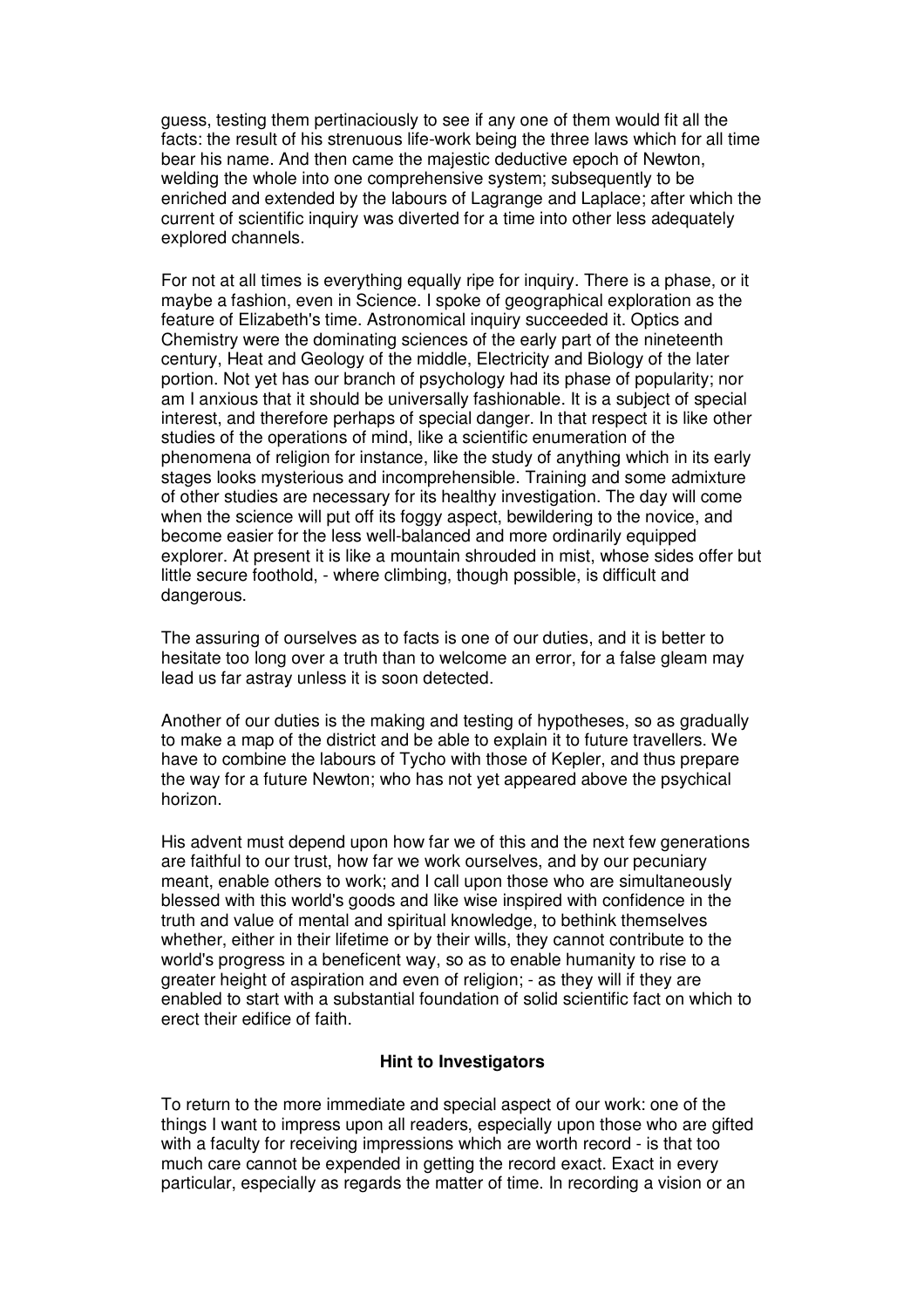audition or some other impression corresponding to some event elsewhere, there is a dangerous tendency to try to coax the facts to fit some half -fledged preconceived theory and to make the coincidence in point of time exact.

Such distortions of truth are misleading and useless. What we want to know is exactly how the things occurred, not how the impressionist would have liked them to occur, or how he thinks they ought to have occurred. If people attach importance to their own predilections concerning events in the Universe, they can be set forth in a footnote for the guidance of any one who hereafter may think of starting a Universe on his own account: but such speculations are of no interest to us who wish to study and understand the Universe as it is. If the event preceded the impression, by all means let us know it, - and perhaps some one may, be able to detect a meaning in the time-interval, when a great number of similar instances are compared, hereafter. If the impression preceded the event, by all means let us know that too, and never let the observation be suppressed from a ridiculous idea that such anticipation is impossible. Nor let us exclude well-attested physical phenomena from historical record, on any similar prejudice of impossibility. We want to learn what is possible, not to have minds made up beforehand and distort or blink the facts to suit our preconceptions.

With respect to the important subject of possible prediction, on which our ideas as to the ultimate nature of time will so largely depend, every precaution should be taken to put far from us the temptation or the possibility of improving the original record after the fact to which it refers has occurred, if it ever does occur; and to remember that though we have done nothing of the sort, and are in all respects honest, and known to be honest and truthful, yet the contrary may be surmised by posterity or by strangers or foreigners who did not know us; and even our friends may fancy that we did more than we were aware of, in some hypothetical access of somnambulic or automatic trance. Automatic writers, for instance, must be assumed open to this suspicion, unless they take proper precautions and deposit copies of their writings in some inaccessible and responsible custody; because the essence of their phenomenon is that the hand writes what they themselves are not aware of, and so it is an easy step for captions critics to maintain that it may also have supplemented or amended, in some way of which they were likewise not aware.

The establishment of cases of real prediction, not mere inference, is so vital and crucial a test of something not yet recognised by science that it is worth every effort to make its evidence secure.

Another thing on which I should value experiments is the detection of slight traces of telepathic power in quite normal persons,-in the average man for instance, or, rather more likely perhaps, in the average child. The power of receiving telepathic impressions may he a rare faculty existing only in a few individuals, and in them fully developed ; but it is equally possible, and, if one may say so, more likely, that what we see in them is but an intensification of a power which exists in every one as a germ or nucleus. If such should be the fact, it behoves us to know it; and its recognition would 60 more to spread a general belief in the fact of telepathy - a belief by no means as yet universally or even widely spread-than almost anything else.

## **Bearing on Allied Subjects**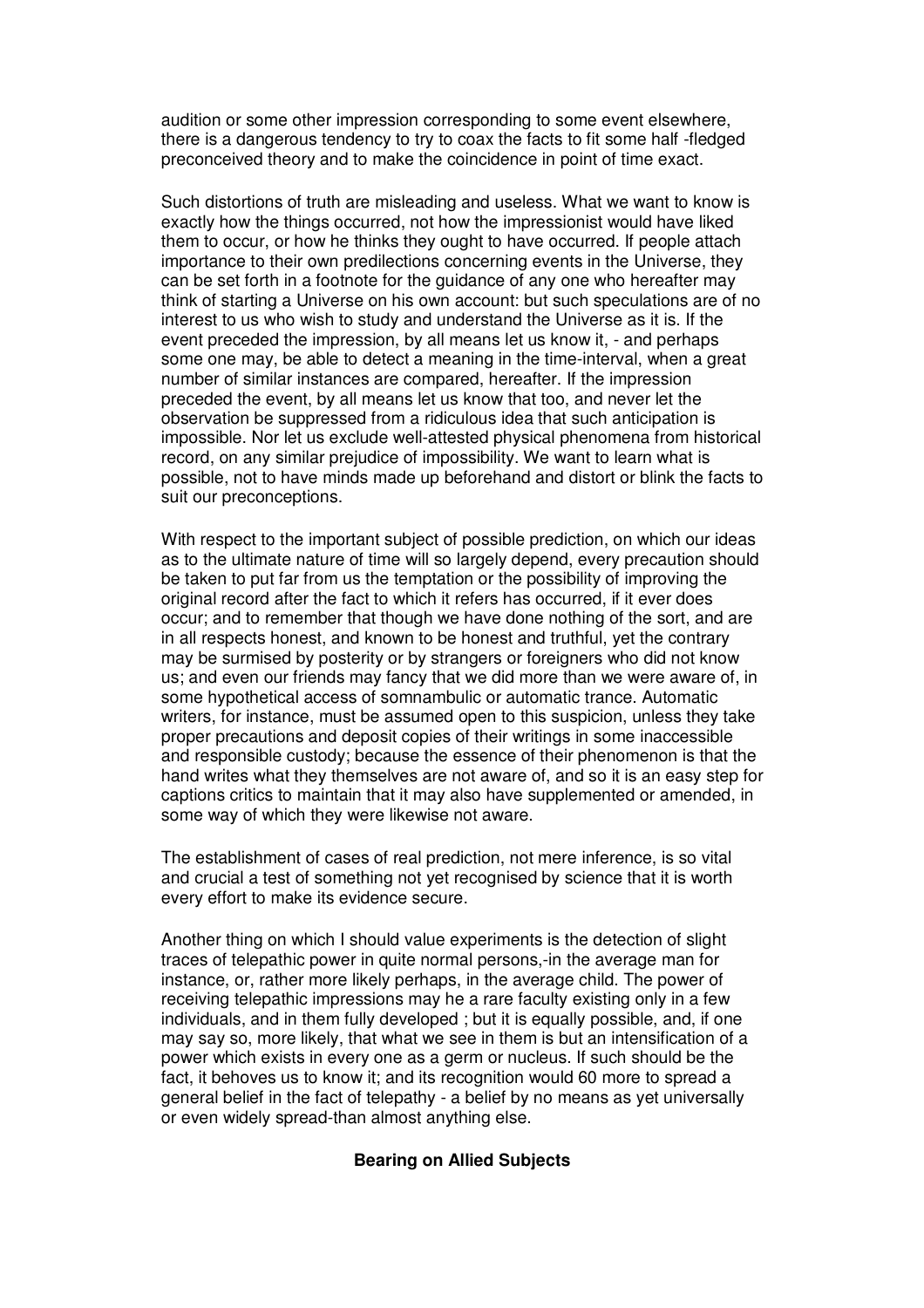There are many topics on which I might speak: one is the recent advance in our knowledge of the nature of the atom, and the discovery of facts concerning the Ether and Matter which I think must have some bearing, - some to me at present quite unknown bearing, - on the theory of what are called "physical phenomena"; but it is hardly necessary to call the attention of educated persons to the intense interest of this most recent purely scientific subject.

On another topic I might say a few words, viz., on the ambiguity clinging round the phrase "action at a distance," in connection with telepathy. Physicists deny action at a distance, at least most of them do, - I do for one - at the same time I admit telepathy. Therefore it is supposed I necessarily assume that telepathy must be conducted by an etherial process analogous to the transmission of waves. That is, however, a non-sequitur. The phrase "action at a distance" is a technical one. Its denial signifies that no physical force is exerted save through a medium. There must either be a projectile from A to B, or a continuous medium of some kind extending from A to B, if A exerts force upon B, or otherwise influences it by a physical process.

But what about a psychical process? There is no such word in physics; the term is in that connection meaningless. A physicist can make no assertion on it one way or the other. If A mesmerises B, or if A makes an apparition of himself appear to B, or if A conveys a telepathic impression to B; is a medium necessary then? As a physicist I do not know: these are not processes I understand. They may not be physical processes at all.

Take it further:- A thinks of B, or A prays to B, or A worships B. - Is a medium necessary for these things ? Absolute ignorance! The question is probably meaning - less and absurd. Spiritual and psychical events do not enter into the scheme of Physics; and when a physicist denies "action at a distance" he is speaking of things he is competent to deal with,- of light and sound and electricity and magnetism and cohesion and gravitation, - he is not, or should not be, denying anything psychical or spiritual at all. All the physical things, he asserts, necessitate a medium; but beyond that he is silent. If telepathy is an etherial process, as soon as it is proved to be an etherial process, it will come into the realm of physics; till then it stays outside.

There is one important topic on which I have not yet spoken, - I mean the bearing of our inquiry on religion. It is a large subject and one too nearly trenching on the region of emotion to be altogether suitable for consideration by a scientific Society. Yet every science has its practical applications, - though they are not part of the science, they are its legitimate outcome, - and the value of the science to humanity must be measured in the last resort by the use which humanity can make of it. To the enthusiast, knowledge for its own sake, without ulterior ends, may be enough, - and if there were none of this spirit in the world we should be poorer than we are;- but for the bulk of mankind this is too high, too arid a creed, and people in general must see just enough practical outcome to have faith that there may be yet more.

That our researches will ultimately have some bearing, some meaning, for the science of theology, I do not doubt. What that bearing may be I can only partly tell. I have indicated in Man and the Universe, Chapter II. called "The Reconciliation," part of what I feel on the subject, and I have gone as far in that article as I feel entitled to go. We seek to unravel the nature and hidden powers of man; and a fuller understanding of the attributes of humanity cannot but have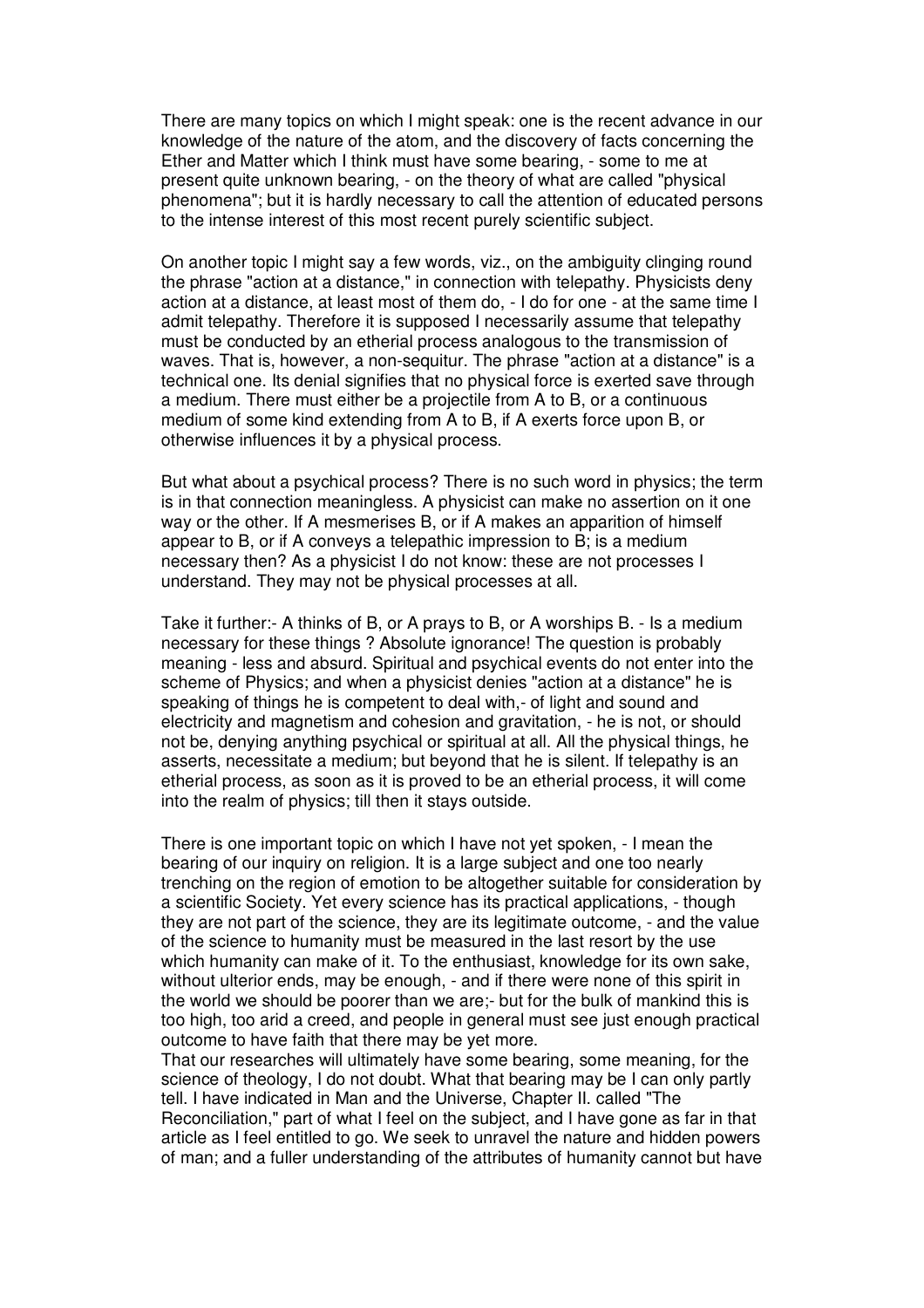some influence on our theory of Divinity itself.

If any scientific Society is worthy of encouragement and support it should surely be this. If there is any object worthy of patient and continued attention, it is surely these great and pressing problems of whence, what, and whither, that have occupied the attention of Prophet and Philosopher since human history began. The discovery of a new star, of a marking on Mars, of a new element, or of a new extinct animal or plant, is interesting: surely the discovery of a new human faculty is interesting too. Already the discovery of "telepathy" constitutes the first-fruits of this Society's work, and it has laid the way open to the discovery of much more. Our aim is nothing less than the investigation and better comprehension of human faculty, human personality, and human destiny.

## **- S e c t i o n T w o -** Experimental Telepathy of Thought-Transference

## **C h a p t e r 3**

## **Some Early Experiments in Thought-Transference \_\_\_\_\_\_\_\_\_\_\_\_\_\_\_\_\_\_\_\_\_\_\_\_\_\_\_\_\_\_\_\_\_\_\_\_\_\_\_\_\_\_\_**

I AM not attempting a history of the subject; and for the observations of Sir W. Barrett and others in the experimental transference of ideas or images from one person to another I must refer students to the first volume of the Proceedings of the Society, where a number of facsimile reproductions of transferred diagrams and pictures, which are of special interest, will also be found. Prof. Barrett had experimented in conjunction with Mr. William de Morgan so long ago as 1870-73, and he endeavoured to make a communication on the subject to the British Association in 1876; but the subject was unwelcome or the attempt premature, and he naturally encountered rebuff. There was some correspondence on the subject in Nature in 1881, and an article in The Nineteenth Century for June 1882. All I shall do here is to describe some later observations and experiments of my own. Suffice it to say that the leading members of the Society for Psychical Research - actuated in the first instance largely by Prof. Barrett's report - investigated the matter, and gradually by pertinacious experiment became convinced of the reality of thought-transference, - taking due precaution, as their experience enlarged, against the extraordinary ingenuity and subtle possibility of code signalling, and discriminating carefully between the genuine phenomenon and the thought-reading or rather muscle-reading exhibitions, with actual or partial contact, which at one time were much in vogue.

*"Before coming to our conclusion as to thought-transference," says Prof. Sidgwick, ' we considered carefully the arguments brought forward for regarding cases of so-called 'thought-reading' as due to involuntary indications apprehended through the ordinary senses; and we came to the conclusion that the ordinary experiments, where contact was allowed, could be explained by the hypothesis of unconscious sensibility to involuntary muscular pressure. Hence we have always attached special importance to experiments in which contact was excluded; with regard to which this particular hypothesis is clearly out of court."*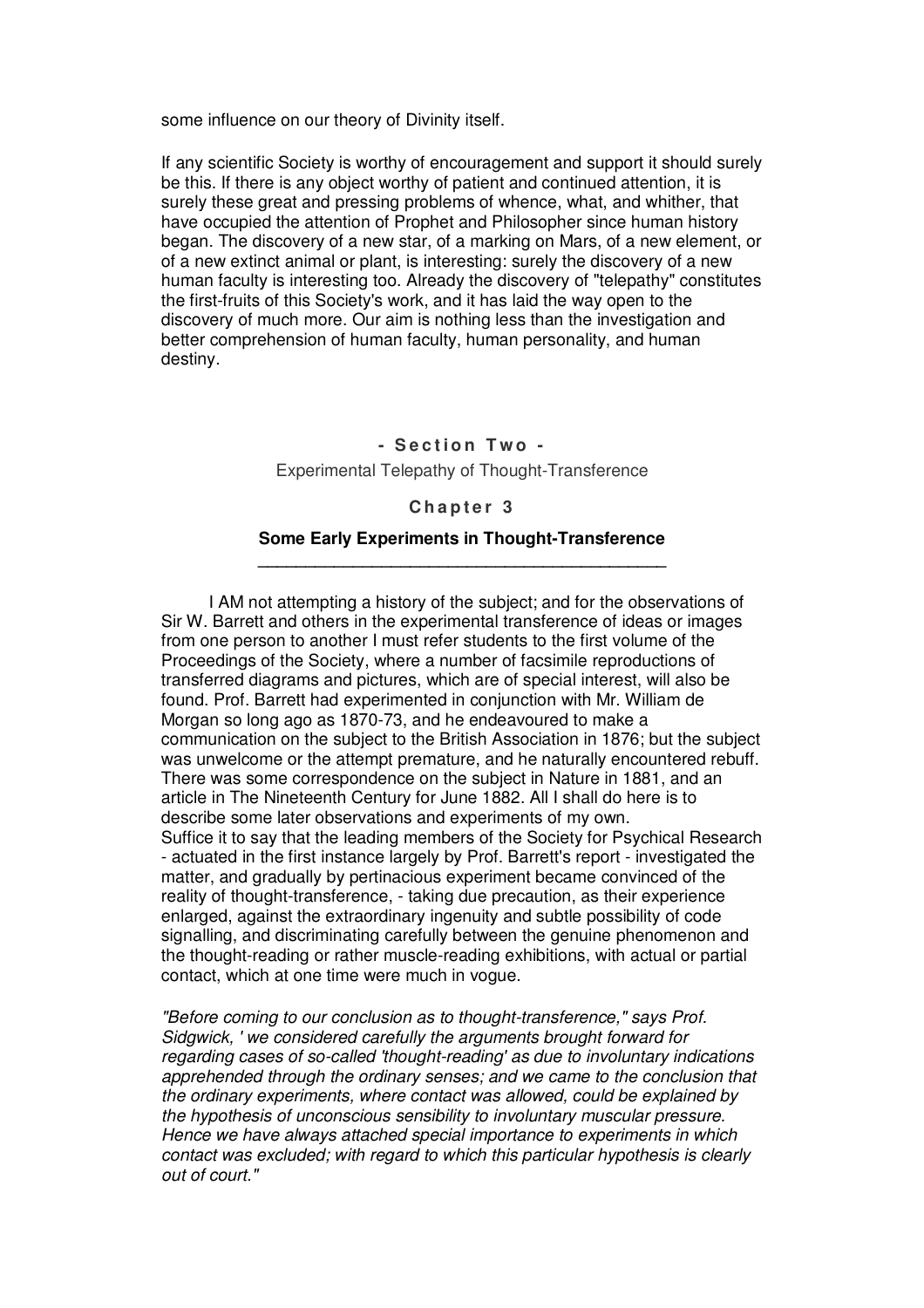My own first actual experience of thought-transference, or experimental telepathy, was obtained in the years 1883 and 1884 at Liverpool, when I was invited by Mr. Malcolm Guthrie of that city to join in an investigation which lie was conducting with the aid of one or two persons who had turned out to be sensitive, from among the employees of the large drapery firm of George Henry Lee & Co.

A large number of these experiments had been conducted before I was asked to join, throughout the Spring Autumn of 1883, but it is better for me to adhere strictly to my own experience and to relate only those experiments over which I had control. Accordingly I reproduce here a considerable part of my short paper on the subject, originally published in the Proceedings of the Society for Psychical Research, vol. ii.

Most of these experiments were confirmations of the kind of thing that had been observed by other experimenters. But one experiment which I tried was definitely novel, and, as it seems to me, important; since it clearly showed that when two agents are acting, each contributes to the effect, and that the result is due, not to one alone, but to both combined. The experiment is thus described by me in the columns of Nature, vol. xxx., page 145:

## **An Experiment in Thought-Transference**

Those of your readers who are interested in the subject of thoughttransference, now being investigated, may be glad to hear of a little experiment which I recently tried here. The series of experiments was originated and carried on in this city by Mr. Malcolm Guthrie, and he has prevailed on me, on Dr. Herdman, and on one or two other more or less scientific witnesses, to be present on several occasions, critically to examine the conditions, and to impose any fresh ones that we thought desirable. I need not enter into particulars, but I will just say that the conditions under which apparent transference of thought occurs from one or more persons, steadfastly thinking, to another in the same room blindfold and wholly disconnected from the others, seem to me absolutely satisfactory, and such as to preclude the possibility of conscious collusion on the one hand or unconscious muscular indication on the other.

One evening last week - after two thinkers, or agents, had been several times successful in instilling the idea of some object or drawing, at which they were looking, into the mind of the blindfold person, or percipient - I brought into the room a double opaque sheet of thick paper with a square drawn on one side and a St. Andrew's cross or X on the other, and silently arranged it between the two agents so that each looked on one side without any notion of what was on the other. The percipient was not informed in any way that a novel modification was being made; and, as usual, there was no contact of any sort or kind, - a clear space of several feet existing between each of the three people. I thought that by this variation I should decide whether one of the two agents was more active than the other; or, supposing them about equal whether two ideas in two separate minds could be fused into one by the percipient.

In a very short time the percipient made the following remarks, every one else being silent: 'The thing won't keep still.' I seem to see things moving about.' First I see a thing up there, and then one down there.'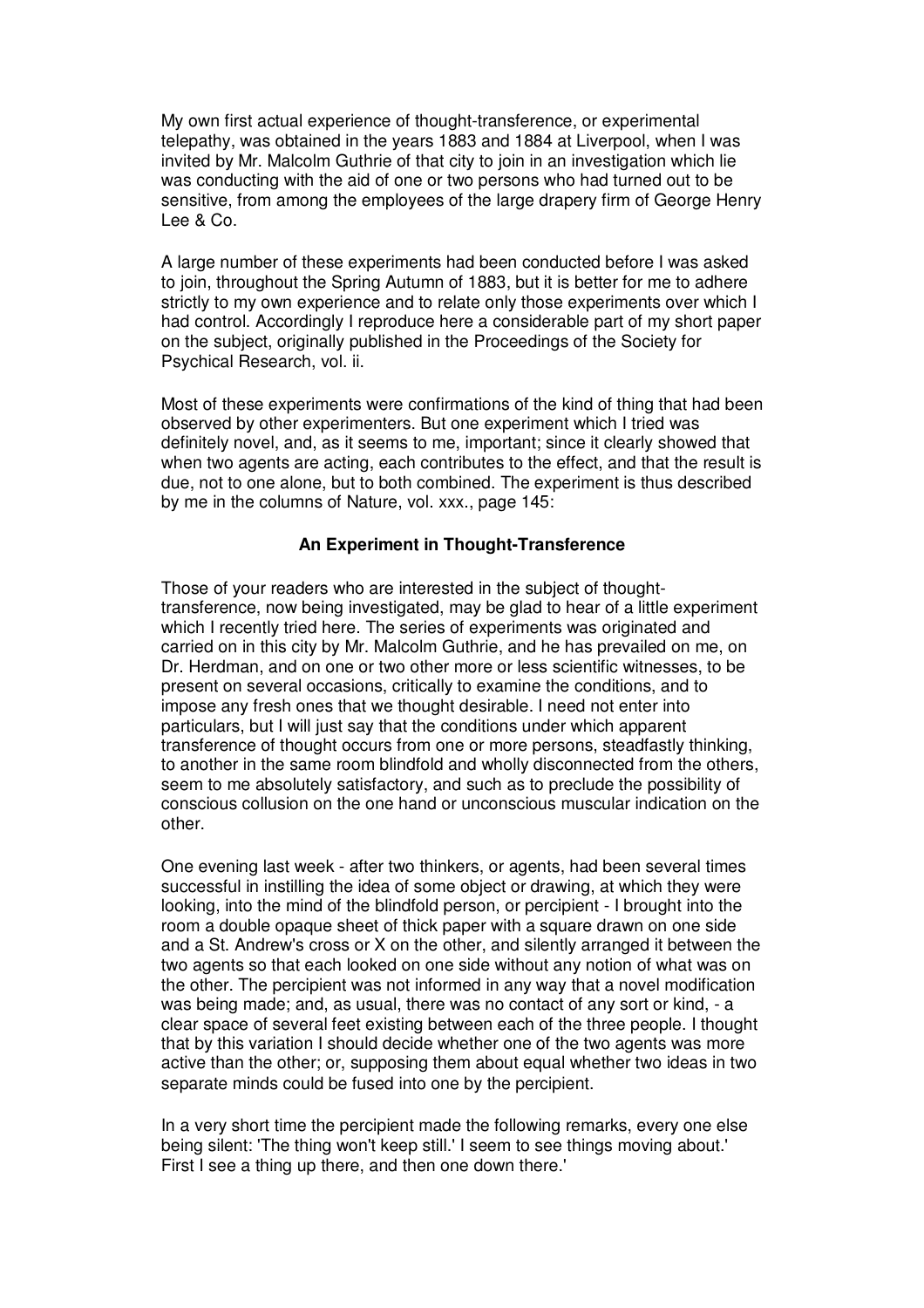I can't see either distinctly.' The object was then hidden, and the percipient was told to take off the bandage and to draw the impression in her mind on a sheet of paper. She drew a square, and then said, 'There was the other thing as well,' and drew a cross inside the square from corner to corner, saying afterwards, ' I don't know what made me put it inside.'

The experiment is no more conclusive as evidence than fifty others that I have seen at Mr. Guthrie's, but it seems to me somewhat interesting that two minds should produce a disconnected sort of impression on the mind of the percipient, quite different from the single impression which we had usually obtained when two agents were both looking at the same thing. Once, for instance (to take a nearly corresponding case under those conditions), when the object was a rude drawing of the main lines in a Union jack, the figure was reproduced by the percipient as a whole without misgiving; except, indeed, that she expressed a doubt as to whether its middle horizontal line were present or not, and ultimately omitted it.

UNIVERSITY COLLEGE, LIVERPOOL, 5 June 1884

It is preferable thus to quote the original record and contemporary mode of publication of an experiment, so as to avoid the risk either of minimising or overemphasising the cogency of the circumstances. But I wish to say strongly that the experiment was quite satisfactory, and that no reasonable doubt of its validity has been felt by me from that time to this.

#### **Report on the Main Series**

I now proceed to give my report on the whole series of experiments: In reporting on the experiments conducted by me, at the invitation and with the appliances of Mr. Guthrie, I wish to say that I had every opportunity of examining and varying the minute conditions of the phenomena, so as to satisfy myself of their genuine and objective character, in the same way as one is accustomed to satisfy oneself as to the truth and genuineness of any ordinary physical fact. If I had merely witnessed facts as a passive spectator I should not publicly report upon them. So long as one is bound to accept imposed conditions and merely witness what goes on, I have no confidence in my own penetration, and am perfectly sure that a conjurer could impose on me, possibly even to the extent of making me think that he was not imposing on me; but when one has the control of the circumstances, can change them at will and arrange one's own experiments, one gradually acquires a belief in the phenomena observed quite comparable to that induced by the repetition of ordinary physical experiments.

I have no striking or new phenomenon to report, but only a few more experiments in the simplest and most elementary form of what is called Thought-transference; though certainly what I have to describe falls under the head of "Thought-transference" proper, and is not explicable by the merely mechanical transfer of impressions, which is more properly described as muscle reading.

In using the term "Thought-transference," - I would ask to be understood as doing so for convenience, because the observed facts can conveniently be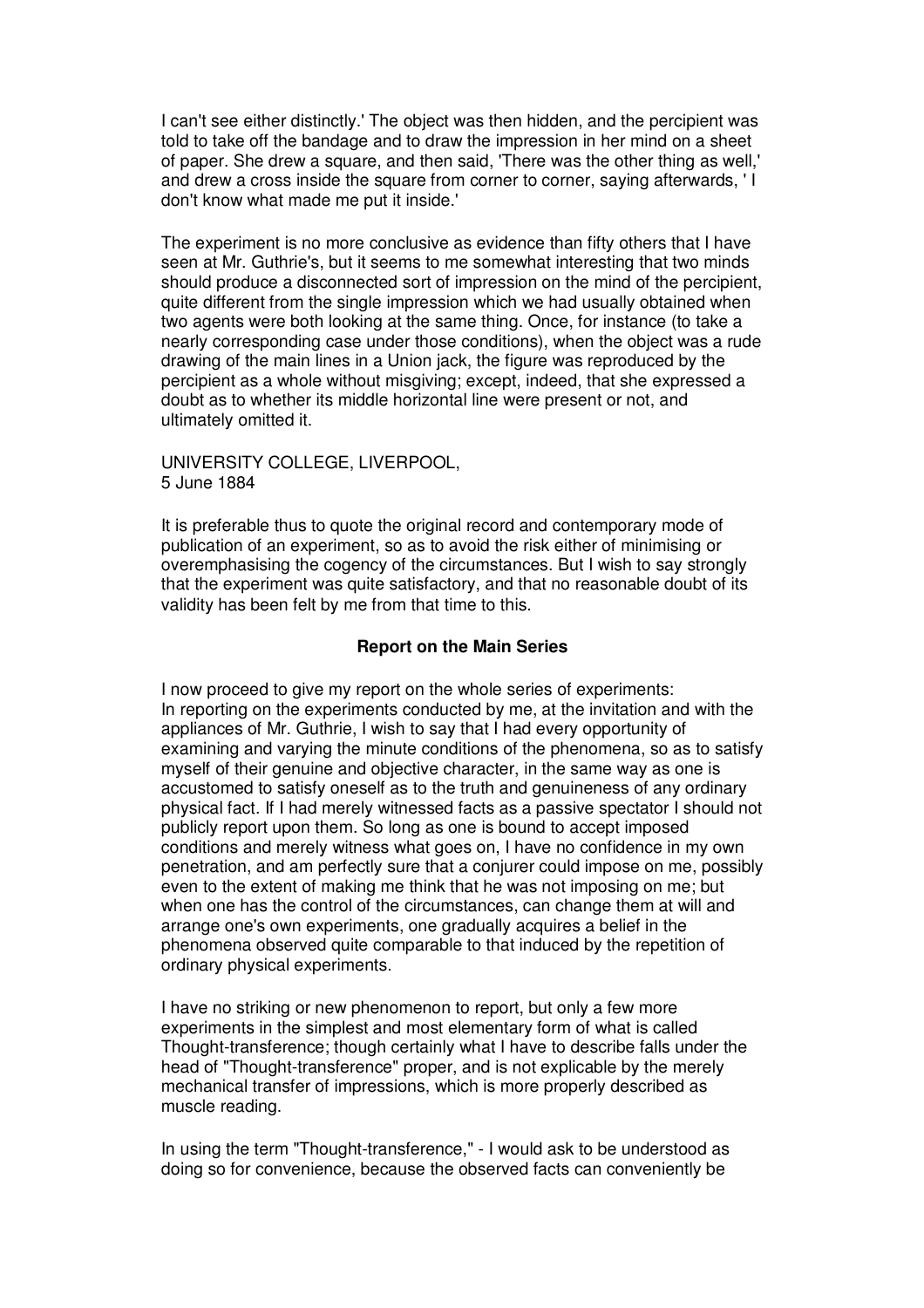grouped under such a title; but I would not be understood as implying any theory on the subject. It is a most dangerous thing to attempt to convey a theory by a phrase; and to set forth a theory would require many words. As it is, the phrase describes correctly enough what appears to take place, viz., that one person may, under favourable conditions, receive a faint impression of a thing which is strongly present in the mind, or thought, or sight, or sensorium of another person not in contact, and may be able to describe or draw it, more or less correctly. But how the transfer takes place, or whether there is any transfer at all, or what is the physical reality underlying the terms "mind," "consciousness," "impression," and the like; and whether this thing we call mind is located in the person, or in the space round him, or in both, or neither; whether indeed the term location, as applied to mind, is utter nonsense and simply meaningless, - concerning all these things I obtrude no hypothesis whatsoever. I may, however, be permitted to suggest a rough and crude analogy. That the brain is the organ of consciousness is patent, but that consciousness is located in the brain is what no psychologist ought to assert; for just as the energy of an electric charge, though apparently in the conductor, is not in the conductor, but in the space all round it; so it may be that the sensory consciousness of a person, though apparently located in his brain, may be conceived of as also existing like a faint echo in space, or in other brains, although these are ordinarily too busy and preoccupied to notice it.

The experiments which I have witnessed proceed in the following way. One person is told to keep in a perfectly passive condition, with a mind as vacant as possible; and to assist this condition the organs of sense are unexcited, the eyes being bandaged and silence maintained. It might be as well to shut out even the ordinary street hum by plugging the ears, but as a matter of fact this was not done.

A person thus kept passive is " the percipient." In the experiments I witnessed the percipient was a girl, one or other of two who had been accidentally found to possess the necessary power. Whether it is a common power or not I do not know. So far as I am aware comparatively few persons have tried. I myself tried, but failed abjectly. It was easy enough to picture things to oneself, but they did not appear to be impressed on me from without, nor did any of them bear the least resemblance to the object in the agent's mind. (For instance, I said a pair of scissors instead of the five of diamonds, - and things like that.) Nevertheless, the person acting as percipient is in a perfectly ordinary condition, and can in no sense be said to be in a hynotic state, unless this term be extended to include the emptiness of mind produced by blindfolding and silence. To all appearance a person in a brown study is far more hypnotised than the percipients I saw, who usually unbandaged their own eyes and chatted between successive experiments.

Another person sitting near the percipient, sometimes at first holding her hands but usually and ordinarily without any contact at all but with a distinct intervening distance, was told to think hard of a particular object, either a name, or a scene, or a thing, or of an object or drawing set up in a good light and in a convenient position for staring at. This person is "the agent" and has, on the whole, the hardest time of it. It is a most tiring and tiresome thing to stare at a letter, or a triangle, or a donkey, or a teaspoon, and to think of nothing else for the space of two or three minutes. Whether the term "thinking" can properly be applied to such barbarous concentration of mind as this I am not sure; its difficulty is of the nature of tediousness.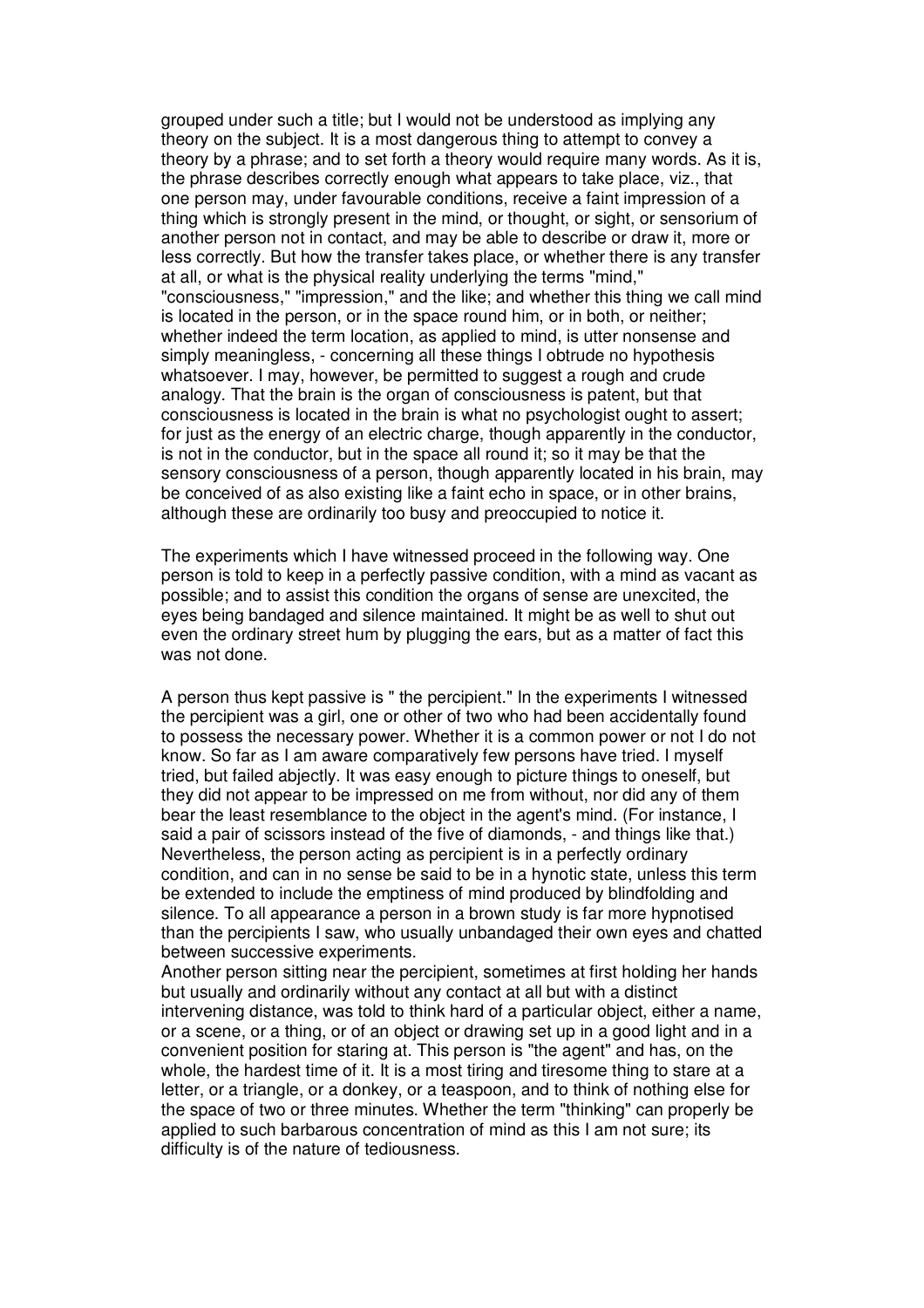Very frequently more than one agent is employed, and when two or three people are in the room they are all told to think of the object more or less strenuously; the idea being that wandering thoughts in the neighbourhood certainly cannot help, and may possibly hinder, the clear transfer of impression. As regards the question whether when several agents are thinking, only one is doing the work, or whether all really produce some effect, a special experiment has led me to conclude that more than one agent can be active at the same time. We have some light therefore to conclude that several agents are probably more powerful than one, but that a confusedness of impression may sometimes be produced by different agents attending to different parts or aspects of the object.

Most people seem able to act as agents, though some appear to do better than others. I can hardly say whether I am much good at it or not. I have not often tried alone, and in the majority of cases when I have tried I have failed; on the other hand, I have once or twice succeeded. We have many times succeeded with agents quite disconnected from the percipient in ordinary life, and sometimes complete strangers to them. Mr. Birchall, the headmaster of the Birkdale Industrial School, frequently acted; and the house physician at the Eye and Ear Hospital, Dr. Shears, had a successful experiment, acting alone, on his first and only visit. All suspicion of a prearranged code is thus rendered impossible even to outsiders who are unable to witness the obvious fairness of all the experiments.

The object looked at by the agent is placed usually on a small black opaque wooden screen between the percipient and agents, but sometimes it is put on a larger screen behind the percipient. The objects were kept in an adjoining room and were selected and brought in by me with all due precaution, after the percipient was blindfolded. I should say, however, that no reliance was placed on, or care taken in, the bandaging. It was merely done because the percipient preferred it to merely shutting the eyes. After remarkable experiments on blindfolding by members of the Society (see journal, S.P.R., vol. i., p. 84), I certainly would rely on any ordinary bandaging; the opacity of the not wooden screen on which the object was placed was the thing really depended on, and it was noticed that no mirrors or indistinct reflectors were present. The only surface at all suspicious was the polished top of the small table on which the opaque screen usually stood. But as the screen sloped backwards at a slight angle, it was impossible for the object on it to be thus mirrored. Moreover, sometimes I covered the table with paper, and often it was not used at all, but the object was placed on a screen or a settee behind the percipient; and one striking success was obtained with the object placed on a large drawing board, loosely swathed in a black silk college gown, with the percipient immediately behind the said drawing board and almost hidden by it.

As regards collusion and trickery, no one who has witnessed the absolutely genuine and artless manner in which the impressions are described, but has been perfectly convinced of the transparent honesty of purpose of all concerned. This, however, is not evidence to persons who have not been present, and to them I can only say that to the best of my scientific belief no collusion or trickery was possible under the varied circumstances of the experiments.

A very interesting question presents itself as to what is really transmitted, whether it is the idea or name of the object or whether it is the visual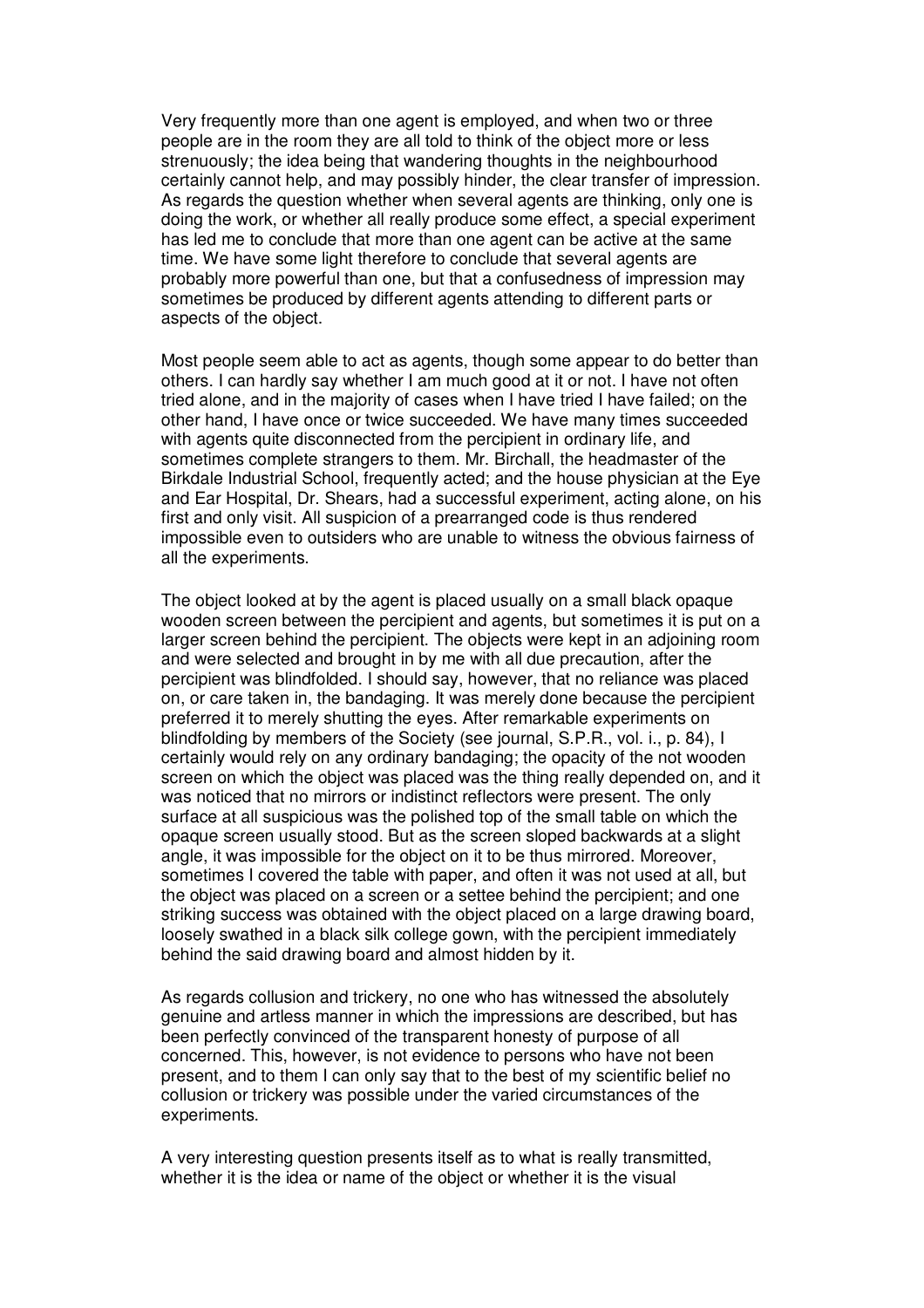impression. To examine this I frequently drew things without any name - perfect irregular drawings. I am bound to say that these irregular and unnameable productions have always been rather difficult, though they have at times been imitated fairly well; but it is not at all strange that a faint impression of an unknown object should be harder to grasp and reproduce than a faint impression of a familiar one, such as a letter, a common name, a teapot, or a pair of scissors. Moreover, in some very interesting cases the idea or name of the object was certainly the things transferred, and not the visual impression at all; this specially happened with one of the two percipients; and, therefore, probably in every case the fact of the object having a name would assist any faint impression of its appearance which might be received.

As to aspect, i.e. inversion or perversion, - so far as my experience goes it seems perfectly accidental whether the object will be drawn by the percipient in its actual position or in the inverted or perverted position. This is very curious if true, and would certainly not have been expected by me. Horizontal objects are never described as vertical, nor vice versa; and slanting objects are usually drawn with the right amount of slant.

The two percipients are Miss R. and Miss E. Miss R. is the more prosaic, staid, and self-contained personage, and she it is who gets the best quasi-visual impression, but she is a bad drawer, and does not reproduce it very well. , Miss E. is, I should judge, of a more sensitive temperament, seldom being able to preserve a strict silence for instance, and she it is who more frequently jumps to the idea or name of the object without being able so frequently to "see" it.

I was anxious to try both percipients at once, so as to compare their impressions, but I have not met with much success under these conditions, and usually therefore have had to try one at a time - the other being frequently absent or in another room, though also frequently present and acting as part or sole agent.

I once tried a double agent - that is, not two agents thinking of the same thing, but two agents each thinking of a different thing. A mixed and curiously double impression was thus produced and described by the percipient, and both the objects were correctly drawn. This experiment has been separately described, as it is important. See pages 28 and 37.

(N.B.-The actual drawings made in all the experiments, failures and successes alike are preserved intact by Mr. Guthrie.)

#### **Description of Some of the Experiments**

In order to describe the experiments briefly I will put in parentheses everything said by me or by the agent, and in inverted commas all the remarks of the percipient. The first seven experiments are all that were made on one evening with the particular percipient, and they were rapidly performed.

## **A - Experiments with Miss R. as Percipient**

First Agent, Mr. Birchall, holding hands. No one else present except myself.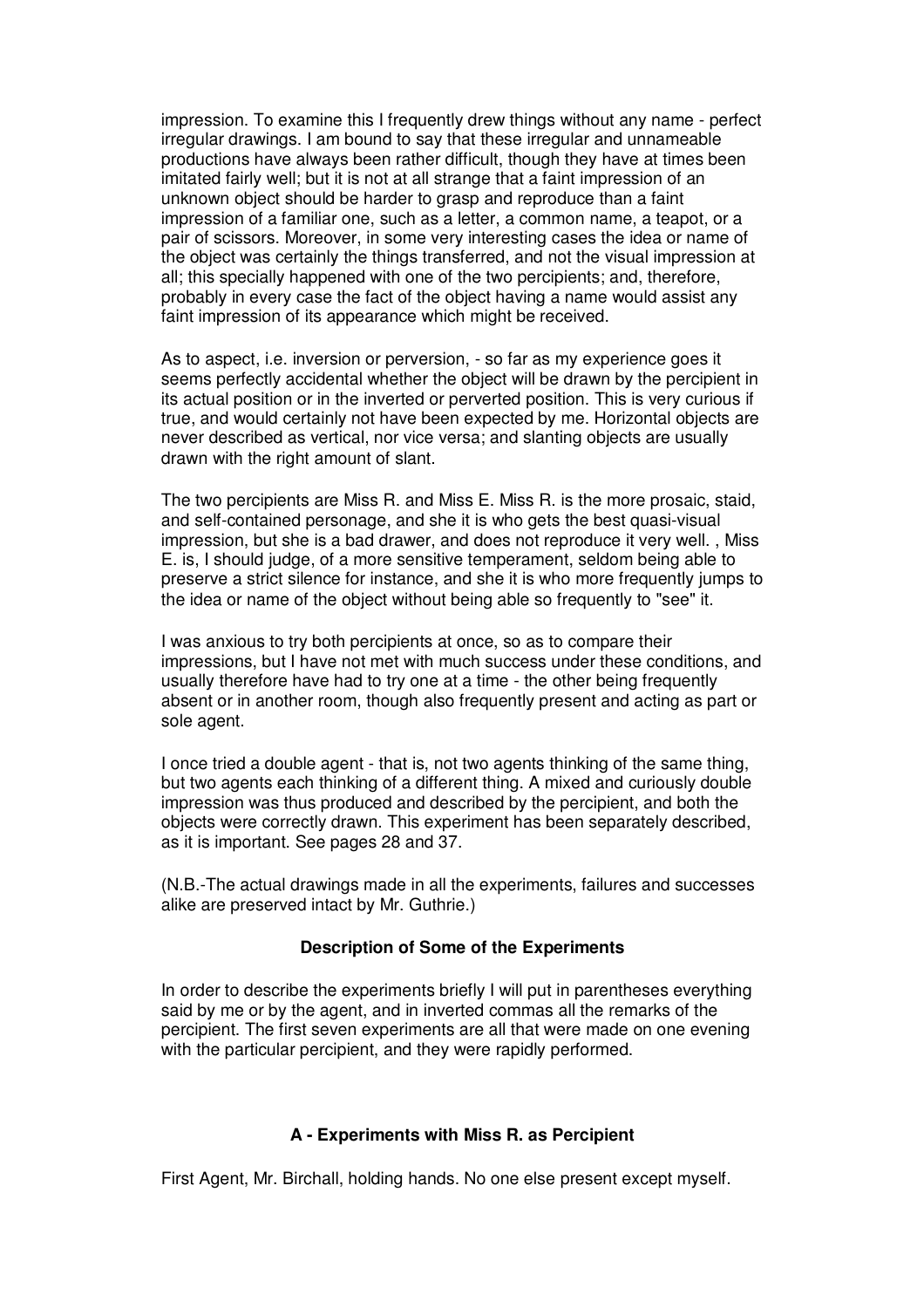

Object - a blue square of silk. - (Now, it's going to be a colour; ready.) "Is it green?" (No.) "It's something between green and blue. . . . Peacock." (What shape?) She drew a rhombus.

REPRODUCTION ORIGINAL

(N.B. - It is not intended to imply that this was a success by any means, and it is to be understood that it was only to make a start on the first experiment that so much help was given as is involved in saying "it's a colour." When they are simply told "it's an object," or, what is much the same, when nothing is said at all, the field for guessing is practically infinite. When no remark at starting is recorded none was made, except such an one as " Now we are ready," - by myself.]

**Next object** - a key on a black ground. - (It's an object.) In a few seconds she said, - "It's bright. . . . It looks like a key." Told to draw, she drew it just inverted.

**Next object** - three gold studs in morocco case. - "Is it yellow ? . . . Something gold. . . . Something round. . . . A locket or a watch, perhaps." (Do you see more than one round ?) - Yes, there seem to be more than one. . . . Are there three rounds ? . . . Three rings." (What do they seem to be set in?) "Something bright like beads." (Evidently not understanding or attending to the question.) Told to unblindfold herself and draw, she drew the three rounds in a row quite correctly, and then sketched round them absently the outline of the case; which seemed, therefore, to have been apparent to her though she had not consciously attended to it. It was an interesting and striking experiment.

**Next object** - a pair of scissors standing partly open with their points down - "Is it a bright object? . . . Something long ways (indicating verticality). . . . A pair of scissors standing up. . . . A little bit open. - Time, about a minute altogether. She then drew her impression, and it was correct in every particular. The object in this experiment was on a settee behind her, but its position had to be pointed out to her when, after the experiment, she wanted to see it.

**Next object** - a drawing of a right angle triangle on its side (It's a drawing.) She drew an isosceles triangle on its side.

**Next** - a circle with a chord across it - She drew two detached ovals, one with a cutting line across it.

**Next** - a drawing of a Union jack pattern. *(See reproductions below)* - As usual in drawing experiments, Miss R. remained silent for perhaps a minute; then she said, " Now, I am ready."I hid the object; she took off the handkerchief, and proceeded to draw on paper placed ready in front of her. She this time drew all the lines of the figure except the horizontal middle one. She was obviously much tempted to draw this, and, indeed, began it two or three times faintly, but ultimately said, " No, I'm not sure," and stopped.

*(End of Sitting)*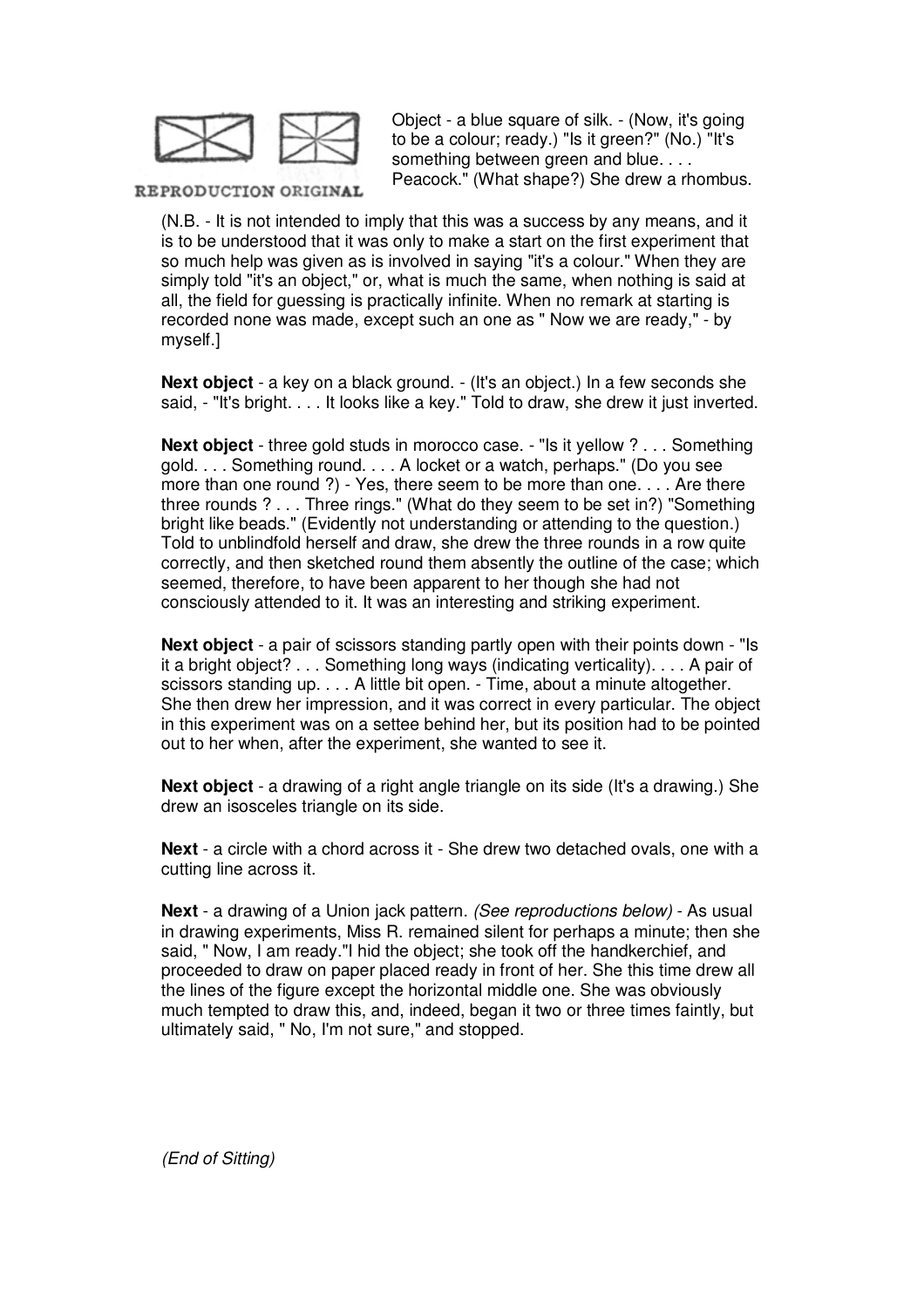## **Experiments with Miss R - continued**

I will now describe an experiment indicating that one agent may be better than another.

**Object** - the Three of Hearts. - Miss E. and Mr. Birchall both present as agents, but Mr. Birchall holding percipient's hands at first. "Is it a black cross. . . a white ground with a black cross on it?" Mr. Birchall now let Miss E. hold hands instead of himself, and Miss R. very soon said, - Is it a card ?" (Right.) Are there three spots on it? . . . Don't know what they are I don't think I can get the colour. . . . They are one above the other, but they seem three round spots. I think they're red, but am not clear."

**Next object** - a playing card with a blue anchor painted on it slantwise, instead of pips. No contact at all this time, but another lady, Miss R--d, who had entered the room, assisted Mr. B. and Miss E. as agents. " Is it an anchor ? . . . a little on the slant." (Do you see any colour ?) "Colour is black . . . It's a nicely drawn anchor." When asked to draw she sketched part of it, but had evidently half forgotten it, and not knowing the use of the cross arm, she could only indicate that there was something more there, but she couldn't remember what. Her drawing had the right slant.

**Another object** - two pair of coarse lines crossing; drawn in red chalk, and set up at some distance from agents. No contact. "I only see lines crossing." She saw no colour. She afterwards drew them quite correctly, but very small. (It was noticeable that the unusual distance at which the drawing was placed from the agent on this occasion seemed to be interpreted by the percipient as smallness of size.)

**Double object** - It was now that I arranged the double object between Miss R- d and Miss E., who happened to be sitting nearly facing one another. (See Nature, June 12th, 1884, for the published report of this particular incident which has been reproduced above, page 28.) The drawing was a square on one side of the paper, a cross on the other. Miss R-d looked at the side with the square on it. Miss E. looked at the side with the cross. Neither knew what the other was looking at nor did the percipient know that anything unusual was being tried. Mr. Birchall was silently asked to take off his attention, and he got up and looked out of window before the drawings were brought in, and during the experiment. There was no contact. Very soon Miss R. said, "I see things moving about. I seem to see two things. . . I see first one up there and then one down there. . . I don't know which to draw. . . . I can't see either distinctly." (Well, anyhow, draw what you have seen.) She took off the bandage and drew first a square, and then said, " Then there was the other thing as well . . . afterwards they seemed to go into one," and she drew a cross inside the square from corner to corner I adding afterwards, - I don't know what made me put it inside."



The next is a case of a perfect stranger acting as agent by himself at the first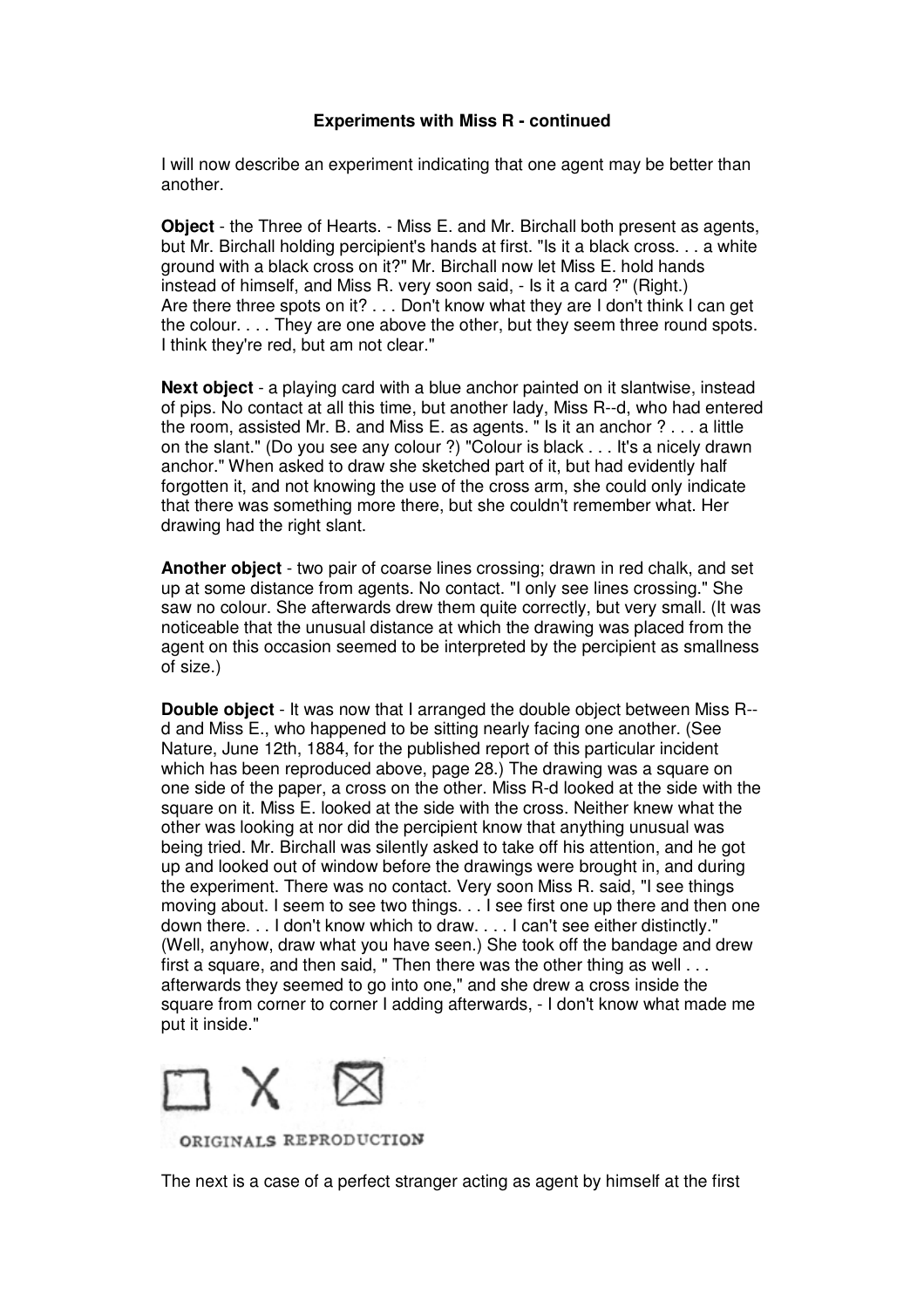trial. Dr. Shears, house physician at the Eye and Ear Infirmary, came down to see the phenomena, and Miss R. having arrived before the others, Mr. Guthrie proposed his trying as agent alone. Dr. Shears, therefore, held Miss R.'s hand while I set up in front of him a card : nothing whatever being said as to the nature of the object.

**Object** - the five of clubs, at first on a white ground. "Is it something bright?" (No answer, but I changed the object to a black ground where it was more conspicuous.) "A lot of black with a white square on it.- (Go on.) "Is it a card?" (Yes.) (The affirmative answer did not necessarily signify that it was a playing card ; because cards looking like playing cards had been used several times previously, on which objects had been depicted instead of pips.) " Are there five spots on it ? " (Yes.) " Black ones." (Right.) "I can't see the suit, but I think it's spades."

**Another object** at same sitting, but with several agents, no contact, was a drawing of this form-

ORIGINAL REPRODUCTION

"I can see something, but I am sure I can't draw it. . . . It's something with points all round it. . . . It's a star. . . . or like a triangle within a triangle." Asked to draw it, she expressed reluctance, said it was too difficult, and drew part of a star figure, evidently a crude reproduction of the original, but incomplete. She then began afresh by drawing a triangle, but was unable to proceed.

I then showed her the object for a few seconds. She exclaimed, Oh yes, that's what I saw. . . . I understand it now. - I said. "Well, now draw it." She made a more complete attempt, but it was no more really like the original than the first had been. Here it is:

*Sketch made after seeing original*



## **Experiments at a Sitting in the room of Dr. Herdman, Professor of Zoology at University College**

**Object** - a drawing of the outline of a flag.- Miss R. as percipient in contact with Miss E. as agent. Very quickly Miss R. said, "It's a little flag," and when asked to draw, she drew it fairly well but "perverted" as depicted in the figure. I showed her the flag (as usual after a success), and then took it away to the drawing place to fetch something else. I made another drawing, but instead of bringing it I brought the flag back again, and set it up in the same place as before, but upside down. There was no contact this time. Miss R--d and Miss E. were acting as agents.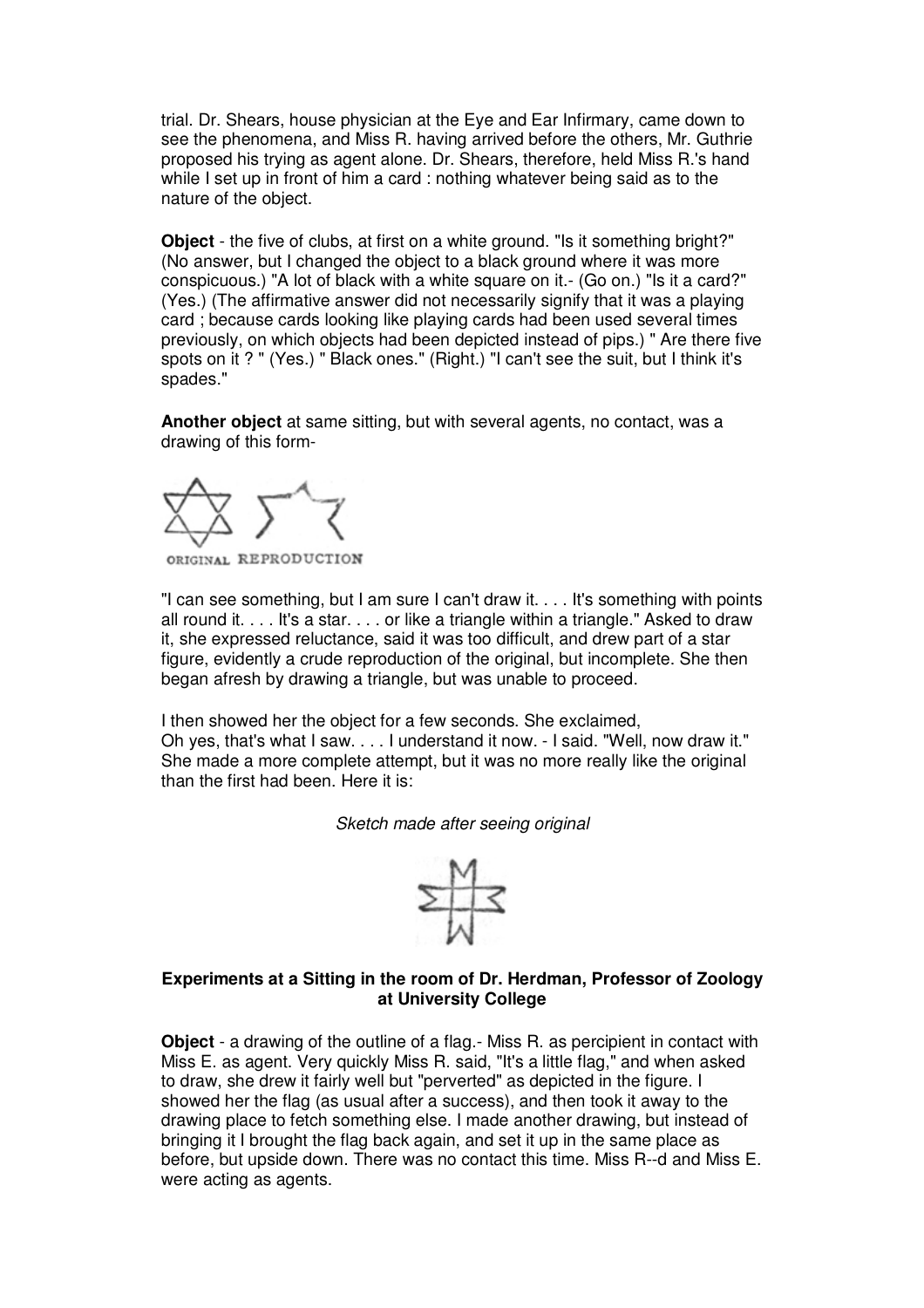

**Object** - same flag inverted. - After some time, Miss R. said, No, I can't see anything this time. I still see that flag. . . . The flag keeps bothering me. . . . I shan't do it this time." Presently I said, "Well, draw what you saw anyway," She said, "I only saw the same flag, but perhaps it had a cross on it." So she drew a flag in the same position as before, but added a cross to it. Questioned as to aspect she said, " Yes, it was just the same as before."



**Object** - an oval gold locket hanging by a bit of string with a little price label attached. - Placed like the former object on a large drawing board, swathed in a college gown. The percipient, Miss R., close behind the said board and almost hidden by it. Agents, Miss R-d and Miss E. sitting in front; no contact; nothing said. "I see something gold. . . . something hanging I. . . like a gold locket." (What shape ?) "It's oval," indicating with her fingers correctly." Very good so far, tell us something more) - [meaning ticket at top]. But no more was said. When shown the object she said, "Oh, yes, it was just like that," but she had seen nothing of the little paper ticket.

**Next object** - a watch and chain pinned zip to the board as on a waistcoat. - This experiment was a failure, and is only interesting because the watch ticking sounded abnormally loud, sufficient to give any amount of hint to a person on the look out for such sense indications. But it is very evident to those witnessing the experiments that the percipient is in a quite different attitude of mind to that of a clever guesser, and ordinary sense indications seem wholly neglected. I scarcely expected, however, that the watch-ticking could pass unnoticed, though indeed we shuffled our feet to drown it somewhat, but so it was, and all we got was "something bright . . . either steel or silver. . . . Is it anything like a pair of scissors?" (Not a bit.)

I have now done with the selection of experiments in which Miss R. acted as percipient; and I will describe some of those made with Miss E. At the time these seemed perhaps less satisfactory and complete, but there are several points of considerable interest noticeable in connection with them.

## **B - Experiments with Miss E. as Percipient**

**Object** - an oblong piece of red (cerise) silk. Agent, Mr. B., in contact. -" Red." (What sort of red ?) "A dark red." (What shape?) " One patch." (Well, what shade is it?) Not a pale red."

**Next object** - a yellow oblong. Agent as before.- "A dusky gold colour. . . . A square of some yellow shade."

**Object** - the printed letter r. Told it was a letter; agent as before. - "I can see R."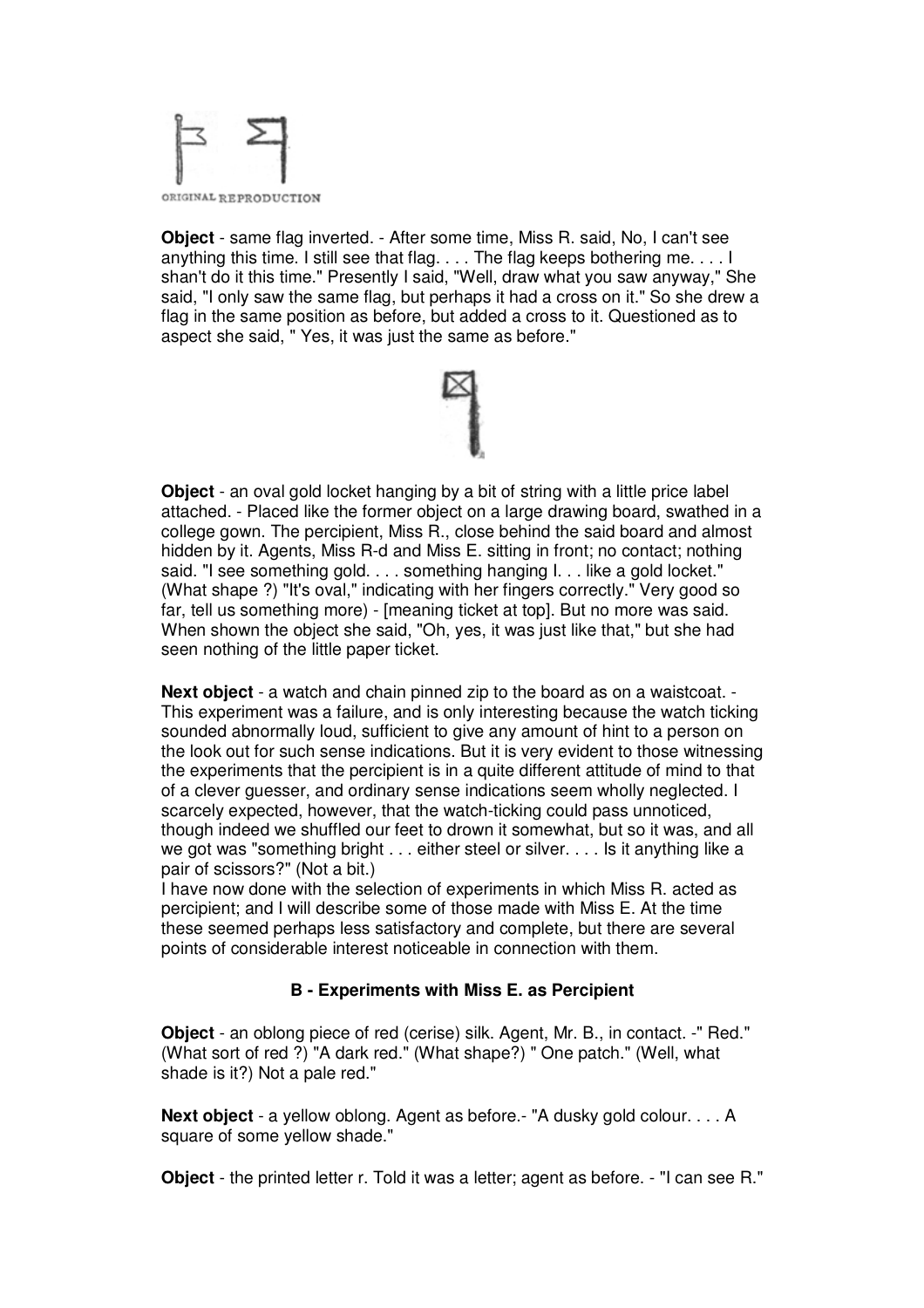(What sort of R?) - An ordinary capital R."

This illustrates feebly what often, though not always, happens with Miss E. that the idea of the object is grasped rather than its actual shape. Another object - a small printed e. - "Is it E?" (Yes.) But, again, she couldn't tell what sort of E it was.

**Object** - a teapot cut out of silver paper. - Present - Dr. Herdman, Miss R--d, and Miss R., Miss R. holding percipient's hands, but all thinking of the object. Told nothing. She said, " Something light. . . . No colour. . . . Looks like a duck. . . . Like a silver duck. . . . Something oval. . . . Head at one end and tall at the other.- [This is not uncommon in ducks.] The object, being rather large, was then moved farther back, so that it might be more easily grasped by the agents as a whole, but percipient persisted that it was like a duck. On being told to unbandage and draw, she drew a rude and "perverted" copy of the teapot, but didn't know what it was unless it was a duck. Dr. Herdman then explained that he had been thinking all the time how like a duck the original teapot was, and, in fact, had been thinking more of ducks than teapots.



ORIGINAL REPRODUCTION

**Next object** - a hand mirror brought in and set up in front of Miss R--d - No contact at first. Told nothing. She said, "Is it a colour?" (No.) "No, I don't see anything." The glass was then shifted for Miss R. to look at herself in it, holding the percipent's hand. "No, I don't get this."Gave it up. I then hid mirror in my coat, and took it out of the room. Dr. Herdman reports that while I was away Miss E. begged to know what the object had been, but the agents refused, saying that I had evidently wished to keep it secret. Half annoyed, Miss E. said, "Oh, well, it doesn't matter. I believe it was a looking-glass." Next object - a drawing of a right-angled triangle. No contact. - "Is it like that?" drawing a triangle with her finger (no answer). "It's almost like a triangle." She then drew an isosceles triangle.

**Next object** - a drawing of two parallel but curved lines. No contact. - "I only see two lines," indicating two parallel lines.

"Now they seem to close up."

**Next object** - a tetrahedron outline rudely drawn in projection-



"Is it another triangle?" (No answer was made, but I silently passed round to the agents a scribbled message, "Think of a pyramid.") Miss E. then said, "I only see a triangle." . . . then hastily, "Pyramids of Egypt. No, I shan't do this." Asked to draw, she only drew a triangle.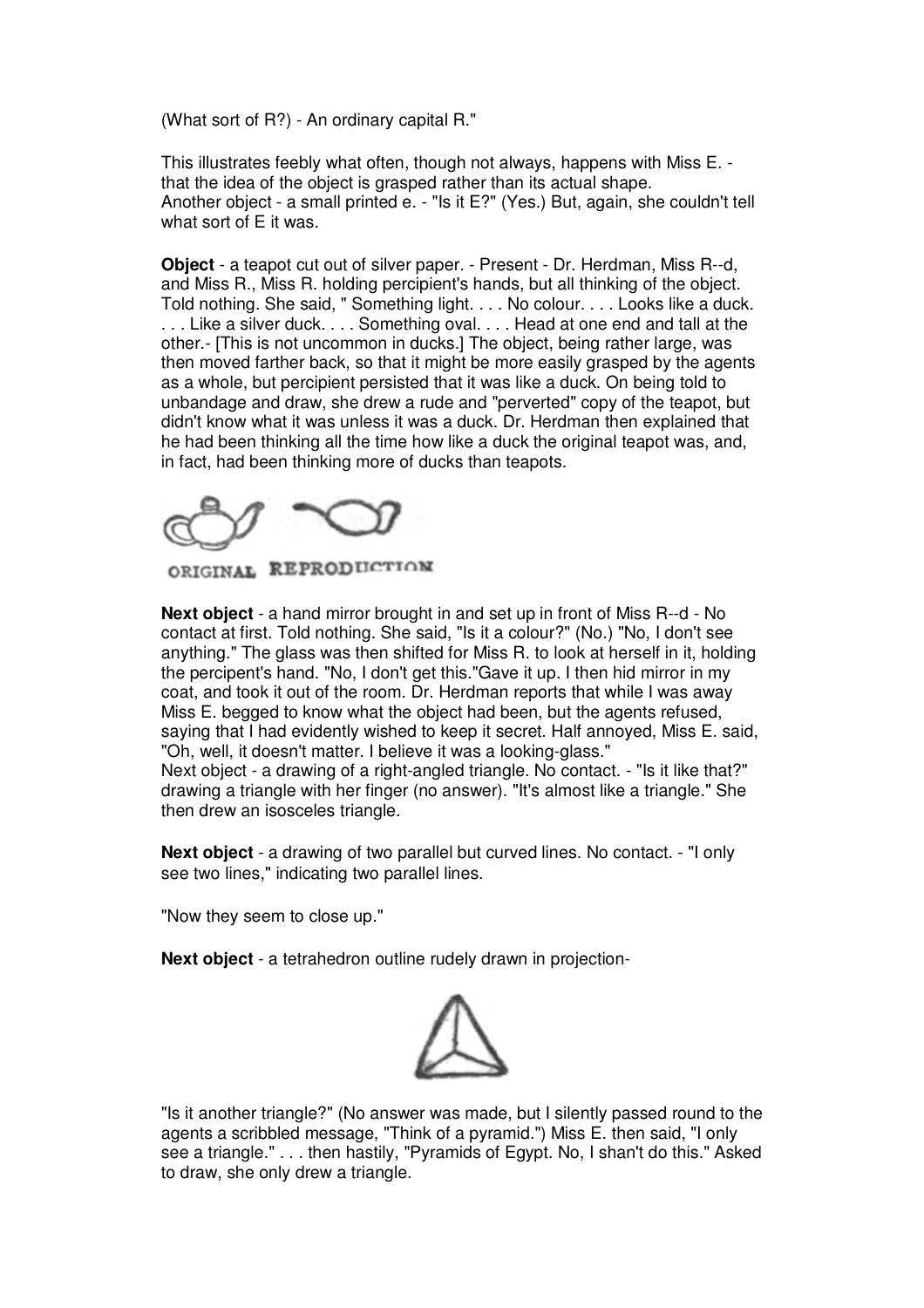**Object** - a rude outline of a donkey or other quaaruped.- Still no contact at first. "Can't get it, I am sure." I then asked the agents to leave the room, and to come in and try one by one. First Miss R--d, without contact, and then with. Next Miss R., in contact, when Miss E. said hopelessly, "An old woman in a poke bonnet." Finally I tried as agent alone, and Miss E. said, "It's like a donkey, but I can't see it, nor can I draw it."

## **General Statements about the Experiments**

In addition to the experiments with single percipients, I tried a few with both percipients sitting together hoping to learn something by comparing their different perceptions of the same object. But unfortunately these experiments were not very successful; sometimes they each appeared to get different aspects or the parts of object, but never very distinct or perfect impressions. The necessity of imposing silence on the percipients, as well as on the agents, was also rather irksome, and renders the results less describable without the actual drawings. I still think that this variation might convey something interesting if pursued under favourable circumstances. Whether greater agentpower is necessary to affect two percipients as strongly as one; or whether the blankness of mind of one percipient reacts on the other, I cannot say.

With regard to the feelings of the percipients when receiving an impression, they seem to have some sort of consciousness of the action of other minds on them; and once or twice, when not so conscious, have complained that there seemed to be "no power" or anything acting, and that they not only received no impression, but did not feel as if they were going to.

I asked Miss E. what she felt when impressions were coming freely, and she said she felt a sort of influence or thrill. They both say that several images appear to them sometimes, but that one among them persistently recurs, and they have a feeling when they fix upon one that it is the right one.

Sometimes they seem quite certain that they are right. Sometimes they are very uncertain, but still right. Occasionally Miss E. has been pretty confident and yet wrong.

One serious failure rather depresses them, and after a success others often follow. It is because of these rather delicate psychological conditions that one cannot press the variations of an experiment as far as one would do if dealing with inert and more dependable matter. Usually the presence of a stranger spoils the phenomenon, though in some cases a stranger has proved a good agent straight off.

The percipients complain of no fatigue as induced by the experiments, and I have no reason to suppose that any harm is done them. The agent, on the other hand, if very energetic, is liable to contract a headache; and Mr. Guthrie himself, who was a powerful and determined agent for a long time, now feels it wiser to refrain from acting, and conducts the experiments with great moderation.

If experiments are only conducted for an hour or so a week, no harm can, I should judge, result, and it would be very interesting to know what percentage of people have the perceptive faculty well developed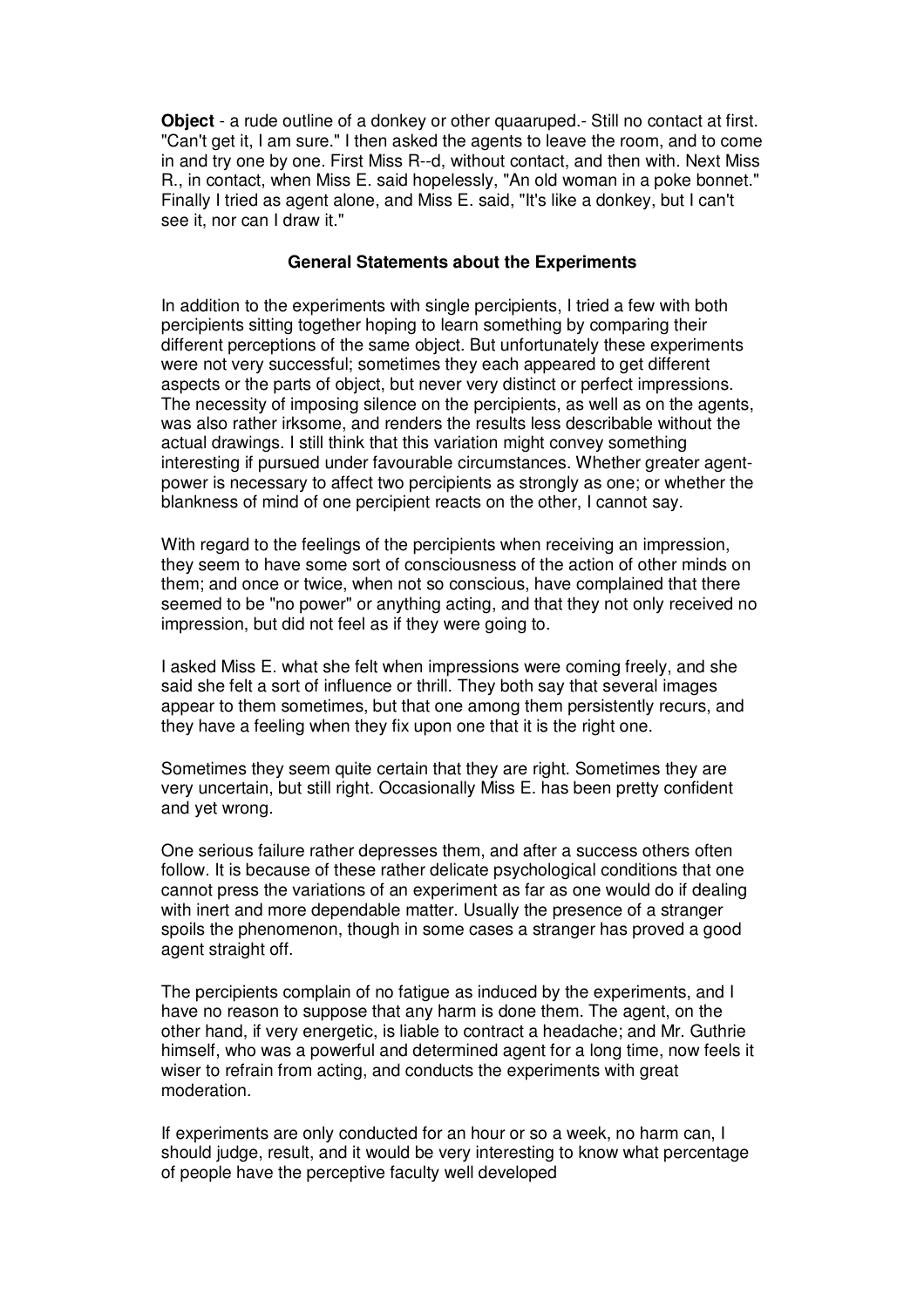The experiments are easy to try, but they should be tried soberly and quietly, like any other experiment. A public platform is a most unsuitable place; and nothing tried before a mixed or jovial audience can be of the slightest scientific value. Such demonstrations may be efficient in putting money into the pockets of showmen, or in amusing one's friends; but all real evidence must be obtained in the quiet of the laboratory or the study.

## **- S e c t i o n T w o -**

Experimental Telepathy of Thought-Transference

#### **C h a p t e r 4**

#### **Further Experiments in Telepathy \_\_\_\_\_\_\_\_\_\_\_\_\_\_\_\_\_\_\_\_\_\_\_\_\_\_\_\_\_\_\_\_\_\_\_\_\_\_\_\_\_\_\_**

THE next experience of any importance which I had in this kind of experimental telepathy took place during a visit to Carinthia, the Austrian province beyond Tyrol - with some English friends during the summer of 1892, and is thus described in the Proceedings of the Society for Psychical Research, vol. vii., page 374.

While staying for a fortnight in the house of Herr von Lyro, at Portschach am See, Carinthia, I found that his two adult daughters were adepts in the so-called "willing-game", and were accustomed to entertain their friends by the speed and certainty with which they could perform actions decided on by the company; the operator being led either by one or by two others, and preferring to be led by someone to whom she was accustomed. Another lady staying in the house was said to be able to do things equally well, but not without nervous prostration.

On the evening when I witnessed the occurrences nothing done could be regarded as conclusive against muscle-reading, though the speed and accuracy with which the willed action was performed exceeded any musclereading that I had previously seen, and left me little doubt but that there was some genuine thought-transference power.

Accordingly I obtained permission to experiment in a more satisfactory manner, and on several occasions tested the power of the two sisters, using one as agent and the other as percipient alternately. Once or twice a stranger was asked to act as agent, but without success.

The operations were conducted in an ordinary simple manner. One of the sisters was placed behind a drawing board erected by me on a temporary sort of easel, while the other sat in front of the same board; and the objects or drawings to be guessed were placed on a ledge in front of the board, in full view of the one and completely hidden from the other.

Naturally I attended to the absence of mirrors and all such obvious physical complications. The percipient preferred to be blindfolded, but no precaution was taken with reference to this blindfolding, since we know that it is unsafe to put any trust in bandaging of eyes (journal, i. 84). Agent and percipient were within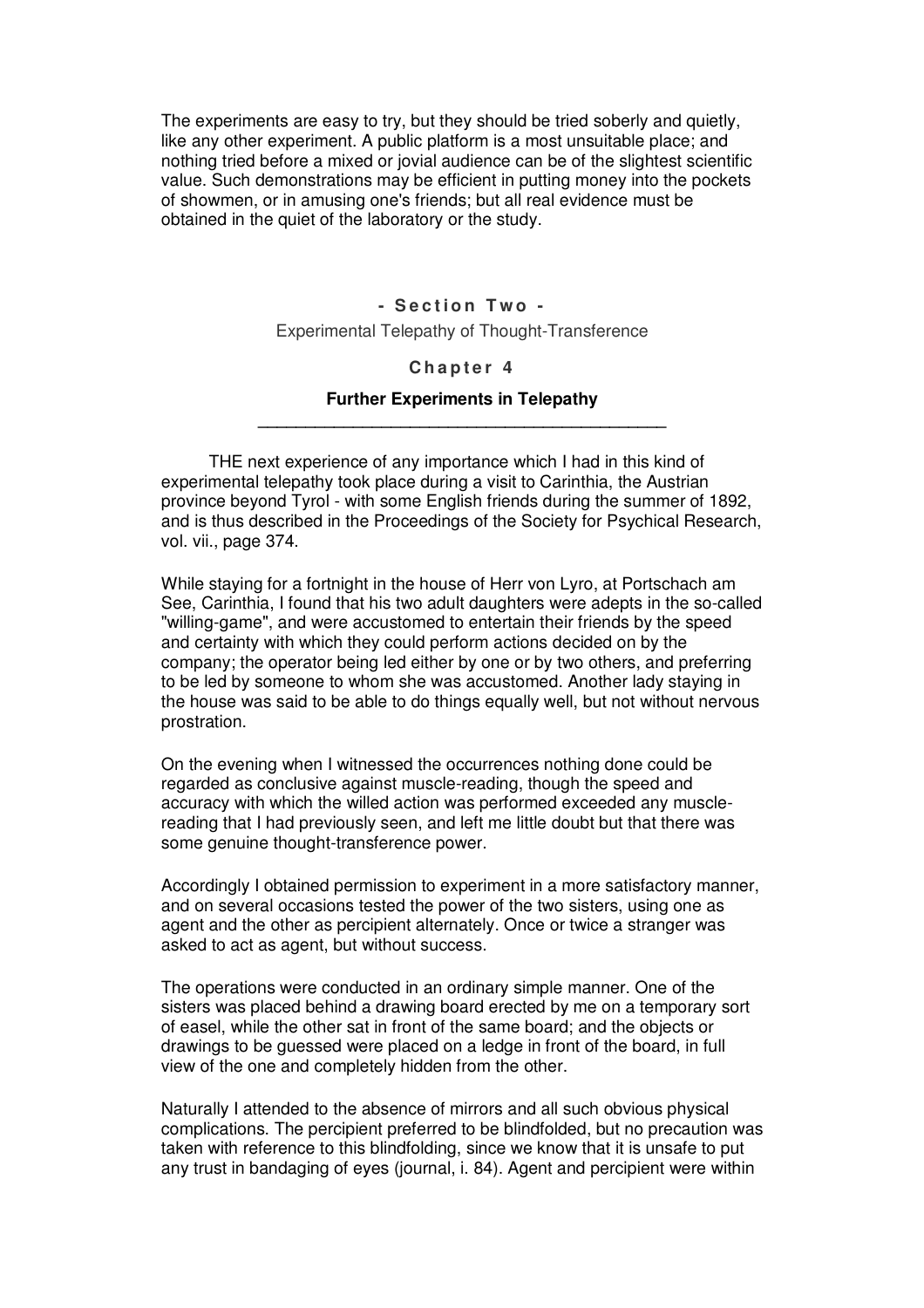The kind and amount of contact was under control, and was sometimes broken altogether, as is subsequently related.

The ladies were interested in the subject, and were perfectly willing to try any change of conditions that I suggested, and my hope was gradually to secure the phenomenon without contact of any kind, as I had done in the previous case reported; but unfortunately in the present instance contact seemed essential to the transfer. Very slight contact was sufficient, for instance, through the backs of the knuckles; but directly the hands were separated, even though but a quarter of an inch, the phenomena ceased, - reappearing again directly contact was established. I tried whether I could bridge over the gap effectively with my own, or another lady's hand; but that did not do. I also once tried both sisters blindfolded, and holding each other by one band while two other persons completed the chain and tried to act as agents. After a time the sisters were asked to draw, simultaneously and independently, what they had "seen"; but though the two drawings were close imitations of each other, they in this case bore no likeness to the object on which the agents had been gazing. My impression, therefore, is that there is some kind of close sympathetic connection between the sisters, so that an idea may, as it were, reverberate between their minds when their hands touch, but that they are only faintly, if at all, susceptible to the influence of outside persons.

Whether the importance of contact in this case depends upon the fact that it is the condition to which they have always been accustomed, or whether it is a really effective aid, I am not sure.

So far as my own observation went, it was interesting and new to me to see how clearly the effect seemed to depend on contact, and how abruptly it ceased when contact was broken. While guessing through a pack of cards, for instance, rapidly and continuously, I sometimes allowed contact and sometimes stopped it; and the quesses changed, from frequently correct to quite wild. directly the knuckles or fingertips, or any part of the skin of the two hands, ceased to touch. It was almost like breaking an electric circuit. At the same time, partial contact seemed less effective thorough hand grasp.

It is perfectly obvious how strongly this dependence on contact suggests the idea of a code; and I have to admit at once that this flaw prevents this series of observations from having any value as a test case, or as establishing de novo the existence of the genuine power. My record only appeals to those who, on other grounds, have accepted the general possibility of thought-transference, and who, therefore, need not feel unduly strained when asked to credit my assertion that unfair practices were extremely unlikely; and that, apart from this moral conviction, there was a sufficient amount of internal evidence derived from the facts themselves to satisfy me that no code was used. The internal evidence of which I am thinking was: (1) the occasionally successful reproduction of nameless drawings; (2) the occasional failure to get any clue to an object or drawing with a perfectly simple and easily telegraphed name; (3) the speed with which the guesses were often made.

I wish, however, to say that none of the evidence which I can offer against a prearranged code in this case is scientifically and impersonally conclusive, nor could it be accepted as of sufficient weight by a sceptic on the whole subject. It is only because, with full opportunity of forming a judgment, and in the light of my former experience, I am myself satisfied that what I observed was an instance of genuine sympathetic or syntonic communication, and because such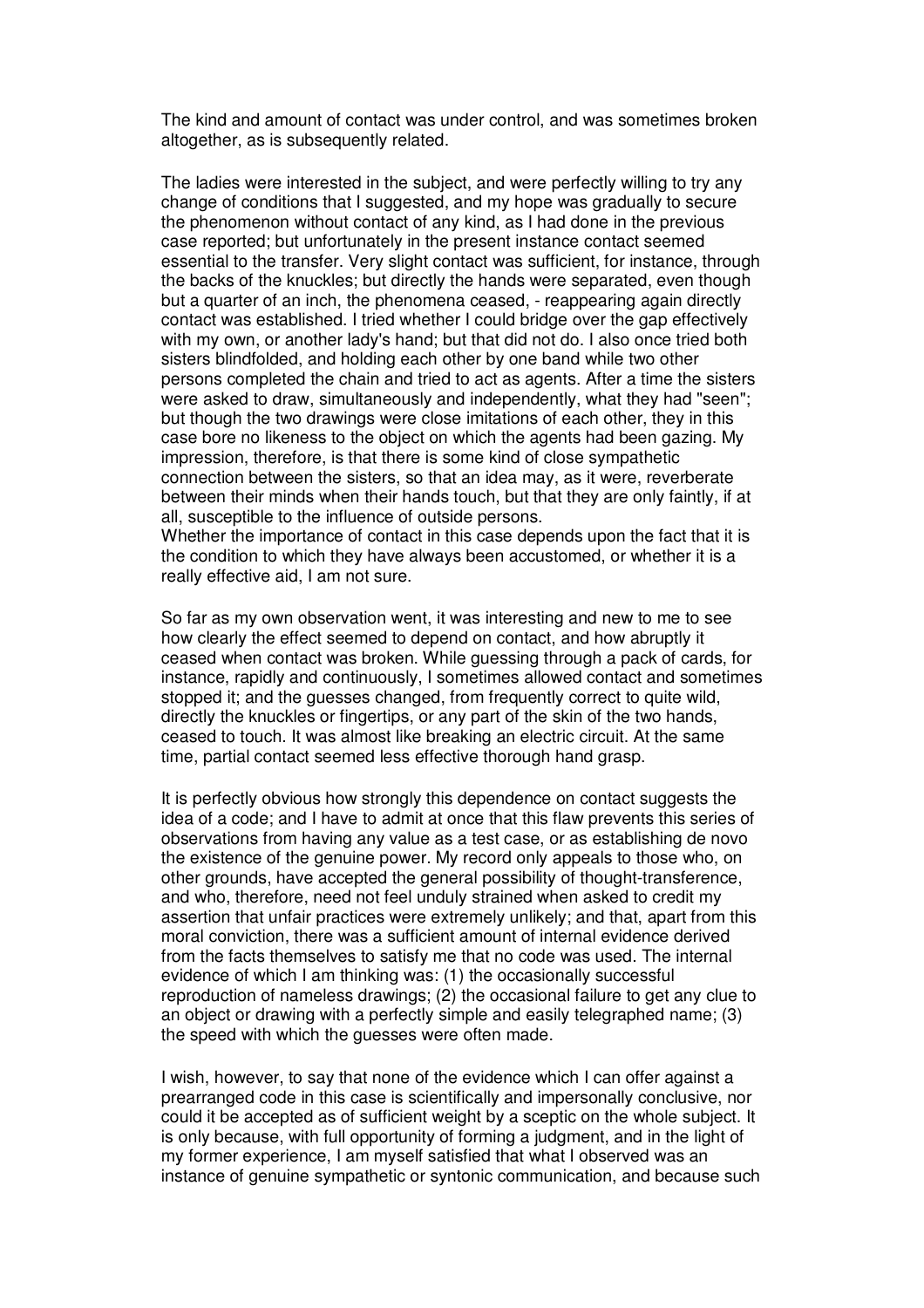cases seem at the present time to be rather rare, that I make this brief report on the circumstances.

I detected no well-marked difference between the powers of the two sisters, and it will be understood that one of them was acting as agent and the other as percipient in each case. Sometimes the parents of the girls were present, but often only one or two friends of my own, who were good enough to invite the young ladies to their sitting-room for the purpose of experiment; though such experiments are, when carefully performed confessedly rather tedious and dull.

In the early willing-game experiments, such things were done as taking a particular ring from one person's hand and putting it on another's; selecting a definite piece of music from a pile, taking it to the piano, and beginning to play it. The last item (the beginning to play) I did not happen to witness, but I was told of it by several persons as more than could be accounted for by musclereading. A sceptic, however, could of course object that imperfect bandaging would enable a title to be read.

One of the things I suggested was aimed at excluding the operation of unconscious muscular guidance as far as possible, and it consisted in desiring that the lady while standing in the middle of the room should kick off her shoes without touching them and begin to sing a specified song. Success, however, was only partial. After one or two attempts to wander about the room as usual, she did shuffle a shoe off, but though she did not actually touch her feet she stooped so that the held hand came very near them. She then stood some little time uncertain what to do next, and at last broke silence by saying "Shall I sing?"

The first attempt at the more careful experiments was not at all successful, but novelty of conditions may fairly be held responsible for that. On the second and subsequent evenings success was much more frequent: on the whole, I think, more frequent than failure, certainly far beyond chance. I proceed to give a fairly complete account of the whole series.

The first object was a teapot; but there was no result.

The first drawing was the outline of a box with a flag at one corner; but that produced no impression.

Next, for simplicity, I explained that the object this time was a letter (Buchstabe), on which it was correctly guessed E. Another letter, M, was given quite wrong. A childish back-view outline of a cat was given oval like an egg; some other things were unperceived.

On the second evening I began by saying that the object was a colour; on which red was instantly and correctly stated.

A blue object which followed was guessed wrong.

An outline figure of a horse was correctly named. So was the letter B I then drew a square with a diagonal cross, and a round ring or spot just above the intersection, the whole looking something like the back of an envelope. After a certain interval of silence (perhaps two minutes) the lady said she was ready to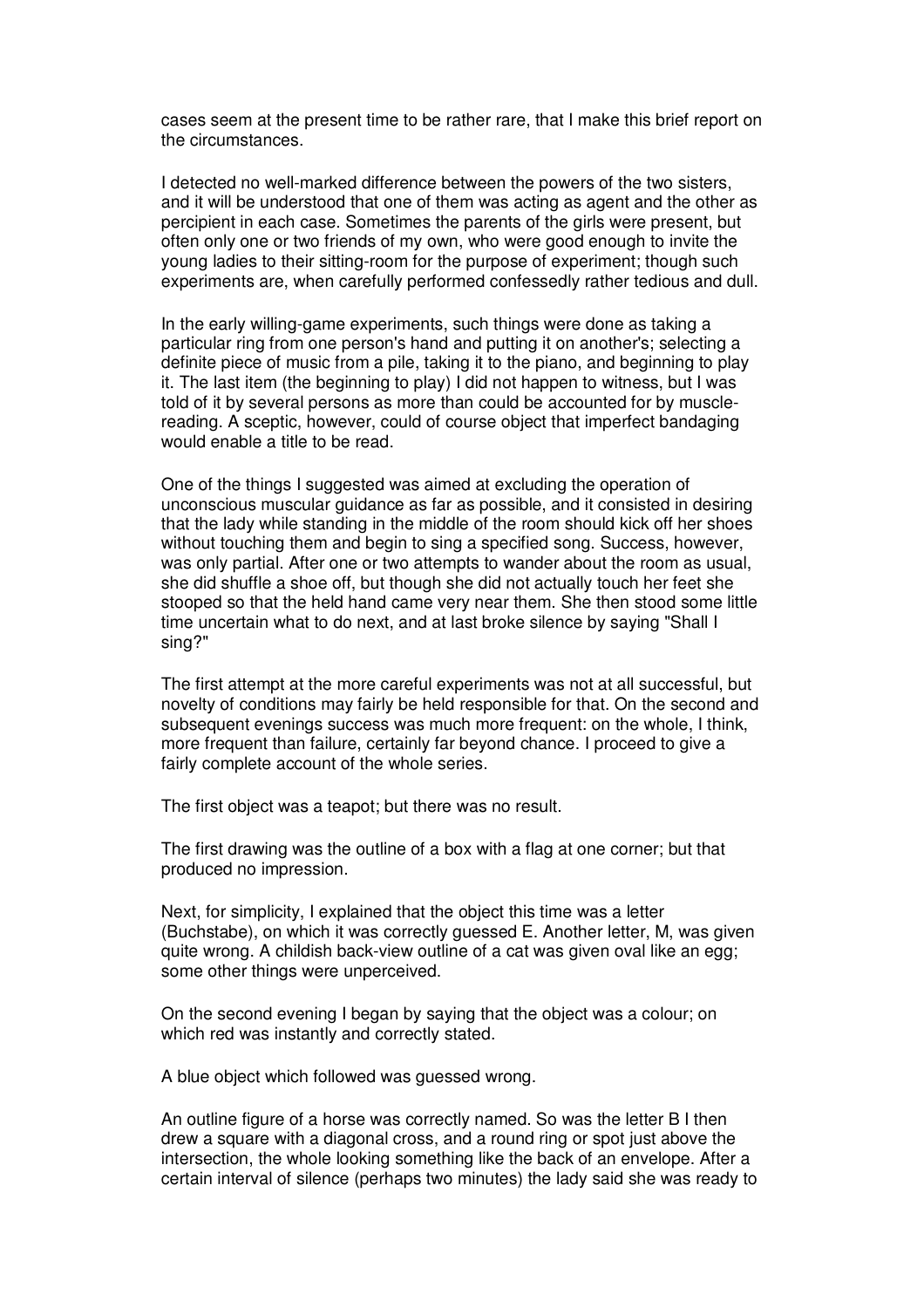draw what she had "seen," and drew the thing almost exactly, except that the spot was put right on the centre of the cross instead of above it, and a superfluous faint vertical stroke was added. Its possible resemblance to an envelope was not detected, nor did the reproduction suggest the idea: it was drawn as, and looked like, a nameless geometrical figure.

The reproductions were nearly always much smaller in size than the originals. The agent did not look on while the reproduction was being made. It is best for no one to look on while the percipient draws, to avoid the possibility of unconscious indications. The original drawings were always made by me, sometimes before, sometimes during, the sitting. These conditions were all satisfactory.

On the third evening I began with a pack of cards, running through them quickly; with 2 reporters, one recording the card held up, the other recording the guess made, without knowing whether it was right or wrong. I held up the cards one after the other and gave no indication whether the guesses were right or wrong. The suit was not attempted, so that the chances of error were, I suppose, 12 to 1.

On comparing the two lists afterwards, out of 16 guesses only 6 were wrong. Full contact was allowed during this series. The lists are reproduced below. The card guessing is obviously not of the slightest use unless bona-fides be certain, but, given that, it affords the readiest method of studying the effect of varied conditions, interposed obstacles, and such like. The whole pack was always used and I simply cut it at random and held up the bottom card. About to or 12 cards could be got through in a minute.

| <b>Card Looked At</b>    | <b>Card Guessed</b> |
|--------------------------|---------------------|
| Seven of Spades          | Seven               |
| Six of Hearts            | <b>Six</b>          |
| Queen of Spades          | King                |
| Nine of Spades           | Nine                |
| Three of Spades          | <b>Six</b>          |
| <b>Eight of Diamonds</b> | Eight               |
| Ace of Clubs             | Ace                 |
| Knave of Diamonds        | Queen               |
| Five of Diamonds         | Five                |
| Two of Spades            | Ace                 |
| Ten of Hearts            | <b>Six</b>          |
| King of Diamonds         | King                |
| Ace of Spades            | Ace                 |

The following is the list of the first card series. Full contact allowed:-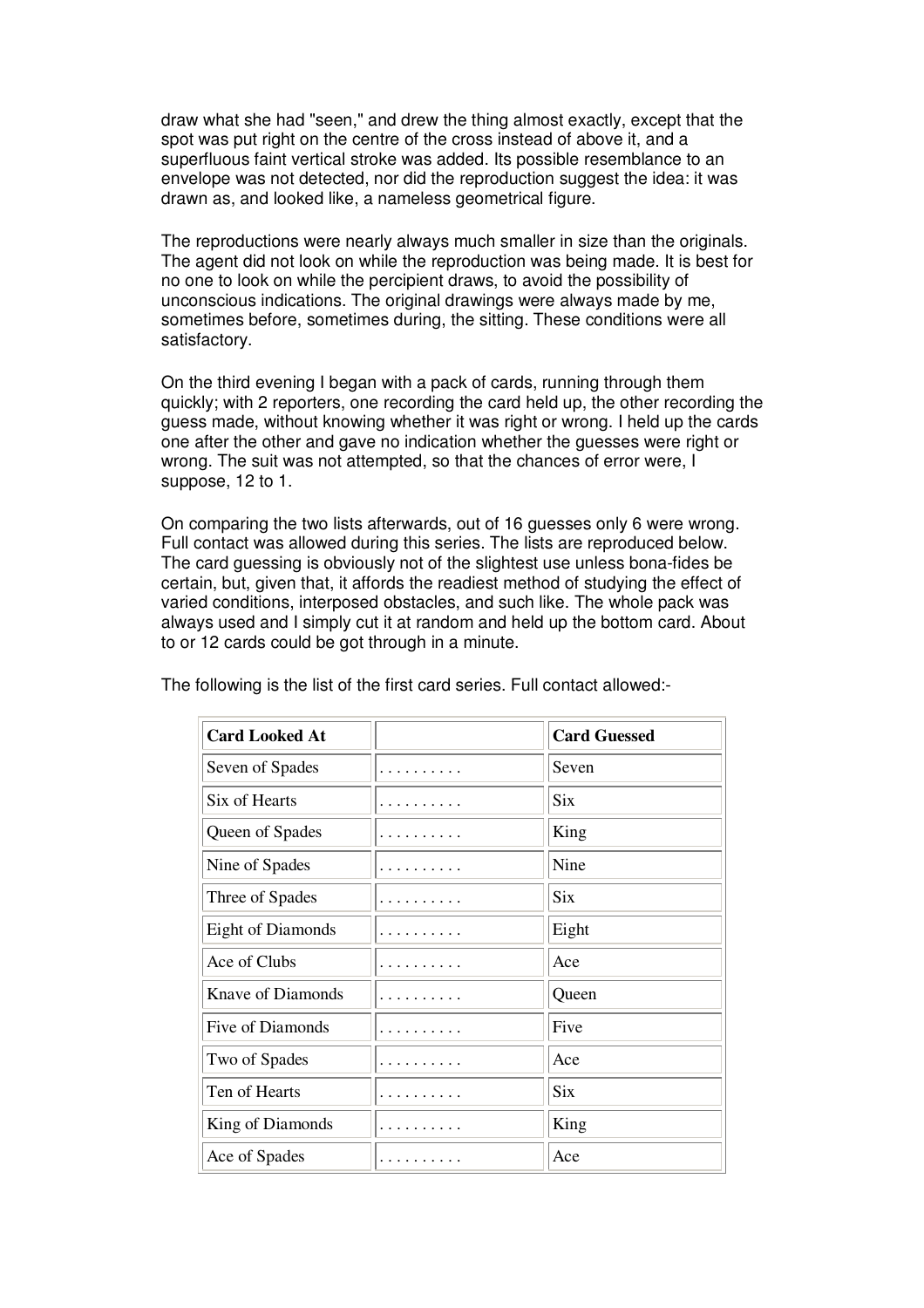| $\parallel$ Nine of Diamonds |   | Six   |
|------------------------------|---|-------|
| Eight of Hearts              |   | Eight |
| Four of Spades               | . | Four  |

Thus, out of the sixteen trials, 10 were correct and 6 were wrong.

Whatever may be the cause of this amount of success, chance is entirely out of the question, since the probability of so many successes as ten in sixteen trials, when the individual probability each time is one-thirteenth, is too small to be taken into account.

The theory of such a calculation is given in Todhunter's Algebra, articles 740 and 741 ; but as exactness in such a case is rather tedious and unnecessary, we may overestimate the total probability by calculating it as follows 16/10x16 (1/13)10 thus leaving out the factor (12/13)6. This factor would be necessary to give the chance of ten successes exactly ; but that is needlessly narrow, since there is no particular point in the exact number of 10. The chance of ten at least is more like what we have to express.

So an over-estimate of probability is that is to 8008/1310 say, there is less than one chance in ten million that such a result would occur at perfect random, i.e. without any special cause.

Some guesses were made, both with cards and objects, on another evening, without contact, but none were successful. With contact there was success again.

I then went back to simple drawings; with the result that a cross was reproduced as a cross; a figure like 4 petals was reproduced in two ways, one of them being a vague 5-petalled figure.

An object consisting of an ivory pocket measure, standing on end like an inverted V, was drawn fairly well as to general aspect.

A sinuous line was reproduced as a number of sinuous lines. A triangle or wedge, point downward, was reproduced imperfectly.

On other evenings other simple diagrams wore tried, such as a face, reproduced as 3 rounds with dots and cross; and a figure like an k with an extra long cross stroke, which could be easily signalled as an A, but which was reproduced correctly as a geometrical diagram with the long stroke prominent.

A circle with 3 radii was reproduced as a circle with roughly inscribed triangle. The number 3145 was reproduced orally and very quickly m 3146; 715 also quickly as " 714, no 715", The written word hund was reproduced correctly, but with a capital initial letter.

And being told that they had previously thus reproduced a word in an unknown language (not unknown character), viz., Hungarian, I tried the Greek letters \*\*\*\*; this, however, was considered too puzzling and was only reproduced as Uaso.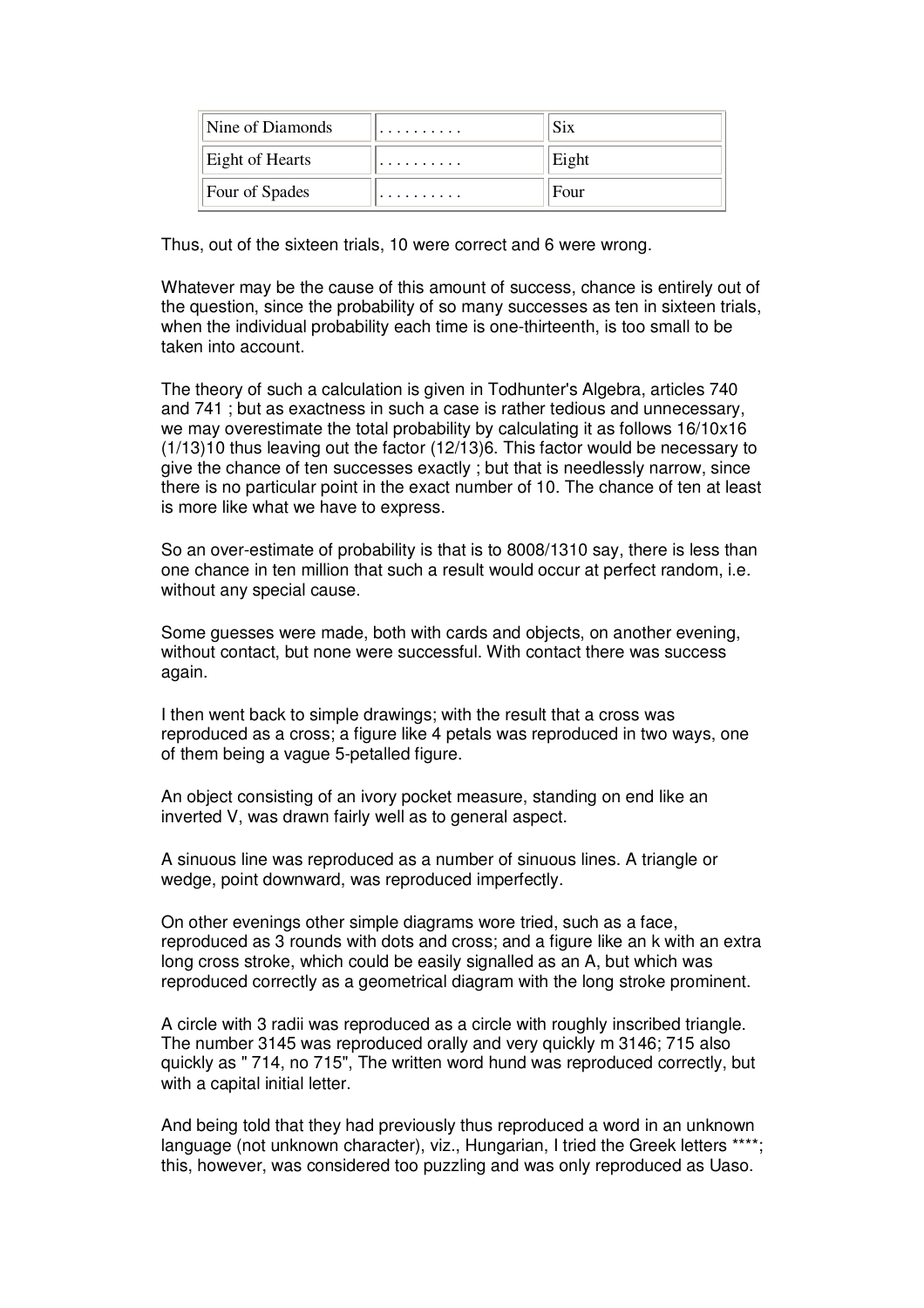A French high-heeled shoe, of crockery, set up as object was drawn by the percipient very fairly correct, and said to be something like a boot, and a protuberance was tacked on where the heel was.

A white plaster cast of a child's hand, next tried, failed to give any impression. An unlighted candle in candlestick was unsuccessful, and it was objected that there was too much glare of light. Subsequently the percipient said she had seen the general outline of a candlestick but did not think of its being the thing. A teapot and a cup both failed, and two of the drawings did not succeed in stimulating any colourable imitation.

Lastly, another set of card trials were made, with the object of testing the effect of various kinds of contact: a card series being quick and easy to run through.

|                                                                 | <b>Card Exhibited to</b><br>Agent                                                    | <b>Card Named by</b><br>Percipient                                  |
|-----------------------------------------------------------------|--------------------------------------------------------------------------------------|---------------------------------------------------------------------|
| <b>Full Contact with both</b><br>Hands                          | Nine<br>King                                                                         | Nine<br>King                                                        |
| Contact with tips of<br><b>Fingers Only</b>                     | Knave<br>Nine<br>Nine<br>Queen<br>Eight                                              | Two<br>Nine<br>Ten<br>Two<br>Eight                                  |
| Contact with one<br>Finger of One Hand                          | Five<br>Seven<br>Three<br>Ten<br>Queen<br>Ace                                        | Six<br>Seven<br>Four<br><b>Six</b><br>Two<br>Ace                    |
| No Contact                                                      | Ace<br>Knave                                                                         | Four<br>Five                                                        |
| No Direct Contact, but<br>Gap Bridged by Other<br>Person's Hand | King<br>Four<br>Ten                                                                  | Four<br>Eight<br>Seven                                              |
| Slight Contact of<br><b>Knuckles</b>                            | Eight<br>Six<br>Two                                                                  | <b>Six</b><br>Ace<br>Two                                            |
| <b>Full Contact Again</b>                                       | Knave<br>Seven<br>Three<br>Four<br>Ace of Diamonds<br>Nine of Clubs held<br>sideways | Ace<br><b>Six</b><br>Three<br>Four<br>Ace-red-Diamond<br>Nine-Clubs |

The record of this series is more complete than that of another varying contact below, - but it did not strike me as so instructive at the time; and as it came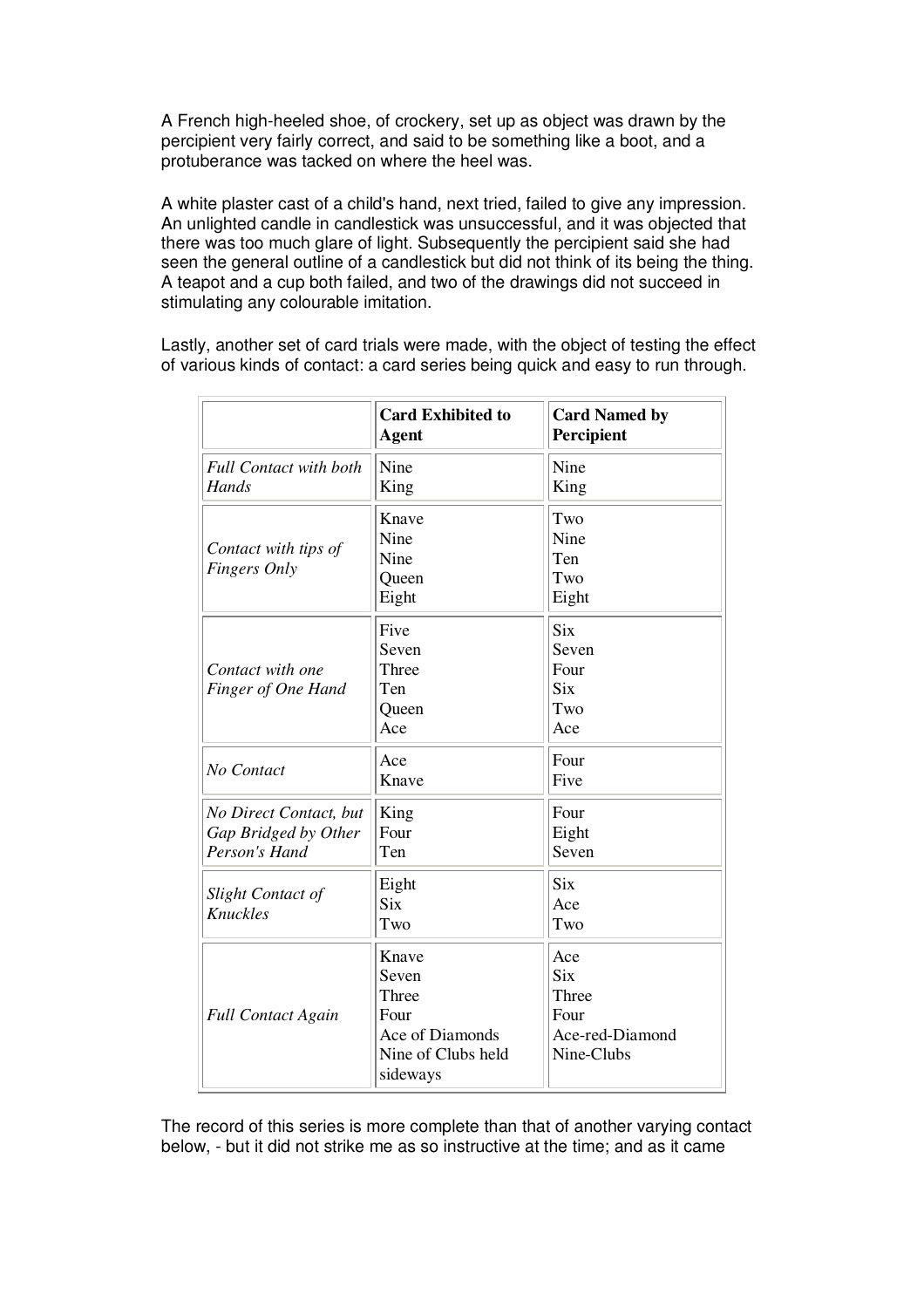particulars are given in stages there is no particular advantage in thus naming a card completely, and it takes a longer time.

On another evening the amount of contact was varied, but I omitted to call out to the reporter the position of the hands with reference to each other. One hand of each person lay on a table, and I sometimes made them touch, sometimes separated them, all the time going on with the card series. My impression at the time was (as expressed above) that pronounced failure began directly I broke contact, but that mere knuckle contact was sufficient to permit some amount of success. [When successes are frequent in the following list, fairly complete contact may be assumed. At other times I broke and united the two hands as I chose, for my own edification, and was struck with the singular efficiency of contact.]

I can only give the record as it stands. I believe we began without any contact, but very soon made the hands touch intermittently.

| <b>Card Drawn</b> | <b>Card Guessed</b> |
|-------------------|---------------------|
| 2 of Spades       | Knave               |
| Ace of Diamonds   | 5                   |
| Knave of Diamonds | Knave               |
| 10 of Diamonds    | 9                   |
| 6 of Hearts       | 5                   |
| 8 of Hearts       | 9                   |
| 9 of Diamonds     | Ace                 |
| King of Diamonds  | King                |
| 10 of Hearts      | 10                  |
| 9 of Clubs        | 9                   |
| Ace               | Ace                 |
| Queen             | $\overline{c}$      |
| Queen             | Queen               |
| Knave             | Ace                 |
| King              | King                |
| 8                 | 8                   |
| 8                 | 8                   |
| 7                 | 8                   |
| Ace               | Ace                 |

*Second Card Series. Varying amount of contact: sometimes none.*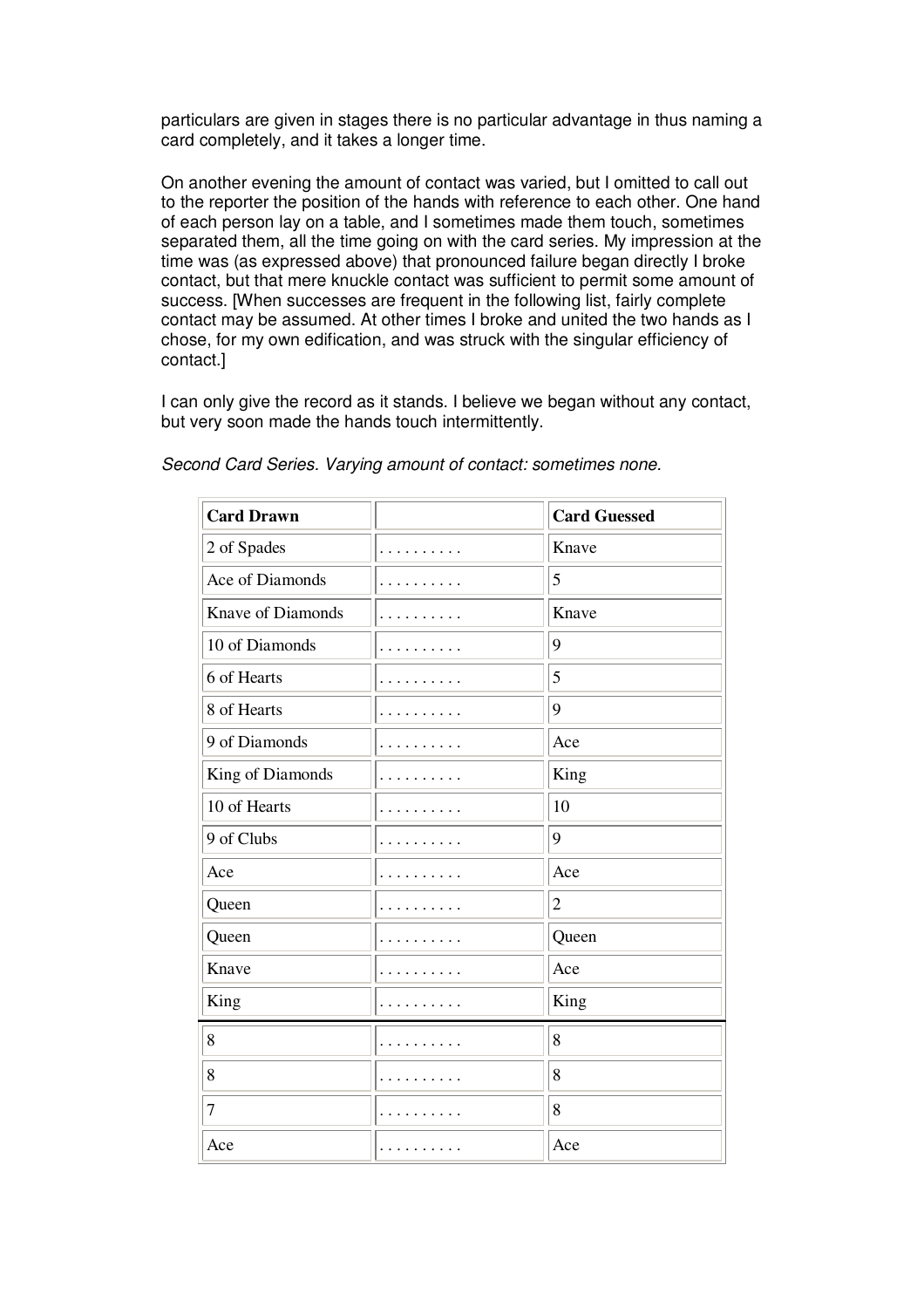| Knave                       | $\overline{\phantom{a}}$<br>$\cdots$          | Knave            |
|-----------------------------|-----------------------------------------------|------------------|
| $\boldsymbol{7}$            | $\cdots$                                      | $\boldsymbol{7}$ |
| $\overline{4}$              |                                               | $\overline{4}$   |
| $\mathbf{9}$                | $\cdots\cdots\cdots$                          | 6                |
| Queen                       |                                               | 3                |
| King                        |                                               | King             |
| Ace                         |                                               | $\overline{7}$   |
| Ace                         | $\ddot{\phantom{0}}$                          | 5                |
| 5                           | $\cdots$                                      | $10\,$           |
| 5                           |                                               | $\overline{4}$   |
| $\sqrt{6}$                  |                                               | $\overline{7}$   |
| 5                           |                                               | $\overline{3}$   |
| $\sqrt{6}$                  | $\ddot{\phantom{1}}$                          | 6                |
| $\overline{c}$              |                                               | 3                |
| $\ensuremath{\mathfrak{Z}}$ | $\cdot$ .<br>$\ddotsc$                        | 6                |
| $\overline{4}$              |                                               | $\overline{4}$   |
| $\overline{c}$              | $\ddot{\phantom{0}}$<br>$\cdots$<br>$\bullet$ | $\,8\,$          |
| $\overline{4}$              |                                               | 5                |
| 3                           | $\ddot{\phantom{0}}$                          | $\overline{4}$   |
| $\overline{\mathbf{3}}$     | .                                             | Knave            |

Where are drawn it is because I called out some change in the contact; but I made other changes whose occurrence is not recorded.

The only use to be made of the record of this series, therefore, is to treat it as a whole and to observe that out of 39 trials 16 were correct and 23 wrong.

On this occasion there was one reporter who wrote down both what he saw and what he heard ; and the operation was so rapid that he had sometimes barely time to do the writing. Towards the end of a series, fatigue on the part of either agent or percipient generally seemed to spoil the conditions.

It is manifest that these experiments should not be conducted too long consecutively, nor repeated without sufficient interval; but if common sense is used there is nothing deleterious in the attempt, and if more persons tried, probably the power would be found more widely distributed than is at present suspected.

I wish to express gratitude to the Fraulein von Lyro and their parents, for the courtesy with which they acquiesced in lily request for opportunities of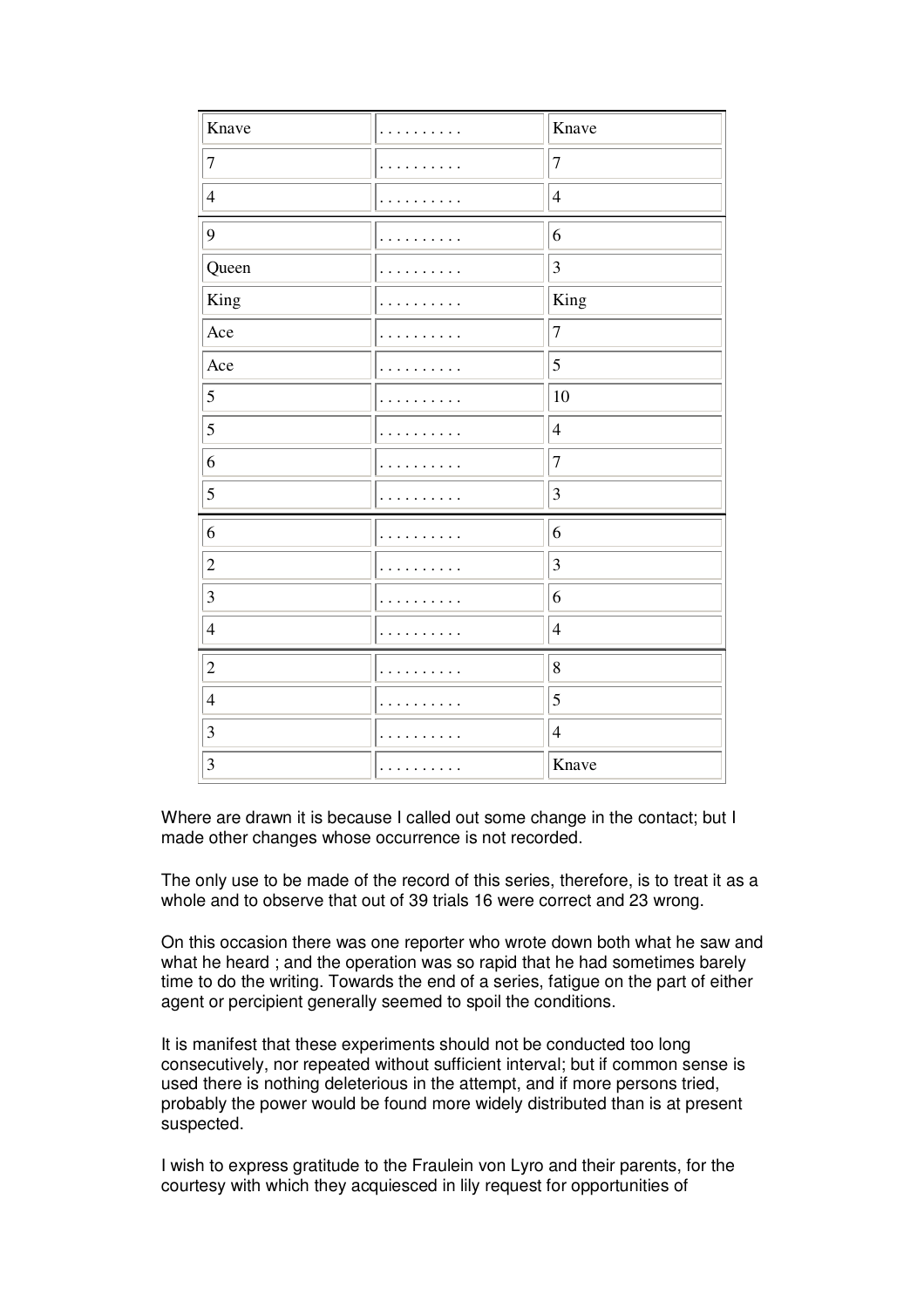experiment, and for the willingness with which they submitted to dull and irksome conditions, in order to enable me to give as good evidence as possible.

### **Experiments at a Distance**

For more recent experiments, and for experiments conducted over a considerable intervening distance, I must refer to the Proceedings of the Society for Psychical Research, vol. xxi., where an account is given of the notable and careful series of observations made by two lady members of the Society, Miss Miles and Miss Ramsden. These ladies, while at their respective homes, or staying in country houses and other places at a distance from each other, endeavoured to transmit an impression of scenes and occupations from one to the other. They kept a careful record both of what they tried to send, and of what was received. And when these records are compared, the correspondence is seen to be beyond and above anything that might be due to chance.

Collusion might rationally be urged as an explanation, by strangers; but that is not an explanation that can be accepted by those who know all the facts.

When Miss Miles and Miss Ramsden began their experiments in 1905. Miss Miles was living in London, and Miss Ramsden in Buckinghamshire, and the arrangement was that Miss Miles should play the part of agent Miss Ramsden that of percipient, the times of the experiment being fixed beforehand. Miss Miles noted, at the time of each experiment, in a book kept for the purpose, the idea or image which she wished to convey; while Miss Ramsden wrote down each day the impressions that had come into her mind, and sent the record to Miss Miles before knowing what she had attempted on her side. Miss Miles then pasted this record into her book opposite her own notes, and in some cases added a further note explanatory of her circumstances at the time; since to these it was found that Miss Ramsden's impressions often corresponded. Whenever it was possible Miss Miles obtained confirmatory evidence from other persons as to the circumstances that had not been noted at the time, and the corroboration of these persons was written in her book. All the original records of these experiments have been submitted to the Editor of the Proceedings of the Society for Psychical Research, and have passed that very critical ordeal.

In the second series of experiments, in October and November 1906, Miss Miles, the agent, was staying first near Bristol and afterwards near Malmesbury in Wiltshire; while Miss Ramsden, the percipient, was living all the time near Kingussie, Inverness-shire, and therefore at a distance of about 400 miles from the agent. During the last three days of the experiments, "Miss Miles, unknown to Miss Ramsden, was in London.

The general plan of action was that Miss Ramsden should think of Miss Miles regularly at 7 p.m. on every day that an experiment was to be tried, and should write her impressions on a postcard or letter card, which was posted almost always on the next morning to Miss Miles. These postcards or letter cards were kept by Miss Miles and pasted into her notebook, so that the postmarks on them show the time of despatch. And copies of many of these postcards were sent also at the same time to Professor Barrett, who had advised concerning the method of experiment.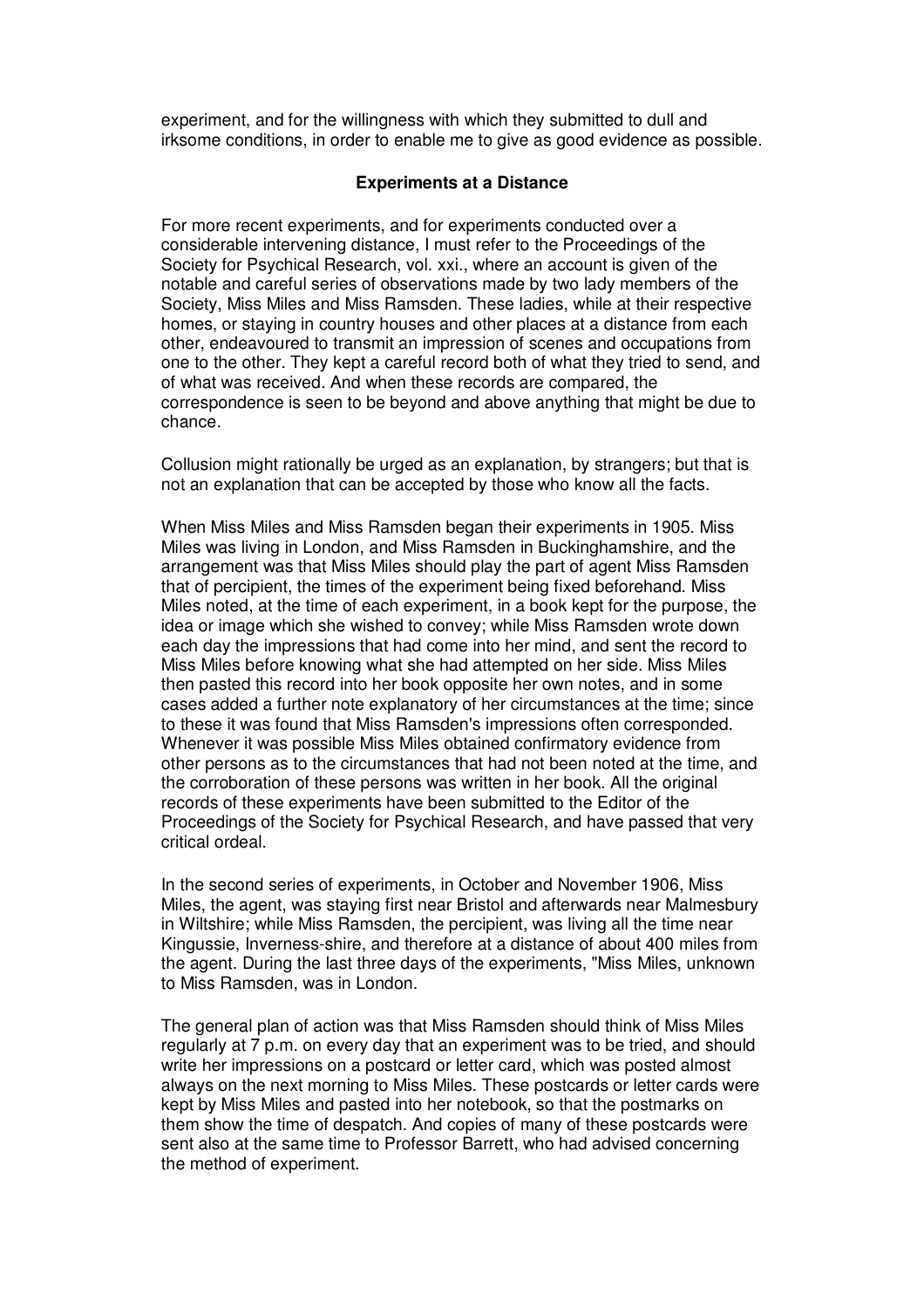Miss Miles on her side had no fixed time for thinking of Miss Ramsden, but thought of her more or less during the whole day, and in the evening noted briefly what ideas had been most prominently before her mind during the day, and which she wished to convey, or thought might have been conveyed, to Miss Ramsden. These notes were made generally on a postcard, which was, as a rule, posted to Miss Ramsden next day. The postcards were afterwards returned to Miss Miles to be placed with her records,-so that here also the postmarks show the date of despatch of the information to Miss Ramsden.

Out of a total of fifteen days' experiments, the idea that Miss Miles was attempting to convey, as recorded on her postcards, appeared on six occasions in a complete or partial form among Miss Ramsden's impressions on the same date. But it also happened that almost every day some of Miss Ramsden's impressions represented, pretty closely, something that Miss Miles had been seeing or talking about on the same day. In other words;- while the agent only succeeded occasionally in transferring the ideas deliberately chosen by her for the purpose, the percipient seemed often to have some sort of supernormal knowledge of her friend's surroundings, irrespective of what that friend had specially wished her to see.

When this happened, Miss Miles at once made careful notes of the event or topic to which Miss Ramsden's statement seemed to refer, and also obtained corroborations from her friends on the spot. Further, when Miss Ramsden gave descriptions of scenes which seemed to Miss Miles like the places where she was staying, she got picture postcards of them, or photographed them, to show how far the descriptions really corresponded.

The actual record is given in the Proceedings of the Society for Psychical Research, vol. xxi., together with illustrations, but it must suffice here to quote the critical and judicial opinion of the Editor, which is thus given :-

*"After studying all the records, it appears to us that while some of the coincidences of thought between the, two experimenters are probably accidental, the total amount of correspondence is more than can be thus accounted for and points distinctly to the action of telepathy between them."*

The importance of the record is due to the distance intervening between agent and percipient in this case - distance which seemed to make any physical method of communication unlikely, and to suggest-what otherwise suggested itself as most probable even when the experiments were in the same room - a true interaction or intercommunion between mind and mind.

> **- S e c t i o n T w o -** Experimental Telepathy of Thought-Transference

# **C h a p t e r 5**

### **Spontaneous Cases of Thought-Transference \_\_\_\_\_\_\_\_\_\_\_\_\_\_\_\_\_\_\_\_\_\_\_\_\_\_\_\_\_\_\_\_\_\_\_\_\_\_\_\_\_\_\_**

A NEW fact of this sort, if really established, must have innumerable consequences: among other things it may be held to account for a large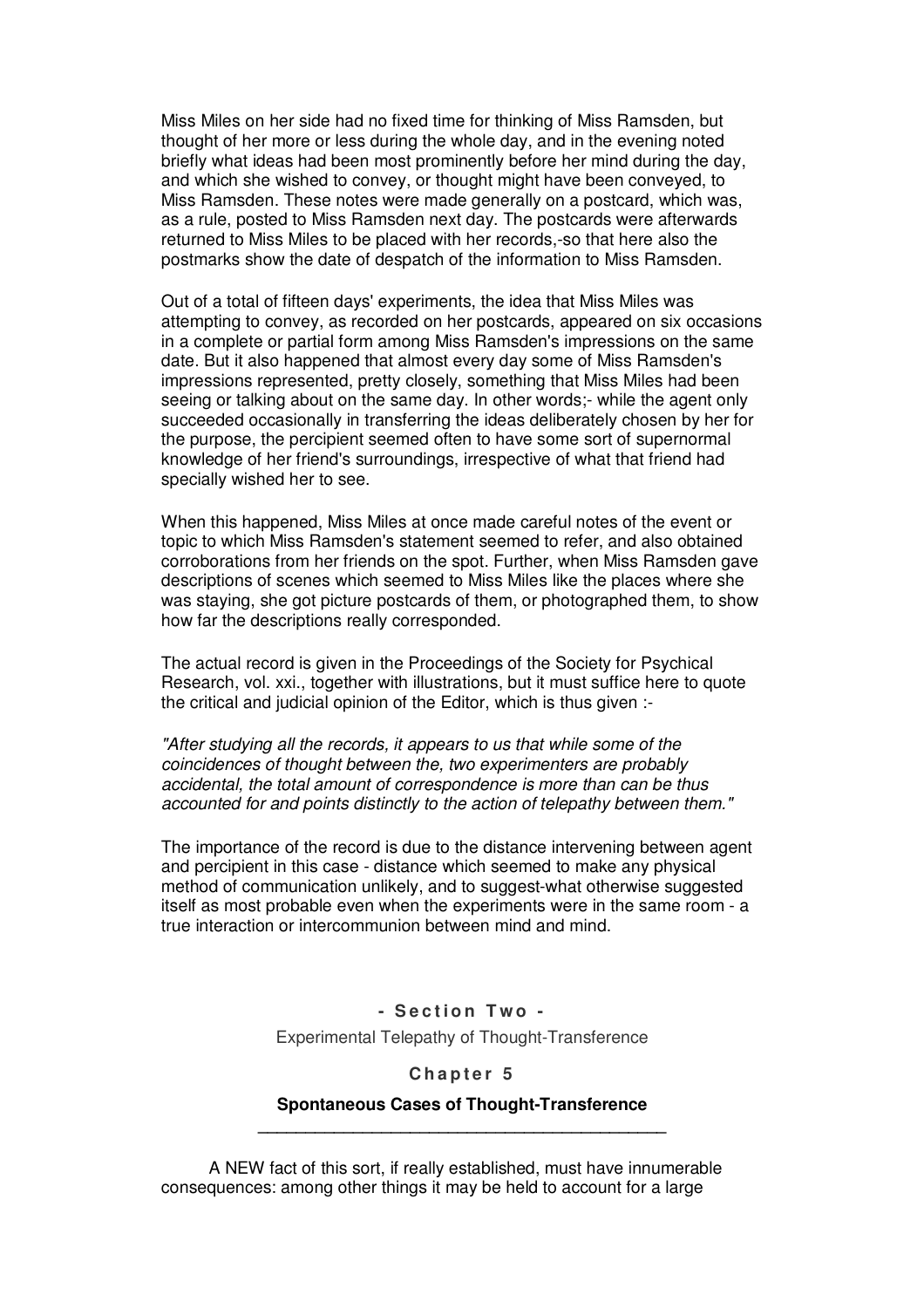number of phenomena alleged to occur spontaneously, but never yet received with full credence by scientific authority.

Such cases as those which immediately follow, for instance, we now begin to classify under the head "spontaneous telepathy," and it is natural to endeavour to proceed further in the same direction and use extended telepathy as a possible clue to many other legendary occurrences also; as we shall endeavour to show in the next chapter.

### **Two Cases**

As stepping stones from the experimental to the spontaneous cases I quote two from a mass of material at the end of Mr. Myers's first volume, page 674; the first concerning a remote connexion of my own.

On the 27th of April, 1889, we were expecting my sister-in-law and her daughter from South America. My wife, being away from home, was unable to meet them at Southampton, so an intimate friend of the family, a Mr. P., offered to do so. It was between Derby and Leicester about 3.30 p.m. MY wife was travelling in the train., She closed her eyes to rest, and at the same moment a telegram paper appeared before her with words, " Come at once!, your sister is dangerously ill." During the afternoon I received a telegram from Mr. P. to my wife, worded exactly the same and sent from Southampton 3.30 p.m. to Bedford. On my wife's arrival home about 9 p.m. I deferred communicating it until she had some refreshment, being very tired., I afterwards made the remark, "I have some news for you" and she answered, Yes, I thought so, you have received a telegram from Mr. P.!" said, " How do you know ?" She then told me the contents and her strange experiences in the train, and that it impressed her so much that she felt quite anxious all the rest of the journey.

With regard to the above, my wife had no idea of her sister being ill, and was not even at the time thinking about them, but was thinking about her own child she had just left at a boarding school. Also the handwriting my wife saw, she recognised at once to be Mr. P.'s. But then, again. he would have been writing on a white paper form, and the one she saw was the usual brown coloured paper.

FREDK. L. LODGE.

In reply to inquiries, Mr. F. Lodge wrote as follows :-

The letter sent you, with account of vision, I wrote from my wife's dictation. After it occurred in the train she took notice of the hour, and from the time marked on the telegram of its despatch from Southampton, we at once remarked it must have occurred as Mr. P. was filling in a form at Southampton. Mr. P. is now in South America constructing a railway line, and will not return to England for about a year . The occurrence was mentioned to him.

Two years having elapsed, my wife could not say the exact time now, but it was between 3 and 4 p.m., although when it happened, we did notice from the telegram that the time corresponded.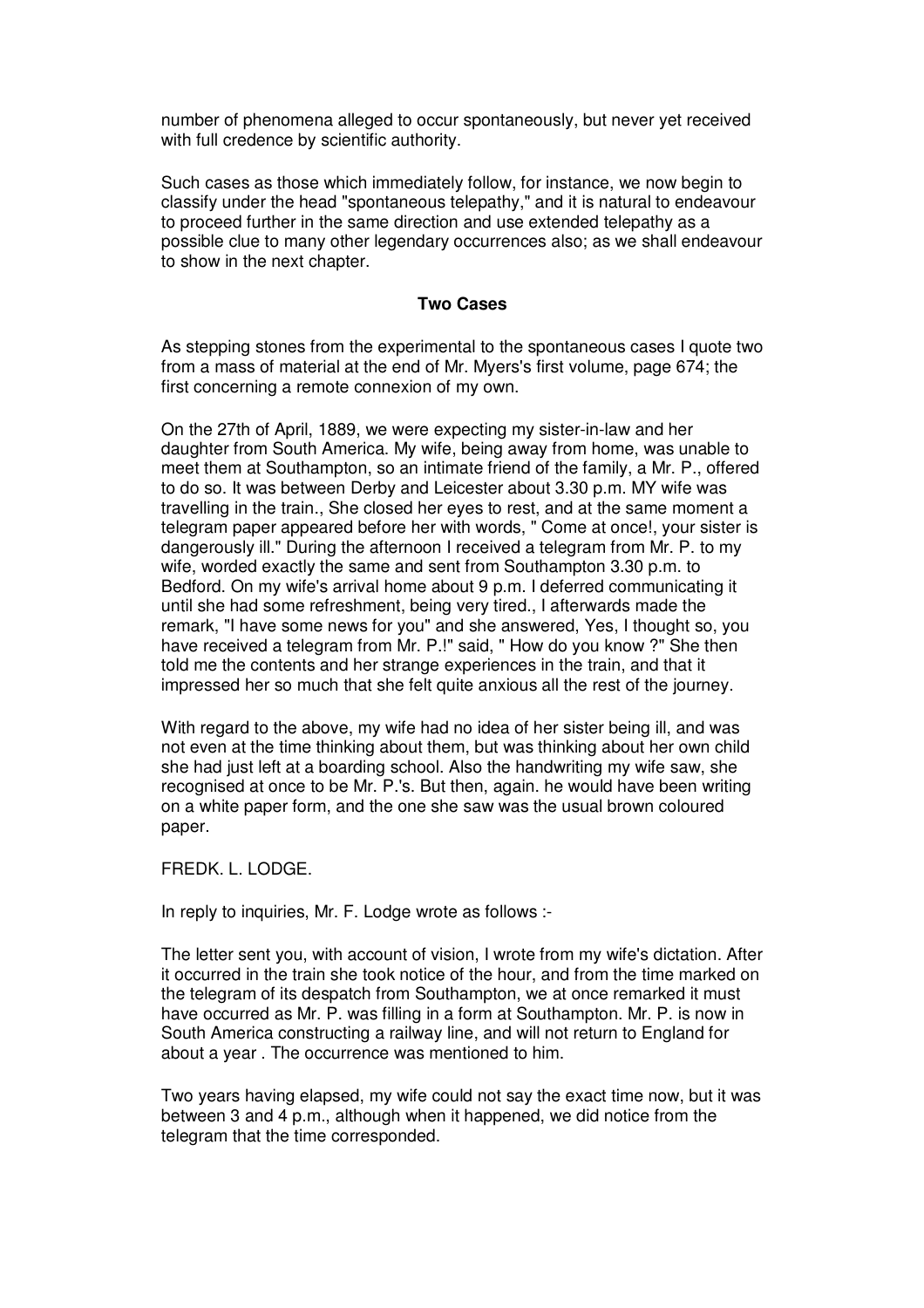### FREDK. L. LODGE.

The second case illustrates the communicating of sensation, -a possibility verified in the Liverpool experiments of Mr. Malcolm Guthrie, already referred to on pages 27-43. In addition to impressions of pictures and objects, a pinch or other pain, or a taste caused by some food or chemical, was there often transferred from agent to percipient, Contact was usually found essential for success in these experimental cases ; but, to guard against normal sensation, the agent and percipient were arranged in separate rooms, with a specially contrived and padded small hole in the wall so that they could hold hands through it. Some early experiments of this kind are narrated in the first volume of Proceedings, S.P.R., page 275; but I myself was present at many others of the same kind.

Here follows an account of the incident which happened to Mr. and Mrs. Arthur Severn ; the narrative having been obtained through the kindness of Mr. Ruskin. Mrs. Severn says:

BRANTWOOD, CONISTON October 27th 1883

I woke up with a start, feeling I had had a hard blow on my mouth and with a distinct sense that I had been cut, and was bleeding under my upper lip, and seized my pocket-handkerchief, and held it (in a little pushed lump) to the part as I sat up in bed; and after a few seconds, when I removed it, I was astonished not to see any blood, and only then realised it was impossible anything could have struck me there, as I lay fast asleep in bed, and so I thought it was only a dream - but I looked at my watch, and saw it was seven, and finding Arthur (my husband) was not in the room, I concluded (rightly) that he must have gone out on the lake for an early sail, as it was so fine.

I then fell asleep. At breakfast (half-past nine), Arthur came in rather late, and I noticed he rather purposely sat farther away from me than usual, and every now and then put his pocket-handkerchief furtively up to his lip, in the very way I had done. I said, 'Arthur, why are you doing that? and added a little anxiously, ' I know you have hurt yourself I but I'll tell you why afterwards.' He said 'Well, when 1 was sailing, a sudden squall came, throwing the tiller suddenly round, and it struck me a bad blow in the mouth, under the upper lip, and it has been bleeding a good deal and won't stop.' I then said, 'Have you any idea what o'clock it was when it happened? and he answered, 'It must have been about seven.' then told what had happened to me, much to his surprise, and all who were with us at breakfast.

It happened here about three years ago at Brantwood.

## JOAN R. SEVERN

The episode is duly authenticated, in accordance with the rule of the S.P.R., by concurrent testimony (Proc. S.P.R., vol. ii., p. 128; also Phantasms, i. 188.

### **Another Case**

A case of clairvoyance or distant telepathy was told me by my colleague,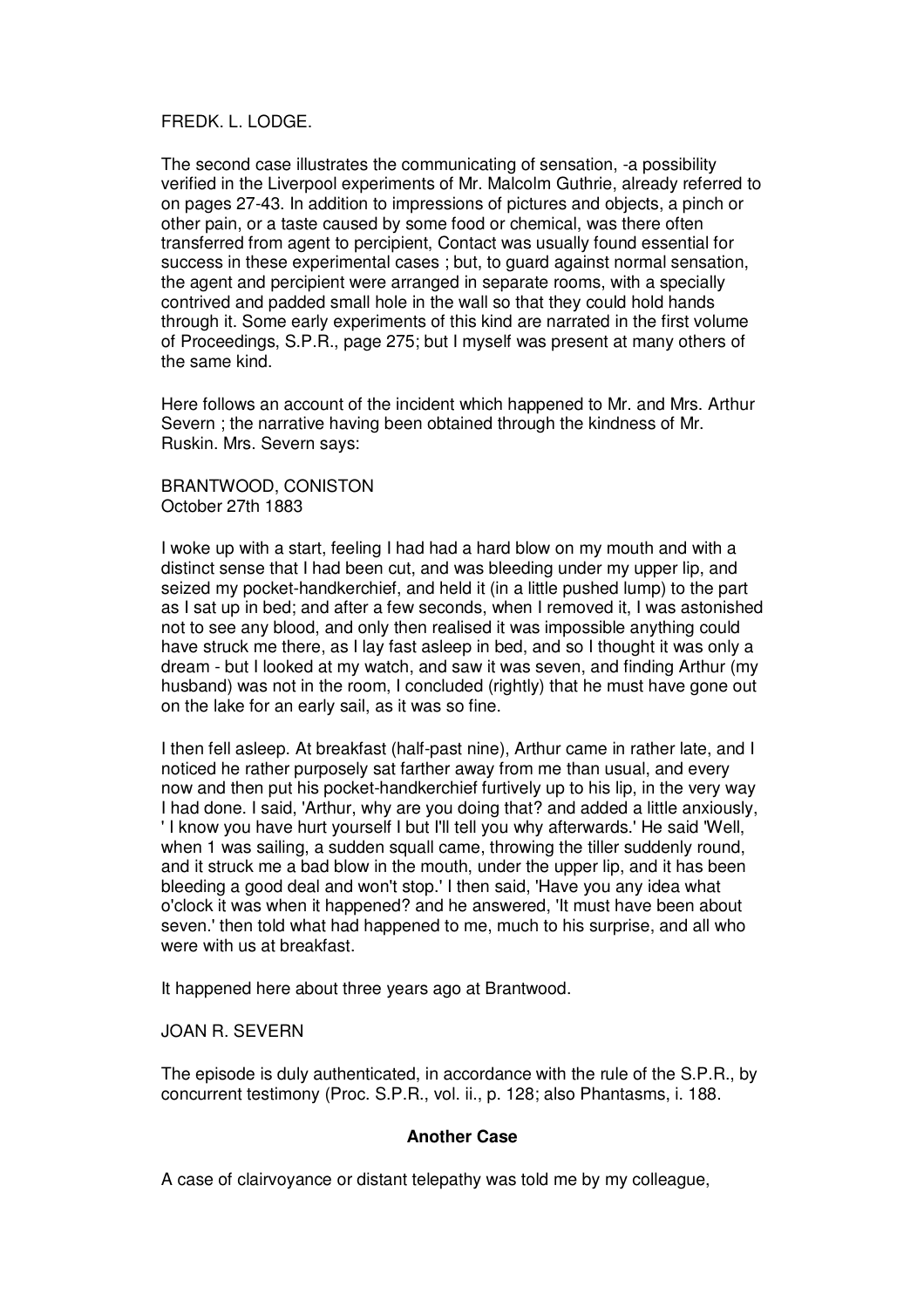Professor R. A. S. Redmayne (now Sir R. Redmayne, H.M. Chief Inspector of Mines), as having happened in his own experience when he was engaged in prospecting for mines in a remote district of South Africa accompanied only by a working miner from Durham. His account is here abbreviated:

So far as they could keep a record of weeks the solitary two used to play at some game on Sundays, instead of working, but on one particular Sunday the workman declined to play, saying he did not feel up to it, as he had just had an intimation of his mother's death, - that she had spoken of him in her last hours saying that she "would never see Albert again."

My informant tried to chaff his assistant out of his melancholy, since it was a physical impossibility that they could receive recent news by any normal means. But he adhered to his conviction, and in accordance with North Country tradition seemed to regard it as natural that he should thus know.

Weeks afterwards complete confirmation came from England, both as to date and circumstance; the words of the dying woman having been similar to those felt at the time by her distant son.

The occurrence made a marked impression on my informant and broke down his scepticism as to the possibility of these strange occurrences. Fortunately, I am able to quote confirmatory evidence of this narrative; for very soon after the verification Professor Redmayne wrote an account of it to his father, and from this gentleman I have received a certified copy of the letter:

#### **Letter from Professor Redmayne to his father**

MGAGANE, NR. NEWCASTLE, NATAL, 21st Nov., 1891

I have a curious and startling thing to tell you:- About 6 weeks ago, Tonks said to me one morning, "My mother is dead, Sir. I saw her early this morning lying dead in bed and the relatives standing round the bed; she said she would never see me again before she died.- I laughed at him and ridiculed the matter, and he seemed to forget it, and we thought (no) more of it, but Tonks asked me to note the date, which I did not do. Last Wednesday, however, Tonks received a letter from his wife telling him that his mother was dead and had been buried a week, that she died early one Sunday morning about six weeks since and in her sleep; but before she fell asleep she' said she would never see " Albert" again. About a fortnight since I told some people what Tonks had told me, giving it as an instance of the superstitiousness of the Durham pitmen, and they were startled when, the other day, I told them the dream had come true. I will never laugh at anything like this again.

The above is an extract from a letter from my son R. A. S. Redmayne written from Mgagane, Natal, S.A., and dated November 21St [1891].

August 1st, 1902, HAREWOOD, GATESHEAD JOHN M. REDMAVNE

Professor Redmayne has also been good enough to get a certificate from the workman concerned, in the form of a copy of the main portion of the above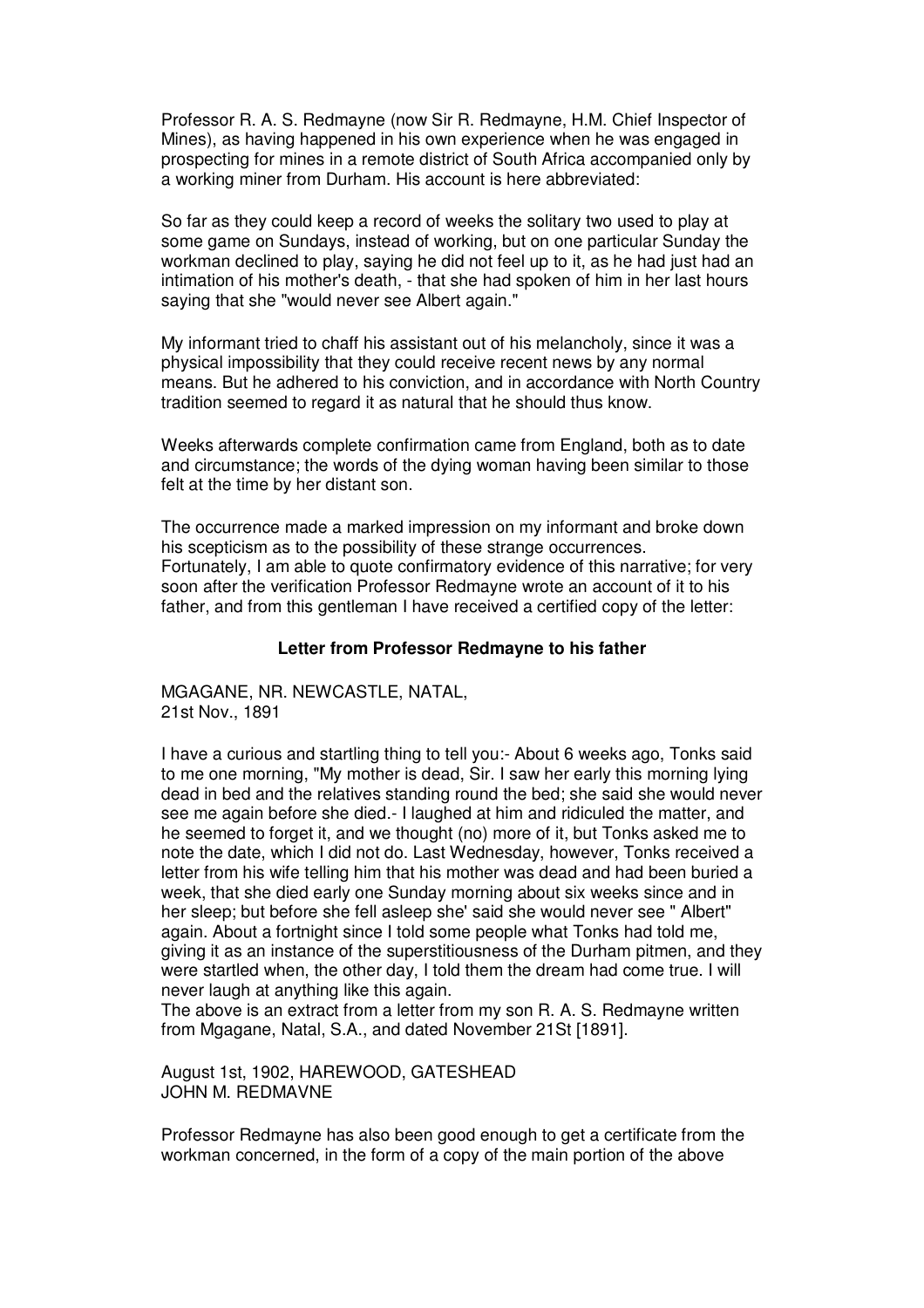letter, with the following note appended:-

The above extract correctly relates what occurred to me whilst living in Natal with Mr. Redmayne.

Signed ALBERT TONKS Date August 21st, 1901

*Witness to above Signature N. B. PADDON, Seaton Delaval*

Garibaldi's dream of the death of his mother at Nice, when he was in mid-Pacific, is a historical instance of the same kind (G. M. Trevelyan, Garibaldi and the Thousand, P. 18).

# **- S e c t i o n T w o -**

Experimental Telepathy of Thought-Transference

### **C h a p t e r 6**

### **Applied Telepathy - An Example of the Influence of Modern Thought on Ancient Superstitions \_\_\_\_\_\_\_\_\_\_\_\_\_\_\_\_\_\_\_\_\_\_\_\_\_\_\_\_\_\_\_\_\_\_\_\_\_\_\_\_\_\_\_**

IT is being made clear, I hope, how the fact of thought-transference, especially of the unconscious or subliminal variety-enables us to admit the possibility of the truth of a large number of occurrences which previously we should have been liable to stigmatise as impossible and absurd. For in truth not only apparitions of the dying and phantasms of the living may tentatively and hypothetically be thus explained, but a number of other phenomena seem likely gradually to fall into their place in an orderly and intelligible Universe when submitted to this rationalising treatment. I do not say that its success is universal. I hold that it may be pressed too far; there are some things which even the greatest extension of it will not explain. Nevertheless when we have a clue we are bound to follow it up to the utmost before abandoning it, and we will therefore enter upon a consideration of as many phenomena as at this stage we can see any chance of beginning rationally to understand. So let us contemplate the subject as reasonably and physically as we can.

By thought-transference I mean a possible communication between mind and mind, by means other than any of the known organs of sense: what I may call a sympathetic connexion between mind and mind; using the term mind in a vague and popular sense, without strict definition. And as to the meaning of sympathetic connexion, - let us take some examples:

A pair of iron levers, one on the ground, the other some hundred yards away on a post, are often seen to be sympathetically connected; for when a railway official hauls one of them through a certain angle the distant lever or semaphore-arm revolves through a similar angle. The disturbance has travelled from one to the other through a very obvious medium of communication - viz., an iron wire or rope.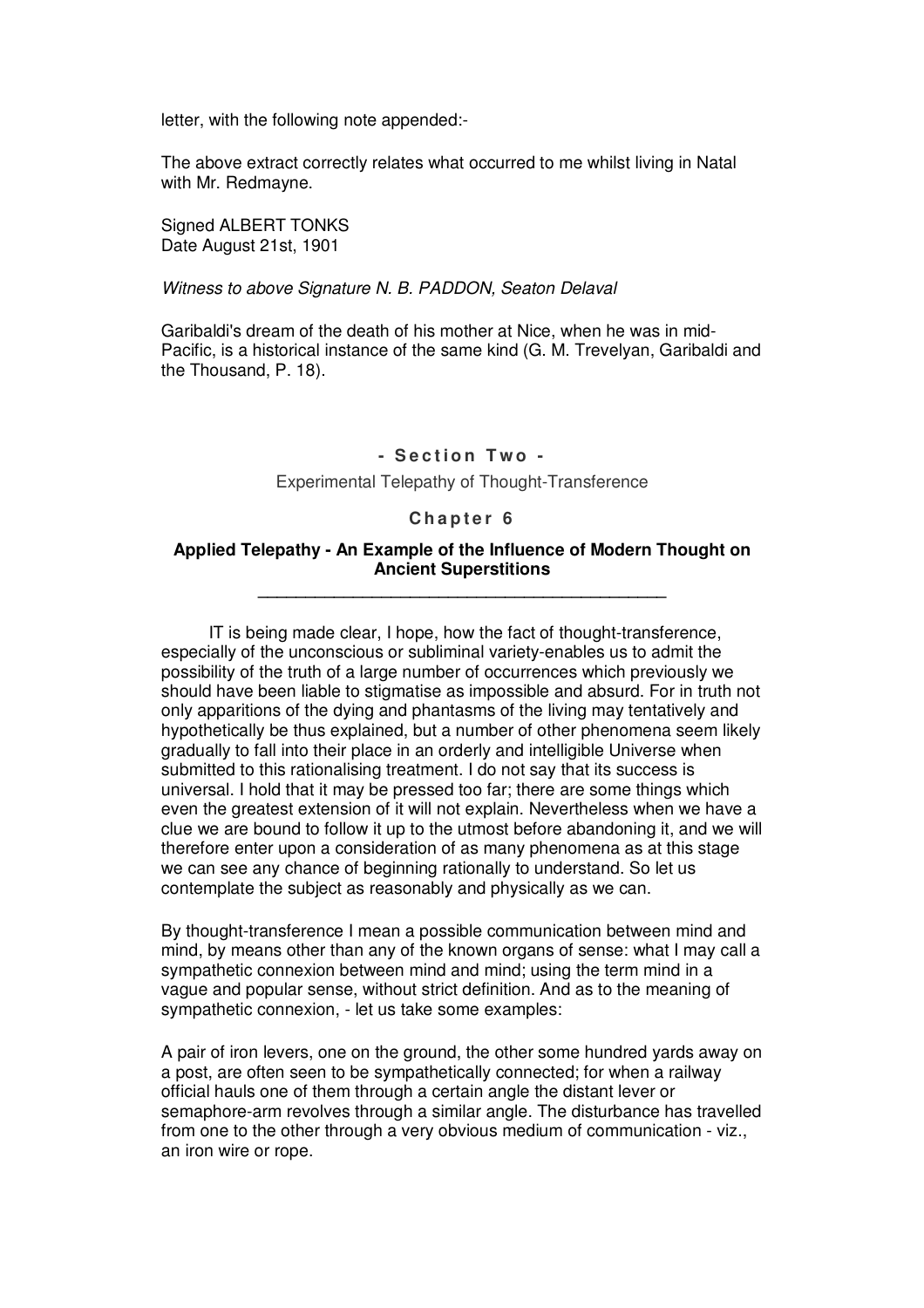A reader unacquainted with physics may think "transmission" in this case a misnomer, since he may think the connexion is instantaneous - but it is not. The connexion is due to a pulse which travels at a perfectly definite and measured pace-approximately three miles per second.

The pulling of a knob, followed by the ringing of a bell, is a similar process, and the transmission of the impulse in either of these cases is commonly considered simple and mechanical. It is not so simple as we think; for concerning cohesion we are exceedingly ignorant, and why one end of a stick moves when the other end is touched no one at present is able clearly to tell us.

Consider, now, a couple of tuning forks, or precisely similar musical instruments, isolated from each other and from other bodies, - suspended in air, let us say. Sound one of them and the other responds - i.e. begins to emit the same note. This is known in acoustics as sympathetic resonance; and again a disturbance has travelled through the medium from one to the other. The medium in this case is intangible, but quite familiar, viz., atmospheric air.

Next, suspend a couple of magnets, alike in all respects; pivoted, let us say, on points, at some distance from each other. Touch one of the magnets and set it swinging, - the other begins to swing slightly, too. Once more, a disturbance has travelled from one to the other, but the medium in this case is by no means obvious. It is nothing solid, liquid, or gaseous; that much is certain. Whether it is material or not depends partly on what mean by " material - partly requires more knowledge before a satisfactory answer can be given. We do, however, know something of the medium operative in this case, and we call it the Ether the Ether of Spare.

In these cases the intensity of the response varies rapidly with distance, and at a sufficiently great distance no response would be perceptible.

This may be hastily set down as a natural consequence of a physical medium of communication, and a physical or mechanical disturbance; but it is not quite so.

Consider a couple of telephones connected properly by wires. They are sympathetic, and if one is tapped the other receives a shock. Speaking popularly, what ever is said to one is repeated by the other, and distance is practically unimportant; at any rate, there is no simple law of inverse square, or any such kind of law; there is a definite channel for the disturbance between the two.

The real medium of communication, I may say parenthetically, is still the ether.

Once more, take a mirror, pivoted on an axle, and capable of slight motion. At a distance let there be a suitable receiving instrument, say a drum of photographic paper and a lens. If the sun is shining on the mirror, and everything properly arranged, a line may be drawn by it on the paper miles away, and every tilt given to the mirror shall be reproduced as a kink in the line. And this may go on over great distances; no wire, or anything else commonly called " material - connecting the two stations, nothing but a beam of sunlight, a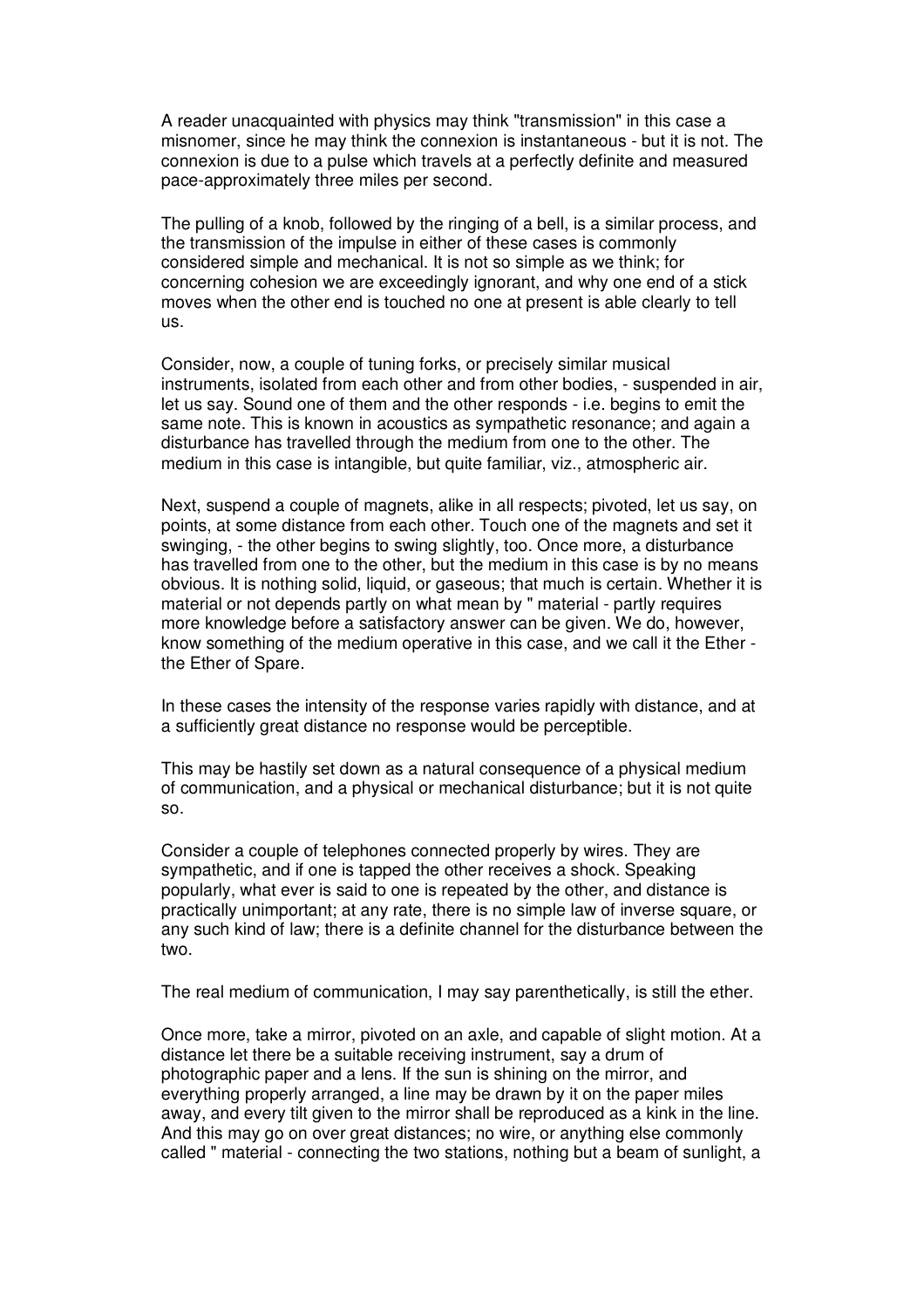peculiar state of the ether.

So far we have been dealing with mere physics. Now poach a little on the ground of physiology. Take two brains, as like as possible, say belonging to two similar animals; place them a certain distance apart, with no known or obvious means of communication, and see if there is any sympathetic link between them. Apply a stimulus to one, and observe whether the other in any way responds? To make the experiment conveniently, it is best to avail oneself of the entire animal, and not of its brain alone. It is then easy to stimulate one of the brains through any of the creature's peripheral sense organs, and it may be possible to detect whatever effect is excited in the other brain by some motor impulse, some muscular movement of the corresponding animal.

So far as I know the experiment has hitherto been principally tried on man. This has certain advantages and certain disadvantages. The main advantage is that the motor result of intelligent speech is more definite and instructive than mere pawings and gropings or twitchings. The main disadvantage is that the liability to conscious deception and fraud becomes serious, much more serious than it is with a less cunning animal.

Of course it by no means follows that the experiment will succeed with a lower animal because it succeeds with man; and I am not aware of its having been tried at present except with man.

One mode of trying the experiment would be to pinch or hurt one individual and see if the other can feel any pain. If he does feel anything he will probably twitch and rub, or he may become vocal with displeasure. There are two varieties of the experiment: First, with some manifest link or possible channel, as, for instance, where two individuals hold hands through a stuffed-up hole in a partition-wall; and, second, with no such obvious medium, as when they are at a distance from one another.

Instead of simple pain in any part of the skin, one may stimulate the brain otherwise, by exciting some special sense organ; for instance, those of taste or smell. Apply nauseous or pleasant materials to the palate of one individual and get the receptive person to describe the substance which the other is tasting.

Experiments of this kind are mentioned above, and they have had a fair measure of positive result. But I am not asking for credence concerning specific facts at present. A serious amount of study is necessary before one is in a position to criticise any statement of fact. What I am concerned to show is that such experiments are not, on the face of them, absurd; that they are experiments which ought to be made; and that any result actually obtained, if definite and clear, ought to be gradually and cautiously accepted, whether it be positive or negative.

So far I have supposed the stimulus to be applied to the nerves of touch, or more generally the skin nerves, and to the taste nerves; but we may apply a stimulus equally well to the nerves of hearing, or of smelling, or of seeing. An experiment with a sound or a smell stimulus, however, is manifestly not very crucial unless the intervening distance between A and B is excessive; but a sight stimulus can be readily confined within narrow limits of space. Thus, a picture can be held up in front of the eyes of A, and B can be asked if he sees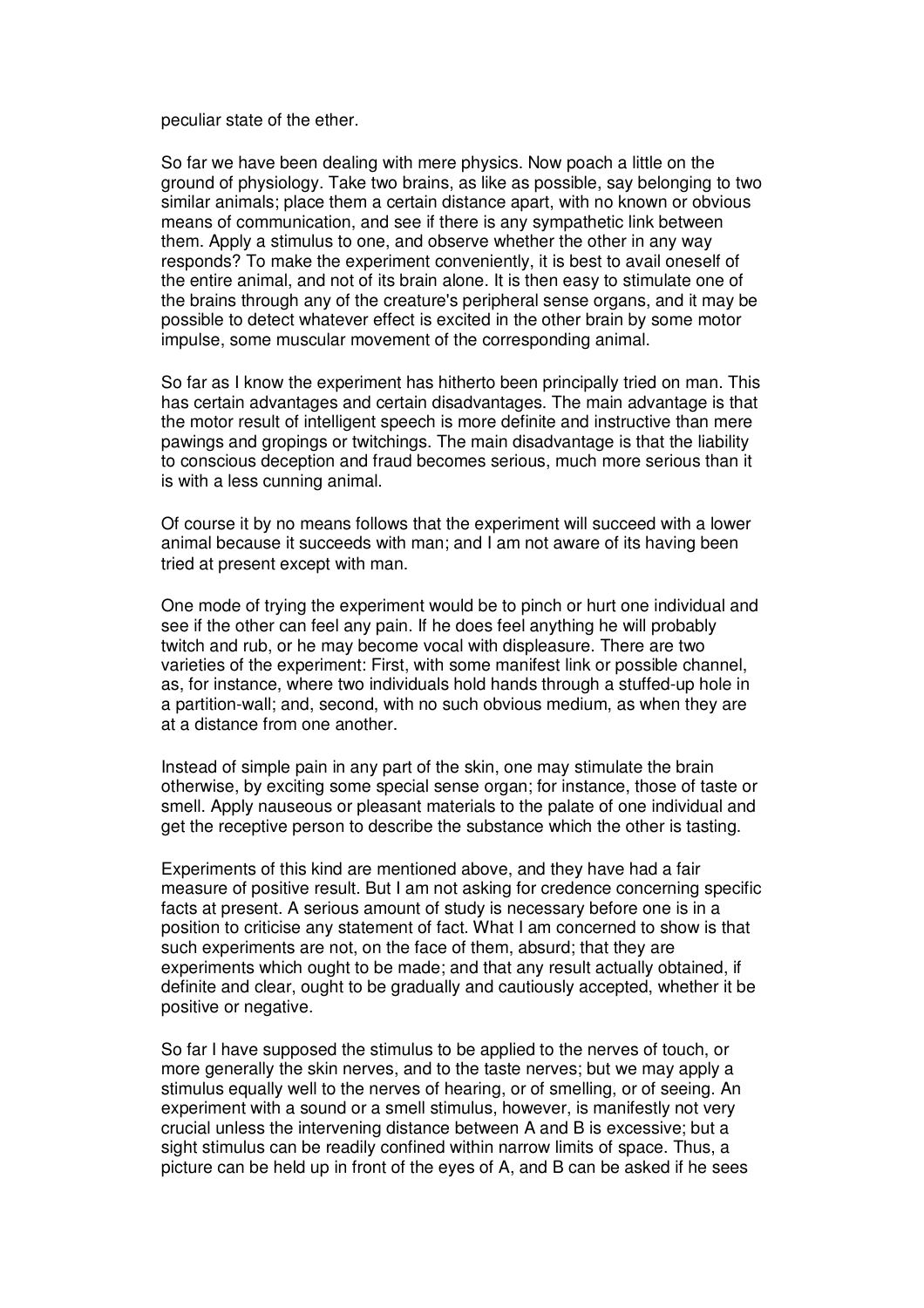anything; and if he does, he can be told either to describe it or to draw it.

If the picture or diagram thus shown to A is one that has only just been drawn by the responsible experimenter himself; if it is one that has no simple name that can be signalled; if A is not allowed to touch B, or to move during the course of the experiment, and has never seen the picture before ; if, by precaution of screening, rays from the picture can be positively asserted never to have entered the eyes of B ; and if, nevertheless, B describes himself as " seeing " it, however dimly, and is able to draw it, in dead silence on the part of all concerned ; then, I say, the experiment would be a good one. But not yet would it be conclusive. We must consider who A and B are. If they are a pair of persons who go about together, and make money out of the exhibition; if they are in any sense a brace of professionals accustomed to act together, I deny that anything is solidly proved by such an experiment; for cunning is by no means an improbable hypothesis.

Cunning takes such a variety of forms that it is tedious to discuss them; it is best to eliminate it altogether. That can be done by using unassorted individuals in unaccustomed rooms. True, the experiment may thus become much more difficult, if not indeed quite impossible. Two entirely different tuning forks will not respond. Two strangers are not usually sympathetic, in the ordinary sense of that word; perhaps we ought not to expect a response. Nevertheless, the experiment must be made; and if B is found able to respond, not only to A1, but also to A2, A3, and other complete strangers, under the conditions already briefly mentioned, the experiment may be regarded as satisfactory. I am prepared to assert that such satisfactory experiments have been made.

But the power of response in this way to the uninteresting impression of strangers does not appear to be a common faculty. The number of persons who can act efficiently as B is apparently very limited. But I do not make this assertion with any confidence, for so few people have as yet been seriously tried. It is most likely a question of degree. All shades of responsiveness may exist, from nearly 0 to something considerable.

More experiments are wanted. They are not difficult to try, and sufficient variety may be introduced to prevent the observations from being too deplorably dull. They are, I confess, rather dull.

Before considering them satisfactory or publishing them it would be well to call in the assistance of a trained observer, who may be able to suggest further precautions; but at first it is probably well to choose fairly easy conditions.

Relations are probably more likely to succeed than are strangers; persons who feel a sympathy with each other, who are accustomed to imagine they know what the other is thinking of, or to say things simultaneously, and such like vague traditions as are common in most families: such individuals as these would naturally be the most likely ones to begin with, until experiment shows otherwise. The A power seems common enough; the B power, so far as I know, is rather rare at least to a prominent extent.

It is customary to call A the agent and B the percipient, but there may be some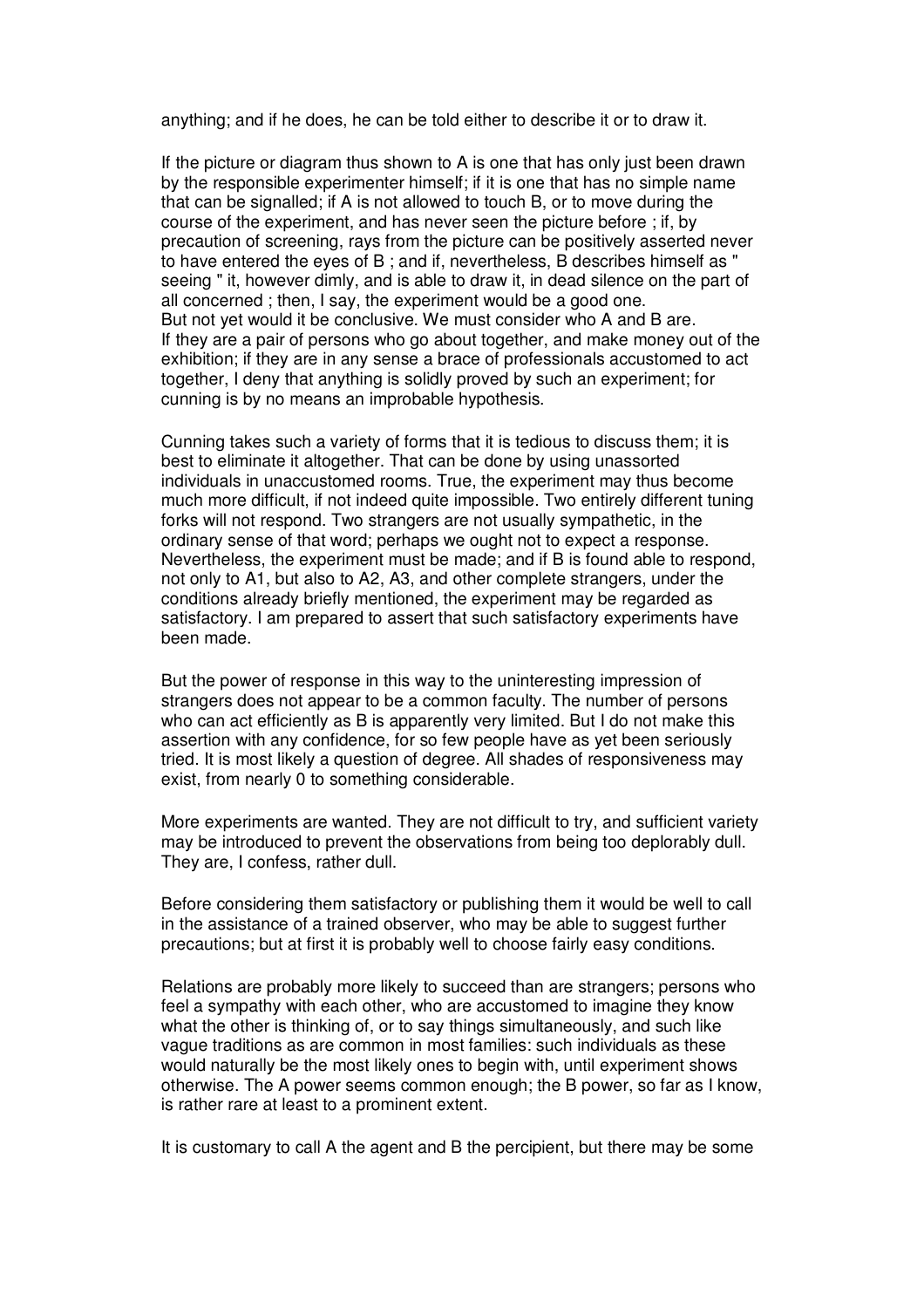objection to these names.

The name agent suggests activity; and it is a distinct question whether any conscious activity is necessary.

Sender and receiver are terms that might be used, but they labour under similar and perhaps worse objections. For the present let us simply use the terms A and B, which involve no hypothesis whatever.

A may be likened to the sending microphone or transmitter; B to the receiving telephone.

A to the sounded fork or quivering magnet, B to the responsive one.

A to the flashing mirror, B to the sensitive sheet.

But observe that in all the cases hitherto mentioned a third person is mentioned too, the experimenter, C. A and B are regarded as mere tools, instruments, apparatus, for C to make his experiments with.

Both are passive till C comes and excites the nerve of A, either by pinching him, or by putting things in his mouth, or by showing him diagrams or objects; and B is then supposed to respond to A. It may be objected that he is really responding to C all the time. Yes, indeed, that may sometimes be so, and it is a distinct possibility to remember. If something that C is unconsciously looking at is described by B, instead of the object which is set in front of A, the experiment will seem a failure. There are many such possibilities to bear in mind in so novel a region of research.

But now I want to go on and point out that C is not essential. He probably is not an assistance at all, very likely he is an obstruction, even if he is a serious and well-intentioned being. But if D, E, F are present too as irresponsible spectators, talking or fidgeting, or even sitting still and thinking, the conditions are bad. One can never be sure what F is doing; he may be simply playing the fool. An experiment conducted in front of a large audience is scientifically useless.

Whenever I use the term thought-transference I never mean anything like public performances, whether by genuine persons or impostors. The human race is so constituted that such performances have their value they incite others to try experiments; but in themselves, and speaking scientifically, public performances are useless, and except when of an exceptionally high order-as they were in the case of the Zancigs - they often tend to obscure a phenomenon by covering it with semi-legitimate contempt.

I fear that some hypnotic exhibitions in the past were objectionable; in so far as they were conducted, not to advance science, but to exhibit some well known fact again and again, not even to students, but to an idle gaping crowd. The obstructive incredulity of the medical profession-also in the past seemed to render such demonstrations unfortunately necessary.

To return, however, to A and B: let us suppose them left alone, not stimulated by any third person; it is quite possible for A to combine the functions of C with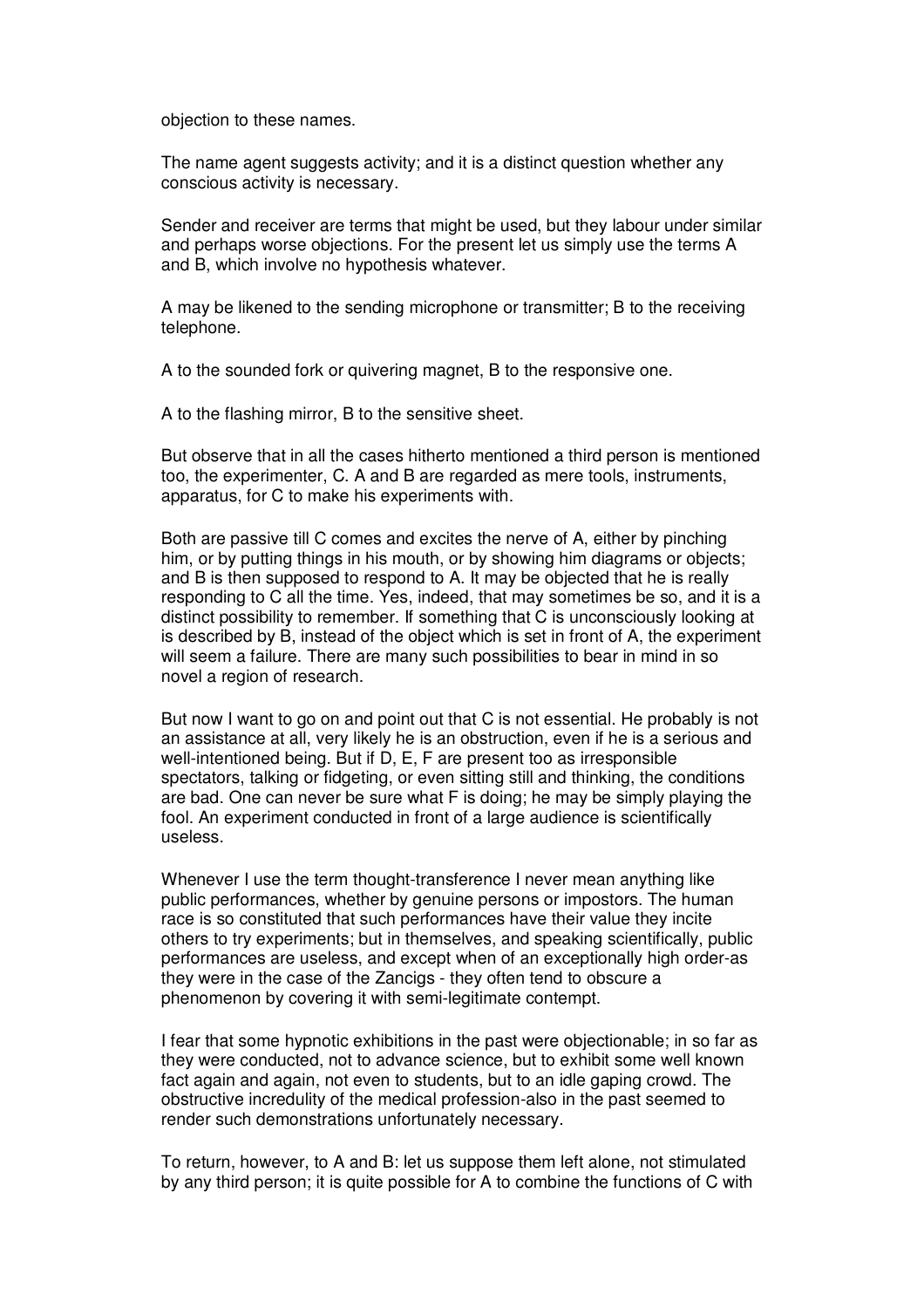his own functions, and to stimulate himself. He may look at a picture or a playing card, or he may taste a substance, or he may, if he can, simply think of a number, or a scene, or an event, and, so to speak, keep it vividly in his mind. It may happen that B will be able to describe the scene of which A is thinking, sometimes almost correctly, sometimes with a large admixture of error, or at least of dimness.

The experiment is virtually the same as those above mentioned, and may be made quite a good one; the only weak part is that, under the circumstances, everything depends on the testimony of A, and A is not always believed.

This is, after all, a disability which he shares with C; and, at any rate, he is able to convince himself by such experiments, provided they are successful. But now go a step further. Let A and B be not thinking of experimenting at all. Let them be at a distance from one another, and going about their ordinary vocations, including somnolence and the other passive as well as active occupations of the twenty-four hours. Let us, however, not suppose them strangers, but relatives or intimate friends. Now let something vividly excite A; let him fall down a cliff, or be run over by a horse, or fall into a river; or let him be taken violently ill, or be subject to some strong emotion; or let him be at the point of death.

Is it not conceivable that if any such sympathetic connexion between individuals as I have been postulating exists, - if a paltry stimulus supplied by a third person is capable in the slightest degree of conveying itself from one individual to another, - is it not conceivable or even probable that a violent stimulus, such as we have supposed A to receive, may be able to induce in B, even though inattentive and otherwise occupied, some dim echo, reverberation, response, and cause him to be more or less aware that A is suffering or perturbed. If B is busy, self-absorbed, actively engaged, he may notice nothing. If he happen to be quiescent, vacant, moody, or half or whole asleep, he may realise and be conscious of something. He may perhaps only feel a vague sense of depression in general; or he may feel the depression and associate it definitely with A; or he may be more distinctly aware of what is happening, and call out that A has had a fall, or an accident, or is being drowned, or is ill; or he may have a specially vivid dream which will trouble him long after he wakes, and may be told to other persons, and written down; or he may think he hears A's voice ; or, lastly, he may conjure up an image of A so vividly before his " mind's eye " that he may be able to persuade himself and others that he has seen his apparition:- sometimes a mere purpose - less phantom, sometimes in a " setting " of a sort of vision or picture of an event not unlike what is at the time elsewhere really happening.

The Society for Psychical Research have, with splendid perseverance and diligence, undertaken and carried forward the thankless labour of receiving and sifting a great mass of testimony to phenomena such as I have hinted at. They have published some of them in two large volumes, called Phantasms of the Living. Fresh evidence comes in every month. The evidence is so cumulative, and some of it is so well established, as to bear down the dead wall of scepticism in all those who have submitted to the drudgery of a study of the material. The evidence induces belief. It is not yet copious enough to lead to a valid induction.

I cannot testify to these facts as I can to the simple experiments where I have acted the part of C. Evidence for spontaneous or involuntary thought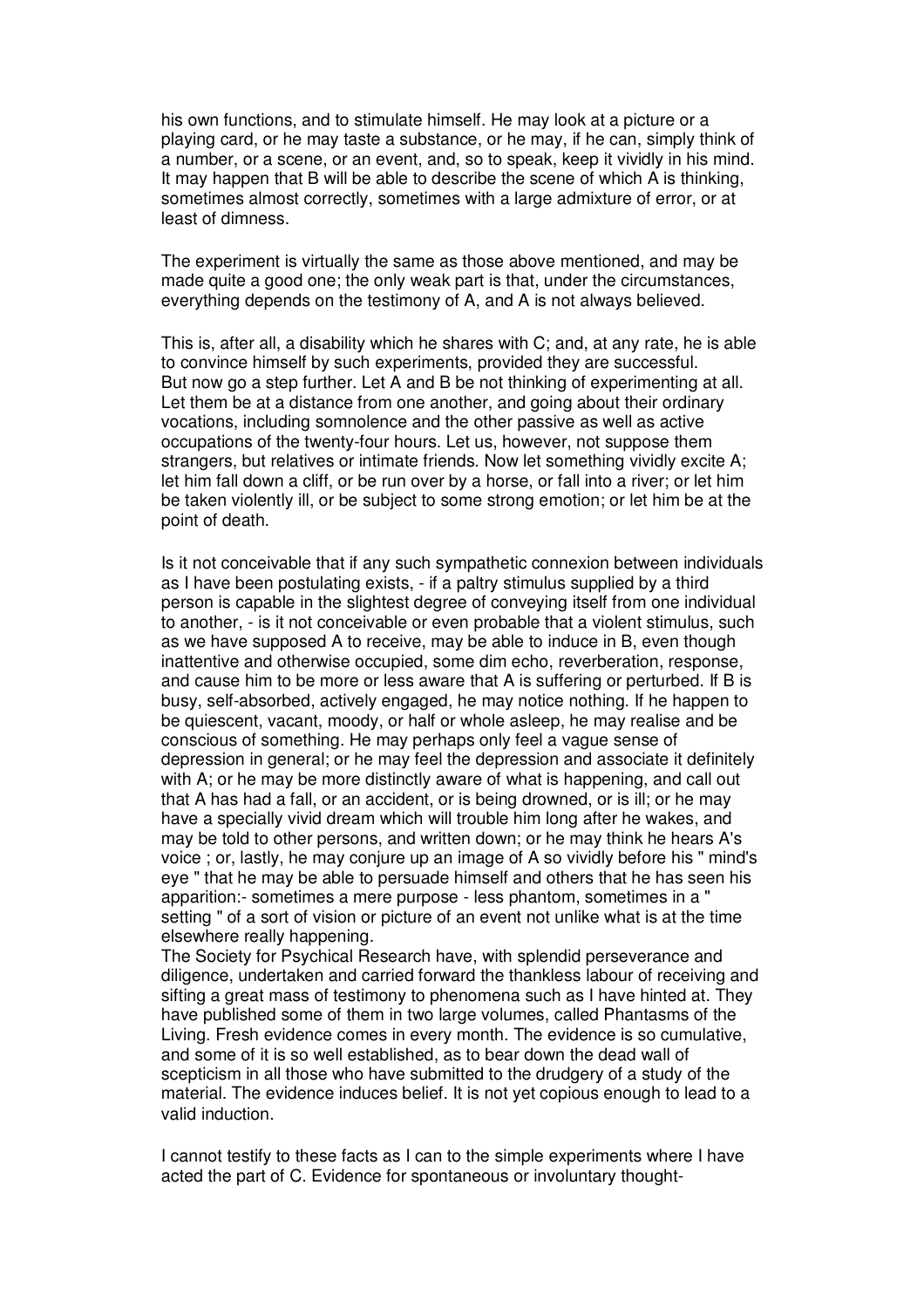transference must obviously depend on statements received from A and from B, as well as from other persons, some in the neighbourhood of A, others in the neighbourhood of B, together with contemporary newspaper reports, Times obituaries, and other past documents relating to matters of fact, which are available for scrutiny, and may be regarded as trustworthy.

I am prepared, however, to confess that the weight of testimony is sufficient to satisfy my own mind that such things do undoubtedly occur; that the distance between England and India is no barrier to the sympathetic communication of intelligence in some way of which we are at present ignorant; that, just as a signalling key in London causes a telegraphic instrument to respond instantaneously in Teheran, - which is ail every-day occurrence, - so the danger or death of a distant child, or brother, or husband, may be signalled, without wire or telegraph clerk, to the heart of a human being fitted to be the recipient of such a message.

We call the process telepathy - sympathy at a distance; we do not understand it. What is the medium of communication? Is it through the air, like the tuning forks; or through the ether, like the magnets; or is it something non-physical, and exclusively psychical? No one as yet can tell you. We must know far more about it before we can answer that question, - perhaps before we can be sure whether the question has a meaning or not.

Undoubtedly, the scientific attitude after being forced to admit the fact, is to assume a physical medium, and to discover it and its processes if possible. When the attempt has failed, it will be time enough to enter upon fresh hypotheses.

Meanwhile we must say plainly that telepathy strikes us as a spontaneous occurrence of that intercommunication between mind and mind, which for want of a better term we at present style thought-transference. The transmission does not appear to me to be a physical process between brain and brain. I think it a psychical one between mind and mind: and that the excitation of the brain of the percipient is indirect.

Spontaneously occur-ring impressions can be artificially and experimentally imitated by conscious attempts to produce them. Individuals are known who can by an effort of will somehow excite the brain or sensorium of another person at a moderate distance, - say in another part of the same town, or even in some distant place, so that this second person imagines that he hears a call or sees a face.

These are called experimental apparitions, and appear well established. These experiments also want repeating. They require care, obviously; but they are very valuable pieces of evidence, and must contribute immensely to experimental psychology.

What now is the meaning of this unexpected sympathetic resonance, this syntonic reverberation between minds? Is it conceivably the germ of a new sense, as it were, - something which the human race is, in the progress of evolution, destined to receive in fuller measure? Or is it the relic of a faculty possessed by our animal ancestry before speech was?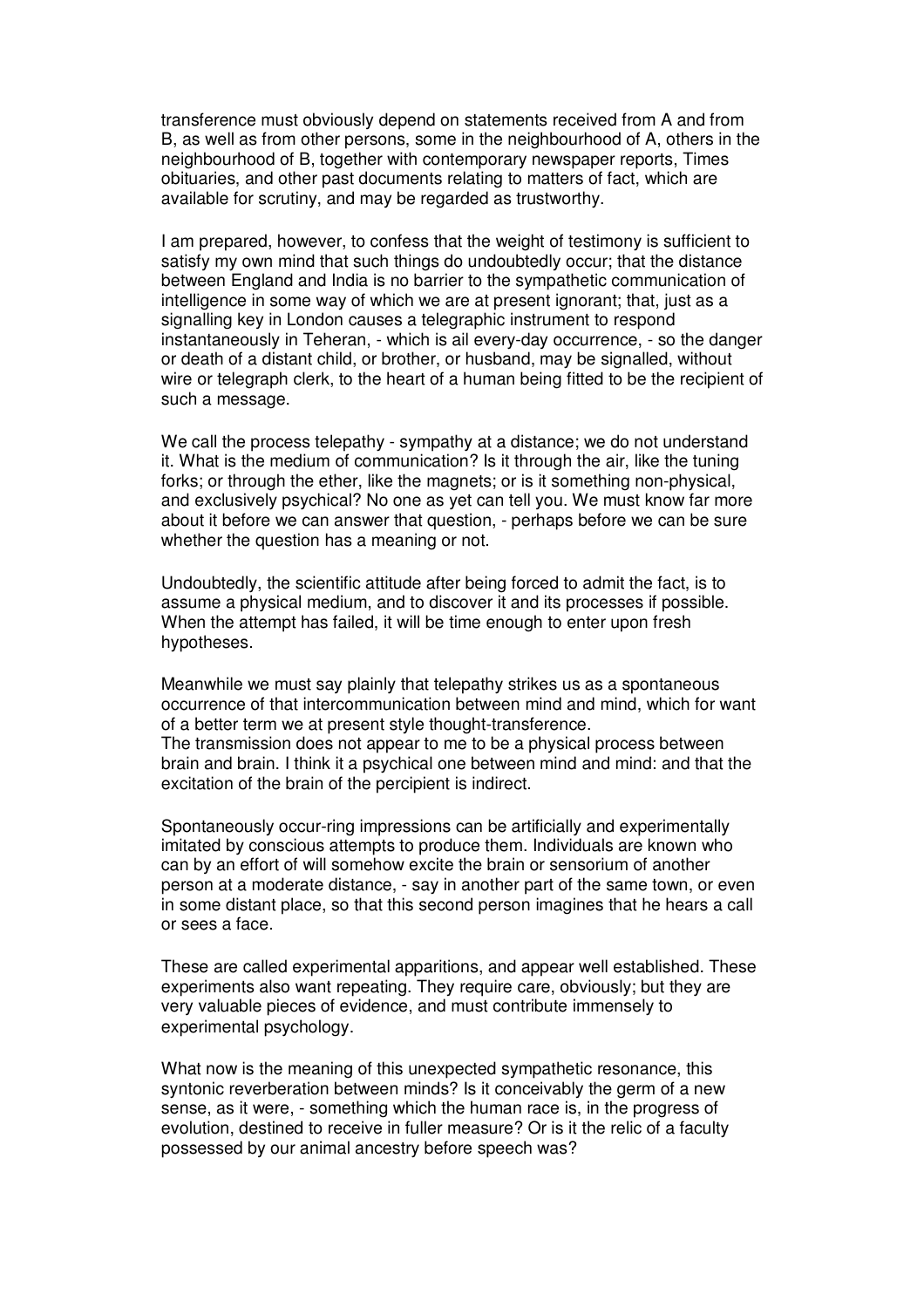I have no wish to intrude speculations upon you, and I cannot answer these questions except in terms of speculation. I wish to assert nothing but what I believe to be solid and verifiable facts.

Let me, however, point out that the intercommunion of minds, the exciting in the brain of B a thought Possessed by A, is after all a very ordinary and well known process. We have a quantity of well-arranged mechanism to render it possible. The human race has advanced far beyond the animal in the development of this mechanism; and civilised man has advanced beyond savages. Conceivably, by thus developing the mechanism, we may have begun to lose the spontaneous and really simpler form of the power; but the power, with mechanism, conspicuously exists.

I whisper a secret to A, and a short time afterwards I find that B is perfectly aware of it. It sometimes happens so. It has probably happened in what we are accustomed to consider a very commonplace fashion; A has told him. When you come to analyse the process, however, it is not really at all simple. I will not go into tedious details; but when you remember that what conveyed the thought was the impalpable compressions and dilatations of a gas, and that in the process of transmission it existed for a finite space of time in this intermediate and curiously mechanical condition, you may realise something of puzzlement in the process. I am not sure but that we ought to consider some direct sympathy between two minds, without this mechanical process, as really a more simple and direct mode of conveying an idea. Pass on to another illustration.

Tell a secret to A, in New Zealand, and discover that B, in Petrograd, is before long aware of it, neither having travelled. How can that happen? That is not possible to a savage; it would seem to him mysterious. It is mysterious in reality. The idea existed for a time in the form of black scrawls on a bit of paper, which travelled between the two places. A transfer of material occurred, not an aerial vibration; the piece of paper held in front of B's eyes excited in him the idea or knowledge of fact which you had communicated to A.

Not even a material transfer is necessary however; no matter flows along a telegraph wire, and the air is undisturbed by an electric current, but thoughttransference through the etherial medium (with, or indeed without, the help of a telegraph or telephone wire) is an accomplished fact, though it would have puzzled our ancestors of last century. And yet it is not really new, it is only the distance and perfection of it that is new. We all possess an etherial receiving instrument, in our organ of vision. The old semaphore system of signalling, as well as the heliograph method, is really a utilisation of the ether for this kind of thought-transference. Much information, sometimes of momentous character, may be conveyed by a wink or nod; or even by a look. These also are messages sent through the ether. The eye is affected by disturbances arriving through the ether, and by those alone.

Now, then, I say, shut the eyes, stop the ears, transmit no material substance, interpose distance sufficient to stop all pushing and pulling. Can thought or ideas still be transmitted? Experiment answers that they can. But what the medium is, and how the process occurs, it remains for further investigation to ascertain.

We reduced our initial three individuals to two; we can reduce the two to one. It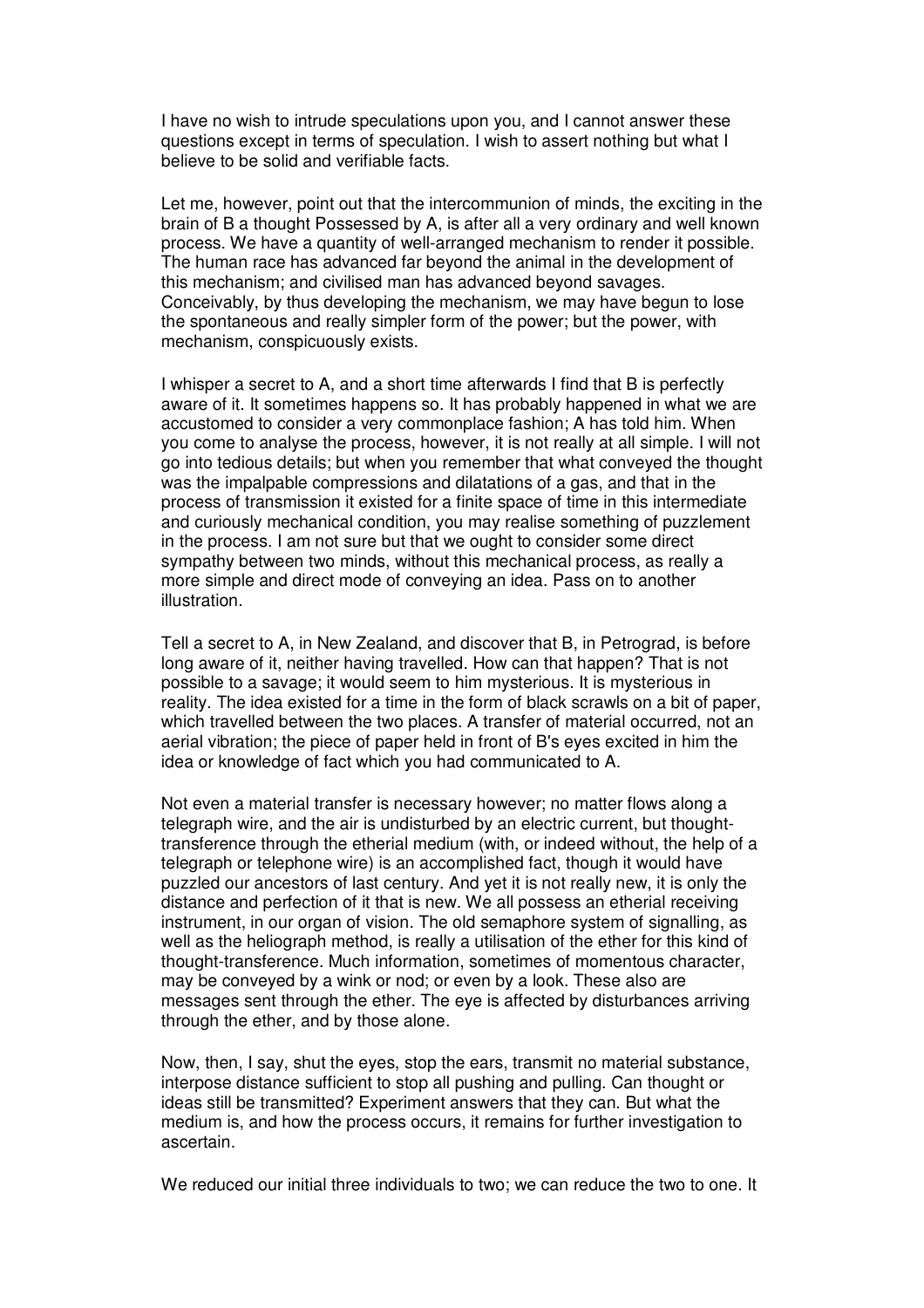is possible for the A and B functions to be apparently combined in one individual. Some practice seems necessary for this, and it is a curious state of things. It seems assisted by staring at an object such as a glass globe or crystal - a slight amount of self-hypnotism probably. Then you see visions and receive impressions, or sometimes your hand works unconsciously, as if one part of your brain was signalling to another part, and your own identity was dormant or complexed for a time. But in these cases of so-called automatic writing, crystal vision, trance-utterance, clairvoyance, and the like, are we quite sure whether it is a case of A and B at all; and, if so, whether the subject before us is really acting as both? I am not sure; I distinctly doubt it in some cases. It is possible that the clairvoyant is responding to some unknown world-mind of which he forms a part: that the real agent is neither himself nor any other living person. This possibility must not be ignored in ordinary cases of apparent thoughttransference, too.

Well, now, take a further step. Suppose I discover a piece of paper with scrawls on it. I may guess they are intended for something, but as they are to me illegible hieroglyphics, I carry it to one person after another, and get them to look at it; but it excites in them no response. They perceive little more than a savage would perceive. But not so with all of them. One man to whom I show it has the perceptive faculty, so to speak; he becomes excited; he begins to sing; he rushes for an arrangement of wood and catgut, and fills the air with vibrations. Even the others can now faintly appreciate the meaning. The piece of paper was a lost manuscript of Beethoven!

What sort of thought-transference is that? Where is the A to whom the ideas originally occurred? He has been dead for years; his fossilised thought has lain dormant in matter; but it only wanted a sympathetic and educated mind to perceive it, to revive it, and to make it the property of the world. Idea, do I call it? but it is not only idea: there may be a world of emotion too, thus stored up in matter, ready to be released as by detent. Action of mind on matter, reaction of matter on mind - are these things, after all, commonplaces too?

If so what is not possible?

Here is a room where a tragedy occurred, where the human spirit was strung to intensest anguish. Is there any trace of that agony present still and able to be appreciated by an attuned or receptive mind? I assert nothing, except that it is not inconceivable. If it happens, it may take many forms; vague disquiet, perhaps, or imaginary sounds or vague visions, or perhaps a dream or picture of the event as it occurred. Understand, I do not regard the evidence for these things as so conclusive as for some of the other phenomena I have dealt with, but the belief in such facts may be forced upon us, and you perceive that the garment of superstition is already dropping from them. They will take their place, if true, in an orderly universe, along with other not wholly unallied and already well-known occurrences.

Relics again: is it credible that a relic, a lock of hair, an old garment, retains any trace of a deceased friend represents any portion of his personality? Does not an old letter? Does not a painting? An "old master" we call it. Aye, there may be much of the personality of the old master thus preserved. Is not the emotion felt on looking at it a kind of thought-transference from the departed? A painting differs from a piece of music in that it is constantly incarnate, so to speak. It is there for all to see, for some to understand. The music requires incarnation, it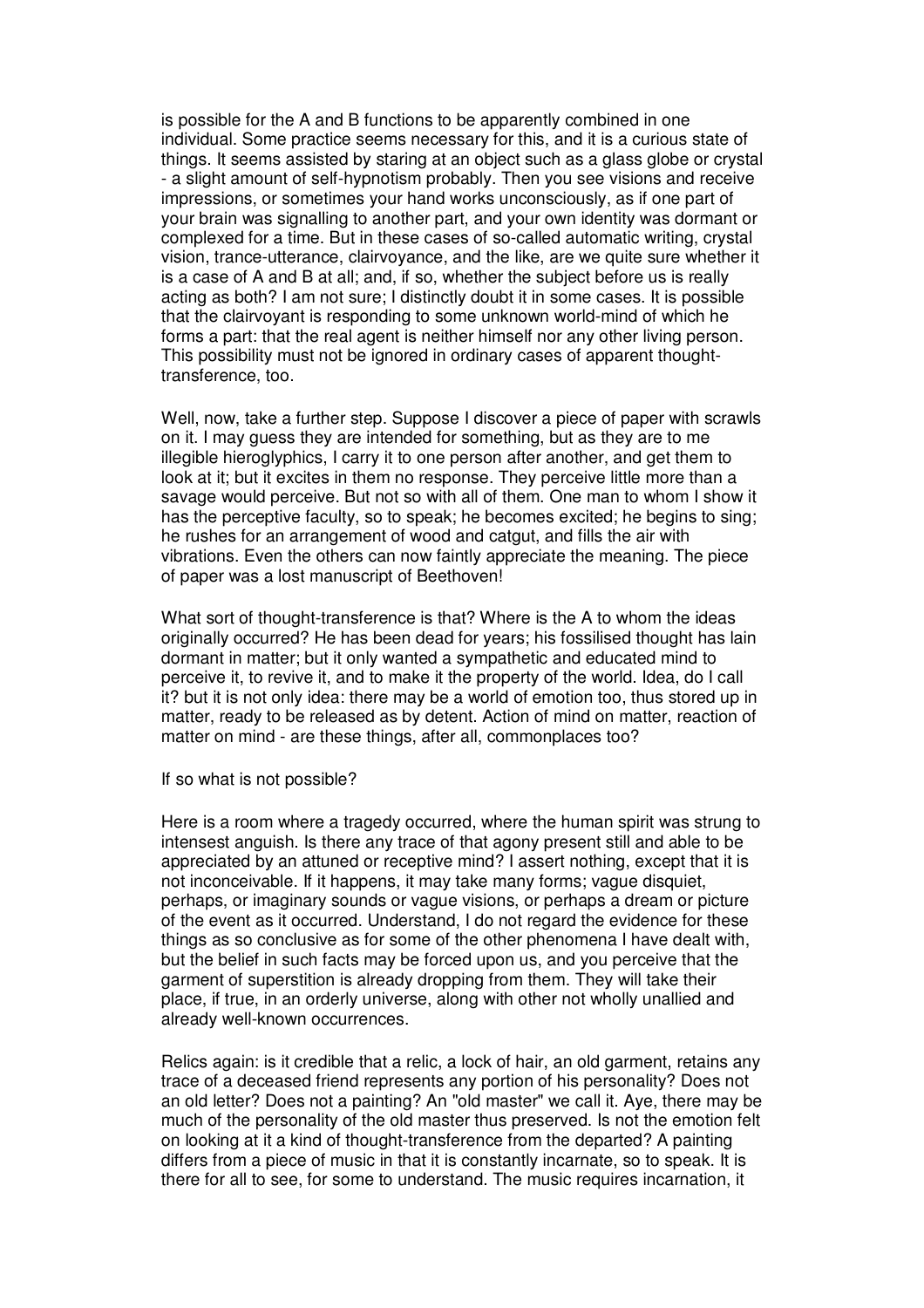can be "performed" as we say, and then it can be appreciated. But in no case without the attuned and thoughtful mind; and so these things are, in a sense, thought-transference, but deferred thought-transference. They may be likened to telepathy not only reaching over tracts of space but deferred through epochs of time.(1)

Think over these great things and be not unduly sceptical about little things. An attitude of keen and critical inquiry must continually be maintained, and in that sense any amount of scepticism is not only legitimate but necessary. The kind of scepticism I deprecate is not that which sternly questions and rigorously probes, it is rather that which confidently asserts and dogmatically denies; but this kind is not true scepticism, in the proper sense of the word, for it deters inquiry and forbids inspection. It is too positive concerning the boundaries of knowledge and the line where superstition begins.

Phantasms and dreams and ghosts, crystal-gazing, premonitions, and clairvoyance: the region of superstition? Yes, hitherto, but possibly also the region of fact. As taxes on credulity they are trifles compared to things with which we are already familiar; only too familiar, for our familiarity has made us stupidly and inanely inappreciative of them.

The whole of our knowledge and existence is shrouded in mystery: the commonplace is itself full of marvel, and the business of science is to overcome the forces of superstition by enlisting them in the service of genuine knowledge. And when this is done I do not doubt that some of these forces will be found auxiliary to the sacred cause of religion itself.

(1) They are not technical telepathy, as defined, of course because they occur through accustomed ways and processes' technical telepathy is the attainment of the same result through' unaccustomed ways and processes.

# **- S e c t i o n T h r e e -**

Spontaneous Telepathy and Clairvoyance

# **C h a p t e r 7**

### **Apparitions Considered in the Light of Telepathy \_\_\_\_\_\_\_\_\_\_\_\_\_\_\_\_\_\_\_\_\_\_\_\_\_\_\_\_\_\_\_\_\_\_\_\_\_\_\_\_\_\_\_**

THE fact of telepathy having been experimentally established by a large number of experiments conducted by different people, it remains to consider more fully its bearing and significance.

Telepathy means the apparently direct action of one mind on another by means unknown to science. That a thought or image or impression or emotion in the mind of one person can arouse a similar impression in the mind of another person sufficiently sympathetic and sufficiently at leisure to attend and record the impression, is now proved. But the mechanism whereby it is done, or even if there is anything that can be likened to physical mechanism at all, is still unknown. The appearance is as if it were a direct action of mind on mind, or possibly, but not probably, of brain on brain irrespective of the usual nerves and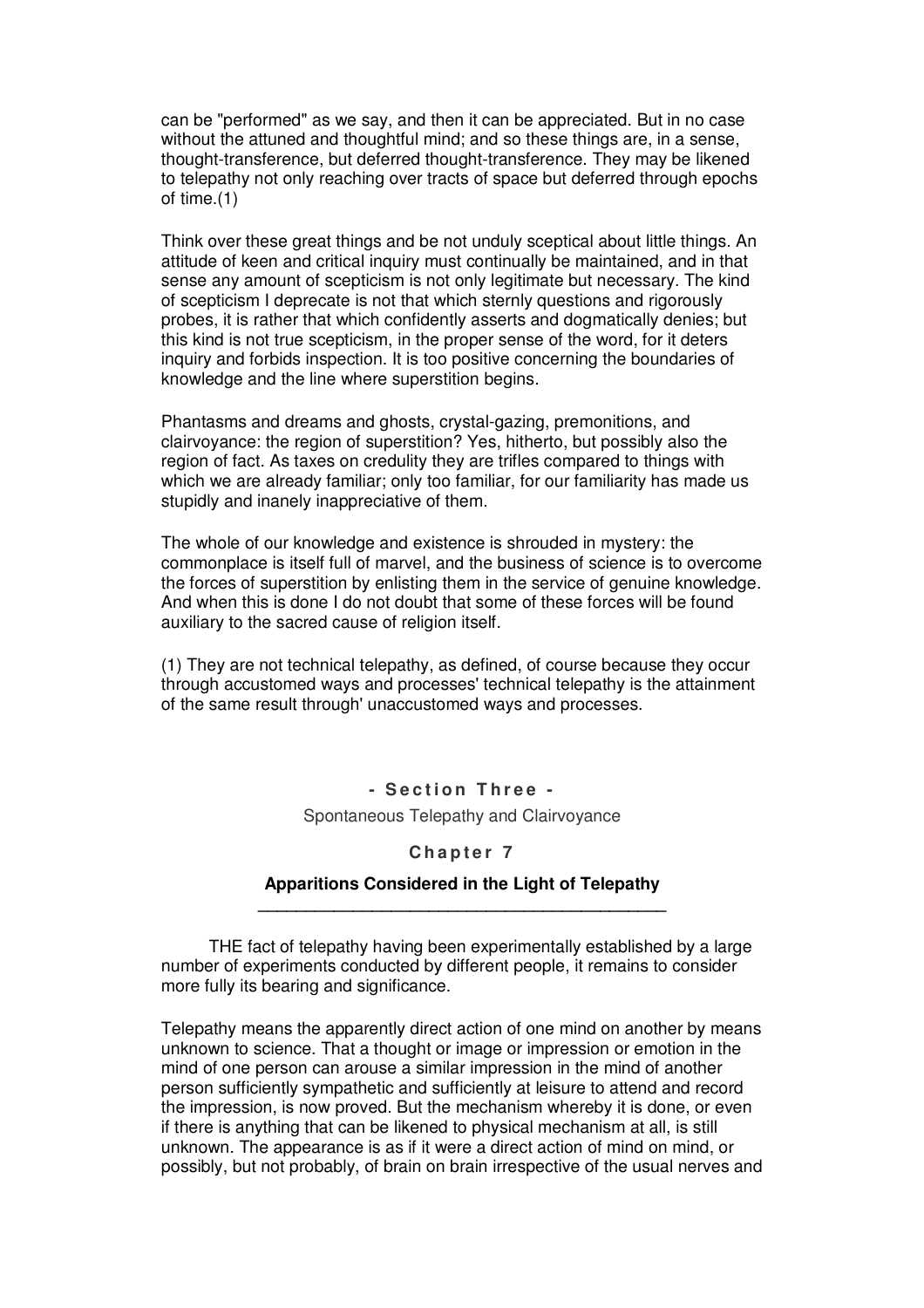muscles and organs of sense.

This fact alone-once admitted, after having run the traditional gauntlet of scepticism-serves to explain, a least in a plausible and tentative manner, a number of puzzling phenomena; notably it furnishes a plausible key to the phenomena of apparitions and hallucination of every kind, whether of sight or of hearing or of touch It is of especial value in reducing the rudimentary difficulty about the clothes and accessories of so-called ghosts to absurdity; since of course a mental impression would represent a person under something like customary, though it may be unexpected, surroundings, - just as happens in an ordinary dream.

The word "hallucination" applied to phantasmal appearances in general has been objected to in connexion with some of these apparitions; as if it were intended to imply-as it is often mistakenly assumed to imply that there is no objective reality underlying the apparition whatever. It is, however, fully admitted that some hallucinations may be and indeed are veridical (i.e. truthtelling); inasmuch as they correspond with some real event, some strong emotion, - due perhaps to an accident or to the illness or decease of the distant and visualised person. They therefore do correspond with some objective reality, just as the image in a looking-glass corresponds with and is veridical evidence of some objective reality. But as to any substantiality about a phantasm-that must be regarded as demanding further investigation. Hypothetically it may differ in different cases; and in no case can it be safe to assume, without special evidence, that it has anything more than a psychological basis.

The question of photography applied to visible phantasms, and to an invisible variety said to be perceived by clairvoyants, is still an open one-at any rate no photographic evidence has yet appeared conclusive to me. If successful, photography could prove that the impression was not only a mental one, but that the ether of space had been definitely affected in a certain way also, so that the impression had probably become received by the optical apparatus of the eye, and had been transmitted in the usual way to the brain. It would not prove substantiality; since of course it is perfectly easy to photograph the virtual image formed by a looking-glass. Still, genuine photography would indicate a step in advance of telepathy: it would establish one variety of what are called "physical phenomena". There is, in truth, a vast amount of evidence for physical phenomena of this technically supernormal kind; but they have not yet made good their claim to clear and positive acceptance in the way that telepathy has done.

But we are at present not attending to physical phenomena. We need not assume that an apparition has any objective or physical reality. It may be only an impression on the mind of a percipient, analogous to the image or impression caused in one person while another is endeavouring to transfer the image of an object. That which experimentally is found to occur of conscious purpose we think may sometimes occur unconsciously too. We are not sure indeed that the consciousness or will-power of the agent has anything to do with it; the transfer is effected we know not how, and it may be wholly an affair of the subconsciousness. If so, a strong emotion even in a distant person may produce an echo or reverberation in the mind of a relative or even a sympathetic stranger, without the agent being in the least conscious of what is happening, and without the percipient in the least understanding the process.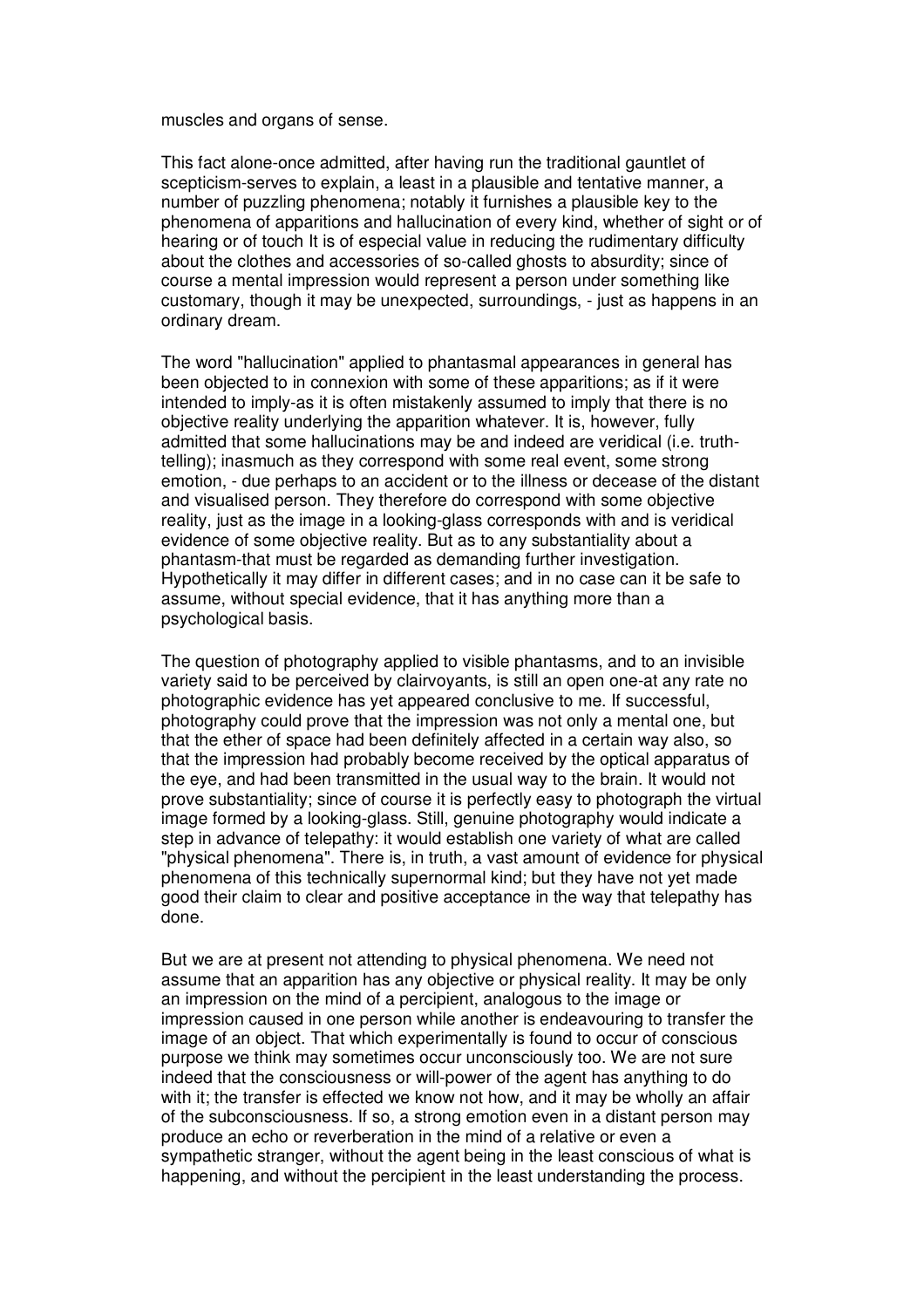He may think that the impression in the mind is real, and may only be undeceived by trying to touch it, or he may perceive that it is no more real than the image in a looking-glass, - or not so real as that, and yet may feel certain that it corresponds to some sort of psychical reality somewhere. In that case the impression is called veridical or truth-telling, because it does convey real information, though it does so in a phantasmal or unreal manner. Hallucinations need not necessarily be unreal or phantasmal in every case: that is a matter for further investigation, but it does assuredly clear the ground to treat them as such in the first instance.

#### **Phantasms**

Examples of apparitions seen by relatives at or very near to the epoch of death are so common that it is hardly worthwhile to quote any here. The publications of the Society for Psychical Research and the book called Phantasms of the Living are full of them; and in most assemblages it will be found that a few of those present are aware of cases of this kind in their own family history.

Part of the scepticism which has surrounded the subject has been undoubtedly due to the difficult notions which are rendered necessary if those apparitions are to be supposed objective realities. Even supposing a human being could thus appear, the apparition of his clothes and simplest accessories are puzzling if the appearance were objectively real. Sometimes such figures are seen accompanied by animals, sometimes with their surroundings lightly sketched in as it were, - as for instance part of a ship in the case of a sailor.

All these difficulties sink into non-existence directly it is apprehended that the vision is a mental impression produced by a psychical agency, veridical in the sense of corresponding to reality more or less closely, but subjective in the sense of there being no actual bodily presence. This is the kind of rationalising theory on which the Society for Psychical Research started its existence: it must have been the hope of similarly detecting an element of common sense running through a great variety of popular legend that conferred on it pioneers the motive power necessary. Anyhow that was their adopted theory, and accordingly all such apparitions were in the first instance supposed to be due to telepathy from the dying person and were called Phantasms of the Living.

The following is an extract from a Report of one of Committees:- "There is a strong testimony that clairvoyants have witnessed and described trivial incidents in which they had no special interest, and even scenes in which the actors, though actual persons were complete strangers to them; and such cases 'seem properly assimilated to those where they describe mere Places and objects, the idea of which can hardly be Supposed to be impressed on them by any personality at all. Once more, apparitions at death, though the fact of death sufficiently implies excitement or disturbance in one mind, have often been witnessed, not only by relatives or friends, in a normal state but interested in the event - a case above considered-but by other observers who had no personal interest in the matter.

"To secure testimony on these topics we have had to depend on the cooperation of the public, and we have sought far and wide for trustworthy testimony, which we have tested in a stringent manner, never resting satisfied until by inquiry and pertinacious cross-examination, with an examination of contemporary records of various kinds, we have made as sure as is humanly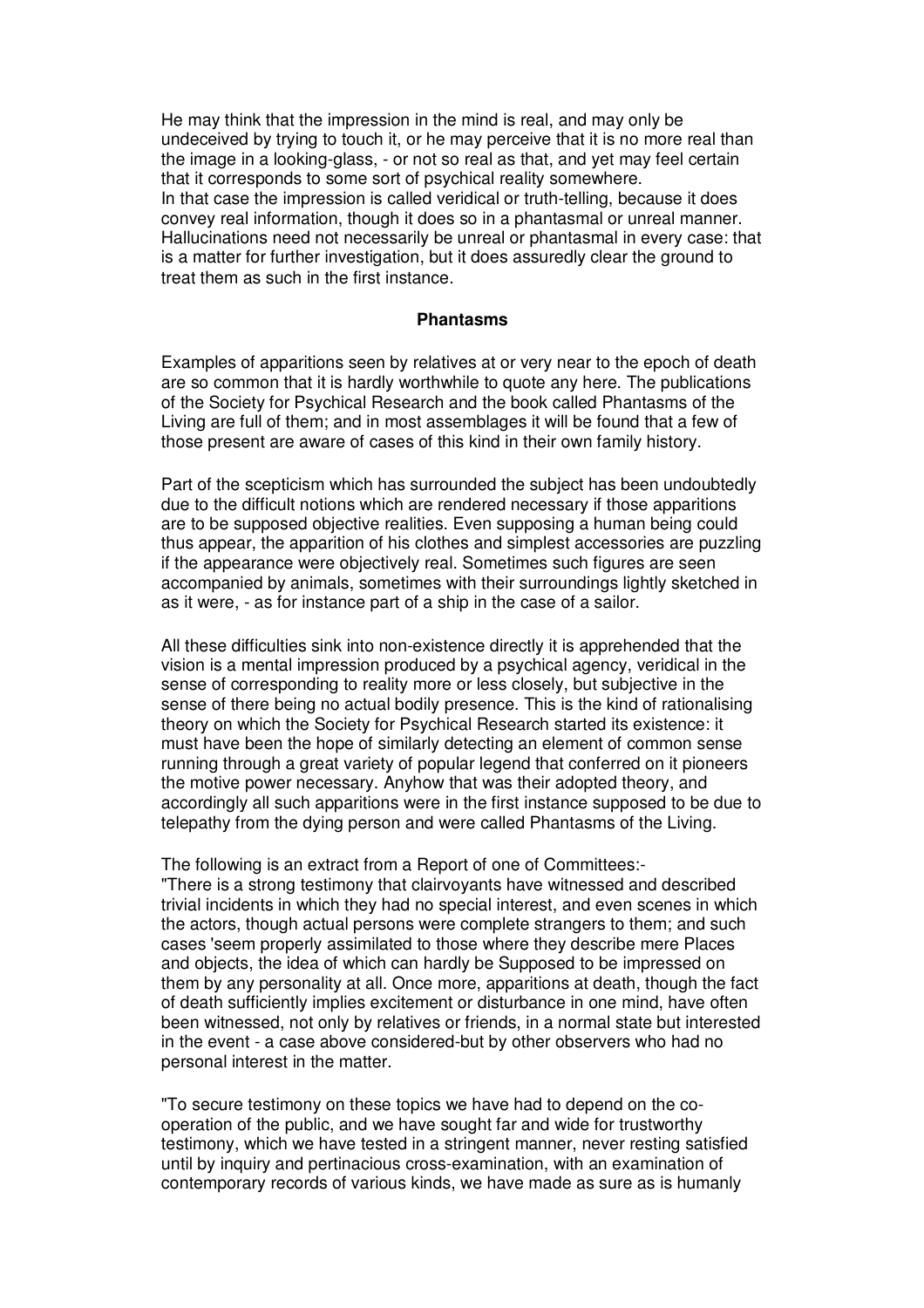possible that our witnesses were neither lying nor drawing unduly on their imagination, but that the event happened much as they have narrated or at the time recorded them."

"Phantasms of the Dying" might be a better name for these very numerous cases of apparition or veridical hallucination. Whatever the cause, the fact of their existence has been thoroughly established there is a concordance far beyond chance between apparitions which convey the impression of the unexpected death or illness of a distant person, and the actual fact;- the intelligence being, in this form, impressed on a percipient at a distance, by some apparently unconscious mental activity and by means at present unknown.

### **Abbreviated Examples**

As an instance of a vision with appropriate accessories I might take a case reported more fully in the Proceedings of the Society for Psychical Research, vol. iii., page 97 - the case of a favour, and devoted Scottish workman who appeared to his employ in what is described as an extraordinarily vivid dream in the workman appeared with a face of "indescribable bluish pale colour and on his forehead spots like blots of sweat," earnestly said several times that he had not done the thing which he was accused of doing. When asked what this he replied impressively "Ye'll sune ken." Almost immediately afterwards the news of this man's suicide arrived. But the employer felt assured on the strength of his vision that, though dead, the man had not committed suicide; and said so. Before long it turned out that his assurance was correct, for the workman had drunk from a bottle containing nitric acid by accident. The employer moreover subsequently ascertained that the symptoms exhibited by the phantasmal appearance were such as are appropriate to poisoning by this liquid.

Another case of vision with more detailed accessories is in vol. vii., page 33, communicated by Dr. Hodgson, and may be abbreviated thus : Mrs. Paquet on the morning of October 24th, 1889, after her husband had gone to work and the children to school, feeling gloomy, was making some tea for herself, when she saw a vision of her brother, Edmund Dunn, standing only a few feet away; and her report continues:

"The apparition stood with back toward me, or rather, partially so, and was in the act of falling forward-away from me - seemingly impelled by two ropes or a loop of rope drawing against his legs. The vision lasted but a moment disappearing over a low railing or bulwark, but was very distinct. I dropped the tea, clasped my hands to my face, and exclaimed, 'My God! Ed is drowned.'

"At about half-past ten a.m. my husband received a telegram from Chicago announcing the drowning of my brother. When he arrived home, he said to me, 'Ed. is sick in hospital at Chicago; I have just received a telegram,' to which I replied 'Ed. is drowned; I saw him go overboard.' I then gave him a minute description of what I had seen. I stated that my brother, as I saw him, was bareheaded, had on a heavy, blue sailor's shirt, no coat, and that he went over the rail or bulwark. I noticed that his pants' logs wore rolled up enough to show the white lining inside. I also described the appearance of the boat at the point where my brother went overboard.

I am not nervous, and neither before nor since have I had any experience in the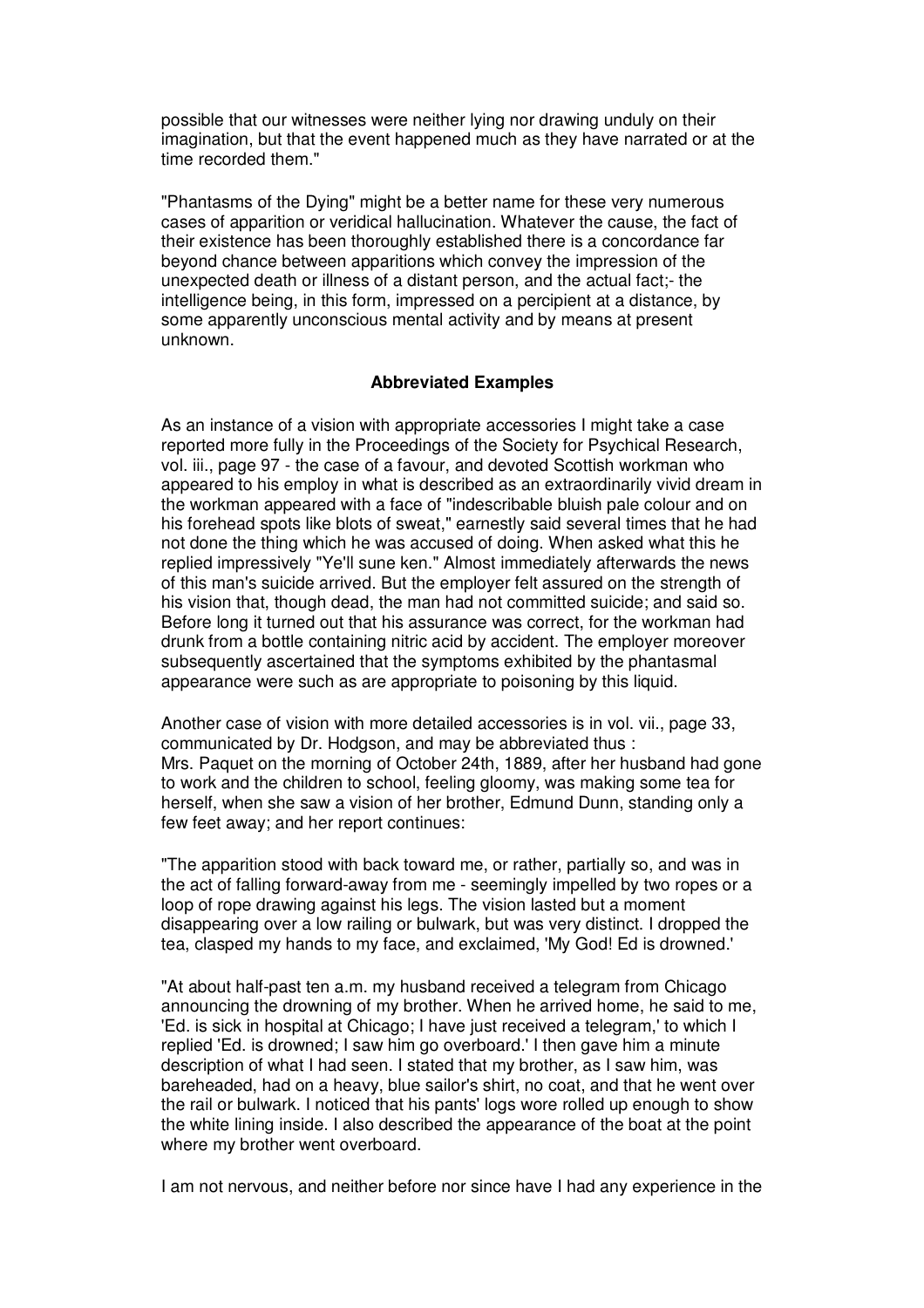least degree similar to that above related.

My brother was not subject to fainting or vertigo."

"AGNES PAQUET"

## **Mr. Paquet's Statement**

"At about 10 30 o'clock a.m., October 24th, 1889, I received a telegram from Chicago announcing the drowning of my brother-in-law, Edmund Dunn, at 3 O'clock that morning. I went directly home and wishing to break the force of the sad news I had to convey to my wife, I said to her: 'Ed. is sick in hospital at Chicago; I have just received a telegram.' To which she replied. 'Ed. is drowned; I saw him go overboard.' She then described to me the appearance and dress of her brother as described in her statement, also the appearance of the boat, etc.

"I started at once for Chicago, and when I arrived there I found the appearance of that part of the vessel described by my wife to be exactly as she had described it, though she had never seen the vessel; and the crew verified my wife's description of her brother's dress, etc., except that they thought he had his hat on at the time of the accident. They said that Mr. Dunn had purchased a pair of pants a few days before the accident occurred, and as they were a trifle long, wrinkling at the knees, he had worn them rolled up, showing the white lining as seen by my wife."

## **Statement of Accident**

"On October 24th, 1889, Edmund Dunn, brother of Mrs. Agnes Paquet, was serving as fireman on the tug Wolf, a small steamer engaged in towing vessels in Chicago harbour. At about three o'clock a.m., the tug fastened to a vessel, inside the piers, to tow her up the river. While adjusting the tow-line Mr. Dunn fell, or was thrown overboard by the tow-line, and drowned." In this case, if 3 a.m. signifies Chicago time, the vision must have followed the accident very closely; but it has gradually become clear that some of these cases do not coincide precisely with the epoch of death, but follow it sometimes at so long an interval that another group has to be classified as "Phantasms of the Dead." (See Mrs. Sidgwick's Memoir on the subject in Proceedings, vol. iii.)

Again occasionally the hallucinations are collective, so that several people present see the same vision. It is possible to consider these as cases of contagious hallucination; and it is not usually necessary to suppose that the distant person whose image was being seen knew anything about it or was making any conscious effort to communicate.

If indeed he were conscious of the attempt, still more it he knew of its success and reception, it would be a feature of greatly added interest; it would then fall into the class of reciprocal cases - which are rarer.

### **Experimental Apparitions**

The fact that such visions can also be produced through the agency of living people - even in health - was proved by the experiments conducted by Mr. S.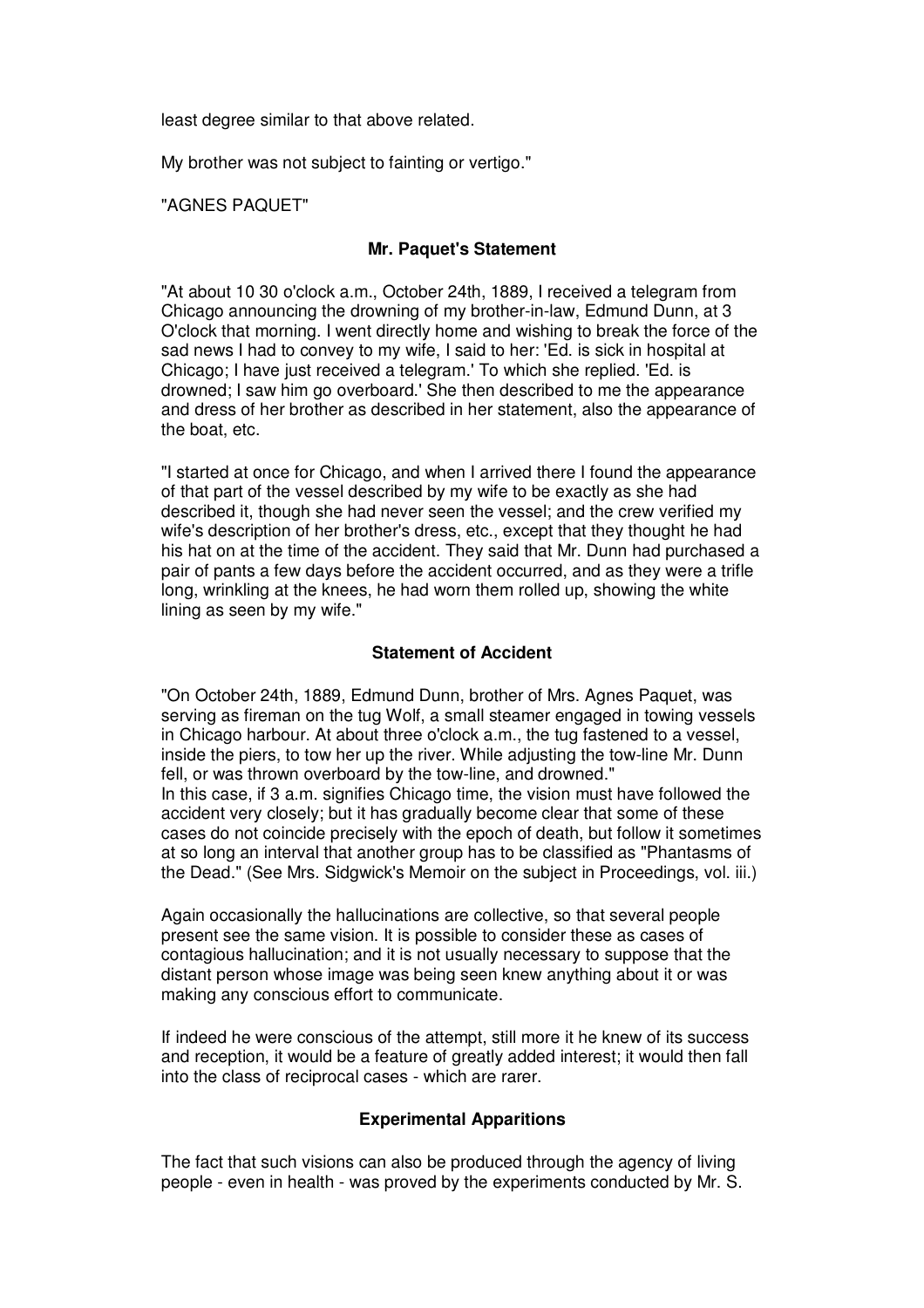H. B., as recorded in Phantasms of the Living, vol. i., pp 104-9, and in Human Personality, vol. i. p. 293. This gentleman willed himself or rather his phantom to appear to two ladies without their knowing of the experiment; and he succeeded in his intention. They both saw him simultaneously, though he did not see them; and his appearance was as of one in evening dress wandering aimlessly about their room, after the traditional manner of "ghosts." This experimental production of a ghost is a particularly instructive case; and many ghostly appearances belong to living people, who are usually unconscious that they are producing any such effect. There appears to be no reason why an apparition should always be of a deceased person. But whether every apparition is of this unsubstantial and purely subjective order, or whether a few proceed to a further degree of reality and belong to what are sometimes spoken of as incipient materialisation, I do not at this stage even discuss. It is sufficient to indicate that a true hypothesis does not close the door to other and more extended theories, if the first working hypothesis is found incompetent to explain all the facts.

For the convenient analogy of conscious and purposed Thought-transference must not be pressed too far. Our phenomena break through any attempt to group them under heads of purposely transferred impression; and the words Telaesthesia and Telepathy were introduced by Mr. Myers to cover all cases of impression received at a distance without the normal operation of the recognised sense organs.

These general terms are found of permanent service but as regards what is for the present included under them, we must limit and arrange our material rather with an eye to convenience, than with any belief that our classification will ultimately prove a fundamental one. No true demarcation, in fact, can as yet be made between one class of those experiences and another; we need the record of as many, and as diverse phenomena as we can get, if we are to be in a position to deal satisfactorily with any one of them.

The popular term "ghost" may cover a wide range of essentially different phenomena, and the hallucinatory but veridical kind of apparition, which has no close connexion with any particular place, is the best-established and most common variety.

### **Hauntings**

The kind of ghost associated with a place - say a room, - and seen by any one who happens to sleep in that room, provided he is fairly wakeful and not too case-hardened against weird influences, constitutes a difficult and at present somewhat unsatisfactory region of in of inquiry; the evidence for the existence of this "fixed local" kind of apparition is strong, but hardly conclusive; and this kind is not included among those called "phantasms of the living" nor among hallucinations due to telepathy from the injured or dying.

The Society has not had the opportunity of investigating so-called haunted houses in any considerable number; and many of such cases - even when reported resolve themselves merely into uncanny noises such as may be accounted for in one of a great many different ways, I would not be understood as expressing arty negative opinion as to the actual occurrence of this class of phantom - our study of it as vet has been insufficient, though it is growing, - but of the occurrence of visions which coincide fairly in time with some severe shock to the person represented, it is impossible for me to entertain a doubt.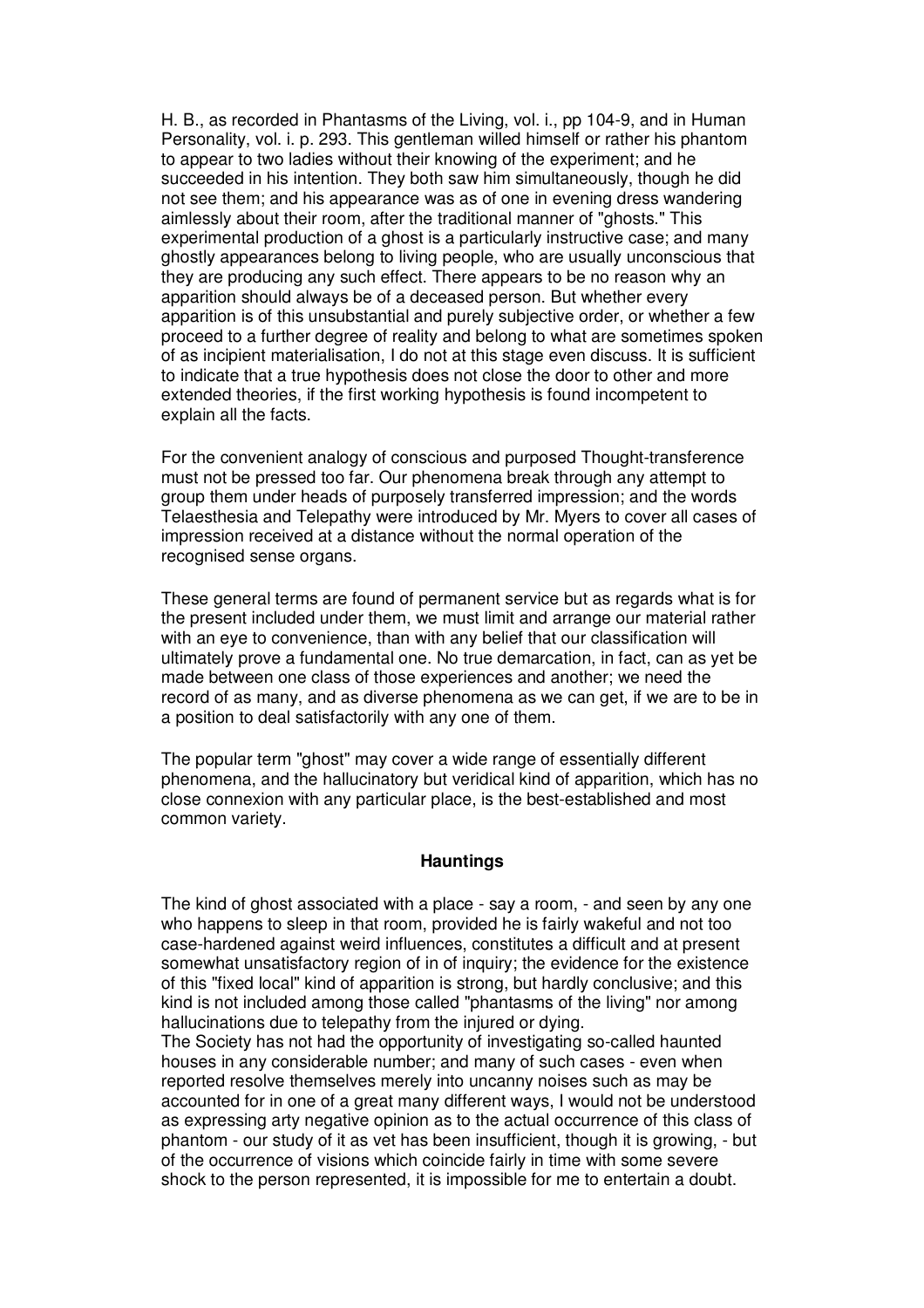The evidence must certainly depend human testimony, but immense trouble has been taken to collect such testimony over a wide range of persons, to sift and examine and test it by every means in our power, and then to record it in volumes accessible to the public. Those who have been chiefly occupied for years in this work are able to testify concerning it as follows:-

"We have thus accumulated a great body of testimony which it is impossible to overlook or to discard. These facts form a foundation for the beginning of knowledge concerning them.

"Our evidence is no shifting shadow, which it may be left to individual taste or temperament to interpret, but more resembles a solid mass seen in twilight which men may indeed avoid stumbling over, but only by resolutely walking away from it. And when the savant thus deserts the field, the ordinary man needs to have the nature and true amount of the testimony far more directly brought home to him, than is necessary in realms already mastered by specialists to whose dicta he may defer. Failing this direct contact with the facts, the vaguely fascinated regard of the ordinary public is, for all scientific purposes, as futile as the savant's determined avoidance. Knowledge can never grow until it is realised that the question 'Do you believe in these things?' is puerile unless it has been preceded by the inquiry, "What do you know about them?'

"For, in fact, this subject is at present very much in the position which zoology and botany occupied in the time of Aristotle, or nosology in the time of Hippocrates. Aristotle had no zoological gardens or methodical treatises to refer to; he was obliged to go down to the fish-market, to hear whatever the sailors could tell, and look at whatever they could bring him. This spirit of Omnivorous inquiry no doubt exposed him to hearing much that was exaggerated or untrue; but plainly the science of zoology could not have been upbuilt without it. Diseases afford a still more striking parallel to the Phenomena of which we are in quest. Men of science are wont to make it an objection to this quest that phenomena cannot be reproduced under our own conditions or at our own time. The looseness of thought here exhibited by men ordinarily clear-headed is surely a striking example of the prepotence of prejudice over education. Will the objectors assert that all aberrations of function and degenerations of tissue are reproducible by direct experiment? Can physicians secure a case of cancer or Addison's disease by any previous arrangement of conditions? Our science is by no means the only one concerned with phenomena which are at present to a large extent irreproducible: all the sciences of life are still within that category, and all sciences whatever were in it once."

# **- S e c t i o n T h r e e -** Spontaneous Telepathy and Clairvoyance

# **C h a p t e r 8**

### **Telepathy From an Immaterial Region \_\_\_\_\_\_\_\_\_\_\_\_\_\_\_\_\_\_\_\_\_\_\_\_\_\_\_\_\_\_\_\_\_\_\_\_\_\_\_\_\_\_\_**

THE phenomenon upon a consideration of which we shall shortly enter is that exhibited in several forms and known under various names, of which the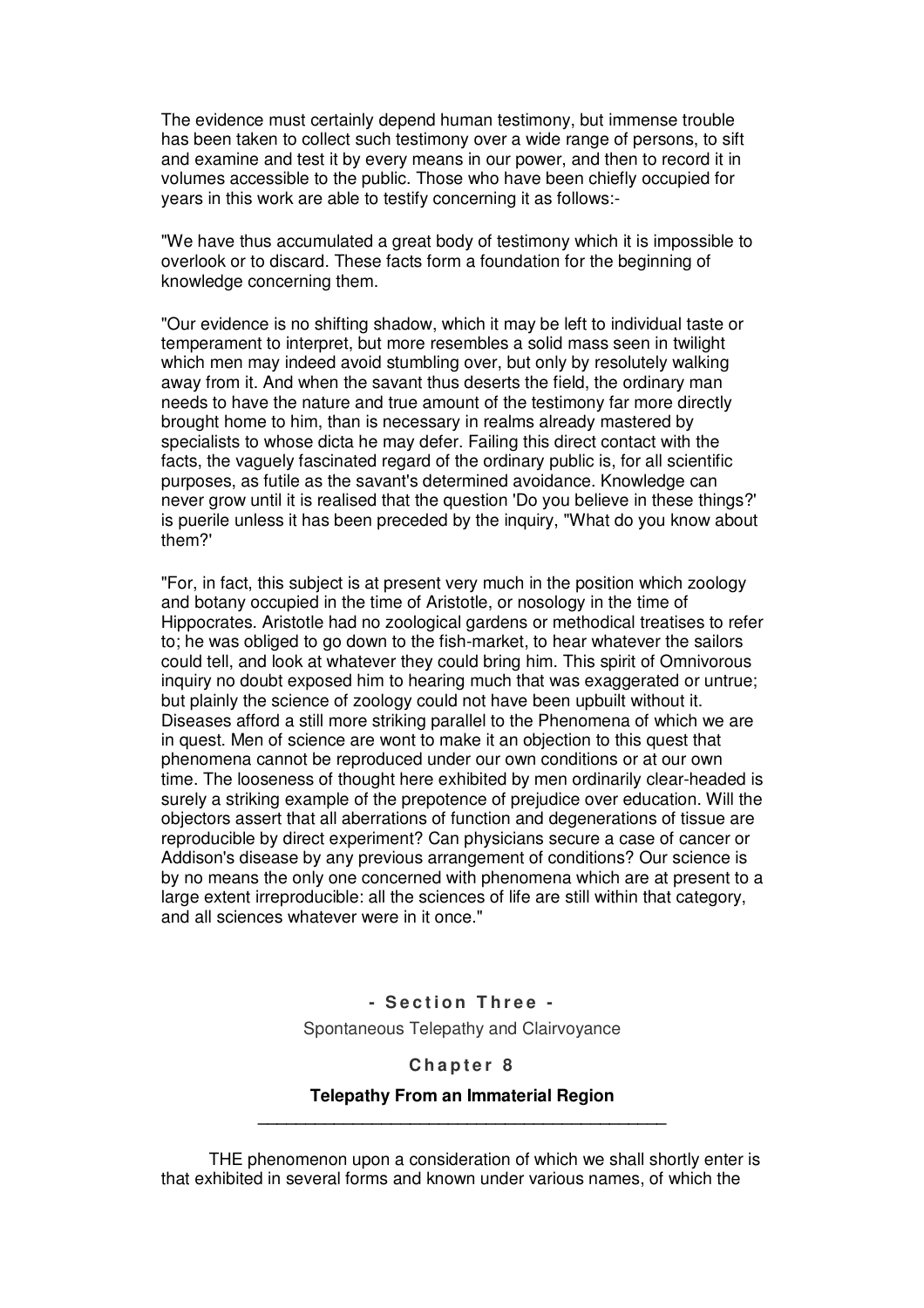simplest perhaps is *automatic writing* - that is, writing executed independently of the full knowledge and consciousness of the operator - the hand acting in obedience either to some unconscious portion of the operator's mind, or else responding to some other psychical influence more or less distinct from both his normal and his hypernormal personality. Sometimes it takes the form not of writing, but of subconscious speech; and occasionally the person whose hand or voice is being used is himself completely entranced and unconscious for one or two hours together. There is evidently a great deal to be learned about this phenomenon, and many surmises are legitimate respecting it, but it is useless and merely ignorant to deny its occurrence. It is often quite clear that parts of the writings or speech so obtained do not represent the normal knowledge of the automatist: but whence the information is derived is uncertain, and probably in different cases the source is different. The simplest assumption, and one that covers perhaps a majority of the facts, is that the writer's unconscious intelligence or subliminal self - his dream or genius stratum - is at work - that he is in a condition of unconscious and subliminal lucidity, or subject to a sort of hyperaesthesia.

It has long been known that in order to achieve remarkable results in any department of intellectual activity, the mind must be to some extent unaware of passing occurrences. To be keenly awake and "on the spot" is a highly valued accomplishment, and for the ordinary purposes of mundane affairs is a far more useful state of mind than the rather hazy and absorbed condition which is associated with the quality of mind called genius; but it is not as effective for brilliant achievement.

When a poet or musician or mathematician feels himself inspired, his senses are-at least his commonplace and non-relevant attention is - dulled or half asleep; and though probably some part of his brain is in a state of great activity, I am not aware of any experiments directed to test which that part is, nor whether, when in that state, any of the more ordinarily used portions are really dormant or no. It would be interesting, but difficult, to ascertain the precise physiological accompaniments of that which on a small scale is called a brown study, and on a larger scale a period of inspiration.

It does not seem unreasonable to suppose that the state is somewhat allied to the initial condition of anaesthesia - the somnambulic condition in which, though the automatic processes of the body go on with greater perfection than usual, the conscious or noticing aspect of the mind is latent, so that the things which influence the person are apparently no longer the ordinary events which affect his peripheral organs, but either something internal, or else something not belonging to the ordinarily known physical universe at all.

The mind is always in a receptive state, perhaps, but whereas the business-like wide-awake person receives impressions from every trivial detail of his physical surroundings, the half-asleep person seems to receive impressions from a different stratum altogether; higher in some instances, lower in some instances, but different always from those received by ordinary men, in their every-day state.

In a man of genius the state comes on of itself, and the results are astounding. There are found occasionally feeble persons, usually young, who seek to attain to the appearance of genius by the easy process of assuming or encouraging an attitude of vacancy and uselessness. There may be all grades of result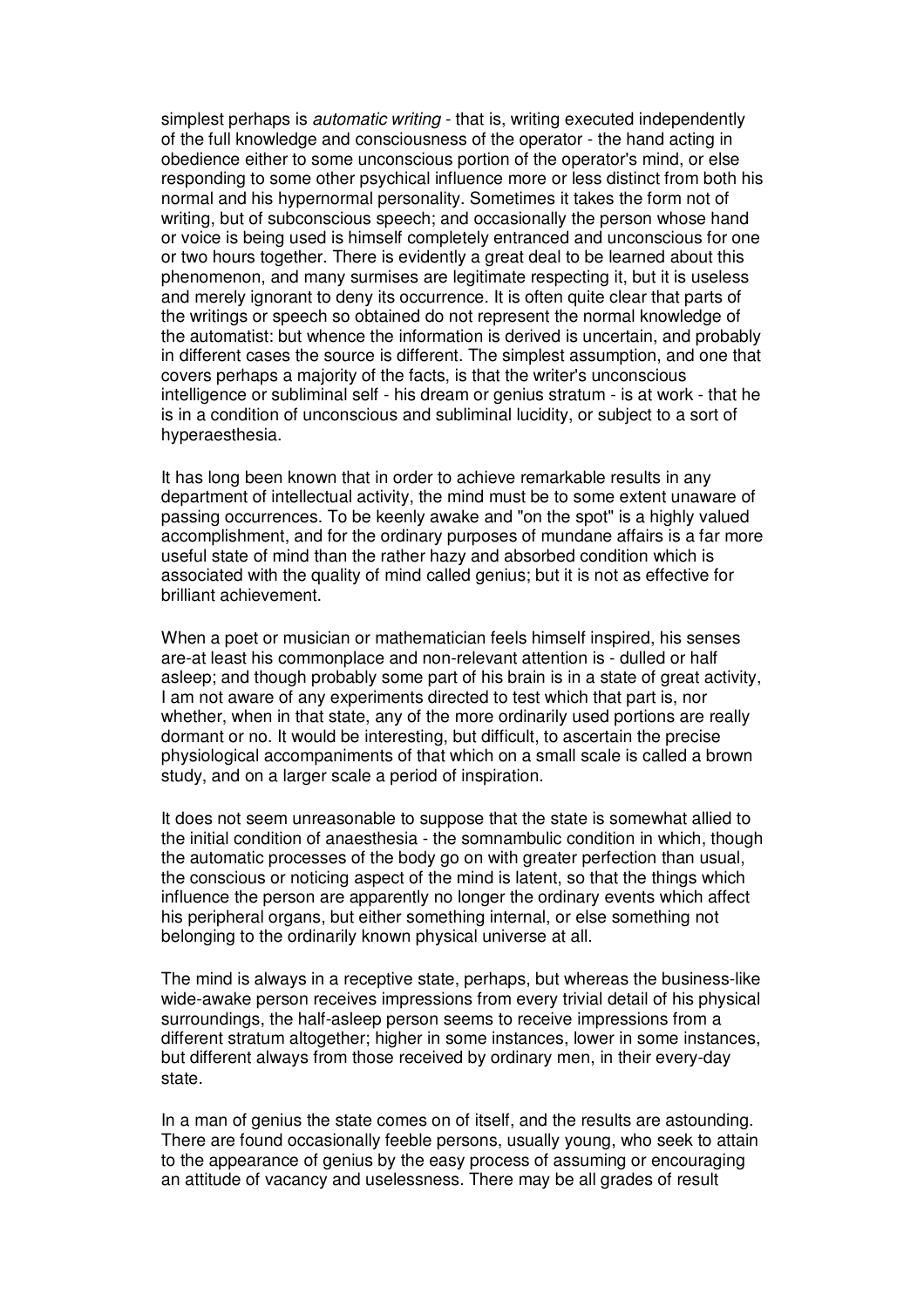attained while in this state, and the state itself is of less than no value unless it is justified by the results.

By experiment and observation it has now been established that a state not altogether dissimilar to this can be induced by artificial means, e.g., by drugs, by hypnosis, by crystal gazing, by purposed inattention; and also that a receptive or clairvoyant condition occurs occasionally without provocation, during sleep and during trance. All these states seem to some extent allied, and, as is well known, Mr. Myers has elaborated their relationship in his series of articles on the subliminal consciousness.

Well now, the question arises, What is the source of the intelligence manifested during epochs of clairvoyant lucidity, as sometimes experienced in the hypnotic or the somnambulic state, or during trance, or displayed automatically?

The most striking cases of which I am now immediately or mediately cognisant, are the trance state of Mrs. Piper and the automatism of such writers as Mrs. Verrall and Mrs. Holland. Without any apparent lulling of attention at all I am experimentally assured of the possibility of conveying information between one mind and another without the aid of ordinary sense organs; but the cases mentioned are especially striking, and will serve to narrow the field to what, after all, may be considered at present the main points.

Mrs. Piper in the trance state is undoubtedly (I use the word in the strongest sense; I have absolutely no more doubt on the subject than I have of my friends' ordinary knowledge of me and other men), - Mrs. Piper's trance personality is undoubtedly aware of much to which she has no kind of ordinarily recognised clue, and of which in her ordinary state she knows nothing. But how does she get this knowledge? She herself when in the trance state asserts that she gets it by conversing - or, it may be, by telepathic communion - with the deceased friends and relatives of people present. And that this is a genuine opinion of hers, i.e. that the process feels like that to her unconscious or subconscious mind - the part of her which used to call itself Phinuit and now calls itself "Rector" - I am fully prepared to believe. But that does riot carry us very far towards a knowledge of what the process actually is.

Conversation implies speaking with the mouth, - and when receiving or asking information she is momentarily in a deeper slumber, and not occupied in normal speech. At times, indeed, slight mutterings of one-sided questions and replies are heard, or are written, very like the mutterings of a person in sleep undergoing a vivid dream.

Dream is certainly the ordinary person's nearest approach to the entranced condition; and the fading of recollection as the conscious memory returns is also paralleled by the waking of Mrs. Piper out of the trance. But, instead of a nearly passive dream, it is more nearly allied to the somnambulic state; though the activity, far from being chiefly locomotory, is mainly mental and only partially muscular.

She may be in a state of somnambulism in which mind is more active than body; and the activity is so different from her ordinary activity, she is so distinctly a different sort of person, that she quite appropriately calls herself by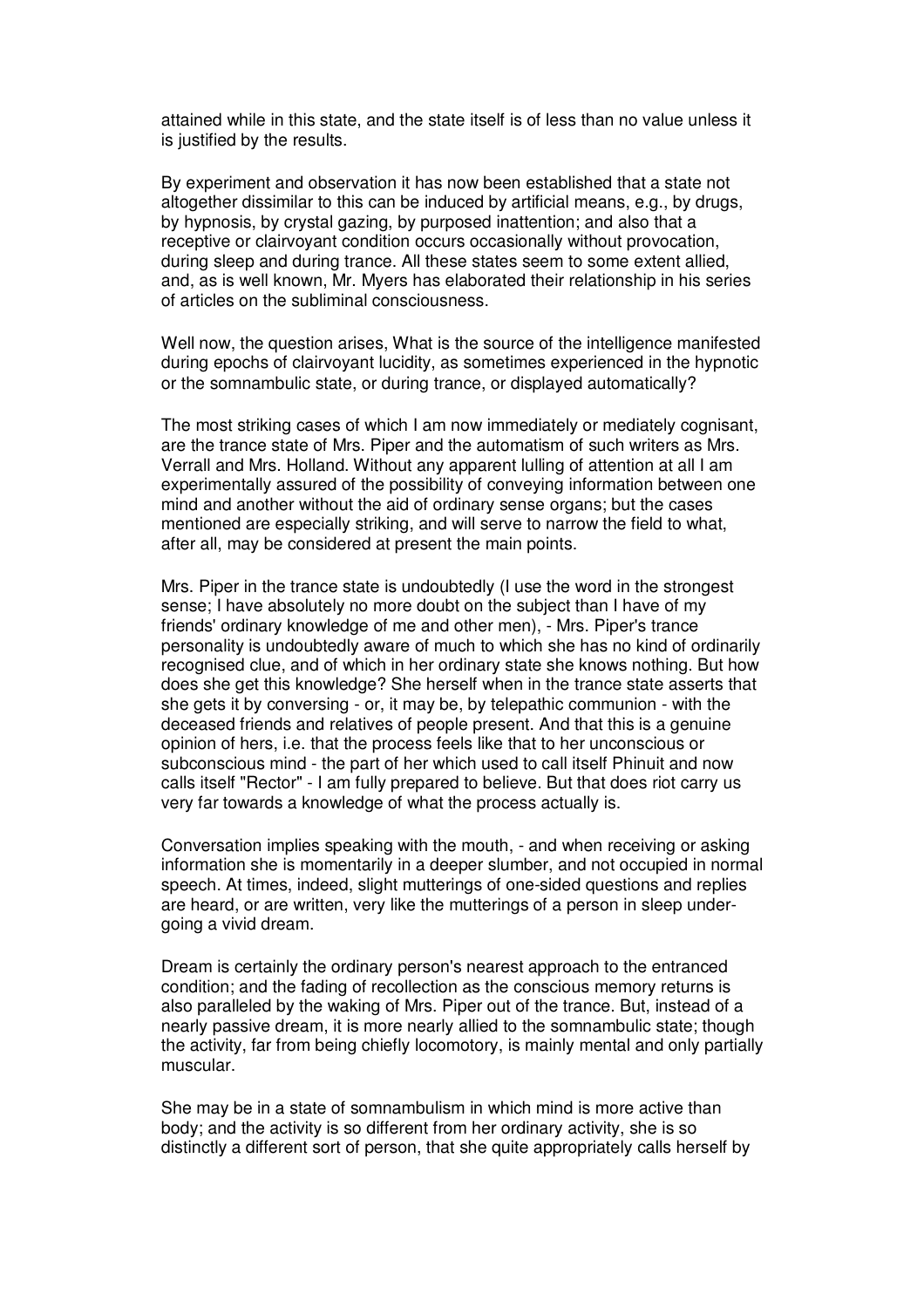another name.

It is natural to ask, Is she still herself? But it is a question difficult to answer unless "herself" be defined. It is her mouth that is speaking, or her hand which is writing, and I suppose her brain and nerves are working the muscles; but they are not worked in the customary way, nor does the mind manifested thereby at all resemble her mind. Until, however, the meaning of identity can be accurately specified, I find it difficult to discuss the question whether she or another person is really speaking.

On this point the waking experience of Mrs. Newnham - an automatic writer quoted in *Phantasms of the Living*, vol. i., p. 63 - is of assistance. In her case the hand wrote matter not in the writer's mind and which she did not feel that she was writing. Her hand wrote while she was taking the attention of her own conscious mind away from her hand and letting it be guided by her subconscious or by some other mind.

The instructive feature about this case was that the minds apparently influencing the hand were not so much those of dead as of living people. The advantage of this was that they could be catechised afterwards about their share in the transaction; and it then appeared that they either knew nothing about it or were surprised at it; for though the communication did correspond to something in their minds, it did not represent anything of which they were consciously thinking, and was only a very approximate rendering of what they might be wishing to convey. They did not seem able to exercise control over the messages, any more than untrained people can control their thoughts in dreams. But we must not jump to the conclusion that this will always be the case; that the connexion is *never* reciprocally conscious, as when two persons are talking; but it shows that at any rate it need not be so. Since the living communicant is not aware of what is being dictated, so the dead person need not be consciously operative; and thus conceivably the hand of the automatist may be influenced by minds other than his own, minds both living and dead (by, one apparently as readily as by the other), but not always by a portion which is consciously active.

That this community of mind or possibility of distant interchange or one-sided reception of thoughts exists is to me perfectly clear and certain. I venture further to say that persons who deny the bare fact, expressed as I here wish to express it without any hypothesis, are simply ignorant. They have not studied the facts of the subject. It may be for lack of opportunity, it may be for lack of inclination; they are by no means bound to investigate it unless they choose; but any dogmatic denials which such persons may now perpetrate will henceforth, or in the very near future, redound to the discredit, not of the phenomena thus ignorantly denied, but of themselves, the over-confident and presumptuous deniers.

We must not too readily assume that the apparent action of one mind on another is really such an action. The impression received *may* come from the ostensible agent, but it *may* come through a third person or messenger; or again it may, as some think more likely, come from a central mind - some Anima Mundi - to which all ordinary minds are related and by which they are influenced. If it could be shown that the action is a syntonic or sympathetic connexion between a pair of minds, then it might be surmised that the action is a physical one, properly to be expressed as occurring directly between brain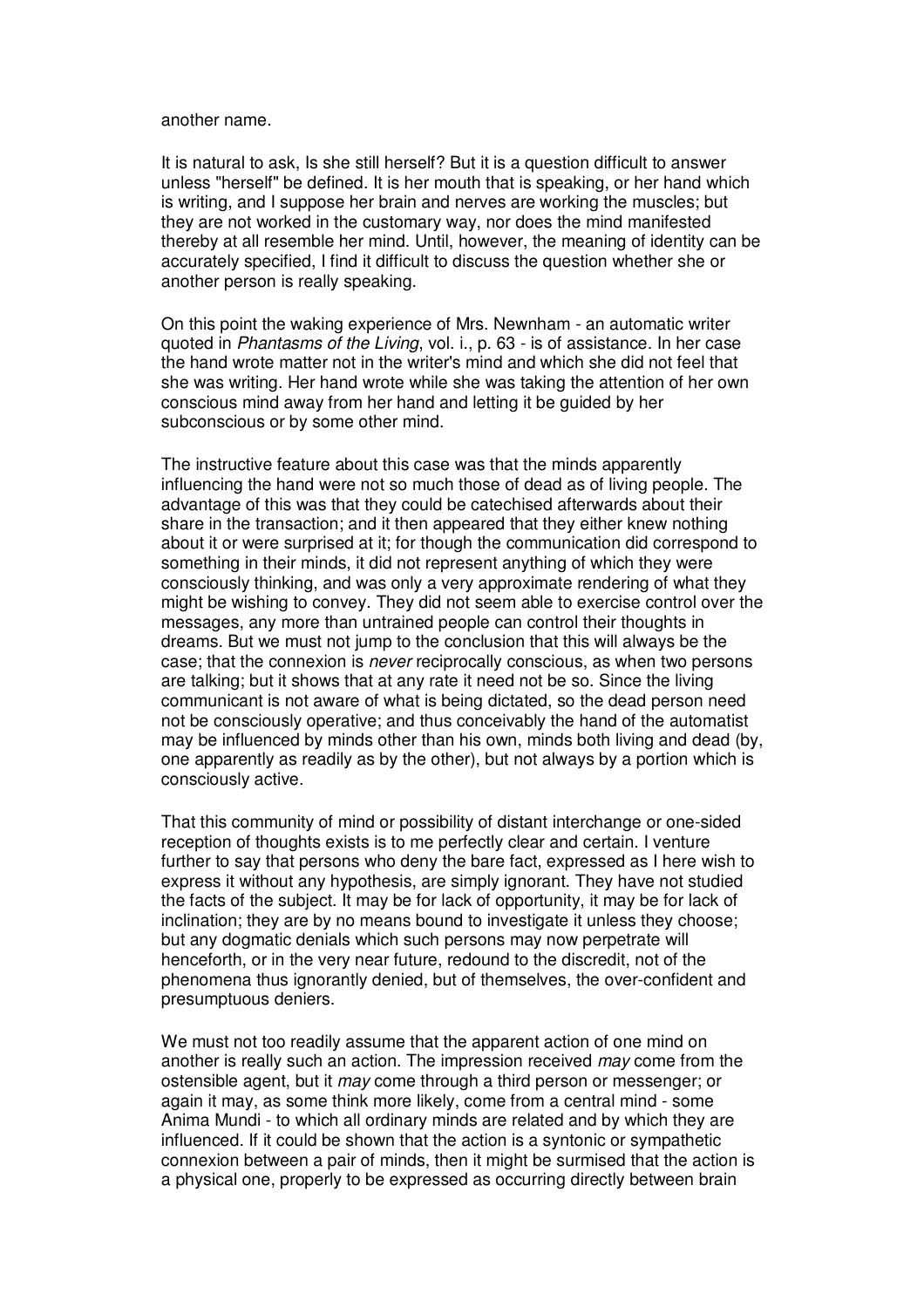and brain, or body and body. On the other hand, the action may conceivably be purely psychological, and the distant brain may be stimulated not by the intervention of anything physical or material but in some more immediate manner, - from its psychological instead of from its physiological side.

The question is quite a definite one if properly expressed: Does the action take place through a physical medium, or does it not?

Guesses at *a priori* likelihood are worthless; if the question is to be answered it must be attacked experimentally.

Now the *ordinary* way in which A communicates with B is through a certain physical mechanism, and the thought of A may be said to exist for a finite time as an etherial or aerial quiver before it reproduces a similar thought in the mind of B. We have got so accustomed to the existence of this intermediate physical process that instead of striking us as roundabout and puzzling it appeals to us as natural and simple; and any more direct action of A on B, without physical mechanism, is scouted as absurd or at least violently improbable. Well, it is merely a question of fact, and perhaps it is within the range of a crucial experiment.

But it may be at once admitted that such an experiment is difficult of execution. If the effect is a physical one it should vary according to some law of distance, or it should depend on the nature of the intervening medium; but, in order to test whether in any given case such variation occurs, it is necessary to have both agent and percipient in an unusually dependable condition, and they should if possible be unaware of the variation which is under test.

This last condition is desirable because of the sensitiveness of the subconsciousness to suggestion: self-suggestion and other. If the percipient got an idea that distance or interposed screens were detrimental, most likely they would be detrimental; and although a suggestion might be artificially instilled that distance was advantageous, this would hardly leave the test quite fair, for the lessened physical stimulus might perhaps be over-utilised by the more keenly excited organism. Still that is an experiment to be tried among others; and it would be an instructive experience if the agent some day was, say, in India when the percipient thought he was in London, or vice versa.

It is extremely desirable to probe this question of a physical or non-physical mode of communication in cases of telepathy; and if the fact can be established beyond doubt that sympathetic communication occurs between places as distant as India or America and England, or the terrestrial antipodes, - being unfelt between, or in the neighbourhood of the source, - then I should feel that this was so unlike what we are accustomed to in Physics that I should be strongly urged to look to some other and more direct kind of mental relationship as the clue. Some of the recent experiments conducted by Miss Miles and Miss Ramsden (Proc., vol. xxi. pp. 60-93), mentioned in Chapter IV. above, tend to support such a contention.

This then, is the first question on which crucial experiments are desirable though difficult.

(l) Is the mechanism of telepathy physical or not?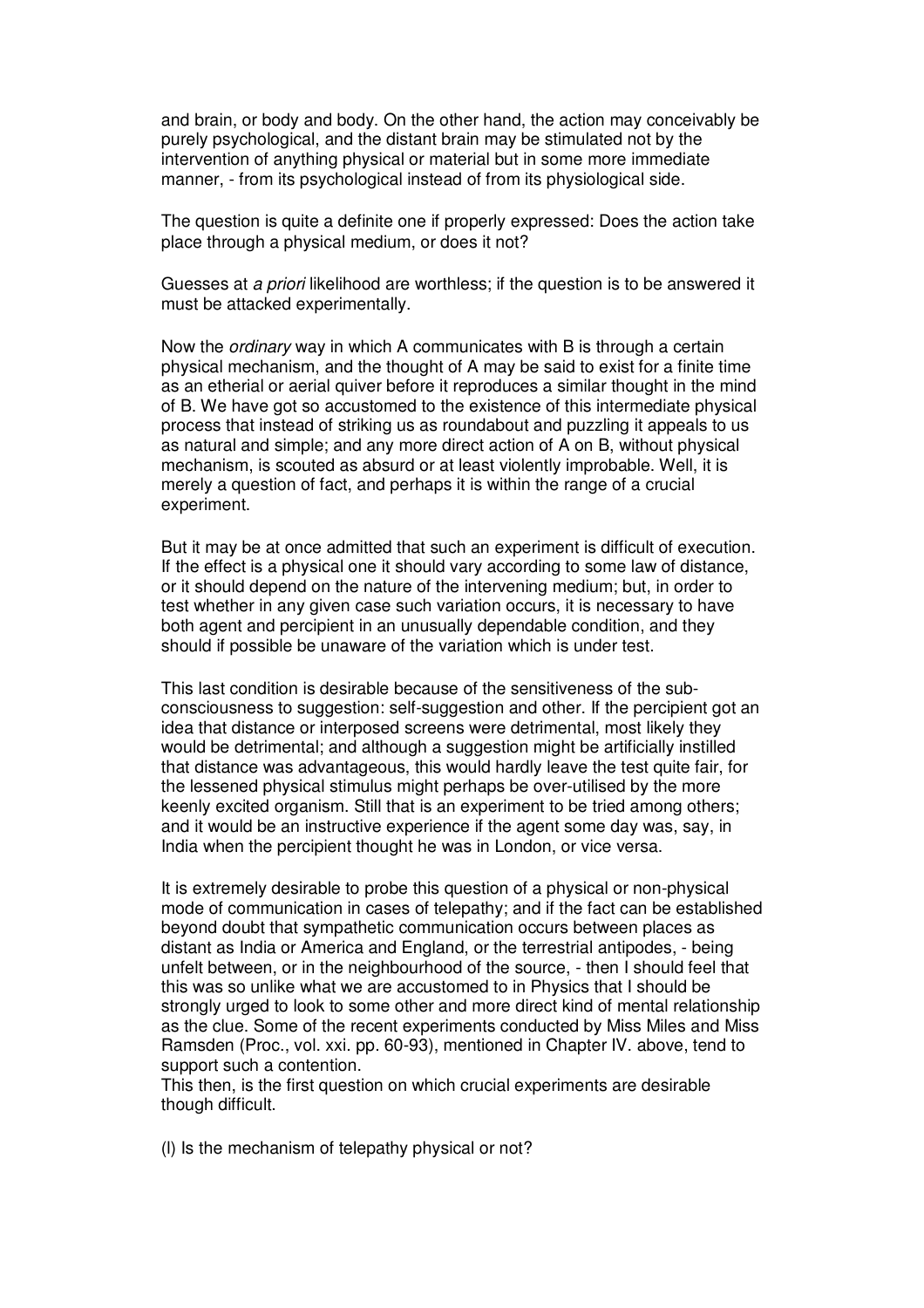The second question of which I am thinking is one less easy to stale and far less easy (as I think) to resolve. It may be stated thus, in two parts, or as two separate questions:

(2) Is the power of operating on the minds of terrestrial persons confined to living terrestrial people?

(3) Is the power of operating on or interfering with the rest of the physical universe confined to living material bodies?

I should conjecture that an affirmative answer to Question l would render likely an affirmative answer to Questions 2 and 3; but that a negative answer to Question l would leave 2 and 3 entirely open; because, so far as we at present know, terrestrial people, and people, with material bodies, may be the only people who exist.

It is this possibility, or, as many would hold, probability or almost certainty, that renders the strict scientific statement of Questions 2 and 3 so difficult. Yet they are questions which must be faced, and they ought to be susceptible, in time, of receiving definite answers.

That there are living terrestrial people we know; we also know that there is an immense variety of other terrestrial life;- though if we were not so familiar with the fact, the luxuriant prevalence and variety of life would be surprising. The existence of a bat, for instance, or a lobster, would be quite incredible. Whether there is life on other planets we do not know, and whether there is conscious existence between the planets we do not know; but I see no *a priori* reason for making scientific assertions on the subject one way or the other. It is only at present a matter of probability just because we know that the earth is peopled with an immense variety of living beings, I myself should rather expect to find other regions many-peopled, and with a still more extraordinary variety. So also, since mental action is conspicuous on the earth, I should expect to find it existent elsewhere. If life is necessarily associated with a material carcase, then no doubt the surface of one of the many planetary masses must be the scene of its activity; but if any kind of mental action is independent of material environment-being satisfied for instance with an etherial body, if a body is necessary, - then it may conceivably be that the psychical population is not limited to the surface of material aggregates or globes of matter, but may luxuriate either in the interstellar spaces or even perhaps in some undimensional form of existence of which we have no conception.

Were it not for the fact of telepathy the entire question would be an idle one, - a speculation based on nothing and apparently incapable of examination, still less of verification or disproof. But granted the fact of telepathy the question ceases to be an idle one, because it is just possible that these other intelligences, if they in any sense exist, may be able to communicate with us by the same sort of process as that by which we are now learning to be able to communicate with each other by non-physical means, - by means apparently independent of material sense organs. Whether it be true or not, it has been constantly and vehemently asserted as a fact that such communications, mainly from deceased relatives, but often also from strangers, are occasionally received by living persons.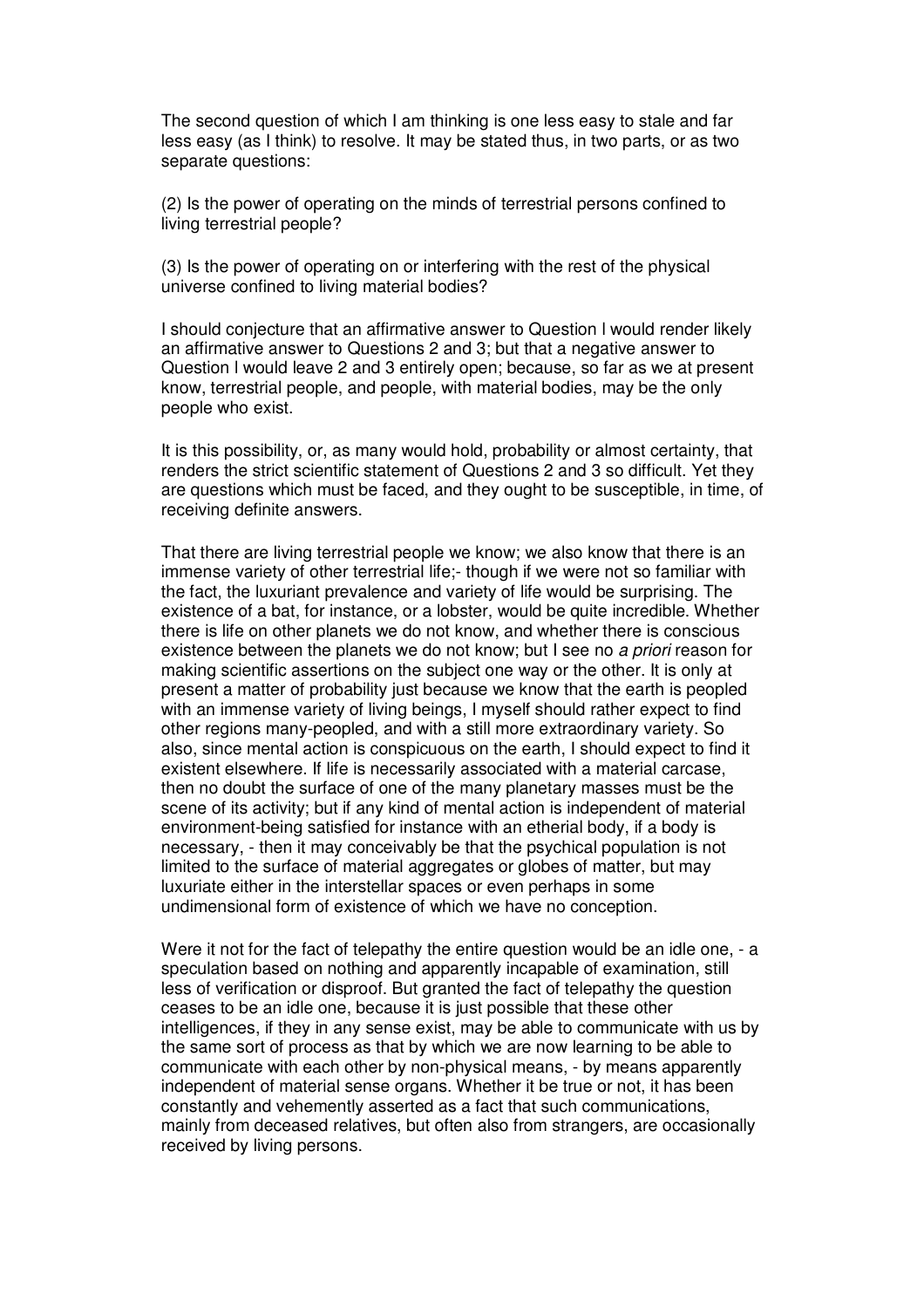The utterances of Phinuit, the handwriting of Miss A., Mr. Stainton Moses, and others, abound with communications purporting to come from minds not now associated with terrestrial matter.

Very well then; is a crucial or test experiment possible, to settle whether this claim is well founded or not?

Mere sentimental messages, conveying personal traits of the deceased, though frequently convincing to surviving friends, cannot be allowed much scientific weight. Something more definite or generally intelligible must be sought.

Of such facts the handwriting of the deceased person, if reproduced accurately by an automatist who has never seen that handwriting, seems an exceptionally good test if it can be obtained. But the negative proof of ignorance on the part of the writer is difficult.

At first sight facts known to the deceased but not known to the automatist, if reported in a correct and detailed manner so as to surpass mere coincidence, would seem a satisfactory test. But here telepathy, which has stood us in good stead so far, begins to operate the other way; for if the facts are known to nobody on earth they cannot perhaps be verified; and if they are known to somebody still alive - however distant he may be - it is necessary to assume it *possible* that they were unconsciously "telepathed" from his mind.

But a certain class of facts may be verified without the assistance or knowledge of any living person, - as when a miser having died with the sole clue to a deposit of "valuables" an automatist's hand, over the miser's signature, subsequently describes the place; or when a sealed document, carefully deposited, is posthumously deciphered. The test in either of these cases is a better one. But still, living telepathy of a deferred kind is not excluded (though to my thinking it is rendered extremely improbable), for, as Mr. Podmore has often urged, the person writing the document or burying the treasure may have been *ipso facto* an unconscious agent on the minds of contemporaries.

### **Case of Apparently Posthumous Activity**

One of the most remarkable instances of this kind, and one which fortunately received the attention of the Philosopher Kant is one in which Swedenborg acted as the Medium, and is thus described by Kant in a letter published as an Appendix to his cautious little book on clairvoyance which has been translated into English under the title, *Dreams of a Spirit Seer*.

Madame Herteville (Marteville), the widow of the Dutch Ambassador in Stockholm, some time after the death of her husband, was called upon by Croon, a goldsmith, to pay for a silver service which her husband had purchased from him. The widow was convinced that her late husband had been much too precise and orderly not to have paid this debt, yet she was unable to find this receipt. In her sorrow, and because the amount was considerable, she requested Mr. Swedenborg to call at her house. After apologising to him for troubling him, she said that if, as all people say, he possessed the extraordinary gift of conversing with the souls of the departed, he would perhaps have the kindness to ask her husband how it was about the silver service. Swedenborg did not at all object to comply with her request. Three days afterward the said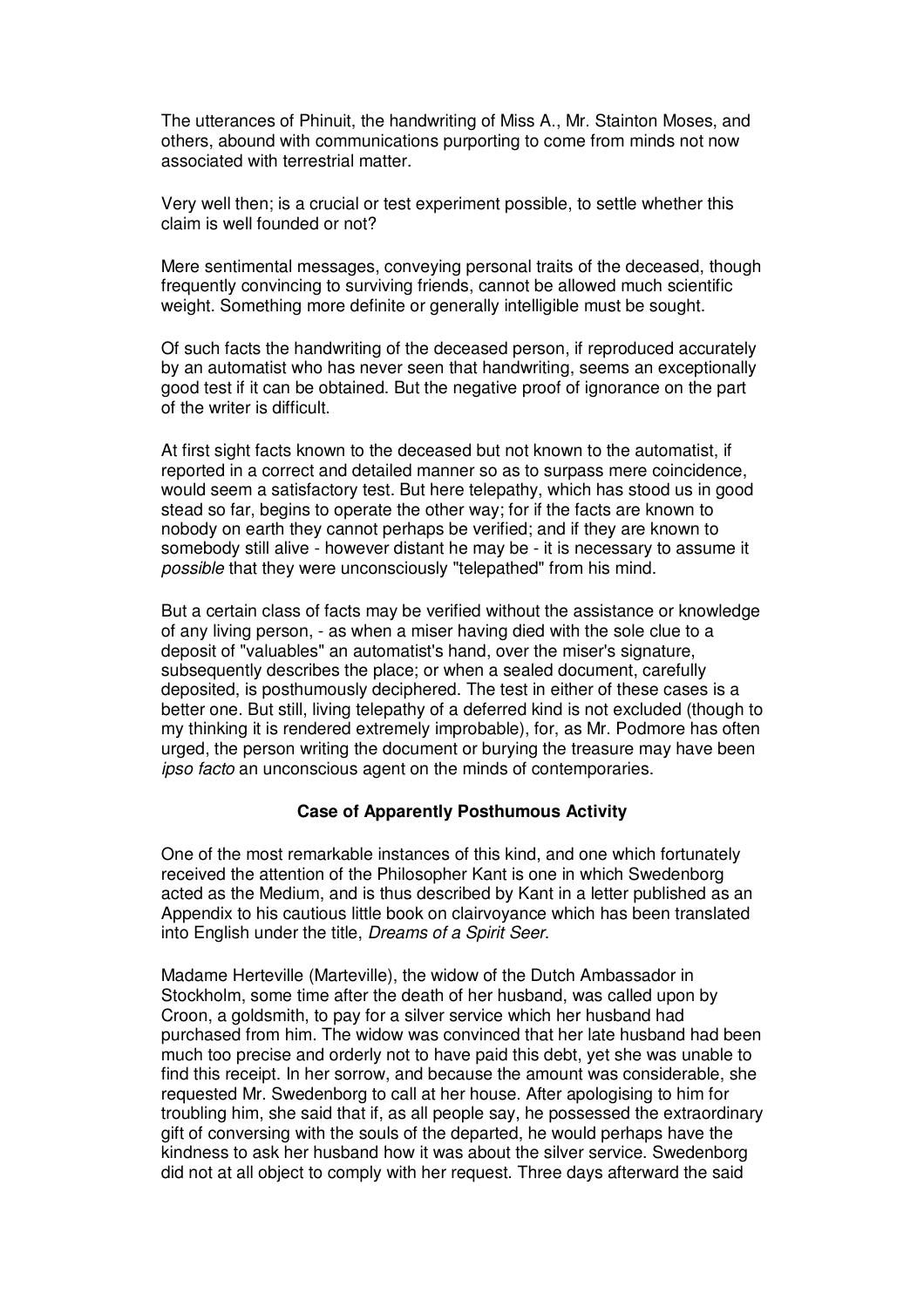lady had company at her house for coffee. Swedenborg called, and in his cool way informed her that he had conversed with her husband. The debt had been paid several months before his decease, and the receipt was in a bureau in the room upstairs. The lady replied that the bureau had been quite cleared out, and that the receipt was not found among all the papers. Swedenborg said that her husband had described to him, how after pulling out the left-hand drawer a board would appear, which required to be drawn out, when a secret compartment would be disclosed, containing his private Dutch correspondence, as well as the receipt. Upon hearing this description the whole company arose and accompanied the lady into the room upstairs. The bureau was opened; they did as they were directed; the compartment was found, of which no one had ever known before; and to the great astonishment of all, the papers were discovered there, in accordance with his description.

It is difficult to attribute this apparently posthumous activity to deferred telepathy from the living burgo-master - i.e., deferred from the time when he was engaged in storing the papers - perhaps still more in this case because they were not stored with any view of subsequently- disclosing their hiding place. Postponement of the apparently posthumous action for more than a century, so that all contemporaries are necessarily dead, strains this sort of telepathic explanation still more - in fact to breaking point; but such an event is hardly within the reach of purposed experiment. The storage of objects or messages is; and responsible people ought to write and deposit specific documents, for the purpose of posthumously communicating them to some one if they can; taking all reasonable precautions against fraud and collusion, and also, - which is perhaps a considerable demand, - taking care that they do not forget the contents themselves.

If telepathy ever occurs from a supra-mundane and immaterial region, that is to say, from a discarnate mind not possessed of a brain, it may be difficult or impossible to distinguish it from clairvoyance. And, indeed, probably no discrimination would be necessary: that may be what "second-sight" or clairvoyance really is. But from the scientific point of view there is clearly all the difference in the world between recognised telepathy, such as has been proved to occur between one living person and another, and that other more hypothetical kind which has been suspected as occurring between discarnate intelligences, if there are any, and living people. If the process of ordinary experimental telepathy were ever ascertained to be a direct action of brain on brain, then acceptance of the other more hypothetical kind of telepathy would be almost forbidden - at any rate, would be rendered extremely difficult. If, however, the process of transmission should turn out to be a purely psychical one, - that is a psychological action directly between mind and mind, so that the brains at each end are only the instruments of record and verification, - then the possibility of a transfer of thought between minds unprovided with these appliances - or between one such mind and an embodied mind-is not at all inconceivable. It still has to be established, of course, and the difficulty of proof is still very great; but the effort towards such a proof is a legitimate one. It is that effort which for some years now the Society has been patiently making, and specimens of some of the results so far attained will be dealt with in Section IV.

Meanwhile, I can refer students to a careful Report drawn up by Mrs. Sidgwick in Proceedings, S.P.R., vol. iii., on cases of apparitions of persons so long deceased that the telepathic impression generated - if it is done by telepathy at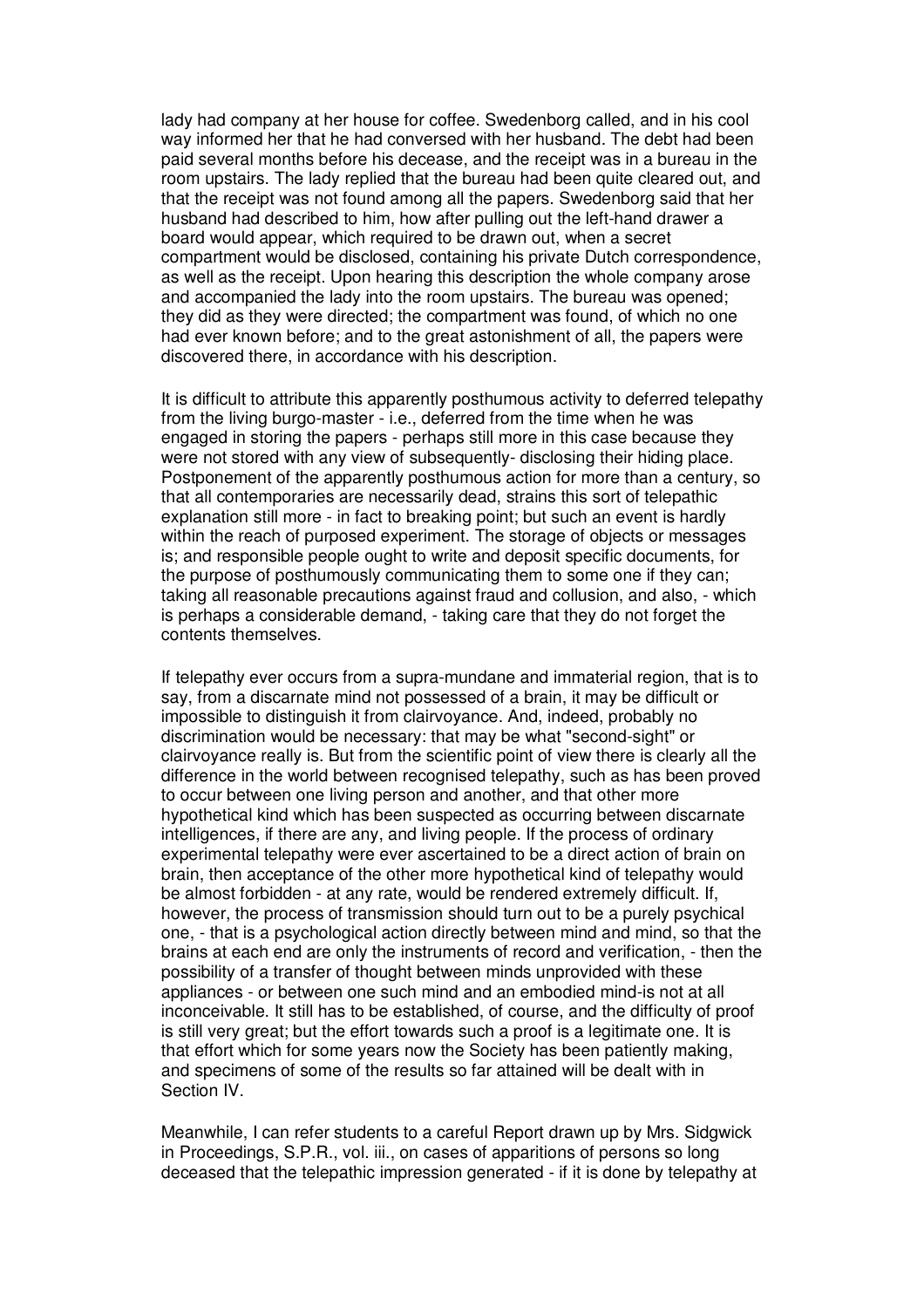all - must be attributed to the persistent activity of a discarnate mind. These are what have to be called Phantasms of the Dead.

# **- S e c t i o n T h r e e -**

#### Spontaneous Telepathy and Clairvoyance

### **C h a p t e r 9**

### **Examples of Apparent Clairvoyance \_\_\_\_\_\_\_\_\_\_\_\_\_\_\_\_\_\_\_\_\_\_\_\_\_\_\_\_\_\_\_\_\_\_\_\_\_\_\_\_\_\_\_**

TO show that some apparent clairvoyance, whether it be due to hyperaesthesia or telepathy or something else, is really possible, I take an instructive little experiment recorded by Mrs. Verrall in Proceedings, vol. xi., page 192-which she tried in November 189o with her daughter, who was then a child aged 71 years. Other instances will be mentioned later on-see, for instance, p. 178.

# **Recognition of Objects by Telepathy or Hyperaesthesia**

### **Percipient, H., Aged 7/12 Years**

Mrs. Verrall reports as follows:

In November 1890, I tried the following experiment with H. I drew a diagram, which I placed on H.'s forehead, while her eyes were shut, and asked her to describe it. To make the performance more like a game, I went on to ask what colour it was, and what she could see through it. We tried four experiments, three on the afternoon of November 16th, and one at 6.15 on November 30th, with the following results:-

**Object drawn** - A triangle.

**Result** - H. drew a triangle with her finger in the air. Right.

**Object drawn** - A triangle with apex cut off.

**Result**. - H. described and drew an irregular figure, which did not seem to satisfy her, then said it was like an oval dish. Wrong.

**Object drawn**. - A square.

**Result.** - H said: "It's like a window with no cross bars," and drew a four-sided rectangular figure in the air. Right.

**Object drawn** - A square divided into 4 squares by a vertical and a horizontal line.

**Result.** - H. said: "It's a diamond". "What else?" said I, meaning what colour, etc. "It's got a line across it, and another across that. [Right.] The colour is pale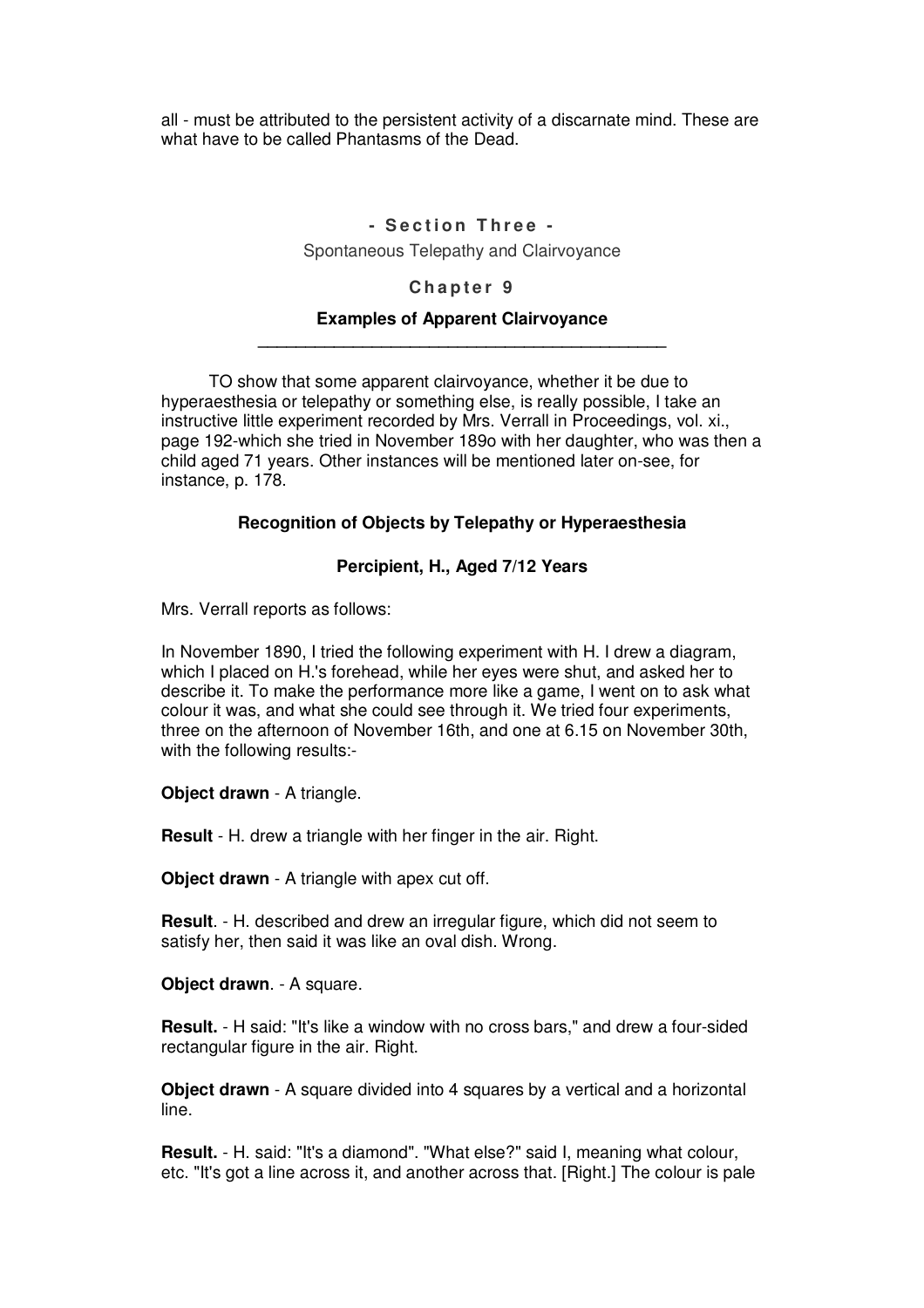blue."

When I gave her the diagram, she turned it angle-wise and said,

"Oh yes, that's right, and the colour was not far wrong." As the diagram was drawn in ink on white paper, I did not understand, and asked what she meant. She said, "Why, it's all blue, bluish white inside, and even the ink is blue." The diagram had been dried with blotting paper and was not a very deep black, but I could see nothing blue. Ten minutes afterwards she picked up the paper again and commented on the fact that it was blue, the lines dark bright blue, and the inside pale blue. I burnt the diagram and discontinued the game after observing this persistence of a self-suggested hallucination.

We had previously tried experiments which seemed to show that the child could feel the diagram. She could almost always tell whether the right or wrong side of a playing card were placed on her forehead. I was quite unable to distinguish the two sides. I am more inclined to attribute her successes (3 out of 4) to hyperaesthesia than to telepathy.

I will now quote a case which is rather a striking example of the fact that the intelligence operative through unconscious or subliminal processes is superior to that of the normal intelligence of the persons concerned; so that just as people occasionally seem able to become cognisant of facts or events by means ordinarily Closed to them, - a phenomenon which appears akin to the water-dowsing faculty, and to the "homing" instincts of animals, - so sometimes they can write poetry or solve problems beyond their normal capacity.

Here, for instance, is the case of the solution of a mathematical problem by automatic writing - with the pencil not held in the hand but attached to the heartshaped piece of board called a "planchette." It is quoted from the record which I communicated at the time to the journal of the Society for Psychical Research, vol. xi.

# **A Case of Automatic Intelligence**

One feature of interest is that both the witnesses are exceptionally competent. The account was written by an old pupil of my own at Bedford College in the seventies-one of the ablest students there, - Miss C. M. Pole, daughter of the late Dr. Pole, F.R.S., the well - known Engineer, Musician, and writer on cardgames. Miss Pole is now Mrs. Garrett Smith, living at Magdeburg, and writes as follows:-

In the early part of 1885 I was staying at - in the house of Mrs. Q., and I and her daughter, Miss Q., B.A., Lond., used to amuse ourselves in writing with a Planchette. We had several Planchettes (I think four), but we could only get response from one of them, which belonged to Miss Q. In the house with us were some eight or nine others. . . . but for no other pair would the Planchette act. The same one had formerly given good results with Miss Q. and another friend, but I have never written with a Planchette before or since. We got all sorts of nonsense out of it, sometimes long doggerel rhymes with several verses. Sometimes we asked for prophecies, but I do not remember ever getting one which came true, and my impression is that generally when we asked for a prophecy the thing went off in a straight line-running off the table if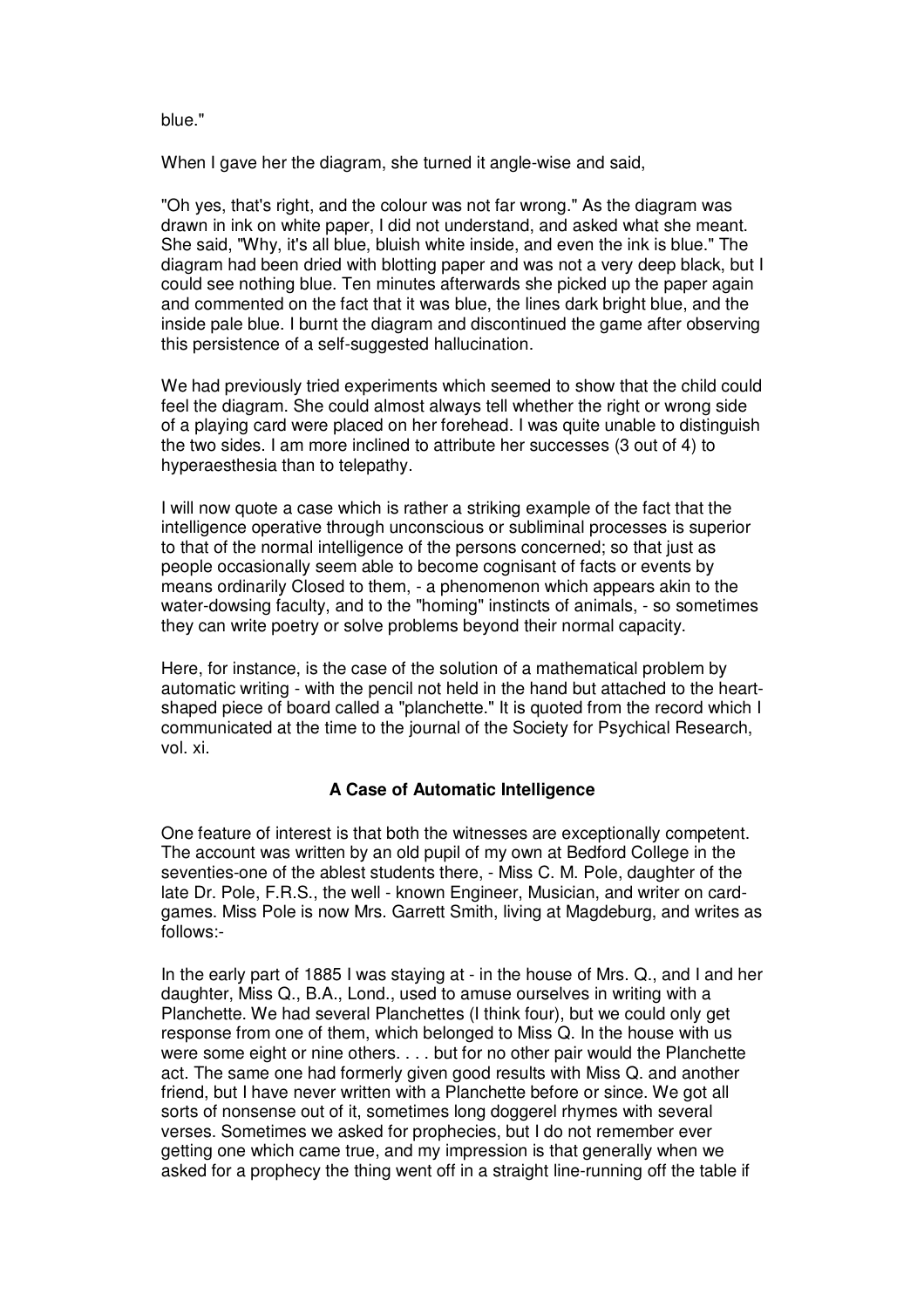we did not take our hands off. It often did this, refusing to write at all, and towards the end of my stay there I believe it was always so; we could get no answer from it. I believe we often asked Planchette who the guiding spirit was; but I only once remember getting a definite connected answer. Then it wrote that his name was "Jim", and that he had been a Senior Wrangler. After other questions we asked it to write the equation to its own curve [in other words, to express mathematically the outline of the heart-shaped board]. Planchette wrote something like this quite distinctly -



(The curl backwards always denoted that the answer was finished.) We repeated the question several times, but each time the answer was the same, sometimes more, sometimes less distinct. We unconscious of any influence a sin 0 interpreted it as  $r = a \sin 0/0$ .... I knew just enough to be able to draw the curve represented by the equation. In my first try I made a mistake and believed the curve to be quite a different one, but afterwards I drew [something like] the following [rough sketch] - a double never-ending spiral (but see p.  $103$ :-



We checked our result by taking the equation to the Mathematical Master at the Boys' College, who drew the same (sort of) curve for us, but we did not tell him where we got the equation from.

I cannot say whether the Planchette we used was really exactly the shape of the outside curve; I should rather fancy that with the heart shape the resemblance ended. I am quite sure that I had never seen the curve before, and therefore the production of the equation could not have been an act of unconscious memory on my part. Also I most certainly did not know enough mathematics to know how to form an equation which would represent such a curve, or to know even of what type the equation must be. But I had come across such equations and drawn the curves represented by them;- for instance, afterwards I found In my notebook the spiral  $r = 1/2$  (3.142) a, and the cardioid  $r = a(1 + \cos 0)$ . We had used no textbook, and in the full notes of the lectures I had attended, these were the two curves I found most similar to Planchette's. If my brain produced the equation written by Planchette, it must have been that I unconsciously formed an equation like some I had seen before, which by a curious coincidence chanced to represent a heart-shaped curve. I know that we were both quite unconscious of any influence we may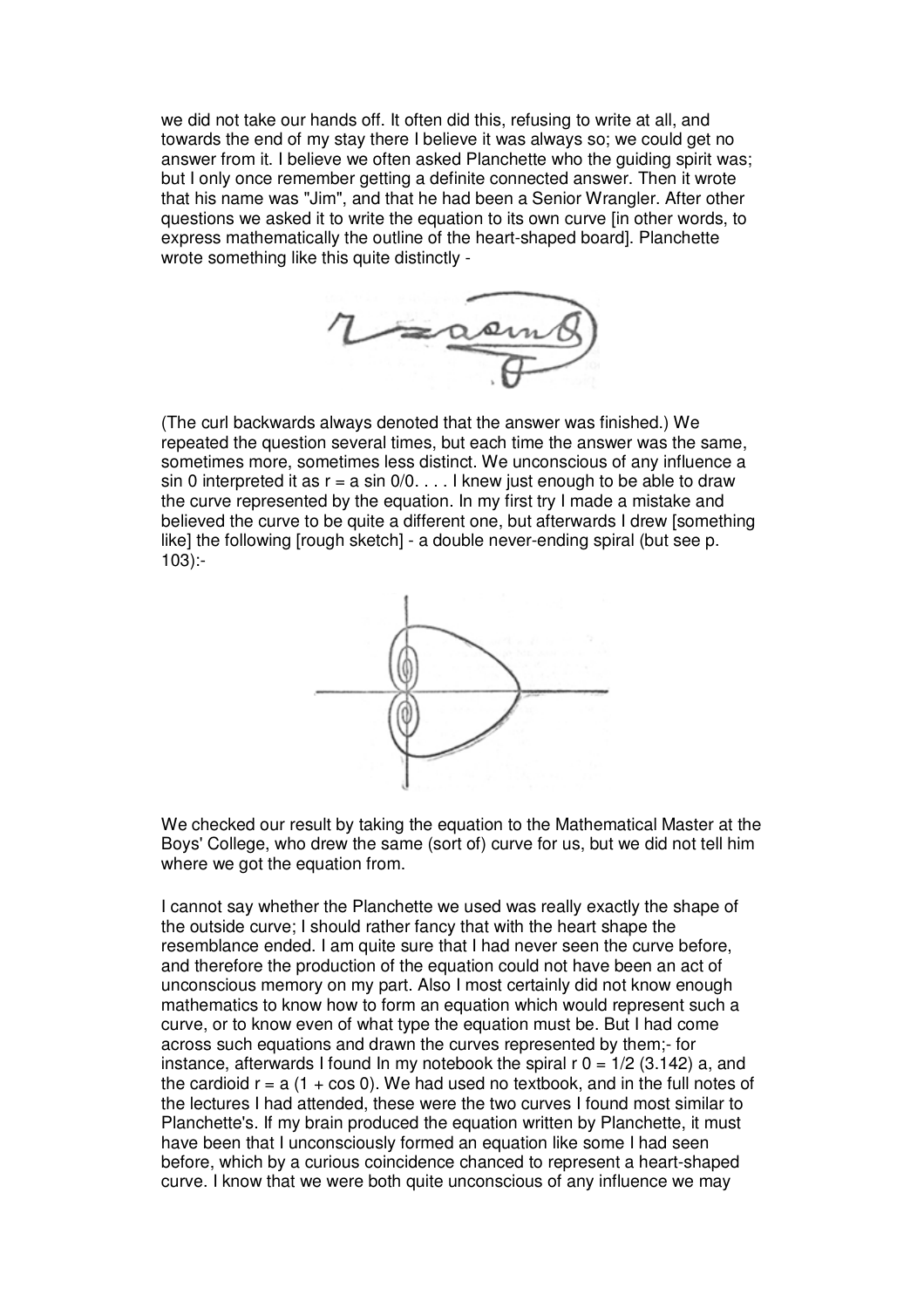have exercised on the Planchette.

CECILIA GARRETT SMITH

Magdeburg, November 1903

I (0. L.) made inquiries about Miss Q, and found that she was well known to friends of mine, and was a serious and responsible and trustworthy person, so I wrote some further questions to her, and received the following reply :-

March 23rd, 1904

. . . As far as Miss Pole and I were concerned, it was quite bona-fide, and was not open to any suspicion of practical joking or setting traps for each other. It is true that when we wrote planchette, it was never with any serious motive, such as with the object of testing the unconscious mind, or for any scientific purpose, but merely for the fun of the thing. We used to ask it to prophesy future events, and to make up poetry, and all purely for amusement, after the manner of schoolgirls. Nevertheless, all that was written was quite in good faith.

The equation written did not come within the mathematical knowledge I then possessed, which was limited to the mathematics necessary for the London B.A. Pass Degree. I knew of course that every curve could be represented by an equation, and I was familiar with polar co-ordinates in which the equation was written. But the only equations I could then identify were those of the conic sections. Miss Pole had read some elementary Differential, and knew more than I did, but my impression is that her knowledge was not sufficient to enable her to trace curves.

Certainly neither of us perceived from the appearance of the equation that the reply was the correct one, but that I think would have been too much to expect, even if our knowledge had been much higher than it was.

I did not know sufficient at that time to attempt to plot the curve. I believe Miss Pole did attempt it, but if so, her attempts were unsuccessful. We were not satisfied that the equation did represent a curve like the outline of the planchette till we had asked our mathematical master to trace it for us. (This was done without telling him any of the facts of the case.)

I do not remember that we ever closely compared the curve he drew in tracing the equation with the actual planchette in question. We did not take the matter very seriously, and were quite content when we saw that the solution was at all events approximately true.

On now tracing the curve represented by the equation, I am inclined to think that it very closely resembles the shape of the actual planchette used, from my memory of it. (The planchette is no longer in existence.) ....

To this I (0. L.) add that the equation which would naturally occur to any one is the cardioid  $r = a(1 + \cos 0)$ : and if this equation had been written by planchette there would have been nothing specially remarkable; for although not then in Mrs. Garrett Smith's mind, she had undoubtedly known it as a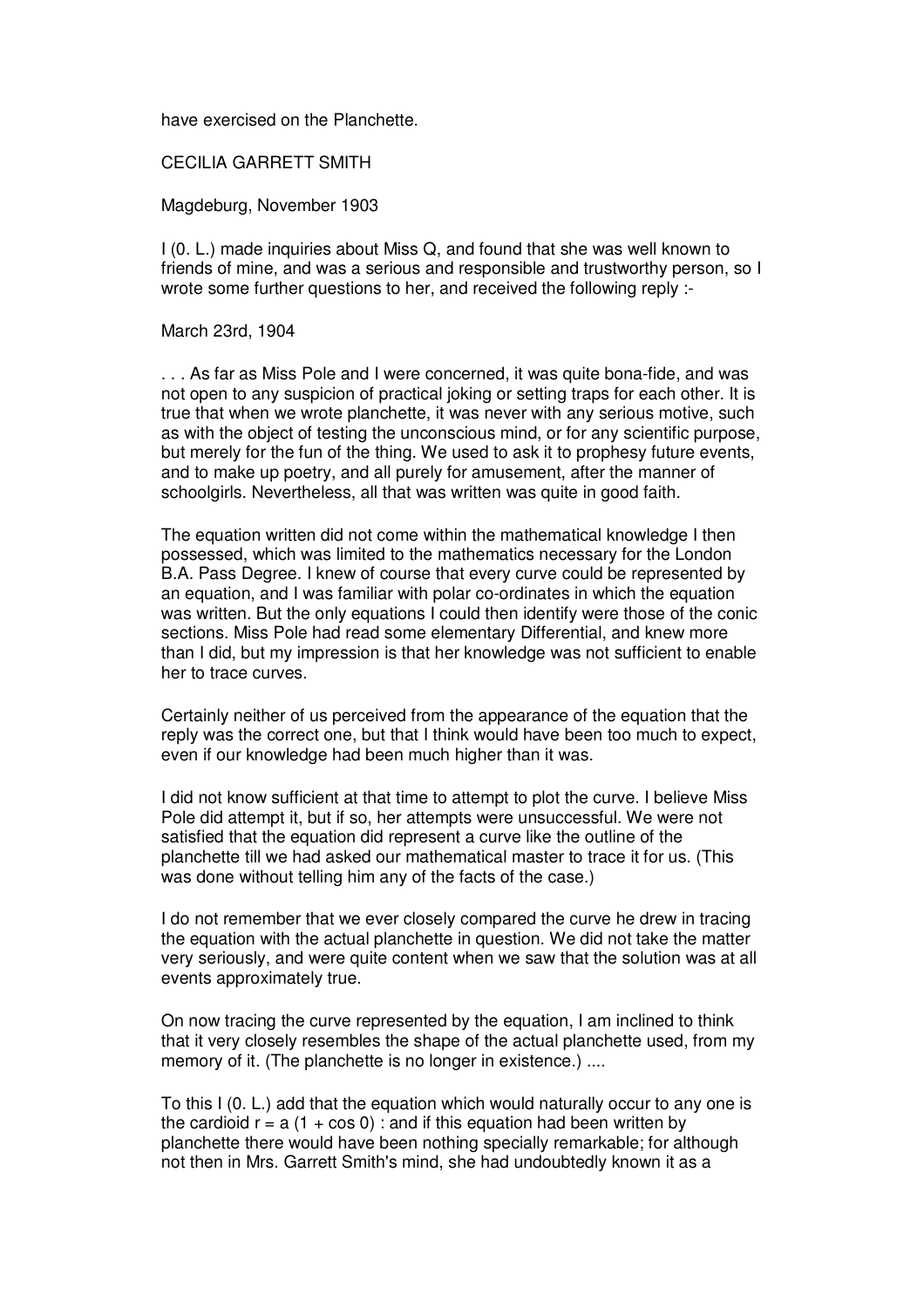student.

The equation written by Planchette is not a familiar one and certainly would not be likely to occur to her, nor would it have occurred to me. The sketch given does not profess to be an exact representation of the curve corresponding to the equation written by the planchette, but only represents her recollection of its general character.

Mr. J. W. Sharpe, of Bournemouth, has been good enough to draw out an accurate graph of the curve, and here is his drawing on a reduced scale.



It is to be remembered that the equation  $r = a(\sin 0/0)$ , was given by Planchette, as representing mathematically the shape of its own outline or boundary; the intelligence controlling its movements being represented as that of a Senior Wrangler.

With regard to his drawing, Mr. Sharpe observes that the curve does not consist of two sets of spirals, as at first depicted roughly, but of two sets of loops, all passing through the cusp and touching one another there, and all contained within the outer heart-shaped boundary. The loops meet only at the cusp, and there is an infinite number of them. They decrease in area without limit, ultimately sinking into the point of the cusp.

The equation very well represents the ordinary form of a planchette. But if it had accidentally been reversed into r=a(o/sin0) the curve would have been entirely different and entirely unlike any planchette outline.

Mr. Sharpe thinks it very unlikely that either of the automatises had ever seen an accurate graph of the equation given in their writing. It is of course much more difficult to invent an equation to fit a given curve (which was the feat performed by the writing in this case) than, when the equation is given, to draw the curve represented by it.

## **Power of Unseen Reading**

In illustration of supernormal power of a still more excessive kind I quote from the automatic writings of Mr. Stainton Moses - well known as a master for many years in University College School, London-who for a great part of this period used to write automatically in the early morning in solitude. A great number of these writings have been published and are well known to all students of the subject; but the following incident is of a surprising character and is an example, though an exceptionally strong one, of the power of reading letters,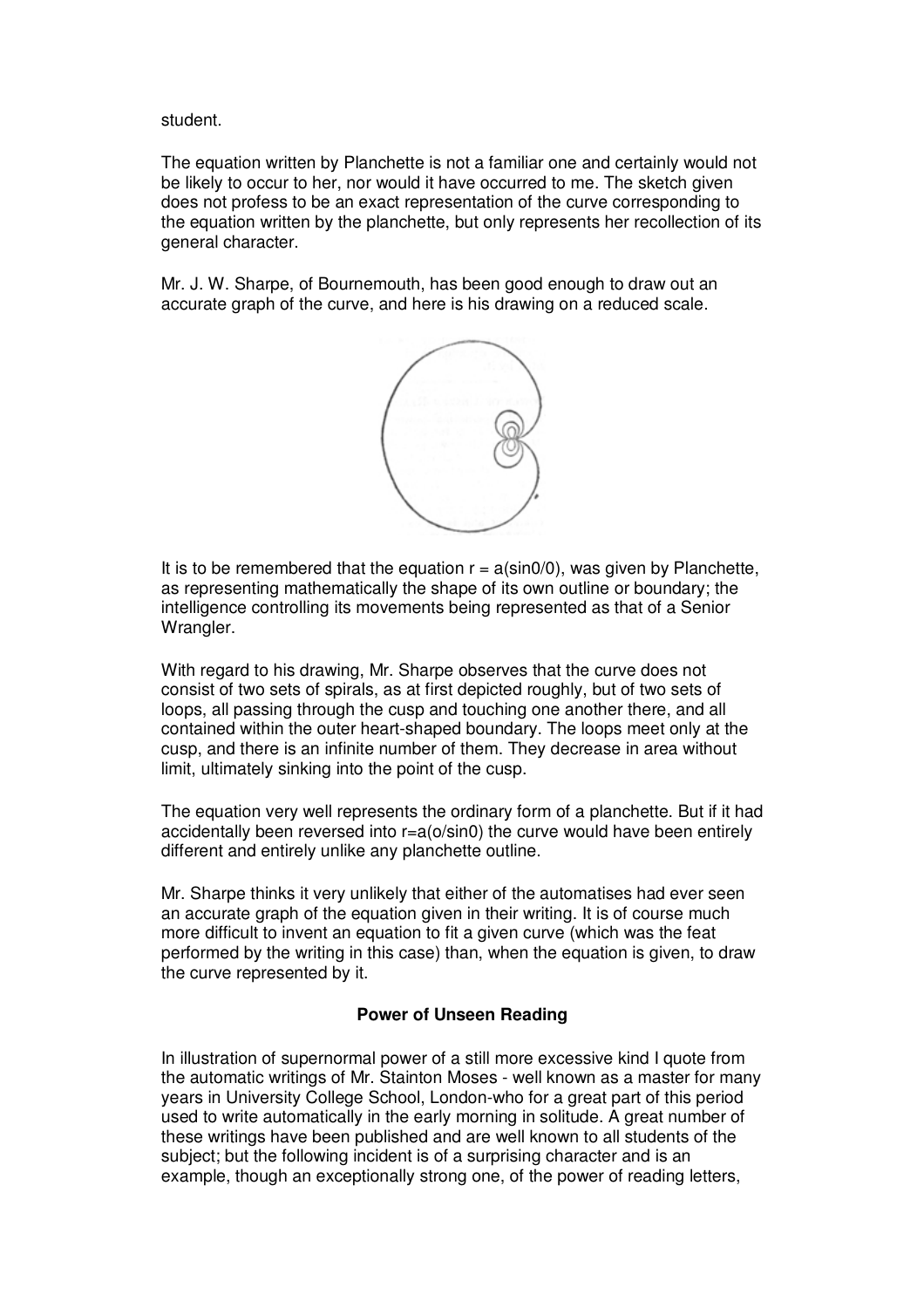etc., possessed in some degree by one or two of the "controls" of Mrs. Piper and of many another medium in history.

The following script was obtained by Mr. Stainton Moses while he was sitting in Dr. Speer's library and discoursing with various supposed communicators through his writing hand:-

See Proceedings, S.P.R., vol. xi., p. 106

**S. M.** Can you read?

"No, friend, I cannot, but Zachary Gray can, and Rector. I am not able to materialise or to command the elements."

**S M.** Are either of those spirits here?

"I will bring one by and by. I will send . . . Rector is here?"

**S. M.** I am told you can read. Is that so? Can you read a book?

(Handwriting changed.) "Yes, friend, with difficulty." M. Will you write for me the last line of the first book of the AEneid?

"Wait - Omnibus errantem terris A fluctibus aestas." [This was right.]

**S.M**. Quite so. But I might have known it. Can you go the bookcase, take the last book but one on the second shelf, and read me the last paragraph of the ninetyfourth page? I have not seen it, and do not even know its name. (With a little delay the following writing came.]

"I will curtly prove by a short historical narrative, that Popery is a novelty, and has gradually arisen or grown up since the primitive and pure time of Christianity, not only since the apostolic age, but even since the lamentable union of Kirk and state by Constantine."

(The book on examination proved to be a queer one called "Roger's Antipopopriestian, an attempt to liberate and purify Christianity from Popery, Politikirkality, and Priestrule." The extract given above was accurate, but the word "narrative" substituted for "account.")

**S.M.** How came I to pitch upon so appropriate a sentence?

"I know not, my friend. It was done by coincidence. The word was changed in error. I knew it when it was done, but would not change."

**S M.** How do you read? You wrote more slowly, and by fits and starts.

"I wrote what I remembered and then went for more. It is a special effort to read, and useful only as a test. Your friend was right last night; we can read, but only when conditions are very good. We will read once again, and write, and then impress you of the book: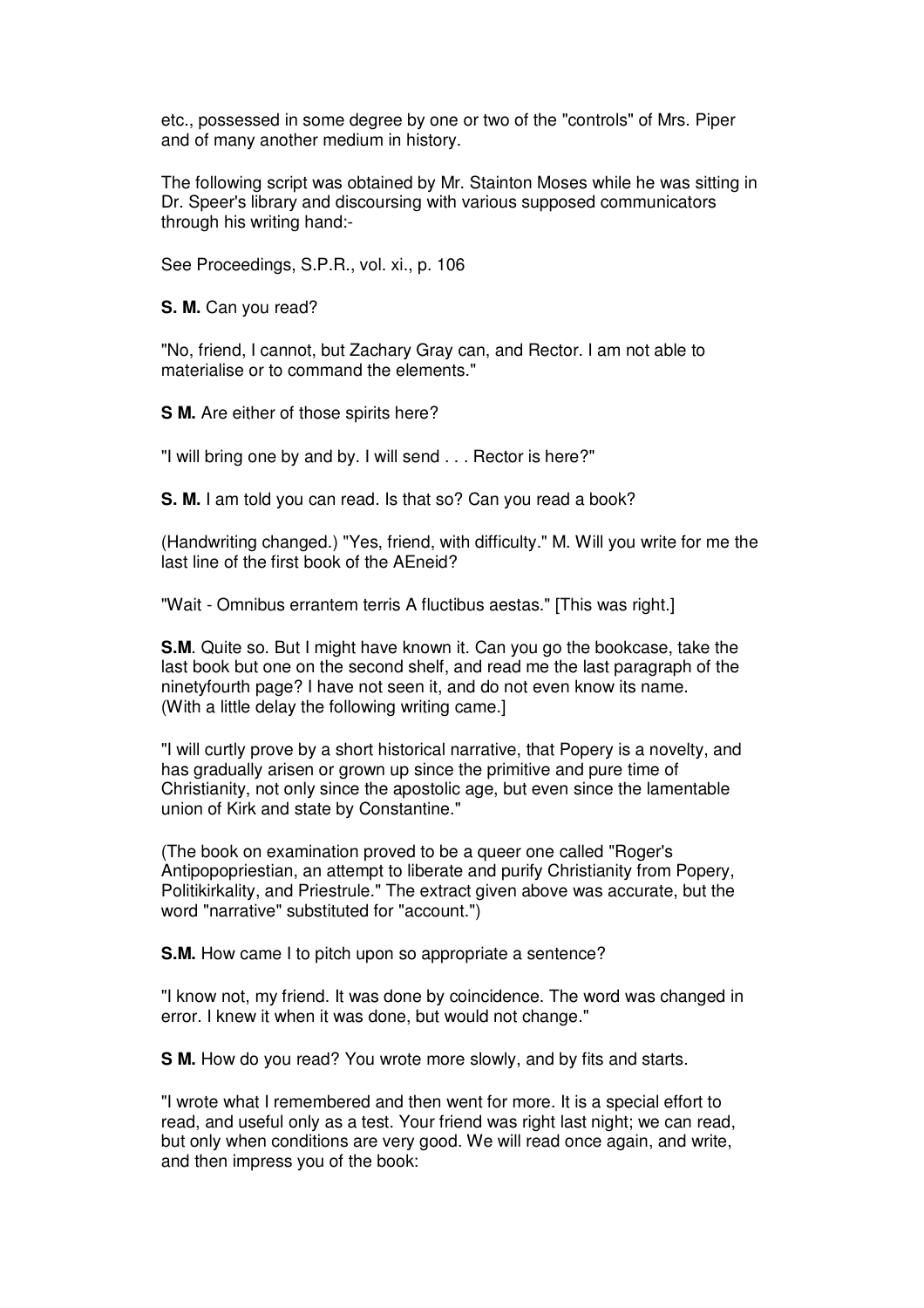"Pope is the last great writer of that school of poetry, the poetry of the intellect, or of the intellect mingled with the fancy" That is truly written. Go and take the eleventh book on the same shelf. [I took a book called Poetry, Romance, and Rhetoric.] It will open at the page for you. Take it and read, and recognise our power and the permission which the great and good God give us, to show you of our power over matter. To Him be glory. Amen."

(The book opened at page 145, and there was the quotation perfectly true. I had not seen the book before: certainly had no idea of its contents. S. M.) (These books were in Dr. Speer's library:- F. W. H. M.)

To this Mr. Myers pertinently appends the note:- is plain that a power such as this, of acquiring and reproducing fresh knowledge, interposes much difficulty in the way of identifying any alleged spirit by means of his knowledge of the facts of his earth life.

# **Dream Lucidity**

To illustrate the fact that extra or supernormal lucidity is possible in dreams, a multitude of instances might be quoted from the publications of the Society for Psychical Research. Almost at random I quote two, -the first a short one of which the contemporary record is reported on by a critical and sceptical member of the Society, Mr. Thos. Barkworth, in the journal of the Society for December 1895.

G. 249. Dream.

The following is a case that was noted at the time, before it was known to be veridical. It was received by Mr. Barkworth, who writes concerning it:-

"WEST HATCH, CHIGWELL, ESSEX, August 24th, (1895)

"It has been often made a subject of reproach by persons who distrust the S.P.R. that the evidence we obtain is seldom, if ever, supported by written records demonstrably made before the dream or the hallucination had been verified by subsequently ascertained facts. Indeed, a Mr. Taylor Innes, writing in the *Nineteenth Century* some years ago, went so far, if I remember rightly, as to assert that no such case could be produced up to the time he wrote. It must certainly be admitted that in provokingly numerous instances it is found that the alleged letter or diary has been destroyed.

"The following experience of the Rev. E. K. Elliott, Rector of Worthing, who was formerly in the navy, and who made the entry in his diary as quoted when he was cruising in the Atlantic out of reach of post or telegraph, will therefore be found of interest. The diary is still in his possession.

T. B.

*Extract from diary written out in Atlantic, January 14th, 1847*

"Dreamt last night I received a letter from my uncle, H. E. dated January 3rd, in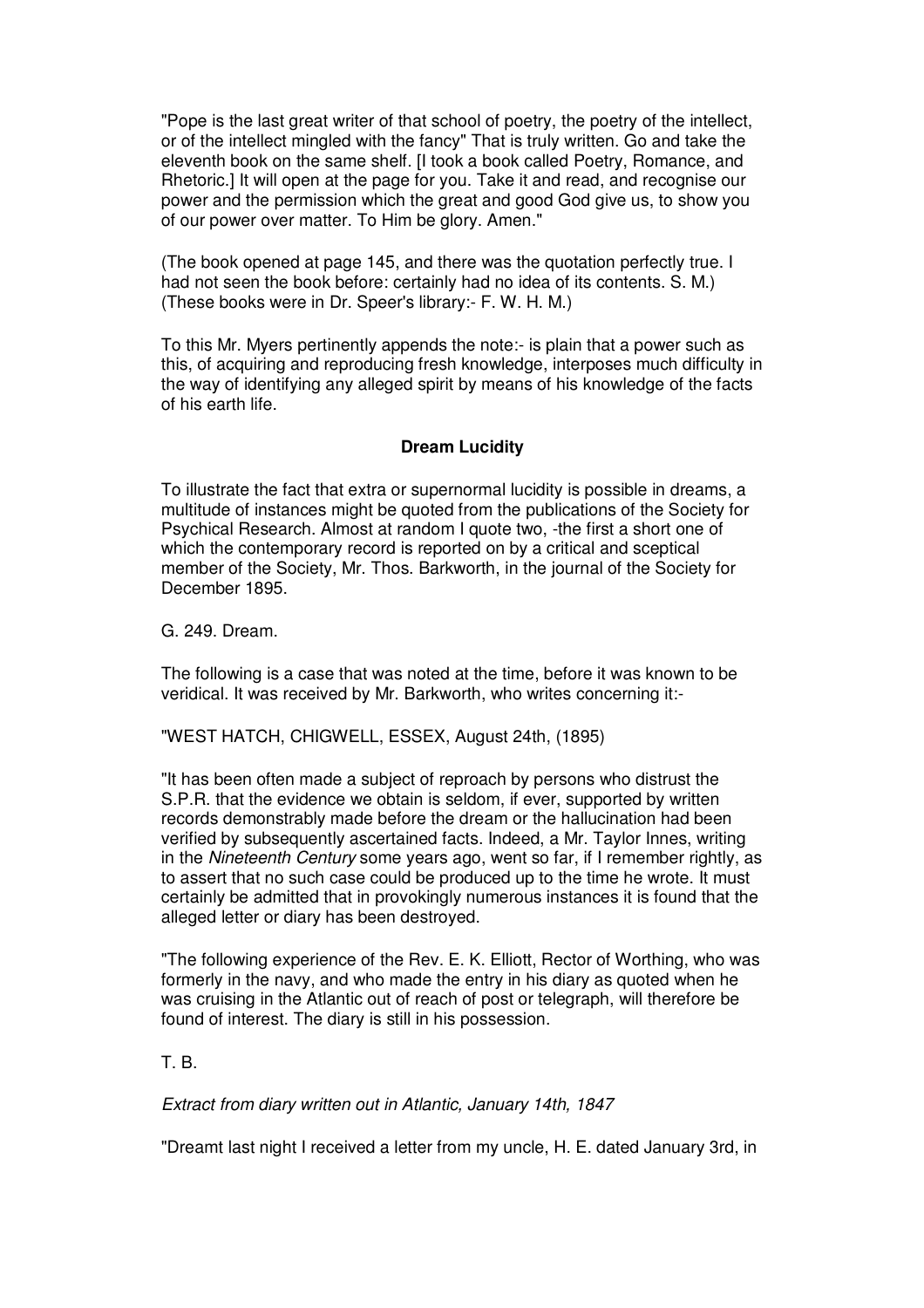which news of my dear brother's death was given. It greatly struck me.

"My brother had been ill in Switzerland, but the last news I received on leaving England was that he was better.

"The "January 3rd" was very black, as if intended to catch my eye. On my return to England I found, as I quite expected, a letter awaiting me saying my brother had died on the above date.

Worthing "E. K. ELLIOTT"

The second case I quote is a much longer and more elaborate one, and we owe its receipt to Dr. Hodgson while in America.

There are many partially similar records of people becoming aware of an accident in which some near relative was injured or killed: and it is noteworthy that the emotion caused by injury seems as likely to convey such an impression as anything pertaining to death itself; but the point of the following narrative is that a complete stranger became impressed with facts which were happening at a distance, without the slightest personal interest in any one concerned - so that it seems to make in favour of a general clairvoyant faculty rather than for any spiritistic explanation. The prefix P. 224 is merely a classificatory reference number.

#### P. 224. Dream.

The following case has some resemblance to Mrs. Storie's experience, of which an account was published in Phantasms of the Living, vol. i. P. 370, except that the person whose fate was represented in the dream was in the case here printed entirely unknown to the dreamer. The account is written by Mr. H. W. Wack, Attorney, and comes to us through the American Branch of the Society.

"COURT HOUSE ST. PAUL, MINN., February 10th, 1892

"I believe I have had a remarkable experience. About midnight on the 29th day of December, headsore and fatigued, I left my study where I had been poring over uninspiring law text, and climbing to my chamber door, fell into bed for the night.

"Nothing unusual had transpired in my affairs that day, and yet, when I gave myself to rest, my brain buzzed on with a myriad fancies. I lay an hour, awake, and blinking like an over-fed owl. The weird intonation of an old kitchen clock fell upon my ears but faintly, as it donged the hour of two. The sound of the clock chime had hardly died when I became conscious (of) my position in a passenger coach on the St. Paul, Minneapolis and Omaha railroad. I was journeying to Duluth, Minnesota, from St. Paul, in which latter place I had gone to sleep I was aware that I bad been on the train about four hours and that I was somewhere near the town of Shell Lake, viz., distant from St. Paul about eighty miles, I had often been over the road, and as I peered through the coach window, I recognised, in the moonlit scene, features of country and habitation I had seen before. We were plunging on, almost heedlessly as it seemed, when I fancied I heard and was startled from my reverie by a piercing shriek, which was protracted into a piteous moaning and gasping, as if some human creature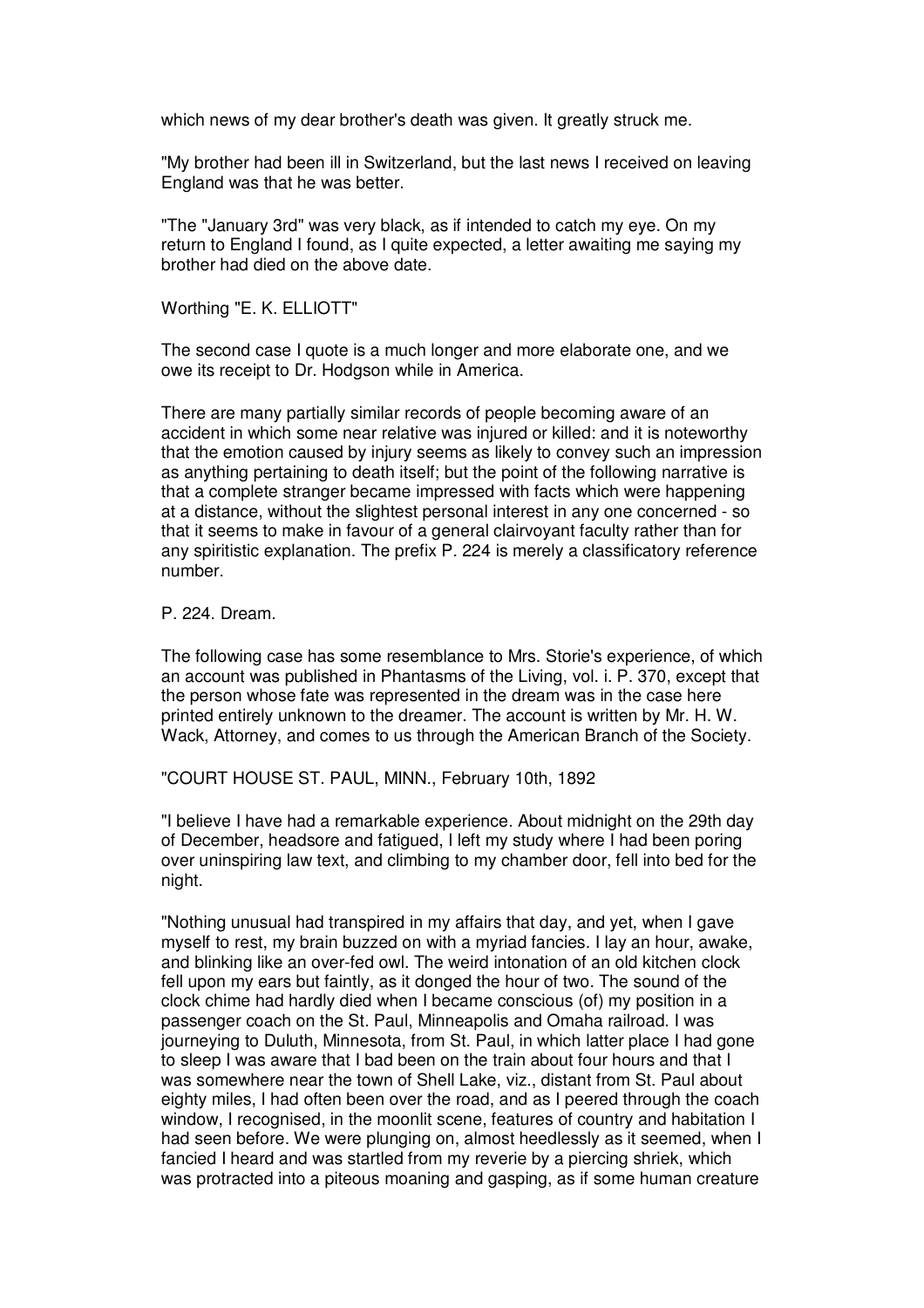were suffering some hideous torture.

"Then I felt the train grind heavily to an awkward stop. There was a sudden commotion fore and aft. Trainmen with lanterns hurried through m car and joined employes near the engine. I could see the lights flash here and there, beside and beneath the cars; brakemen moved along the wheels in groups, the pipe voice of the conductor and the awe-stricken cry of the black porter infused a livening sense to a scene which I did not readily understand. Instinctively I concluded that an accident had happened, or perhaps that a break to the train had occasioned this sudden uprising of trainmen. A minute later I was out upon the roadbed. The brusque and busy search and the disturbed manner of the attendants did not propitiate elaborate inquiry from a curious passenger, so I was appeased to be told, in very ugly snappish English, that if I bad eyes I might see for myself that some one got killed, I reckon. Everybody moved and acted in a spirit of stealth, and each, it appeared, expected a horrible "find". The trucks were being examined from the rear of the train forward. Blood splotches were discovered on nearly all the bearings under the entire train. When the gang reached one of the forward cars, all lights were cast upon on a truck which was literally scrambled with what appeared to be brains - human brains, evidently, for among the clots were small tufts of human hair. This truck, particularly, must have ground over the bulk of a human body. Every fixture between the wheels was smeared with the crimson ooze of some crushed victim. But where was the body, or at least its members? The trucks were covered only with a pulp of mangled remnants. The search for what appeared of the killed was extended 500 yards back of the train and all about the right-ofway with no more satisfactory result than to occasionally find a bloodstained tie.

"All hands boarded the train; many declaring that it was an unusual mishap on a railroad which left such uncertain trace of its victim. Again I felt the train thundering on through the burnt pine wastes of northern Minnesota. As I reclined there in my berth, I reflected upon the experience of the night, and often befuddled my sleepy head in an effort to understand how a train, pushing along at the rate of thirty miles an hour, could so grind and triturate a vital bulk, staining only trucks behind the engine, unless the killed at the fatal time were upon the truck or huddled closely by it. I concluded, therefore that the body being destroyed under the train had been concealed near the bespattered fixtures of the car. I had read of death to tramps stealing rides by hiding themselves under or between cars, and finally I dismissed meditation-assured that another unfortunate itinerant had been crushed out of existence. Horrible! I shuddered and awoke-relieved to comprehend it all a dream.

"Now the fact that the foregoing is an accurate statement of a dream experienced by me is not a matter for marvel. Taken alone, there is nothing remarkable in the time at which this vision blackened my sleep. The spell was upon me between two and three o'clock in the morning - of that I am certain. I am positive of the time, because, when I awoke, I heard the clock distinctly, as it struck three.

"On the morrow, I, - who usually forget an ordinary dream long before breakfast - recounted to the family the details of the night's distraction. From my hearers there followed only the ordinary comments of how ghastly and how shocking the story was as told and how strange the nature of the accident - *that no parts of the body had been found.* The latter circumstance was, to me also, quite an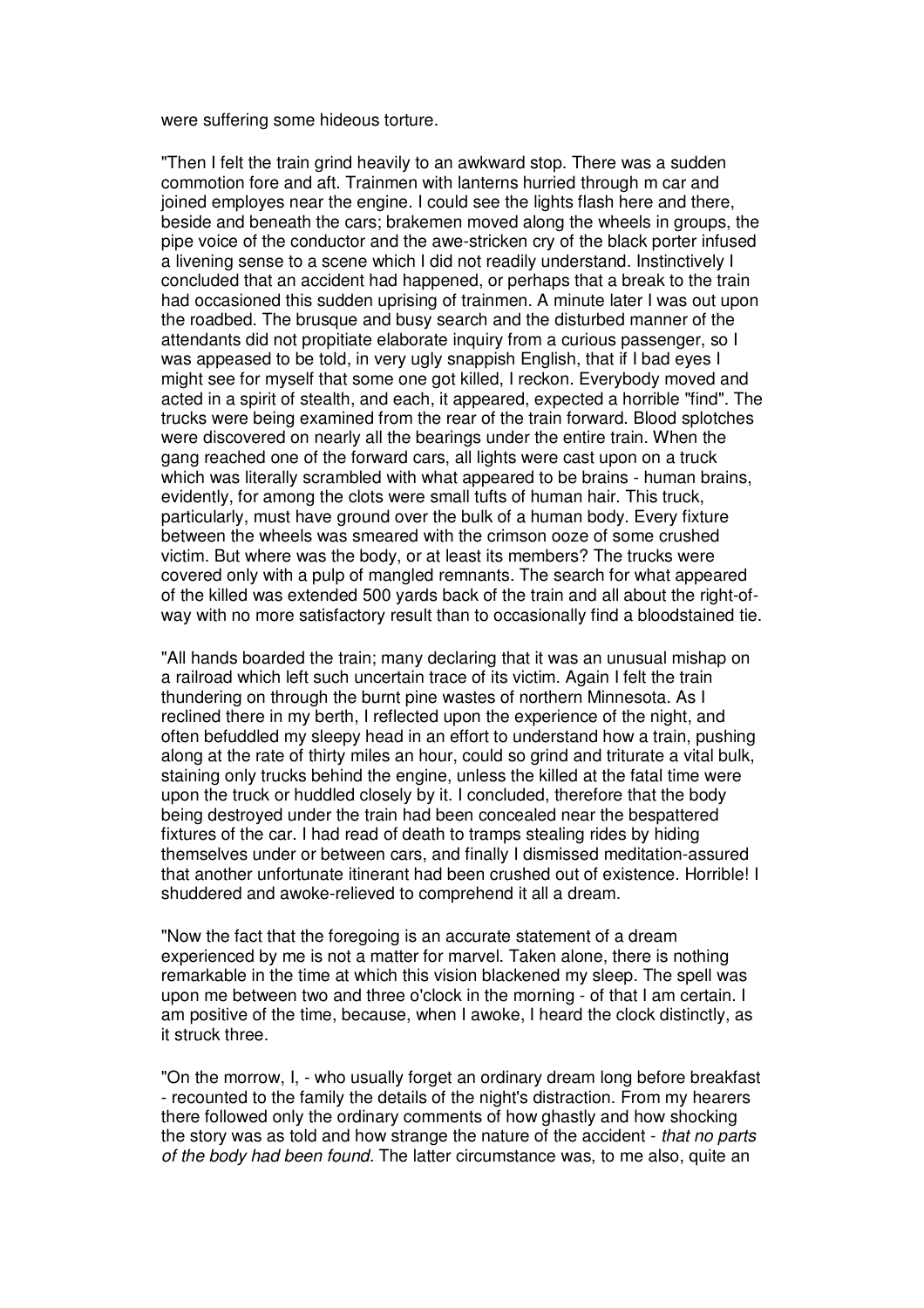unusual feature of railroad casualty.

"The evening following the night of the dream (December 30th), at 5 o'clock, I returned to my home, stepped into my study, and, as I am in the habit of doing, I glanced at a page of the *St. Paul Dispatch*, a daily evening newspaper. It had been casually folded by a previous reader, so that in picking it up flatly, the article which first fixed my attention read:

"'Fate of a tramp. Horrible death experienced by an unknown man on the Omaha Road. His remains scattered for miles along the track by the merciless wheels.

" 'Duluth, December 30. - Every truck on the incoming Omaha train from St. Paul this morning was splashed with blood. Trainmen did not know there had been an accident till they arrived here, but think some unfortunate man must have been stealing a ride between St. Paul and this city. Trainmen on a later train state that a man's leg was found by them at Spooner, and that for two miles this side the tracks were scattered with pieces of flesh and bone. There is no possible means of identification.'

"Here was an evident verification of all that transpired in my mind between two and three o'clock on the previous night. I reflected, and the more I pondered the faster I became convinced that I had been in some mysterious form, spirit or element, witness of the tragedy reported in the columns of the pressthat my vision was perfect as to, general details, and the impression complete and exact to time, place, and circumstance, The next morning I scanned the pages of the *Pioneer Press* of December 31st, and read the following paragraph:-

" 'Unknown man killed, Shell Lake, vis. Special telegram, December 30th - Fragments of the body of an unknown man were picked up on the railroad track today. Portions of the same body were also found on over 100 miles of the railroad. He is supposed to have been killed by the night train, but just where is not known.'

"With this came the conviction to me that, living and asleep, 100 miles from the place of the killing, I had been subjected to the phantom-sight of an actual occurrence on the Omaha railroad, as vivid and in truth as I have stated it above.

"I have not written this account because Mark Twain and other authors have published in current magazines their ex. periences in what is termed Mental Telepathy or Mental Telegraphy. On the contrary, having read a number of those articles, I have hesitated to utter, as authentic, what I now believe to be a material and striking evidence of the extent, the caprice, and the possibilities of this occult phenomenon.

#### "HARRY W. WACK."

In reply to Dr. Hodgson's inquiries, Mr. Wack wrote:

"ST. PAUL, February 20th, 1892

"MY DEAR SIR, - Replying to your valued favour of the 15th inst., I will say that you *are right* in understanding that my account of the dream submitted to your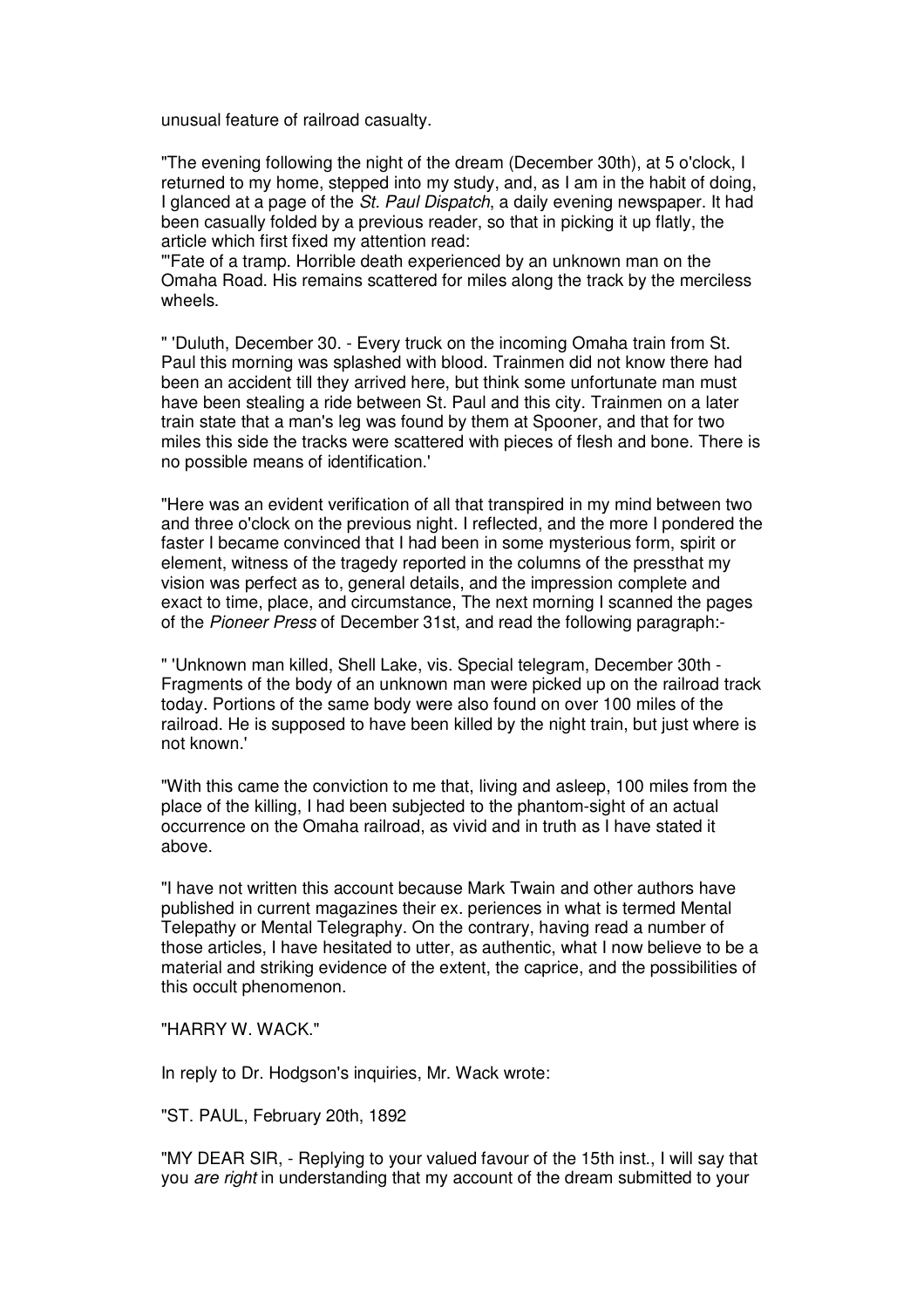Society is a true narrative.

"I reaffirm every word of it, and give you my solemn assurance that, as I have stated, I informed the family and friends of the dream and its details, before I had the first suspicion that the public press ever had contained or ever would contain a report of such an actual occurrence.

"If desirable I will make affidavit as to the truth of the substance of the narrative in your hands.

"I enclose a few corroborative letters, the signatures to which I procured yesterday, February 19th. If these serve you well and good.

"HARRY W. WACK."

The following were the corroborative letters enclosed:-

(I) "ST. PAUL, February 20th, 1892

"GENTLEMEN, - Referring to an account of a dream submitted to you by Mr. Harry Wack of this city which I have read, I beg leave to add the following facts corroborative of the narrative.

"After careful consideration of the article, I find that the story of the dream on December 29th-30th is in substance identical with that which was related by Mr. Wack at breakfast on the morning of December 30th, 1891 On that occasion Mr. Wack stated that he had been agitated the previous night by a dream of unusual features, and then, at the request of those present, he recited what now appears in his -article, which I have just perused for the first time. On the evening of December 30th, 1891, when Mr Wack discovered the newspaper item, he again mentioned the dream and called my attention to the newspaper item, and several of the family discussed the matter. On the morning of December 31st, another newspaper clipping bearing on the same matter was debated by the family.

"Aside from the unusual features and hideousness of the dream, there was nothing to startle us, until the newspaper accounts developed the affair in a mysterious sense. The first version of the dream was given in the morning of December 30th. The first newspaper dispatch appeared and was discovered in the evening of the same day. This I know of my own knowledge, being present on each occasion.

MRS. MARGARET B. MACDONALD

(2) "ST. PAUL, MINN, February 20th, 1892

"GENTLEMEN, - I have read the letter of Mrs. Macdonald, with whom I visited on December 29th, 30th, 31st, and days following, and with your permission I will say that I also was present at breakfast when Mr. Wack mentioned the dream, and at dinner (6 p.m.) when Mr. Wack called our attention to the newspaper item, which he then declared was a positive verification of the dream he experienced the night before. I have read the account of the dream, and I believe it to be precisely as I understood it from Mr. Wack's account given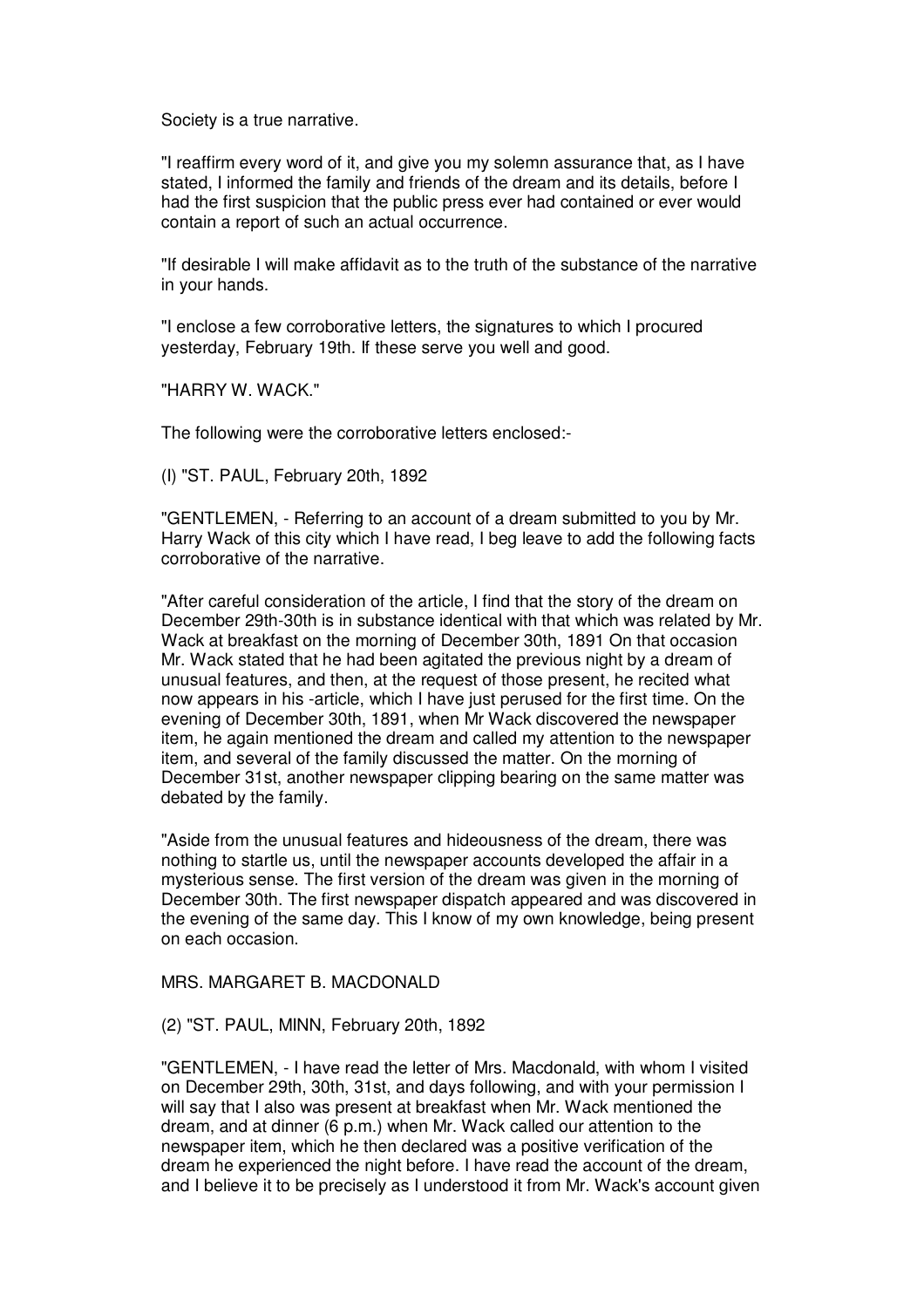on the morning of December 30th, 1891.

"ROSE B. HAMILTON"

(3) "ST. PAUL, February 20th, 1892

"GENTLEMEN, - Having read the foregoing letters of Mrs. Macdonald and Miss Rose B. Hamilton, and being familiar with the facts and incidents therein set forth, I would add my endorsement to them as being in strict accord with the truth.

"Mr. Wack stated his dream as he has written of it in the article which I understand he has submitted to you, on the morning of December 30th, 1891. He came upon and drew our attention to the newspaper articles in the evening of December 30th, and on the morning of December 31st, 1891. It was these newspaper dispatches which made the dream interesting, and thereafter it was freely discussed.

"C. E. McDONALD"

Mr. H. W. Smith, an Associate Member of the American Branch, writes to Dr. Hodgson in connection with the case:-

"OFFICE OF SMITH & AUSTRIAN, COMMISSION MERCHANTS,

"290, E., 6th STREET, PRODUCE EXCHANGE,

"ST. PAUL, MINN., April 14th, 1892

"MY DEAR SIR, - It has been impossible for me to accept Mr. Wack's invitation to meet at his house the witnesses he cited in his communication to you. I have already written you of my preliminary interview with Mr. Wack, and it confirms in my own mind the high opinion which I previously held of him through our acquaintanceship, extending over a series of years. There is no reasonable doubt in my mind that the statement he makes is substantially correct, at least as respects any and all allegations of fact. Of course the application of these facts to an unknown force is a matter upon which I cannot speak."

"HERBERT W. SMITH"

Instances like this are by no means solitary, and whatever view we take of them we have to include them in the roll of facts demanding explanation - an explanation which may not be readily forthcoming. It may be presumed that as far as they go they make against the spiritistic hypothesis in any simple or direct form; and that is why in a book like this it is necessary to emphasise them.

Meanwhile, all we are sure of is that information is obtained by some mediums which is entirely beyond their conscious knowledge, and occasionally beyond the conscious knowledge of everyone present. But as to how this lucidity is attained we are as yet in the dark; though we must ultimately proceed to consider the possibility that it is by some sort of actual communication from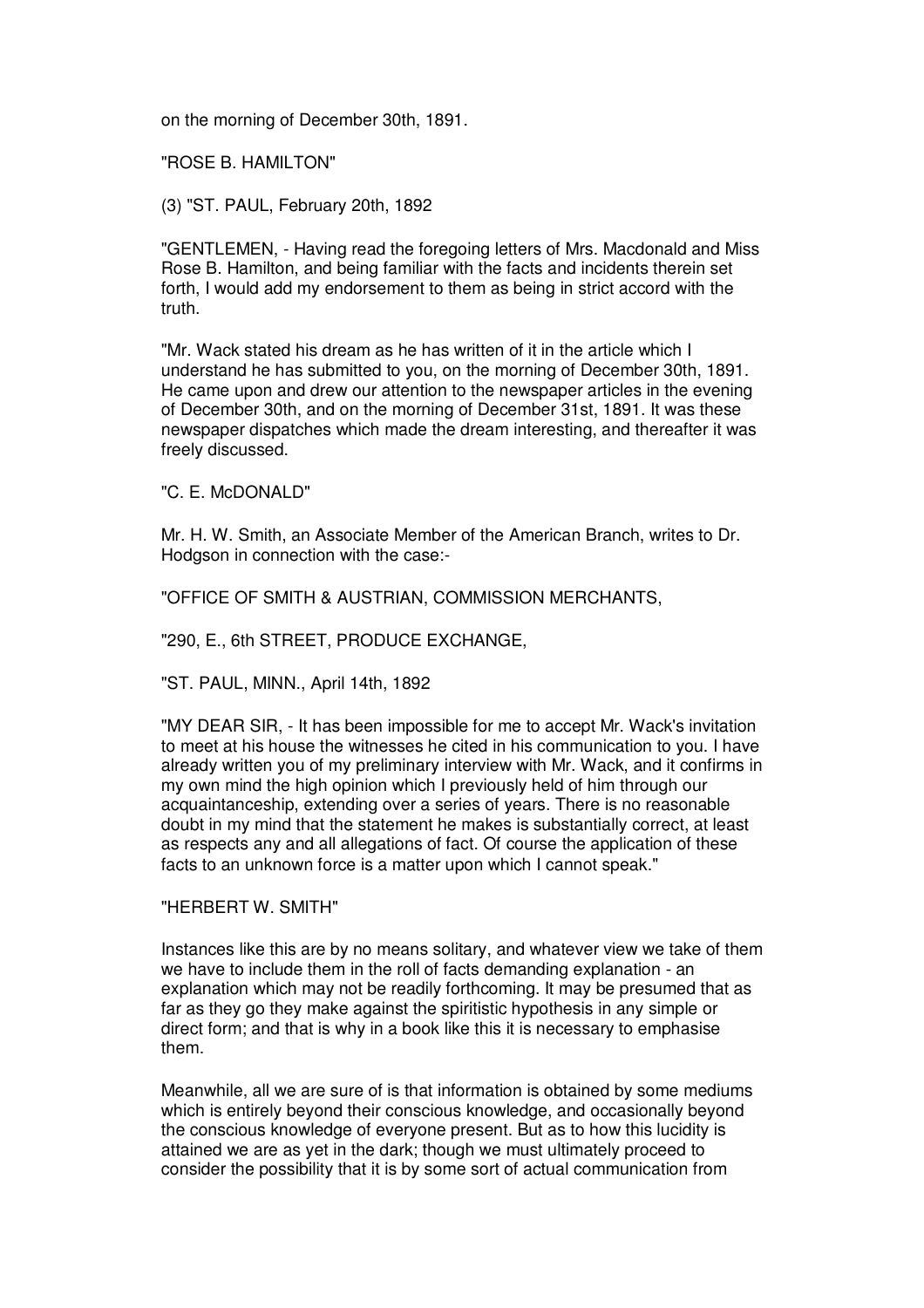other intelligences, akin to the conveyance of information in the accustomed and ordinary human way, by rumour, by conversation, and by the press.

Incidents that seem to point to some form of supernormal communication are exemplified in the experiments of Dr. van Eeden of Bussum, in Holland, with Mrs. Thompson at Hampstead, lady who is referred to more particularly in Section IV of this book. (See his paper on sittings with Mrs. Thompson in Proceedings, S.P.R., vol. xvii., especially pp. 86-7 and 11:2-115'. Dr. van Eeden, having cultivated the power of controlling his own dreams, so as to be able to dream of performing actions which he had planned while awake, arranged with Mrs. Thompson that he would occasionally call "Nelly" (her "control") in his dreams after returning to Holland, and that if she heard him calling she should tell Mr. Piddington, who was in charge of the sittings, at his next sitting. On three occasions, in January and February 1900, some success was obtained in these experiments; that is, "Nelly" stated that she had heard Dr. van Eeden calling, and had "been to see him"; the dates she gave were approximately, though not exactly, the same as those recorded in his diary of dreams; but on each occasion she gave details, which were afterwards verified, as to his circumstances at the time. On a fourth occasion (April 19th, 1900), when "Nelly" stated that she had been to see Dr. van Eeden, he had no dream of her at the time, but she gave a description of his condition which corresponded with what it had been during the early part of the same month.

A case of a somewhat similar kind is the one recorded in Dr. Hodgson's report on Mrs. Piper (Proceedings, Vol. viii., P. 120), where Mr. M. N. in America relates that Mrs. Piper's control, "Dr. Phinuit," had said that he would visit Mr. N.'s dying father in England about certain matters connected with his will, and where later on it was reported by those attending the dying father that he had complained of the presence of an obtrusive old man. (This case is quoted below, see page 116.)

# **Clairvoyance of the Dying**

The extra lucidity of the dying is a thing so often asserted that it has become almost a commonplace; and sometimes, as in the case of children, it would seem to eclipse mere imagination - as for instance, when a dying child welcomes, and appears to be welcomed by, its deceased mother. But these visions and auditions, which are unmistakably common, are usually of things beyond our ordinary cognisance, so that for the most part they have to be relegated to the category of the unverifiable. Occasionally, however, we have records of a kind of clairvoyant faculty whereby terrestrial occurrences also are perceived by persons who in health had no such power; and these are worthy of attention, especially those which are reciprocal, producing an impression at both ends of a terrestrial line, as if the telepathic and less material mode of communication had in their case already begun.

The extant descriptions of dying utterances are very much like the utterances in the waking stages of Mrs. Piper's trance, to be subsequently mentioned - and these do not appear to be random or meaningless sayings, but do really correspond to some kind of reality, since in them the appearance of strangers is frequently described correctly and messages are transmitted which have a definite meaning. Moreover, the look of ecstasy on Mrs. Piper's face at a certain stage of the waking process is manifestly similar to that seen on the faces of some dying people; and both describe the subjective visions as of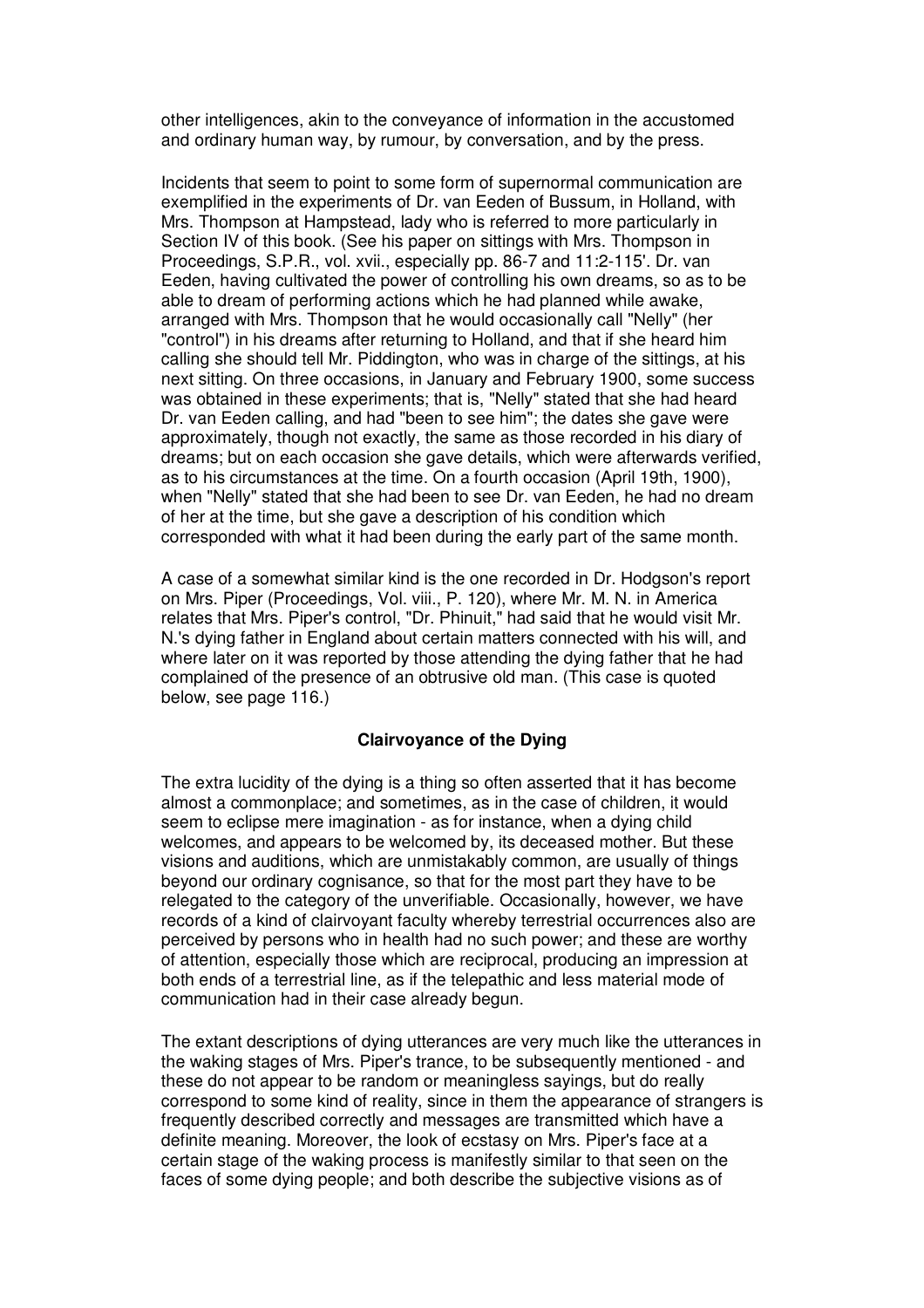something more beautiful and attractive than those of earth.

Whether the dying really have greater telepathic power as agents, which is what is assumed in the ordinary telepathic explanation of Phantasms of the Living, is doubtful, but that they sometimes have greater sensibility as percipients seems likely; and sometimes the event which they are describing is likewise apprehended by another person at a distance, - thus appearing to demonstrate reciprocal telepathic influence. There is a small group of cases illustrative of the reciprocal clairvoyance of the dying, - I can only quote an illustrative case or two from the few which are well evidenced, i.e., which come up to the standard of the Society for Psychical Research in this matter - but I omit the authentication in quoting them, and I also abbreviate, as I only here wish to indicate the kind of thing.

The writer of the following account is Colonel B., a well-known Irish gentleman. He explains that his wife engaged to sing with her daughters a Miss X., who was training as a public singer but who ultimately did not come out in that capacity, having married a Mr. Z.

Six or seven years afterwards Mrs. B., who was dying, in the presence of her husband spoke of voices she heard, singing, saying that she had heard them several times that day, and that there was one voice among them which she knew, but could not remember whose voice it was.

"Suddenly she stopped and said, pointing over my head, says Colonel B., " 'Why, there she is in the corner of the room it is Julia X. she is coming on; she is leaning over you; she has her hands up she is praying; do look; she is going.' I turned but could see nothing. Mrs. B. then said, 'She is gone.' All these things [the hearing of singing and the vision of the singer] I imagined to be the phantasies of a dying person.

"Two days afterwards, taking up the Times newspaper, I saw recorded the death of Julia Z., wife of Mr. Z. I was so astounded that in a day or so after the funeral I went up to and asked Mr. X. if Mrs. Z., his daughter, was dead. He said, 'Yes poor thing, she died of puerperal fever. On the day she died she began singing in the morning, and sang and sang until she died.' "

The case next quoted is a curious incident connected with a deceased child, obtained in one of the bereaved mother's sittings with Mrs. Piper in America, at a time when Phinuit was in control.

It is the concluding portion of a long and striking series of communications, extremely characteristic of identity, which are quoted both in Human Personality, Vol. ii. 245-7, and in Proc. S.P.R., vol. xiii. pp. 386-9. The mother's testimony is thus reported:-

The remarks made at her second sitting suggest that "the little book" in the child's mind was not this one. 'Kakie wants the little bit of a book mamma read by her bedside, with the pretty bright things hanging from it - mamma put it in her hands - the last thing she remembers." Mrs. Sutton states that this was a little prayer book with a cross and other symbols in silver attached to ribbons for marking the places, and that it was sent to her by a friend after Kakie had ceased to know any one except perhaps for a passing moment. Mrs. Sutton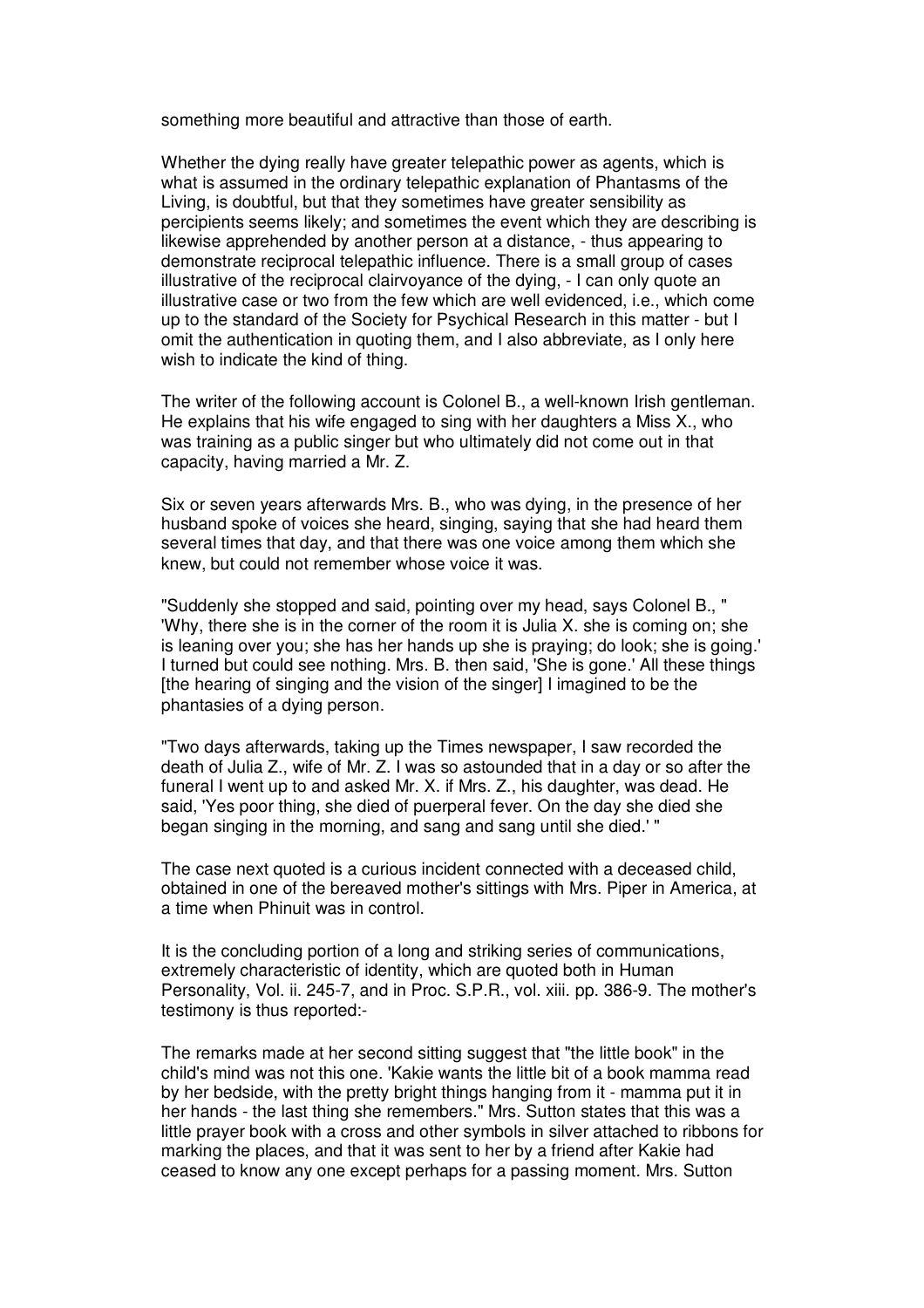read it when Kakie seemed unconscious, and *after Kakies's death* placed it in her hands to prevent the blood settling in the nails. She adds later that Mrs. Piper's hands, when the book was asked for at the sitting, were put into the same position as Kakie's.

There is also evidence of reciprocity of an unusual kind in connection with the Piper case; for "Phinuit" has been described as perceived by a dying person at a distance, in correspondence with the assertion of Phinuit that he would go and talk to this same person about unfair clauses in his will.

The account of this curious episode is from an American gentleman who had had a good deal of experience in Piper sittings, and who does not want his name disclosed. Of three examples of what he calls predictions, thus obtained, I select this one, as it illustrates the kind of reciprocal experience of which I am now speaking. The account is corroborated by Mrs. "M. N."

#### April 5th, 1889

. . . About the end of March of last year I made [Mrs. Piper] a visit (having been in the habit of doing so, since early in February, about once a fortnight). [As Phinuit] told me that the death of a near relative of mine would occur in about six weeks, from which I should realise some pecuniary advantages, I naturally thought of my father, who was advanced in years, and whose description Mrs. Piper had given me very accurately some week or two previously. She had not spoken of him as my father, but merely as a person nearly connected with me. I asked her at that sitting whether this person was the one who would die, but she declined to state anything more clearly to me. MY wife, to whom I was then engaged, went to see Mrs. Piper a few days afterwards, and she told her (my wife) that my father would die in a few weeks.

About the middle of May my father died very suddenly in London from heart failure, when he was recovering from a very slight attack of bronchitis, and the very day that his doctor had pronounced him out of danger. Previous to this Mrs. piper (as Dr. Phinuit) had told me that she would endeavour to influence my father about certain matters connected with his will before he died. Two days after I received the cable announcing his death, my wife and I went to see Mrs. Piper, and she (Phinuit) spoke of his presence, and his sudden arrival in the spirit-world and said that he (Dr. Phinuit) had endeavoured to persuade him in those matters while my father was sick. Dr. Phinuit told me the state of the will, and described the principal executor and said that he (the executor) would make a certain disposition in my favour, subject to the consent of the two other executors when I got to London, England. Three weeks afterwards I arrived in London; found the principal executor to be the man Phinuit had described. The will went materially as he had stated. The disposition was made in my favour; and my sister, who was chiefly at my father's bedside the last three days of his life, told me that he had repeatedly complained of the presence of an old man at the foot of his bed, who annoyed him by discussing his private affairs . . ..

## ("M. N.")

A similar illustration of reciprocity occurred in the case of the lady called "Elisa Mannors," whose near relatives and friends concerned in the communications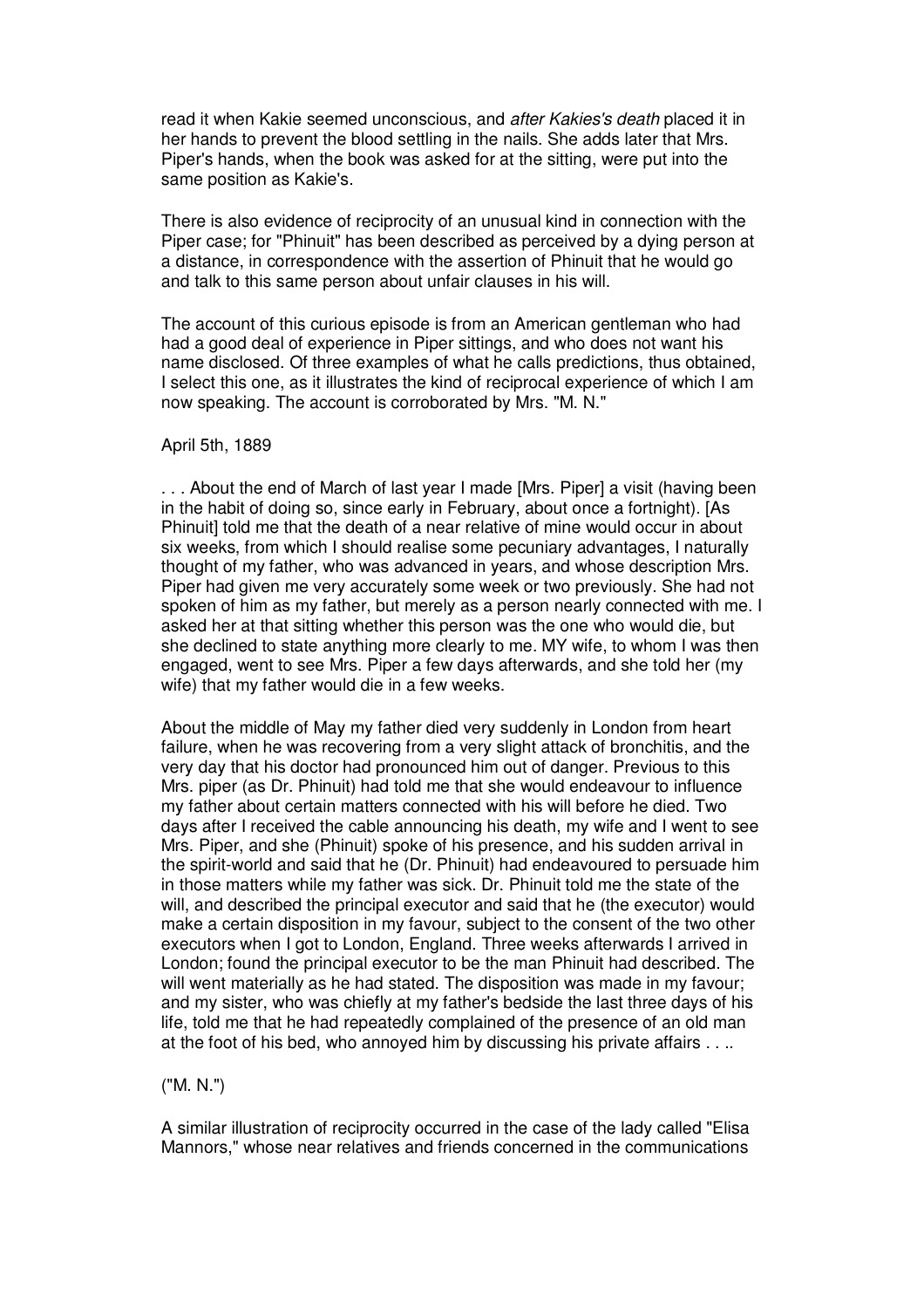were known also to Mr. Myers.

On the morning after the death of her uncle, called F. in the report, she described an incident in connection with the appearance of herself to her uncle on his death-bed. Dr. Hodgson's account of this is in Proceedings S.P.R., vol. xiii. P. 378, as follows: -

The notice of his [F.'s] death was in a Boston morning paper, and I happened to see it on my way to the sitting. The first writing of the sitting came from Madame Elisa, without my expecting it. She wrote clearly and strongly, explaining that F. was there with her, but unable to speak directly, and that she wished to give an account of how she had helped F. to reach her. She said that she had been present at his deathbed, and had spoken to him, and she repeated what she had said, an unusual form of expression, and indicated that he had heard and recognised her. This was confirmed in detail in the only way possible at the time, by a very intimate friend of Madame Elisa and myself, and also of the nearest surviving relative of F, I showed my friend the account of the sitting; and to this friend, a day or two later, the relative, who was present at the death-bed, stated spontaneously that F. when dying saw Madame Elisa who was speaking to him, and he repeated what she was saying. The expression so repeated which the relative quoted to my friend, was that which I had received from Madame Elisa through Mrs. Piper's trance, when the death-bed incident was, of course, entirely unknown to me.

## **Writing of Foreign Languages**

Instances in which foreign languages unknown to the medium are written or spoken are comparatively rare.

At a sitting in 1892, when Madame Elisa Mannors was "communicating," some Italian was written by request, the lady being as familiar with Italian as with English, but only two or three common words were decipherable. The first names of sitter and communicator were given, and the last name was both written and afterwards given by G.P. to Phinuit. Some of the writing was of a personal character, and some about the watch [concerning which inquiry had been made]; and G.P. stated correctly, inter alia, that the sitter's mother was present (in "spirit") with the communicator, and that he himself did not know her. The real names are very uncommon. The Italian for "It is well, Patience," was whispered at the end of the sitting as though by direct control of the voice of Madame Elisa

Further attempts were made to speak and write Italian, but not much was said, and the writing was not very legible. Concerning this Dr. Hodgson remarks:-

"As I have mentioned elsewhere (Report, pp. 293, 332), the intelligence communicating by writing is not conscious of the act of writing. The chief difficulty apparently in getting another language written by the hand is that strange words tend to be written phonetically unless they are thought out slowly letter by letter. The writing is usually much more legible now then it was during the period of the records from which I am quoting, when there was frequently much difficulty in deciphering even the simplest English words. It was therefore not surprising that, so little of the Italian written by Madame Elisa was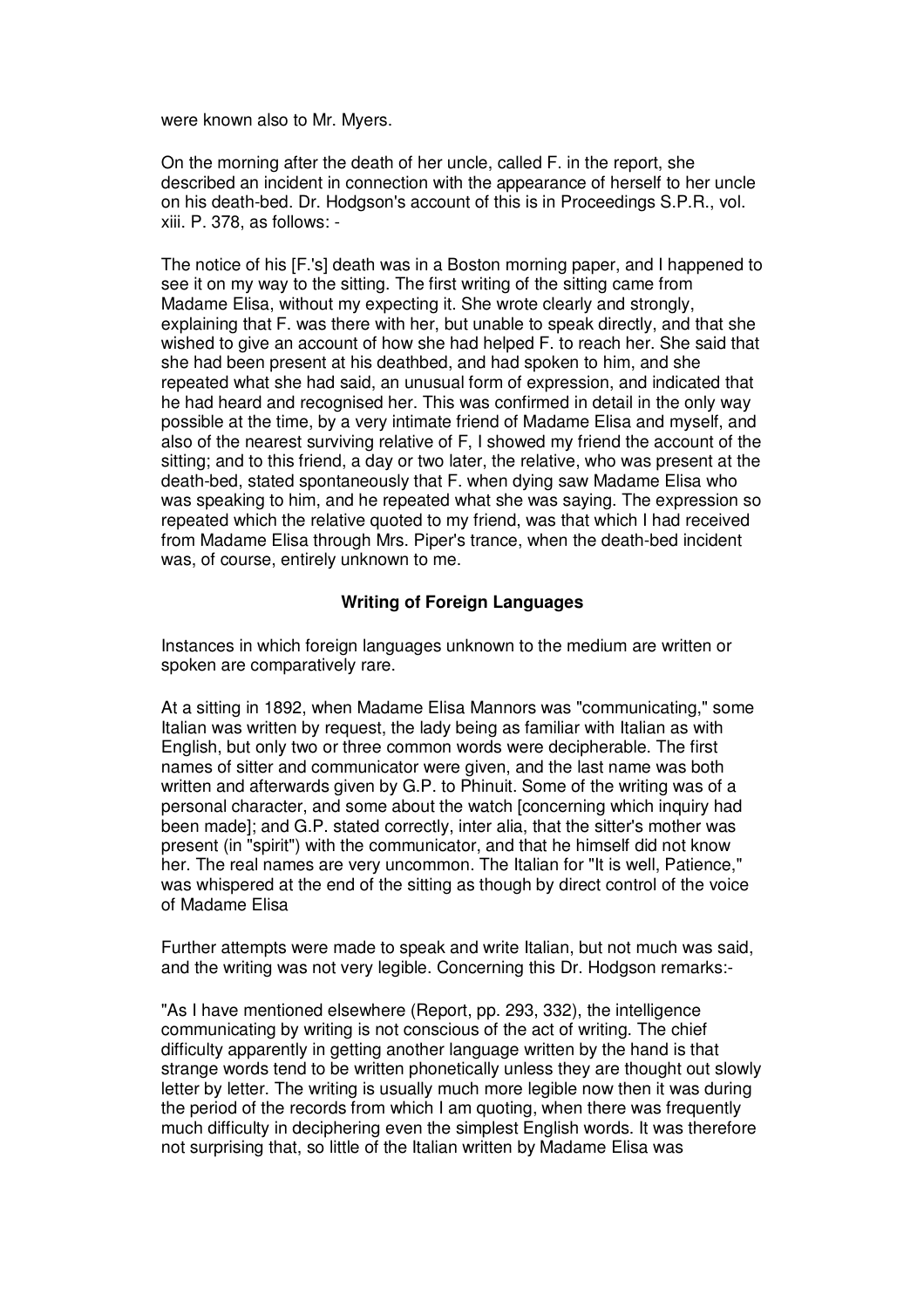#### decipherable.

This does not appear to be a strong case, but the next one seems to me better:

Dr. Hodgson reports the following case in a sitting which a Mr. Vernon Briggs had with Mrs. Piper in October LS93 (Proc. S.P.R., xiii. 337; or Hum. Pers. ii. 244).

The communication purported to come from a Honolulu boy named Kalua, who became much attacked to Mr. Briggs during a six months' stay of Mr. Briggs in Honolulu in 18Si, and who followed Mr. Briggs back to Boston under somewhat romantic circumstances in 1883. He was soon sent back to his native island, but again returned to Boston, where he was shot in 1886, in a sailors' Bethel, whether intentionally or not was unknown There was some suspicion against a Swede who was imprisoned, but there was no evidence against him, and he was finally discharged. The Swede said that Kalua had accidentally shot himself with a revolver, and eventually confessed that after the accident he had himself hidden the revolver behind a flue, where, after taking part of the chimney down, it was found. Mr. Briggs had taken a handkerchief belonging to Kalua with him to the sitting. Kalua had been shot through the heart, and there was some confusion apparently about the locality of the suffering, "stomach" and "side" being mentioned, under what appeared to be the direct control of the voice by "Kalua," - and Mr. Briggs asked if it was Kalua. Phinuit then spoke for "Kalria," who said that he did not kill himself, that he had been gambling with the other man who disputed with him and shot him, but did not mean to, and who threw the revolver "into the hot box where the pepples are" (meaning the "furnace" and the "coals"), and hid his purse under the steps where he was killed. "Kalua" also said there was shrubbery near it. The cellar of the house was examined, but no purse was found, and there was no shrubbery in the cellar. "Kalua" tried to write Hawaiian. but the only "ordinary" words deciphered were "lei" (meaning wreaths, which he made daily for Mr. Briggs) which was written clearly and frequently, and an attempt at "alolia" - greeting. Phinuit tried to get the answer to the question where Kalua's father was, but could only succeed in getting "Hiram." But the writing gave the answer ' Hawaiian Islands." In reply to the question which one, the answer in writing was Kawai, but Phinuit said Tawai. The word is spelt Kawai but is pronounced Tawai by the natives of the island itself and in the island where Kalua was born. The natives of the other islands call it Kawai.

Cases in which the lucidity or clairvoyant faculty is not limited to the present, but apparently anticipates the future, are sufficiently important to deserve a separate chapter; for it is manifestly extremely difficult to contemplate such a faculty.

> **- S e c t i o n T h r e e -** Spontaneous Telepathy and Clairvoyance

> > **C h a p t e r 1 0**

**Prevision \_\_\_\_\_\_\_\_\_\_\_\_\_\_\_\_\_\_\_\_\_\_\_\_\_\_\_\_\_\_\_\_\_\_\_\_\_\_\_\_\_\_\_**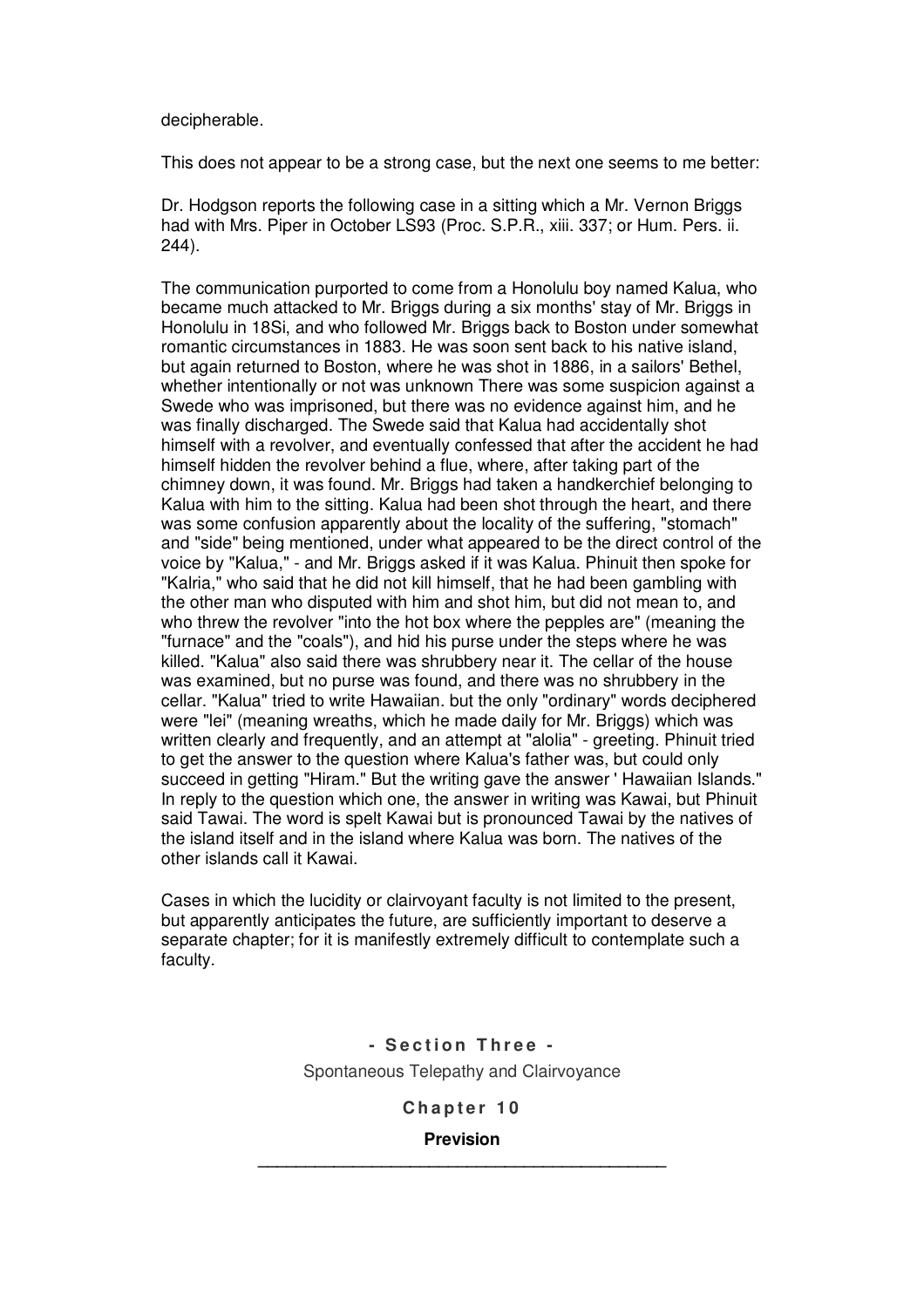HITHERTO we have dealt only with knowledge of the present and the past; but assertions are made that there is a kind of lucidity occasionally attainable by healthy people which is beyond the powers of any ordinary intelligence, even aided by telepathy; inasmuch as knowledge is sometimes exhibited not only of occurrences at a distance but also of events which have not yet happened, and which could not by any process of reasoning be inferred.

Is it possible to become aware of events before they have occurred, by means other than ordinary scientific prediction?

The anticipation of future events is a power not at all necessarily to be expected on a Spiritistic or any other hypothesis; it is a separate question, and will have important bearings of its own. An answer to this question in the affirmative may vitally affect our metaphysical notions of "Time," but will not of necessity have an immediate bearing on the existence in the universe of intelligences other than our own. A cosmic picture gallery (as Mr. Myers calls it), or photographic or phonographic record of all that has occurred or will occur in the universe, may conceivably - or perhaps not conceivably - in some sense exist, and may be partly open and dimly decipherable to the lucid part of the automatist's or entranced person's mind.

But the question for us now is whether we can obtain clear and unmistakable proof of the existence of this foreseeing power in any form. It is not an easy thing to establish beyond any kind of doubt. Casual and irresponsible critics have said that documentary evidence, such as a postmark on a letter which detailed an event either not yet happened or certainly not known by ordinary methods at the date of the postmark (like a recent shipwreck in mid-ocean for instance), would be proof positive to them of something occult. A writer in The Nineteenth Century goes so far as to say that a document thus officially verified by a Post Office clerk would be worth thousands of pounds to the British Museum. If so it would be singularly easy to get rich. I believe that a postmark on an envelope would satisfy some of these critics but a postmark on the document itself would be entirely convincing.

I wonder some enterprising forger has not endeavoured to gull a leading journal by an elaborate account say, of the Victoria disaster, or the Santander explosion, or the Messina earthquake, written on foolscap paper transmitted blank through the post, at small cost, in preparation for any such striking event; or perhaps on paper subsequently covered with previous postmarks by a genial Post Office friend, and decorated with red tape by a live Government clerk!

The feeling that everything done by a Post Office official is conclusive, is of the same order as the opinion that barristers or criminal judges or medical practitioners are the only people fit to investigate unusual mental phenomena, because their practice makes them familiar with the warpings of the human mind.

But to consider the case of a medical practitioner, as I understand a doctor's business, it is to cure an abnormality if he can, not to prolong and investigate it. True, a doctor may be a scientific man in addition, but qua physician he is out of his element as a general investigator, and as a leading practitioner he has very little spare time. Were it not so, the record against the profession - the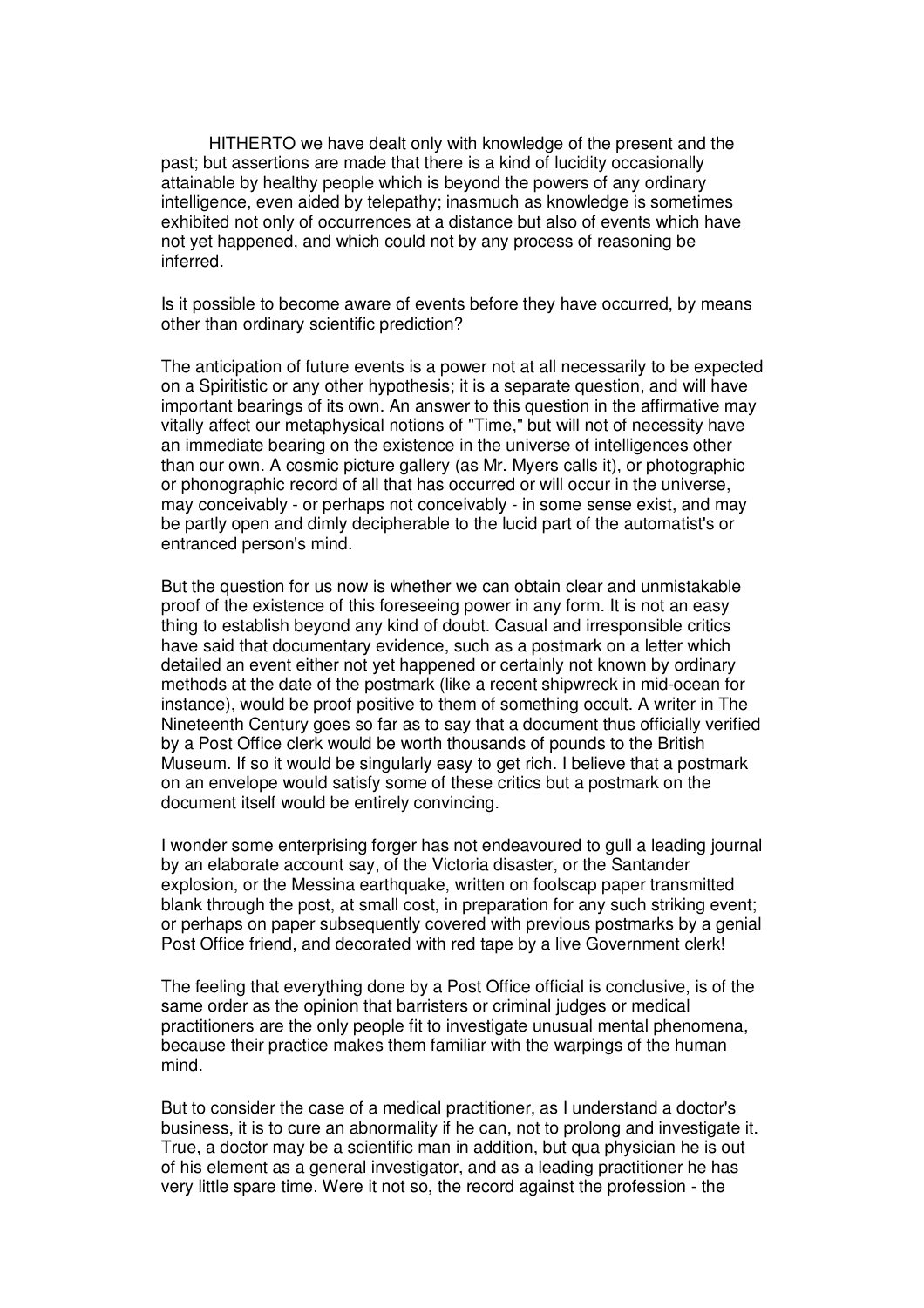attitude the main body of doctors has taken or used to take to everything new would be not only pitiful, as it is, but essentially disgraceful.

But about this question of postmarks. Let it not be thought that I claim that their evidence is worthless. As evidence subsidiary to testimony they may be very valuable, and every effort should be made to get them; my contention only is that they do not dipense with testimony.

This I hold is the function of all circumstantial evidence, or of any automatic record; it lessens the chance of self-delusion or over-exuberant imagination, it can never be held to guard against fraud. If a couple of friends by interchanging letters, with their dates verified in some cold-blooded official manner, are able to establish foreknowledge of events such as could hardly be guessed or inferred, then their testimony is strengthened by the date-marks to this extent:- Either the things happened as they say, or they are in some sort of collusion to bear false witness and deceive. One could only grant them the loophole of selfdeception on the alternative of something very like insanity.

That is how these automatic records, photographs and the like, may be so valuable-as supplementary to human testimony-never as substitutes for it.

## **Anticipation of Events**

Have we any trustworthy evidence at all as to the power of foreseeing unpredictable events? Strange to say, we have, but it is not yet sufficient in volume to justify any generalisation: it is only enough to cause us to keep an open mind, even in this direction, and be ready critically to scrutinise future evidence as it arrives. Mrs. Sidgwick's paper on the evidence for premonitions is in vol. v. of Proceedings S.P.R.

I attach no high importance to predictions of illness and death: they may represent an unusual power of diagnosis, but need not represent anything more. Besides, a great number of these predictions fail; so much so that a prediction of this kind now hardly perturbs an experienced person who receives it.

And even the successful prevision of an accident must be attributed as a rule to accidental concordance unless it is accompanied by an exceptional amount of detail.

The following case is contained in Mrs. Sidgwick's paper, Proceedings, vol. v. P. 333. It is from an enginedriver who was interviewed afterwards by an agent of the S.P.R. in America.

(In 1853) I was firing a locomotive, a fine new passenger engine, built for speed, and just from the shop. I thought myself lucky to he on such a fine engine, and was proud of my position. One night, May 29th, 1853, I dreamed that the train ran through a shallow cut, and came out on a high stone bridge, over which the train passed, and then the engine turned over down the bank some 70 feet, into the river. I mentioned my dream the next morning to the family with whom I was living. The lady [now dead] told me I was going to be killed, but I told her that in my dream I had assurance that I should not be hurt. On the second morning after my dream, we were sent over a part of the road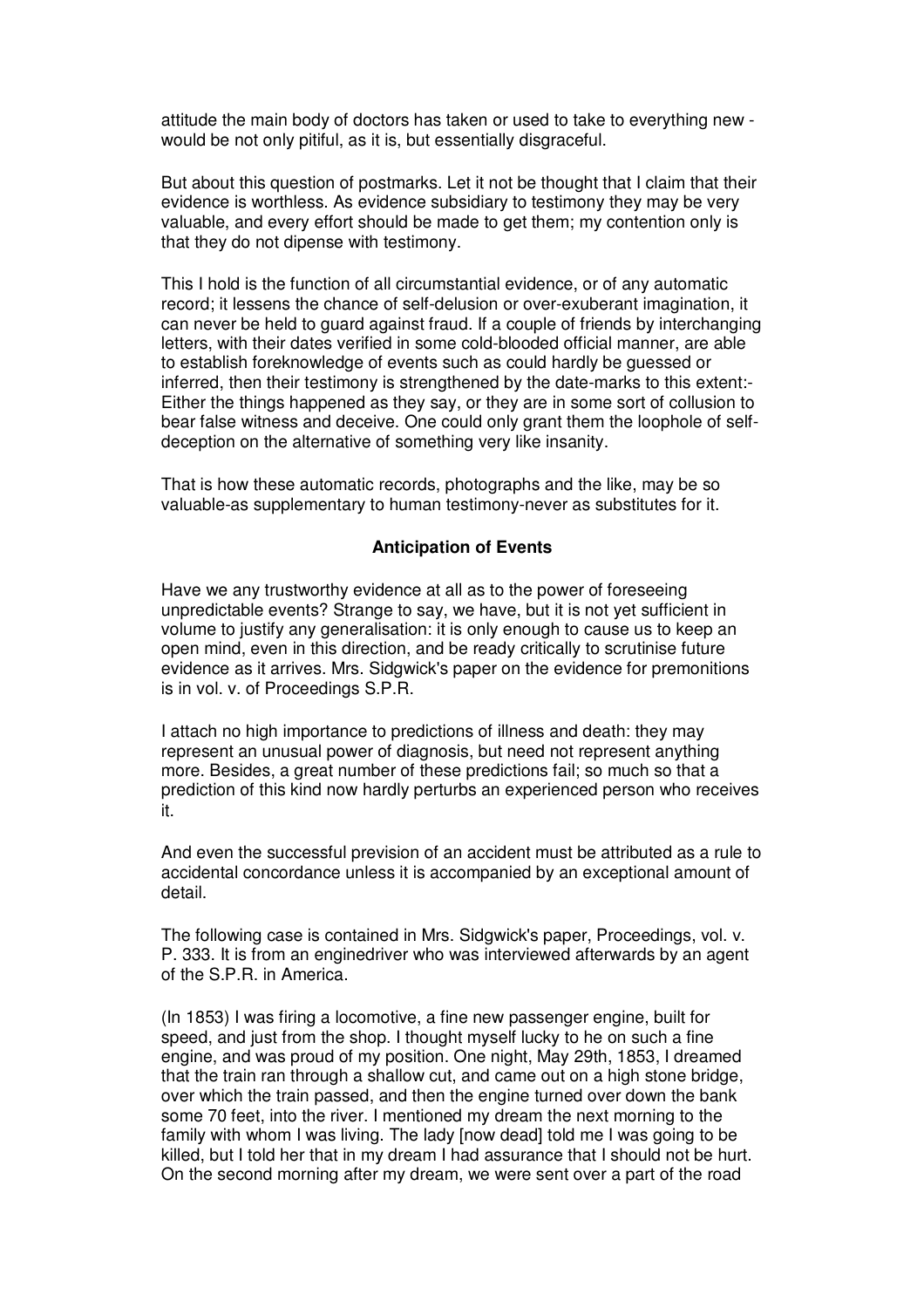with which I was not familiar, and presently came to a shallow cut, and I saw a number of men ahead on the track. The engineer was near-sighted and did not see them. I called to him to stop the engine; he tried to do so, but the track was wet, and seeing that part of the track ahead had been taken up, he jumped from the engine. I remained on it and tried to stop it. Before this could be done, we were on a stone bridge, and I could not get off. The engine left the track, and at the other end of the bridge turned over twice before it reached the bottom, and I with it, receiving but a small scratch, how I do not know. I climbed the bank, and looking back, saw just what I had seen in my dream. The bridge was 200 feet long, with five stone arches, 54 feet high, and the bank down which the engine rolled 70 feet.

## **The Marmontel Case**

The perception of incidents at a distance is common enough, but the perception of incidents in the future is rare. The following selection from experiences of this kind received by Mrs. Verrall must serve as an example of the few trustworthy cases I know of (Proc. S.P.R., vol. xx. p. 331).

On December 11th, 1901 - i.e. towards the end of the first year in which Mrs. Verrall had developed the power of automatic writing - her hand wrote as follows:-

Nothing too mean, the trivial helps, gives confidence. Hence this. Frost and a candle in the dim light. Marmontel, he was reading on a sofa or in bed - there was only a candie's light She will surely, remember this. The book was lent, not his own - he talked about it.

Then there appeared a fanciful but unmistakable attempt at the name Sidgwick.

No meaning was conveyed by the above, but the concluding effort naturally suggested that Mrs. Sidgwick should be applied to. This was done; and her reply, received on December 17th, said that she could make nothing of it but would report if the name Marmontel turned up.

Mrs. Verrall was now away from home and had decided to abandon writing till her return. But all the 17th she was so disturbed by a desire to write that she made time, and that evening obtained the following:

I wanted to write. Marmontel is right. It was a French book, a Memoir I think. Passy may help, Souvenirs de Passy, or Fleury. Marmontel was not on the cover-the book was bound and was lent-two volumes in old-fashioned binding and print. It is not in any papers-it is an attempt to make some one rememberan incident.

*"Soon after my return to Cambridge - Mrs. Verrall reports-about December 25th, 1901, I was looking through a list of books - which I had glanced at before December 11th - and found an advertisement of "Marmontel, Moral Tales, selected and translated by G. Saintsbury." This, strange though such an admission may seem, was, as far as I could remember, my first conscious knowledge of Marmontel as a French writer."*

So ends the record of the obtaining of the script. The sentence in the first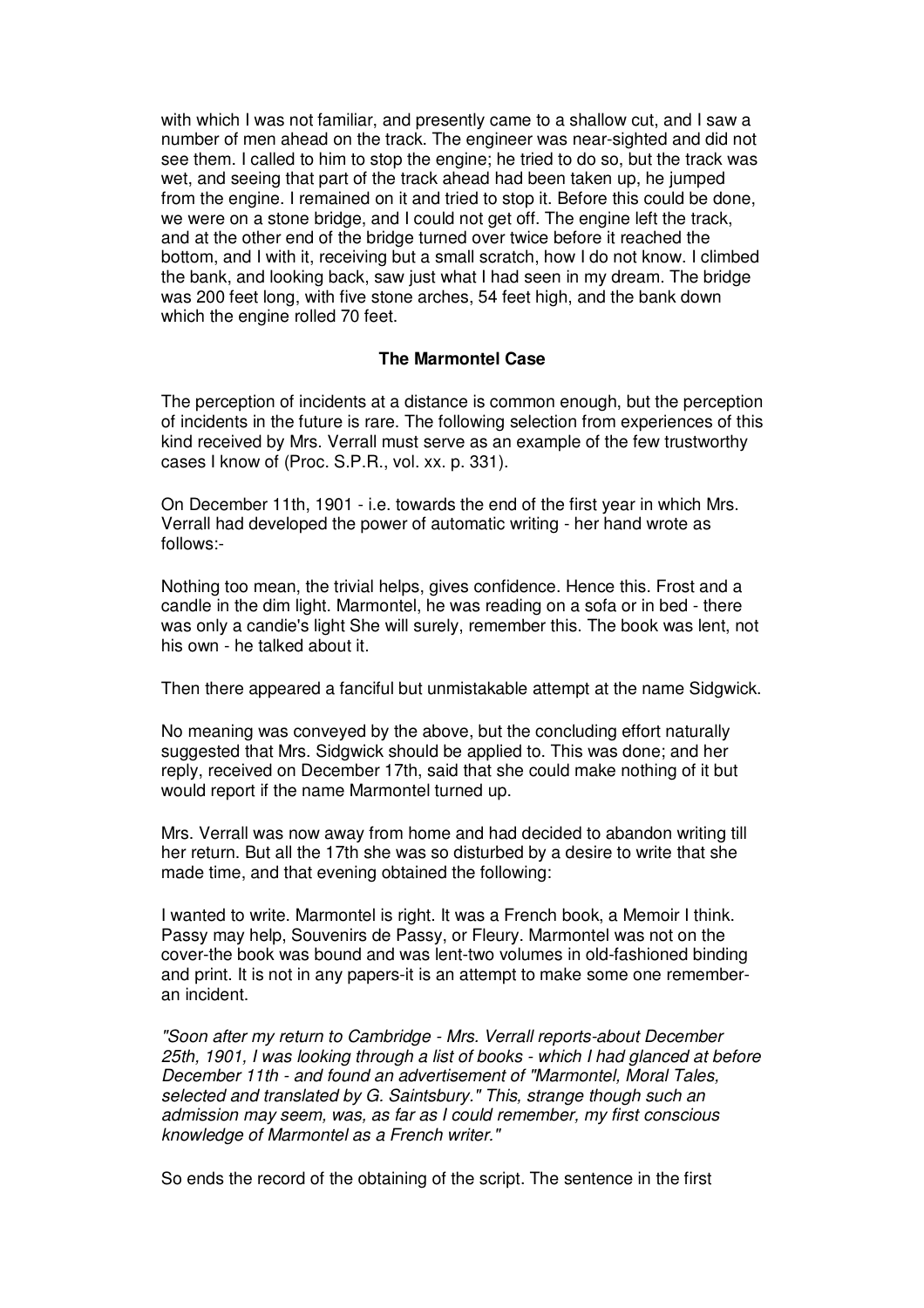portion "She will surely remember this" is a characteristic sotto voce remark which is not infrequent in these scripts,  $-$  having the same sort of signification as the terminal sentence of the second portion. It means that Mrs. Verrall herself will surely remember having obtained the writing, when at some future time the incident described is referred to.

Now begins the verification by quite unexpected means.

In January 1902 Mrs. Verrall happened to write to a friend of hers named Mr. Marsh, asking him to come for a weekend visit; and he replied fixing March 1st. She had had no recent communication with him since June 1901. On February 23rd she sent him a post card to remind him of his visit, and he replied with a letter on February 24th.

Mrs. Verrall then reports as follows:-

"On March 1st Mr. Marsh arrived, and that evening at dinner he mentioned that he had been reading Marmontel. I asked if he had read the Moral Tales, and he replied that it was the Memoirs. I was interested in this reference to Marmontel, and asked Mr. Marsh for particulars about his reading, at the same time explaining the reasons for my curiosity. He then told me that he got the book from the London Library, and took the first volume only to Paris with him, where he read it on the evening of February 20th, and again on February 21st. On each occasion he read by the light of a candle; on the 20th he was in bed, on the 21St lying on two chairs. He talked about the book to the friends with whom he was staying in Paris. The weather was cold, but there was, he said, no frost. The London Library copy is bound, as most of their books are, not in modem binding, but the name 'Marmontel' is on the back of the volume. The edition has three volumes; in Paris Mr. Marsh had only one volume, but at the time of his visit to us he had read the second also.

"I asked him whether 'Passy' or 'Fleury' would 'help,' and he replied that Fleury's name certainly occurred in the book, in a note; he was not sure about Passy, but undertook to look it up on his return to town, and to ascertain, as he could by reference to the book, what part of the first volume he had been reading in Paris. He is in the habit of reading in bed, but has electric light in his bedroom at home, so that he had not read 'in bed or on a sofa by candlelight' for months, until he read Marmontel in Paris.

"On his return to town Mr. Marsh wrote to me (March 4, 1902), that on February 21st while lying on two chairs he read a chapter in the first volume of Marmontel's Memoirs describing the finding at Passy of a panel, etc., connected with a story in which Fleury plays an important part.

"It will thus be noted that the script in December, 1901, describes (as [presumably] past) an incident which actually occurred two and a half months later, in February, 1902, - an incident which at the time of writing was not likely to have been foreseen by any one. I ascertained from Mr. Marsh that the idea of reading Marmontel occurred to him not long before his visit to Paris. It is probable that had he not seen me almost immediately upon his return, when his mind was full of the book, I should never have heard of his reading it, and therefore not have discovered the application of the scripts of December 11th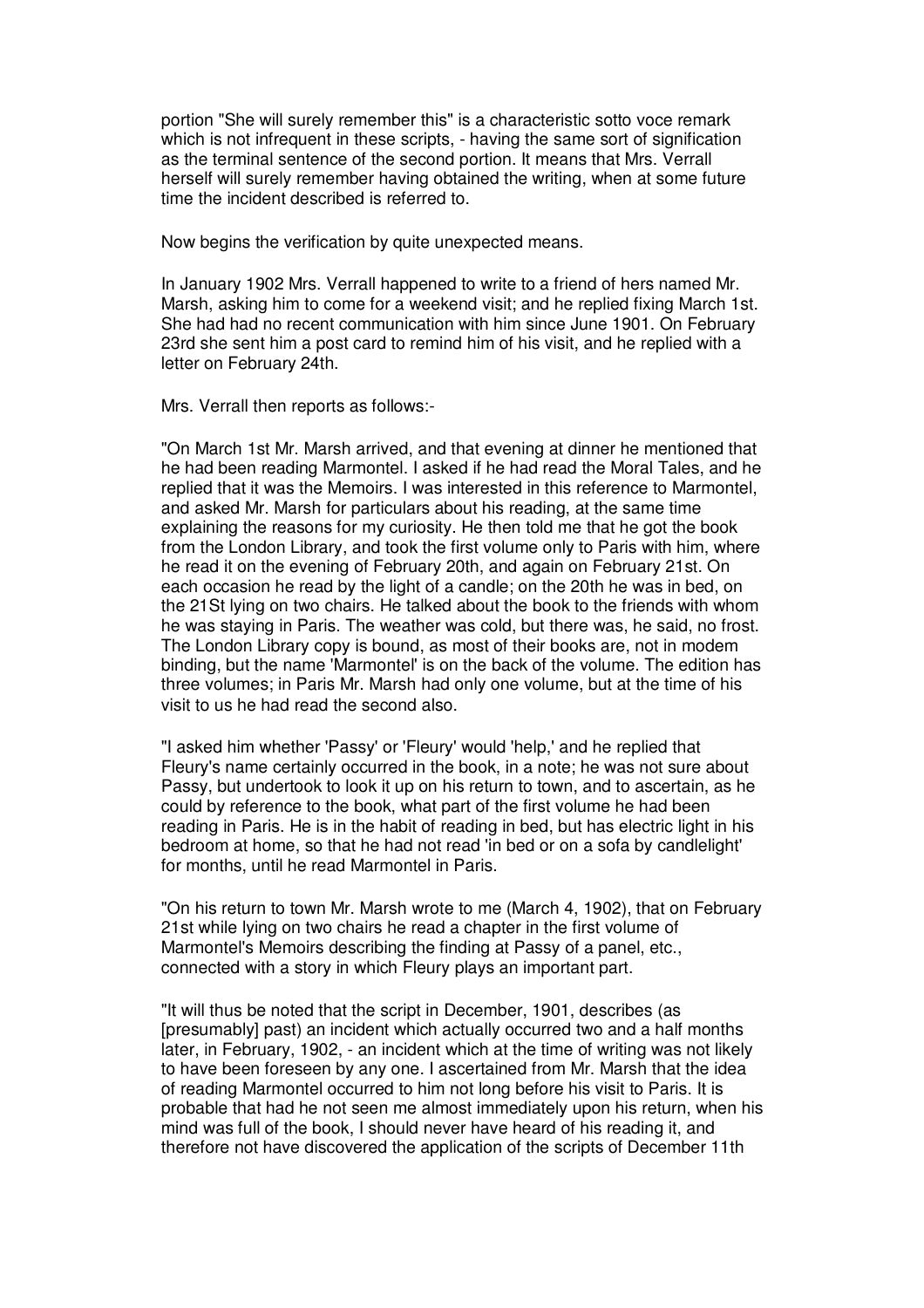and 17th.

"The description is definite, and in the main accurate. There are, however, errors: -Though the weather was cold, it does not seem to have been actually freezing on either of the two nights in question; the book was not in two volumes only, as seems implied, though only two volumes had been read when the incident was related to me; the name Marmontel was on the back of the book, though not on the face of the cover; the binding, though not modem, can hardly be described as old-fashioned. But the reference to Passy and Fleury names which, so far as I can discover, are not together in any passage of Marmontel's Memoirs except that read by Mr. Marsh on February 21st - is a precise and, I think, remarkable coincidence."

Two other points may be noted: -

(1) That the script on December 17th did not accept the suggestion that the name Marmontel had anything to do with Mrs. Sidgwick;

(2) The omission to give any name to the reader of Marmontel.

This latter kind of reticence is characteristic of the script; and, although it may be superficially regarded from a sarcastic point of view, it is really essential to the verification of the prevision, because if Mr. Marsh's name had been given, Mrs. Verrall would naturally have written to him a premature inquiry, which would have spoilt the whole thing.

But inasmuch as she had no inkling of Mr. Marsh in connexion with it, that gentleman was left unconsciously to carry out the anticipation, entirely ignorant of it and uninfluenced by it.

The anticipation received in December was fulfilled in February and was reported on in March.

The fact that the anticipation was received in December is proved by the preservation of Mrs. Sidgwick's letter of December 17th saying that she could make nothing of it, but that if the name turned up in some manuscripts she was then reading she would let Mrs. Verrall know.

#### **Discussion of Possibility**

In his book Mr. Myers contemplated the occurrence of prevision, and dealt with it in many an eloquent passage. The following is too eloquent for the incident just quoted, but it serves to illustrate his view of the possibility of such things:-

"Few men have pondered long on these problems of Past and Future without wondering whether Past and Future be in very truth more than a name whether we may not be apprehending as a stream of sequence that which is an ocean of co-existence, and slicing our subjective years and centuries from timeless and absolute things. The precognitions dealt with here, indeed, hardly overpass the life of the individual percipient. Let us keep to that small span, and let us imagine that a whole earth-life is in reality an absolutely instantaneous although an infinitely, complex phenomenon. Let us suppose that my transcendental self discerns with equal directness and immediacy every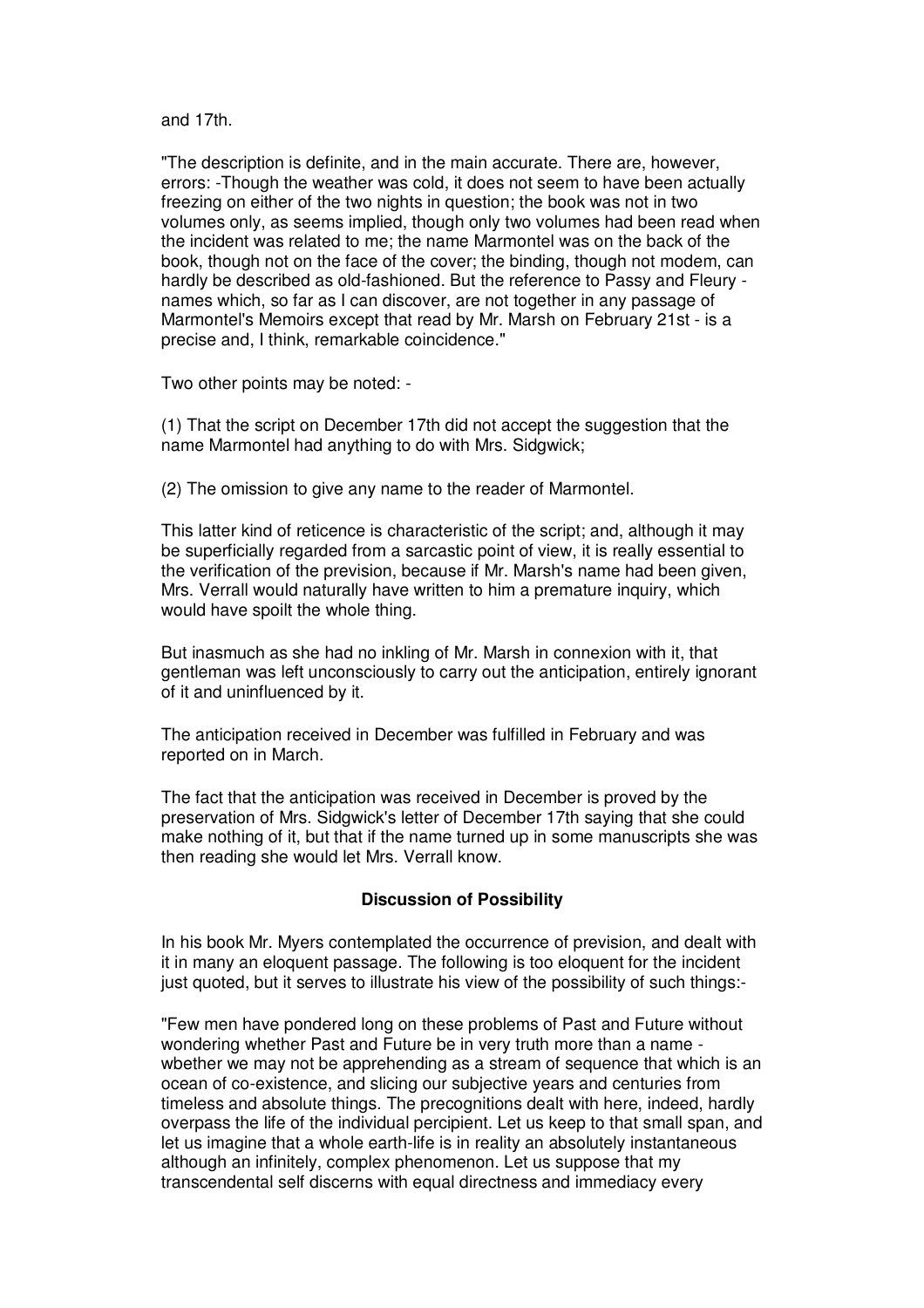element of this phenomenon; but that my empirical self receives each element mediately, and through media involving different rates of retardation; just as I receive the lightning more quickly than the thunder. May not then seventy years intervene between my perceptions of birth and death as easily as seven seconds between my perceptions of the flash and the peal? And may not some intercommunication of consciousness enable the wider self to call to the narrower, the more central to the more external, 'At such an hour this shock will reach you! Listen for the nearing roar!' "

But let us consider whether there is any way, of regarding the fulfilment of a meaningless anticipation - such as this of the Marmontel case, just quoted without trenching on so difficult a question as the reality of time?

I can only suggest something of the nature of hypnotic suggestion, automatically effected. An outside or, let us say, a subliminal intelligence gets the record made by Mrs. Verrall. that an unspecified man will read Marmontel on a frosty night lying on a sofa by candle light, etc., and then sets to work to try and secure that within the next two or three months some man shall do it some one who is sufficiently a friend of Mrs. Verrall to make it reasonably likely that in subsequent conversation she may sooner or later hear of the circumstance.

I make the suggestion for what it is worth, as the only way that occurs to me of avoiding still more difficult notions;- provided of course we do not dismiss the whole thing as invention - which is preposterous, or as chance, which in my judgment is put out of court by the amount of detail, and by other incidents of the same *general* nature as this one which have also occurred in Mrs. Verrall's script.

It may be asked what possible object there can be in thus predicting a perfectly unimportant and commonplace incident.

The object, to those associated with the work or the Society for Psychical Research, is manifest enough.

During the lifetime of Professor Sidgwick and Mr. Myers we often discussed what sort of evidence could be regarded as conclusive as to the existence of supernormal, even if not posthumous, intelligence. And it was agreed that prediction of future events of an insignificant kind, such as could not be inferred or deduced by however wide a knowledge of contemporary events, - incidents which were outside the range of any amount of historical or mathematical or political skill, - would be conclusive, if obtained in quantity sufficient to eliminate chance. It did not at all follow that such anticipations were *possible*, - so far as we could tell they might be beyond not only normal but supernormal powers, but if possible it was realised that they would be singularly satisfactory.

Accordingly it is eminently characteristic of an intelligence purporting to be associated in any way with the late Professor Sidgwick or the late Mr. Myers that attempts of that kind should be made. Several attempts have now been made with more or less success, and I have selected one of them. Others will be found in Mrs. Verrall's paper (Proceedings, vol. xx.) in the chapter called "Future Events."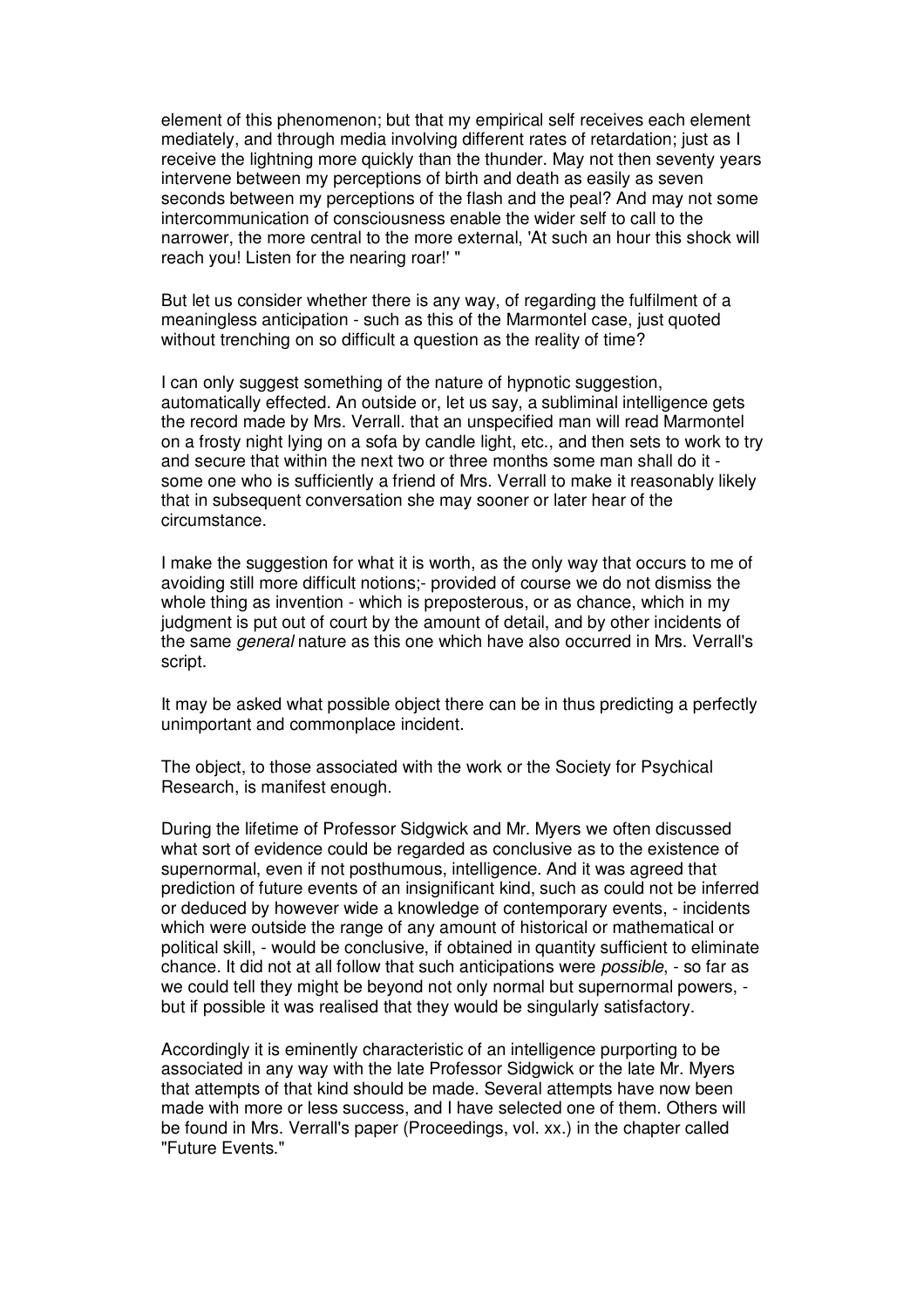# **- S e c t i o n F o u r -**

Automatism and Lucidity

#### **C h a p t e r 1 1**

# **Automatic Writing and Trance Speech \_\_\_\_\_\_\_\_\_\_\_\_\_\_\_\_\_\_\_\_\_\_\_\_\_\_\_\_\_\_\_\_\_\_\_\_\_\_\_\_\_\_\_**

WE now enter upon the more detailed consideration of a group of facts, in which of late years the Society has been remarkably prolific - and the general truth of which is accepted without hesitation by all the prominent members; who, though they differ in their interpretation, yet receive the evidence with practical unanimity as to its interest and importance - receive it, that is to say, with all the unanimity that we desire or expect.

The facts have led some observers to the rather vague and ill-defined hypothesis that vistas of unlimited information lie open to people in a clairvoyant state; as if during unconsciousness a psychical region were entered wherein the ordinary barriers between soul and soul, or mind and mind, are broken down. Even this surmise must not be rejected without examination, if we are driven to it, but it is not a known vera causa.

Naturally it is only when all normal means of obtaining information have been scrupulously avoided that any problem arises; but it is generally agreed that the first hypothesis that must be made, whenever normal explanations thoroughly break down, is that telepathy of some kind is occurring from some living person and is influencing the sensitive mind or brain of the unconcious or partially unconscious operator, after the fashion of an objectified and sympathetic dream.

This hypothesis is extremely elastic, and can be stretched to cover an immense area; indeed, to get beyond it, and definitely find a region which it will not cover, is exceedingly difficult. For twenty years at least members of the society have been intimately acquainted with excellent and astonishing examples of trance speaking and automatic writing, and yet they have hesitated to make full use of all this material, and have refrained from proceeding in the direction towards which it undoubtedly points, so long as there was a chance - even a remote chance - that an established variety of telepathy or some extension of it might constitute a sufficient explanation. Some seem able to hold that telepathy from living people is still sufficient - or at least as sufficient as it has ever been and that no further step beyond it need be taken. Others are impressed with the idea-not without qualms and surviving hesitation - that the time has come when it may be legitimate and necessary to take a further step, and to admit, as a working theory, the view which undoubtedly the phenomena themselves suggest - the view they have all the time been, as it were, forcing upon us; namely, that there can be actual telepathic or telergic influence from some outside intelligence the surviving intelligence, apparently, of some of those who have recently lived on this planet. These are represented as occasionally, under great difficulties and discouragements, endeavouring to make known the fact that they can communicate with us, by aid of such intervening mechanism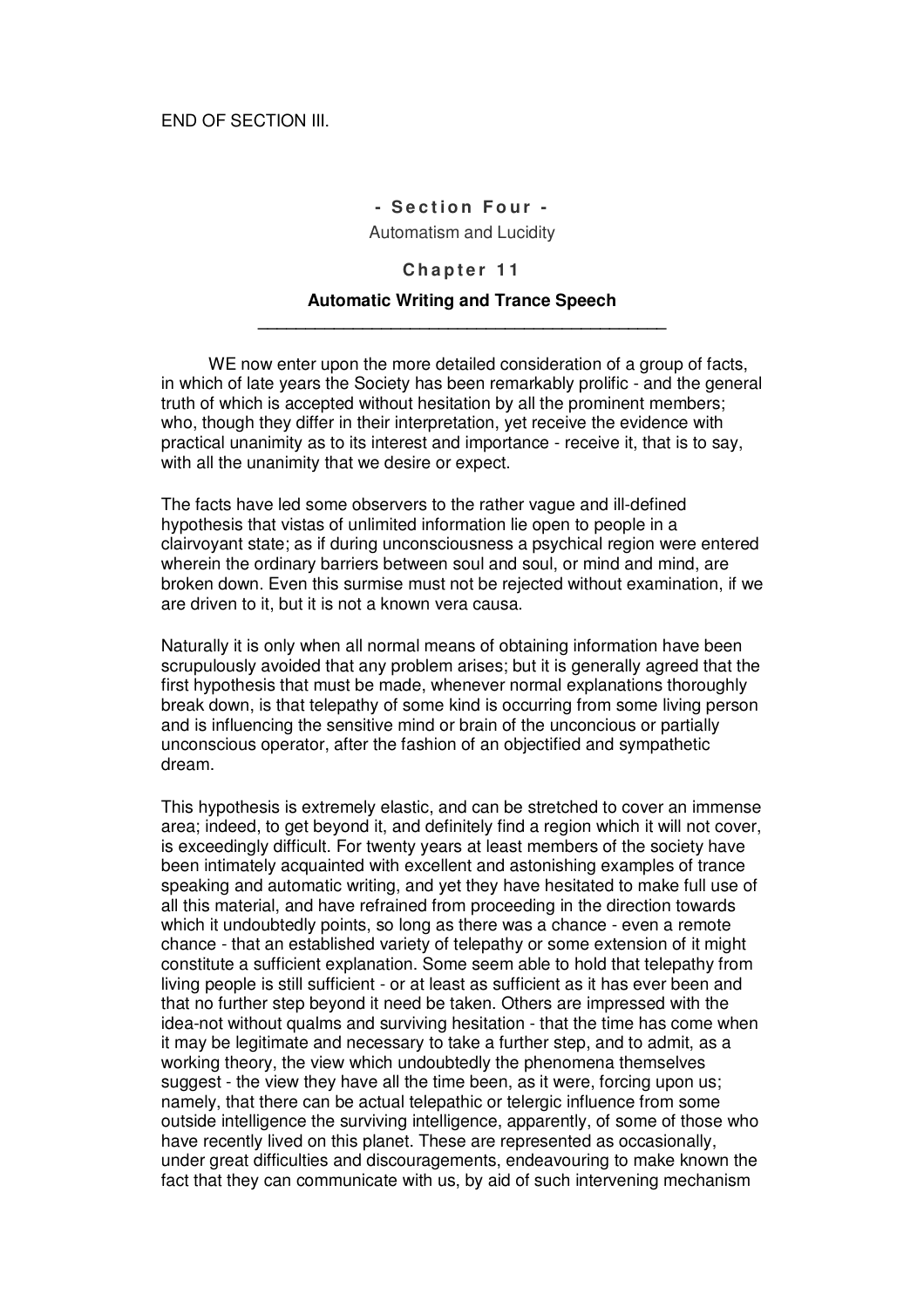as is placed at their disposal such as the brain nerve and muscle of an automatist or medium. The assertion made is that, during the temporary suspension of the normal control, discarnate intelligences can with difficulty make use of these organs for the purpose of translating their own thought into mechanical movement, and so producing some kind of speech or writing in the physical world. Such utilisation of physiological apparatus, by an intelligence to which it does not normally belong, is what is called motor automatism or "telergy," or popularly - when of an extreme kind - "possesion."

It does not by any means follow that the agent or intelligence, active in this unusual experience, is necessarily that of a departed person, but that is undoubtedly the form which the phenomenon often takes; so if we resign ourselves to be guided by facts at all, we may as well try how far the claim openly and persistently made will carry us, before definitely discarding it. And if we are going to try it at all, I urge that we had better try it frankly and thoroughly: it had better be accepted provisionally as a working hypothesis and pressed as far as it will go. That is the way to test any provisional hypothesis. Hesitate as long as you like before giving a theory even provisional and tentative acceptance; but once having determined on testing a key or theoretical solution, then utilise it to the utmost. Try it in all the locks; and if it continually fails to open them, reject it; but do not hesitate each time over the insertion of the key. Hesitate before accepting a working hypothesis, not after. If false, its falseness will become apparent by its failure and inability to fit the facts.

Mr. Myers himself pointed out in Human Personality, vol. i. p. 250, that if we allow ourselves to contemplate such a hypothesis it will at least fit in with many other facts; the innovation that we are called upon to make is to suppose that segments of the personality can operate in apparent separation from the organism. 'Such a supposition, of course, could not have been started without proof of telepathy, and could with difficulty be sustained without proof of survival of death. But, given telepathy, we, have *some* psychical agency, connected with man, operating apart from his organism. Given survival, we have an element of his personality - to say the least of it - operating when his organism is destroyed. There is therefore no very great additional burden in supposing that an element of his personality may operate apart from his organism, while that organism still exists.

"Ce n'est que le premier pas qui coute. If we have once got a man's *thought* operating apart from his body - if my fixation of attention on, say, the two of diamonds does somehow so modify another man's brain a few yards off that he seems to see the two of diamonds floating before him - there is no obvious halting place on his side till we come to 'possession' by a departed spirit, and there is no obvious halting place on *my* side till we come to 'travelling clairvoyance,' with a corresponding visibility of my own phantasm to other persons in the scenes which I spiritually visit."

#### **Mind and Body**

So let us consider in the first place what occurs during the ordinary process of speaking or writing - speaking or writing of the most normal or commonplace kind. An idea is conceived in the mind, but in order to achieve some effect in the material world it must move matter. The movement or rearrangement of matter is all that we ourselves are able to accomplish in the physical universe: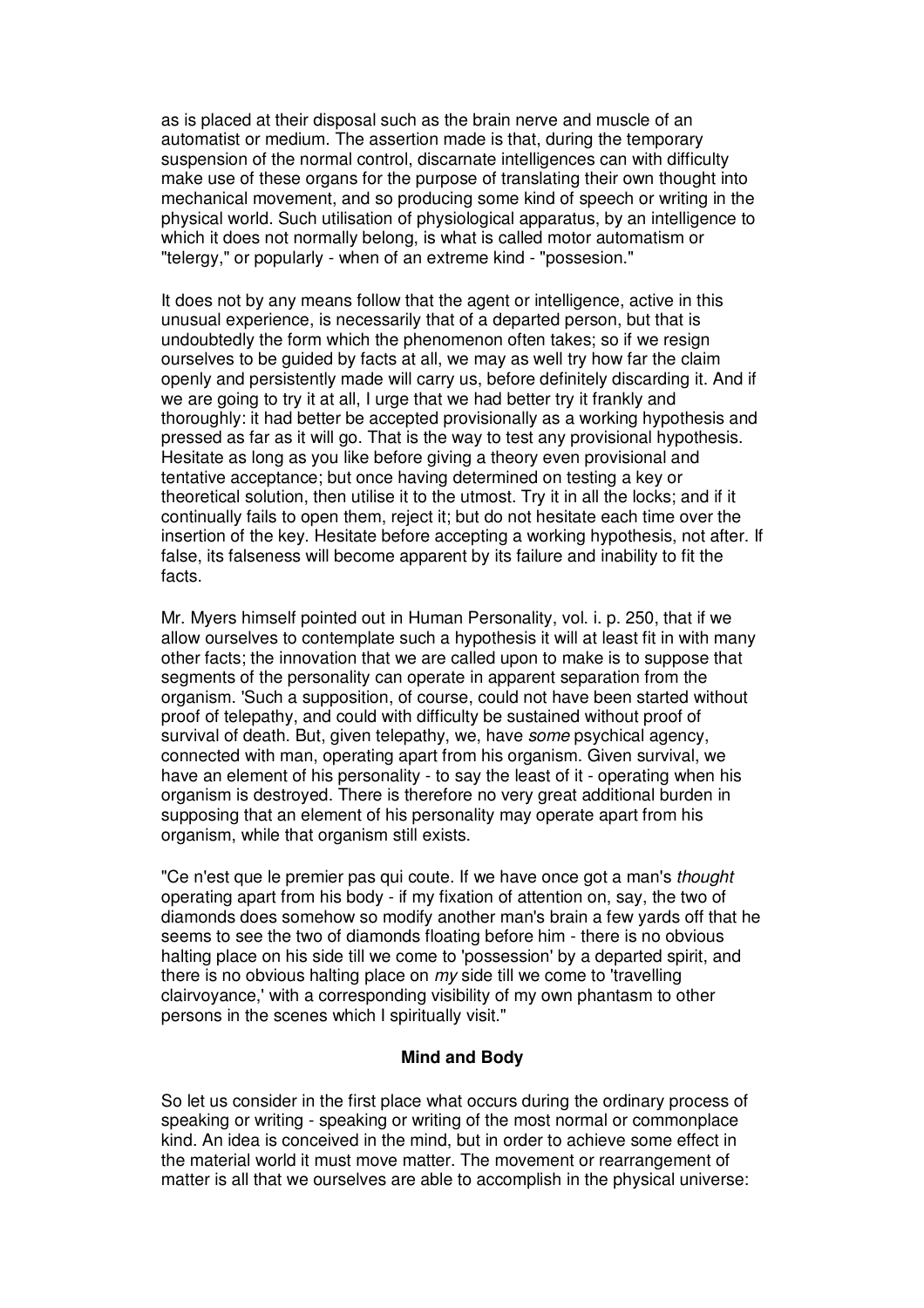the whole of our direct terrestrial activities resolve themselves into this, the production of changes of motion and arrangement.

But a thought belongs to a different order of existence; whatever it is, it is not material; it is neither matter nor force; it has no direct power over matter. Directly and unaided it can move nothing. How then can it get itself translated in terms of motion? How can it, from the psychical category, produce a physical effect?

Physiology informs us, not indeed of the whole manner of the achievement, but of part at least of the method.

The thing that can move matter is called muscle. In muscle is located the necessary energy, which only requires to be stimulated into activity in order to be transformed into visible motion and transferred in any required direction.

In a living body, means are provided for stimulating its muscles, in the shape of an intricate arrangement of nerve fibres, which, when themselves excited in one of many ways, can cause the muscle to contract. This part of the process is not indeed fully understood, but it is familiarly known. The excitation of the nerves *may* be a mere random tweaking, or irritation, by a mechanical or electric goad; but in a living organism it can also be produced in a more meaningful and economical fashion, by the discharge of energy from a central cell, such as exists in the cortex or grey matter of the brain. This process may also be considered as comparatively though not completely understood; the central ganglion is clearly the direct means of getting the nerve excited, the muscle contracted, and the direct motion produced. But what is it that stimulates the brain? What is it that desires the particular motion and liberates energy from the appropriate brain cell? In some cases it is mere reflex action: it is some stimulus which has arrived from the peripheral nerve-endings, so as to evoke response in a central ganglion - say, in the spine or the cerebellumwhence the stimulus has proceeded to a neighbouring cell and so to the efferent nerve fibres. In that case no consciousness is involved; the psychical element is absent; there is no intelligence or will in the process, nor any necessary sensation. The wriggling of a worm, and many contortions of the lower animals, may be - shall we say, may be hoped to be? - of this order.

But I am not taking the case of reflex and unconscious action; I am definitely postulating a thought or idea conceived in the mind - operating, so to speak, on the will - and determining that there shall be a response in the material world. By what means the stimulus gets out of the psychical region into the physical, and liberates energy from the brain centre, I have not the remotest idea; nor, I venture to say, has any one.

The operation is at present mysterious. But conspicuously it occurs; it is evidently a rational and I should say an ultimately intelligible process, - a process, that is to say, on which discovery is possible, though at present there has been no discovery concerning it.

Somehow or other the connexion is established; and by long habit it seems to be established in normal cases without difficulty - nay, rather with singular case, as when a pianist executes in miraculous fashion a complicated sonata.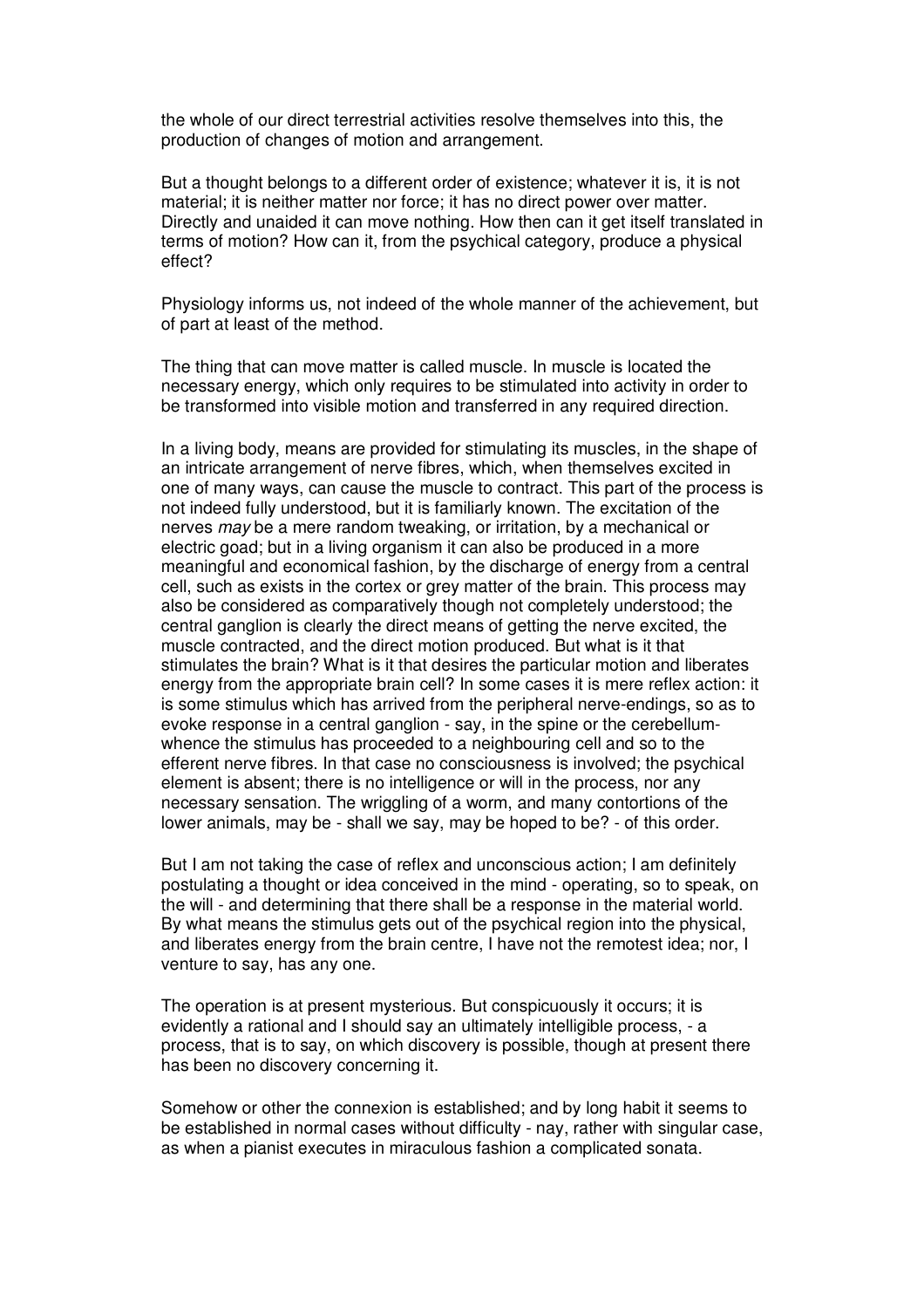Things may go wrong, energy may be liberated in the wrong direction, the wrong muscles may be stimulated, so that stammering and contortions result. Or the mental connexion may be in a state of suspense, the mind may be unable to get at the right centre, so to speak, and may refrain from acting on any for a time; in which case we have hesitation, aphasia, feebleness of many kinds, up to paralysis. Or these effects may be due to faults and dislocation in the physiological mechanism, - faults which can perhaps be discovered and set right. If the brain centres are fatigued, also, the response is weak and uncertain. But when everything physiological is in good health, and when the conscious self is in good condition, with a definite thought that it wants to convey, then it appears to be able to play upon the brain, as a musician plays upon a keyboard, and to get its psychical content translated into terms of mechanical motion; so that other intelligences, sufficiently sympathetic and suitably provided with receptive mechanism, can be made more or less aware of the idea intended to be conveyed. Which means that, by aid of their nerve fibres and brain centres, mechanical movements can be translated back into thought once more.

That is the usual process, from mind to mind through physiological apparatus and physical mechanism. The physical mechanism is a neutral intermediary of nonliving matter, belonging to nobody; or rather belonging equally to everybody. We can all throw the air into vibration; and at some public meetings everybody does so, at one and the same time, with some resulting confusion. We can all write with ink; and if need be we can dip our pens into our neighbours' inkstand and use his desk, though with some loss of convenience; we find it difficult to lay our hands upon his notepaper, and it is not efficacious if, on finding his cheque-book, we proceed to fill up and sign his cheques. The *identity* of the scribe then becomes an important consideration. Pretended identity in such cases may perturb the social conscience, and be stigmatised not merely as unrecognised and wrongful possession, but as fraud.

Thus of all existing forms of matter there are certainly some which can be used intelligently though temporarily by people to whom they do not belong. But whatever may be the undiscriminating communism of the main part of the physical universe, the physiological part is undoubtedly appropriated by individuals; body No. 1 belongs definitely to operator No. 1, and body No. 2 to operator No. 2. And the common idea - I might say the common-sense idea - is that operator No. 1 is entirely limited to control over his own physiological apparatus, and has no direct means of getting at the apparatus of another person otherwise than through neutral physical means. That is the natural prima facie notion, based upon ordinary experience; but it need not be exactly true or complete, - facts may turn up which suggest something different or supplementary.

As a matter of fact, telepathy has suggested - without any necessary reference to the physiological part of the business - that mind can act directly on mind, and can thereby indirectly operate on the physical world through the organism of another person. But cases also occur where the *mind* of the second person appears to be left out of the process altogether; he may be thinking his own thoughts or doing nothing particular, - in a state of unconsciousness perhaps, or at any rate of inattention, - and yet his physiological mechanism may be set in action, and his physical neighbourhood affected in such a way as to suggest a stimulus proceeding not from himself at all, but from the mind of another person; who in this case must be conceived as operating not upon the second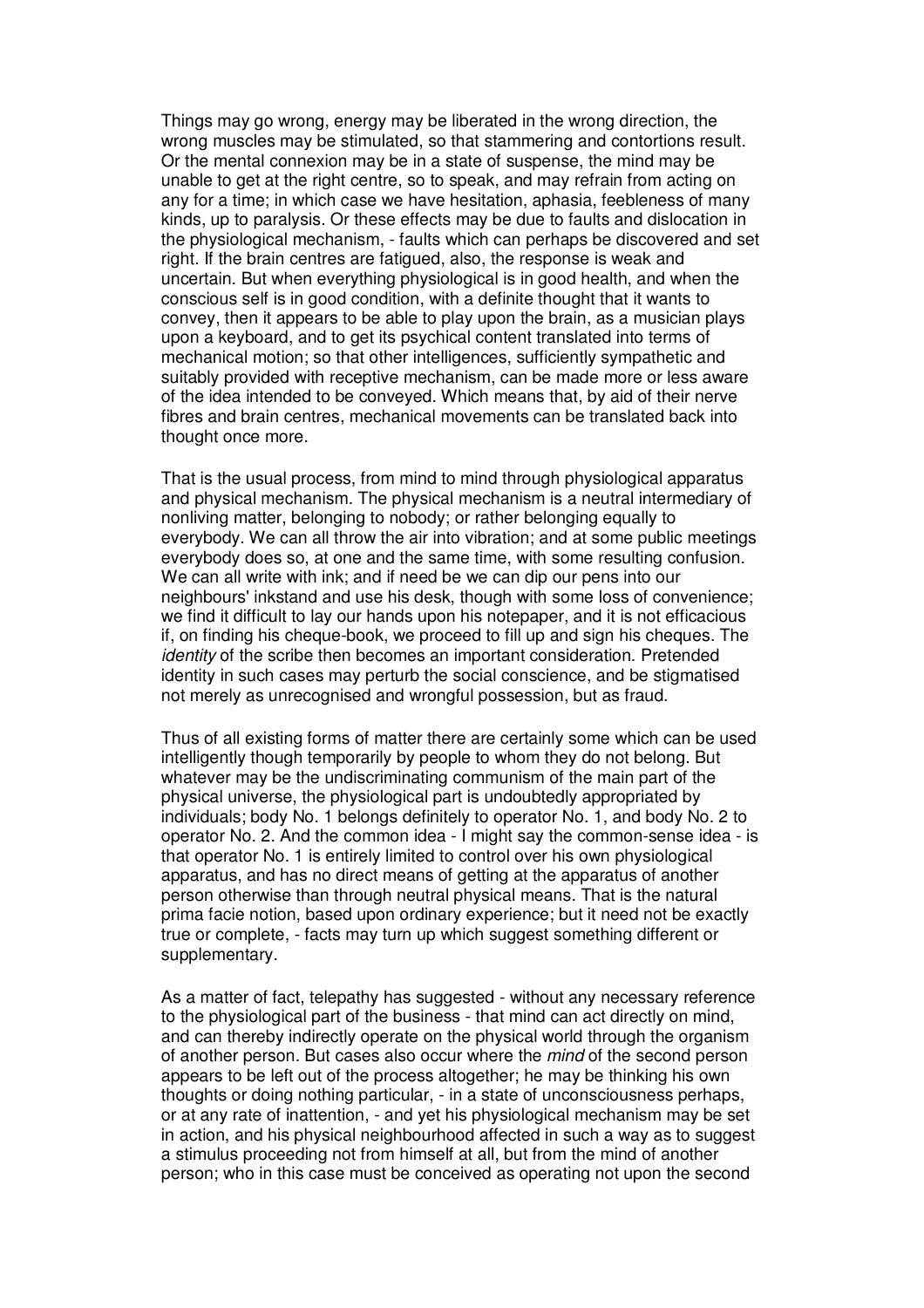mind, but directly upon its brain. Or if not upon the brain, then perhaps upon some other portion of the nervous system, - say, upon spinal or other ganglia not essentially or necessarily associated with consciousness, and not arousing any consciousness, but stimulating the parts usually controlled by the subconsciousness, - the parts which regulate the beating of the heart, the respiration of the lungs, the digestion or secretions of the body.

Assuming that such a thing is possible, - assuming that a mind can operate, not only as usual on its own body, not only telepathically as supposed on another mind, but directly and telergically upon another body, then that is exactly what is meant by a case of incipient or partial possession.

So far, it may be said, we have no *a priori* reason to doubt its occurrence, and no *a priori* reason to expect it. We know nothing about the connexion between mind and body, except that the brain is the specially appropriate organ or instrument for the purpose; and accordingly we are not entitled to any *a priori* views. We know that each organism is usually appropriated by, and belongs to, the special psychical character or unit which commonly employs it; just as a violin belongs to a special operator, who might resent any other person, especially a novice, attempting to play upon it. The desk of an author is his private property, from which a certain class of literature usually emanates; and he might not like to see it used for works of fiction, or scandalous gossip, or the advocacy of vaccination, or vegetarianism, or Christian Science, or tariff reform. But that proves nothing as to the impossibility of so utilising it. The power may exist, but may be in abeyance, or be recognised as inappropriate and inconvenient, or even as dangerous and illegal.

But if the power exist, it is a fact worth knowing. If it is possible for the normal operator to go out for a walk and leave his writing mechanism open to the casual tramp or the enterprising visitor, it is a definite fact that we may as well know.

Now as to the power of dislocation or suspension of the usual connection between mind and body, it is supposed more or less to occur during sleep; it is certainly supposed to occur during trance; and, in case of what is called travelling clairvoyance, it would appear to be in some sort a demonstrable fact.

Anyhow, it is orthodox - not scientifically orthodox but religiously orthodox - to maintain that the connexion between ourselves and our organism is only temporary, and that at what we call "death" we shall give up this material mode of manifestation for ever: so that the body resolves itself into its original elements. And it is usually supposed that, after having lost control of our appropriate and normally possessed bodily organs, even though we still persist as psychical entities, we have in our new state no means of operating upon the physical world. No more can we move pieces of matter; no more can we stimulate ideas in the minds of our friends when we are "dead." No, not unless one of three things happens.

*First*, the telepathic power may continue; and we may operate directly on conscious or unconscious minds of living persons in such a way as to cause *them* to produce some physical effect or record, by normal means, through their own accustomed mechanism.

*Second*, a materialising power may continue, analogous to that which enabled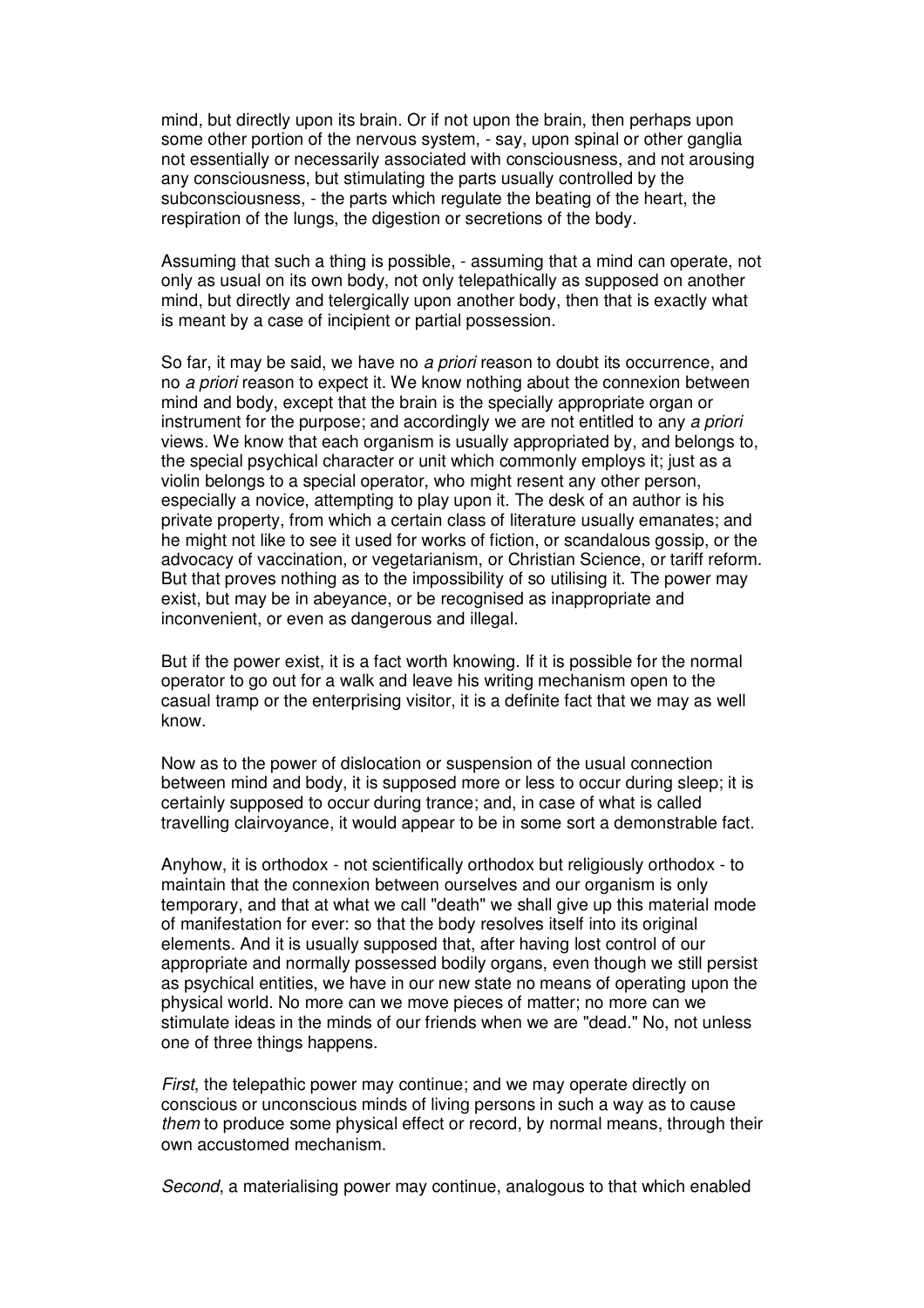us, when here on the planet, to assimilate all sorts of material, to digest it and arrange it into the organism that served us as a body. It is extraordinarily difficult to conceive of such a power, and impossible to suppose that it can be a direct power of a psychical agency unaided by the reproductive activity of any other unit already incarnate; because such a power would imply a control of mind over matter which by hypothesis we conceive does not in fact exist, save through the mechanism of a brain. Such action we might well consider to be miracle.

Still something of the kind has been asserted to occur; though always, I believe, in the presence of some peculiarly disposed organism or medium.

*Thirdly*, a telergic power, analogous to that which we have already supposed occasionally active, may exist; enabling the psychical unit to detect and make use of some fully developed physiological mechanism, not belonging to it, - a fully developed brain, shall we say, with nerves and muscles complete;- so that, during temporary vacation by the usual possessor, these may be utilised for a time, and may achieve, in an unpractised and more or less blundering fashion, some desired influence upon the physical world. In such a case the operator may be understood as contriving to utter, in speech or writing, something like the message which he intends to convey to his otherwise occupied and inaccessible but still beloved friends.

Affection need not be the only motive, however, which causes a given operator to take all the trouble, and go through the process of using other people's writing materials, - at the risk of rousing superstition and fright or being ejected by medical treatment. Occasionally it may be a scientific interest surviving from the time in this life when he was a keen and active member of the S.P.R.; so that he desires above all things to convey to his friends, engaged on the same quest, some assurance, not only of his continued individual existence, - in which, on religious grounds, they may imagine that they already believe, - but of his retention of a power to communicate indirectly and occasionally with them, and to produce movements even in the material world, - by kind permission of an organism, or part of an organism, the temporary use or possession of which has been allowed him for that purpose.

## **Identity**

The question of identity is of course a fundamental one. The control must prove his identity mainly by reproducing facts which belong to *his* memory and not to that of the automatist. And notice that proof of identity will usually depend on the memory of trifles. The objection frequently raised that communications too often relate to trivial subjects, a lack of intelligence, or at least of due thought, on the part of the critic. The object is to get, not something dignified, but something evidential: and what evidence of persistent memory can be better than the recollection of trifling incidents which for some personal reason happen to have made a permanent impression? Do we not ourselves remember domestic trifles more vividly than things which to the outside world seem important? Wars and coronations are affairs read of in newspapers - they are usually far too public to be of use as evidence of persistent identity; but a broken toy, or a family joke, or a schoolboy adventure, has a more personal flavour, and is of a kind more likely to be remembered in old age, or after a rending shock.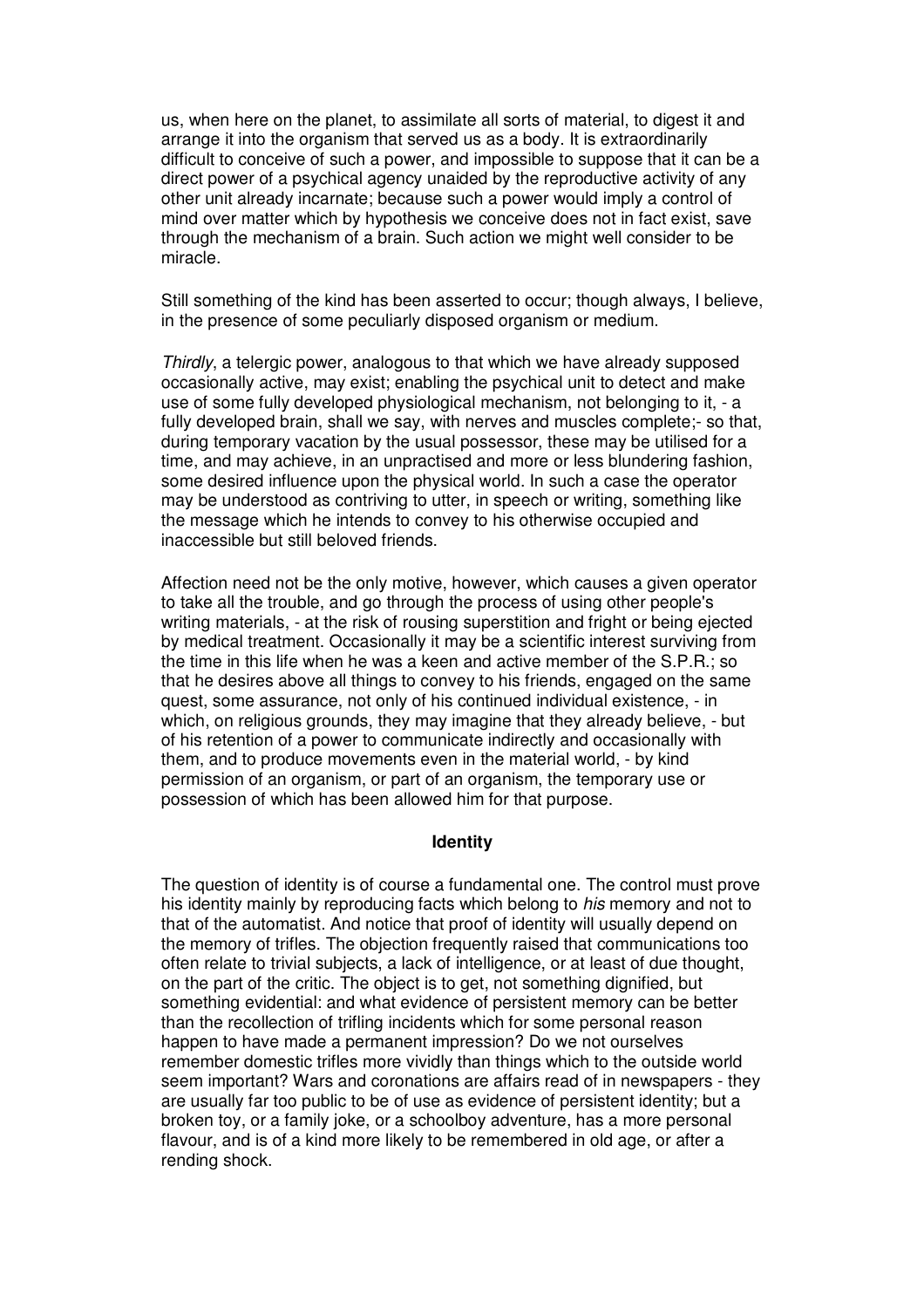In fiction this is illustrated continually. Take the case of identification of the dumb and broken savage, apparently an Afghan prowler, in *The Man Who Was*. What was it that opened the eyes of the regiment, to which he had crawled back from Siberia, to the fact that twenty years ago he was one of themselves? Knowledge of a trick-catch in a regimental flower-vase, the former position of a trophy on the wall, and the smashing of a wineglass after a loyal toast. That is true to life: it is probably true to death also.

That is the kind of evidence which we ought to expect, and that is the kind of evidence which not infrequently we get. We have not been able to hold it sufficient, however. The regiment in Kipling's tale never thought of unconscious telepathy from themselves, as spoiling the testimony to be drawn from the uncouth savage's apparent reminiscence: such an explanation would have been rightly felt to have been too forced and improbable, and exaggeratedly sceptical. But when it comes to proof of surviving existence and of memory beyond the tomb, we are bound to proceed even to this length, and to discount the witness of anything that is in our own minds; or, as some think, in the mind of any living person.

Thus is the difficulty of incontrovertible proof of identity enormously increased. Even when the evidence enables a hidden thing to be discovered of which no one living possessed the secret - as in Swedenborg's discovery of the dead burgomaster's private papers above quoted, p. 96 - deferred telepathy is sometimes adduced as preferable to what must then seem to most, as it did to Swedenborg, if not to Kant, the only rational explanation.

> **- S e c t i o n F o u r -** Automatism and Lucidity

> > **C h a p t e r 1 2**

## **Personal Identity \_\_\_\_\_\_\_\_\_\_\_\_\_\_\_\_\_\_\_\_\_\_\_\_\_\_\_\_\_\_\_\_\_\_\_\_\_\_\_\_\_\_\_**

IN illustration of the remarks made at end of last chapter, the following is a favourable instance of the mode in which evidence is given to prove identity in cases of automatic writing: it was described by Mr. Stainton Moses to Edmund Gurney and F. W. H. Myers, while it was still fresh, on his first meeting with them, May 9th, 1874. It is to be understood that he was an automatic writer, and one of those who could, as it were, "converse" with the script as it emanated from his own unconscious hand. He was accustomed alternately to write a conscious question and then to receive an unconscious or subliminal answer - his hand 'being apparently guided by an intelligence not his own. The record runs thus:-

On the evening of April 8th, 1874, while at Bedford with his father and mother, Mr. Stainton Moses, who had been receiving messages about ancient religions during the day, began to ask a question, "I should like -" when a meaningless drawing was made in place of intended words.

**Q**. What is all that? And why was I stopped?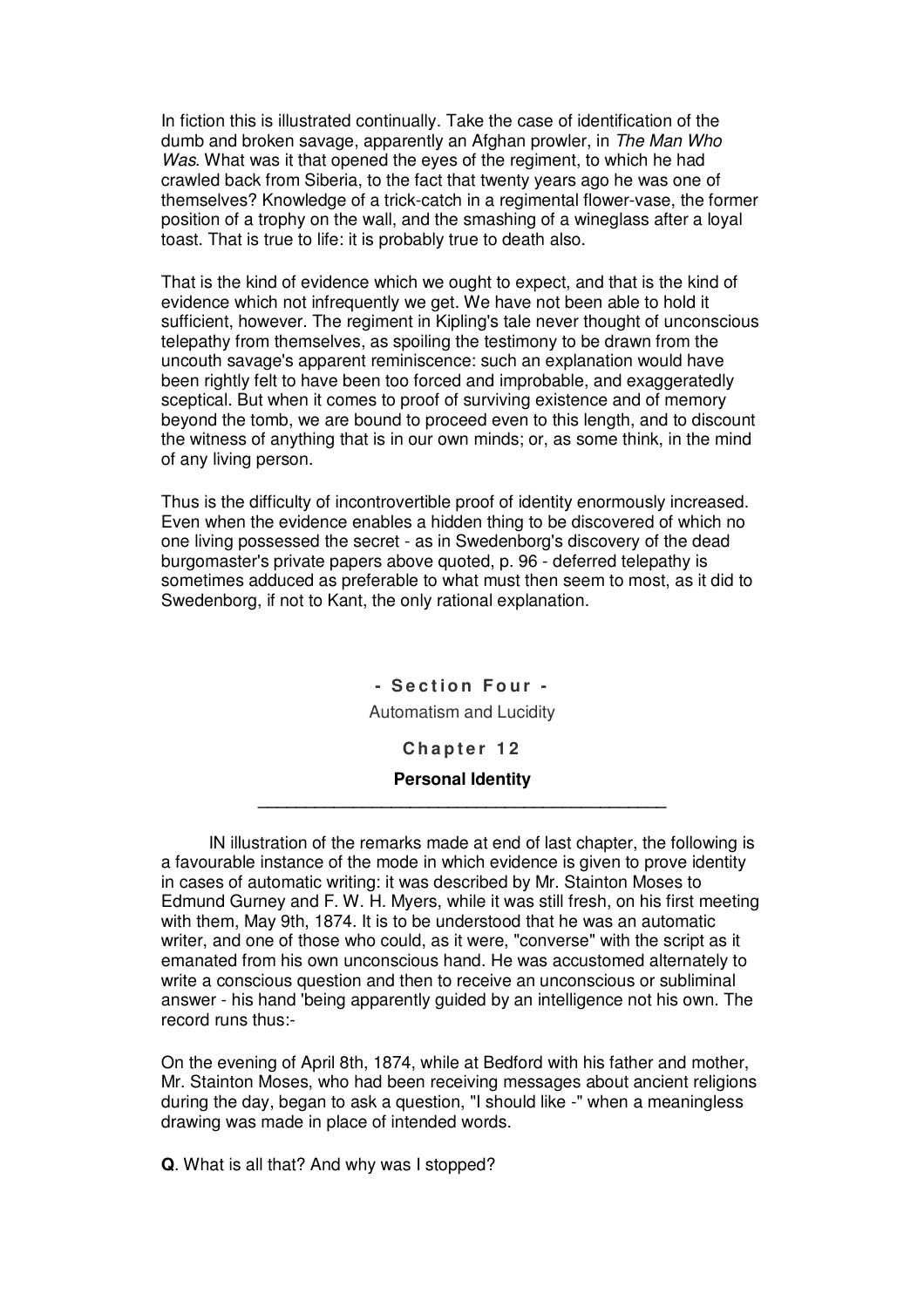*A. "A spirit wished to communicate, and we are commanded to permit her. She is not able to write with ease, but will communicate through us. Her name is Fanny Westoby. Do you know the name?"*

**Q**. I do not remember.

*A. "Your mother knows her well. She is a cousin of hers. Slat passed from your earth May 15th last."*

**Q**. Was she married?

*A. "Yes, her maiden name was Kirkhain."*

**Q**. Fanny Kirkham. Yes, I have a dim remembrance. She used to live at Markby.

*A. "She says that she was born in Alford, in the house now occupied by Sam Stevenson. She then lived at Markby, arid, having married, at Belchford. She passed away at Horncastle, at 63 years of age. You do not remember her, when, in the year 1845, you went to see her at Markby. Her mother, Elizabeth Kirkham, was then just released from a lingering illness, and your mother had gone to condole with her cousin. You were taken around the farm, and rode on a goat (she is anxious on this point) and she threw you in sport into a heap of wheat which was being threshed. The result was that you were severely bitten by the harvest bug. She is very anxious that you should recall this to your mother."*

**Q**. I will, but is it wise?

*A. "You will not be able to induce her to search into this matter, but you may satisfy yourself that what is said is true"*

**Q**. Has she any message?

*A. "She says, 'I lost much of my opportunity for progress through the gratification of bodily, appetite, which cast me back. My course of progress is yet to come. I find my present life not very different from yours. I am nearly same. I wish I could influence Mary, but I can't get near her."*

**Q**. Can she assure me that she is F. W?

*A. She can give you no further evidence. Stay, ask your father about Donnington and the trap-door."*

**Q**. I have not the least idea what she means. All the better. I will ask. Any more? Is she happy?

*A. 'She is as happy as may be in her present state."*

**Q**. How did she find me out?

*A. "She came by chance, hovering near her friend (i.e. Mrs. Moses), and*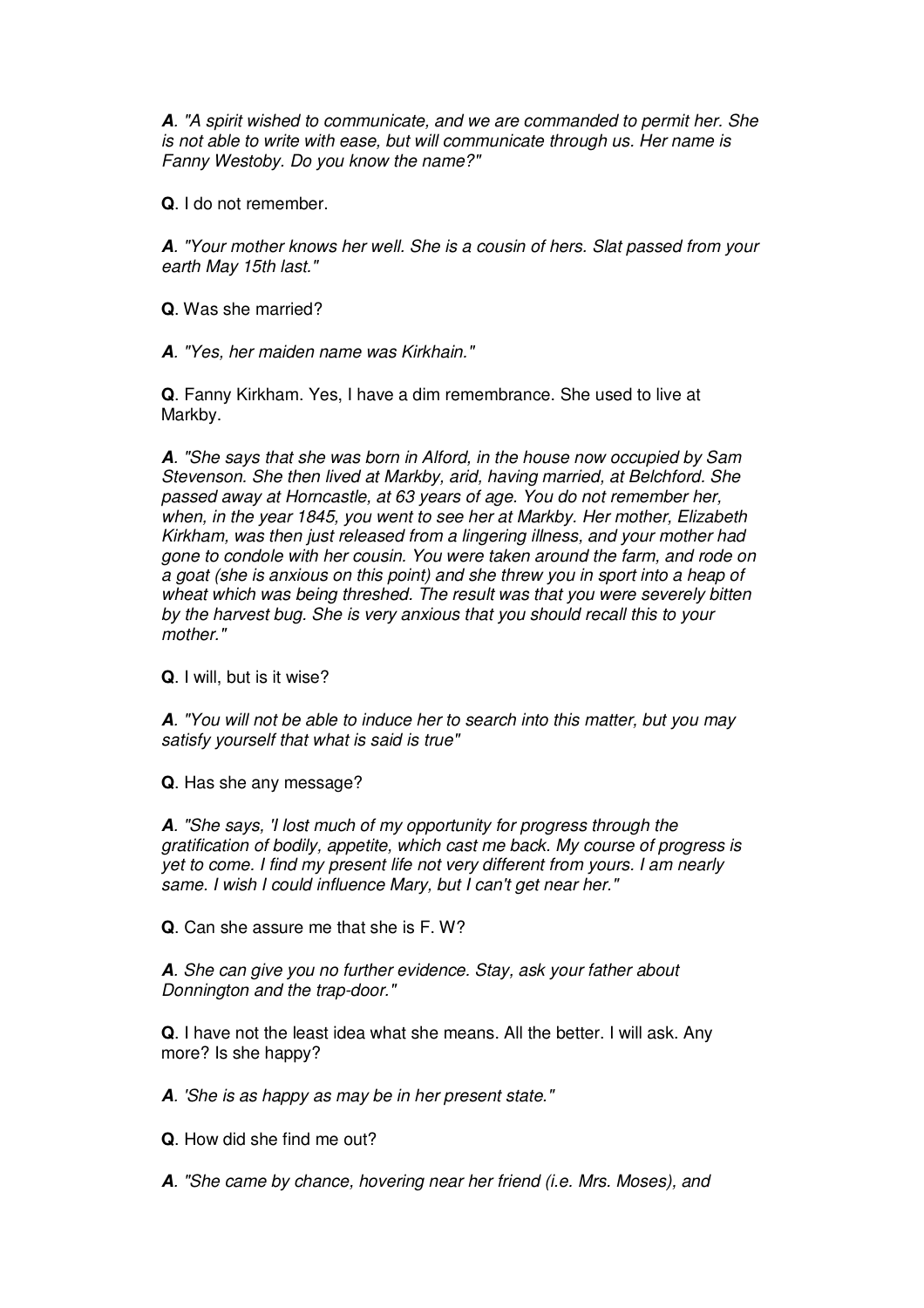*discovered that she could communicate. She will return now."*

**Q**. Can I help her?

*A. "Yes, pray. She and all of us are helped when you devote your talents willingly to aid us."*

**Q**. What do you mean?

*A. "In advocating and advancing our mission with care and judgment. Then we are permeated with joy. May the Supreme bless you. + RECTOR"*

On this Mr. Stainton Moses comments thus:- I have inquired of my mother and find the particulars given are exactly true. She wonders how I remember things that occurred when I was only 5 years old! I have not ventured to say how I got the information, believing that it would be unwise and useless. My father I can get nothing out of about the trap-door. He either does not remember, or will not say.

April 9th, 1874. My father has remembered this incident. A trap-door led on to the roof in the house lie occupied at Donnington. The house was double roofed and a good view could be had from it. F. K. on a visit wanted to go there, and got fixed halfway, amid great laughter.

(We have verified Mrs. Westoby's death in the Register of Deaths. - F. W. H. M.)

It is indeed seldom that particulars of date, place, and circumstance are given so glibly arid fully as this. Communicators themselves usually appear confused about these more precise details; but an ostensible reporter, having obtained the information from them at leisure, can sometimes quote it through an automatist with fair accuracy, as in the case above.

\_\_\_\_\_\_\_\_\_\_\_\_\_\_\_\_\_\_\_\_\_\_\_\_\_\_\_\_\_\_\_\_\_\_\_\_\_\_\_\_\_\_

Another striking case is that of the lady known here as "Blanche Abercromby"; though in this case the concealment of real name removes some of the interest that would otherwise be felt in it. When the communication arrived through Mr. Stainton Moses's hand he was not aware of her death - nor did he know her at all well; in fact, he had only met her and her husband once, at some séance and had been annoyed at the strongly expressed disbelief of her husband in the possibility of such things.

Part of the communication, the part in special handwriting, purports to be a hasty amende for this incredulity, at the earliest, posthumous opportunity. Mr. Myers examined this case carefully, being much interested in some features of it. The pages of the notebook in which the writing occurred had been gummed down and marked "private," nor had they apparently been mentioned to any one it the time. But years later after the death of Mr. Stainton Moses, this and other books came into Mr. Myers's hands, and with the consent of the executors he opened this portion.

He was surprised to find a written communication entirely characteristic of a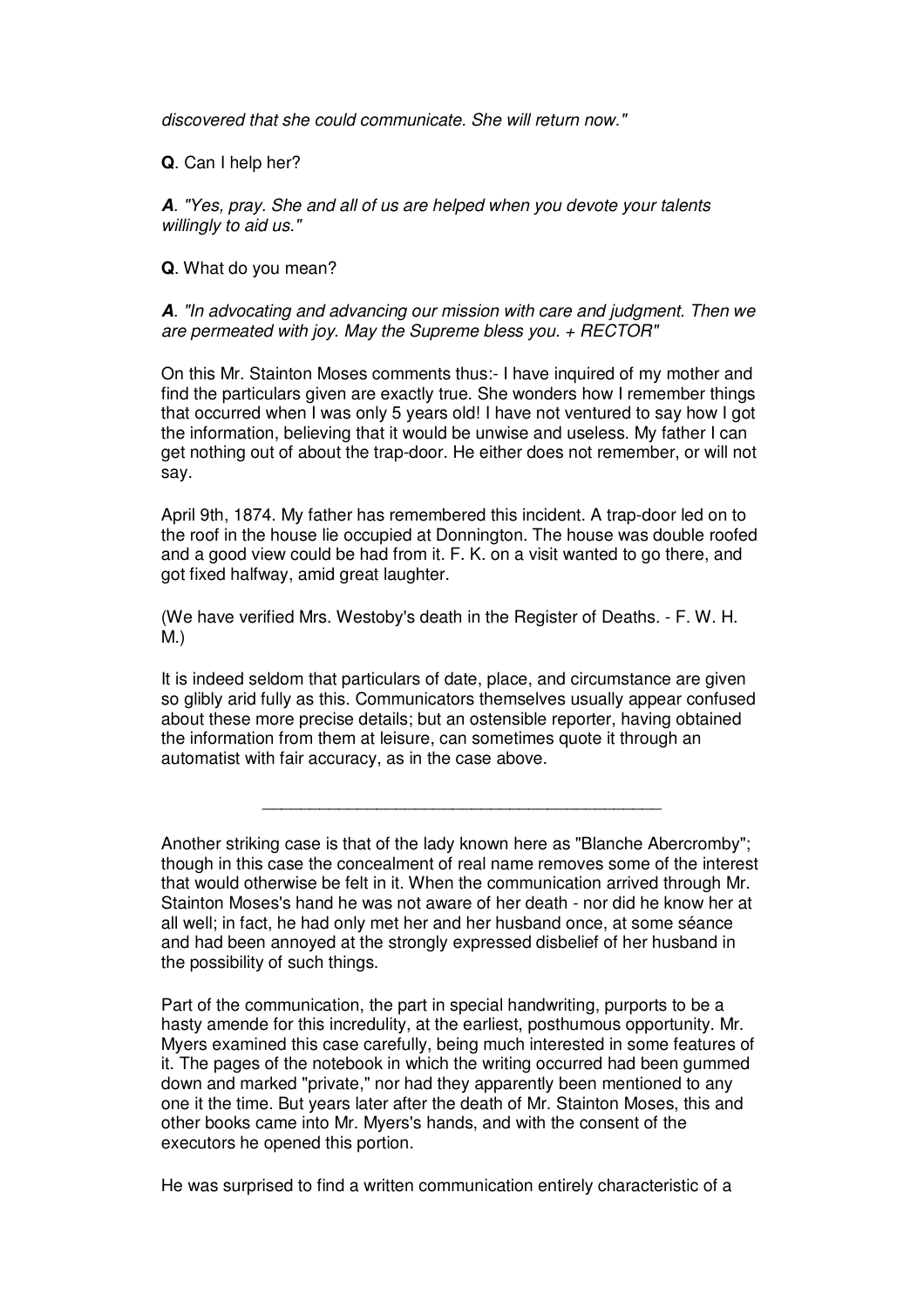lady known to him, here called Blanche Abercromby, who had died on a Sunday afternoon, nearly forty years ago now, at a country house about two hundred miles from London. He found that it was on the very same evening near midnight that the supernormal intimation of the death had reached Mr. Stainton Moses at his secluded lodgings in the north of London: and that afterwards the lady had ostensibly written a few lines herself. The evidence of the handwriting, which was in one point peculiar, is specifically testified to, not only by Mr. Myers, but by a member of the family, and by an expert (see Human Personality, vol. ii. P. 231, or Proc. S. P. R., xi. 96 et seq.) It is unlikely that Mr. Moses had ever seen her writing

The chances necessary to secure a verification of this case were more complex that can here be fully explained. This lady, who was quite alien to these researches, had been dead about twenty years when her posthumous letter was discovered in Mr. Moses's private notebook by one of the very few surviving persons who had both known her well enough to recognise the characteristic quality of the message, and were also sufficiently interested in spirit identity to get the handwritings compared and the case recorded.

The entries in the MS. book will now be quoted. The communications began with some obscure drawings, apparently representing the flight of a bird; then ill answer to a question as to the meaning it went on:-

*A. "It is a spirit who has but just quitted the body. Blanche Abercromby in the flesh. I have brought her. No more. M."*

**Q**. Do you mean Lady -?

No reply. (Sunday night about midnight. The information is unknown to me.) (On Monday morning the script continues)

**Q**. I wish for information about last night. Is that true? Was it mentor?

*A. "Yes, good friend, it was Mentor, who took pity on a spirit that was desirous to reverse former errors. She desires us to say so. She was ever an inquiring spirit, and was called suddenly from your earth. She will rest anon. One more proof has been now given of continuity of existence. Be thankful and meditate with prayer. Seek not more now, but cease. We do not wish you to ask any questions now.*

*+ I:S:D x RECTOR"*

A week later some matter of what must be called non-evidential quality appears; but in this instance I propose to quote it because this is an important case.

**Q**. Can you write for me now?

*A. "Yes, the chief is here."*

**Q**. How was it that spirit (Blanche Abercromby's) came to me?

*A. "The mind was directed to the subject, and being active, it projected itself to you. Moreover, we were glad to be able to afford you another proof of our*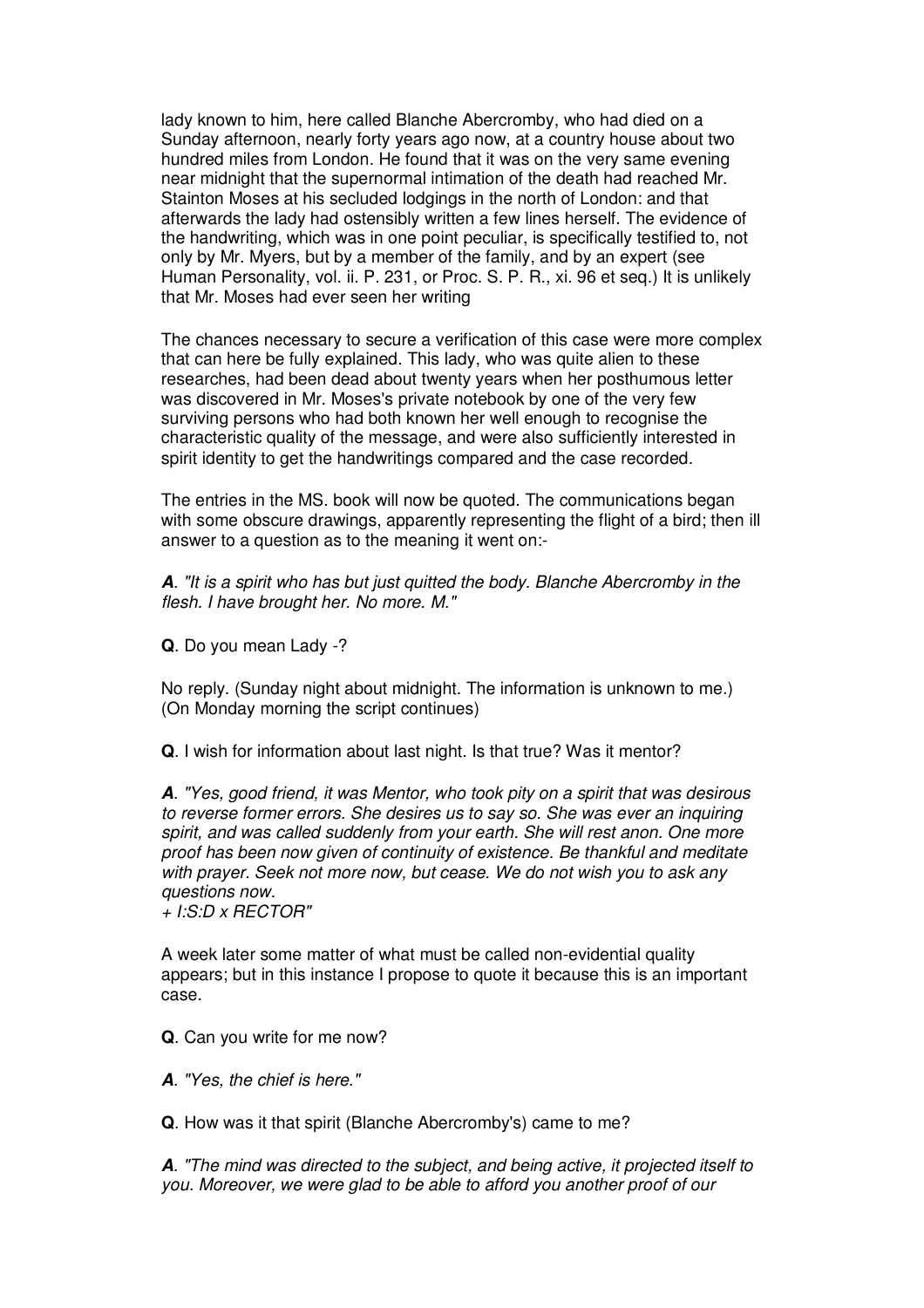*desire to do what is in our power to bring home to you evidence of the truth of what we say."*

**Q**. Is it correct to say that the direction of thought causes the spirit to be present?

*A. In some cases it is so. Great activity of spirit, coupled with anxiety to discover truth and to seek into the hidden causes of things, continue to make it possible for a spirit to manifest. Moreover, direction of thought gives what you would call direction or locality to the thought. By that we mean that the instinctive tendency of the desire or thought causes a possibility of objective manifestation. Then by the help of those who, like ourselves, are skilled in managing the elements, manifestation becomes possible. This would not have been possible in this case, only that we took advantage of what would have passed unnoticed in order to work out another proof of the reality of our mission. It is necessary that there should be a combination of circumstances before such a manifestation can be possible. And that combination is rare. Hence the infrequency of such events, and the difficulty we have in arranging them: especially when anxiety enters into the matter, as in the case of a friend whose presence is earnestly desired. It might well be that so ready a proof as this might not occur again."*

**Q**. Then a combination of favourable circumstances aided you. Will the spirit rest, or does it not require it?

*A. "We do not know the destiny of that spirit. It will pass out of our control. Circumstances enabled us to use its presence: but that presence will not be maintained."*

**Q**. If direction of thought causes motion, I should have thought it would be so with our friends, and that they would therefore be more likely to come.

A. "It is not that alone. Nor is it so with all. All cannot come to earth. And not in *all cases does volition or thought cause union of souls. Many other adjuncts are necessary before such can be. Material obstacles may prevent, and the guardians may oppose. We are not able to pursue the subject now, seeing that we write with difficulty at another time we may resume. Cease for the present and do not seek further." + I: S: D. RECTOR"*

A few days later, Mr. Moses wrote:-

**Q**. The spirit B. A. began by drawing. Was it herself?

*A. "With assistance. She could not write. One day if she is able to return again, she will be more able to express her thoughts . . . ."*

(A few days later.)

*A. "A spirit who has before communicated will write for you herself. She will then leave you, having given the evidence that is required.*

*"I should much like to speak more with you, but it is not permitted. You have*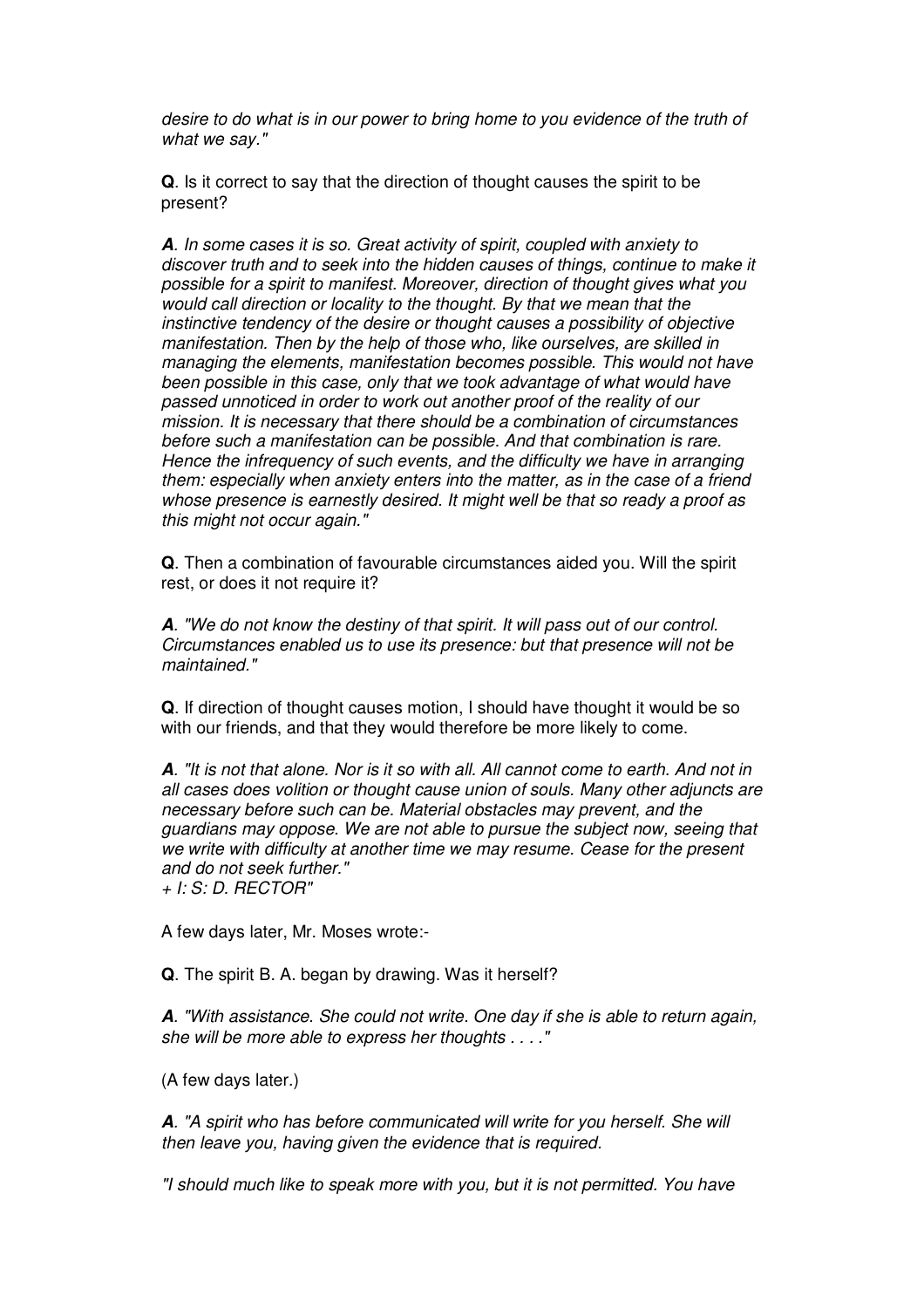*sacred truth. I know but little yet. I have much, much to learn. BLANCHE ABERCROMBY*

*"It is like my writing as evidence to you."*

The statement that the writing of this particular message is like that of the lady's, was long afterwards verified with some care and trouble by Mr. Myers, and is correct, as stated more in detail above. The amende, and the sentence "I have much, much to learn," are characteristic. I have myself seen the writing, and was told at the time by Mr. Myers of all the circumstances.

\_\_\_\_\_\_\_\_\_\_\_\_\_\_\_\_\_\_\_\_\_\_\_\_\_\_\_\_\_\_\_\_\_\_\_\_\_\_\_\_

Attempts have been made, and are still made from time to time, to explain all this sort of thing - some of it by the recrudescence of lapsed memory, some of it by telepathy, and some of it by clairvoyance. If such attempts are regarded as successful how can it be possible, by any means, to get over the difficulty and to establish the identity of any communicator? I reply -

(a) by gradually accumulated internal evidence, based on pertinacious and careful record;

(b) by cross correspondences, or the reception of unintelligible parts of one consistent and coherent message, through different mediums;

(c) by information or criteria specially characteristic of the supposed communicating intelligence; and, if possible, in some sense new to the world.

Cross-correspondence - that is, the reception of part of a message through one medium and part through another - is good evidence of one intelligence dominating both automatists; especially if the parts separately are unintelligible, so that they cannot be rationally signalled either by normal or supernormal means. And if the message is characteristic of some one particular deceased person, and is received through people to whom he was not intimately known, then it is fair proof of the continued intellectual activity of that personality. If further we get from him a piece of literary criticism which is eminently in his vein and has not occurred to ordinary people - not to either of the mediums, and not even to the literary world, but which on consideration is appreciated as sound as well as characteristic criticism, showing a familiar and wide knowledge of the poetry of many ages, and unifying apparently disconnected passages in some definite way, - then I say the proof, already striking, would tend to become crucial.

These, then, are the kinds of proof at which the Society is aiming. These are the kinds of proof which are in process of being attained.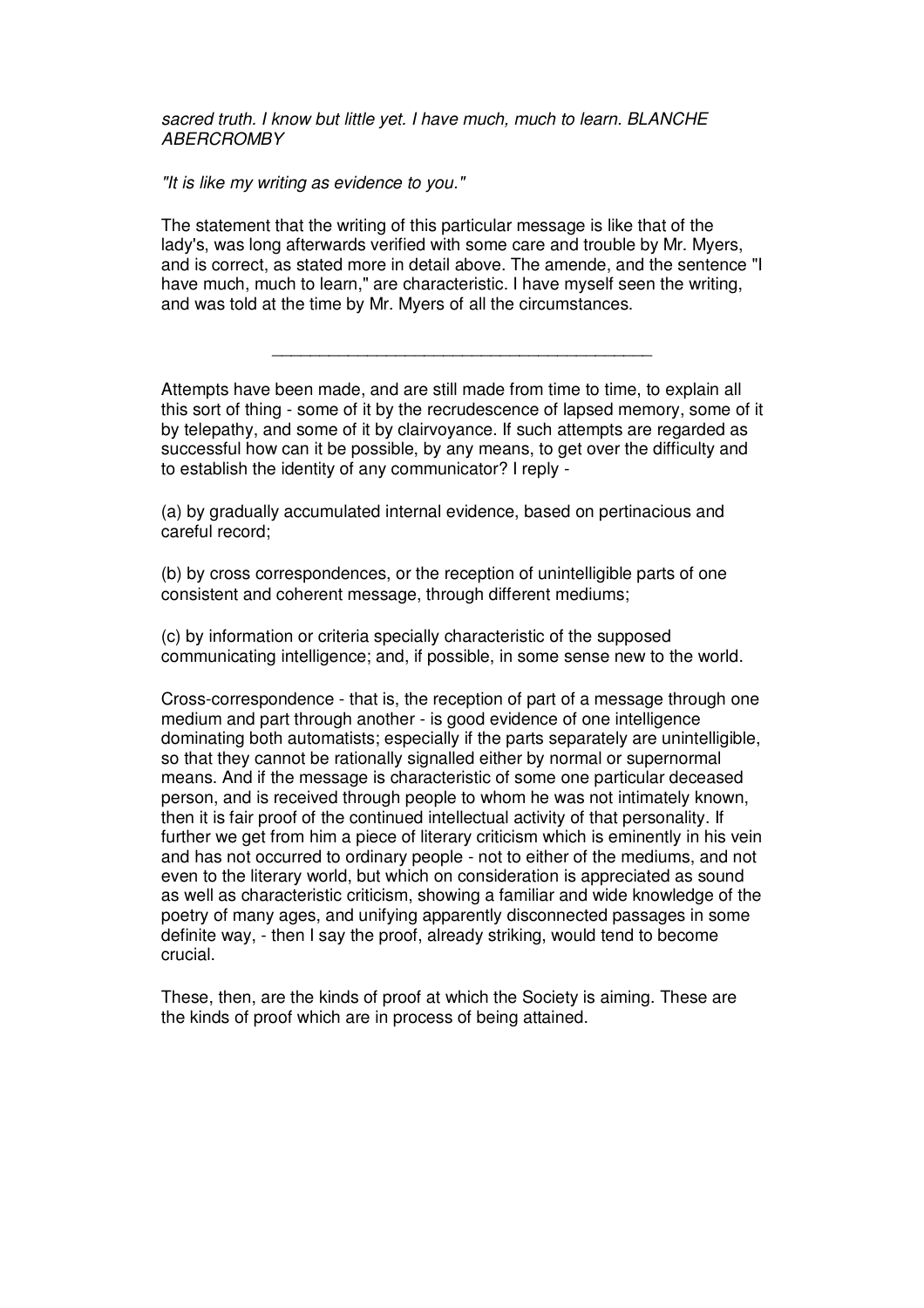# **- S e c t i o n F o u r -**

Automatism and Lucidity

#### **C h a p t e r 1 3**

## **Personal Identity \_\_\_\_\_\_\_\_\_\_\_\_\_\_\_\_\_\_\_\_\_\_\_\_\_\_\_\_\_\_\_\_\_\_\_\_\_\_\_\_\_\_\_**

THE most famous of recent thorough automatists, or trance speaking and trance writing mediums, is undoubtedly Mrs. Piper of Boston, U.S.A. With her an enormous amount of work has been done; and the Proceedings of the Society, both in the past and in future years, will bear witness to the richness and fertility of this case, as well as to the industry with which it has been pursued and its various stages studied. To give anything like a full account of even my own work in this direction - the merest fraction of the whole-would need much more space than it would be wise to expend on it in this book, so I shall select only such small portions as will give some idea of what happens, and refer students who wish to pursue the matter further to the Proceedings of the Society for Psychical Research.

As a prelude to the Report on the 1890 English series of sittings, which were the first that the Society published, Mr. Myers at that time wrote an Introduction from which I will make a few extracts, because they illustrate the kind of view which that experienced investigator at that time took of these in some respects novel phenomena.

# **Mr. Frederick W. H. Myers's Early Testimony**

"On certain external or preliminary points, all who have had adequate opportunity of judgment, are decisively agreed; but on the more delicate and interesting question as to the origin of the trance-utterances we cannot unite in any absolute view. We agree only in maintaining that the utterances show that knowledge has been acquired by some intelligence in some supernormal fashion;- and in urging on experimental psychologists the duty of watching for similar cases, and of analysing the results in some such way as we have endeavoured to do.

"The study of trance-utterances, indeed, is at first sight distasteful; since real and pretended trance-utterances have notoriously been the vehicle of much conscious and unconscious fraud. But we urge that, just as the physical and psychical phenomena of hysteria - long neglected as a mere jungle of trickeries - are now analysed with adequate security against deception, and with most fruitful results, so also these utterances are now capable of being rationally studied, - thanks to the advance in the comprehension of automatic phenomena which French and English effort during the last few years has achieved.

"These utterances, although they often occur in hysterical subjects, seem to have no necessary connection with hysteria. Nor again have we any real ground for calling them morbid per se, although their excessive repetition may lead to morbid states. All that we can safely say is that they are a form of automatism; that they constitute one of many classes of phenomena which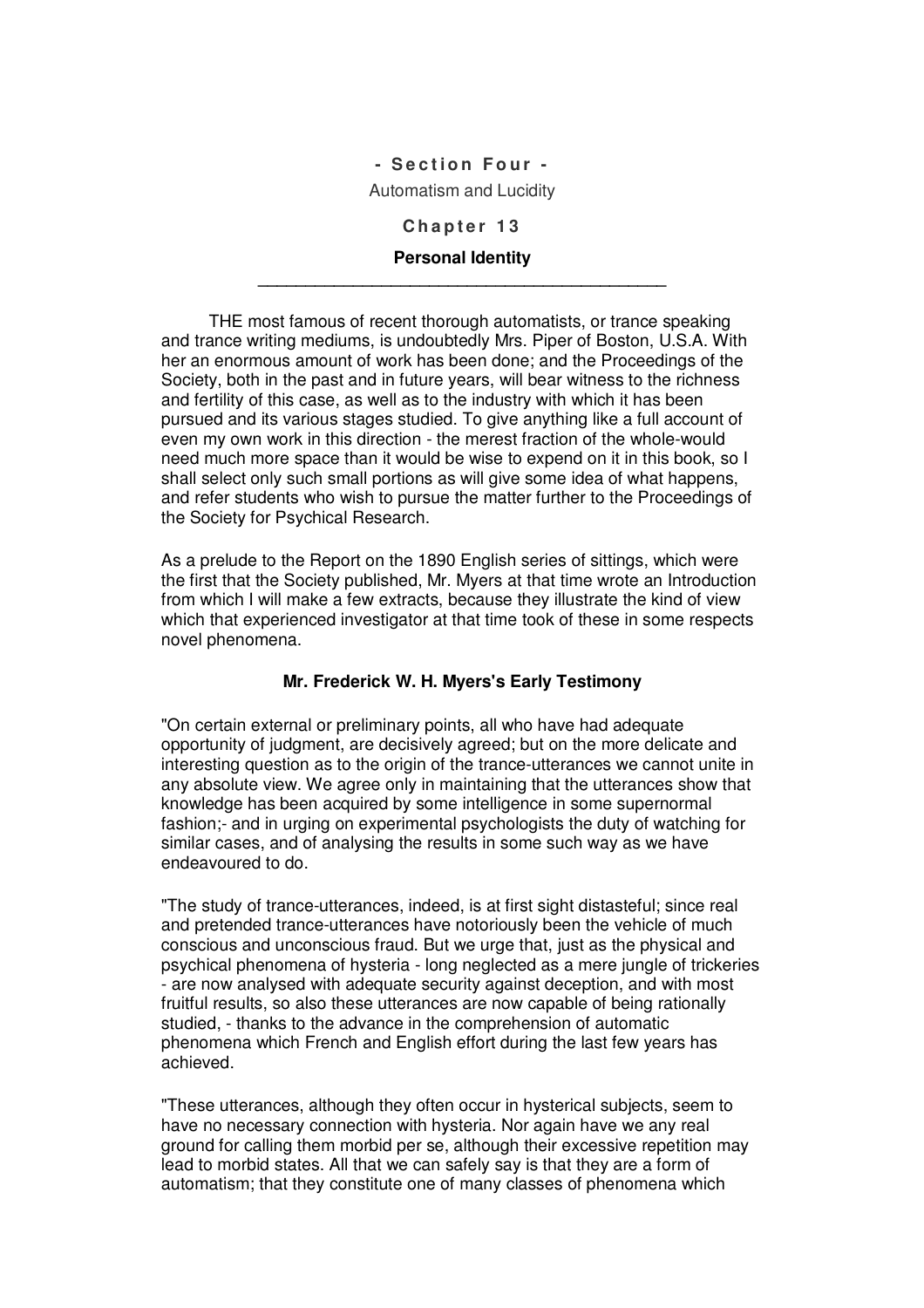occur in sane subjects without entering the normal waking consciousness or forming part of the habitual chain of memory.

"In previous discussions automatism has been divided into active and passive types; active automatism consisting of such phenomena as automatic writing and trance-utterance - passive, of hallucinations of sight, hearing, etc. 'The automatism may be called active if it finds a motor channel, passive if it finds a sensory channel, but the impulse whence it originates may be much the same in the one case as in the other.'

"The unsubstantial character of trance-utterances in general is fully admitted. 'Trance-addresses are eminently barren of fact; they generally show little more than a mere power of improvisation, which may either be fraudulently practised, or may be a characteristic faculty of the unconscious self.'

"When, therefore, we were informed by trusted witnesses, - by Professor William James, who is a physician as well as a psychologist and by Mr. Hodgson, whose acumen in the detection of imposture has been proved in more fields than one, - that the utterances of Mrs. Piper's trance did in their view unquestionably contain facts of which Mrs. Piper in her waking state was wholly ignorant, some inquiry into the character of this trance seemed to fall in the direct line of our work.

"However the specific trance-utterances may be interpreted, the case as a whole is a rare and remarkable one. It is an instance of automatism of that extreme kind where the upheaval of sub-conscious strata is not merely local, but affects, so to say, the whole psychical area;- where a secondary consciousness not only crops up here and there through the primary, but for a time displaces it;- where, in short, the whole personality appears to suffer intermittent change.

"These trances cannot always be induced at pleasure. A state of quiet expectancy or 'self-suggestion' will usually bring one on; but sometimes the attempt altogether fails. We never attempted to induce the trance by hypnotism. We understand, indeed, that Mrs. Piper has never been deeply hypnotised, although Professor Richet tried on her some experiments of suggestion in the waking state, and found her somewhat 'suggestible'. On the other hand, the trance has occasionally appeared when it was not desired. The first time that it occurred (as Mrs. Piper informs us) it came as an unwelcome surprise. An instance of this kind occurred at Cambridge Before going to bed she had, at my request, says Mr. Myers, and for the first time in her life, been looking into a crystal, with the desire to see therein some hallucinatory figure which might throw light on the nature of the mysterious secondary personality. She saw nothing; but next morning she looked exhausted, and said that she thought that she had been entranced during the night. The next time that she went into a trance Phinuit (which is the name she used to be known by when in the trance) said lie had come and called, and no one had answered him. It appeared as though the concentration of thought upon the crystal had acted as a kind of self-suggestion, and had induced the secondary state, when not desired.

"The trance when induced generally lasted about an hour. On one occasion in my house, and I believe once at least in America, it only lasted for about a minute. Phinuit only had time to say that he could not remain, and then the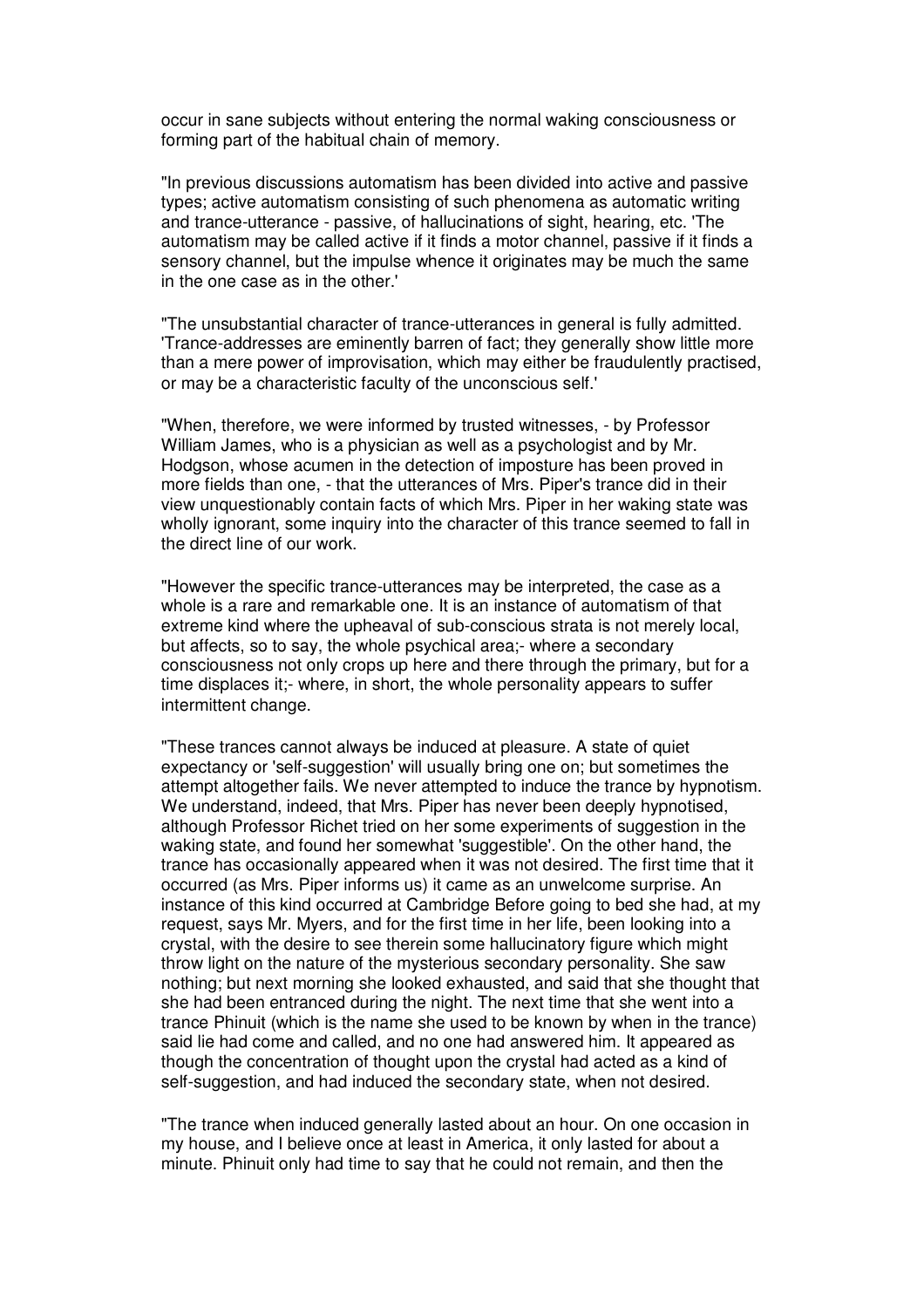habitual moaning began, and Mrs. Piper came to herself.

"There was often a marked difference between the first few minutes of a trance and the remaining time. On such occasions almost all that was of value would be told in the first few minutes; and the remaining talk would consist of vague generalities or mere repetitions of what had already been given. Phinuit, as will be seen, always professed himself to be a spirit communicating with spirits; and he used to say that he remembered their messages for a few minutes after I entering into the medium, and then became confused. He was not, however, apparently able to depart when his budget of facts was empty. There seemed to be some irresponsible letting-off of energy which must continue until the original impulse was lost in incoherence."

Mrs. Piper's case has been more or less continuously observed by Professor William James and others almost from the date of the first sudden inception of the trance, some twenty-five years ago. Dr. Hodgson was in the habit of bringing acquaintances of his own to Mrs. Piper, without giving their names; and many of these have heard from the trance-utterance facts about their dead relations, etc., which they feel sure that Mrs. Piper could not have known. Dr. Hodgson also had Mr. and Mrs. Piper watched or "shadowed" by private detectives for some weeks, with the view of discovering whether Mr. Piper (at that time alive and employed in a large store in Boston, U.S.A.) went about inquiring into the affairs of possible "sitters," or whether Mrs.. Piper received letters from friends or agents conveying information. This inquiry was pushed pretty closely, but absolutely nothing was discovered which could throw suspicion on Mrs. Piper, - who is now aware of the procedure, but has the good sense to recognise the legitimacy - I may say the scientific necessity of this kind of probation.

It was thus shown that Mrs. Piper made no discoverable attempt to acquire knowledge even about persons whose coming she had reason to expect. Still less could she have been aware of the private concerns of persons brought anonymously to her house at Dr. Hodgson's choice.

"We took great pains," continues Mr. Myers, "to avoid giving information in talk; and a more complete security is to be found in the fact that we were ourselves ignorant of many of the facts given as to our friends' relations, etc. In the case of Mrs. Verrall, for instance, no one in Cambridge except Mrs. Verrall herself could have supplied the bulk of the information given; and some of the facts given Mrs. Verrall herself did not know. As regards my own affairs, says Mr. Myers, I have not thought it worth while to cite in extenso such statements as might possibly have been got up beforehand; since Mrs. Piper of course know that I should be one of her sitters. Such facts as that I once had an aunt, 'Cordelia Marshall, more commonly called Corrie,' might have been learnt, though I do not think that they were learnt, - from printed or other sources. But I do not think that any larger proportion of such accessible facts was given to me than to an average sitter, previously unknown; nor were there any of those subtler points which could so easily have been made by dint of scrutiny of my books or papers. On the other band, in my case, as in the case of several other sitters, there were messages purporting to come from a friend who has been dead many years, and mentioning circumstances which I believe that it would have been quite impossible for Mrs. Piper to have discovered.

"I am also acquainted with some of the facts given to other sitters, and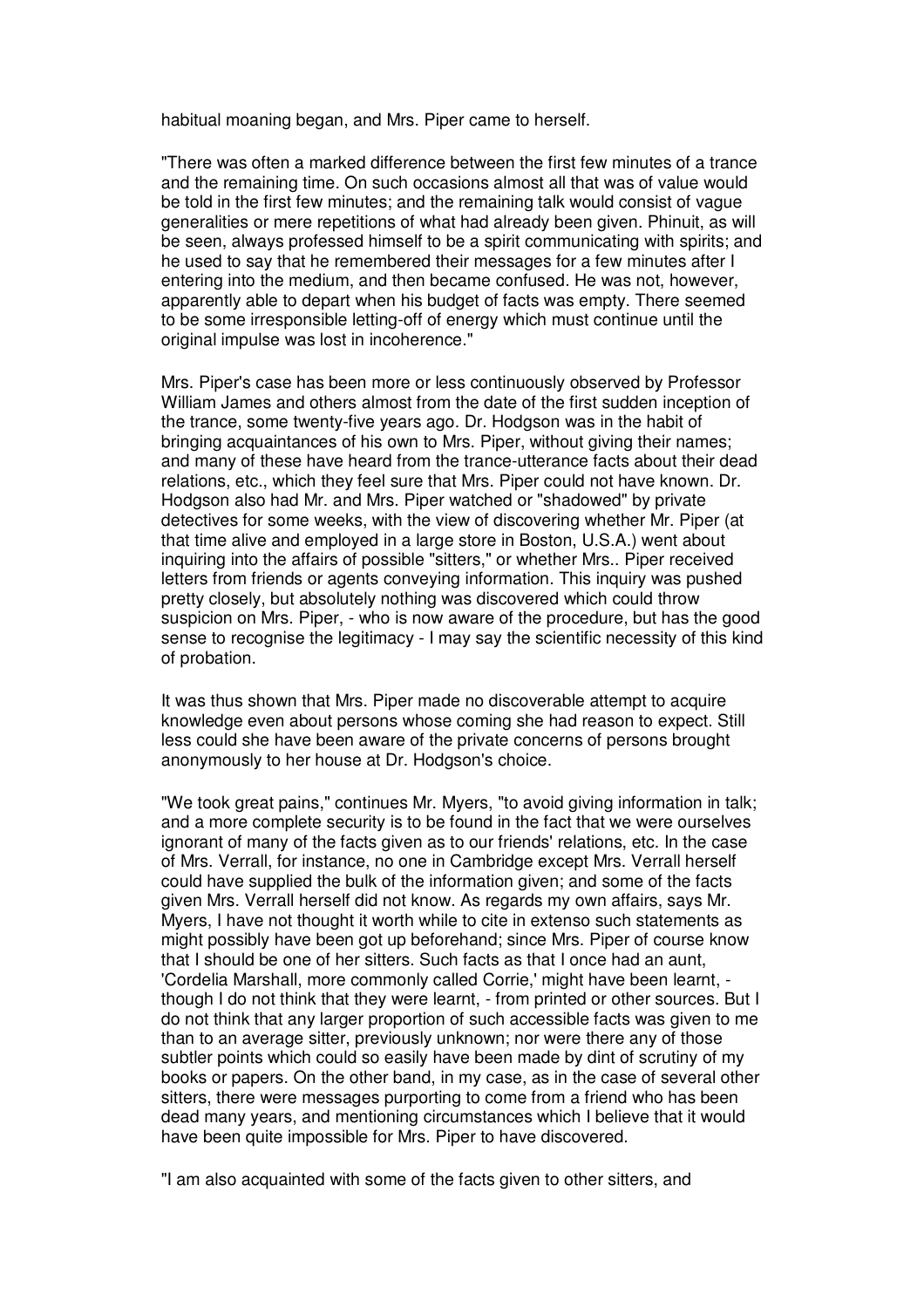suppressed as too intimate, or as involving secrets not the property of the sitter alone. I may say that so far as my own personal conviction goes, the utterance of one or two of these facts is even more conclusive of supernormal knowledge than the correct statement of dozens of names of relations, etc., which the sitter had no personal motive for concealing.

"On the whole, I believe that all observers, both in America and in England, who have seen enough of Mrs. Piper in both states to be able to form a judgment, will agree in affirming  $(1)$  that many of the facts given could not have been learnt even by a skilled detective; (2) that to learn others of them, although possible, would have needed an expenditure of money as well as of time which it seems impossible to suppose that Mrs. Piper could have met; and (3) that her conduct has never given any ground whatever for supposing her capable of fraud or trickery. Few persons have, been so long and so carefully observed; and she has left on all observers the impression of thorough uprightness, candour, and honesty."

> **- S e c t i o n F o u r -** Automatism and Lucidity

## **C h a p t e r 1 4**

## **Professor William James's Testimony to Mrs. Piper \_\_\_\_\_\_\_\_\_\_\_\_\_\_\_\_\_\_\_\_\_\_\_\_\_\_\_\_\_\_\_\_\_\_\_\_\_\_\_\_\_\_\_**

ALTHOUGH Mrs. Piper was brought by the Society to England in the autumn of 1889, she was of course known to members of the Society in America before then and, so far as we were concerned, may be said have been "discovered" by Professor William James in 1885. His early experience of her sittings, and his testimony as to the way in which his initial scepticism was broken down, are very interesting; and I shall here make a few quotations from a short paper of his which was included in the Proceedings of the Society along with my first Report of the Piper Case.

#### **Professor William James's Statement**

"I made Mrs. Piper's acquaintance in the autumn of 1885. My wife's mother, Mrs. Gibbens, had been told of her by a friend, during the previous summer, and, never having seen a medium before, had paid her a visit out of curiosity. She returned with the statement that Mrs. P. had given her a long string of names of members of the family, mostly Christian names, together with facts about the persons mentioned and their relations to each other, the knowledge of which on her part was incomprehensible without supernormal powers. My sister-in-law went the next day, with still better results, as she related them. Amongst other things, the medium had accurately described the circumstances of the writer of a letter which she held against her forehead, after Miss G. had given it to her. The letter was in Italian, and its writer was known to but two persons in this country.

"I may add that on a later occasion my wife and I took another letter from this same person to Mrs. P., who went on to speak of him in a way which identified him unmistakably again. On a third occasion, two years later, my sister-in-law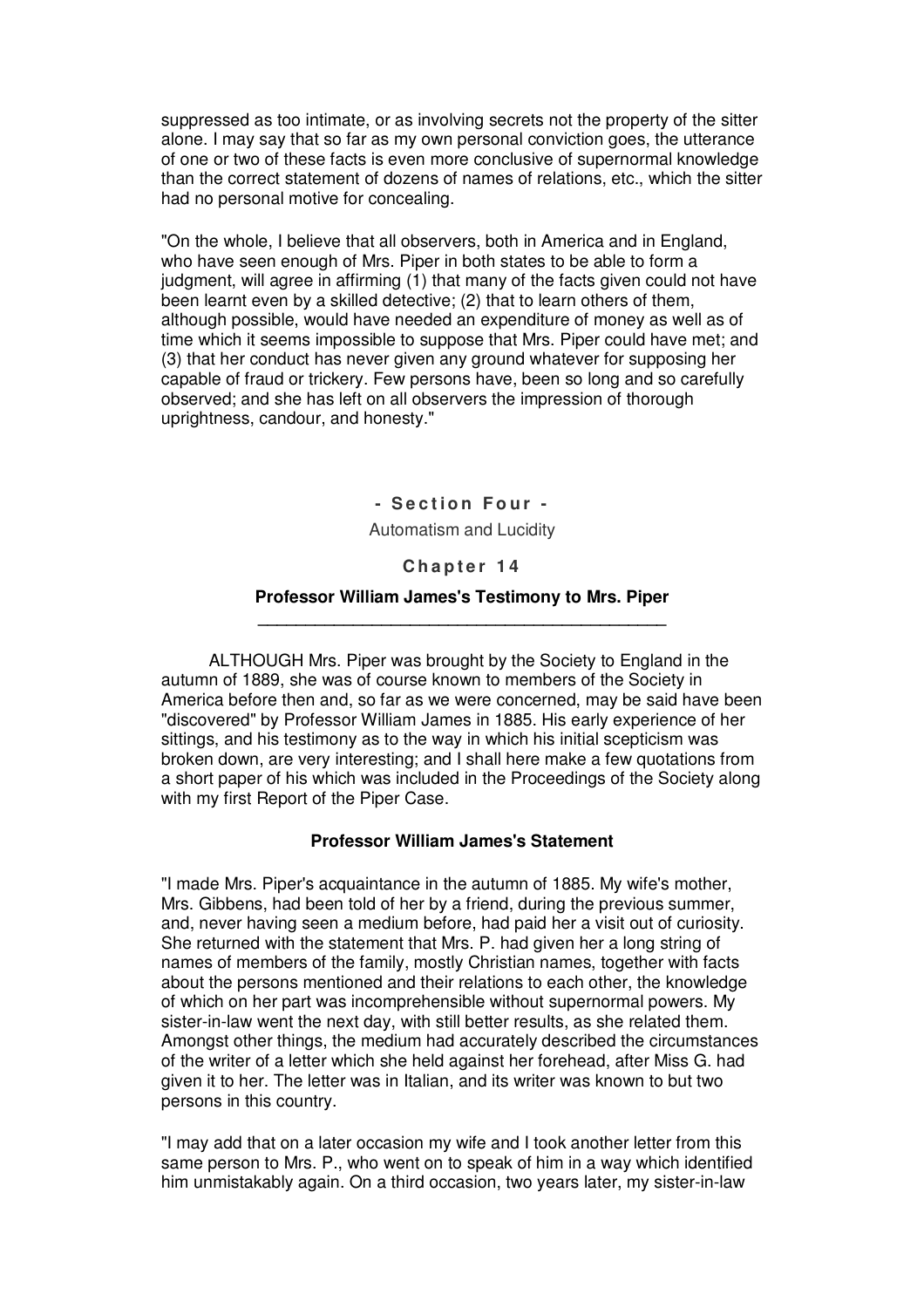and I being again with Mrs. R, she reverted in her trance to these letters, and then gave us the writer's name, which she said she had not been able to get on the former occasion.

"But to revert to the beginning. I remember playing the esprit fort on that occasion before my feminine relatives, and seeking to explain by simple considerations the marvellous character of the facts which they brought back. This did not, however, prevent me from going myself a few days later, in company with my wife, to get a direct personal impression. The names of none of us up to this meeting had been announced to Mrs. P.; and Mrs. J. and I were, of course, careful to make no reference to our relatives who had proceeded. The medium, however, when entranced, repeated most of the names of 'spirits' whom she had announced on the two former occasions, and added others. The names came with difficulty, and were only gradually made perfect. My wife's father's name of Gibbens was announced first as Niblin, then as Giblin. A child Herman (whom we had lost the previous year) had his name spelt out as Herrin. I think that in no case were both Christian and surnames given on this visit. But the facts predicated of the persons named made it in many instances impossible not to recognise the particular individuals who were talked about. We took particular pains on this occasion to give the Phinuit control no help over his difficulties and to ask no leading questions. In the light of subsequent experience I believe this not to be the best policy. For it often happens, if you give this trance-personage a name or some small fact for the lack of which he is brought to a standstill, that he will then start off with a copious flow of additional talk, containing in itself an abundance of 'tests'.

"My impression after this first visit was, that Mrs. P. was either possessed of supernormal powers, or knew the members of my wife's family by sight and had by some lucky coincidence become acquainted with such a multitude of their domestic circumstances as to produce the startling impression which she did. My later knowledge of her sittings and personal acquaintance with her has led me absolutely to reject the latter explanation, and to believe that she has supernormal powers.

"I also made during this winter an attempt to see whether Mrs. Piper's mediumtrance had any community of nature with ordinary hypnotic trance.

"My first two attempts to hypnotise her were unsuccessful. Between the second time and the third, I suggested to her 'control' in the medium-trance that he should make her a mesmeric subject for me. He agreed. (A suggestion of this sort made by the operator in one hypnotic trance would probably have some effect on the next.) She became partially hypnotised on the third trial; but the effect was so slight that I ascribe it rather to the effect of repetition than to the suggestion made. By the fifth trial she had become a pretty good hypnotic subject, as far as muscular phenomena and automatic imitations of speech and gesture go; but I could not affect her consciousness, or otherwise get her beyond this point. Her condition in this semi-hypnosis is very different from her medium-trance. The latter is characterised by great muscular unrest, even her ears moving vigorously in a way impossible to her in her waking state. But in hypnosis her muscular relaxation and weakness are extreme. She often makes several efforts to speak ere her voice becomes audible; and to get a strong contraction of the hand, for example, express manipulation and suggestion must be practised. The automatic imitations I spoke of are in the first instance very weak, and only become strong after repetition. Her pupils contract in the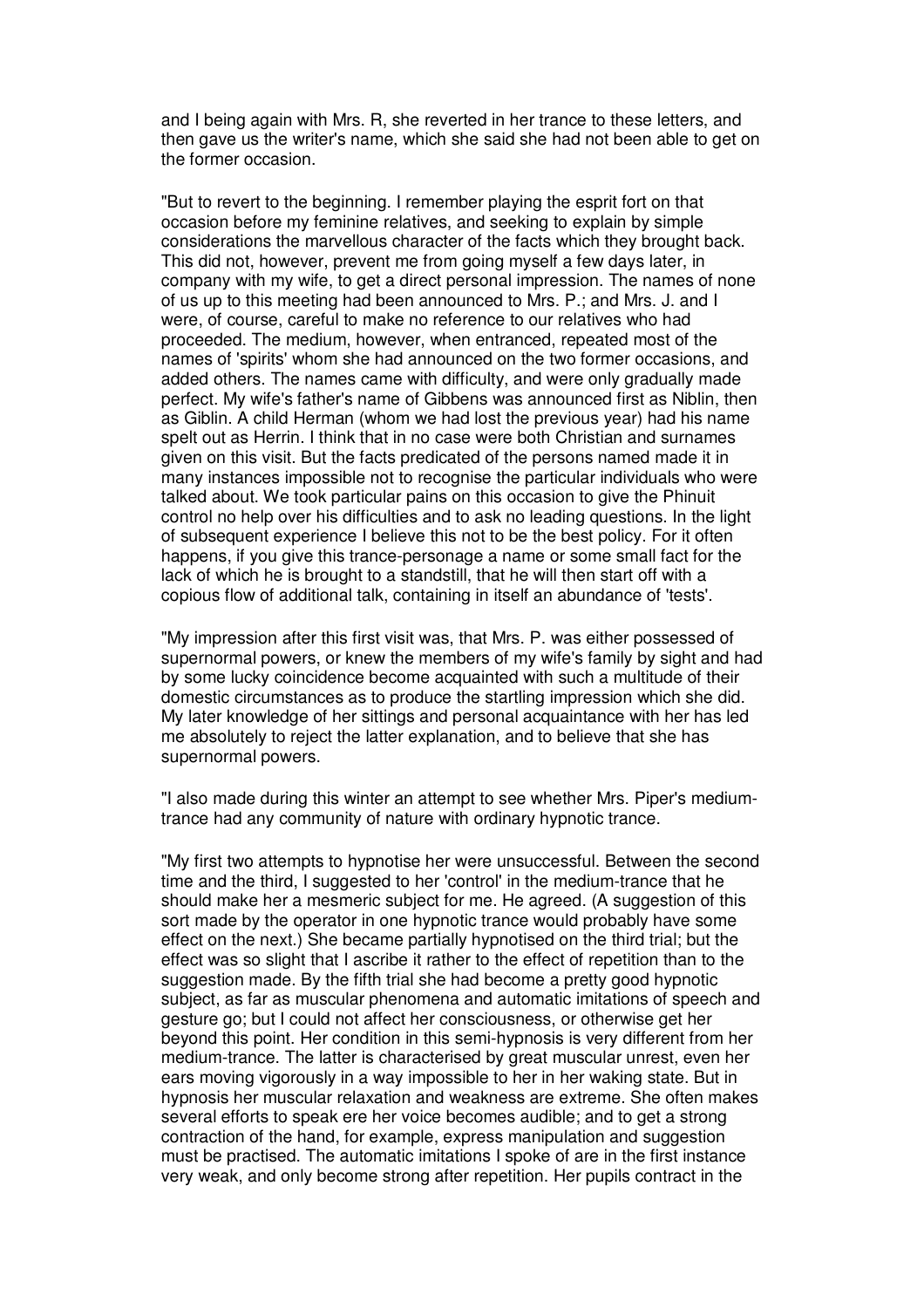medium-trance. Suggestions to the 'control' that he should make her recollect after the medium-trance what she had been saying were accepted, but had no result. In the hypnotic-trance such a suggestion will often make the patient remember all that has happened.

"No sign of thought-transference - as tested by card and diagram guessing has been found in her, either in the hypnotic condition just described, or immediately after it; although her 'control' in the medium-trance has said that he would bring them about. So far as tried (only twice), no right guessing of cards in the medium-trance. No clear signs of thought-transference as tested by the naming of cards during the waking state. Trials of the 'willing game' and attempts at automatic writing, gave similarly negative results. So far as the evidence goes, then, her medium-trance seems an isolated feature in her psychology. This would of itself be an important result if it could be established and generalised, but the record is obviously too imperfect for confident conclusions to be drawn from it in any direction.

"Here I dropped my inquiries into Mrs. Piper's mediumship for a period of about two years, having satisfied myself that there was a genuine mystery there, but being over-freighted with time-consuming duties, and feeling that any adequate circumnavigation of the phenomena would be too protracted a task for me to aspire just then to undertake. I saw her once, half accidentally, however, during that interval, and in the spring of 1889 saw her four times again. In the fall of 1889 she paid us a visit of a week at our country house in New Hampshire, and I then learned to know her personally better than ever before, and had confirmed in me the belief that she is an absolutely simple and genuine person. No one, when challenged, can give 'evidence' to others for such beliefs as this. Yet we all live by them from day to day, and practically I should be willing now to stake as much money, on Mrs. Piper's honesty as on that of anyone I know, and am quite satisfied to leave my reputation for wisdom or folly, so far as human nature is concerned, to stand or fall by this declaration.

"And I repeat again what I said before, that, taking everything that I know of Mrs. P. into account, the result is to make me feel as absolutely certain as I am of any personal fact in the world that she knows things in her trances which she cannot possibly have heard in her waking state, and that the definite philosophy of her trances is yet to be found. The limitations of her trance-information, its discontinuity and fitfulness, and its apparent inability to develop beyond a certain point, although they end by rousing one's moral and human impatience with the phenomenon, yet are, from a scientific point of view, amongst its most interesting peculiarities, since where there are limits there are conditions, and the discovery of these is always the beginning of explanation."

The most recent utterance of Professor William James on the subject is published in the Proceedings of the S.P.R. for June 1909 (Part LVIII.), and it contains an account of conversations carried on through Mrs. Piper since Dr. Hodgson's death with what purported to be Dr. Hodgson's surviving personality - together with Professor James's critical comments thereupon.

I may here quote a very small initial portion of this voluminous Report. It is very likely a mistake to quote the early and therefore more difficult stages of a reappearance, instead of a more finished and practised example such as comes at a later date; and yet there is an interest in the first effort and stumblings - if they are intelligently read - and in several respects they may be considered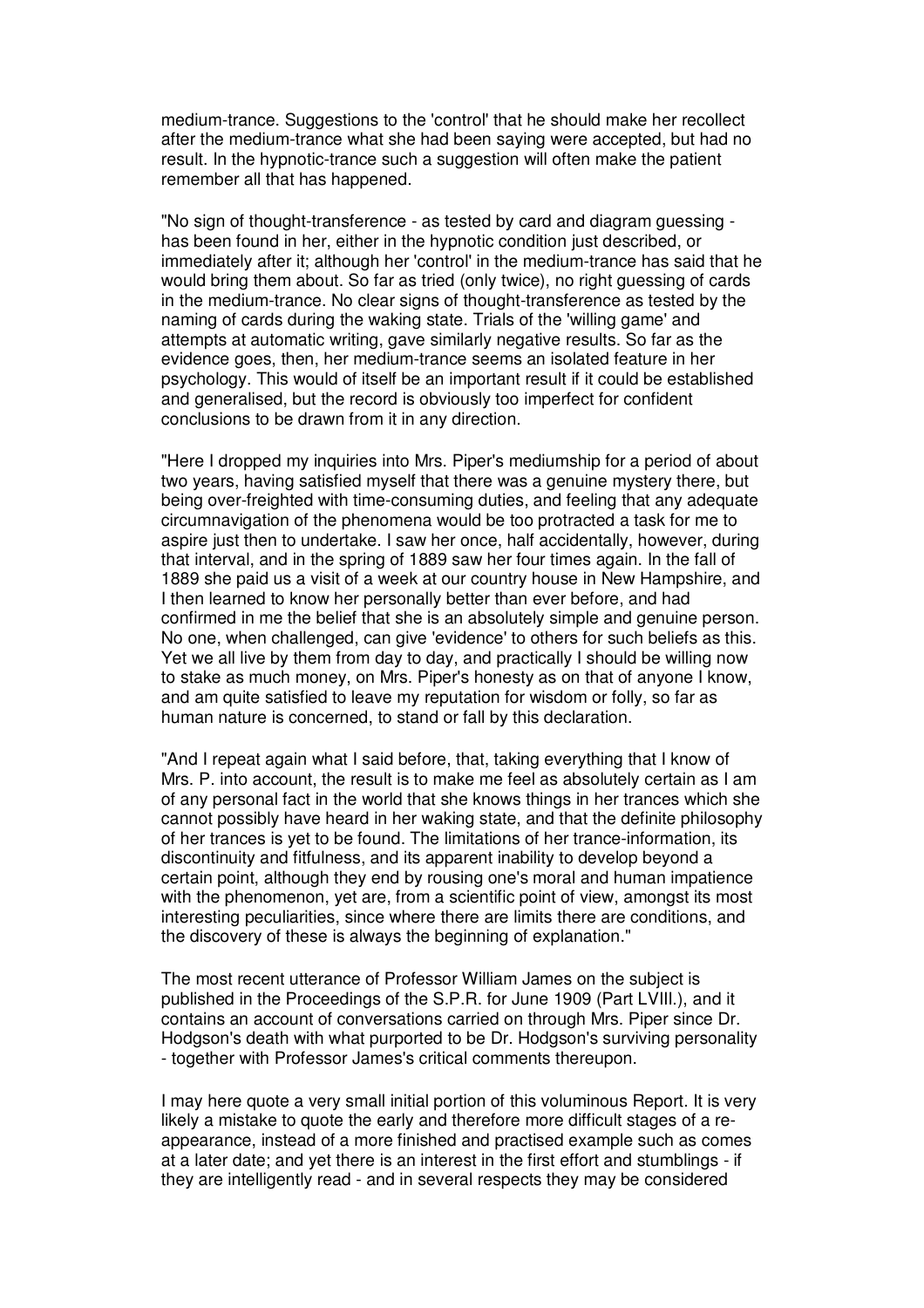#### instructive.

Richard Hodgson died suddenly upon December 20th, 1905. On December 28th a message purporting to come from him was delivered in a trance of Mrs. Piper's, and she has hardly held a sitting since then without some manifestation of what professed to be Hodgson's spirit taking place. Hodgson had often during his lifetime laughingly said that if he ever passed over and Mrs. Piper was still officiating here below, he would control her better than she had ever yet been controlled in her trances, because he was so thoroughly familiar with the difficulties and conditions on this side. I had myself had no sitting with Mrs. Piper and had hardly seen her for some nine years, but for most of that time I had been kept informed of what was going on by reading the typed records, furnished me by my friend Hodgson, of all the trances of which report was taken, and for which the sitters had not asked secrecy to be observed. The "Control" most frequently in evidence in these years has been the personage calling himself "Rector." Dr. Hodgson was disposed to admit the claim to reality of Rector and of the whole Imperator-Band of which he is a member, while I have rather favoured the idea of their all being dream-creations of Mrs. Piper, probably having no existence except when she is in trance, but consolidated by repetition into personalities consistent enough to play their several roles. Such at least is the dramatic impression which my acquaintance with the sittings has left on my mind. I can see no contradiction between Rector's being on the one hand an improvised creature of this sort, and his being on the other hand the extraordinarily impressive personality which he unquestionably is. He has marvellous discernment of the inner states of the sitters whom he addresses, and speaks straight to their troubles as if he knew them all in advance. He addresses you as if he were the most devoted of your friends. He appears like an aged and, when he speaks instead of writing, like a somewhat hollow-voiced clergyman, a little weary of his experience of the world, endlessly patient and sympathetic, and desiring to put all his tenderness and wisdom at your service while you are there. Critical and fastidious sitters have recognised his wisdom, and confess their debt to him as a moral adviser. With all due respect to Mrs. Piper, I feel very sure that her own waking capacity for being a spiritual adviser, if it were compared with Rector's, would fall greatly behind.

As I conceive the matter, it is on this mass of secondary and automatic personality of which of late years Rector has been the centre, and which forms the steady background of Mrs. Piper's trances, that the supernormal knowledge which she unquestionably displays is flashed. Flashed, grafted, inserted - use what word you will - the trance-automatism is at any rate the intermediating condition, the supernormal knowledge comes as if from beyond, and the automatism uses its own forms in delivering it to the sitter. The most habitual form is to say that it comes from the spirit of a departed friend. The earliest messages from "Hodgson" have been communicated by "Rector," but he soon spoke in his own name, and the only question which I shall consider in this paper is this: *Are there any unmistakable indications in the messages in question that something that we may call the "spirit" of Hodgson was probably really there?* We need not refine yet upon what the word "spirit" means and on what spirits are and can do. We can leave the meaning of the word provisionally very indeterminate, - the vague popular notion of what a spirit is, is enough to begin with.

The spirit-Hodgson's first manifestation was, as I have said, eight days after his death. There was something dramatically so like him in the utterances of those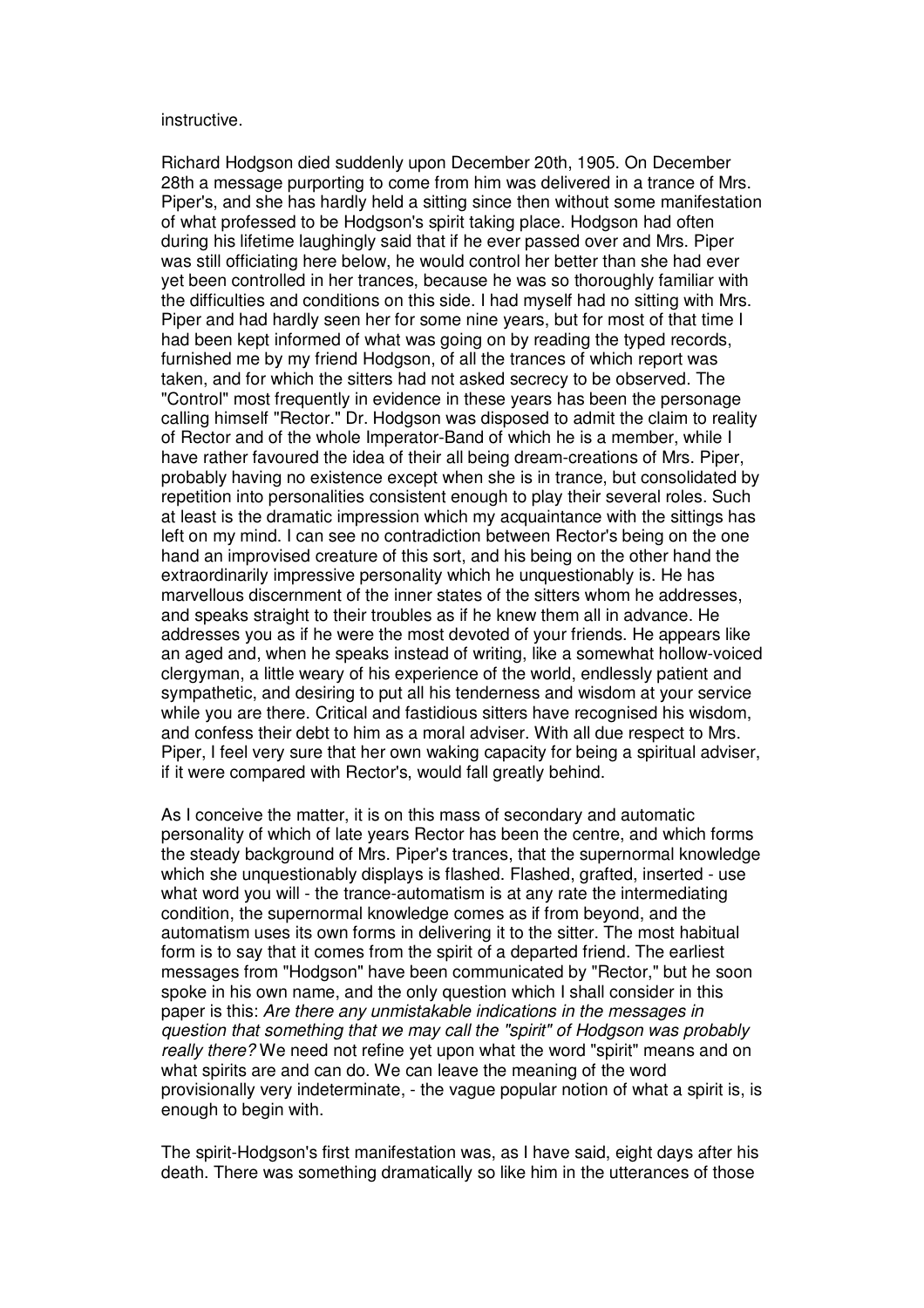earliest days, gradually gathering "strength" as they did, that those who had cogniance of them were much impressed. I will begin by a short account of these earliest appearances, of which the first was at Miss Theodate Pope's' sitting on Dec. 28th, 1905. At this sitting Rector had been writing, when the hand dropped the pencil and worked convulsively several seconds in a very excited manner.

MISS P. What is the matter?

(The hand, shaking with apparently great excitement, wrote the letter H. . . . bearing down so hard on the paper that the point of the pencil was broken. It then wrote "Hodgson.")

Miss P. God bless you!

(The hand writes, "I am " - followed by rapid scrawls, as if regulator of machine were out of order.)

Miss P. Is this my friend?

(Hand assents by knocking five times on paper-pad.)

*(RECTOR.) Peace, friends, he is here, it was he, but he could not remain, he* was so choked. He is doing all in his power to return . . . . Better wait for a few *moments until he breathes freer again.*

Miss P: I will.

*(R.) Presently he will be able to conduct all here.*

Miss P: That is good news.

*(R.) Listen. Everything is for the best. He holds in his hand a ring. . . . He is showing it to you. Cannot you see it, friend?*

Miss P: I cannot see it. Have him tell me about it.

*(R.) Do you understand what it means*

Miss P: I know he had a very attractive ring.

*(R.) Margaret.*

"All" was then written, with a "B" after it, and Miss P. asked, "What is that?" "A," "B "and "L" followed, but no explanation. (The explanation was given later.)

(1) - Miss Pope was subsequently a passenger nearly drowned on the Lusitania.)

The above is the whole of the direct matter from Hodgson at this, the first of the sittings at which he has appeared.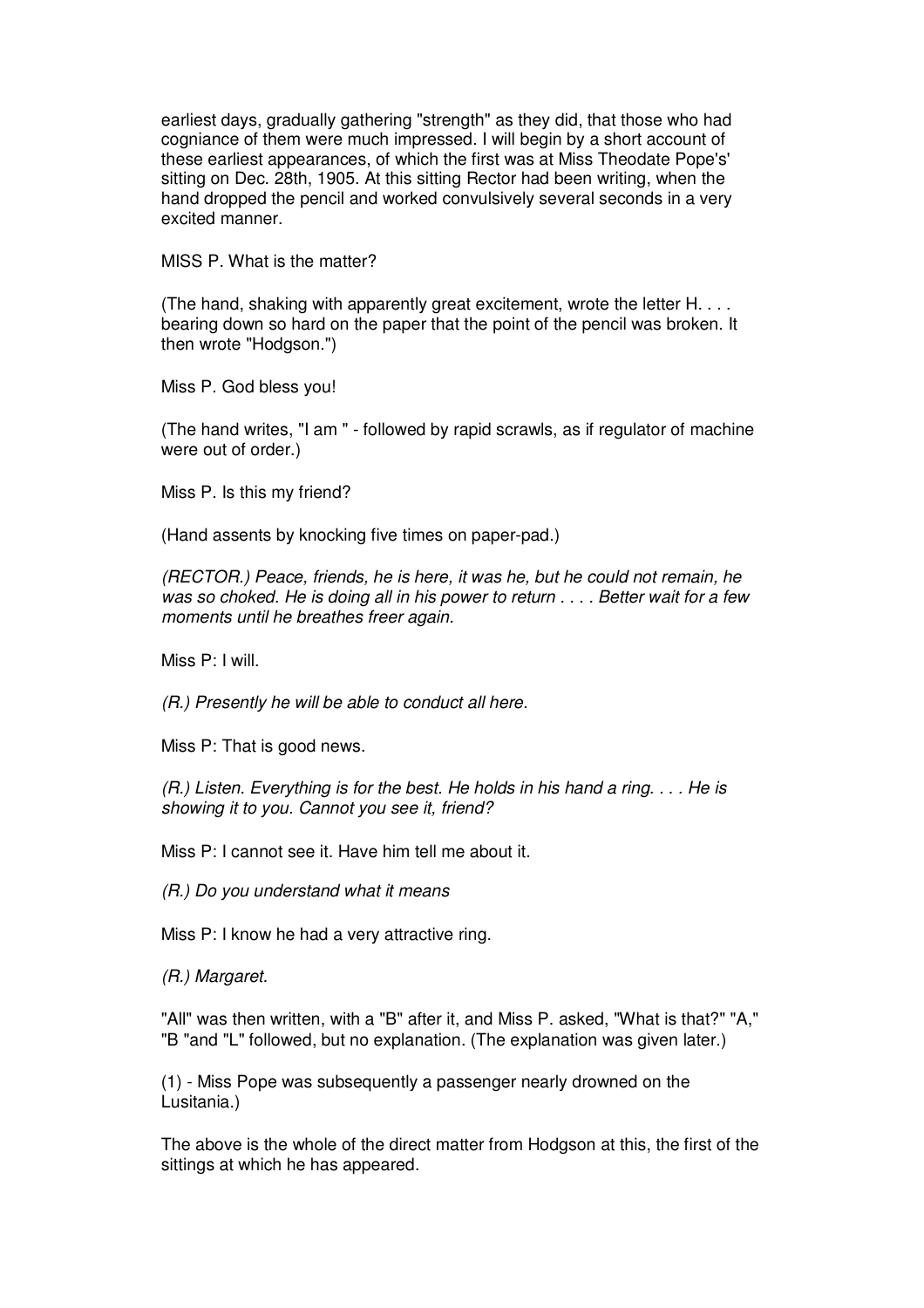(For the sequel to this ring-episode, see the report itself in Proceedings, S.P.R., vol. xxiii.)

At Miss Pope's next sitting (five days later), after some talk about him from Rector, R. H. appeared for the second time, and in the character, familiar to him, of being a well-spring of poetical lore. Mrs. Piper's hand cramped most awkwardly, first dropped and then broke the pencil. A new one being given, the hand wrote as follows:-

*Richard Hodgson I am well happy.*

*Glad I came. God bless Pope.*

Miss Pope. Many thanks. (Then the hand wrote:-)

*It lies not in her form or face Tho these are passing fair, Nor in the woman's tone of grace, Nor in her falling hair; It lies not in those wondrous eyes That swiftly light and shine, Tho all the stars of all the skies Than these are less divine.*

*I am only practicing.*

Miss P: Who wrote it?

*(RECTOR.) Richard only.*

Miss P. When?

*Now.*

Miss P. Doesn't it exist on paper in our world?

*No.*

Miss P. Did you really make that up?

*Yes.*

Miss P. Well, you are clever.

*If you ever find this in your world, never believe in this world!*

Miss P. I shall look for it, you may be sure.

*Good! Think I'm asleep? Not much! My head. I must leave you now.*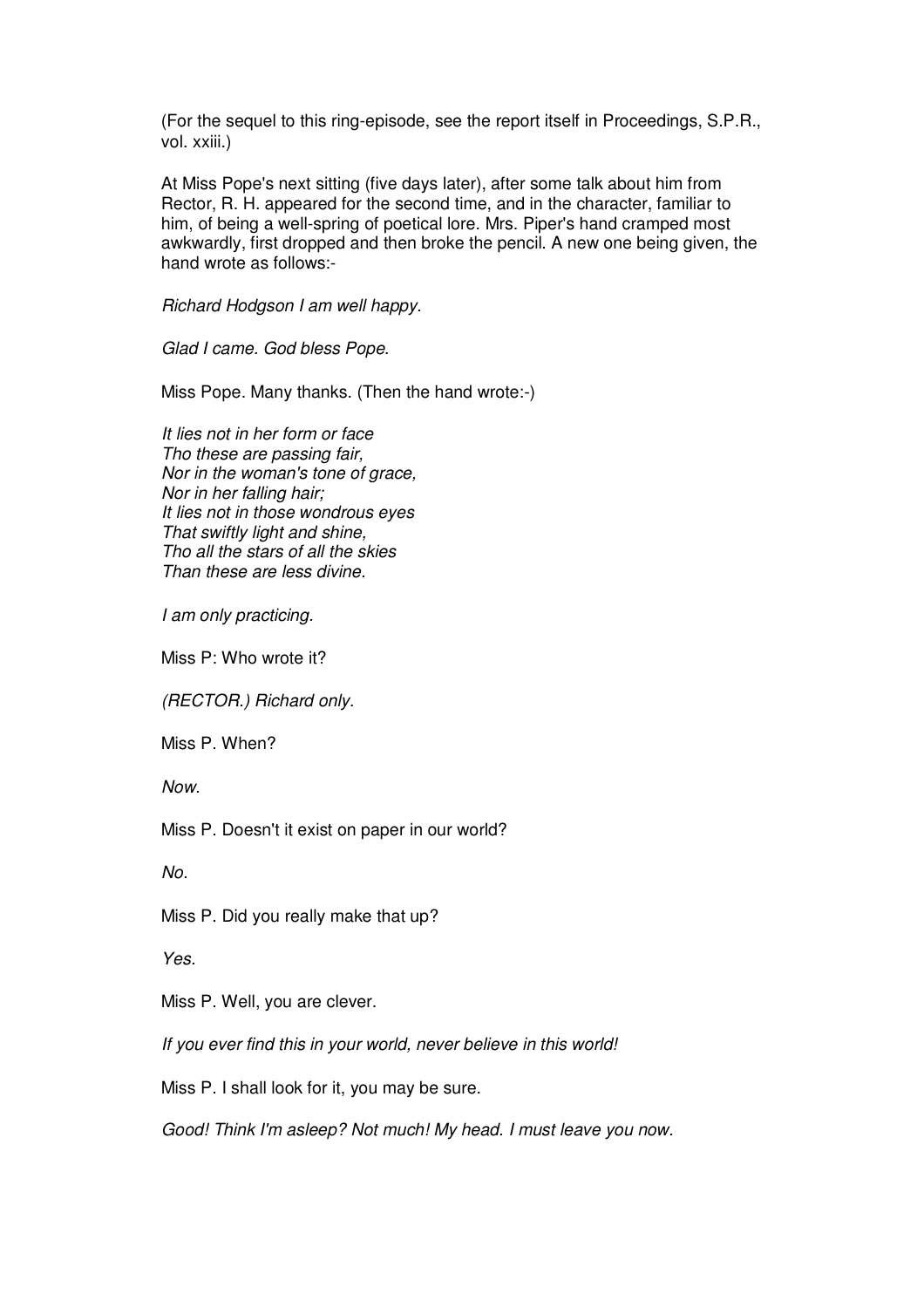*(RECTOR.) It is impossible for us to hold him - that is all.*

Miss P: Rector, did he dictate that poem to you? . . . Do you think he made it up?

*(RECTOR.) I do positively know he did . . . Farewell!*

At the second sitting after this (Jan. 8th, 1906), Miss Pope again being the sitter, R. H. appeared again, writing as follows:

*I am Hodgson . . . I heard your call - I know you - you are Miss Pope. Piper instrument. I am happy exceedingly difficult to come very. I understand why Myers came seldom. I must leave. I cannot stay. I cannot remain today . . .*

On Jan. 23rd, 1906 Mrs. Wm. James, and W. James, Jr., had a sitting at which R. H. used the medium's voice and gave a very life-like impression of his presence. The record runs as follows:

*Why, there's Billy! Is that Mrs. James and Billy? God bless you! Well, well, well, this is good I [Laughs.] I am in the witness-box [Laughs.] I have found my way, I am here, have patience with me? All is well with me. Don't miss me. Where's William? Give him my love and tell him I shall certainly live to prove all I know. Do you hear me? see me? I am not strong, but have patience with me. I will tell you all. I think I can reach you.*

*Something on my mind. I want Lodge to know everything. I have seen Myers. I must rest.*

(After an interval he comes in again :-)

*Billy, where is Billy? What are you writing Billy? Are you having any sports? Would you like to take a swim? [R. H.'s chief association with W. J. Jr., had been when fishing or swimming in Chocorua Lake.] Well, come on I Get a good deal of exercise, but don't overdo it! Perhaps I swam too much. [He undoubtedly had done so.] - I learned my lesson, but I'm just where I wanted to be.*

*Do you play ball? - tennis? Men will theorize - let them do so! I have found out the truth. I said that if I could get over there I would not make a botch of it. If ever R. H. lived in the body, he is talking now. . . . William [James] is too dogmatic.*

*I want George (Dorr) to extricate all those papers and set those marked "private" aside. This has been on my mind George is to be trusted absolutely with all sincerity and faith. There are some rivate records which I should not wish to have handled. Let George (Dorr) and Piddington go through them and return them to the sitters. The cipher! I made that cipher, and no one living can read it. [Correct.] I shall explain it later. Let Harry [James] and George keep them till then. [They had been appointed administrators of his estate, a fact probably known to Mrs. Piper.] This is the best I have been able to do yet. I spoke with Miss Pope, but this is the best. Remember, every communication must have the human element. I understand better now why I had so little from Myers. [To W. J., Jr.] What discourages you about your art? [W. J., Jr., was*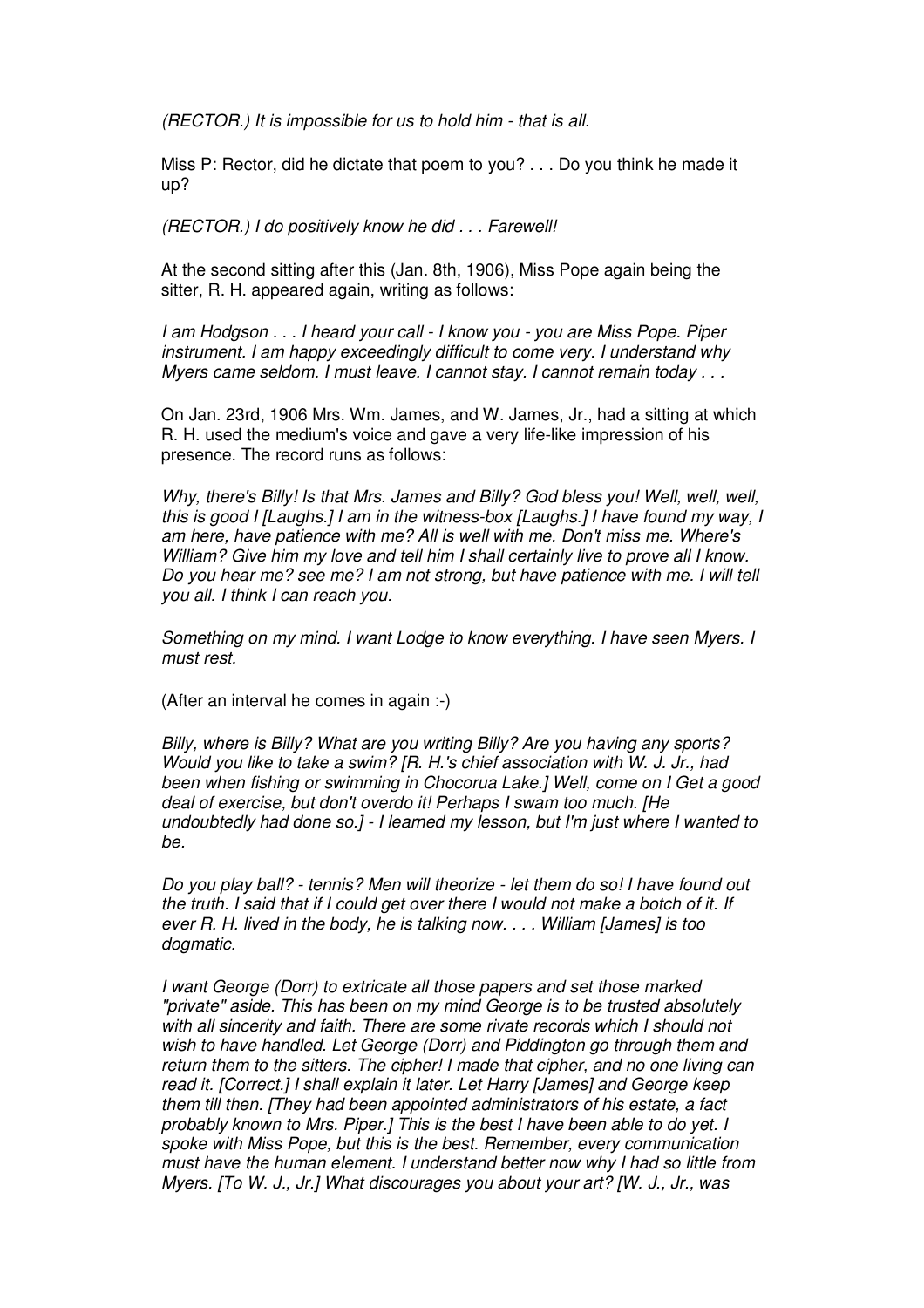*studying painting.] Oh what good times we had, fishing! Believe, Billy, wherever you go, whatever you do, there is a God.*

So much for Hodgson's first appearances, which were characteristic enough in manner, however incomplete.

Mr. G. B. Dorr of Boston had later sittings with Mrs. Piper, at which he encouraged Hodgson to give all sorts of reminiscences, as evidence of survival of memory, and as tending towards proof of identity. I only quote a small portion from the Proceedings of the Society for Psychical Research, vol. xxiii., page 44, selecting a portion which contains true reminiscences; and adding Mr. Dorr's annotations, without which to us in England they would be useless. The remarks at the end are quoted from the Report by William James in Proceedings S.P.R., vol. xxiii.

I recall the pansies your mother used to place over the table. I remember that well-delightful to see them! I can see them now.

(My mother used to have pansies spread loosely over the tablecloth, when she had people to dine or sup with us at Bar Harbor, where we had a large bed of them planted near the house so that we could get them freely for this purpose. The custom is not common enough to let H.'s statement pass for a happy guess, nor do I think it likely he would have spoken of it to Mrs. Piper, either awake or in trance. It came out quite suddenly also, and with a positive-ness which made me feel that it was a true recollection, something seen at the moment in a mental picture. - D.)

I remember a beautiful road, a bicycle-road you made, going through the woods.

(A dozen years ago I made a bicycle-road on my own backland, which ran through the woods beneath a mountain over which we often used to walk. It was a pleasant and familiar feature in our summer life there, and it would naturally be one of the pictures that would come back to R. H. in thinking of the place, - like the view from my mother's balcony of which he spoke at the former sitting. But it is not a thing of which either he or I would have spoken to Mrs. Piper, whether in trance or awake. - D.)

G. B. D. then tries again to get the name of the man who occupied the farmhouse, describing him to R. H. without mentioning his name.

*Oh yes, I remember him well - I remember going off with him once fishing-going down the shore in a boat. . . . I remember one evening, and it impressed me so vividly because your mother did not like it, and I felt we had done wrong and hurt her - M. and I were smoking together and we talked too late, and she felt it was time to retire*

[This would be remarkably good if the incident should prove not to have come up already in R. H.'s own sittings after M. died. She used to smoke cigarettes occasionally, and was the only person of the feminine sex whom I now recall as having done so at our house. Unless in possibly referring to this incident to her 'spirit' at trances, after M. died, Hodgson would have been most unlikely to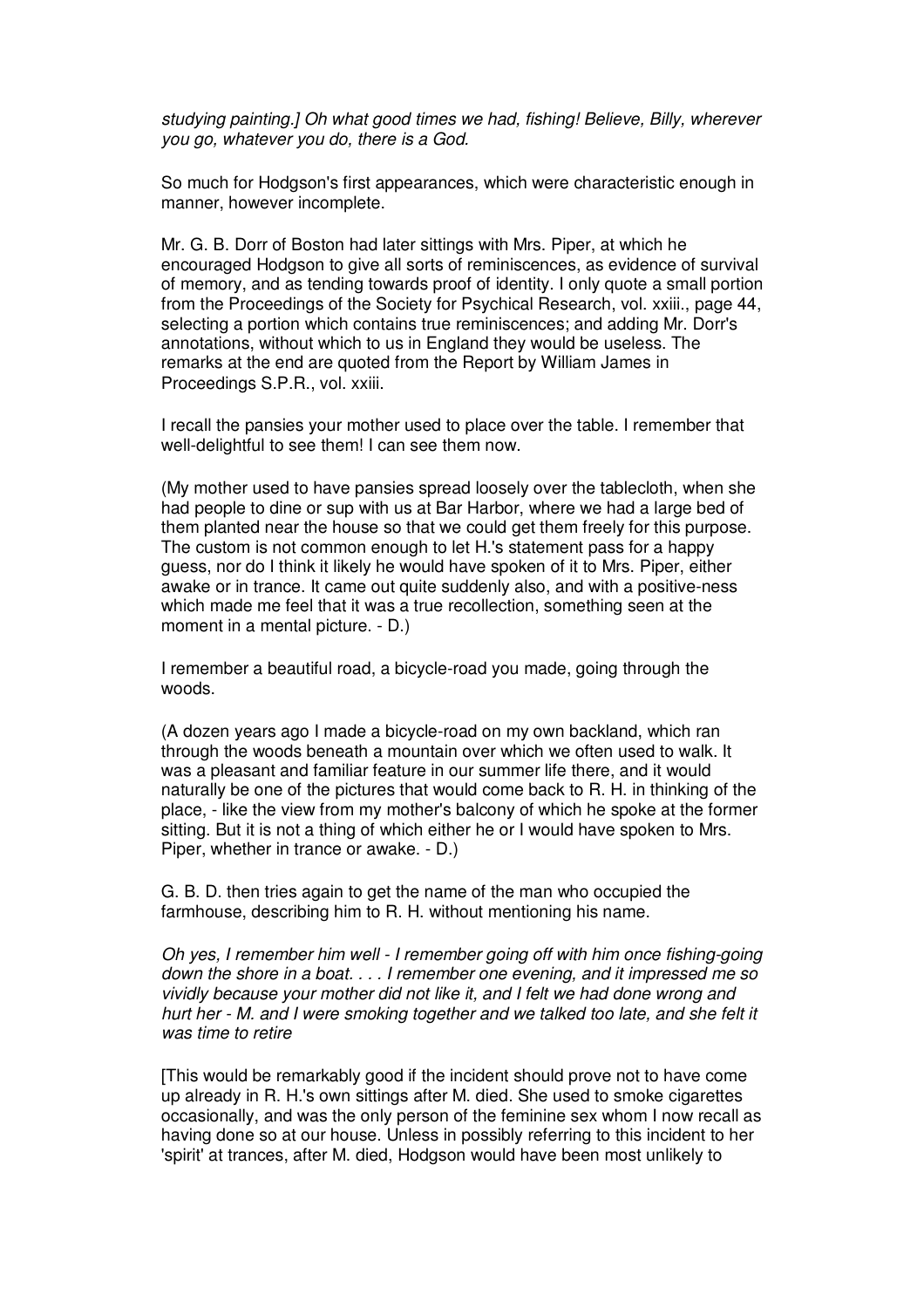speak of it to others,certainly not to Mrs. Piper, either in trance or awake. - D.]

G.B.D: Do you remember where you went with John Rich when you went fishing with him - Oh I forgot! I did not mean to give you his name!

*John Rich, John, that is his name] But I am sorry you gave it to me too-it might have come to me. We got a boat and went over to an island. Coming back we had some difficulty in getting our fish in. We had poor luck in catching them, and then we lost them. Ask him, he will remember it, I think.*

[R. H.'s recollection of going off with Rich seems to be good, as I think it over. That he should go off with Rich only and neither alone nor with me or other guests, is exactly what happened, - and yet not what might have been expected to happen. His going to an island is descriptive also. - D.)

*Do you remember what you used to put over your back that had a cup in it? And there was a little brook where we used to stop and drink. And then I used to stop and light my pipe-the whole scene is as vivid to me! If I could only express it to you!*

[I used to carry a little canvas bag slung over my shoulder and a cup in it, when we went on Iong tramps. This may be what R. H. refers to, though I think that he was rather apt to carry a folding leather cup of his own in his pocket. The whole recollection is rather vague in my memory, going back a number of years. The picture is a good one of just what used to happen when we were off on our tramps together, though of course what he describes would be always apt to happen on walks through woods and over mountains. The picture of the little brook we used to stop and drink at is good - I can see it now. - D.]

After some talk about the Tavern Club, about Australia, and about the state of things in the other world, R. H. goes on as follows:-

Do you remember one summer there was a gentleman at your house who had a violin. I had some interesting talks with him about these things, and I liked to hear him play his violin. A little gentleman - I remember him very well.

[This describes a man named von G., who was an excellent violinist and who also talked interestingly on psychical research matters, in which he professed to have some faculty. As R. H. himself was also fond of the violin, it seems natural that some memory of von G. should stand out now. That Mrs. Piper should have any knowledge of this gentleman seems most improbable. - D.]

*My earthly memories come only in fragments. I remember quite well this little gentleman -and how interested I was in talking with him about psychics, and in his instrument as well. I remember a man Royce visiting you.*

[Prof. Royce says that he has been at Oldfarm along with Hodgson, but adds that that might be a natural association in Mrs. Piper's mind, since he thinks that the only time he ever saw her was at the Dorrs' in Boston. - W. J.]

This is, I think, the whole of the matter relative to Oldfarm which the R. H. - Control has given. The number of items mentioned is not great, and some inability to answer questions appears. But there are almost no mistakes of fact,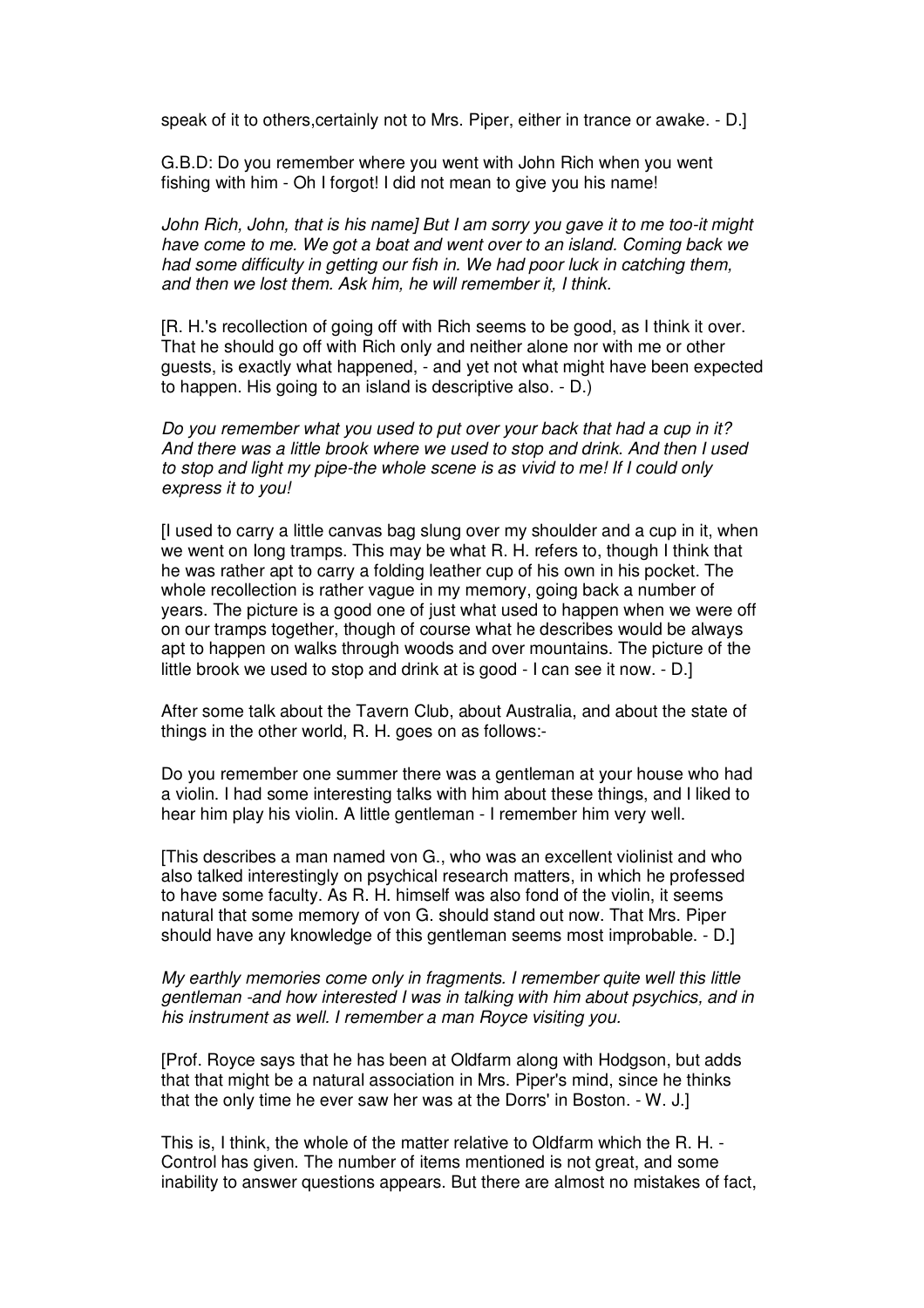and it is hardly possible that all the veridical points should have been known to Mrs. Piper normally. Some of them indeed were likely a priori; others may have been chance-hits; but for the mass, it seems to me that either reading of Mr. Dorr's mind, or spirit-return, is the least improbable explanation.

The fewness of the items may seem strange to some critics. But if we assume a spirit to be actually there, trying to reach us, and if at the same time we imagine that his situation with regard to the transaction is similar to our own, the surprise vanishes. I have been struck over and over again, both when at sittings myself and when reading the records, at the paralyzing effect on one's ready wit and conversational flow, which the strangeness of the conditions brings with it. Constraint and numbness take the place of genial expansiveness. We "don't know what to say," and it may also be so "on the other side." Few persons, I fancy, if suddenly challenged to prove their identity through the telephone, would quickly produce a large number of facts appropriate to the purpose. They would be more perplexed, and waste more time than they imagine.

**- S e c t i o n F o u r -**

Automatism and Lucidity

# **C h a p t e r 1 5**

# **The Author's first Report on Mrs. Piper \_\_\_\_\_\_\_\_\_\_\_\_\_\_\_\_\_\_\_\_\_\_\_\_\_\_\_\_\_\_\_\_\_\_\_\_\_\_\_\_\_\_\_**

My own first Report on this case appeared in 1890, soon after the close of Mrs. Piper's first visit to England, and it ran as follows:-

# **Account of Sittings with Mrs. Piper**

# *Formal Report*

At the request of Mr. Myers I undertook a share in the investigation of a case of apparent clairvoyance.

It is the case of a lady who appears to go off into a trance when she pleases to will it under favourable surroundings, and in that trance to talk volubly, with a manner and voice quite different from her ordinary manner and voice, on details concerning which she has had no information given her.

In this abnormal state her speech has reference mainly to people's relatives and friends, living or deceased, about whom she is able to hold a conversation, and with whom she appears more or less familiar.

By introducing anonymous strangers, and by catechising her myself in various ways, I have satisfied myself that much of the information she possesses in the trance state is not acquired by ordinary commonplace methods, but that she has some unusual means of acquiring information. The facts on which she discourses are usually within the knowledge of some person present, though they are often entirely out of his conscious thought at the time. Occasionally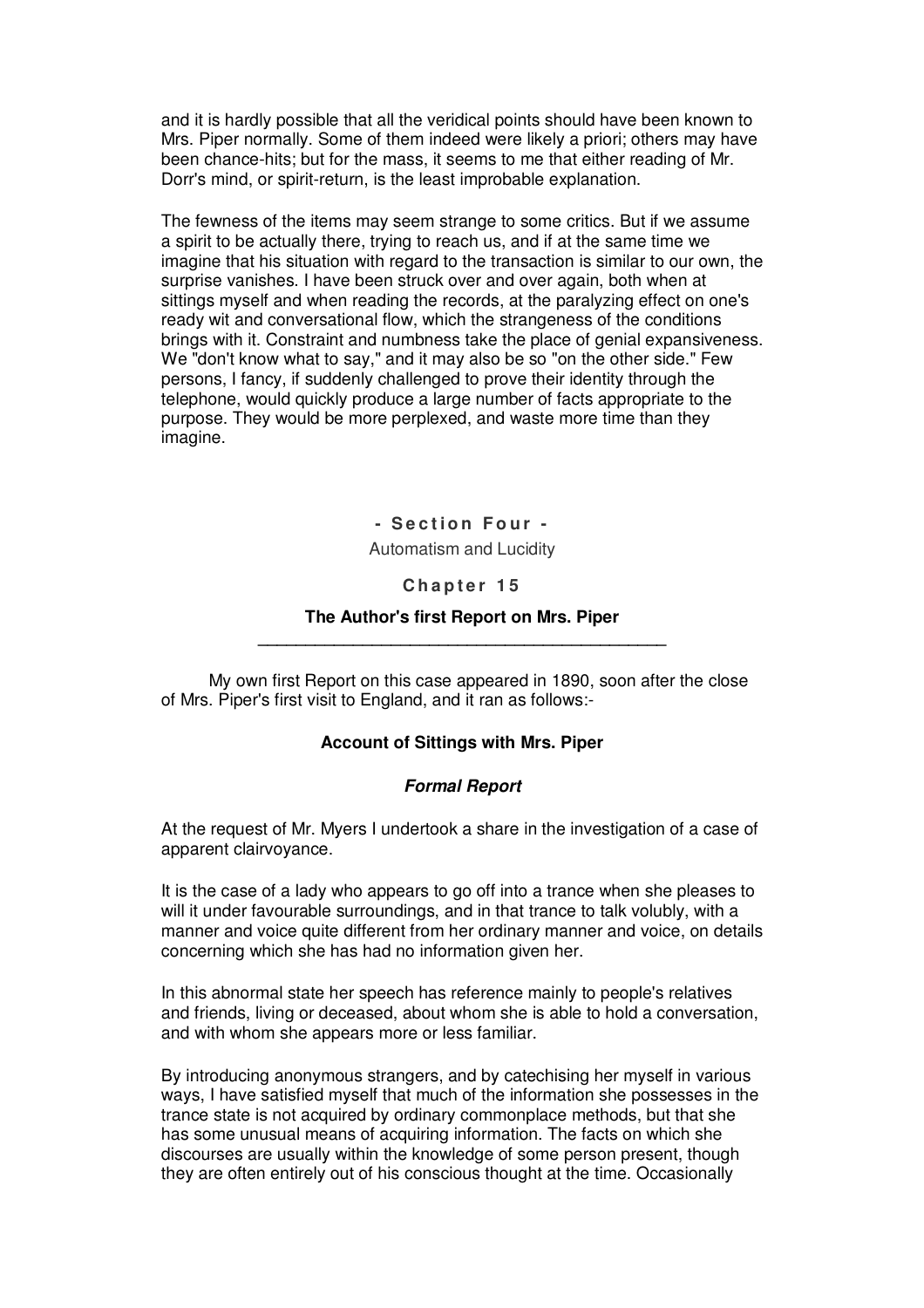facts have been narrated which have only been verified afterwards, and which are in good faith asserted never to have been known; meaning thereby that they have left no trace on the conscious memory of any person present or in the neighbourhood, and that it is highly improbable that they were ever known to such persons.

She is also in the trance state able to diagnose diseases, and to specify the owners or late owners of portable property, under circumstances which preclude the application of ordinary methods.

In the midst of this lucidity a number of mistaken and confused statements are frequently made, having little or no apparent meaning or application.

Concerning the particular means by which she acquires the different kinds of information, there is no sufficient evidence to make it safe to draw any conclusion. I can only say with certainty that it is by none of the ordinary methods known to Physical Science.

OLIVER J. LODGE May, 1890

In order to gain experience, my wife had invited Mrs. Piper to our house in Liverpool between the dates December 18th and December 27th, 1889; and again between the dates January 30th and February 5th, 1890, when she sailed for New York.

During these days we had twenty-two sittings, and I devoted my whole time to the business, being desirous of making the investigation as complete and satisfactory as possible while the opportunity lasted.

Mrs. Piper pretends to no knowledge as to her own powers, and I believe her assertion that she is absolutely ignorant of what she has said in the trance state. She appears to be anxious to get the phenomenon elucidated, and hopes by sitting to scientific investigators to have light thrown on her abnormal condition, about which she expresses herself as not quite comfortable. She perfectly appreciates the reasonableness of withholding information; assents with a smile to a sudden stop in the middle of a sentence during conversation, and in general is quite uninquisitive. All this innocency may, of course, be taken as perfection of acting, but it deprives her of the great advantage (assuming fraudulent intention for the moment) of controlling the circumstances after the manner of a conjurer; and prevents her from being the master of her own time and movements. The control of the experiments was thus entirely in my own hands, and this is an essential ingredient for satisfactory testimony.

The initial question to be satisfactorily answered, before anything can be held worth either investigating or recording, concerns the honesty of Mrs. Piper herself.

That there is more than can be explained by any amount of either conscious or unconscious fraud - that the phenomenon is a genuine one, however it is to be explained - I now regard as absolutely certain; and I make the following two statements with the utmost confidence:-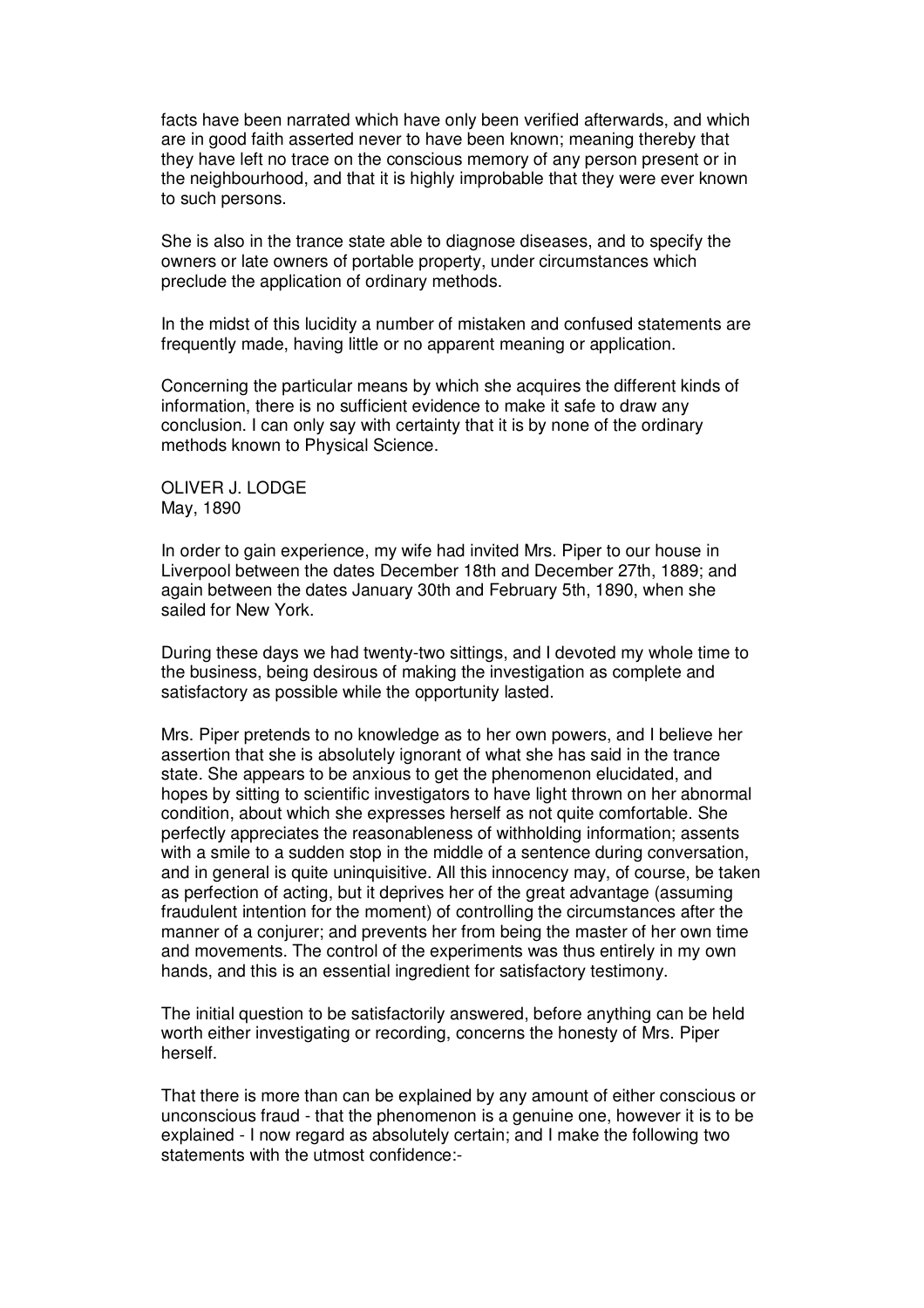(i.) Mrs. Piper's attitude is not one of deception.

(ii.) No conceivable deception on the part of Mrs. Piper can explain the facts.

[I went on to enumerate eight possibilities of imposture against which we were on our guard: but matters have advanced far beyond that now, and it is useless to dwell upon this discarded part of the subject.]

Cheating being eliminated, and something which may briefly be described as a duplex or trance personality being conceded, the next hypothesis is that her trance personality makes use of information acquired by her in her waking state, and retails what it finds in her sub-consciousness without any ordinary effort of memory.

It is an interesting question whether any facts instilled into the waking Mrs. Piper can be recognised in the subsequent trance speech. My impression at one time was that the trance information is practically independent of what specific facts Mrs. Piper may happen to know. The evidence now seems to me about evenly balanced on either side. Whether the trance speech could give, say, scientific facts, or a foreign language, or anything in its nature entirely beyond her ken, I am unable to say. [Further information on these points is now accessible, but not anything finally conclusive. It appears that unknown details and incidents can certainly be obtained, but hardly information on some alien and recondite subject, - at least without great difficulty.] So far as my present experience has gone, I do not feel sure how far Mrs. Piper's knowledge or ignorance of specific facts has an appreciable influence on the communications of her trance personality. But certainly the great mass of facts retailed by this personality are wholly outside of Mrs. Piper's knowledge; in detail, though not in kind.

The personality active and speaking in the trance is apparently so distinct from the personality of Mrs. Piper that it is permissible and convenient to call it by another name. It does not differ from her as Hyde did from Jekyll, by being a personification of the vicious portion of the same individual. There is no special contrast, any more than there is any special similarity. It strikes one as a different personality altogether; and the name by which it introduces itself when asked, viz., "Dr. Phinuit" is as convenient as any other, and can be used wholly irrespective of hypothesis.

I would not, in using this name, be understood as thereby committing myself to any hypothesis regarding the nature of this apparently distinct and individual mind. At the same time the name is useful as expressing compactly what is naturally prominent to the feeling of any sitter, that he is not talking to Mrs. Piper at all. The manner, mode of thought, tone, trains of idea, are all different. You are speaking no longer to a lady, but to a man, an old man, a medical man. All this cannot but be vividly felt even by one who considered the impersonation a consummate piece of acting.

Whether such a man as Dr. Phinuit ever existed I do not know, nor from the evidential point of view do I greatly care. It will be interesting to have the fact ascertained if possible; but I cannot see that it will much affect the question of genuineness. For that he did not ever exist is a thing practically impossible to prove. While, if he did exist, it can be easily supposed that Mrs. Piper took care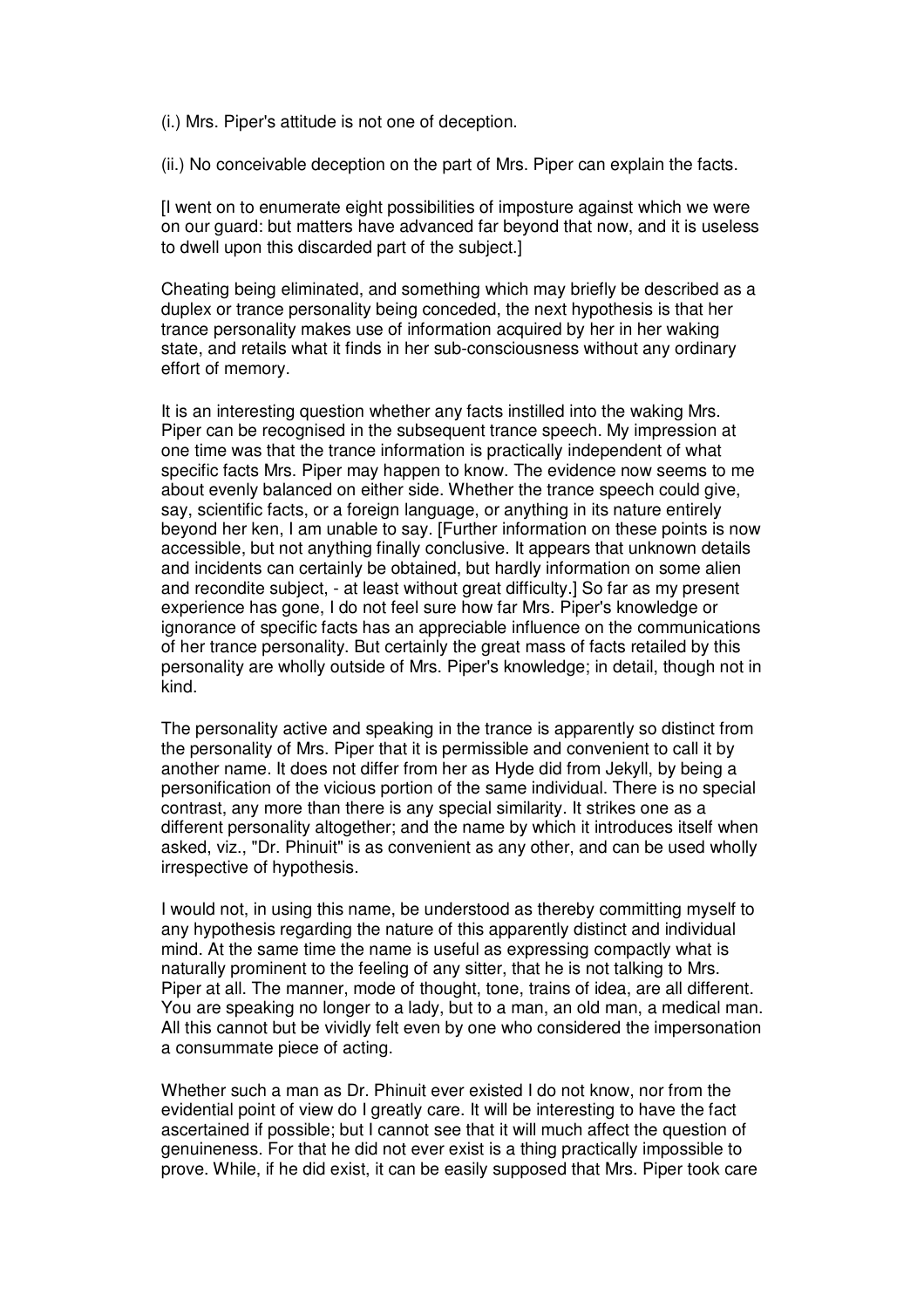enough that her impersonation should have so much rational basis.

Proceeding now on the assumption that I may speak henceforth of Dr. Phinuit as of a genuine individual intelligence, whether it be a usually latent portion of Mrs. Piper's intelligence, or whether it be something distinct from her mind and the education to which it has been subjected, I go on to consider the hypotheses which still remain unexamined.

And first we have the hypothesis of fishery on the part of Dr. Phinuit, as distinguished from trickery or, the part of Mrs. Piper. I mean a system of ingenious fishing: the utilisation of trivial indications, of every intimation-audible, tactile, muscular-and of little shades of manner too indefinable to name; all these, excited in the sitter by skilful guesses and well-directed shots, and their nutriment extracted with superhuman cunning.

Now this hypothesis is not one to be lightly regarded, or ever wholly set aside. I regard it as, to a certain extent, a vera causa. At times Dr. Phinuit does fish; occasionally he guesses; and sometimes he ekes out the scantiness of his information from the resources of a lively imagination.

Whenever his supply of information is abundant there is no sign of the fishing process.

At other times it is as if he were in a difficult position, - able to gain information from very indistinct or inaudible sources, and yet wishful to convey as much Information as possible. The attitude is then as of one straining after every clue, and making use of the slightest indication, whether received in normal or abnormal ways; not indeed obviously distinguishing between information received from the sitter and information received from other sources.

I am familiar with muscle-reading and other simulated "thought-transference" methods, and prefer to avoid contact whenever it is possible to get rid of it without too much fuss. Although Mrs. Piper always held somebody's hand while preparing to go into the trance, she did not always continue to hold it when speaking as Phinuit. She did usually hold the hand of the person she was speaking to, but was often satisfied for a time with some other person's, sometimes talking right across a room to and about a stranger, but preferring them to come near. On several occasions she let go of everybody, for halfhours together, especially when fluent and kept well supplied with "relics."

I have now to assert with entire confidence that, pressing the ingeniousguessing and unconscious-indication hypothesis to its utmost limit, it can only be held to account for a very few of Dr. Phinuit's statements.

It cannot in all cases be held to account for medical diagnosis, afterwards confirmed by the regular practitioner. It cannot account for minute and full details of names, circumstances, and events, given to a cautious and almost silent sitter, sometimes without contact. And, to take the strongest case at once, it cannot account for the narration of facts outside the conscious knowledge of the sitter or of any person present.

Rejecting the fishery hypothesis, then, as insufficient to account for many of the facts, we are driven to tile, only remaining known cause in order to account for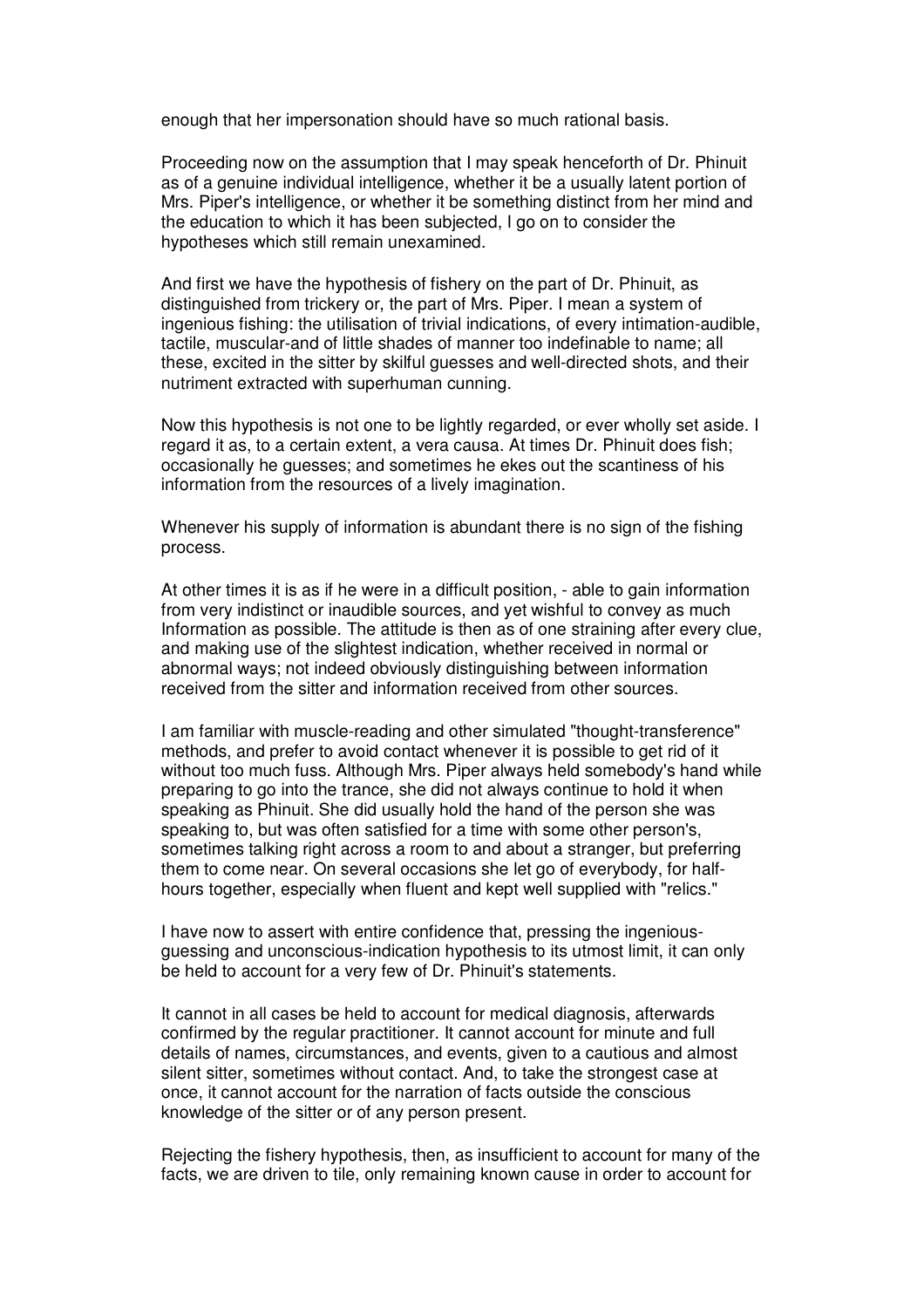them:- viz., thought-transference, or the action of mind on mind independently of the ordinary channels of communication.

I regard the fact of genuine "thought-transference" between persons in immediate proximity (not necessarily in contact) as having been established by direct and simple experiment; and, except by reason of paucity of instance, I consider it as firmly grounded as any of the less familiar facts of nature such as one deals with in a laboratory. I speak of it therefore as a known cause, i.e., one to which there need be no hesitation in appealing in order to explain facts which without it would be inexplicable.

The Phinuit facts are most of them of this nature, and I do not hesitate to assert confidently that *thought-transference is the most commonplace explanation to which it is possible to appeal.*

I regard it as having been rigorously proved before and as therefore requiring no fresh bolstering up; but to the many who have not made experiments on the subject, and are therefore naturally sceptical concerning even thoughttransference, the record of the Phinuit sittings will afford, I think, a secure basis for faith in this immaterial mode of communication, - this apparently direct action of mind on mind.

But, whereas the kind of thought-transference which had been to my own knowledge experimentally proved was a hazy and difficult recognition by one person of objects kept as vividly as possible in the consciousness of another person, the kind of thought-transference necessary to explain these sittings is of an altogether freer and higher order, - a kind which has not yet been experimentally proved at all. Facts are related which are not in the least present to the consciousness of the sitter, and they are often detailed glibly and vividly without delay; in very different style from the tedious and hesitating dimness of the percipients in the old thought-transference experiments.

But that is natural enough, when we consider that the percipient in those experiments had to preserve a mind as vacant as possible. For no process of inducing mental vacancy can be so perfect as that of going into a trance, whether hypnotic or other. Moreover, although it was considered desirable to maintain the object contemplated in the consciousness of the agent, a shrewd suspicion was even then entertained that the sub-conscious part of the agent's mind might be perhaps equally effective.

Hence one is at liberty to apply to these Phinuit records the hypothesis of thought-transference in its most developed state: vacuity on the part of the percipient, sub-conscious activity on the part of the sitter.

In this form one feels that much can be explained. If Dr. Phinuit tells a stranger how many children, or brothers, or sisters he has, and their names; the names of father and mother and grandmother, of cousins and of aunts; if he brings appropriate and characteristic messages from well-known relatives deceased; all this is explicable on the hypothesis of free and easy thought-transference from the sub-consciousness of the sitter to the sensitive medium of the trance personality.(1)

(1) - For instance, in the course of my interviews, all my six brothers (adult and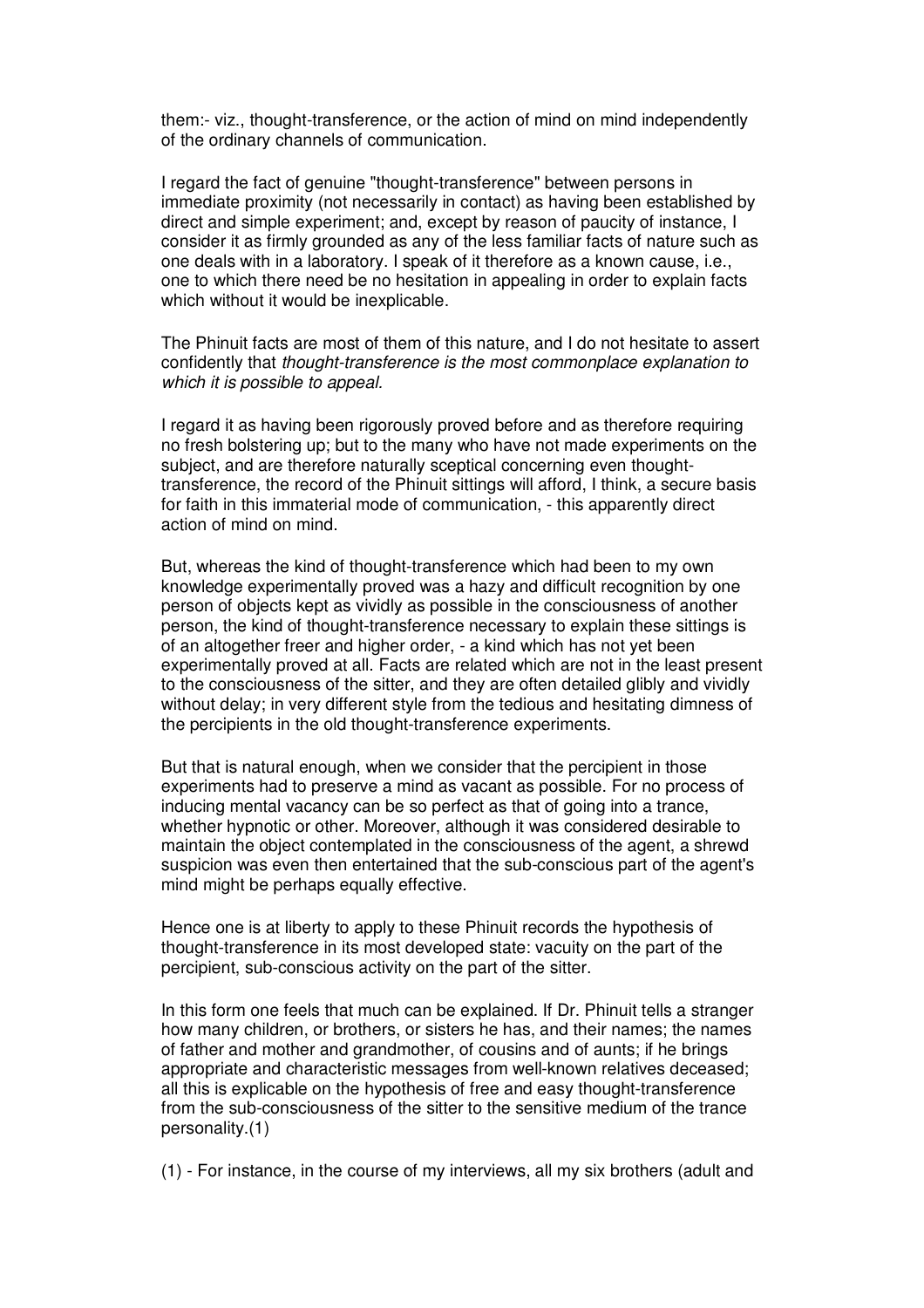scattered) and one sister living were correctly named (two with some help) and the existence of the one deceased was mentioned. My father and his father were likewise named, with several uncles and aunts. My wife's father and stepfather, both deceased, were named in full, both Christian and surname, with full identifying detail. I only quote these as examples; it is quite unnecessary as well as unwise to attach any evidential weight to statements of this sort made during a sojourn in one's house.

So strongly was I impressed with this view that after some half-dozen sittings I ceased to feel much interest in being told things, however minute, obscure, and inaccessible they might be, so long as they were, or had been, within the knowledge either of myself or of the sitter for the time being.

At the same time it ought to be constantly borne in mind that this kind of thought-transference, without consciously active agency, has never been experimentally proved, Certain facts not otherwise apparently explicable such as those chronicled in Phantasms of the Living, have suggested it, but it is really only a possible hypo, thesis to which appeal has been made whenever any other explanation seems out of the question. But until it is actually established by experiment, in the same way that conscious mind action has been established, it cannot be regarded as either safe or satisfactory; and in pursuing it we may be turning our backs on some truer but as yet perhaps unsuggested clue. I feel as if this caution were necessary for myself as well as for other investigators.

On reading the record it will be apparent that while "Phinuit" frequently speaks in his own person, relating things which he himself discovers by what I suppose we must call ostensible clairvoyance, sometimes lie represents himself as in communication - not always quite easy and distinct communication, especially at first, but in communication - with one's relatives and friends who have departed this life.

The messages and communications from these persons are usually given through Phinuit as a reporter. And he reports sometimes in the third person, sometimes in the first. Occasionally, but very seldom, Phinuit seems to give up his place altogether to the other personality, friend or relative, who then communicates with something of his old manner and individuality; becoming often impressive and realistic.

This last I say is rare, but with one or two personages it occurs, subject to reservations to be mentioned directly; and when it does, Phinuit does not appear to know what has been said. It is quite as if he in his turn evacuated the body, just as Mrs. Piper had done, while a third personality utilises it for a time. The voice and mode of address are once more changed, and more or less recall the voice and manner of the person represented as communicating.

The communications thus obtained, though they show traces of the individuality of the person represented as speaking, are frequently vulgarised; and the speeches are more commonplace, and so to say "cheaper," than what one would suppose likely from the person himself. It can, of course, be suggested that the necessity of working through the brain of a person not exceptionally educated may easily be supposed capable of dulling the edge of refinement, and of rendering messages on abstruse subjects impossible.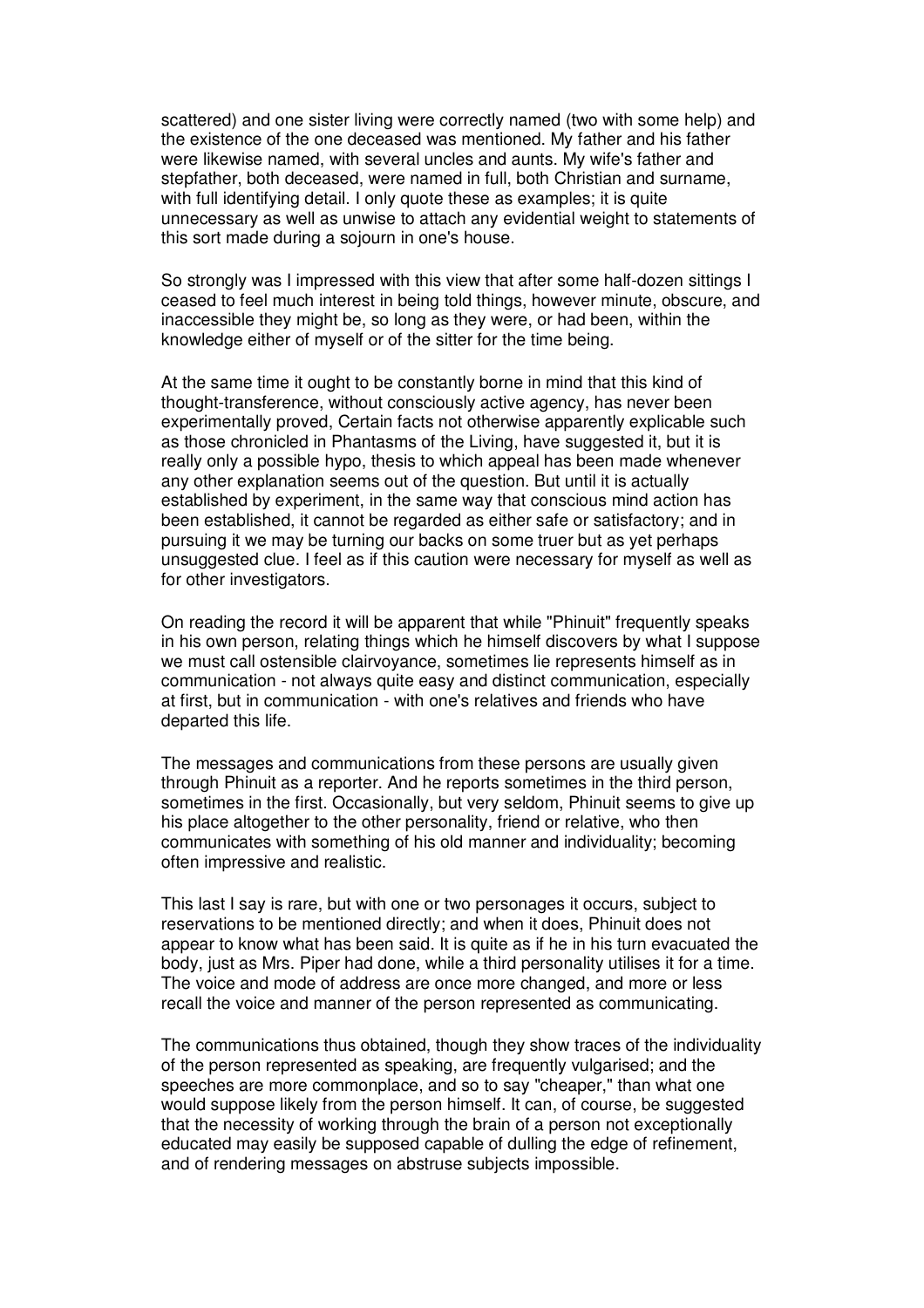## **- S e c t i o n F o u r -**

Automatism and Lucidity

#### **C h a p t e r 1 6**

## **Extracts from Piper Sittings \_\_\_\_\_\_\_\_\_\_\_\_\_\_\_\_\_\_\_\_\_\_\_\_\_\_\_\_\_\_\_\_\_\_\_\_\_\_\_\_\_\_\_**

AND now might follow a detailed report of the sittings which at that date (1889-1890) I held with Mrs. Piper in my house at Liverpool, all of which were taken down very fully; some of them verbatim by a stenographer introduced on those occasions. For in those days communication was conducted entirely by the voice; writing being quite exceptional, and limited to a few words occasionally. Whereas in more recent years communication is for the most part conducted by writing only, and the need for stenography has practically ceased.

My detailed report appears in the Proceedings of the Society, vol. vi., but it occupies a great deal of space, and would be merely tiresome if reproduced in any quantity. Accordingly I propose to make only a few extracts, quoting those incidents which demonstrate one or other of the following powers , or which illustrate by way of example the general character of the sittings at that time, regarded rather from the dramatic than from the evidential point of view.

The powers just referred to are the following:-

(1) The perception of trivial events simultaneously occurring at a distance.

(2) The reading of letters by other than normal means.

(3) The recognition of objects and assignment of them to their respective owners.

(4) Perception of small and intimate family details in the case of complete strangers.

The statement of facts unknown at the time to any person present;

With perhaps a supplement illustrating apparent ignorance of some facts within Mrs. Piper's normal knowledge, and likewise - what are frequent - instances of erroneous statement concerning facts which are well-known to, and in the mind of, the sitter.

Among sitters, I may mention Dr. Gerald Rendall, late of Trinity College, Cambridge, then Principal of University College, Liverpool. He was introduced as Mr. Roberts, and a sitting was immediately commenced. The names of his brothers were all given correctly at this or at the evening sitting of the same day, with many specific details which were correct.

He brought with him a locket, and received communications and reminiscences purporting to come from the deceased friend whom it commemorated, some of them at present incompletely verified by reason of absence of persons in America, some of them apparently incorrect, but those facts which he knew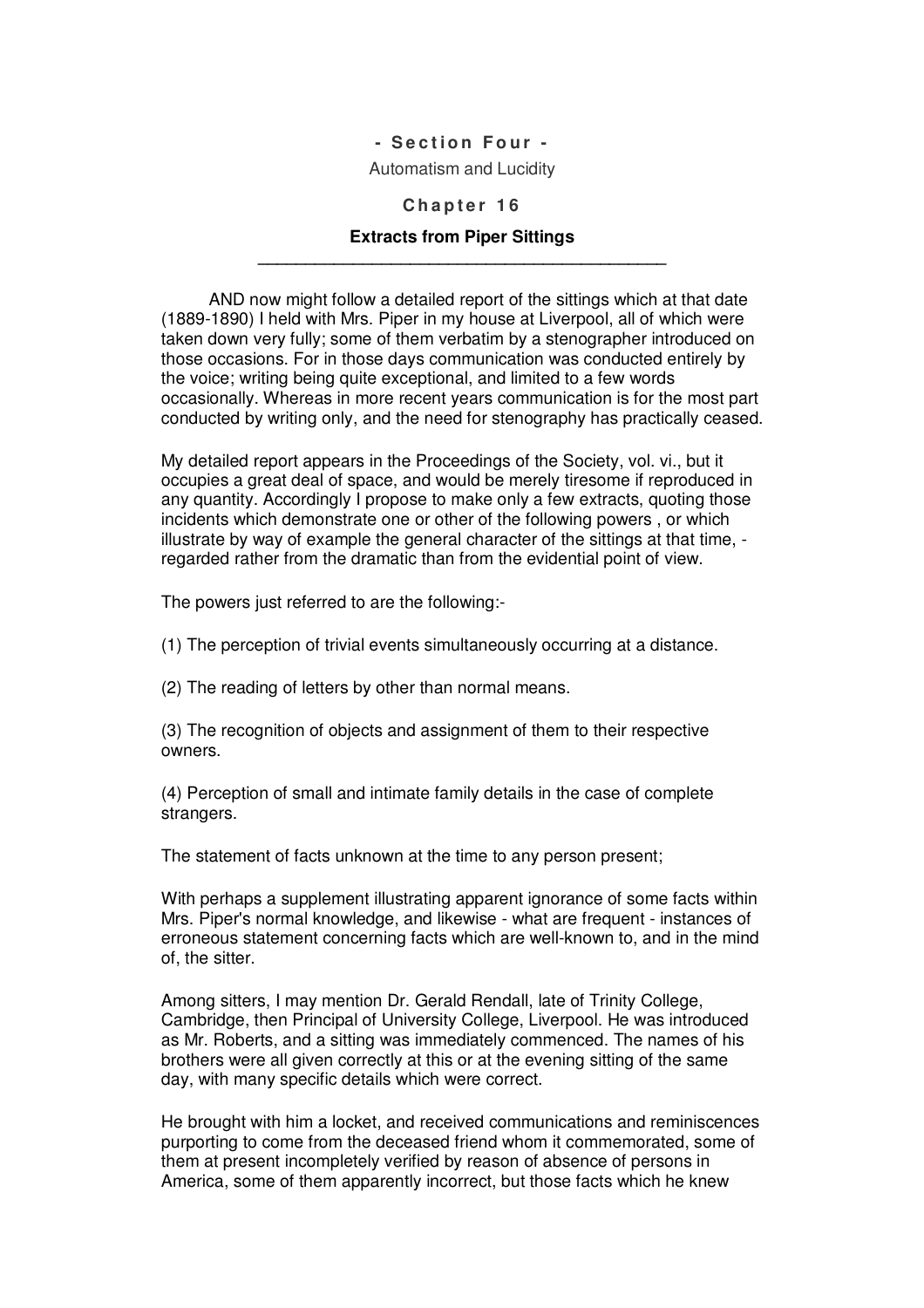correctly stated in such a way as to satisfy him that chance guessing and all other commonplace surmises were absurdly out of the question.

Another sitter was Prof. E. C. K. Gonner, then Lecturer on Economics at University College, Liverpool, introduced as Mr. McCunn, another colleague with whom therefore he might on a fraudulent hypothesis be confused. He brought a book belonging to his mother, still living in London, and had many correct details concerning her family and surroundings related to him.

Many of his own family were also mentioned; but, whether because of the book or otherwise, his mother's influence seemed more powerful than his own; and, several times, relatives, though otherwise spoken of correctly, were mentioned in terms of their relationship to the elder generation. Phinuit, however, seemed conscious of these mistakes and several times corrected himself; as for instance: 'Your brother William - no I mean your uncle, her brother.'

This Uncle William was a good instance. He had died before Prof. Gonner was born, but he had been his mother's eldest brother, and his sudden death had been a great shock to her - one in fact from which she was along time recovering. Phinuit described him as having been killed with a hole in his head, like a shot hole, and yet not a shot, more like a blow:- the fact being that he met his death in a Yorkshire election riot, a stone striking him on the head.

Speaking of deaths, I may also mention the case of my wife's father, who died when she was a fortnight old in a dramatic and pathetic fashion. Phinuit described the circumstances of his death rather vividly. The cause of death of her stepfather also, which was perfectly definite, was also precisely grasped. The fall of her own father down the hold of his ship and his consequent leg-pain were clearly stated. My wife was present on these occasions, and of course had been told of all these family incidents, and remembered them.

As an instance of reading a letter, which had indeed just passed through my mind, but which was not read in any normal manner by the medium, I take the following case.

(A chain was handed to Phinuit by me, the package having been delivered by hand to me late the previous evening. I had just opened the package, glanced at the contents, and hastily read a letter inside, then wrapped all up again and stored them. The chain had been sent by Mrs. John Watson from Sefton Drive; it had belonged to "Ian Maclaren's" father.)

"This belongs to an old gentlemen that passed out of the body - a nice old man. I see something funny here, something the matter with heart, paralytic something. Give me the wrappers, all of them. - [i.e., The paper it came in; a letter among them. Medium held them to top of her head, gradually flicking away the blank ones. She did not inspect them. She was all the while holding with her other hand another stranger, a Mr. Lund, who knew nothing whatever about the letter or the chain.]

*"Who's dear Lodge? Who's Poole, Toodle, Poodle? Whatever does that mean?"*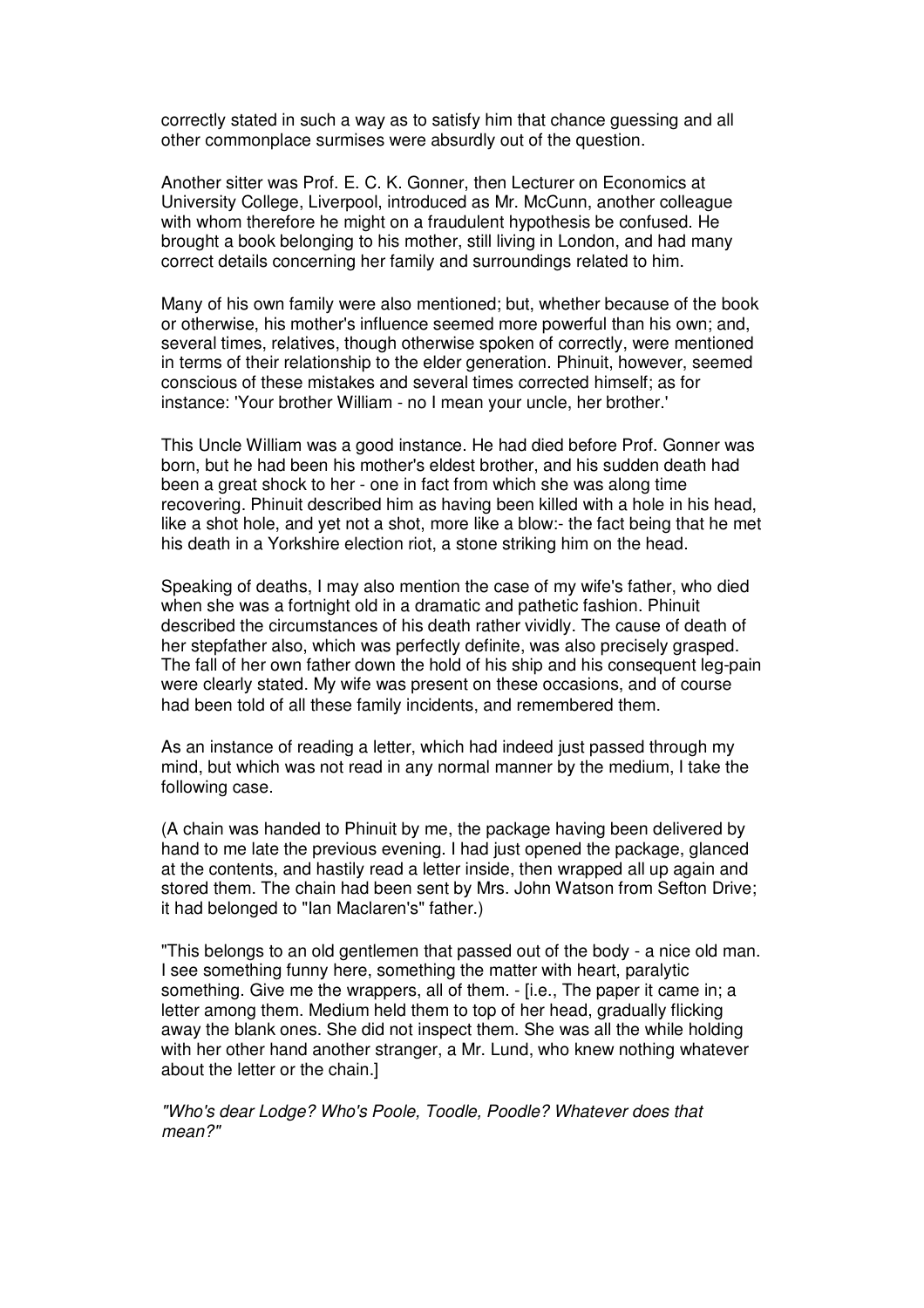O. J. L.: "I haven't the least idea."

*"Is there J. N. W. here? Poole. Then there's Sefton. S-e-f-t-o-n, Pool, hair. Yours truly, J. N. W. That's it; I send hair. Poole J. N. W. Do you understand that?*

O. J. L.: "No, only partially."

[Note by O. J. L - I found afterwards that the letter began "Dear Dr. Lodge," contained the words "Sefton Drive," and "Cook" so written as to look like Poole. It also said "I send you some hair." and finished - yours sincerely J. B. W."; the "B" being not unlike an "N." The name of the sender was not mentioned in the letter, but at a subsequent sitting it was correctly stated by Phinuit in connexion with the chain.

This reading of letters in an abnormal way is very curious, and is a very old type of phenomenon. Kant and Hegel were both familiar with it: only it was then called "reading with the pit of the stomach." Now it seems usually done with the top of the head.

I had a few other cases-less distinct than the above - and I again refer here to the little experiment made by Mrs. Verrall as reported on page 98, as well as to Page 104.

\_\_\_\_\_\_\_\_\_\_\_\_\_\_\_\_\_\_\_\_\_\_\_\_\_\_\_\_\_\_\_\_\_\_

One of the best sitters was a friend who for several years was my next-door neighbour at Liverpool, Isaac C. Thompson, F.L.S., to whose name indeed, before he bad been in any way introduced, Phinuit sent a message purporting to come from his father. Three generations of his and of his wife's family, living and dead (small and compact Quaker families), were, in the course of two or three sittings, conspicuously mentioned, with identifying detail; the main informant representing himself as his deceased brother, a young Edinburgh doctor, whose loss had been mourned some twenty years ago. The familiarity and touchingness of the messages communicated in this particular instance were very remarkable, and can by no means be reproduced in any printed report of the sitting. Their case is one in which very few mistakes were made, the detail standing out vividly correct, so that in fact they found it impossible not to believe that their relatives were actually speaking to them. This notable belief correctly represents the impression produced by a favourable series of sittings, and it is for that reason I mention it now. Simple events occurring elsewhere during the sitting were also detected by Dr. Phinuit in their case, better than in any other I know of. A full report of this rather excellent case has had to be omitted for lack of space.

There was a remarkable little incident towards the end of my series of sittings, when this friend of mine was present. A message interpolated itself to a gentleman living in Liverpool, known, but not at all intimately known, to both of us, and certainly outside of our thoughts - the head of the Liverpool Post-office, Mr. Rich. The message purported to he from a son of his who had died suddenly a few months ago, and whom I had never seen; though Isaac Thompson had, it seems, once or twice spoken to him.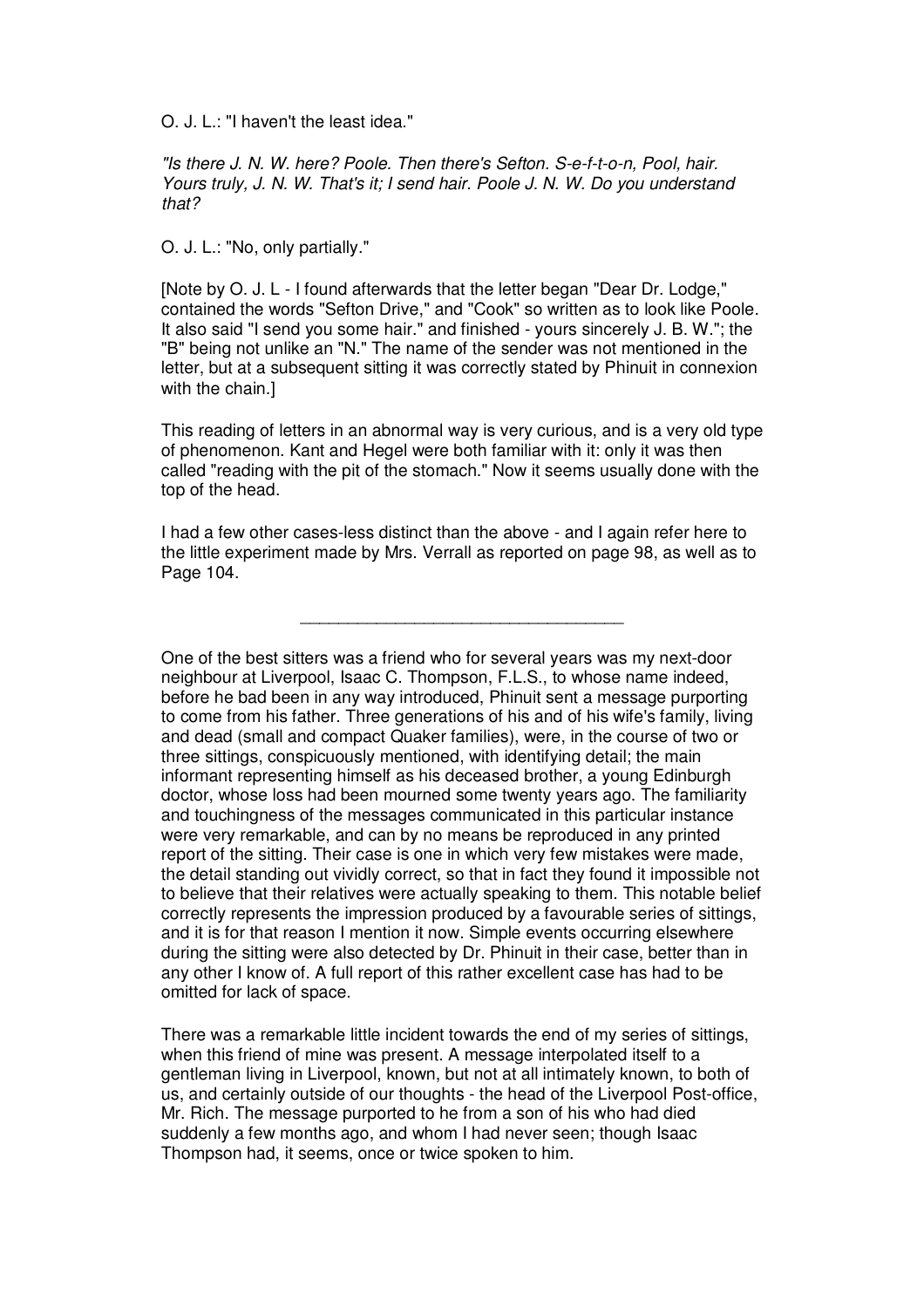"This son addressed I.C.T. by name, and besought him to convey a message to his father, who, he said, was much stricken by the blow, and who was suffering from a recent occasional dizziness in his head, so that he felt afraid he should have to retire from business. Other little things were mentioned of an identifying character and the message was, a few days later, duly conveyed, The facts stated were admitted to be accurate; and, the father, though naturally inclined to be sceptical, confessed that he had indeed been more than ordinarily troubled at the sudden death of his eldest son, because of a recent unfortunate estrangement between them which would otherwise have been only temporary.

"The only thought-transference explanation I can reasonably offer him is that it was the distant activity of his own mind, operating on the sensitive brain of the medium, of whose existence he knew absolutely nothing, and contriving to send a delusive message to itself!

"One thing about which the son seemed anxious was a black case which he asked us to speak to his father about, and to say he did not want lost. The father did not know what case was meant: but I have heard since, indirectly, that on his death-bed the son was calling out about a black case, though I cannot learn that the particular case has been securely identified."

Contemplating these and such-like communications, could not help feeling that if it be really a case of thought-transference at all, it is thought-transference of a surprisingly vivid kind, the proof of which would be very valuable, supposing it were the correct explanation of the phenomenon.

But I felt doubtful if it were the correct explanation. One must not shut one's eyes to the *possibility* that in pursuing a favourite hypothesis one may after all be on the wrong tack altogether.

Every known agency must be worked to the utmost before one is willing to admit an unknown one: and indeed to abandon this last known link of causation as inadequate to sustain the growing weight of facts was an operation not to be lightly undertaken. And yet I felt grave doubts whether it would really suffice to explain the facts; whether indeed it went any distance toward their explanation.

So I set to work to try and obtain, by the regular process of communication which suits this particular medium, facts which were not only out of my knowledge but which never could have been in it.

In giving an account of these experiments, fully reported at the time though now some twenty years old, I must enter on a few trivial details concerning my own relations. The occasion is the excuse.

It happened that an uncle of mine in London, then quite an old man, the eldest of a surviving three out of a very large family, of which my own father was one of the youngest, had a twin brother who died some twenty or more years ago. I interested him generally in the subject, and wrote to ask if he would lend me some relic of this brother. By morning post on a certain day I received a curious old gold watch, which the deceased brother had worn and been fond of; and that same morning - no one in the house having seen it or knowing anything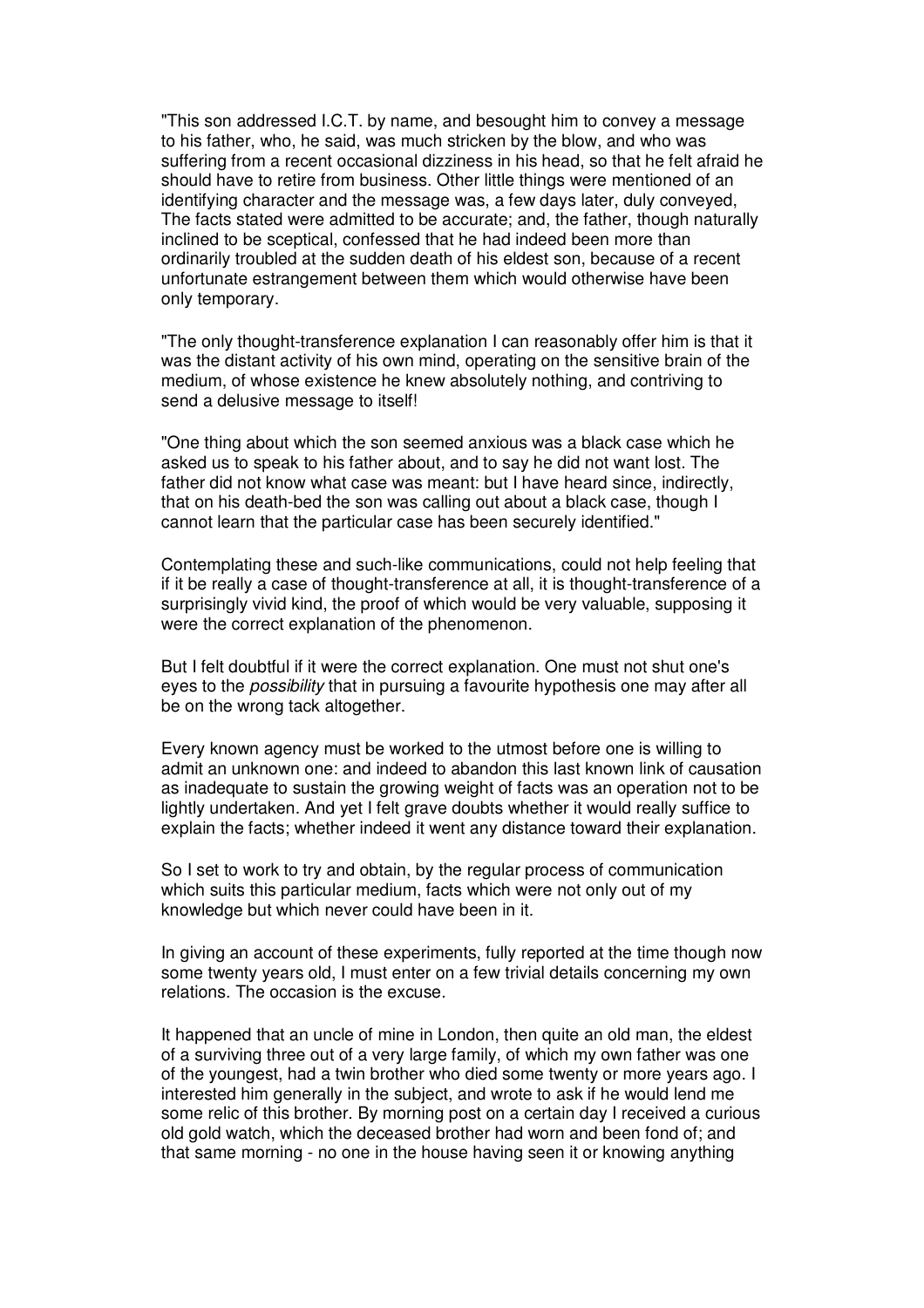about it - I handed it to Mrs. Piper when in a state of trance.

I was told almost immediately that it had belonged to one of my uncles - one that had been mentioned before as having died from the effects of a fall-one that had been very fond of Uncle Robert, the name of the survivor - that the watch was now in possession of this same Uncle Robert, with whom its late owner was anxious to communicate. After some difficulty and many wrong attempts Dr. Phinuit caught the name, Jerry, short for Jeremiah, and said emphatically, as if impersonating him, "This is my watch, and Robert is my brother, and I am here. Uncle Jerry, my watch, "All this at the first sitting on the very morning the watch had arrived by post, no one but myself and a shorthand clerk who happened to have been introduced for the first time at this sitting by me, and whose antecedents are well known to me, being present.

Having thus ostensibly got into communication through some means or other with what purported to be Uncle Jerry, whom I had indeed known slightly in his later years of blindness, but of whose early life I knew nothing, I pointed out to him that to make Uncle Robert aware of his presence it would be well to recall trivial details of their boyhood, all of which I would faithfully report.

He quite caught the idea, and proceeded during several successive sittings ostensibly to instruct Dr Phinuit to mention a number of little things such as would enable his brother to recognise him.

References to his blindness, illness, and main facts of his life were comparatively useless from my point of view; but these details of boyhood, twothirds of a century ago, were utterly and entirely out of my ken. My father himself had only known these brothers as men.

"Uncle Jerry" recalled episodes such as swimming the creek when they were boys together, and running some risk of getting drowned; killing a cat in Smith's field; the possession of a small rifle, and of a long peculiar skin, like a snakeskin, which he thought was now in the possession of Uncle Robert.

All these facts have been more or less completely verified. But the interesting thing is that his twin brother, from whom I got the watch, and with whom I was thus in correspondence, could not remember them all. He recollected something about swimming the creek, though he himself had merely looked on. He had a distinct recollection of having had the snakeskin, and of the box in which it was kept, though he did not know where it was then. But he altogether denied killing the cat, and could not recall Smith's field.

His memory, however, was decidedly failing him, and he was good enough to write to another brother, Frank, living in Cornwall, an old sea captain, and ask if he had any better remembrance of certain facts - of course not giving any inexplicable reasons for asking, The result is this inquiry was triumphantly to vindicate the existence of Smith's field as a place near their home, where they used to play, in Barking, Essex; and the killing of a cat by another brother was also recollected; while of the swimming of the creek, near a mill-race, full details were given, Frank and Jerry being the heroes of that foolhardy episode.

I may say here that Dr. Phinuit has a keen "scent" - shallI call it? - for trinkets or personal valuables of all kinds. He recognised a ring which my wife wears as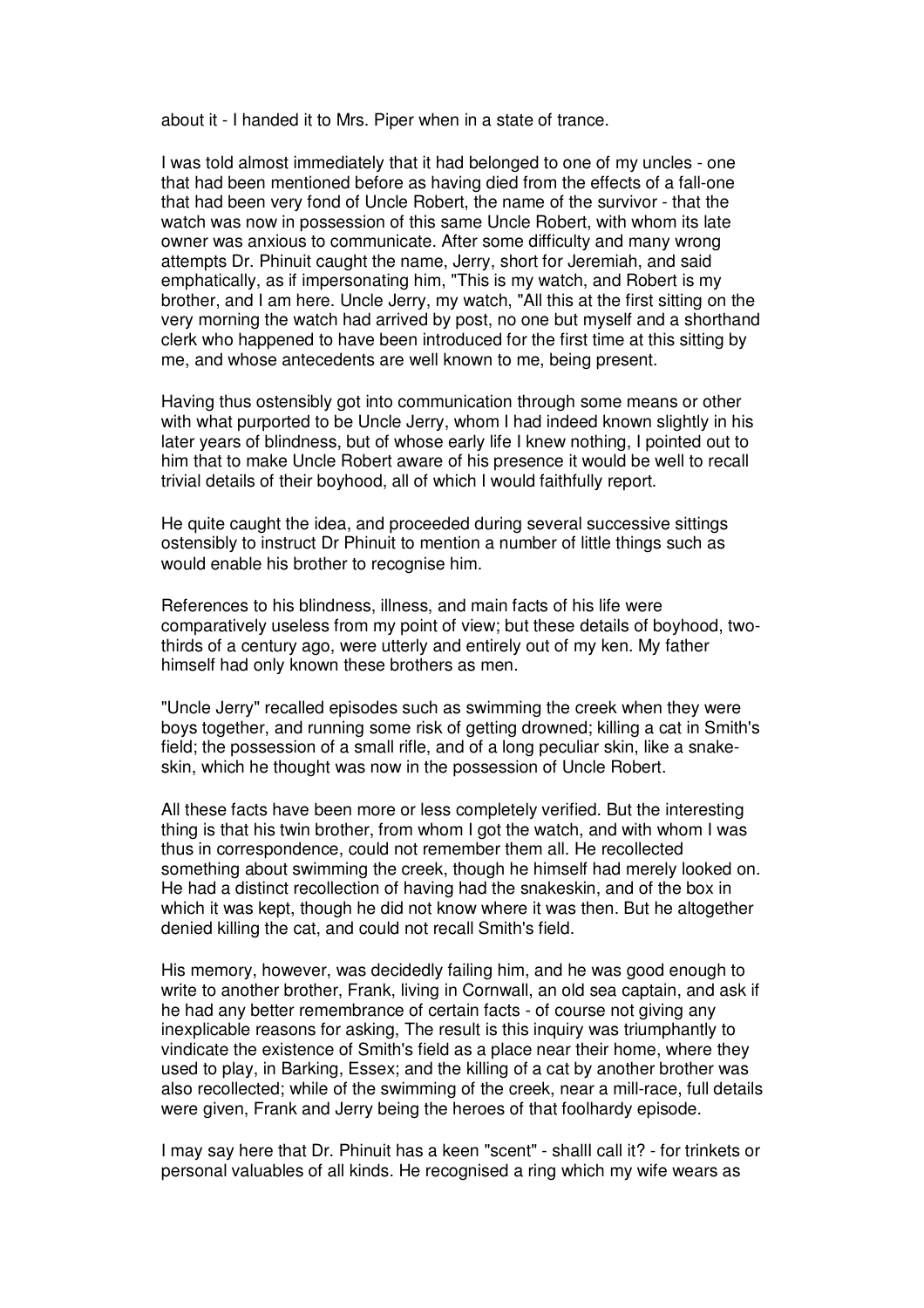having been given "to me for her" by a specified aunt just before her death; of which he at another time indicated the cause fairly well. He called for a locket which my wife sometimes wears, but bad not then on, which had belonged to her father 40 years ago. He recognised my father's watch, asked for the chain belonging to it, and was still unsatisfied for want of some appendage which I could not think of at the time, but which my wife later on reminded me of , and Phinuit at another sitting seized, - a seal which had been usually worn with it, and which had belonged to my grandfather.

He pulled my sister's watch out of her pocket and said it had been her mother's, but disconnected the chain and said that didn't belong, which was quite right. Even little pocket things, such as fruit-knives and corkscrews, he also assigned to their late owners; and once he quite unexpectedly gripped the arm of the chair Mrs. Piper was sitting in, which had never been mentioned to him in any way, and said that it had belonged to my Aunt Anne. It was quite true: it was an old-fashioned ordinary type of armchair which she valued and had had reupholstered for us as a wedding present 12 years ago. Phinuit, by the way, did not seem to realise that it was a chair: he asked what it was, and said he took it for part of an organ.

But perhaps the best instance of a recognised object was one entrusted to me by the Rev. John Watson, at that time quite a recent friend of mine, with whom I had been staying recently in Italy, - a chain which had belonged to his father. It is the chain referred to in connexion with the episode of reading a letter related on page 177 above.

The package was delivered by hand one evening at my house, and, by good luck, I happened to meet the messenger and receive it direct. Next morning I handed it to Dr. Phinuit, saying only, in response to his feeling some difficulty about it, that it did not belong to a relative. He said it belonged to an old man and had his son's influence on it. He also partially read a letter accompanying it-as described at page 178. Next sitting I tried the chain again, and he very soon reported the late owner as present, and recognising the chain but not recognising me. I explained that his son had entrusted me with it; on which Phinuit said the chain belonged now to John Watson, away for health, a preacher, and a lot of other details all known to me, and all correct. The old gentleman was then represented as willing to write his name. A name was written in the backward manner Phinuit sometimes affects. It was legible afterwards in a mirror as James Watson. Now, the name of his father I was completely ignorant of.

The father's name turned out to be not James but John - the same as that of the son: and although the facts stated concerning the son, my friend, were practically all correct, I learned three weeks later, when I got a reply from Egypt where he was travelling, that the statements about the father were all wrong. But Dr. Watson told me later that James was the name of his *grandfather*, and that the statements would have a truer ring if they had purported to come from the grandfather instead of from the father. And I understood that the chain which was the ostensible link of connexion - had belonged to both. The episode cannot, however, be claimed as a success beyond the identification of John Watson and the incidents connected with him.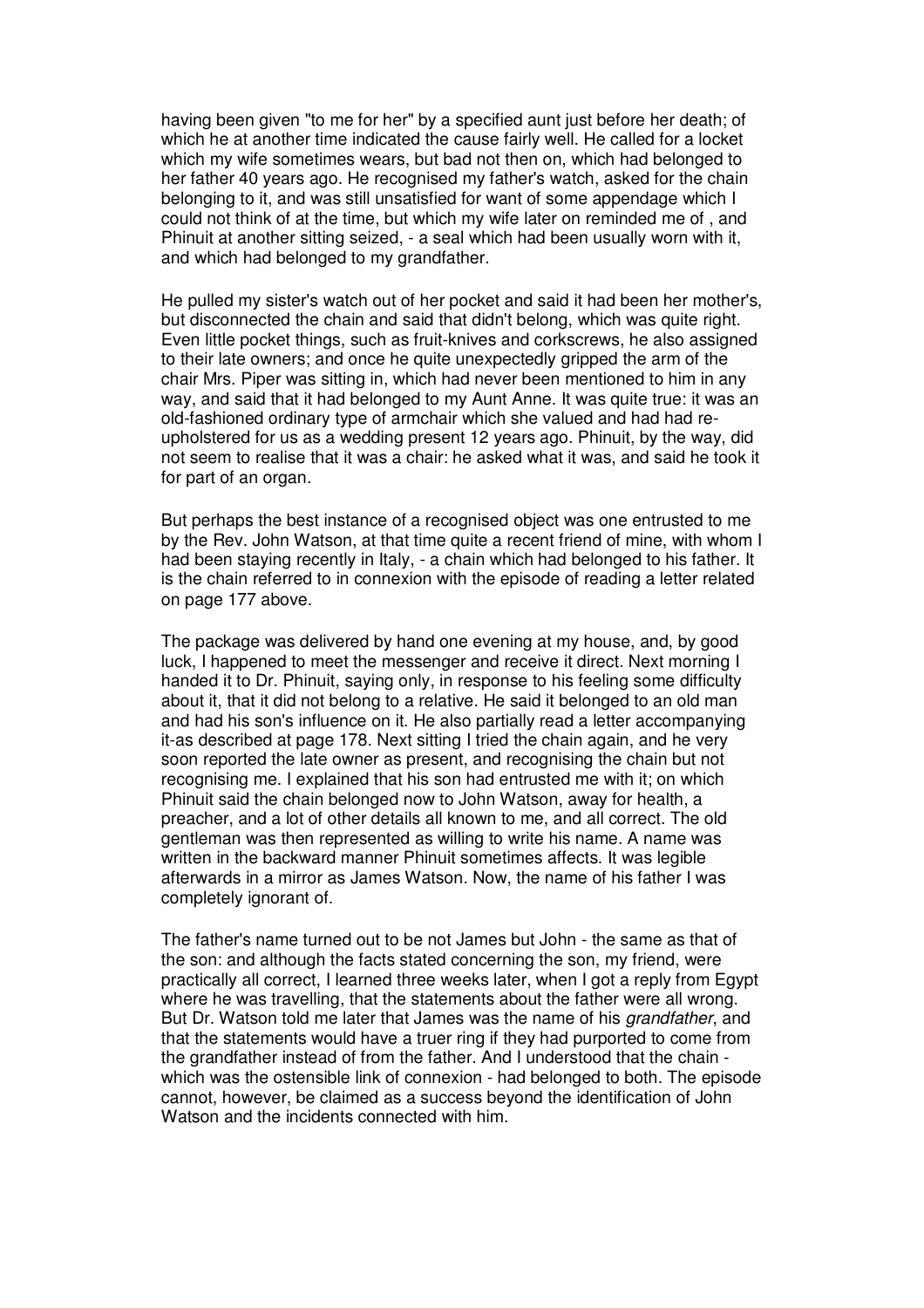## **- S e c t i o n F o u r -**

Automatism and Lucidity

# **C h a p t e r 1 7**

## **Discussion of Piper Sittings \_\_\_\_\_\_\_\_\_\_\_\_\_\_\_\_\_\_\_\_\_\_\_\_\_\_\_\_\_\_\_\_\_\_\_\_\_\_\_\_\_\_\_**

UNLESS the evidence, of which the merest sample has now been given, be held to constitute a sufficiently strong proof that the performances of this particular "medium" are neither lucky shots nor explicable by cunning and imposture, it is premature to examine further into their significance. But as soon as these preliminary suppositions can be unreservedly dismissed, the best plan is to dismiss them thoroughly and waste no more time over them. The possibility of telepathy from the sitter remains.

The question largely turns upon proof of identity: proof of the genuineness of the identity claimed by the communicator. Now if you met a stranger in a railway carriage who professed to have returned from the Colonies where he had met your friends or relations, of whom he showed knowledge in some decided ways, it would not at first occur to you to doubt his veracity, even though he was a little hazy about the names of relatives, and occasionally mixed things tip; nor would you stigmatise him as a deceiver if lie occasionally made use of information supplied by yourself in course of conversation. But directly it was suggested that he might be a thought-reader, detailing to you the unconscious contents of your own mind, it would not be easy rigorously to disprove the suggestion, especially if subsequent access to the friends chiefly mentioned were denied you. This is, however, very nearly, the problem before us.

Only occasionally does the question forcibly arise most facts asserted are, of course, within the knowledge of the sitter, and none of those are of any use for the purpose of discrimination; but every now and then facts, often very trivial but not within the knowledge of the sitter, have been asserted. and have been more or less clearly verified afterwards; and in order to assist a special study of these data, with the view of examining how far they are really valuable, I made an index to them, which I published in the Proceedings, vol. vi. page. 647, as an Appendix to the Report of the early Piper sittings. To that index a student may refer.

# **Episodes Normally Selected for Identification**

Concerning the means of identification naturally adopted by living people who are communicating with each other at a distance by telephone, under conditions in which they are debarred from communicating their names, or, what is the same thing, under conditions in which their names might be understood as being falsely given, Professor Hyslop made some interesting experiments which are thus reported in the journal of the Society for Psychical Research (vol. ix.): -

In an introduction lie explains the object and the method of these experiments, about which there was nothing supernormal at all. A telegraph line was arranged between two buildings of the Columbia University, and a couple of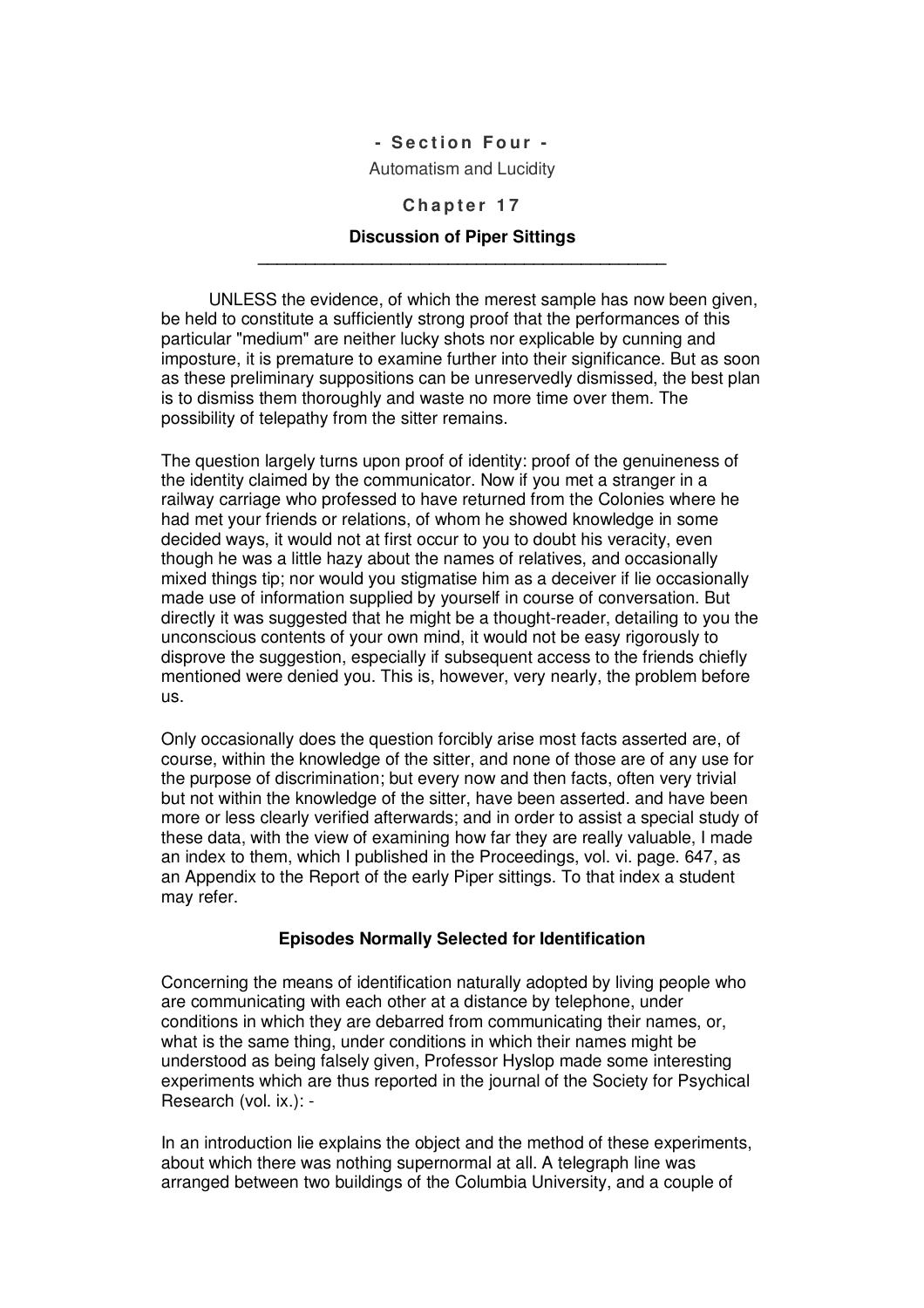friends or acquaintances were taken independently to each end of the line, only one of them knowing who was at the other end; and this one (the communicator) was to send messages, at first vague but increasing in definiteness, while the other person was to guess until he could guess correctly and assuredly who it was that was at the other end of the line. The replies and guesses were likewise telegraphed by an assistant stationed with the receiver, for the guidance of the sender. Professor Hyslop's objects in carrying out an extensive series of this kind of experiment are thus stated by himself: -

"I. To test the extent to which intelligent persons would spontaneously select trivial and unimportant incidents for the purpose of identification - that is, incidents that were not connected, or not necessarily connected, with the main habits of their lives.

"II. To test the accuracy of the identification in connection with both individual and collective incidents, and especially to test how slight or how definite the incident had to be in order to suggest rightly the person it was intended to represent.

"III. To test the success and personal assurance of the receiver of the messages in guessing who is the true sender, in spite of some messages that are misleading or even false, but the bulk of which involves sufficient cumulative facts to overcome the natural scepticism and confusion caused by incoherence's and contradictions.

"IV. To study the sources of misunderstanding that might arise under such circumstances when one party was ignorant of the intentions of the other, and the causes of illusion in identification, which we can determine in my experiments, and which are likely to occur in the Piper case."

#### And he proceeds:-

"In regard to the first of these objects, it is very interesting to observe the uniformity with which perfectly intelligent persons spontaneously chose what would generally be considered trivial incidents in order to identify themselves. This seemed naturally to recommend itself to them, perhaps for the reason that trivial circumstances represent far more isolation than any chosen from the main trend of life, though I noticed no consciousness of this fact in any one. It was simply the instinctive method which every one tended to adopt. The records show very distinctly that, if left to themselves, men will naturally select unimportant incidents for proof of their identity, and it is one of the most interesting features of this choice that the individual relied wholly upon the laws of association to recall what was wanted, after deciding on the nature of the incidents to be chosen. Very often there were interesting illustrations of those capricious revivals in memory of remote incidents which not only resemble so much the incidents in the Piper sittings in triviality, but also represent the caprices and incoherence's of associative recall, intelligible to the subject on reflection, but hardly so to the outside observer. At any rate, the results in this regard completely remove all objections to the Piper phenomena from the standpoint of the triviality of the incidents chosen for identification; and that is an accomplishment of some worth."

I may further add that though the incidents serving for identification sounded vague to bystanders or readers of the record, yet when they were explained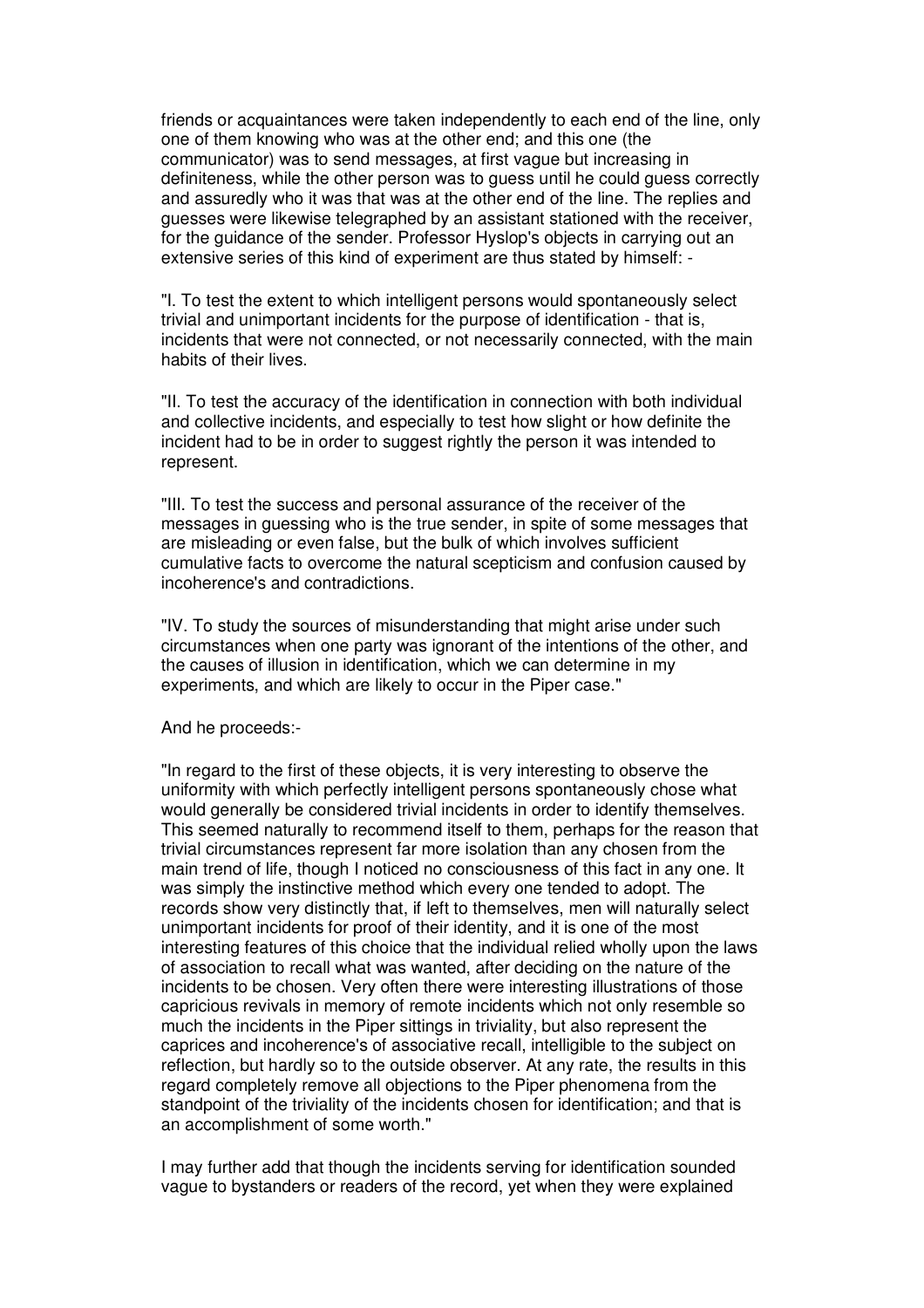from the point of view of both sender and receiver they were perceived to be distinct enough, and to justify the leap of identification taken upon them. And this fact is of interest in connection with the Piper record, where it has been often felt by readers or note-takers that sitters identify their relatives too easily and fancifully; for in Professor Hyslop's experiments the identification is often performed on still slighter grounds - often on what would superficially appear no legitimate ground at all-and yet it turns out, when both ends of the line are catechised (as they can *not* be catechised in the real Piper case), that these incidents are perceived to be of force adequate to support the conclusion based upon them. I have been constantly struck, while taking notes for a stranger at a Piper sitting, with the apparently meaningless incidents which were being referred to; and yet afterwards, when I saw the annotations, I realised their meaning and appropriateness.

Further, in answer to Professor Sidgwick's tentative objection that the sitters in the Hyslop experiments were only *playing* at identification, and therefore were naturally in a more or less frivolous mood, whereas on a spiritistic hypothesis the Piper communicators would be serious and emotional and not so likely to refer to trivial incidents: we may imagine the case of a wanderer not able to return to his home, but able to communicate with it for a few minutes by telephone. In however strenuous and earnest a spirit he might be, - indeed, both ends of the line might be, - yet when asked to prove his identity and overcome the dread of illusion and personation, he would instinctively try, to think of some trifling and absurd private incident; and this might very likely be accepted as sufficient, and might serve as a prelude to closer and more affectionate messages which, previous to identification, would be out of place. And I feel bound to say that my own experience of the Piper sittings leads me to assert that this kind of genuinely dignified and serious and appropriate message does ultimately in many cases come, - but not until the preliminary stages (stages beyond which some sitters seem unable to get) are fairly passed.

> **- S e c t i o n F o u r -** Automatism and Lucidity

> > **C h a p t e r 1 8**

# **Summary of Dr. Hodgson's Views \_\_\_\_\_\_\_\_\_\_\_\_\_\_\_\_\_\_\_\_\_\_\_\_\_\_\_\_\_\_\_\_\_\_\_\_\_\_\_\_\_\_\_**

OF all men at that time living, undoubtedly Dr. Hodgson had more experience of Mrs. Piper's phenomena than any other - for lie devoted years of his life to the subject and made it practically his sole occupation. He did this because, after preliminary study, lie recognised its great importance. He was by no means a credulous man-in fact he was distinctly sceptical, and many have been the spurious phenomena which be detected and exposed. In some respects he went, in my judgment, too far in his destructive career - he disbelieved in Mrs. Thompson, for instance, and he practically for the time annihilated Eusapia Palladino, the famous "physical" medium - but hyperscepticism is more conducive to the development of the subject than hypercredulity, and when such a man is, after adequate study, decidedly and finally convinced, his opinions deserve, and from those who knew him received,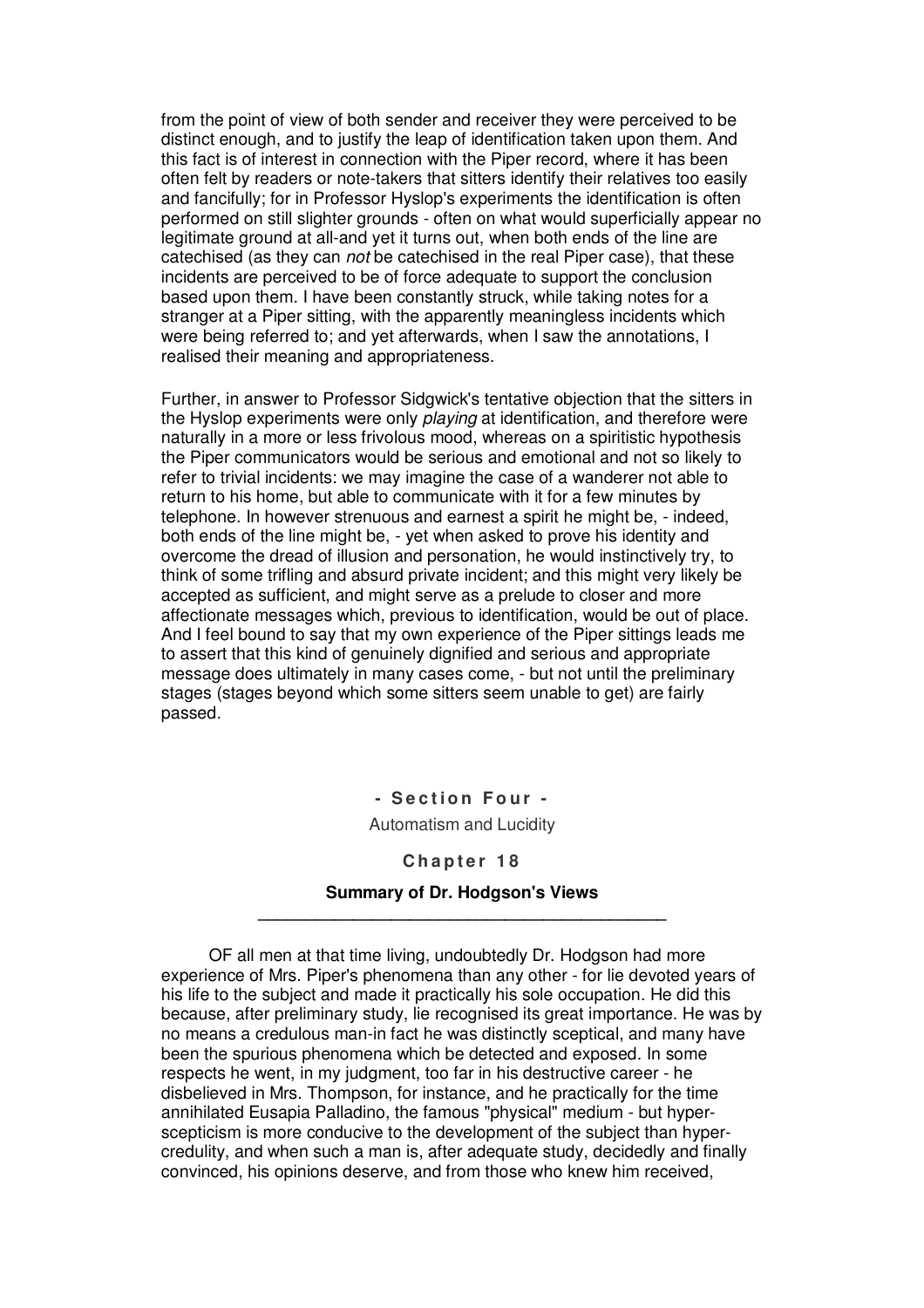#### serious attention.

Not that we must be coerced into acceptance, any more than into rejection, of facts, by any critical judgment passed upon them by others; but undoubtedly his views are entitled to great weight. Accordingly I extract some of them from a paper which he published in the Proceedings, vol. xiii., in the year 1898; and I begin with his summary of the kind of statements made by the ostensible communicators as to the way the phenomenon appeared to them, on their side - statements which I judge were provisionally accepted by him as true.

The statements of the "communicators - as to what occurs on the physical side may be put in brief general terms as follows. We all have bodies composed of "luminiferous ether" enclosed in our flesh and blood bodies. The relation of Mrs. Piper's etherial body to the etherial world, in which the "communicators" claim to dwell, is such that a special store of peculiar energy is accumulated in connection with her organism, and this appears to them as "a light." Mrs. Piper's etherial body is removed by them, and her ordinary body appears as a shell filled with this "light." Several "communicators "may be in contact with this light at the same time. There are two chief "masses" of it in her case, one in connection with the head, the other in connection with the right arm and hand. Latterly, that in connection with the hand has been "brighter" than that in connection with the head. If the "communicator" gets into contact with the "light" and thinks his thoughts, they tend to be reproduced by movements in Mrs. Piper's organism. Very few can produce vocal effects, even when in contact with the "light" of the head, but practically all can produce writing movements when in contact with the "light" of the hand. Upon the amount and brightness of this "light," coeteris paribus, the communications depend. When Mrs. Piper is in ill health the "light" is feebler, and the communications tend to be less coherent. It also gets used up during a sitting, and when it gets dim there is a tendency to incoherence even in otherwise clear communicators. In all cases, coming into contact with this "light" tends to produce bewilderment, and if the contact is continued too long, or the "light" becomes very dim, the consciousness of the communicator tends to lapse completely.

Then floods of excited emotion at the presence of incarnate friends, dominant ideas that disturbed him when he was incarnate himself, the desire to render advice and assistance to other living friends and relatives, etc., all crowd upon his mind; the sitter begins to ask questions about matters having no relation to what he is thinking about, he gets more and more bewildered more and more comatose, loses his "grasp" of the "light," and drifts away, perhaps to return several times and go through a similar experience. Sometimes, shortly before the hand starts writing, Phinuit gives notice that some one is "going to talk with you himself." Sometimes the hand is "seized" and passes through its convulsive vagaries while Phinuit gives no sign, but talks on with the sitter continuously, even after the writing has started. To give an extreme instance of this, at a sitting where a lady was engaged in a profoundly personal conversation with Phinuit concerning her relations, and where I [H.] was present to assist knowing the lady and her family very intimately, - the hand was seized very quietly, and as it were, surreptitiously, and wrote a very personal communication to myself, purporting to come from a deceased friend of mine, and having no relation whatsoever to the sitter; precisely as if a caller should enter a room where two strangers to him were conversing, but a friend of his also present, and whisper a special message into the ear of the friend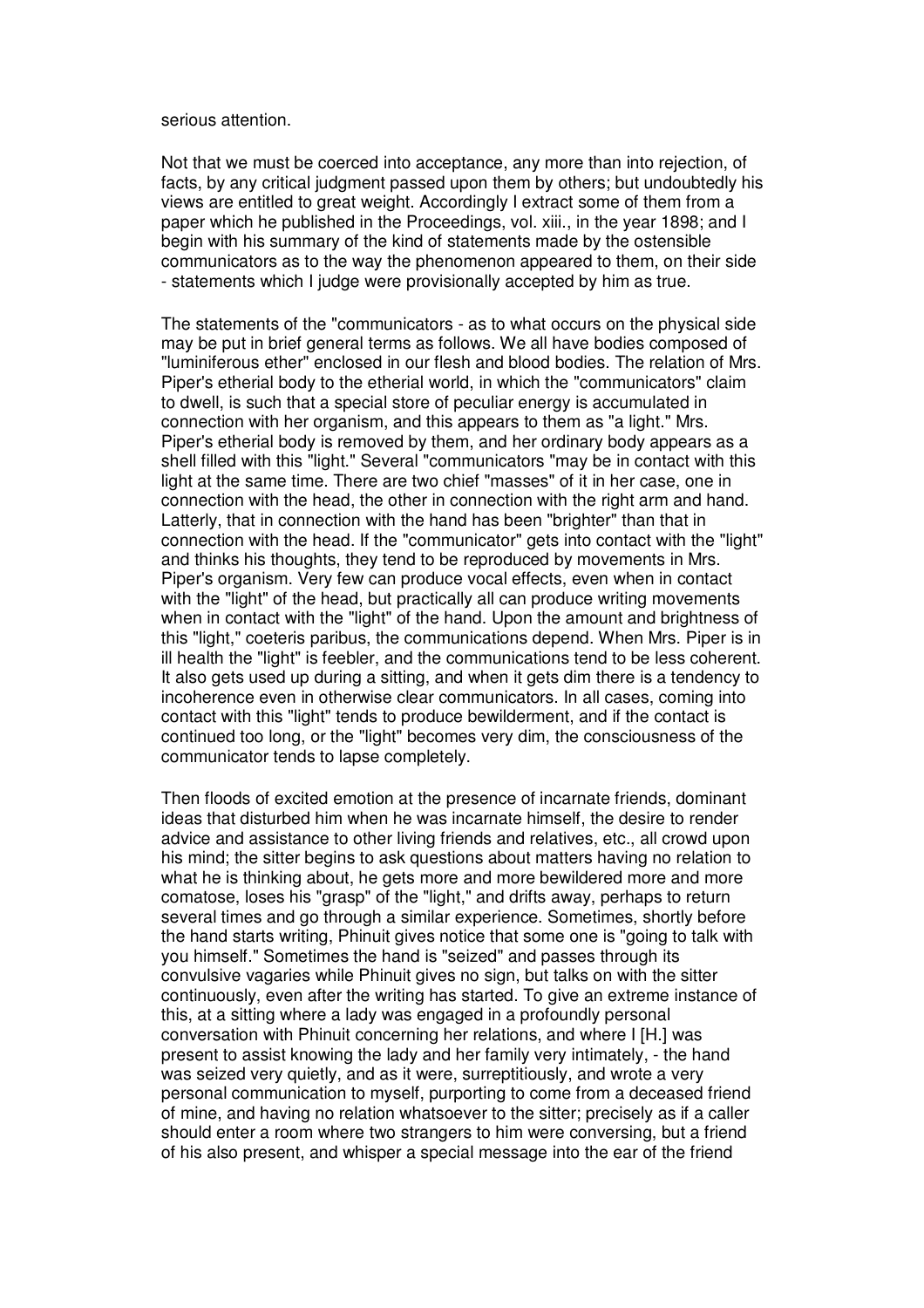without disturbing the conversation.

It occurred to me (continues Dr. Hodgson) that possibly the left hand might also write, and that it might be possible to get both hands writing and Phinuit speaking, all at the same time on different subjects with different persons. On February 24th, 1894 the "Edmund Gurney" control wrote in the course of some remarks about certain "mediums": "In these cases there is no reason why various spiritual minds cannot express their thoughts at the same time through the same organism." I then referred to my proposed experiment with the two hands, and said that I would arrange to try it some time, with "Gurney" using one hand and "George Pelham" the other, but that I was not prepared to make the experiment at that time. At my next sitting, February 26th, 1894, when I was unprepared and was alone, an attempt, only very partially successful was made to write independently with both hands at the very beginning of the sitting. On March 18th, 1895, another attempt, much more successful, was made, when I was accompanied for the purpose by Miss Edmunds. Her "deceased sister" wrote with one hand, and G. P. with the other, while Phinuit was talking,all simultaneously on different subjects. Very little, however, was written with the left hand. The difficulty appeared to lie chiefly in the deficiencies of the left hand as a writing-machine.

To a person unfamiliar with a series of these later sittings, it may seem a plausible hypothesis that perhaps one secondary personality might do the whole work, might use the voice and write contemporaneously with the hand, and pretend in turn to be the friends of the various sitters; might in short be a finished actor with telepathic powers, producing the impression not only that he is the character he plays, but that others are with him also, though invisible, playing their respective parts. I do not, however, think it at all likely that he would continue to think it plausible after witnessing and studying the numerous coherent groups of memories connected with different persons, the characteristic emotional tendencies distinguishing such different persons, the excessive complication of the acting required, and the absence of any apparent bond of union for the associated thoughts and feelings indicative of each individuality, save some persistent basis of that individuality itself.

But here objectors arise.

"Why" they will say, "if discarnate persons are really communicating, do they not give us much more evidence? We ourselves, if put in the witness-box here and cross-examined, could do vastly better even than G. P., and why have so few others been able to show even an approximation to such clearness as he exhibited? Why all the incoherence and confusion and irrelevancy?

In all cases I should expect at first a confusion in understanding me, as well as a confusion in manifesting go me. If the cessation from manifestation has been very complete and has lasted a very long time, I should expect a greater bewilderment, for a short time at least, when it began again to manifest. These deficiencies and bewilderments I should expect to be much more marked if such a consciousness, instead of trying to manifest itself once more through its own organism with which it had practised for years, were restricted for its manifestations to another organism. In such an event I should expect the manifestations to partake in the first instance of the same lack of inhibitory control, the same inability to appreciate my injunctions and questions, the same dreamy irrelevancy that characterises all the manifestations, in my physical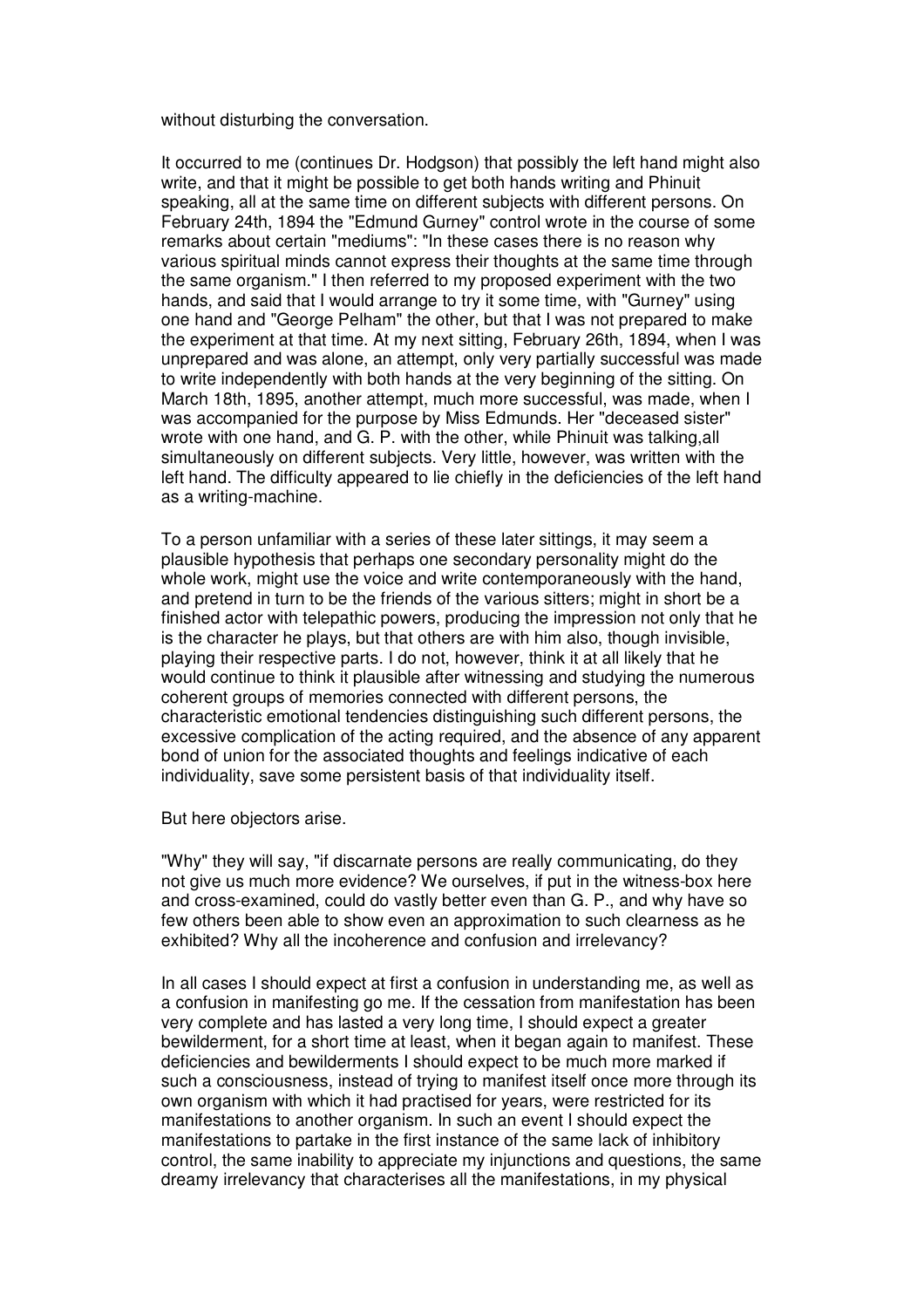world, of a consciousness that has temporarily ceased to manifest therein and begins once more to reveal itself in what I call the waking state, - varying in individual cases as I find they do in ordinary life, - whether it he after ordinary sleep, or prolonged coma, or anaesthetisation, etc - but with a tendency for the incoherency of the manifestations to be much more pronounced, inasmuch as the consciousness is trying to regain its wakefulness towards me by an unwonted way. Whether such a consciousness could ever regain its complete former fullness in my world through another organism seems highly improbable. What I should expect to find is that through another organism it could only Partially wake. Hence I must suppose that even the best of direct "communicators" through Mrs. Piper's trance is asleep. This is the first point, says Dr. Hodgson, which I wish to emphasise.

Again, that persons just "deceased" should the extremely confused and unable to communicate directly, or even at all, seems perfectly natural after the shock and wrench of death. Thus in the case of my friend Hart, he was unable to write the second day after death. In another case a friend of mine, whom I may call R, wrote, with what appeared to be much difficulty, his name and the words, "I am all right now. Adieu," within two or three days of his death. In another case F., a near relative of Madame Elisa, was unable to write on the morning after his death. On the second day after, when a stranger was present with me for a sitting, he wrote two or three sentences, saying, "I am too weak to articulate clearly;" and not many days later he wrote fairly well and clearly, and dictated also to Madame Elisa, as amanuensis, an account of his feelings at finding himself in his new surroundings. Both D. and F. became very clear in a short time. D. communicated later on, frequently, both by writing and speech, chiefly the latter, and showed always an impressively marked and characteristic personality. Hart, on the other hand, did not become so clear till many months later. I learned long afterwards that his illness had been much longer and more fundamental than I had supposed. The continued confusion in his case seemed explicable if taken in relation with the circumstances of his prolonged illness, including fever, but there was no assignable relation between his confusion and the state of my own mind.

Returning to the actual circumstances, I say that if the "spirits" of our "deceased" friends do communicate as alleged through the organisms of still incarnate persons, we are not justified in expecting them to manifest themselves with the same fullness of clear consciousness that they exhibited during life. We should on the contrary expect even the best communicators to fall short of this for the two main reasons: (i) loss of familiarity with the conditions of using a gross material organism at all we should expect them to be like fishes out of water or birds immersed in it; (2) inability to govern precisely and completely the particular gross material organism which they are compelled to use. They learned " when living to play on one very complicated speaking and writing machine, and suddenly find themselves set down to play on another of a different make."

There are, indeed, three kinds of confusion that need to be distinguished by the investigator: (i) the confusion in the "spirit," whether he is communicating or, not, due primarily to his mental and bodily conditions when living; (2) the confusion in the "spirit" produced by the conditions into which he comes when in the act of communicating; (3) the confusion in the result due to the failure of complete control over the writing (or other) mechanism of the medium. (2) and (3) are increased very much by the failures of sitters to understand the process.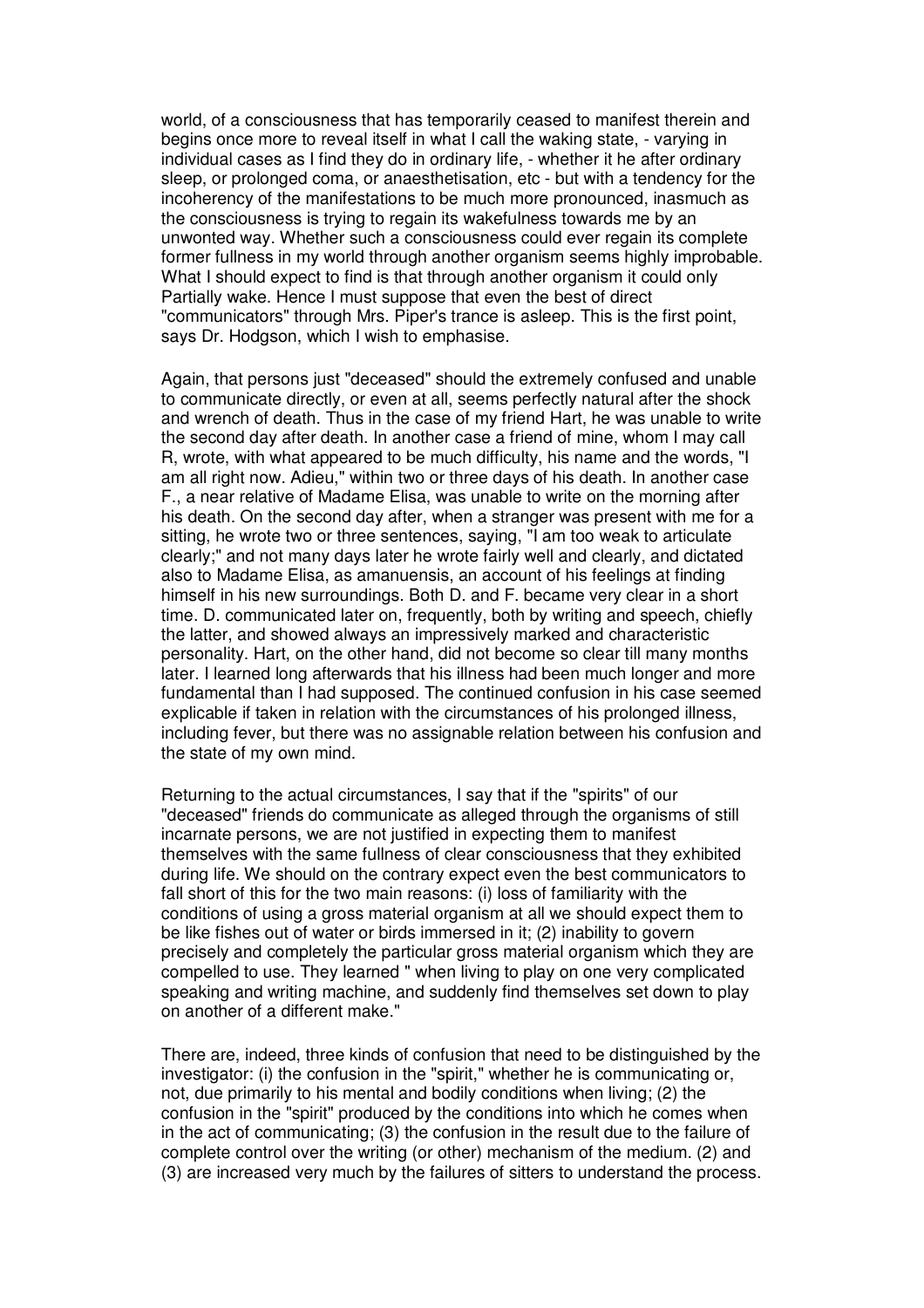Thus when a "Mrs. Mitchell" control was requested to repeat words which we had difficulty in deciphering, she wrote: -

No, I can't, it is too much work and too weakening and I cannot repeat - you must help me and I will prove myself to you. I cannot collect my thoughts to repeat sentences to you. My darling husband, I am not away from you, but right by your side. Welcome me as you if I were with you in the flesh and blood body. [Sitter asks for test.] \* \* \* I cannot tell myself just bow you hear me, and it bothers me a little . . . how do you hear me speak, dear, when we speak by thought only? Your thoughts do not reach me at all when I am speaking to you, but I hear a strange sound and have to half guess. . . .

Of such confusions as I have indicated above I cannot find any satisfactory explanation in "telepathy from the living" (continues Dr. Hodgson), but they fall into a rational order when related to the personalities of the ''dead."

The persistent failures of many communicators under varying conditions; the first failures of other communicators who soon develop into clearness in communicating, and whose first attempts apparently can be made much clearer by the assistance of persons professing to be experienced communicators; the special bewilderment, soon to disappear, of communicators shortly after death and apparently in consequence of it; the character of the specific mental automatisms manifest in the communications; the clearness of remembrance in little children recently deceased as contrasted with the forgetfulness of childish things shown by communicators who died when children many years before, all present a definite relation to the personalities alleged to be communicating, and are exactly what we should expect if they are actually communicating, under the conditions of Mrs. Piper's trance manifestations. The results fit the claim.

On the other hand these are not the results which we should expect on the hypothesis of telepathy from the living. If the hypothesis of telepathy from the living is acted upon in anything like the ordinary experimental way, the supernormal results will be lessened. If the investigator persistently refuses to regard the communications as coming from the sources claimed, he will not get the best results. If, on the other hand, he acts on the hypothesis that the communicators are, "spirits" acting under adverse conditions, and if he treats them as he would a living person in a similar state, he will find an improvement in the communications.

And having tried the hypothesis of telepathy from the living for several years, and the "spirit" hypothesis also for several years, - says Dr. Hodgson, - I have no hesitation in affirming with the most absolute assurance that the "spirit" hypothesis is justified by its fruits, and the other hypothesis is not.

> **- S e c t i o n F o u r -** Automatism and Lucidity

> > **C h a p t e r 1 9**

# **More Recent Piper Sittings. General Information \_\_\_\_\_\_\_\_\_\_\_\_\_\_\_\_\_\_\_\_\_\_\_\_\_\_\_\_\_\_\_\_\_\_\_\_\_\_\_\_\_\_\_**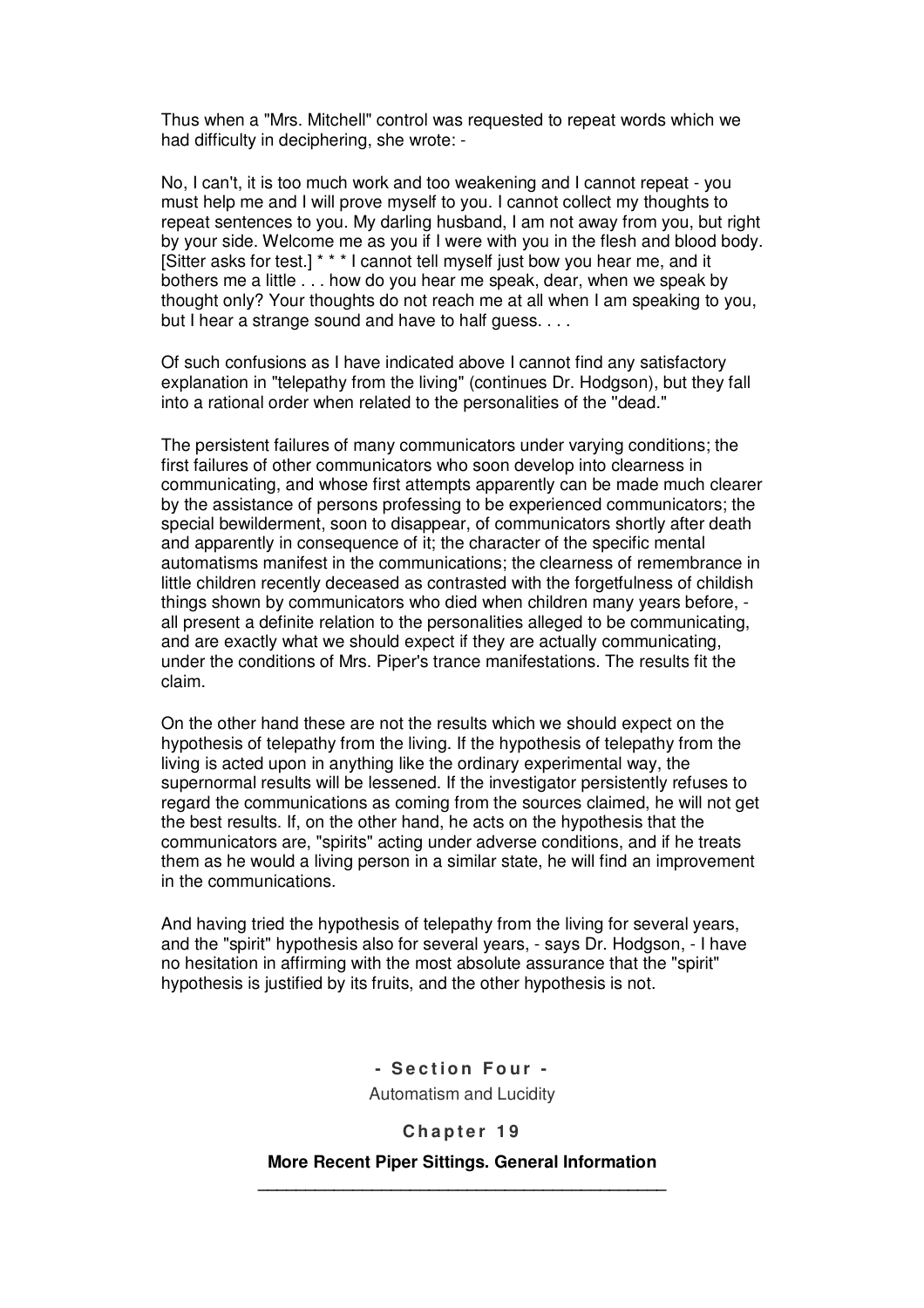THE preceding account of my own sittings dates from 1889-90. I saw Mrs. Piper again on 9th Nov., 1906, at Liverpool, where she had just arrived from America, and was staying in the house of Mrs. Isaac Thompson of Liverpool, whose acquaintance she had made on her previous visit to this country. Another series of sittings then began, but at a rate of only two or three per week instead of two a day, and of the general character of these I now propose to give an account.

Since our first English experience with Mrs. Piper a great mass of material had been accumulated in America, under the management of Dr. Hodgson, and the manner of the sittings had somewhat changed. In the old days communication had always been made with the voice, and any writing done was only brief and occasional. Communications are now almost entirely in writing, and only under exceptional circumstances is the voice employed.

The manner of preparation was as follows. A quiet room was selected in which interruption need not be feared; a fire was provided for warmth, and the windows were open for ventilation. A comfortable chair was placed near a table, on which was, a pile of from four to six cushions or pillows, on which the medium sitting in the chair and leaning forward could securely rest the side of her head when sleep came on, - not burying her face in the cushions, but turning it to the left side so as to be able to breathe during the trance. If it ever happened that the pillows incommoded the breathing, they had to be adjusted and pressed down by the experimenter in charge, so that air obtained free access to the mouth and nose. On the right hand side of the pillows, either on the same or on a small subsidiary, table, the writing materials were arranged, namely, a large pad or block-book (10" x 8") of 100 blank sheet, all numbered ill order, and four or five pencils of soft lead, 2B or 3B, properly cut and ready.

It was the duty of the experimenter in charge to record all that the Sitter said. This could generally be done sideways on the same sheet without interfering with the medium's hand. He also had to arrange the pad so that the hand could conveniently write upon it; and to tear off the sheets as they were done with. No attempt was made to economise paper; the automatic writing was large and scrawling, and did not often begin at the top of the page. Sometimes a good deal of writing was obtained on a single page, sometimes only a few lines, and occasionally only a few words. The tearing off of the old sheet was quickly done; and the hand waited the moment necessary; though sometimes, when in the midst of an energetic message, it indicated momentary impatience at the interruption.

Mrs. Piper and her daughters often had breakfast with the family, though occasionally she breakfasted in her room. On ordinary days she went shopping or sight-seeing, or was otherwise ordinarily occupied; but on sitting days she went back after breakfast to her own room to be quiet. At the time fixed for the sitting, say 10 or 10.30 a.m., Mrs. Piper came into the arranged room and seated herself in the chair in front of the pillows; then the experimenter in charge sat down on a chair near the table, leaving a vacant chair between him and the medium, from the sitter; who at my sittings was sometimes present from the first, but at those held in London was introduced only after the trance had come on. Mrs. Piper sat with her hands on the pillows in front of her; about five minutes of desultory conversation followed, then heavy breathing began, and the head of the medium presently dropped on to her hands on the pillows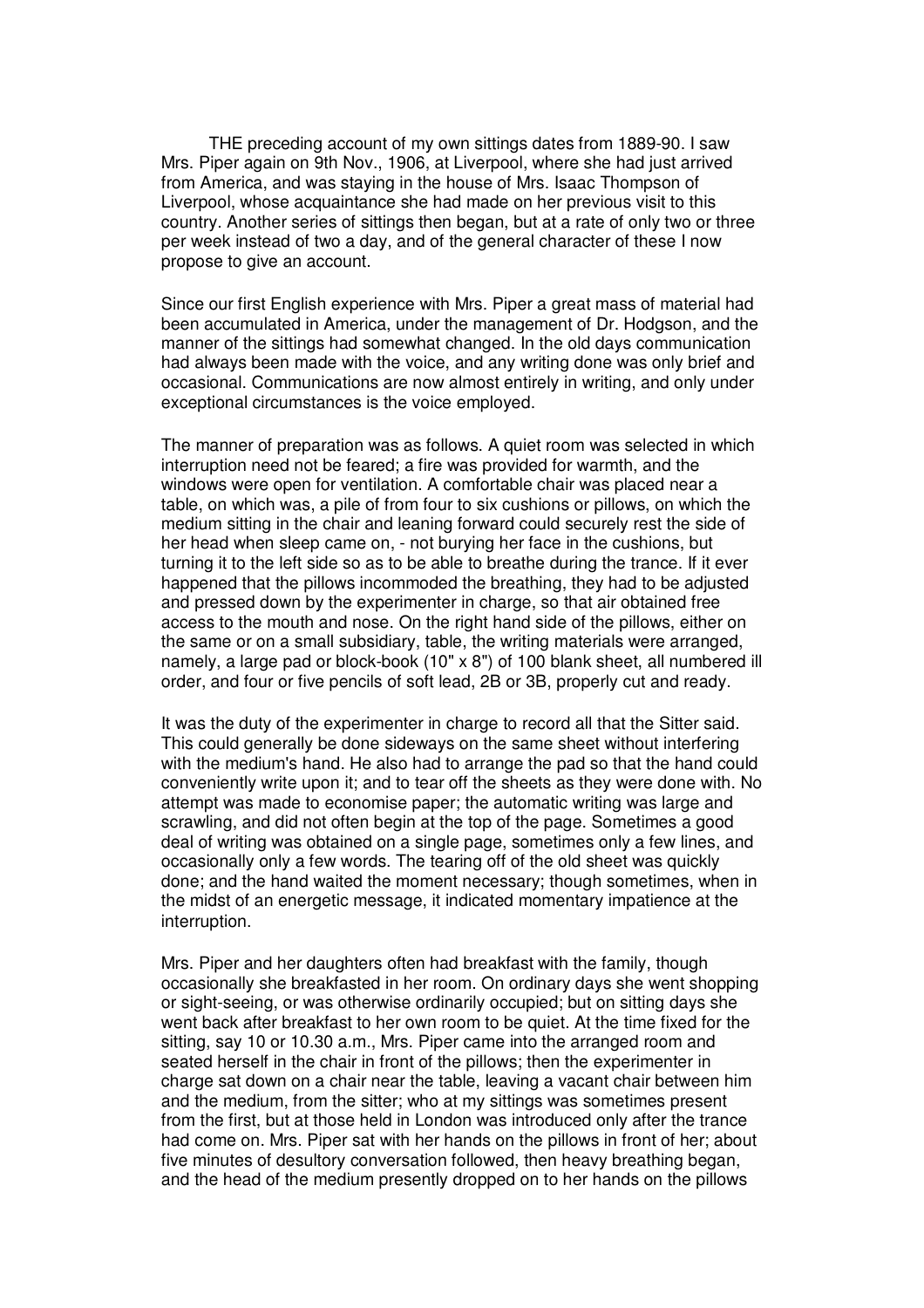and turned itself with its face to the left.

Then almost at once the right hand disengaged itself and fell on the table near the writing materials. After about 30 seconds of complete quiescence, this hand alone "woke up" as it were; it slowly rose, made the sign of the cross in the air, and indicated that it was ready to write.

The experimenter then gave the hand a pencil, placing it between fore and middle fingers; it was at once grasped, and writing began. First a cross was drawn, and then the word "Hail" was written, followed usually by "We return to earth this day with joy and peace"; or "We greet you friend of earth once again, we bring peace and love"; or some such semi-religious phrase, signed "R," which stands for "Rector," the ostensible amanuensis.

In the old days the control had styled itself "Phinuit"; now Phinuit never appears, and the control calls itself Rector.

In the old days the tone was not so dignified and serious as it is now: it could in fact then be described as rather humorous and slangy; but there was a serious under-current constantly present even then; the welcomes and farewells were quaint and kindly-even affectionate at times-and nothing was ever said of a character that could give offence. I judge that stupid familiarity or frivolity on the part of a sitter - for which, however, there was no excuse-would have been at once rebuked and checked.

In the old days the going into trance seemed rather a painful process, or at least a process involving muscular effort, there was some amount of contortion of the face, and sometimes a slight tearing of the hair; and the same actions accompanied the return of consciousness. Now the trance seems nothing more than an exceptionally heavy sleep, entered into without effort - a sleep with the superficial appearance of that induced by chloroform; and the return to consciousness, though slow and for a time accompanied by confusion, is easy and natural.

A sitting used to last only about an hour; and on the rare occasions when there is a voice sitting now, an hour is the limit; but a writing sitting seems less of a strain, and was often allowed to last as much as two hours, though not more.

In the old days, when sittings were more frequent, there were degrees of intensity about them. Occasionally, though rarely, trance declined to come on at all; and sometimes, even when it did, the loss of consciousness seemed less than complete. Under present conditions the trance is undoubtedly profound, and the suspension of normal consciousness unmistakably complete. Once, but only once in my 1907 experience, the trance refused to come on, and the attempt at a sitting had to be abandoned till next day.

Usually after purposely placing herself under the familiar conditions to which she is accustomed, Mrs. Piper is able to let herself go off without trouble or delay. Great care was taken of the body of the medium, both now and previously, by the operating intelligence. She was spoken of usually as "the light," sometimes as "the machine," though the word "machine" commonly signified only the pencil.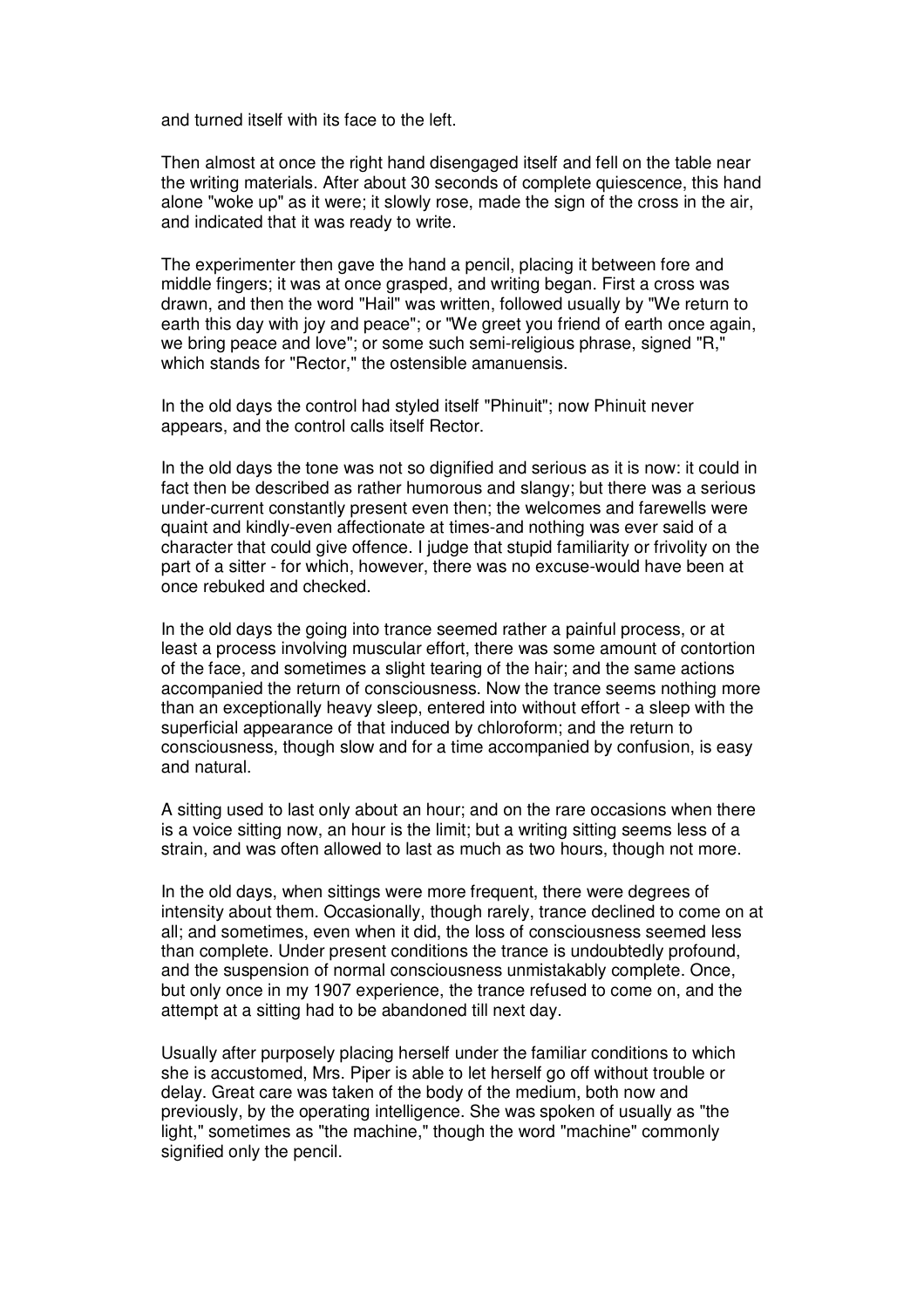If anything went wrong with the breathing, or if there was insufficient air in the room, or if the cushions slipped so as to make the attitude uncomfortable, the hand wrote "something wrong with the machine," or "attend to the light," or something of that sort; and the experimenter amended the arrangements before the writing went on. The whole thing was as sensible and easy as possible, as soon as the circumstances and conditions were understood. Each experimenter, of course, handed down all the information and Hodgsonian tradition of this kind to the next, so that all the conditions to which Mrs. Piper was accustomed could be supplied beforehand, and so that no injury would happen to her bodily health.

The following illustrates the care taken of the physical conditions and the way they are spoken of it is an extract from a sitting held by Mr. Dorr at Boston in 1906

(Rector interrupting a "Hodgson" communication.) *Friend, you will have to change the conditions a moment.*

[At the beginning of the sitting only one of the two windows in the room was open a very little way. A few moments previous to this time H. J. Jr. noticing that the room was a little close had opened the other window, and G. B. D. had nearly closed it again.]

G. B. D. What is wrong with the conditions? Do you want more air or less?

*Well, there will have to be a change in the surroundings, there will have to be more strength, what is it, air, yes, air. And a good deal more just now. Hodgson takes a good deal of strength when he comes, but he is all right, he understands the methods of operation very well (The window was now opened wide). That is better. Now the light begins to get clear. All right, friend.*

As the time drew near to the two-hour limit, which has been set as a period beyond which it is undesirable to persist, and sometimes at the end of about an hour and a half, or an hour and three quarters, from the commencement, the experimenter in charge gave a hint that the sitting must terminate soon; or else the controls indicate the same thing, and they then begin to clear up and take farewell. A sitting usually concludes as it began, with the writing of a serious sentence invoking the blessing of the Most High upon the sitter and the group.

The coming out of the trance was gradual, and semi-consciousness lasted for several minutes, during which muttered sentences were uttered, and the eyes, if open at all, only glared in sleep-walking fashion; until almost suddenly they took on a natural appearance, and Mrs. Piper became herself. Even then, however, for half an hour or so after the trance had disappeared, the medium continued slightly dazed and only partly herself. During this time her eldest daughter usually took charge of her. But the trance itself was so familiar to them all that the daughters were not the least anxious, and in another room went on with their letters or needlework unconcerned. After a sitting, one of them was usually called and took her mother for a stroll in the garden. Then everybody had lunch together and talked of ordinary topics, nothing being said about the sitting, and no ill result of any kind being experienced. It seemed a normal function in her case. The experimenter meanwhile had collected the papers and arranged them in order, and had removed the pencils and other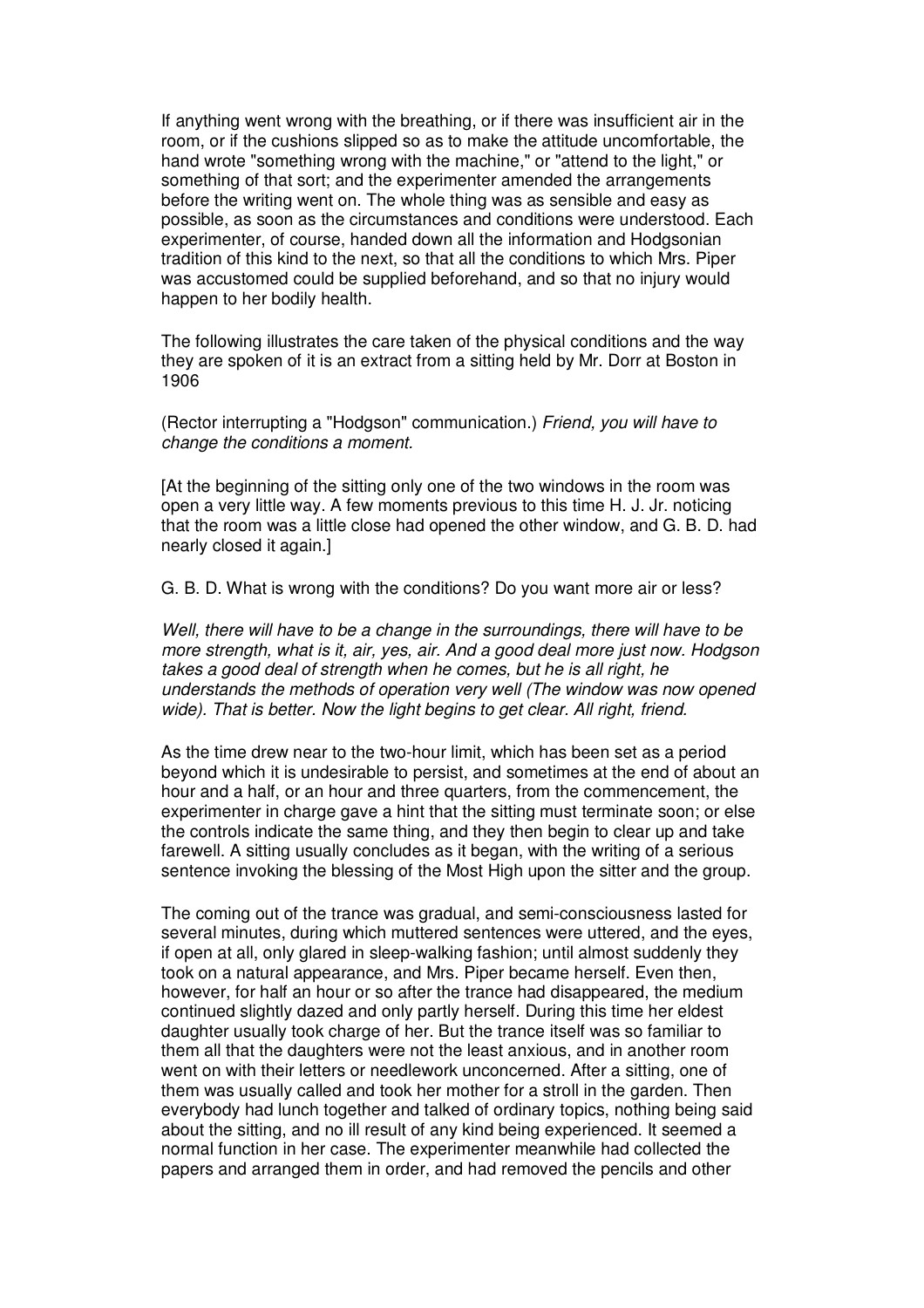appliances, subsequently it was his business to write out legibly all the material accumulated during the two hours of sitting, to annotate it sufficiently, and send it to a typewriter.

The actual record is of course preserved for exact reference whenever necessary. A record was also made of the remark., of Mrs. Piper during the period of awaking from trance. These were more or less mumbled and difficult to hear, but they were often a continuation of what had been obtained during trance, and generally contained useful passages; though part of them nearly always consisted of expressions of admiration for the state or experience she was leaving, and of repulsion-almost disgust-at the commonplace terrestrial surroundings in which she found herself. Even a bright day was described as dingy or dark, and the sitter was stared at in an unrecognising way, and described as a dull and ugly person, or sometimes as a Negro. Presently, however, the eyes became intelligent and she recognised some one - usually Lady Lodge first - and then with a smile welcomed her by name, and speedily came to.

Coming to ordinary social details: it is not an impertinence, but is justified by the special circumstances of the case, to state that the family is an admirable one, and that we regard them as genuine friends.

At the time of Mrs. Piper's first visit her daughters were children. Now they are grown up, and are very useful to their mother. Nothing in any way abnormal or unusual is to be noticed about them, and their mother expresses it as her sincerest wish that they will not develop her power. For though she must realise the value of her services to science, she cannot but feel that it to some extent isolates her and marks her out as peculiar among her neighbours in New England, and that the time spent in the trance state must have made a distinct inroad on her available lifetime. This however is to sortie extent the case with any occupation, and it is as the duty specially allotted to her that she has learnt to regard her long Service, now extending over a quarter of a century.

In speaking of messages received from a certain "control," it is not to be understood in general that that control is actually manipulating the organism; it may be always, and certainly is in general, merely dictating through an amanuensis as it were, - the actual writer or speaker being either "Rector" or "Phinuit," who again may or may not be a phase of Mrs. Piper's personality.

In the old days, undoubtedly, the appearance was sometimes as if the actual control was changed - after the fashion of a multiple personality; whereas now I think it is nearly always Rector that writes, recording the messages given to him as nearly as he can, and usually reporting in the first person, as Phinuit often did. I do not attempt to discriminate between what is given in this way and what is given directly, because it is practically impossible to do so with any certainty; since what appears to be direct control is liable to shade off into obvious reporting. That is to say, if a special agency gets control and writes for a few minutes, it does not seem able to sustain the position long, but soon abandons it to the more accomplished and experienced personality, Rector. In the recent series there appeared very little evidence of direct control other than Rector.

We shall speak however of the "Gurney control," the "Hodgson control," etc., without implying that these agents - even assuming their existence and activity are ever really in physical possession of the organism; and, even when they are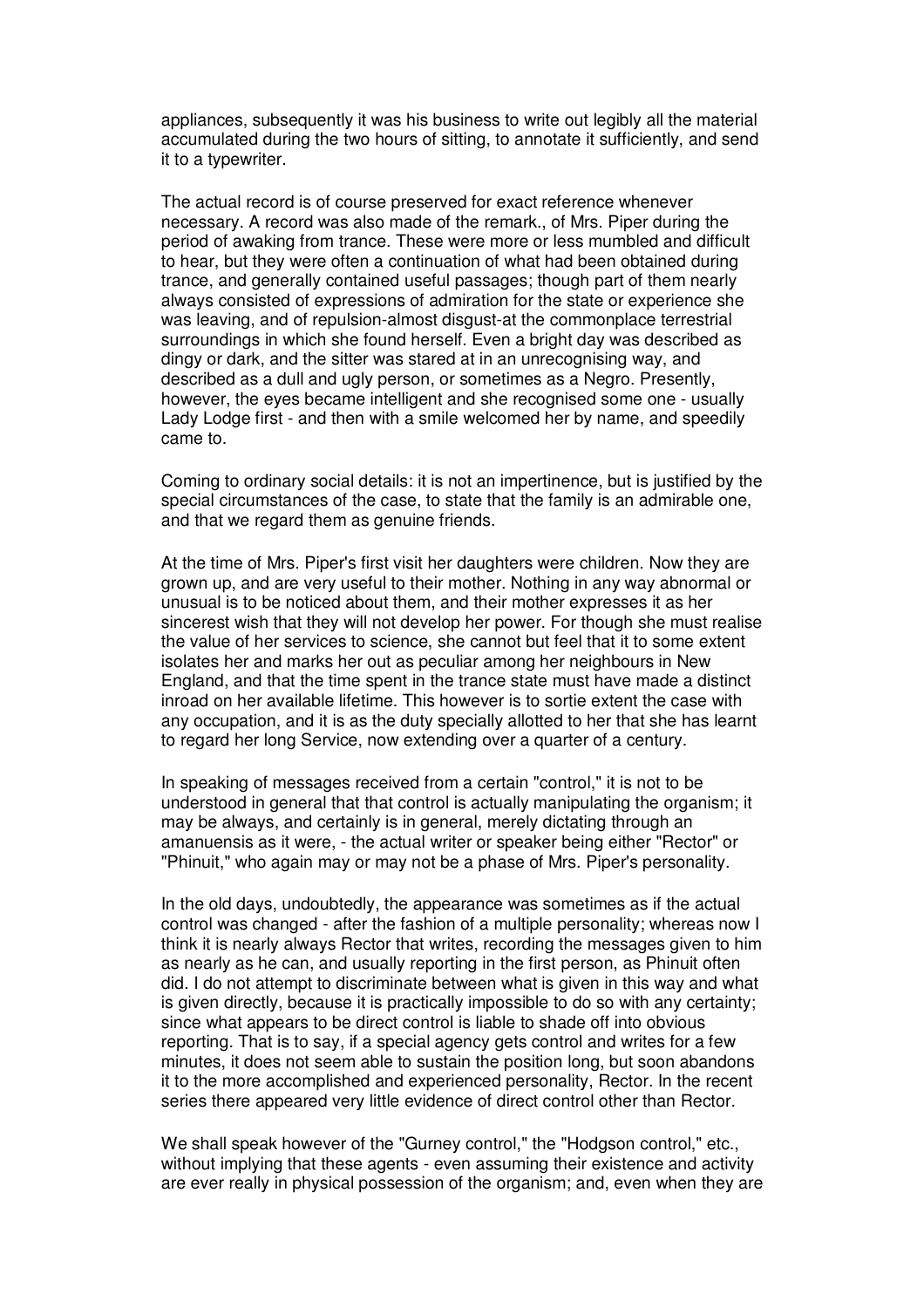controlling as directly as possible, they may perhaps always be operating telepathically on it rather than telergically - operating, that is to say, through sortie stratum if the mind, rather than directly on any part of the physical organism. It is rather soon as yet to make definite assertions regarding the actual method of control-there are too many unknown quantities about the whole phenomenon, at the same time Dr. Hodgson has thought it worth while to report the general aspect of the phenomenon as it is said to appear to the *Communicators* themselves; he does this on Page 400 Of Proc. xiii. (A portion is quoted above on page 190). And in the next few pages he goes on to indicate his own independent view of what is occurring, - giving a detailed description which my own smaller experience, as far as it goes, tends in a general way to confirm.

#### **Further Details**

In the old days Mrs. Piper sat upright in her chair, with head somewhat bowed and eyes closed, and with both hands available for holding objects or a hand of the sitter. Now her head reclines throughout on a cushion, with her face turned away. The right hand alone is active, being engaged nearly all the time in writing, with intervals of what looks like listening. The dramatic activity of the hand is very remarkable it is full of intelligence and can be described as more like an intelligent person than a hand (cf. p. 2,5). It turns itself to the sitter when it wants to be spoken to by him; but for the most part, when not writing, it turns itself away from the sitter, as if receiving communications from outside, which it then proceeds to write down; going back to space - i.e. directing itself to a part of the room where nobody is - for further information and supplementary intelligence, as necessity arises (cf. P. 105).

When Mrs. Piper in trance wrote a name in the old days - as Phinuit did sometimes - the writing was usually mirror-writing; but sometimes she wrote a name on paper held to her forehead, so that the pencil was turned towards her face: in that case the writing was ordinary. If this should happen to have been so consistently, it is curious. But now that Rector writes, voluminously, the mirror-writing only crops up occasionally; and usually the only reversal consists in giving the letters of a name in inverted order, e.g. Knarf instead of Frank.

One other point deserves to be here mentioned:-

In the days of Phinuit considerable facility was shown in dealing with strangers. Persons introduced anonymously had their relations enumerated, and their family affairs referred to, in a remarkably quick and clever way: so much so that they sometimes thought that their special case must have been "got up" beforehand. The facility for dealing with strangers in this way is now much less marked. The introduction of a stranger now makes things slow and laborious, and is on the whole discouraged; for although the old characteristics continue to some extent, the tests now given are mainly of a different kind. The early procedure was useful at the beginning, and it continued useful for a good many years till a case for investigation was firmly established; but it must have seemed tedious to prolong that method further, so the group of controls associated with Rector assured Dr. Hodgson that they would take the trance in hand and develop it on better and higher lines.

As to how far the change is an improvement, there have been at times some differences of opinion; but in view of the remarkable tests recently given under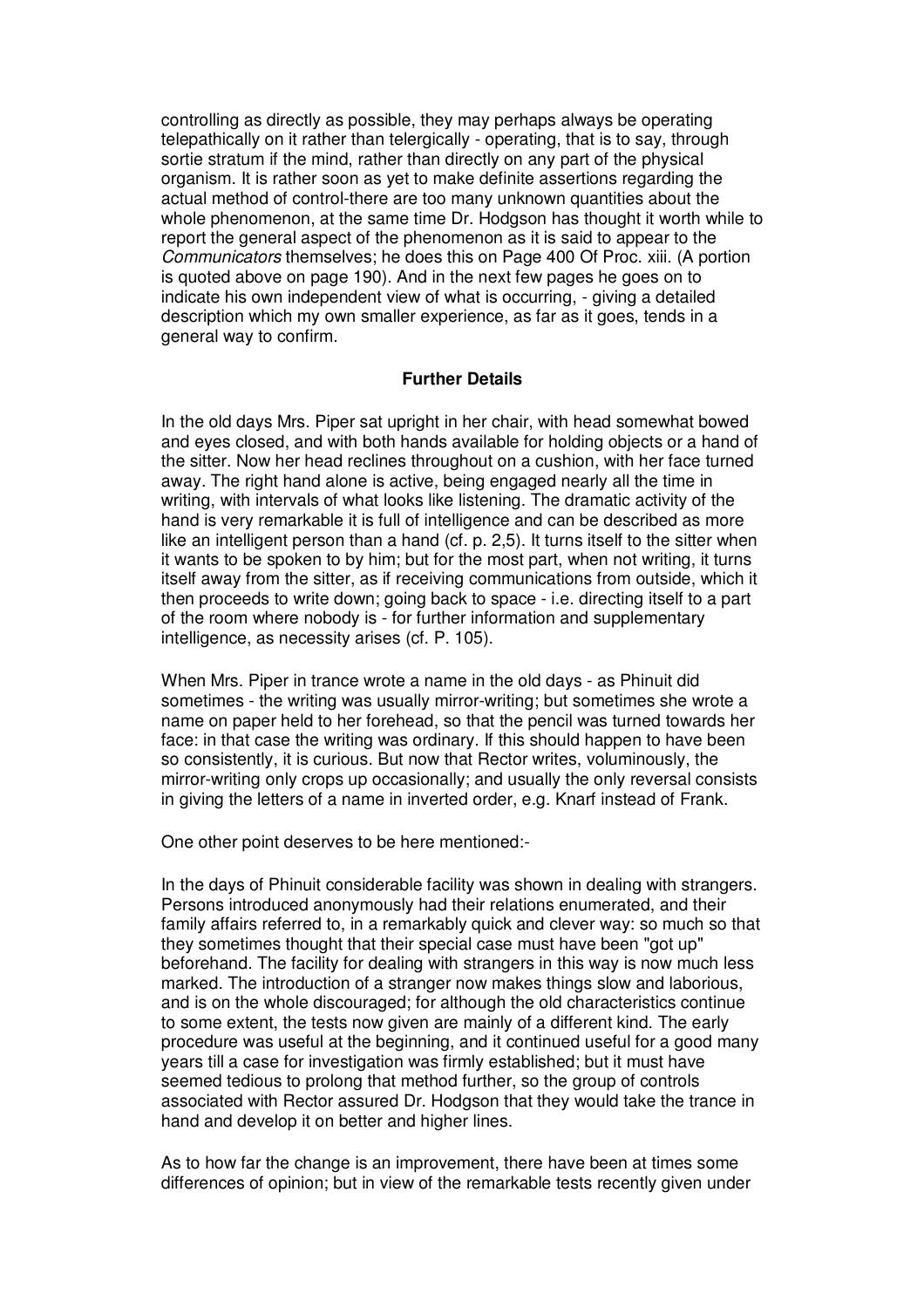what, though of several years' standing, may be called the new regime, - tests which have been and are being dissected out by Mr. Piddington, - there can be but little doubt about the reality of the improvement now.

Since this book first appeared Mrs. Piper's power appears to have vanished. Her controls have said a carefully considered farewell, and no trance will now come on. Whether the regime, - tests or inhibition is permanent or temporary I cannot say. At one time I thought it likely to be permanent, and it would not be surprising after her highly valuable thirty years of service.

> **- S e c t i o n F o u r -** Automatism and Lucidity

> > **C h a p t e r 2 0**

## **Waking Stage \_\_\_\_\_\_\_\_\_\_\_\_\_\_\_\_\_\_\_\_\_\_\_\_\_\_\_\_\_\_\_\_\_\_\_\_\_\_\_\_\_\_\_**

WHILE coming out of trance Mrs. Piper usually speaks, or rather mutters, at intervals; and her words are taken down, or such of them as can be heard. It is worth while to quote one record of these ejaculations - which sometimes convey interesting residual information, - and I select the following as a fairly typical case of an unimportant and unevidential but characteristic coming to.

Notes intruded in square brackets are added merely in order to place the reader in the same sort of position, as regards understanding the significance of these subconscious utterances, as a recorder finds himself in after an experience of many sittings.

*"I saw you before. It is fearful.* (This means that she dislikes changing from her trance state and coming back to ordinary surroundings.)

*They are going away. It's awful. Too bad. Snap.* (This refers to a sensation which she calls a snap in the head, which nearly always precedes a return to consciousness. Sometimes it heralds almost a sudden return; and she is always more conscious after a snap than she was before; but often it takes two snaps to bring her completely to. What the snap is I do lot know, but I expect it is something physiological. It is not audible to others, though Mrs. Piper half seems to expect it to be so.)

#### *What are all the people doing?*

(Probably some of the sitters were moving about and leaving the room, under the mistaken impression that the snap meant that interest was over.)

*I saw a man in the light, which looked like Mr. Thompson. Kept waving his hand. The man with the cross was helping him out.*

("The man with the cross" is intended to signify Imperator.)

*The sun was shining.* (This only signifies that her recent surroundings have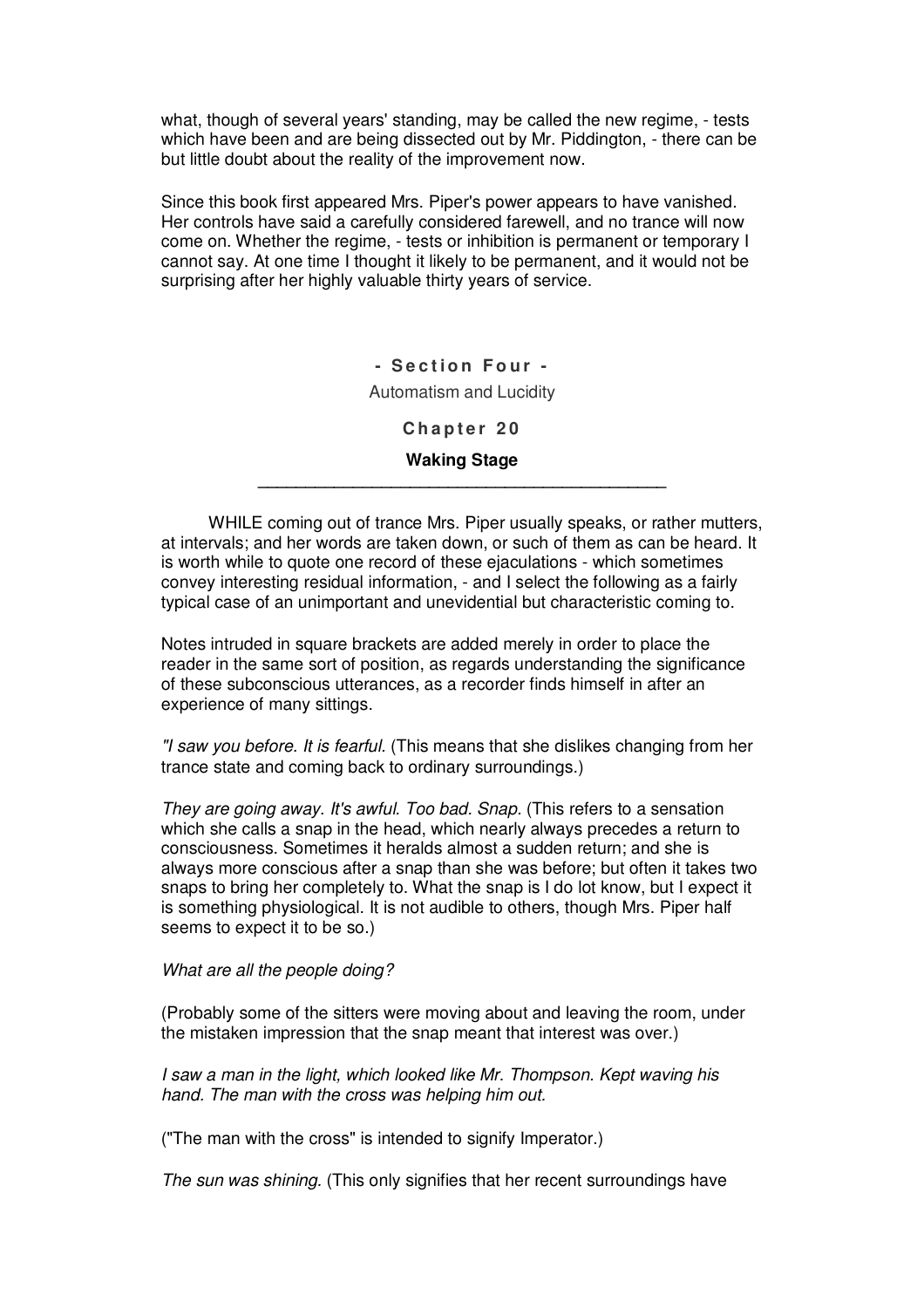been bright and luminous.)

*Has an old lady with him. She is helping him read something. I could see his face perfectly.*

*Noise.* (Probably something going on outside.) *They were talking to me. I came in on a cord, a silver cord. They were trying to tell me something about the children in the body. Lovely place.*

*Buzzing in my head. Another snap.*

*Miss Thompson. I thought you were small. Looking through opera glasses at wrong end. You grew larger. Did you hear my head snap? It breaks.*

*I forgot where we were sitting.*

*Why Mrs. Thompson, I didn't know you were there. My cold."*

[Mrs. Piper was troubled with a cold at this time. Her intelligence was now normal.]

In further illustration of the waking stage, showing how similar it was in 1906 to what it is now, and as a further description of the curious "snap" sensation, I subjoin an extract from the termination of a sitting, with Henry James junior and Mr. Dorr, in America in 1906.

*I thought you were a stranger.*

*Well, did you hear my head snap?*

H. J. Jr. No.

*Didn't hear it? It is a funny sound. Don't you hear it at all? Sounds like wheels clicking together and then snaps. There it is again.*

G. B. D. Now you are really back.

# **- S e c t i o n F o u r -**

Automatism and Lucidity

#### **C h a p t e r 2 1**

# **General Remarks on Piper Sittings \_\_\_\_\_\_\_\_\_\_\_\_\_\_\_\_\_\_\_\_\_\_\_\_\_\_\_\_\_\_\_\_\_\_\_\_\_\_\_\_\_\_\_**

FOR a further account of these sittings my paper in vol. xxiii. of the Proceedings of the Society for Psychical Research must be referred to. It would take too much space to quote further here. I must be satisfied with a few comments.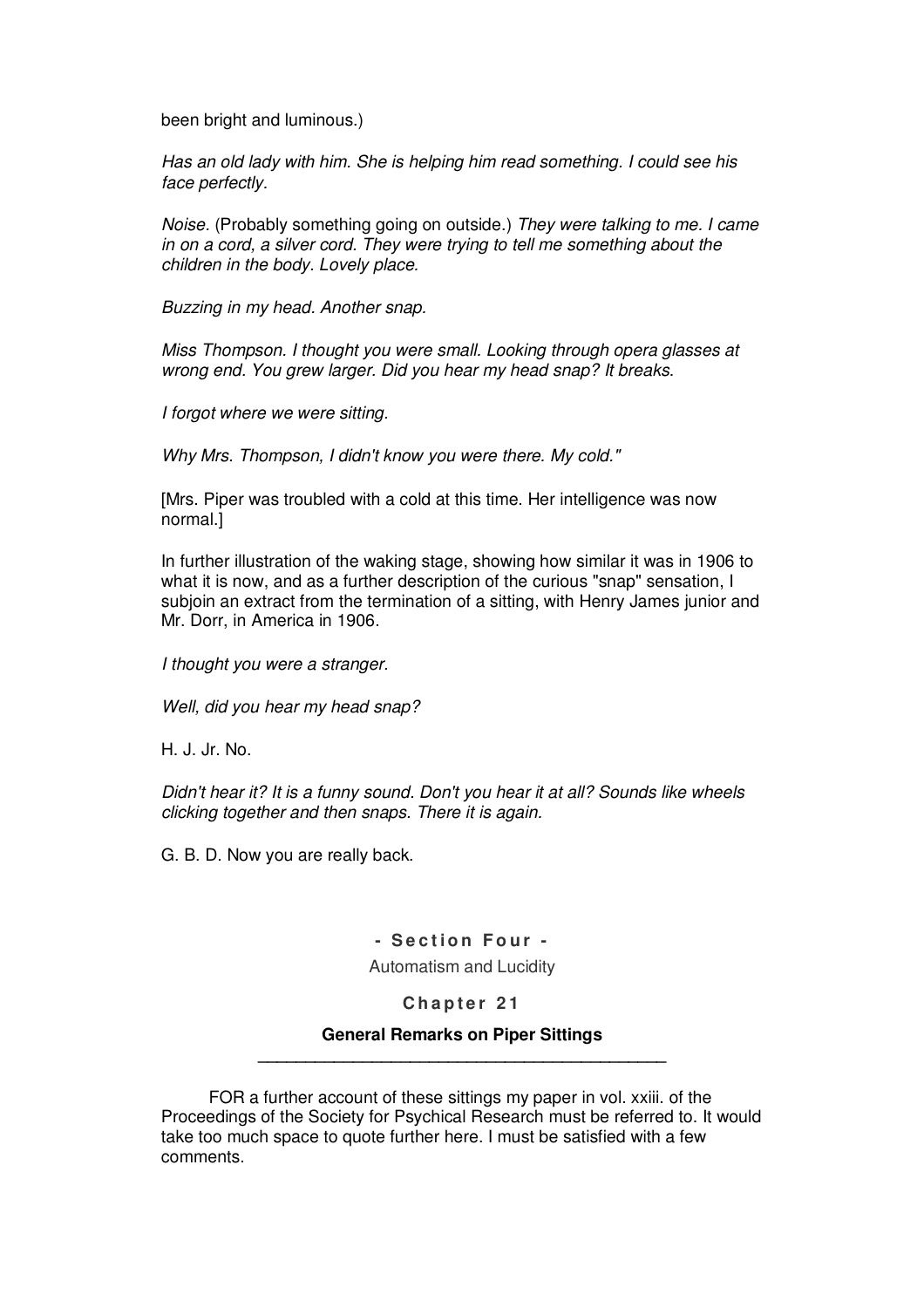It will be observed in many of the records how natural it is for a sitter, or for the experimenter in charge, to challenge a "control" to furnish some evidence of his identity, or to demand from him a sudden answer to a specific question.

It is quite natural, and I suppose inevitable: but that it also is to some extent unreasonable, must be admitted. Trivial domestic incidents are not constantly in one's thoughts, and only when in a reminiscent and holiday mood, or under the stimulus of friendly chat, does any vivid recollection of such incidents normally occur.

It is proverbially difficult to control thoughts to order, and a communicator suddenly asked to remember an identifying circumstance, or to send an appropriate message, may feel rather as a person feels when set in front of a phonograph and told to "say something brilliant for posterity." Under these conditions any one with the gift might compose some half-doggerel verse perhaps, or might remember some poetry more or less accurately, - and indeed that is what it appears the controls sometimes actually do - but usually there would be hesitation, requests for delay, and fishing for suggestions, something like what we find in the records. The controls unfortunately cannot be assisted by the give and take of friendly and stimulating conversation; for, under the conditions of a sitting, the intercourse on our side is nearly all "take" and very little "give." It is admittedly dangerous for a sitter to talk freely, because the conditions then become "loose," and more may be inadvertently given away than was intended, so that thereafter nothing obtained, however otherwise good, can be considered evidential. But then - it must also be admitted - no conversation can be in the full sense stimulating or satisfactory if its animation is hampered by a constant desire to withhold information, lurking in the background.

In order to be human a conversation should be wholehearted and free from arrieres pensees on both sides: but under evidential conditions that seems quite impossible. It is one of the many disadvantages under which the investigation of the subject inevitably labours.

#### **Trivial Recollections, and Relics**

It will by some people - who might otherwise be in favour of some form of spiritistic hypothesis - be thought absurd that reference should be made under such circumstances to trifles like ordered but undelivered pictures, and to trivialities like the possession of a handkerchief or other relic. The usual excuse is that these things are mentioned for purposes of identification; but though there may be some truth in that view, there is in my judgment more reason than that for such incidents; and they are not contradictory of the notion of survival. The fate of objects once regarded with affection, or even interest, and possessing any kind of personal association, does not seem to have suddenly become a matter of indifference. Scattered through all the sittings are innumerable instances of this sort of curious memory of and interest in trifles; so that it would be merely tedious to refer to pages where they occur. Every experienced sitter knows that such references are the commonest of all. What is the explanation? I am not prepared with a full explanation; but, granted the most completely spiritistic hypothesis, it would appear that the state after death is not a sudden plunge into a stately, dignified, and specially religious atmosphere. The environment, like the character, appears to be much more like what it is here than some folk imagine. This may be due to the effort and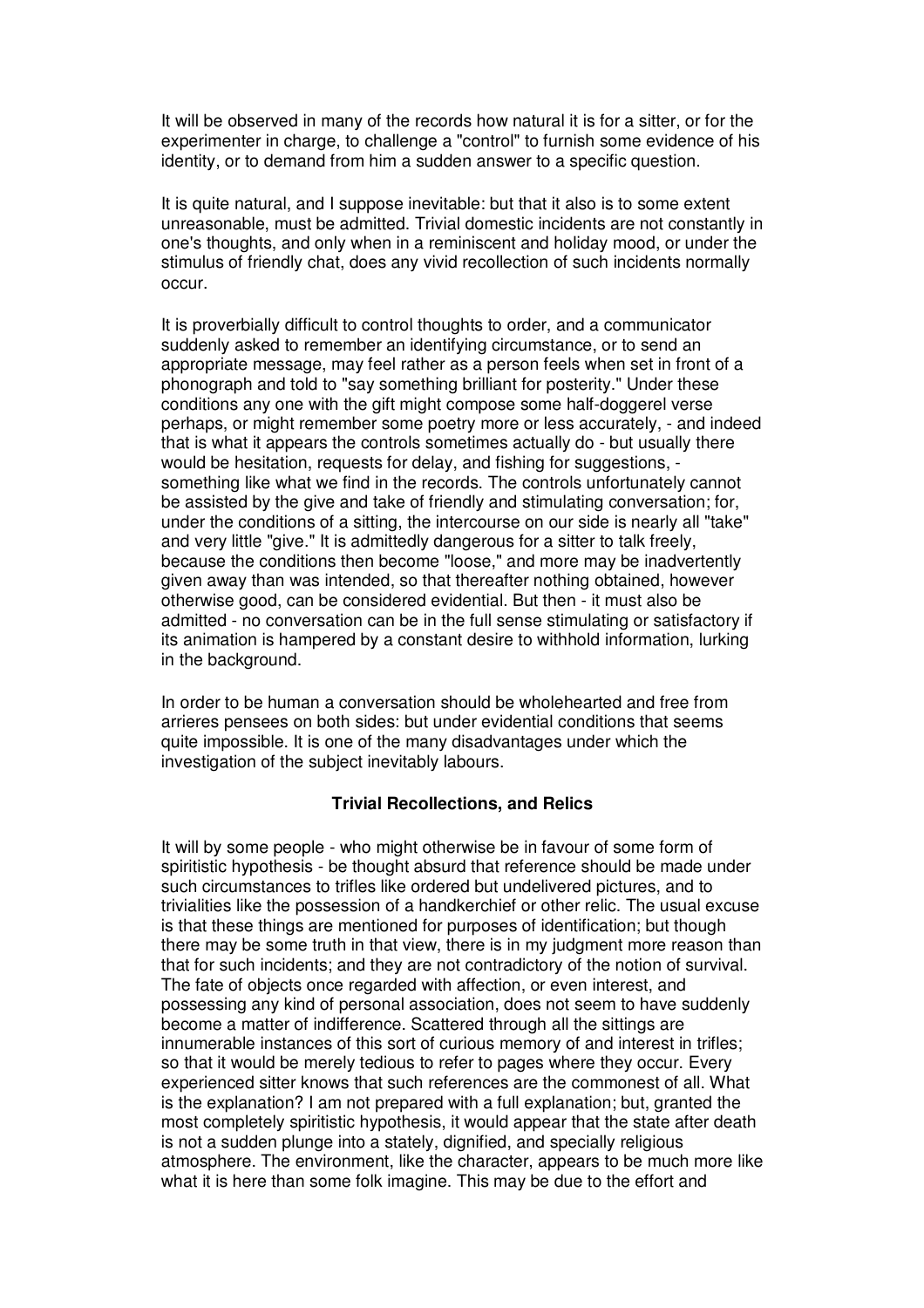process incidental to the condition of semi-return, under which alone communication is possible: it appears to involve something less than full consciousness. But it goes rather further than this, since a few of the controls when recently deceased (a pious old lady in particular is in my mind) have said that the surroundings were more "secular" than they expected; they have indeed expressed themselves as if a little disappointed, though they nearly always say that the surroundings are better than they are here. Anyhow, there appears to be no violent or sudden change of nature; and so any one who has cared for trinkets may perhaps after a fashion care for them still.

But there must be more than that even. Objects appear to serve as attractive influences, or nuclei, from which information may be clairvoyantly gained. It appears as if we left traces of ourselves, not only on our bodies, but on many other things with which we have been subordinately associated, and that these traces can thereafter be detected by a sufficiently sensitive person. This opens a large subject which I have touched upon once or twice already in other papers - never with any feeling of certainty or security - and which requires careful handling lest its misunderstanding pave the way for mere superstition.

But to return to common sense, and without assuming anything of this kind, even hypothetically, how do we know that we are right in speaking of some things as trifles and other things as important? What is our scale or standard of value?

No one expects people to be wholly indifferent as to the posthumous disposal of their property, provided it amounts to several thousand pounds. They make careful wills, and would, if they knew, be perhaps displeased if the provisions were not adhered to, or if their final will was lost.

Very well, on what scale shall we estimate property, and how shall we measure its value?

It is conceivable that, seen from another side, little personal relics may awaken memories more poignant than those associated with barely recollected stocks and shares.

That at any rate is the kind of idea which naturally suggests itself in connexion with the subject. Our terrestrial estimate of the comparative importance of things is not likely to be cosmically sufficient or perennially true.

However that may be, it is clear that the various Piper controls do not estimate the importance of property, by any standard dependent on pounds sterling. As a variant on old letters, old lockets, and other rubbish, in which Phinuit seemed to take some interest, I once gave him a five-pound note. It was amusing to ace how at first he tried to read it - in his usual way by applying it to the top of the medium's head;- and then on realising the sort of thing it was, how he crumpled it up and flung it into a corner with a grunt, holding out his hand for something of interest. Needless to say, I did not share in this estimate of value, and, after the sitting, was careful to rescue the despised piece of paper from its perilous position.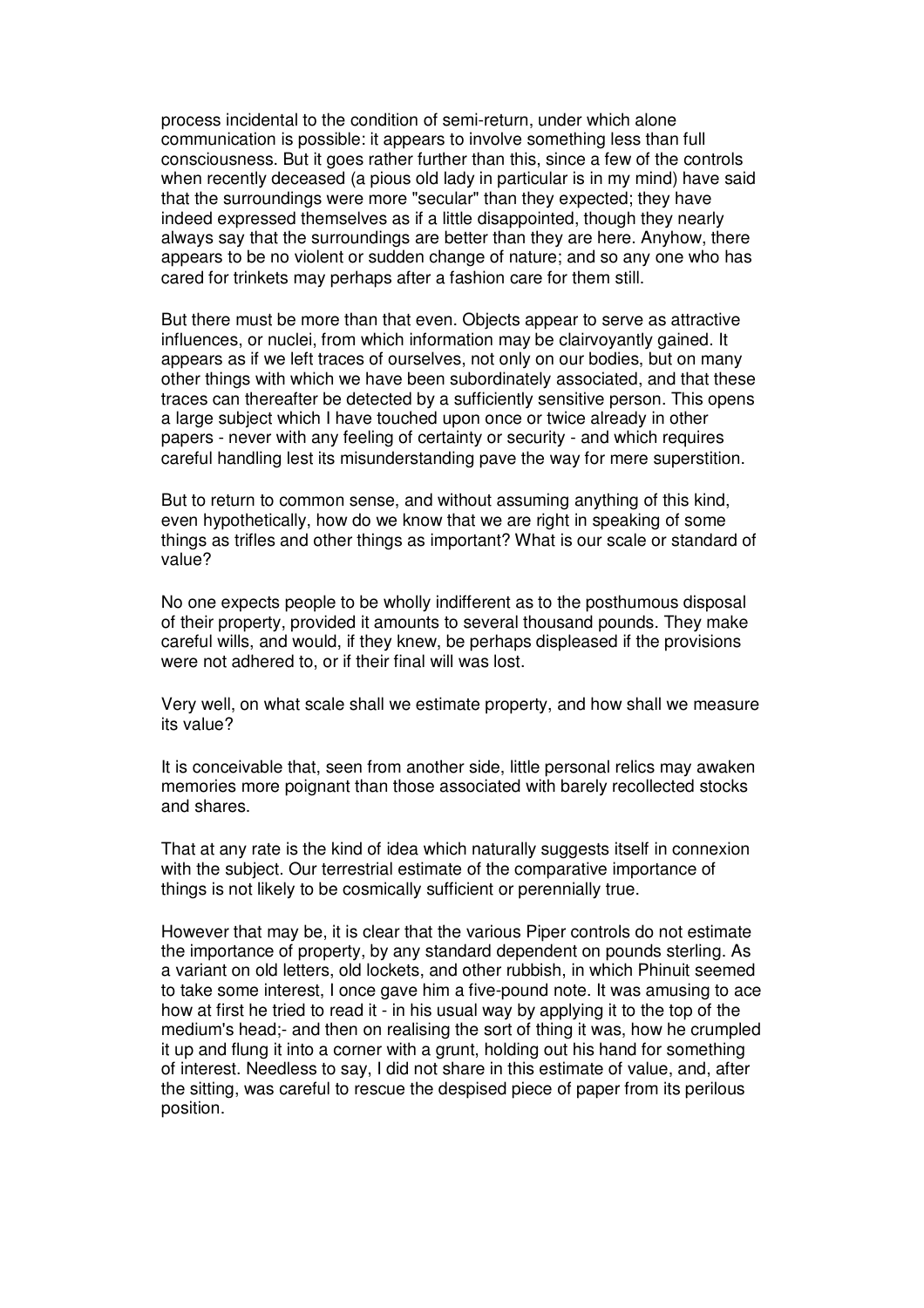## **- S e c t i o n F o u r -**

Automatism and Lucidity

#### **C h a p t e r 2 2**

## **Illustrations of Manner \_\_\_\_\_\_\_\_\_\_\_\_\_\_\_\_\_\_\_\_\_\_\_\_\_\_\_\_\_\_\_\_\_\_\_\_\_\_\_\_\_\_\_**

SINCE Mr. Myers's death on 17th January 1901, he has communicated through a considerable number of mediums, especially through Mrs. Thompson, Mrs. Verrall, Mrs. Holland and Mrs. Piper. But his communications are too long and important to be summarised here. Some very early attempts are quoted in the larger editions of this book.

I will only quote here, from page 213 Of Proc., vol. xxi., an extract from the script of Mrs. Holland in India which was written on January 5th and 6th, 1904, by the Myers control:

"Oh, if I could only get to them - could only leave you the *proof positive* that I remember-recall-know-continue . . . I have thought of a simile which may help you to realise the 'bound to earth condition' which persists with me. It is a matter very largely, of voluntary choice - I am, as it were, actuated by the missionary spirit; and the great longing to speak to the souls in prison - still in the prison of the flesh - leads me to 'absent me from felicity awhile.'"

This clearly expresses the idea of "service" which I wish to emphasise, and indicates the reason for the labour bestowed by departed intelligences on the construction and communication of proofs of identity.

#### **General Remarks, Addressed to Religious Objectors**

Good and earnest though moderately intelligent religious people sometimes seek to pour scorn upon the reality of any of these apparent communications not for any scientific reason, but for reasons born of prejudice. They think that it is not a worthy occupation for "just men made perfect" "who have entered into felicity" to be remembering trivial and minute details, under circumstances of exceptional difficulty, for the purpose of proving to those left behind the fact of survival and the continuance of personal identity. It is taken for granted that saints ought to be otherwise occupied in their new and lofty and favoured conditions

What may or may not be possible to saints, it is hardly for me or other gropers among mere terrestrial facts to surmise: nor am I anxious to imagine that all our communicators belong to the category of "perfected and glorified saints," - it seems to me, I confess, singularly unlikely; nor is it necessary to suppose that such exercises as we report - even if they are fully an entirely what they pretend to be-constitute any large proportion of the activity of the people who are professedly concerned in their production - people who are confessedly far from perfection and who have still much to learn. And as regard dignity and appropriateness, does it not sometimes happen that an Archbishop or a Savant is found willing to play a frivolous childish game, and otherwise to disport himself, in spite of his being on the brink of eternity in a world of sorrow and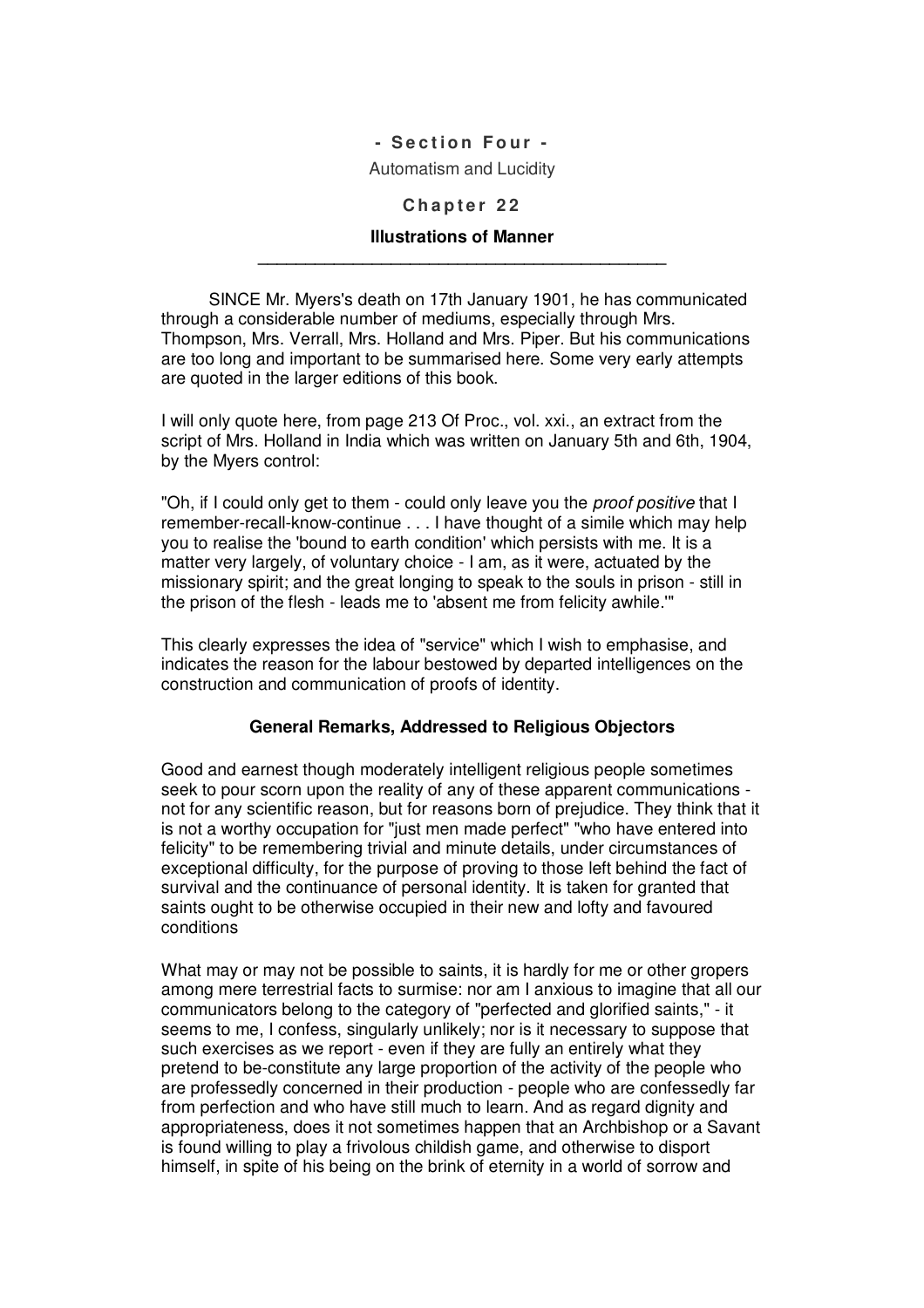sin?

But seriously, is it not legitimate to ask these good people whether, if an opportunity of service to brethren arises, an effort to seize it may not be made even by saint? Whether this notion of perennial service is no in accordance with their own doctrines and beliefs? and whether they are not impressed by that clause in till, creed of most Christians which roundly asserts that their Master descended into Hades? for purposes which in another place are suggested. Whereby they may learn that, even after such a Life and Death as that, Felicity was not entered into save after an era of further personal service of an efficient kind. Those who interpret the parables in such a way as to imagine that dignified idleness is the occupation of eternity that there will be nothing to do hereafter but idly to enjoy the beatific contemplation and other rewards appropriate to a well-spent life or to well-held creeds, free from remorse of every kind, and without any call for future work and self-sacrifice, - such people will probably some day find themselves mistaken, and will realise that as yet they have formed a very inadequate conception of what is meant by that pregnant phrase "the joy of the Lord."

### **Further Comments**

Those who think that there is anything sensational or specially emotional in these communications are mistaken. The conversation is conducted on the same lines as a telephonic conversation: it is liable to the same sort of annoying interruptions, and likewise to the same occasional surprising gleams of vividness, - a happy turn of phrase, for instance, a tone of the voice, and other unmistakable and unexpected revelations of identity-forged or real-such as may be conveyed by an appropriate nickname or by some trivial reminiscence. When this happens, and when relatives are present, their emotions are certainly perturbed.

These remarks are general, and are applicable to this whole group reported on by me: they are not limited in their application to any one particular series.

I have not the slightest interest in attempting to coerce belief of any kind. The facts will make different kinds of appeal to different people, and to some they will not appeal at all. These will regard the whole business with contempt and pity. They are within their rights in doing so if they have conscientiously read this and the other records. As a rule however that is where they are apt to fail; and when a person's knowledge of a subject is small, we may be pardoned for holding his opinion concerning it in light esteem.

Among messages interesting to me are some concluding observations, part of which were carefully and laboriously reported by the "Nelly" control of - Mrs. Thompson, - the words (repeated below) sounding odd in a childish voice.

(Myers) "I could not say it, but they were translating like a schoolboy does his first lines of Virgil - so terribly confused and inaccurate. But somehow I could not help it. It was not me communicating, yet I saw it going on. . . . I can only think the things, and, false things may creep in without my knowing it."

(Nelly) "He said it was not he, but neither was it fraud. He does not want you to stop the phenomenon, he wants to study it. You are not to say it was wrong and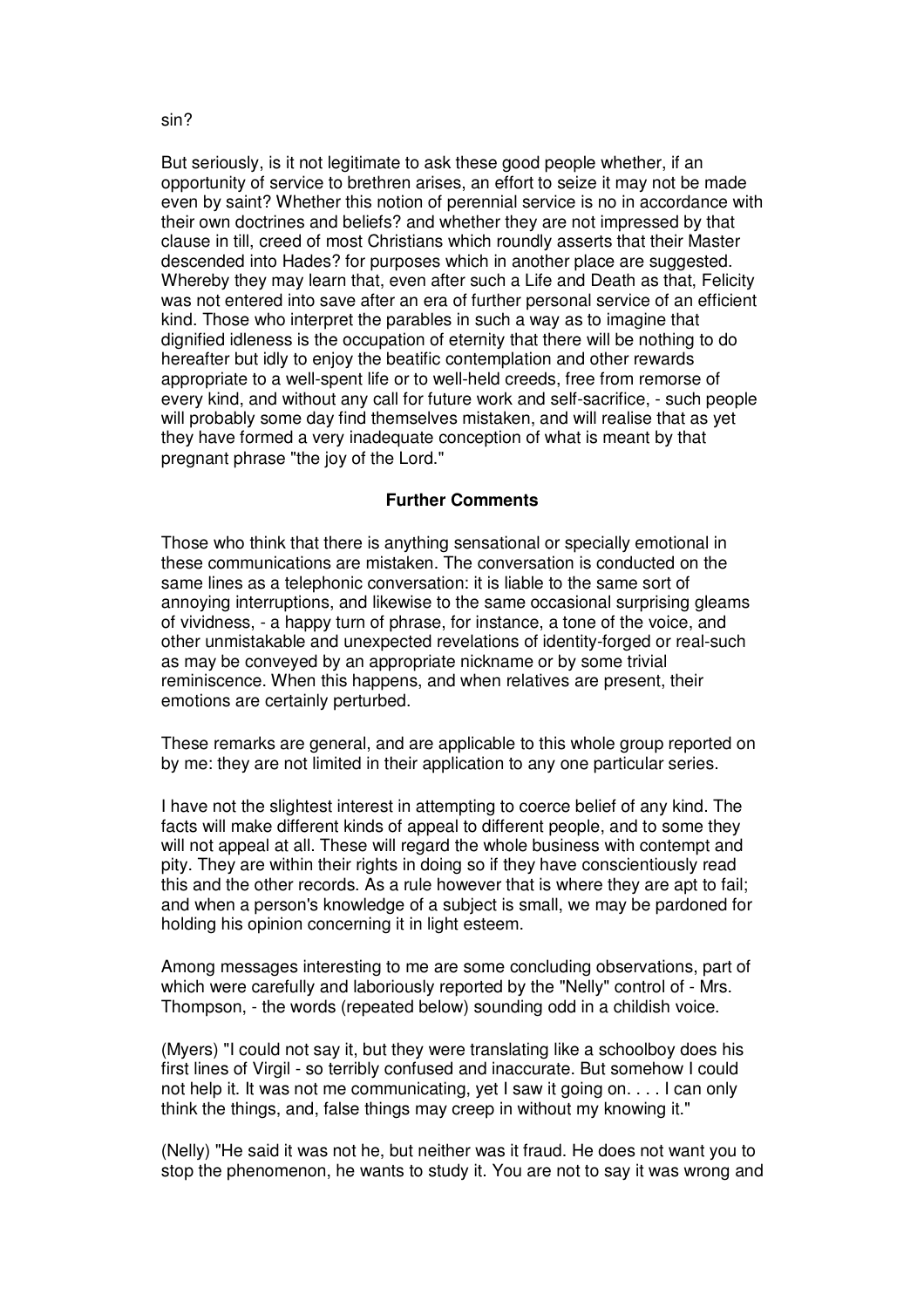get it stopped. He likes to watch the somnambulistic thing at work it is not he that is doing it, and yet he is looking on. He does not see how it is worked, but he finds this more interesting than the genuine communications. He did not rattle the curtains either . . . but it was not cheating, and he does not want you to make them think that they are cheats. He does not know how it is worked, but he is studying and he thinks it will help a great deal if he can understand how the cheating things that are not cheats are done. . . .

(And then came the laborious sentence)

He says he is finding out how honest non-phenomena are to be accounted for. Apparently dishonest phenomena are phenomena of extreme (interest) apart from the spirit which purports to be communicating."

Whatever their origin, these words do, in my judgment, represent the truth about a good many of these phenomena - that is to say, that they are riot precisely what their surface-aspect implies, yet neither are they fraud. They are attempts at doing something rather beyond the power of the operators, - who arrive approximately at their aim without achieving what they want exactly. They are trying to get something definite through, let us say, and something like it comes. Occasionally they hardly know how it comes, it is a puzzle to them as to us, and often they don't know what it is that we have got. Sometimes they too seem to be spectators, aware of the result, and to be worried by the misconception and misunderstanding which they see will arise, but which they are powerless to prevent, except, as here, by trying to instruct us and awaken our intelligences into a condition in which we too can understand and grapple with the unavoidable difficulties of the situation. "I can only think the things": seems to me likely to be an accurate description of the method. It is a telepathic method, and the reproduction by voice or pen is a supplementary and only barely controllable process.

### **Manner of the Stainton Moses Group**

It will be of interest to those familiar with the script of Stainton Moses to see the names of his old controls cropping up. Not only Imperator and Rector, but "Prudens" also, who appears to act as an accomplished messenger. I conjecture, however, that whatever relationship may exist between these personages and the corresponding ones of Stainton Moses, there is little or no identity. For instance, a "Doctor" is represented as communicating or controlling, but he appears neither to have, nor to claim, any connexion with the nonmedical "Doctor" of Stainton Moses; sometimes at any rate this Piper one is called "Dr. Oliver," and is probably intended to represent a deceased medical man of Boston. It is rather a puzzle to me why Mrs. Piper's personalities should have assumed the same set of names. In general characters they are similar; but I see no very close resemblance in detail. And hitherto the Piper "Imperator" has not given to us the same old earth-name as did the original "Imperator" to Stainton Moses. So that it would appear as if they did not very seriously pretend to be identical.

It is seldom nowadays that there is any marked change of control, such as occurred with Phinuit sometimes. The utterances appear to consist of firstperson reporting on the part of Rector, who speaks or writes after the fashion of a dignified and gentle old man.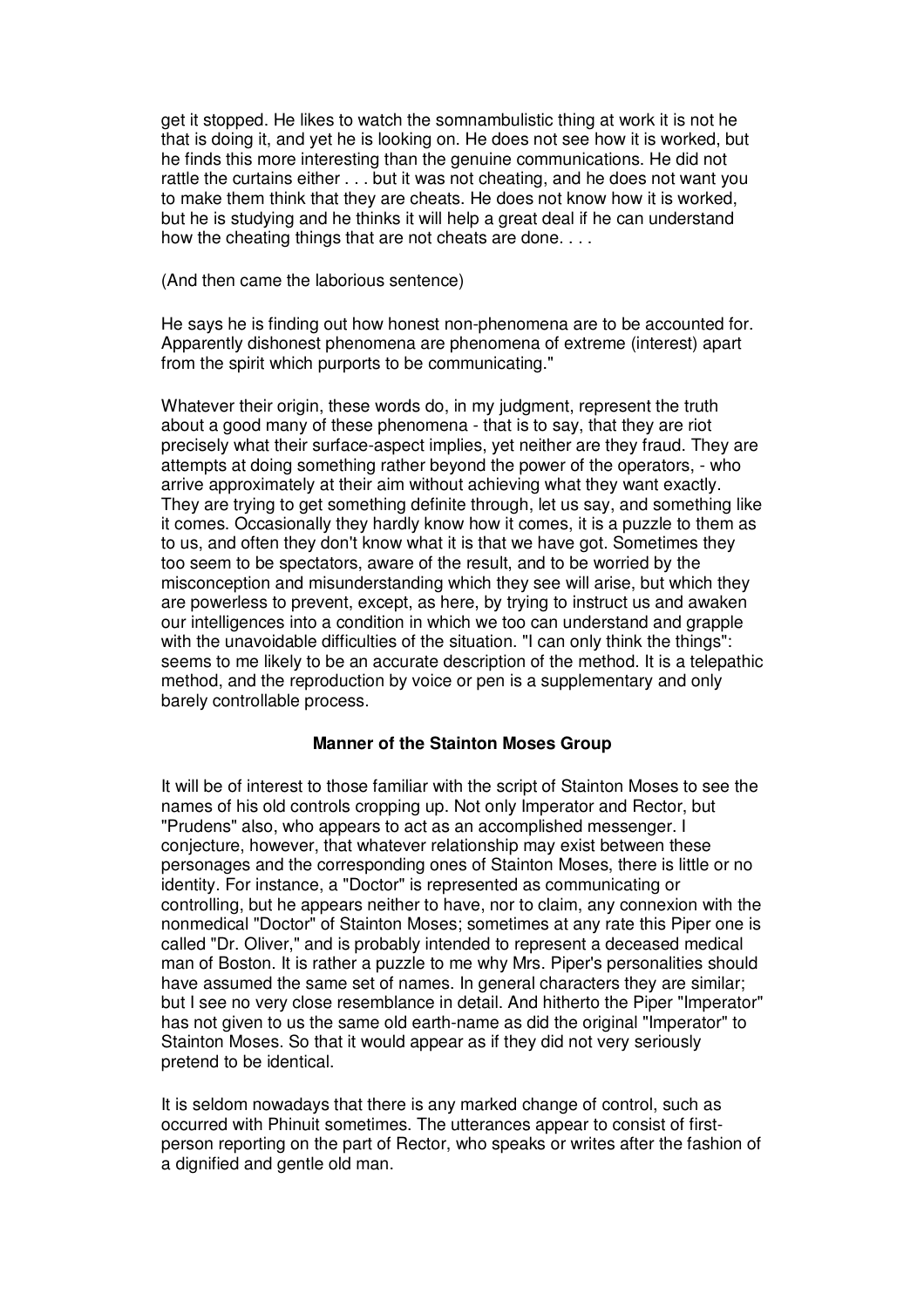It may be noted that in America, with the advent of the Stainton Moses controls, the atmosphere of a sitting sometimes became rather markedly "religious". This can be illustrated by the following close of an American Voice-Sitting in 1906, reported to me by Mr. Dorr:-

("Hodgson" terminating his communication)

Well, I will be off. Goodbye for the present.

(Rector resumes.) All right. That is first-rate. Took him a long time to turn round and get out. He dislikes to go more than anybody I ever saw. The last moment he kept talking to me and talking to me. He could not give it up.

### **Prayer**

Father, in Thy kindness guide Thy children of earth, bestow Thy blessings on them, teach them with Thy presence and Thy power to receive suffering, pain, illness and sorrow, teach them to know that Thy presence is always with them. May Thy grace and everlasting love be and abide with them now and evermore.

Farewell. We depart, friends, and may the blessings of God be bestowed on you. Farewell.

# **Manner of the Hodgson Control**

The atmosphere of a sitting is always serious, but only occasionally solemn; usually it is of an even tenor, and sometimes it is hearty and jovial. The following is a characteristic Hodgson greeting extracted from a sitting with Mr. Dorr and Henry James, Jr., at Boston in 1906:-

*Ha! Well, I did not expect to me you so soon. Good morning, Harry! I am delighted to see you.*

H. J. Jr. Is that you, Mr. Hodgson?

*Yes, it is a great delight to me to see your face once more. How is everything with you, first rate?*

H. J. Jr. Very well.

*Why, I feel as though I was one among you. Hello George!*

G. B. D. Hello!

*You people don't appreciate my spirit of fun! But I am Hodgson, and I shall be Hodgson to the end of all eternity, and you cannot change me no matter what you do.*

H. J. Jr. I think we appreciate it, Mr. Hodgson.

*Well, I hope you do-if you don't, you have lost something, because I am what I am, and I shall never be anything else, and of all the joyous moments of my*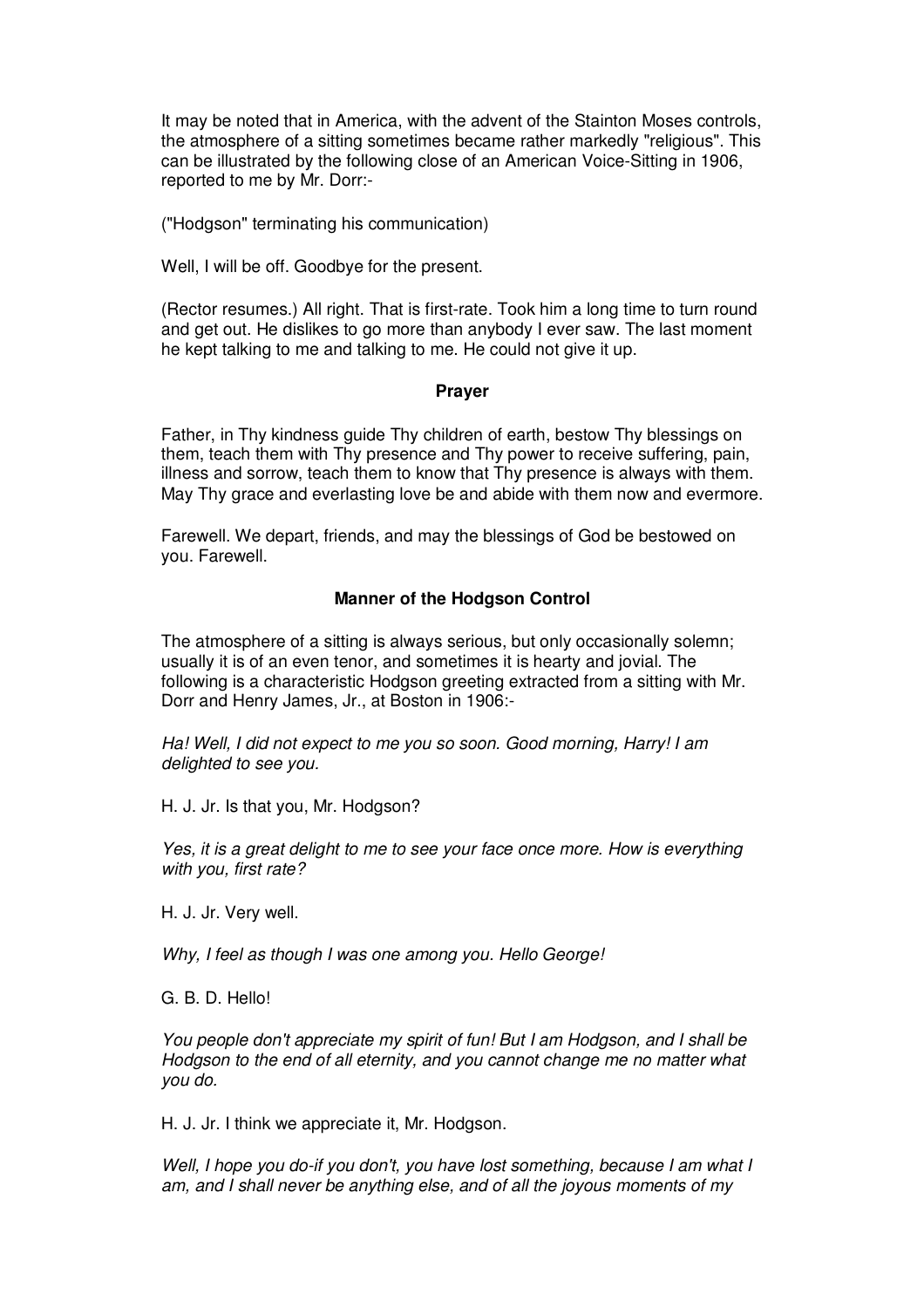## *whole existence, the most joyful is when I meet you all.*

This sort of thing is of course not in the least evidential, and yet if I were asked to invent some scheme of salutation more natural and characteristic of Hodgson's personality I should not be able to improve upon it.

## **Manner of the Impersonation Generally**

As illustrating the dramatic activity of the hand in an extreme case-though it is always very marked, for the band is full of "personality" (p. 202) - I quote the following contemporaneous note made by Mrs. Sidgwick during a sitting in which the Myers, control, at length after much effort, had just succeeded in giving Abt Vogler as the name of a poem he was referring to.

"The hand is tremendously pleased and excited and thumps and gesticulates. The impression given is like that of a person dancing round the room in delight at having accomplished something."

But indeed the writing which immediately followed this success is worth quoting. The record runs thus:-

"(Rector communicating)

He pronounced it for me again and again just as you did, and he said, Rector get her to pronounce if for you and you will understand, he whispered it in my ear.

E. M. S. Just as you were coming out?

Just as I left the light.

Volgor, yes.

E. M. S Good.

(Myers communicating)

*Now dear Mrs. Sidgwick in future have no doubt or feat of so-called death as there is none as there is certainly.*

With regard to the misspelling which occurs here and elsewhere, the difficulty is readily imaginable but it is thus expressed by Rector, later, when he is repeating the name of a poem. The record runs thus:-

"Abt. ABT. Volg.

(Hand expresses dissatisfaction with this.)

*Vogler.*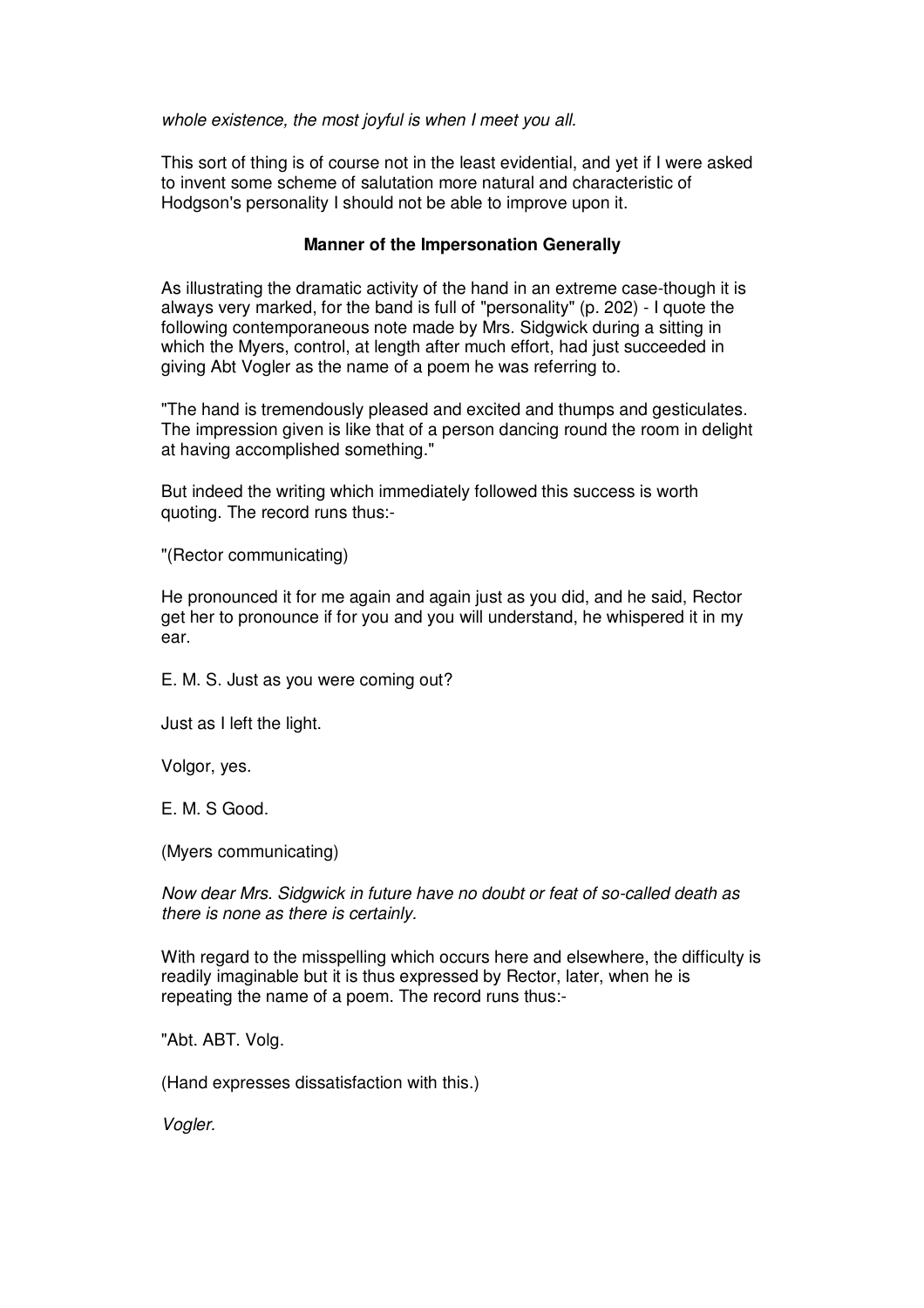(Rector communicating)

*You see I do not always catch the letters as he repeat them. R.*

E. M. S. No, I see.

*Therefore when I am registering I am apt to misspell.*

E. M. S. I see

*But if you ask me to correct it of course I can. R."*

With regard to "fishing" and making use of indications given by the sitter, it seems likely that with the most transparent honesty this would be likely to happen because Rector, or any other scribe, is evidently in the position of receiving ideas by a sort of dictation, and need not always be able clearly to discriminate their source, whether from the ultra-material or from the material side. For instance the Myers, control attempted to speak about the Odes of Horace, and did so; but Rector, after writing "Odes" without difficulty, appeared doubtful about the word, and wrote "Odessus", "Odesesis," etc., and finally half accepted Mrs. Sidgwick's suggestion "Odyssey"; - a good instance of how ready Rector is to accept a misleading suggestion, even when what he has independently written is right; and also of discontinuity of consciousness between Rector and the real communicator, who in this case was obviously trying to talk about the Odes of Horace, in order to connect them with the quotations

> **- S e c t i o n F o u r -** Automatism and Lucidity

# **C h a p t e r 2 3**

### **Brief Summary of Other Experiences and Comment Thereupon \_\_\_\_\_\_\_\_\_\_\_\_\_\_\_\_\_\_\_\_\_\_\_\_\_\_\_\_\_\_\_\_\_\_\_\_\_\_\_\_\_\_\_**

SOME rather striking sittings were held by a lady named Mrs. Grove, whose deceased friends, a Mr. Marble and some others, sent many appropriate messages, which were in many respects akin to those which had been received by the same sitter through other mediums.

Her friends were perfectly obscure people, totally unknown to Mrs. Piper, and unknown in any district in which Mrs. Piper had been; hence these utterances have an importance of their own, more akin to that of the time when Phinuit showed himself able to deal with the concerns of miscellaneous strangers. They are reported in the Proceedings of the Society for Psychical Research (Vol. xxiii., pp. 255 - 279), but I do not repeat them here, though I repeat an experiment made in connexion with them:-

# **Experiment on the recognition of a Photograph**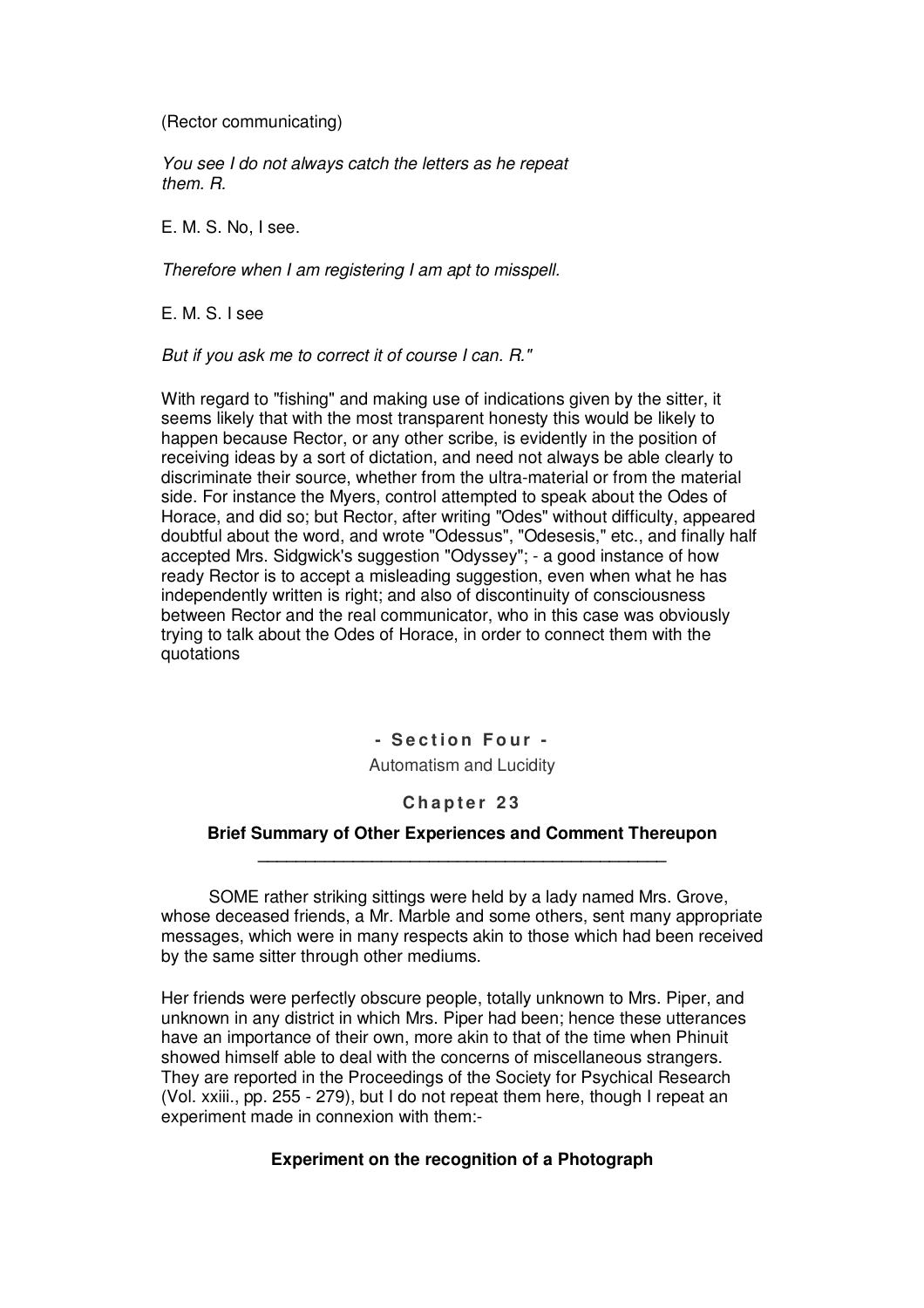The waking stages of the last sitting of the first Edgbaston series, in December 1906 and of the first of the second series, in May I907, - with an interval between them of five months, - are worth recording because of an experiment I made in connexion with the likeness of a person supposed to have been communicating during the trance (in this case Mr. Marble): the point being to see whether there would be any recognition of a photograph by the automatist, before her state had become entirely normal, - that is during the sort of period in which it is customarily possible dimly to remember dreams (see page 204). This stage is referred to by, Dr. Hodgson oil page 401 of vol. xiii. - where he calls it Mrs. Piper's subliminal stage, and says that it is a condition in which she frequently has visions of the distant or departing "communicators."

On the first occasion I waited rather a long time before trying the experiment, something more than an hour, - and the recognition was uncertain; but faint as it was, it seemed to be a residual effect of the trance: since it was not permanent, and by next day had entirely disappeared.

On the second occasion I tried directly after the waking stage was complete; and then the recognition was immediate and certain. But in a few minutes it had become vague and dim, and before the end of the day it had again completely ceased.

# *Sequel to sitting No. 13, which had lasted from II.10 to I.10 on 3rd December, 1906*

After lunch I took eleven photographs of men, and asked Mrs. Piper if she had ever seen any of them. She looked over them, hesitating on the one representing Mr. Joseph Marble for some time, and then picked that out and said she had seen that man somewhere, but she could not remember where. Nothing was said by me during the process, of course.

Next day, in the evening, I tested Mrs. Piper again with another set of photographs of men, partly the same and partly different, but containing among others the critical one. This time, however, it was looked at without comment and without interest, and no remembrance of the appearance seemed to persist. She remembered the fact of having recognised one before; but when asked to do it again, she picked out, after much hesitation, a different one as a possibility, and said that she thought it had been found in America that the memory evaporated in time, and that it was strongest within an hour of the sitting. The test made the day before had been made about an hour and a hall after sitting at which "Mr. Marble" had been one of the communicators. Next time the experiment was tried more promptly.

### *Sequel to Waking Stage of No. 14 On 19th May 1907*

(A number of men's photographs were placed in a row before her as soon as she had come to: she immediately pounced on one without the slightest hesitation.)

That is the man I saw. I saw him. That is the man I saw. I saw him up there: such a nice face, I could see him. I could see Mr. Hodgson pushing him up to the front.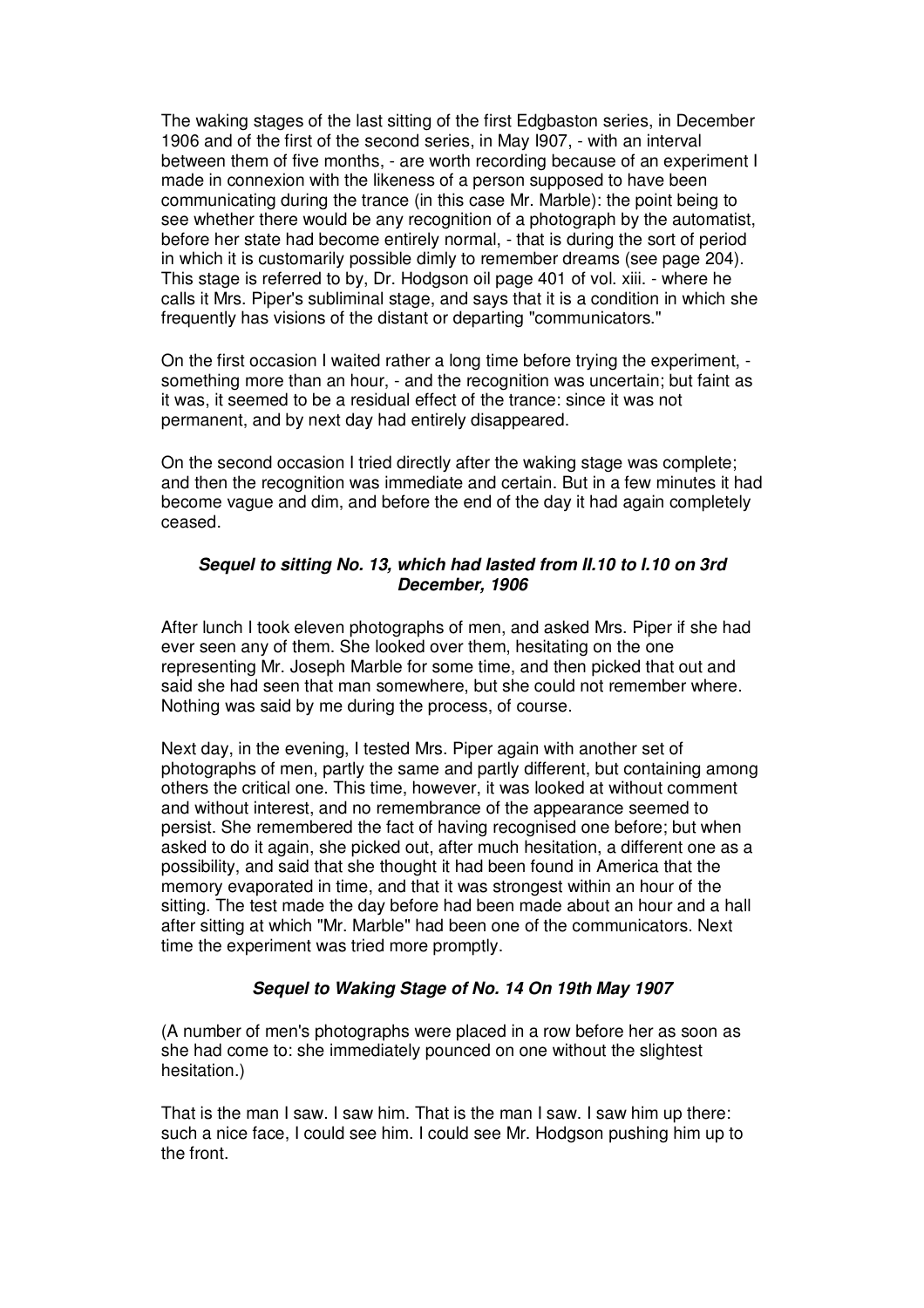(The selection was correct; the photograph was one of the person she calls Joe, i.e. of the late Mr. Joseph Marble.)

(An hour or so later. I again put the photographs in front of her. She looked at them as if for the first time, and said)

I do not know the photographs.

(She then hesitated long over the right one, saying she had "seen him somewhere," but finished up by saying)

No, I do not know.

#### **Comment**

The result of this experiment, with other experiences with other mediums also, relating to the description of the personal appearance of a person spoken of in the trance, has satisfied me that-whatever may be the cause - a visual likeness of the people supposed to be communicating in the trance is sometimes really impressed at the time upon the sub-conscious mind of a medium. A veridical dream impression seems to be caused in these cases; but like other dream impressions it fades. The visual impression is merely an extension of the impression of character and of speech, which is also impressed upon the same stratum of her subconsciousness, and is of a similarly evanescent character..

Undoubtedly the existence of real interest and affection on the part of a person present is an awakening cause of a particular veridical impression. It is that which determines the selection, out of the infinite multitude of other impressions which otherwise might equally well be produced. But although sympathy of this kind is the selective and determining, cause, I do not feel that it is the creative or constructive cause. It appears to me that there is an agency or energy lying ready, which is capable of arousing in the subconsciousness of an entranced person, or of persons endowed with appropriate faculty a vast multitude of impressions-good, bad and indifferent; and that out of this multitude of possible impressions some are selected with more or less discrimination as appropriate to a particular case, - the presence of a sitter being the detent or trigger which liberates or guides the energy in one direction and not in another.

On the whole, these experiences, with many, others which are omitted, tend to render certain the existence of some outside intelligence or control, distinct from the consciousness, and as far as I can judge from the subconsciousness also, of Mrs. Piper or other medium. And they tend to render probable the working hypothesis, on which I choose to proceed, that that version of the nature of the intelligences which they themselves present and favour is something like the truth. In other words, I feel that we are in secondary or tertiary touch - at least occasionally - with some stratum of the surviving personality of the individuals who are represented as sending messages.

I call the touch secondary, because in these cases it is always through the medium and not direct; and I call it generally tertiary, because it represents itself as nearly always operating through an agency or medium on that side also - an agency which calls itself "Rector" or "Phinuit." That these latter impersonations are really themselves individuals, I do not venture either to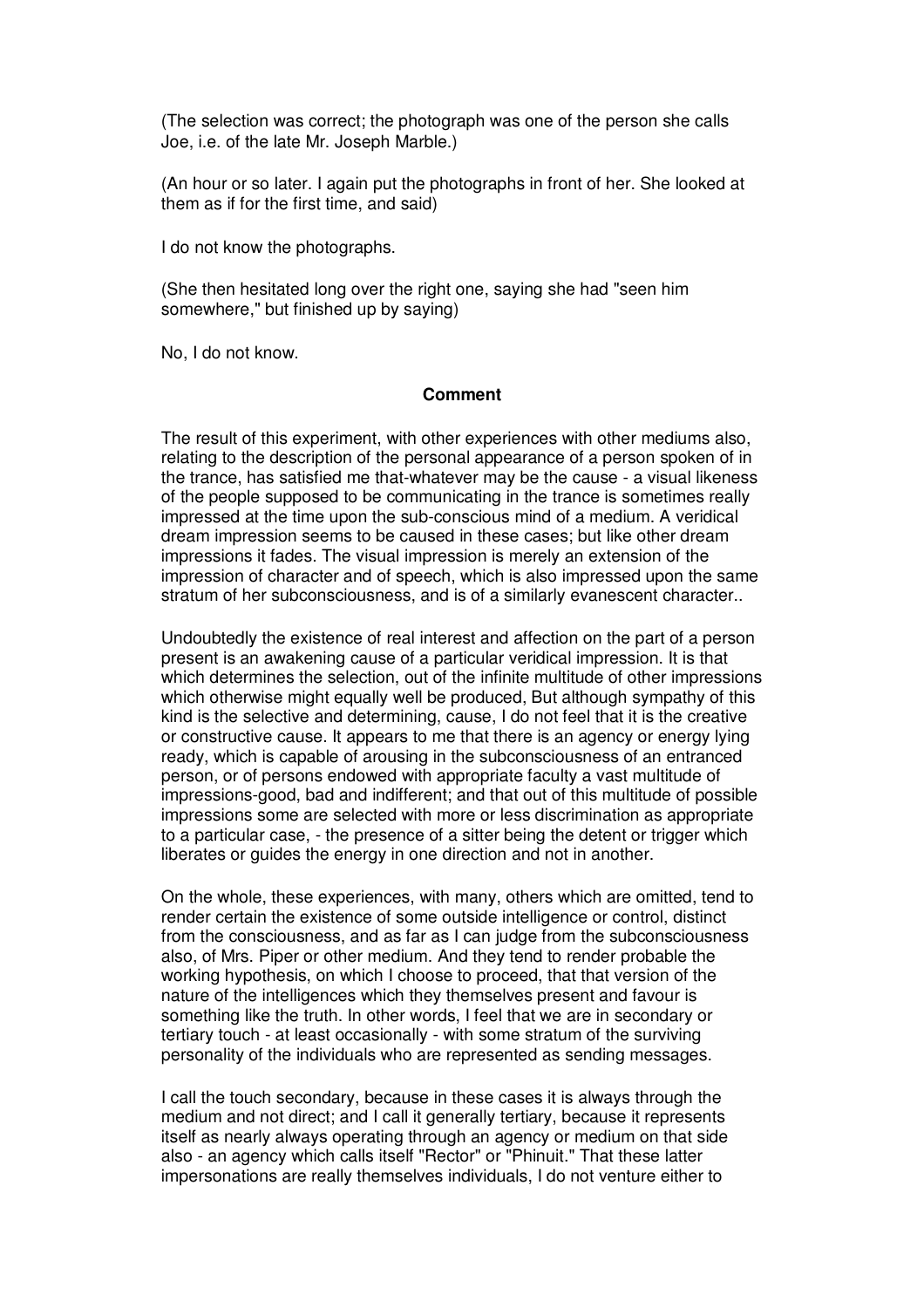assert or deny; but it is difficult or impossible to bring them to book, and an examination of their nature may be deferred: it is the impersonation of verifiable or terrestrially known individuals to which it behoves us in the first instance to pay attention.

The fact that a photograph can be clearly recognised when the medium has only seen the person clairvoyantly, on the other side of the veil, is suggestive; since it seems to show that the general appearance is preserved - or in other words that each human body is a true representation of personality.

### **Deductions**

A careful analysis and examination of the facts, both for and against the genuine activity of deceased Communicators, has been made by Dr. Hodson, and will be found in his Report in Proceedings, vol. xiii. pages 357-412 (Extracts are quoted above in Chapter XVIII.) He is led distinctly to countenance, and indeed to champion, a cautious and discriminating form of spiritistic theory, - not as a working hypothesis only, but as truly representing part of the facts. His experience was so large, and his critical faculty so awake, that such a conclusion of his is entitled to the gravest consideration. If I had to pronounce a prematurely decided opinion, my own view would agree with his.

The old series of sittings with Mrs. Piper convinced me of survival, for reasons which I should find it hard to formulate in any strict fashion, but that was their distinct effect. They also made me suspect - or more than suspect - that surviving intelligencies were in some cases consciously communicating - yes, in some few cases consciously; though more usually the messages came in all probability from an unconscious stratum, being received by the medium in an inspirational manner analogous to psychometry.

The hypothesis of surviving intelligence and personality, -not only surviving but anxious and able with difficulty to communicate, - is the simplest and most straightforward, and the only one that fits all the facts. But the process of communication is sophisticated by many influences, so that it is very difficult, perhaps at present impossible, to disentangle and exhibit clearly the part that each plays.

One thing that conspicuously suggests itself is that we are here made aware, through these trivial but illuminating facts, of a process which by religious people has always been recognised and insisted on, viz. the direct interaction of incarnate with discarnate mind, - that is to say, an intercourse between mind and mind in more than one grade of existence, by means apart from, and independent of, the temporary mechanism of the body.

The facts indeed open the way to a perception of the influence of spirit generally, as a guiding force in human and terrestrial affairs, - active not under the exceptional circumstances of trance alone, but always and constantly and normally, - so uniformly active in fact that by ordinary people the agency is undetected and unperceived. Most people are far too busy to attend: they are too thoroughly occupied with what for the time are certainly extremely important affairs. A race of inspired people would be hopelessly unpractical, - though Society is usually grateful for the existence and utterance of a few individuals of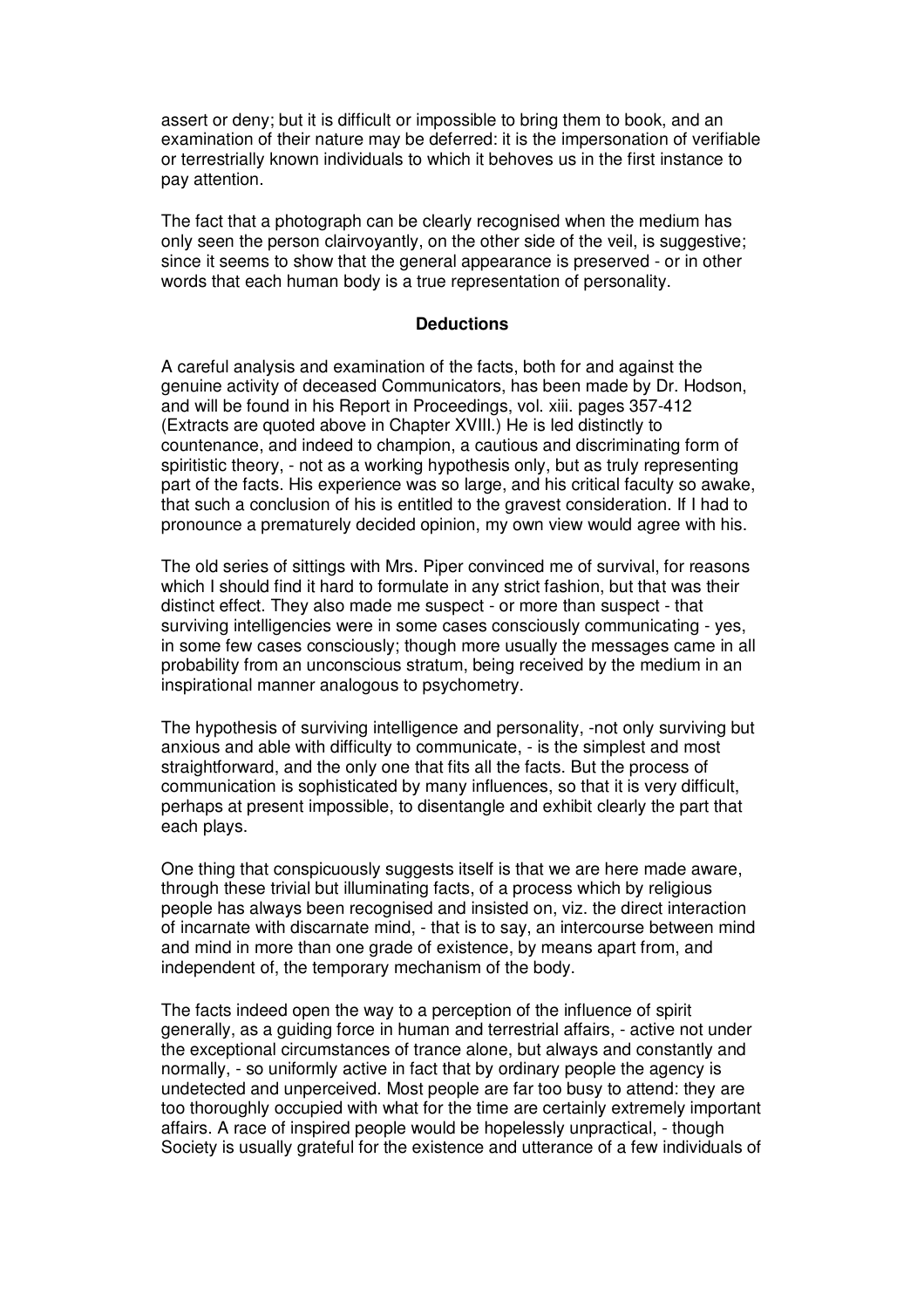this type.

The fact that these communications are obtained through subconscious agency is sometimes held to militate against their importance as a subject of study. But have not men of genius sometimes testified that brilliant ideas do surge lip into their consciousness from some submerged stratum, at a time when they are incompletely awake to the things of this world? And ordinary people are aware that a brown study favours the conscious reception of something presumably akin to inspiration, by relegating ordinary experience to the background, and thereby enabling new and unfamiliar ideas to enter or germinate in the mind.

A trance, or any state of complete unconsciousness renders the normal though obscure activity of an unfamiliar psychical region still more manifest. Not indeed to the patient - who is unaware of the whole phenomenon, or remembers it only after the indistinct and temporary fashion of a dream - but to an observer or experimenter, who is allowed to enlarge his experience and to receive impressions by deputy; thereby attaining, at second hand, some of the privileges of intuition or clairvoyance or even of genius, while he himself remains in an ordinary and business-like condition. His experience in fact may be regarded as an undeserved, and therefore only moderately valuable, kind of vicarious inspiration.

> **- S e c t i o n F o u r -** Automatism and Lucidity

## **C h a p t e r 2 4**

### **Introduction to the study of Cross-Correspondence \_\_\_\_\_\_\_\_\_\_\_\_\_\_\_\_\_\_\_\_\_\_\_\_\_\_\_\_\_\_\_\_\_\_\_\_\_\_\_\_\_\_\_**

THE subject of cross-correspondence is so large and complicated that any one who wishes to form an opinion oil it is bound to study the detailed publications by Mr. Piddington, Mrs. Verrall, Miss Johnson, and others, in recent volumes of the Proceedings of the Society for Psychical Research. It would be impossible otherwise to give the critical and substantial study which the elaborate literary references demand. Whatever else they are, they are eminently communications from men of letters, to be interpreted by scholars, and they are full of obscure classical allusions. And parenthetically I may here state, as a noteworthy fact, that nowadays even through Mrs. Piper such scholarly allusions are obtained, - not obvious and elementary ones, but such as exhibit a range of reading far beyond that of ordinary people-beyond my own for instance and beyond that of anyone present at the time.

Returning to the general subject of cross-correspondence, - the main feature of this kind of communication is that we are required to study, not the phenomena exhibited by a single medium actuated by a number of ostensible controls, as heretofore, but conversely the utterance of one ostensible control effected through the contributory agency of several different mediums who write automatically quite independently of each other, who are at a distance from each other, who are sometimes unknown to each other, and who at first were unaware that any kind of correspondence was going on.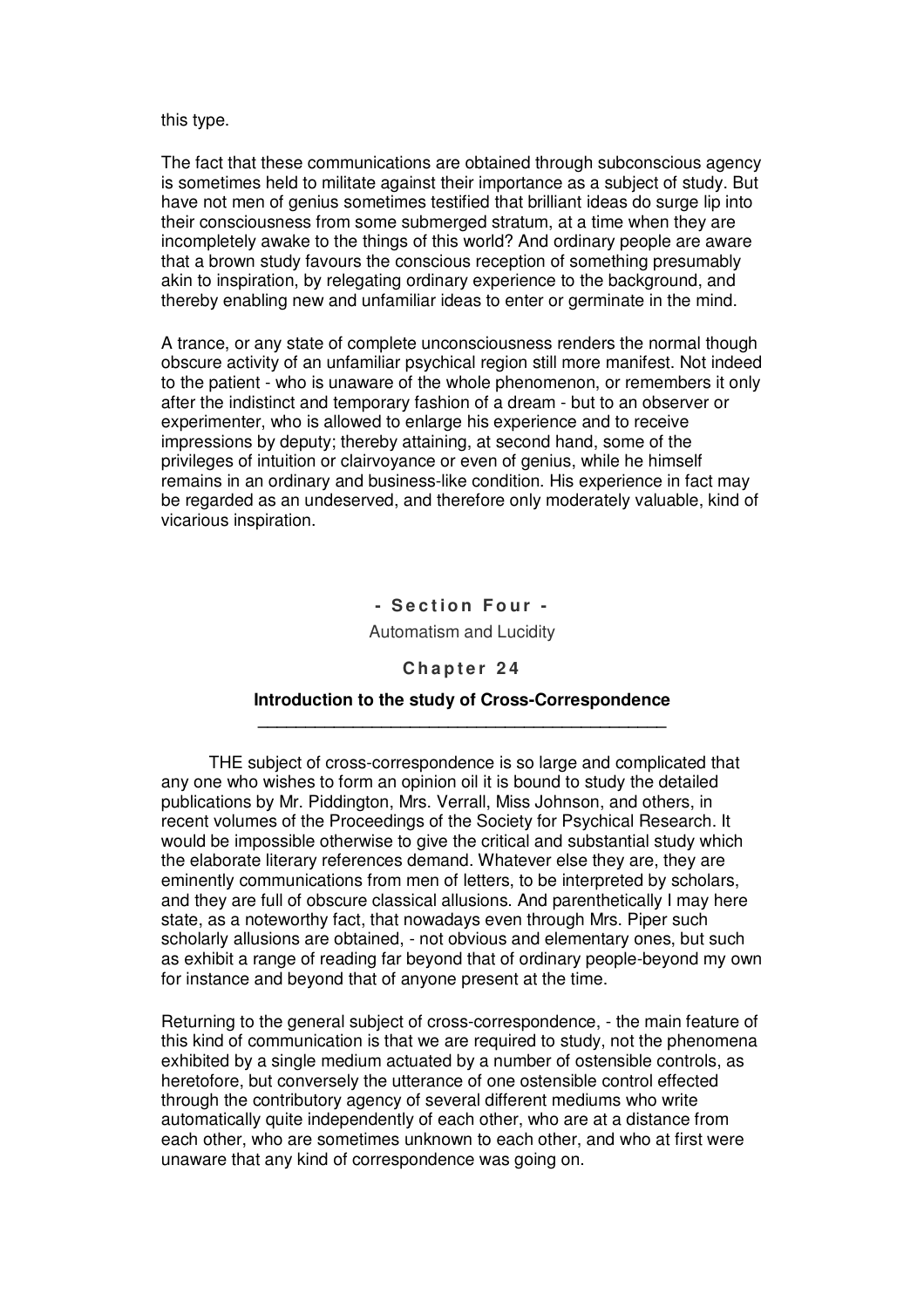In many cases, moreover, the messages as separately obtained were quite unintelligible, and only exhibited a meaning when they were subsequently put together by another person. So that the content of the message was in no living mind until the correspondences were detected by laborious criticism a year or two later; then at last the several parts were unified and the whole message and intention made out.

The object of this ingenious and complicated effort clearly is to prove that there is some definite intelligence underlying the phenomena, distinct from that of any of the automatists, by sending fragments of a message or literary reference which shall be unintelligible to each separately - so that no effective mutual telepathy is possible between them, - thus eliminating or trying to eliminate what had long been recognised by all members of the Society for Psychical Research as the most troublesome and indestructible of the semi-normal hypotheses. And the further object is evidently to prove as far as possible, by the substance and quality of the message, that it is characteristic of the one particular personality who is ostensibly communicating, and of no other.

That has clearly been the aim of the communicators themselves. Whether or not they have been successful is a question which it may take some time and study finally and conclusively to decide.

If a student is to form a first band judgment of an value on this subject, he must, as I have said, read in fill the elaborate papers of Mr. Piddington and Miss Johnson and Mrs. Verrall in the important recent volumes of the Proceedings of the Society; which is no light task.

# **Discovery of Cross-Correspondences**

But as giving the best introductory and purely initial account of this large and evidently growing subject, I will quote from the paper of our Research Officer, Miss Johnson, her Chapter VII, called "The Theory of Cross-Correspondences, since it was through her patient care and perspicacity that the existence of such things, on the way to something like their present striking form, was first demonstrated.

It opens with a quotation from the writings of F. W. H. Myers, which illustrates his attitude to the subject when living:

"It is not we who are in reality the discoverers here. The experiments which are being made are not the work of earthly skill. All that we can contribute to the new result is an attitude of patience, attention, care; an honest readiness to receive and weigh whatever may be given into our keeping by intelligences beyond our own. Experiments, I say, there are; probably experiments of a complexity and difficulty which surpass our imagination; but they are made from the other side of the gulf, by the efforts of spirits who discern pathways and possibilities which for us are impenetrably dark." (Human Personality, vol. ii. P. 275.)

And then it continues:

"In Human Personality Mr. Myers hints more than once at a favourite theory of his that the influence of science on modem thought is not confined to this life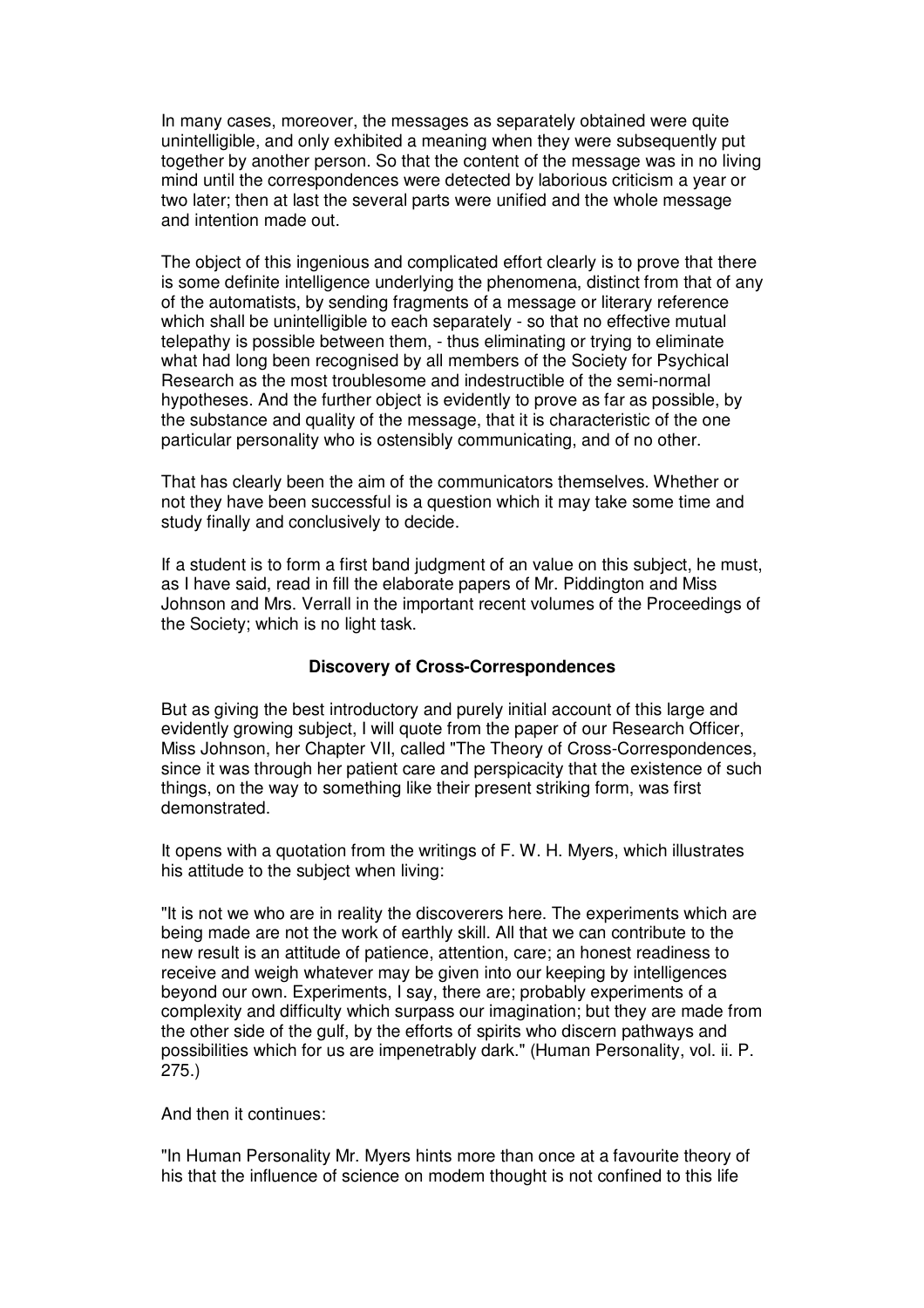alone, but may be carried on into the next, and so tend to improve the evidence for communication from the dead. The latter, he suggests, are coming to understand more and more clearly what constitutes really good evidence, and may gradually discover better means of producing it. [In the above passage he formulates this conjecture most clearly, and] it would seem from our recent investigations that some such experiments as he there foreshadowed may actually be taking place.

"Mr. Myers and Dr. Hodgson made attempts at different times to obtain connections between the utterances - either spoken or written - of different automatists. It is by no means easy even to obtain suitable conditions for trying such experiments, and unfortunately, as far as I am aware, no complete record of these attempts seems to exist. Some references to them, however, occur in a number of letters written by Mr. Myers to Mrs. Thompson for instance, on October 24th, 1898, he wrote as follows:

" 'Dr. Hodgson is staying on in America for the winter, sitting with 'Mrs. Piper. It would be grand if we could get communication between the "controls" on each side.' "

Some interesting connections between the autmatisms of Mrs. Thompson and those of other sensitives were already recorded in Mr. Piddington's paper, 'On the Types of Phenomena displayed in Mrs. Thompson's trance,' in Proceedings, S.P.R., vol. xviii. pp 104-307.

But the most notable development of cross-correspondence, and the first appearance of a really complicated and remarkably evidential type of them, have taken place since Mr. Myers's death.

This was shown first in Mrs. Verrall's script, and a considerable section of her Report on it (Proc. vol. xx. pp. 205-275) is devoted to an account of the crosscorrespondences between her script and the script or automatic speech of other automatists.

"In studying these in proof in the early part of 1906 - says Miss Johnson, our Research Officer - I was struck by the fact that in some of the most remarkable instances the statements in the script of one writer were by no means a simple reproduction of statements in the script of the other, but seemed to represent different aspects of the same idea, one supplementing or completing the other. Thus, in one case (p. 223), Mrs. Forbes's script, purporting to come from her son Talbot, stated that he must now leave her, since he was looking for a sensitive who wrote automatically, in order that he might obtain corroboration of her own writing. Mrs. Verrall, on the same day, wrote of a fir-tree planted in a garden, and the script was signed with a sword and suspended bugle. The latter was part of the badge of the regiment to which Talbot Forbes had belonged, and Mrs. Forbes had in her garden some fir-trees, grown from seed sent to her by her son. These facts were unknown to Mrs. Verrall.

"In another case (pp. 241-245) - too complicated to summarise here - Mrs. Forbes produced, on November 26th and 27th 1902, references, absolutely meaningless to herself, to a passage in the Symposium which Mrs. Verrall had been reading on these days. These references also applied appropriately to an obscure sentence in Mrs. Verrall's own script of November 26th; and on December 18th, attempts were made in Mrs. Forbes's script to give a certain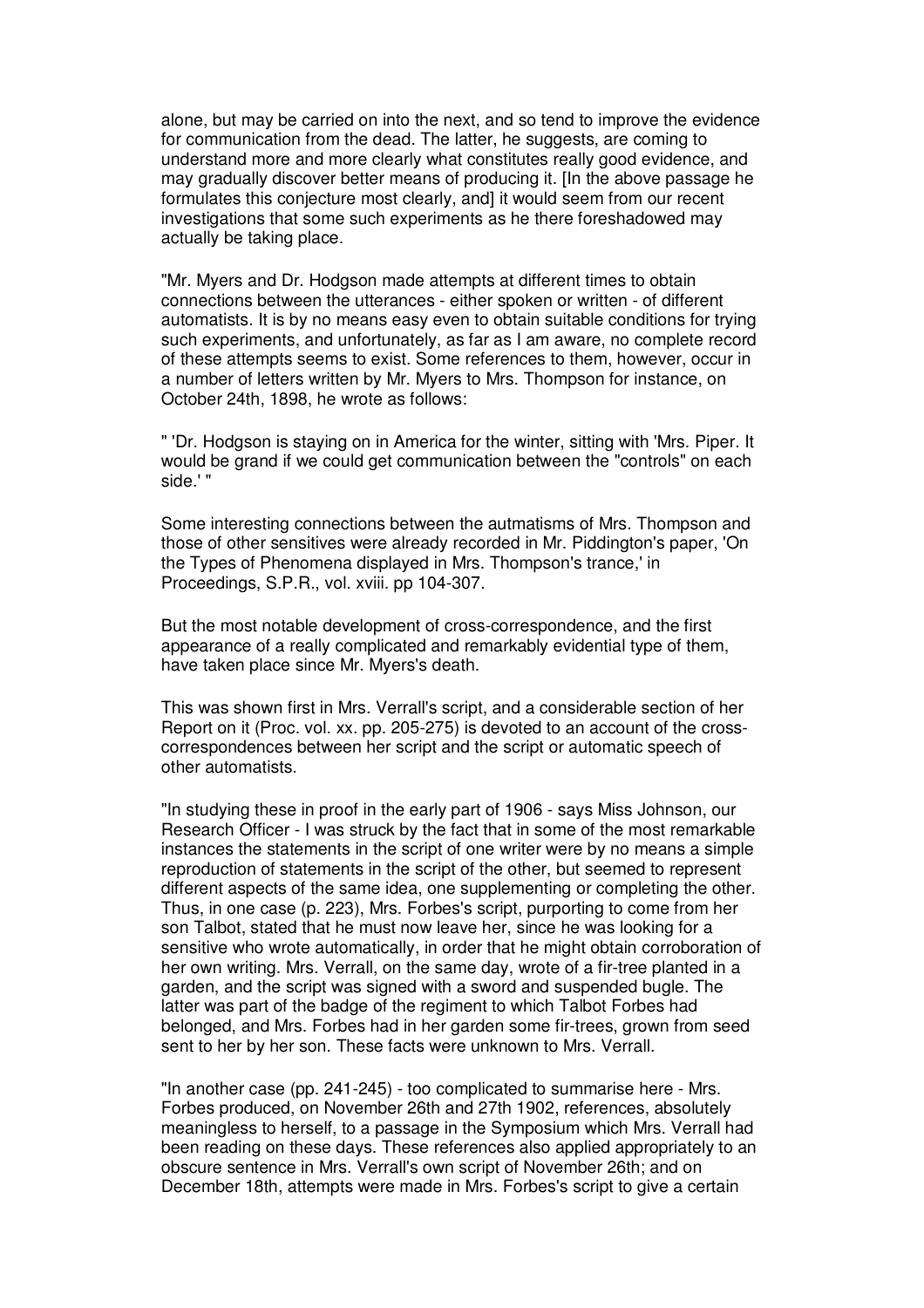test word, 'Dion' or 'Dy,' which, it was stated, 'will be found in Myers's own. . . .' Mrs. Verrall interpreted the test word at the time, for reasons given, as 'Diotima,' and a description of the same part of the Symposium, including the mention of Diotima, did occur in Human Personality, which was published about three months later, in February 1903. Further references to the Symposium appeared in Mrs. Forbes's script in the early part of 1903 (see Mrs. Verrall's Report, p. 246).

"In another case (pp. 269-271), October 16th, 1904, Mrs. Verrall's script gave details, afterwards verified, of what Mrs. Forbes was doing; and immediately afterwards Mrs. Verrall had a mental impression of Mrs. Forbes sitting in her drawing-room, with the figure of her son standing looking at her. Mrs. Forbes's script of the same day, purporting to come from her son, stated that lie was present and wished she could see him, and that a test was being given for her at Cambridge.

"I became convinced through the study of these cases that there was some special purpose in the particular form they took, - all the more because in Mrs. Verrall's script statements were often associated with them, apparently to draw attention to some peculiar kind of test, - deseribed, e.g. as superposing certain things on others, when all would be clear.

"The characteristic of these cases - or at least of some of them-is that we do not get in the writing of one automatist anything like a mechanical verbatim reproduction of phrases in the other; we do not even get the same idea expressed in different ways, - as might well result from direct telepathy between them. What we get is a fragmentary utterance in one script, which seems to have no particular point or meaning, and another fragmentary utterance in the other, of an equally pointless character; but when we put the two together, we see that they supplement one another, and that there is apparently one coherent idea underlying both, but only partially expressed in each.

"It occurred to me, then, that by this method, if by any, it might be possible to obtain evidence more conclusive than any obtained hitherto of the action of a third intelligence, external to the minds of both automatists. If we simply find the same idea expressed even though in different forms - by both of them, it may, as I have just said, most easily be explained by telepathy between them; but it is much more difficult to suppose that the telepathic perception of one fragment could lead to the production of another fragment which can only, after careful comparison, be seen to be related to the first.

"The weakness of all well-authenticated cases of apparent telepathy from the dead is, of course, that they can generally be explained by telepathy from the living. If the knowledge displayed by the medium is possessed by any person certainly existing, - that is, any living person, - we must refer it to that source rather than to a person whose existence is uncertain, - that is, a dead person. To do otherwise would be to beg the whole question at issue, for the very thing to be proved is the existence of the dead person.

"Hitherto the evidence for survival has depended on statements that seem to show the control's recollection of incidents in his past life. It would be useless for him to communicate telepathically anything about his present life, because there could be no proof of the truth of the communication. This is the fundamental difference between the types of evidence for telepathy from the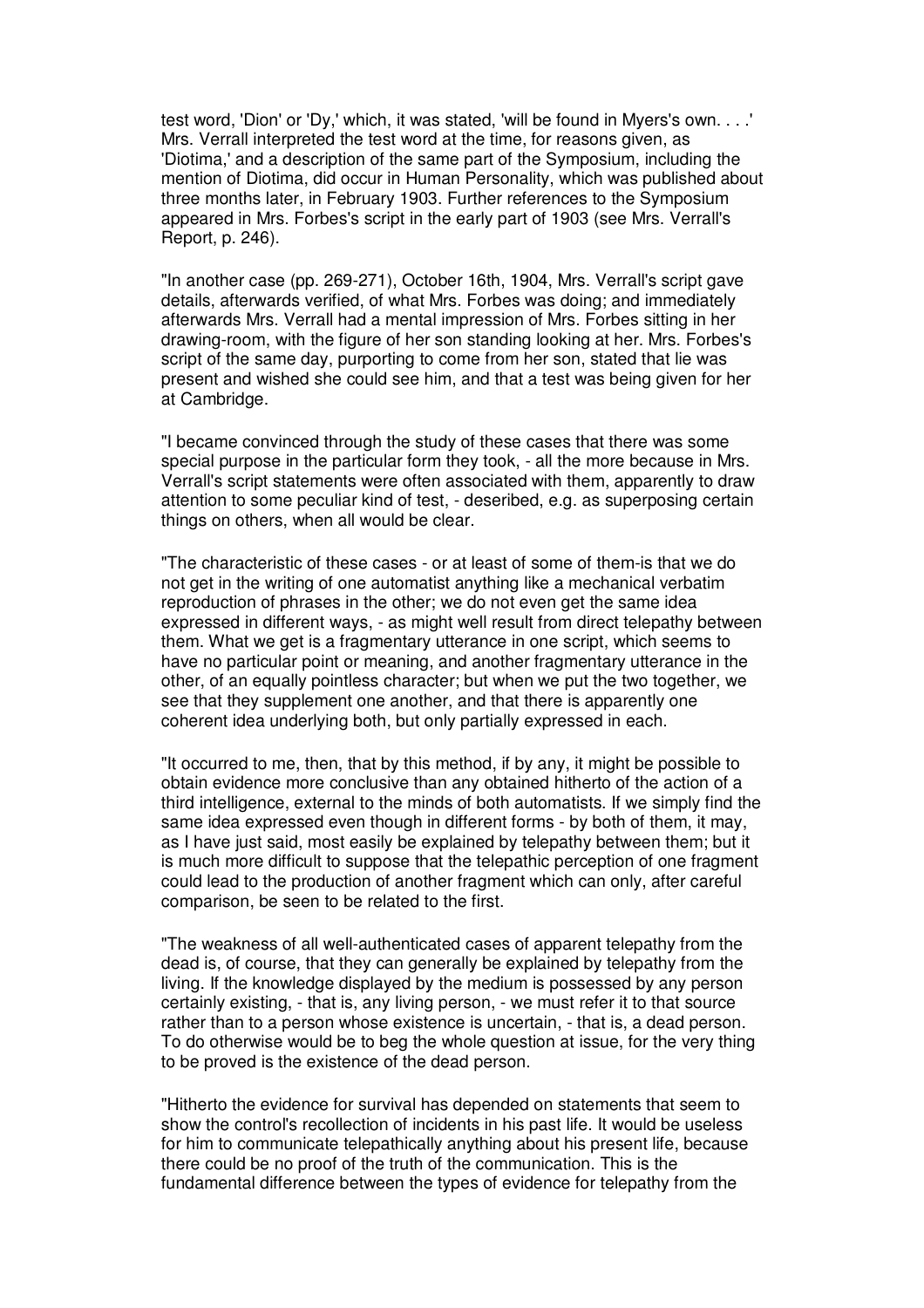living and for telepathy from the dead.

"Now, telepathy relating to the present, such as we sometimes get between living persons, must be stronger evidentially, than telepathy relating to the past, because it is much easier to exclude normal knowledge of events in the present than of events in the past. But it has been supposed impossible that we could ever get this kind of evidence for telepathy from the dead; since events in the present are either known to some living person, - in which case we could not exclude his telepathic agency, - or they are unknown to any living person, in which case it would be difficult or impossible to prove that they had occurred.

"In these cross-correspondences, however, we find apparently telepathy relating to the present, - that is, the corresponding statements are approximately contemporaneous, - and to events in the present which, to all intents and purposes are unknown to any living person; since the meaning and point of her script is often uncomprehended by each automatist until the solution is found through putting the two scripts together. At the same time we have proof of what has occurred (i.e. some special indication that a correspondence is being attempted) in the scripts themselves. Thus it appears that this method is directed towards satisfying our evidential requirements.

"Now, granted the possibility of communication, it may be supposed that within the last few years a certain group of persons have been trying to communicate with us, who are sufficiently well instructed to know all the objections that reasonable sceptics have urged against the previous evidence, and sufficiently intelligent to realise to the full all the force of these objections. It may be supposed that these persons have invented a new plan, - the plan of crosscorrespondences, - to meet the sceptics' objections. There is no doubt that the cross-correspondences are a characteristic element in the scripts that we have been collecting in the last few years, - the scripts of Mrs. Verrall, Mrs. Forbes, Mrs. Holland, and, still more recently, Mrs. Piper. And the important point is that the element is a new one. We have reason to believe, as I have shown above, that the idea of making a statement in one script complementary of a statement in another bad Dot occurred to Mr. Myers in his lifetime, - for there is no reference to it in any of his written utterances on the subject that I have been able to discover. Neither did those who have been investigating automatic script since his death invent this plan, if plan it be. It was not the automatists themselves that detected it, but a student of their scripts; it has every appearance of being an element imported from outside; it suggests an independent invention, an active intelligence constantly at work in the present, not a mere echo or remnant of individualities of the past."

# Yes, it suggests an independent invention - *an active intelligence constantly at work in the Present, not a mere echo or remnant of individualities of the past.*

And so the matter has gone on developing, and a still further and more elaborate system of evidently experimental and designed crosscorrespondence has now been discovered by Mr. Piddington in the scripts of the automatists mentioned, when independently compared together; with veiled statements in those same scripts which symbolically but definitely claim that such correspondences are to be found if looked for. Those so far discovered are reported in the Society's Proceedingss - a series of documents upon a consideration of which I do not propose to enter, since at this stage they are not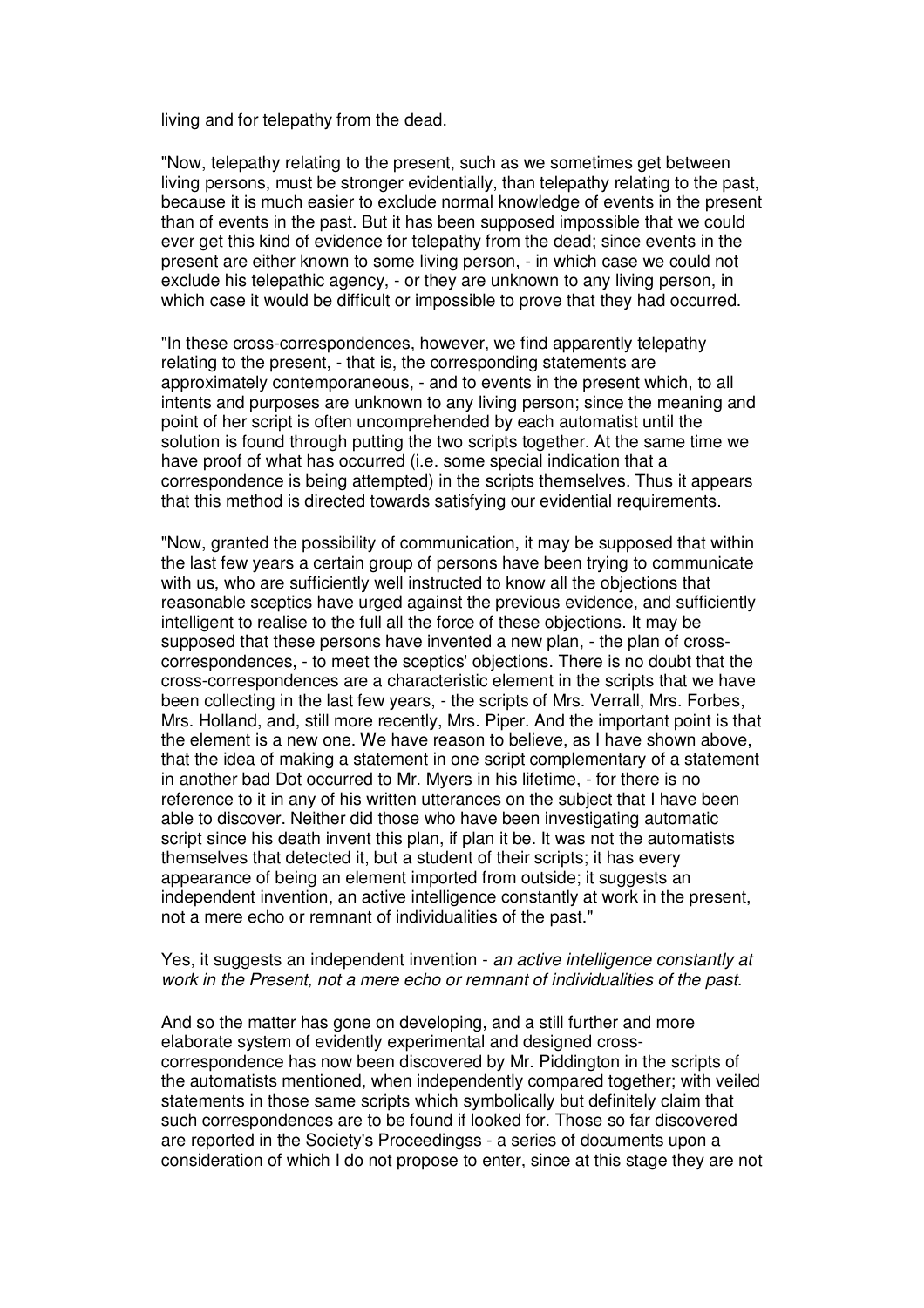capable of effective abridgement.

#### **Summary**

Summarising once more our position as regards cross-correspondence - we have in the course of the last few years been driven to recognise that the controls are pertinaciously trying to communicate, now one now another definite idea, by means of two or more different automatists, whom at the same time they are trying to prevent from communicating telepathically or unconsciousIy with one another; and that in order to achieve this deliberate aim the controls express the factors of the idea in so veiled a form that each writer indites her own share without understanding it. Yet some identifying symbol or phrase is often included in each script, so as to indicate to a critical examiner that the correspondence is intended and not accidental; and, moreover, the idea thus co-operatively expressed is so definite that, when once the clue is found, no room is left for doubt as to the proper interpretation.

That is precisely what we have quite recently again and again obtained. We are told by the communicators that there are other correspondences not yet detected by us; and by more careful collation of the documents this has already been found true. The evidence needs careful and critical study; it is not in itself sensational, but it affords strong evidence of the intervention of a mind behind and independent of the automatist.

"If this be so - says Mrs. Sidgwick in a Presidential Address - the question what mind this is, becomes of extreme interest and importance. Can it be a mind still in the body? or have we got into relation with minds which have survived bodily death and are endeavouring which by means of the cross-correspondences to produce evidence of their operation? If this last hypothesis be the true one, it would mean that intelligent cooperation between other than embodied human minds and our own, in experiments of a new kind intended to prove continued existence, has become possible; and we should be justified in feeling that we are entering on a new and very important stage of the Society's work.

Consider for a moment the purport and full bearing of a judgment which, though still in form hypothetical, I hold for my own part to be fully justified: - *Intelligent co-operation between other than embodied human minds and our own . . . has become possible.*

It is surely difficult to over-estimate the importance of so momentous an induction when it can finally be made.

Man's practical outlook upon the universe is entering upon a new phase. Simultaneously with the beginning of a revolutionary increase in his powers of physical locomotion - which will soon be extended into a third dimension and no longer limited to a solid or liquid surface - his power of reciprocal mental intercourse also is in process of being enlarged; for there are signs that it will some day, be no longer limited to contemporary denizens of earth, but will permit a utilisation of knowledge and powers superior to his own, - even to the extent of ultimately attaining trustworthy information concerning other conditions of existence.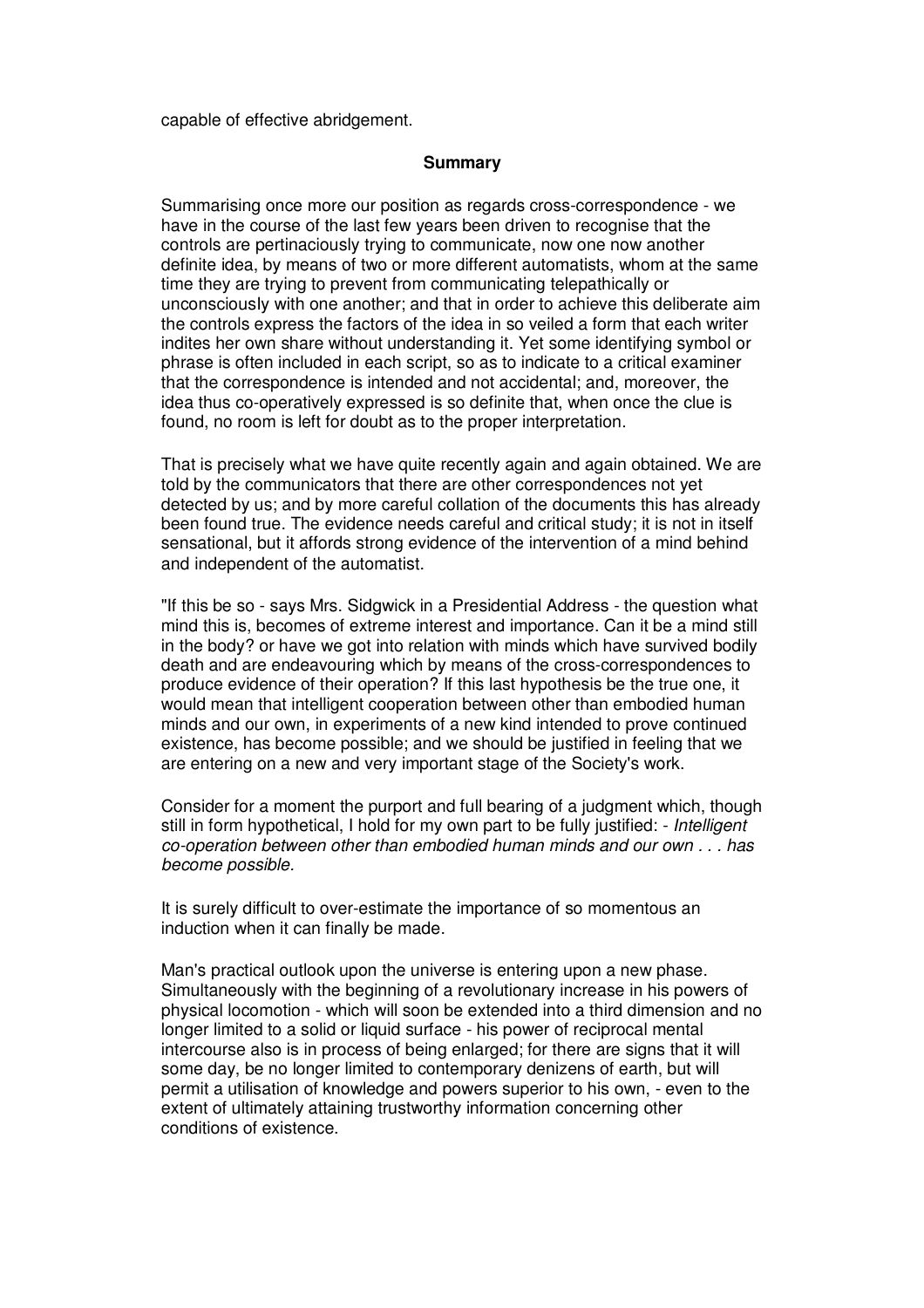## **- S e c t i o n F o u r -**

Automatism and Lucidity

**C h a p t e r 2 5**

## **Tentative Conclusion \_\_\_\_\_\_\_\_\_\_\_\_\_\_\_\_\_\_\_\_\_\_\_\_\_\_\_\_\_\_\_\_\_\_\_\_\_\_\_\_\_\_\_**

IF we now try to summarise once more the position at which we have so far arrived - which I have endeavoured to express in the concluding paragraph of the preceding chapter - we shall represent it somewhat as follows: -

The evidence for the survival of man, that is for the persistence of human intelligence and individual personality beyond bodily death, has always been cumulative; and now, through recent developments of the ancient phenomenon of automatic writing, it is beginning to be crucial.

The fame of Mrs. Piper has spread into all lands, and I should think the fame of Mrs. Verralll also. In these recent cases of automatism the Society has been singularly fortunate; for in the one we have a Medium who has been under strict supervision and competent management for the greater part of her psychical life and in the other we have one of the sanest and acutest of our own investigators fortunately endowed with some power herself, - some power of acting as translator or interpreter between the psychical and the physical worlds. There are also other ladies to some extent concerned in the recent unsensational but most intelligent phenomena, - especially the one known as Mrs. Holland - who are likewise above any suspicion of duplicity. But, indeed, the whole thing has been so conducted that no duplicity, either conscious or unconscious, can rationally be supected; everything has been deposited at the time with responsible persons outside the sphere of influence, and we are at liberty to learn what we can from the record of the phenomena, unperturbed by any moral suspicions.

And what do we find?

We find deceased friends-some of them well known to us and active members of the Society while alive especially Gurney, Myers, and Hodgson - constantly purporting to communicate, with the express purpose of patiently proving their identity and giving us cross-correspondences between different mediums. We also find them answering specific questions in a manner characteristic of their known personalities and giving evidence of knowledge appropriate to them.

Not easily or early do we make this admission. In spite of long conversations with what purported to be the surviving intelligence of these friends and investigators, we were by no means convinced of their identity, by mere general conversation, - even when of a friendly and intimate character, such as in normal cases would be considered amply and overwhelmingly sufficient for the identification of friends speaking, let us say, through a telephone or a typewriter. We required definite and crucial proof - a proof difficult even to imagine as well as difficult to supply.

The ostensible communicators realise the need of such proof just as fully as we do, and have done their best to satisfy the rational demand. Some of us think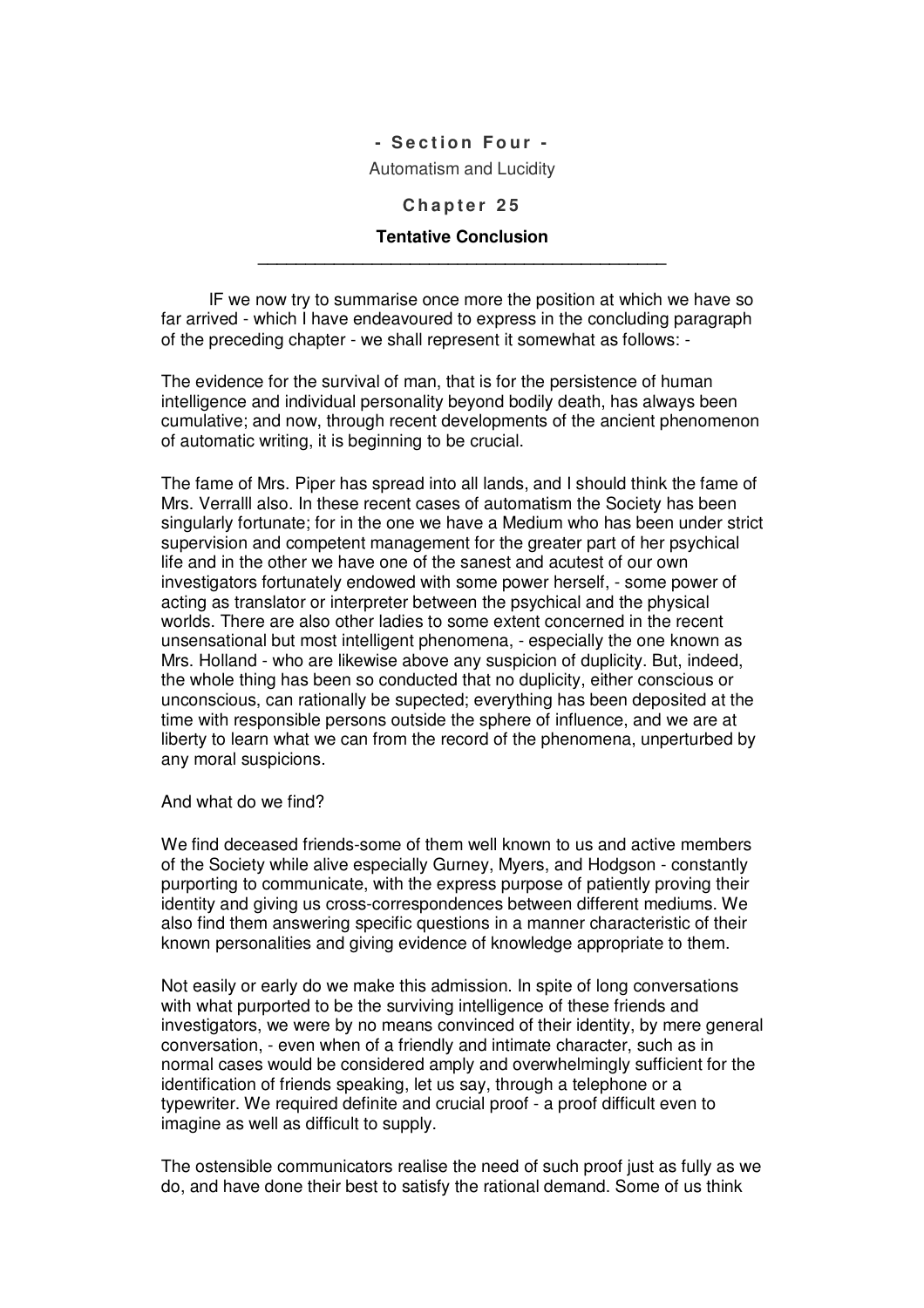they have succeeded others are still doubtful.

I entirely acquiesce in this judgment. In fact, I am of those who, though they would like to see further and still stronger and more continued proofs, are of opinion that a good case has been made out, and that as the best working hypothesis at the present time it is legitimate to grant that lucid moments of intercourse with deceased persons may in the best cases supervene; amid a mass of supplementary material, quite natural under the circumstances, but mostly of a presumably subliminal and less evidential kind.

The boundary between the two states-the known and the unknown - is still substantial, but it is wearing thin in places; and like excavators engaged in boring a tunnel from opposite ends, amid the roar of water and other noises, we are beginning to bear now and again the strokes of the pickaxes of our comrades on the other side.

So we presently come back out of our tunnel into the light of day, and relate our experience to a busy an incredulous, or in some cases too easily credulous, world. We expect to be received with incredulity; though doubtless we shall be told in some quarters that it is stale news, that there has been access to the other side of the mountain range from time immemorial, and that our laboriously constructed tunnel was quite unnecessary. Agile climbers may have been to the top and eeped over. Flying messages from the other side may have arrived; pioneers must have surveyed the route. But we, like the navvies, are unprovided with wings, we dig and work on the common earth, our business is to pierce the mountain at some moderate elevation, and construct a permanent road or railway for the service of humanity.

What we have to announce, then, is no striking novelty, no new method of communication, but only the reception, by old but developing methods, of carefully constructed evidence of identity more exact and more nearly complete than perhaps ever before. Carefully constructed evidence, I say. The constructive ingenuity exists quite as much on the other side of the partition as on our side: there has been distinct co-operation between those on the material and those on the immaterial side; and we are at liberty, not indeed to announce any definite conclusion, but to adopt as a working, hypothesis the ancient doctrine of a possible intercourse of intelligence between tile material and some other, perhaps etherial, order of existence.

Some people have expected or hoped to communicate with Mars; it appears likely that recognised communication may some day occur with less removed, and indeed less hypothetical, dwellers in (or perhaps not in) the realm of space.

But let us not jump to tile conclusion that the idea of "space" no longer means anything to persons removed from the Planet. They are no longer in touch with *matter* truly, and therefore can no longer appeal to our organs of sense, as they did when they had bodies for that express purpose; but, for all we know, they may exist in the ether and be as aware of space and of the truths of geometry, though not of geography, as we are. Let us not be too sure that their condition and surroundings are altogether and utterly different from those of mankind. That is one of the things we way gradually find out not to be true.

Meanwhile is there anything that provisionally and tentatively we can say is earnestly taught to those who are willing to make the hypothesis that the